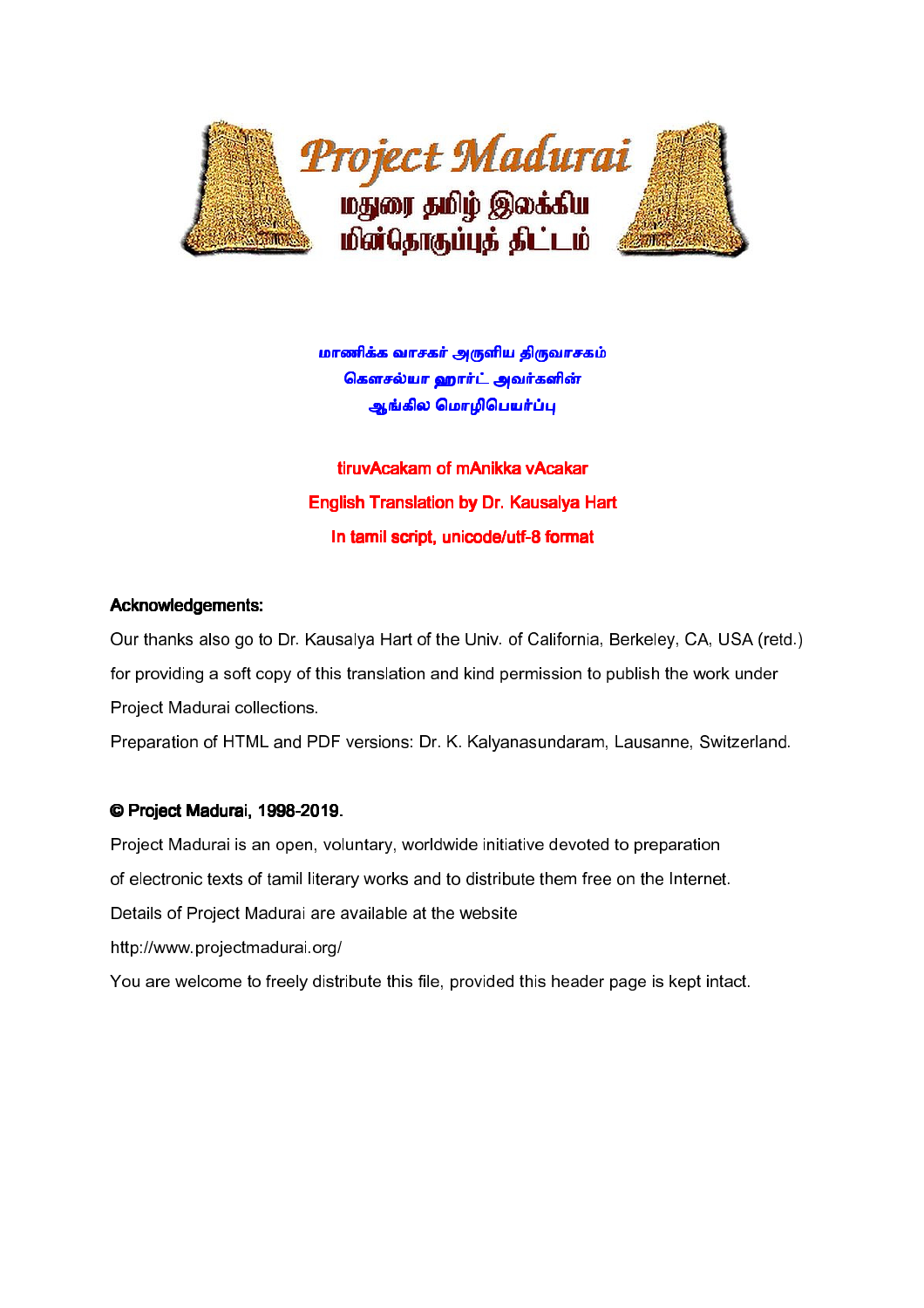# tiruvAcakam of mAnikka vAcakar English Translation by Dr. Kausalya Hart

# **Introduction**

The Thiruvasagam is divided into 3 parts, each of which has many sections. The Tamil version on Project Madurai, which is followed here, numbers each stanza in order, indicated in the translation by a number in brackets at the end of the stanza. Sections 1-4 of part 1 each count as a stanza, and line numbers are given in those sections to correspond to the Project Madurai versions. After section 4 of part I, each stanza has two numbers: at the beginning the number in the section and at the end in brackets the cumulative number that corresponds to the number in Project Madurai (cf. PM releases #0003, #0094 and #0222). The English names given before each section are not a literal translation of the Tamil immediately before them but are intended to give the reader a better idea of the content of the section than a literal translation would.

# Part I, The Lord of the Vedas.

Sections 1-4 praise Lord Shiva in the traditional way. In section 5, a devotee asks for the lord's help so that he can escape from his karma and future births. In section 6, a weak devotee praises the lord and ask him not to leave him.

### Part II, Dancing for the Dancer of Thillai.

In sections 7 - 20 women praise the lord as they play. In it, various ceremonies are described that even today are followed in the worship of Shiva.

# Part III, The Plea of the Devotee.

In sections 21 -51 a devotee asks for the lord's help so he can join him and leave this world.

#### Cf. Project Madurai Publications :

- i) மாணிக்க வாசகர் அருளிய கிருவாசகம் (PM#0003).
- ii) English Translation of tiruvAcakam by Rev. G.U. Pope (part 1, PM#0094)
- iii) English Translation of tiruvAcakam by Rev. G.U. Pope (part 2, PM#0222)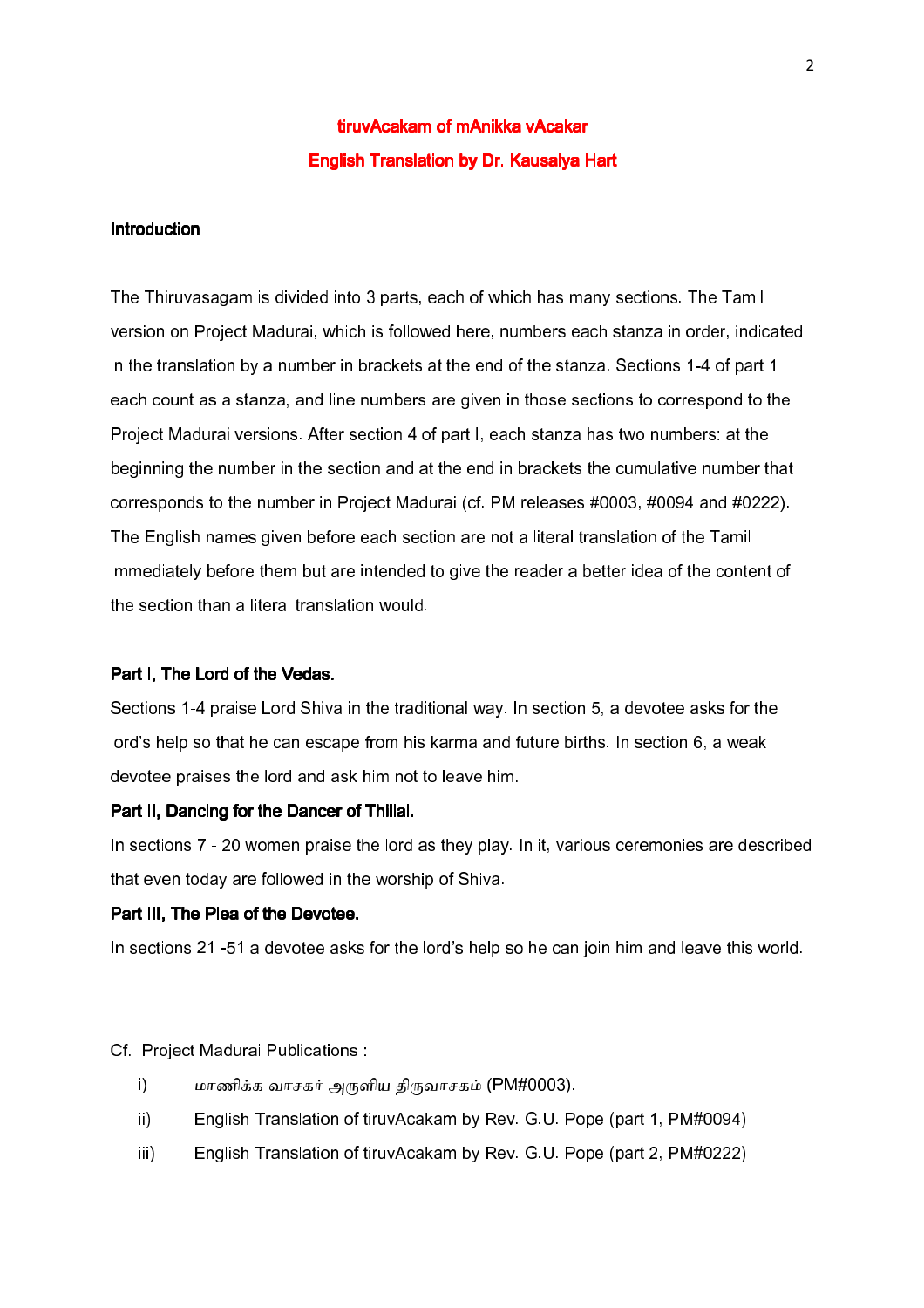# tiruvAcakam of mAnikkavAcakar Part I. The Lord of the Vedas

1. Sivapuranam [1] The Timelessness of the Lord

2. Keerthi Thiruvakaval [2] A divine akaval poem describing the Lord's fame

3. Thiruvandappakudi: Civanathu Thula Sukkumattai Viyanthathu [3] The Lord as the universe and the creation of the world

4. Potri Thiruvakaval: Cakattin Urpatti [4] A soul is born, grows, becomes a devotee and praises the Lord

5. Thiruchadagam [5-104] A hundred divine songs asking for the Lord's grace and describing the weakness of the soul and how it has not done service to the Lord

5.1. Mey Uṇartal—Knowing the Lord as the truth [5-14]

5.2. Arivuruthal—The soul, worried that it lives on the earth in vain without doing service to the lord, searches for his grace [15-24]

5.3. Cuttaruthal—The soul longs for true knowledge to know the Lord [25-34]

5.4. Atmacuthi—The soul worries that it has not searched for the lord and asks for his grace [35-44]

5.5. Kaimaru Koduthal—The soul asks the lord for his grace and asks his help to unite with him [45-54]

5.6. Anupokacuthi—The soul does not want to live on the earth without joining the lord and asks for his help to reach him [55-64]

5.7. Karuniyattal Irangal—Praising the Lord for his compassion and asking his grace [65-74]

5.8. Ananthathu Azhuthal—Wanting to plunge into the joy of the Lord and unite with him [75- 84]

5.9. Anantha Paravacam—Desiring the ecstasy of uniting with the Lord [85-94]

5.10. Anantha Athitham—The soul longs for the extreme joy of uniting with the lord [95-104]

6. Neethal Vinnappam [105-154] The soul entreats the lord not to leave it to suffer in the world

# 1. Sivapuranam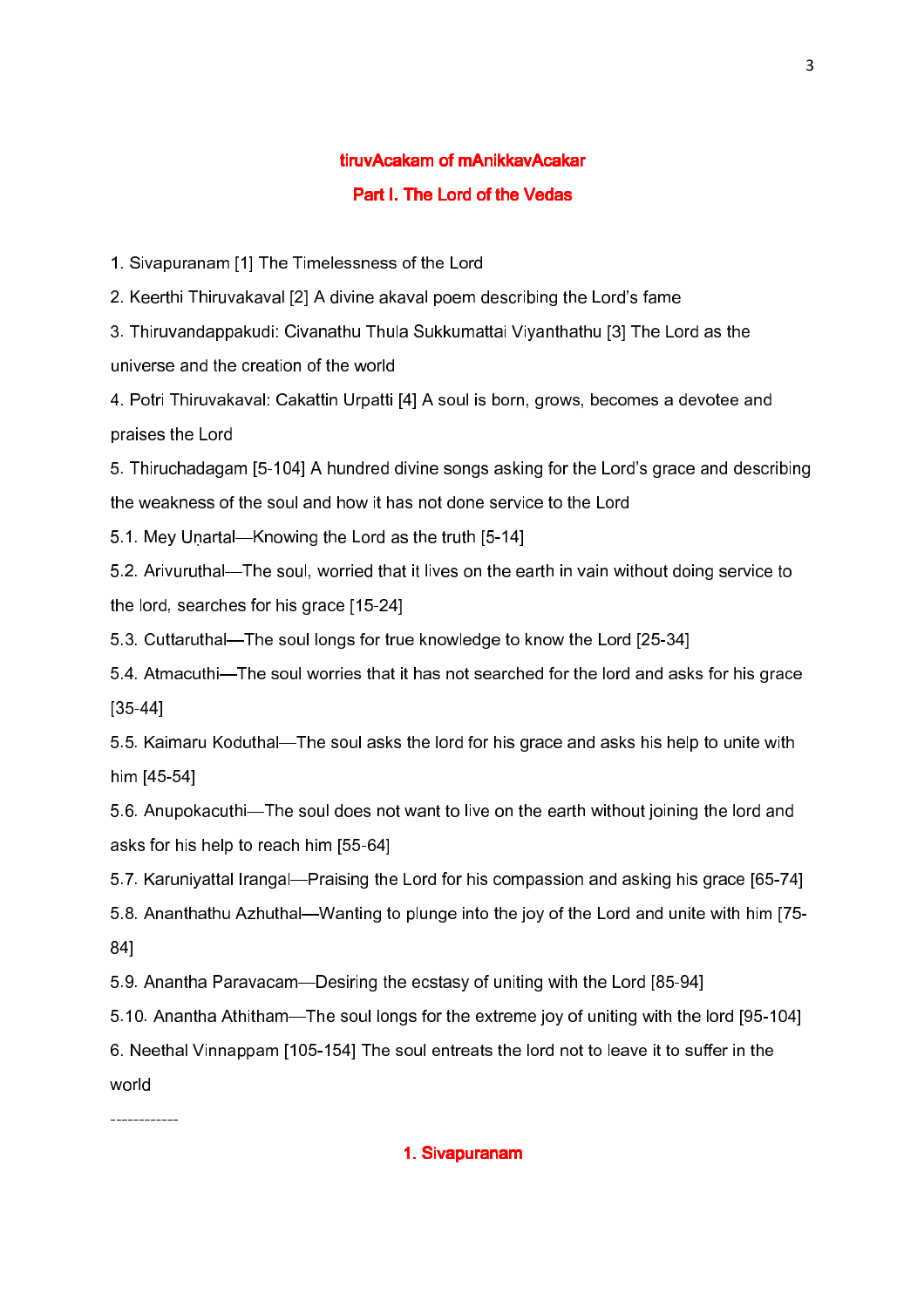$1 - 10$ Namasivaya vaazka Let us praise the feet of the lord! Let us praise the feet of the lord who does not leave my heart even for the wink of an eye. Let us praise the feet of the great jewel-like god, the king of Thirukokazhi. Let us praise the god who is near us and is the Vedas. He is one and many—let us worship his feet.

Let us praise the feet of the lord, the destroyer of our desires. Let us praise the ornamented feet of Pinnagam that remove our future births. Let us praise the beautiful feet of the lord that cannot be reached by any who are not his devotees. If devotees worship him folding their hands, he stays happily in their hearts. Let us praise his ornamented feet. If his devotees bend their heads and worship him he makes them famous—let us praise his feet.

# 10 -20

Let us praise the divine feet of our lord Esan.

Let us praise the feet of our father.

Let us praise the feet of our bright lord.

Let us praise the feet of Shiva, our god.

Let us worship the faultless lord who loves us.

Let us praise the feet of our king who destroys our illusory births.

Let us praise the feet of the god of flourishing Thirupperundurai.

Let us praise the mountain-like god who give us endless joy.

Lord Shiva entered my heart and gave his grace—

I bow to his feet and worship them by his grace

and I recite the entire Shivapuranam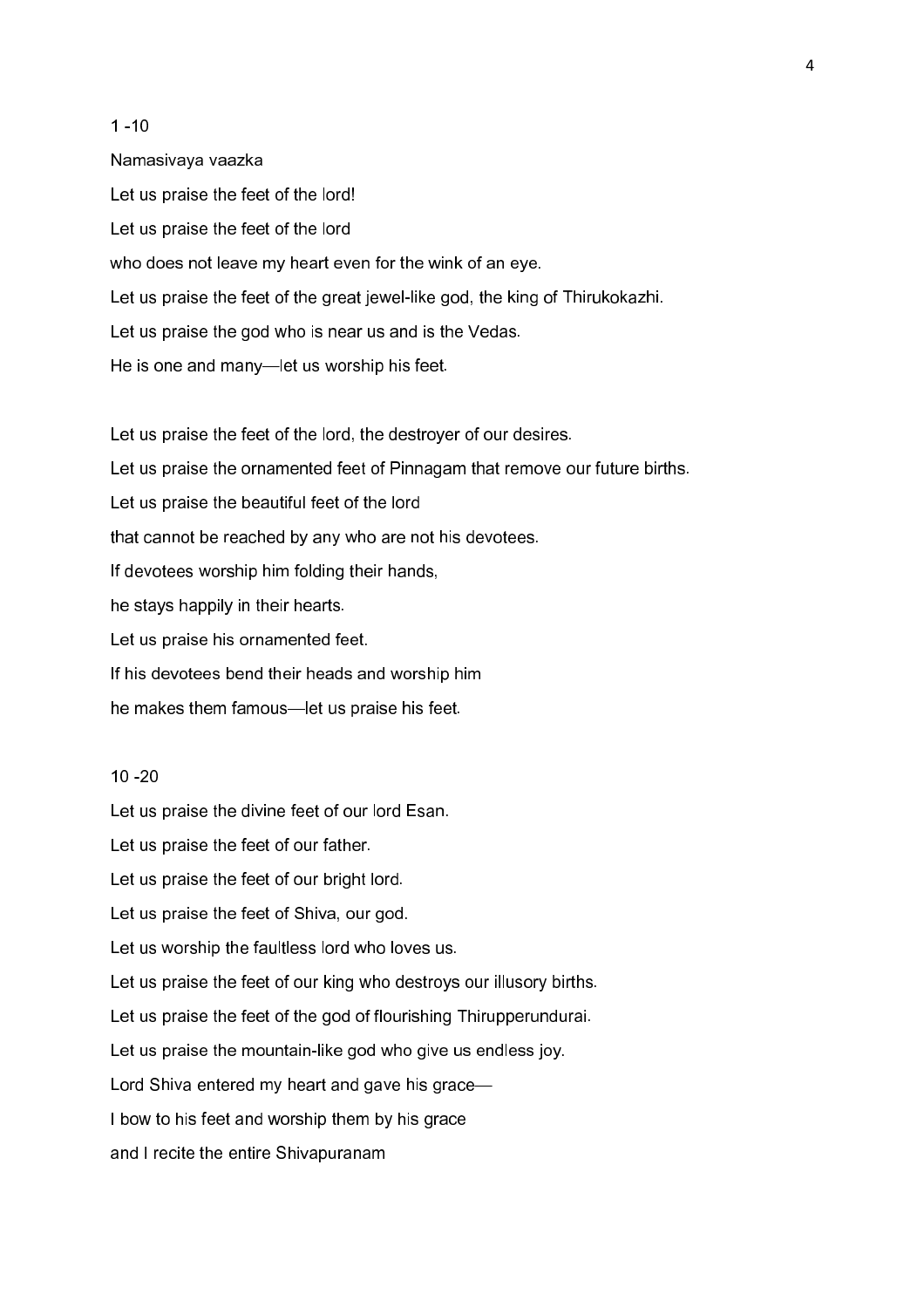so that the karma of all will be destroyed.

## 21-30

The three-eyed lord came to me and showed his compassion and I worshiped his matchless ornamented feet. He is the sky, the earth, the bright light that spreads everywhere and he has no limits. I have done bad karma. I do not know how to praise him. I was born as a blade of grass, a bhutam, a worm, a tree, many animals, a bird, a snake, a stone, a human, a demon one of the ganas, a strong Asura, a sage, a god and all creatures that act or do not act.

# 31-40

I was born as all things on this earth and I am tired. O lord, I found your golden feet and reached moksha. You stay in my mind as "Om" and protect me. O lord, you are the truth, the faultless one, the rider on a bull, and you are deep and wide yet small like an atom. The Vedas praise you saying, "You are our master!" O faultless lord, you are heat and cold, the true wisdom that removes all the false deeds of your devotees, a shining bright light and excellent knowledge that give us grace. O lord, you are my joy! I am not wise, and you are the good knowledge that removes my ignorance.

# 41 -60

You have no beginning or end and you cannot be measured. You create the whole world, protect and destroy it,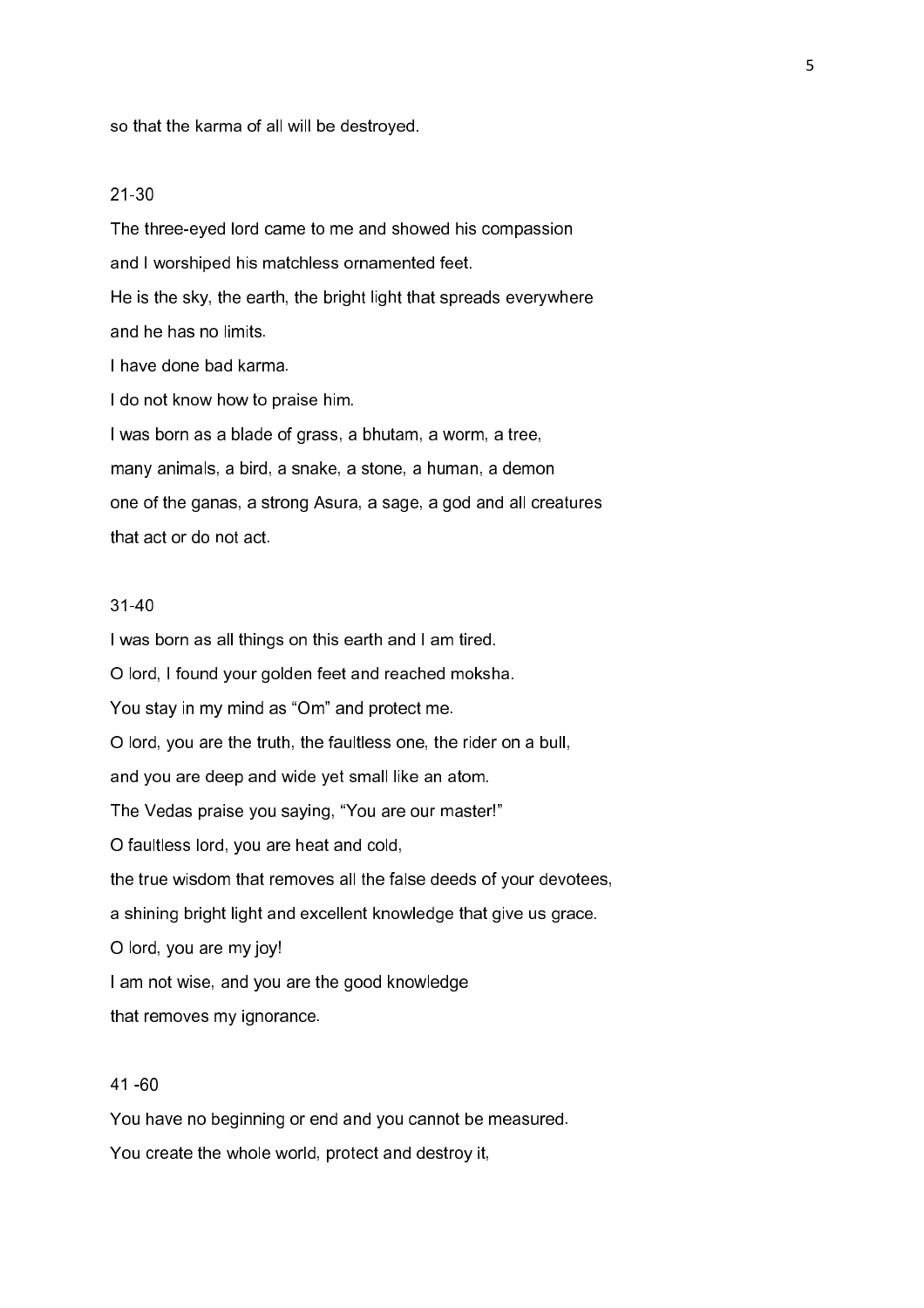you give your grace to the world, take creatures of the world to your world and make them worship you. You stay far and near and you are the fragrance in all things. You are the lord of the Vedas, filled with knowledge. You stay in the hearts of your dear devotees like honey mixed with fresh milk, sugar and ghee. O great lord, remove the future births of your devotees. O lord with five colors, you hid when the gods in the sky searched for you.

You gave me a body to me that is a hut filled with dirt and that has done bad and good karma. Its inside is bound by virtue and sin and its outside is covered with skin. The five senses do wicked things and my body wants to do everything that my senses want it to do.

O faultless one, my heart melts with love for you. Even though I am like an animal my heart melts with love for you, and have not done any good. You came to this earth, showed me your ornamented body and gave me your grace to me who am lower than a dog.

# 61-70

O lord, you, the truth, showed me love more than a mother. You are a faultless light, a blooming bright flower, our bright lord, our friend and sweet honey. You, the god of Shivapuram, removed my bond with the earth,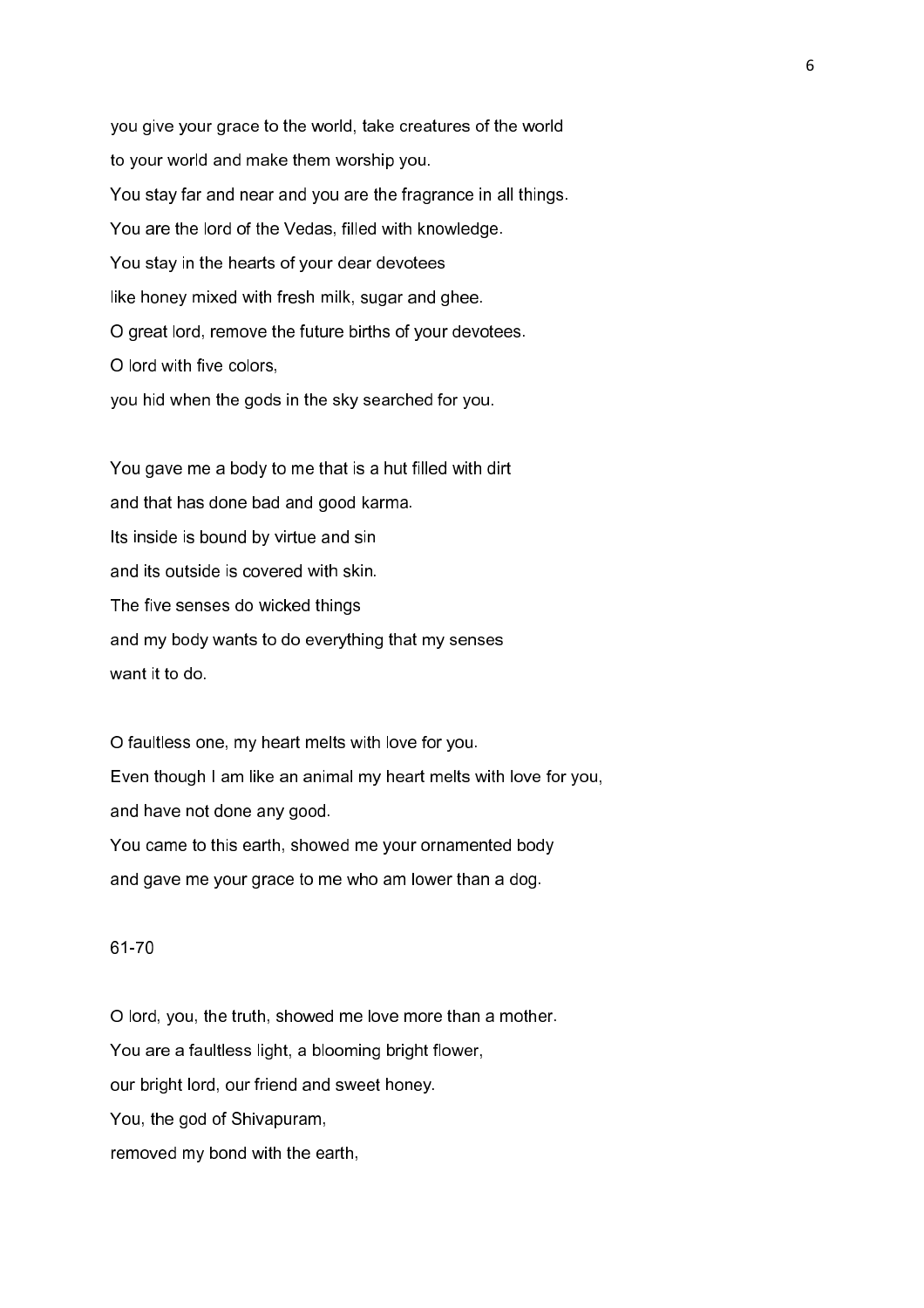you protect me and give me your loving grace.

O lord, you, a flood of compassion, removed the wickedness from my mind, You are our nectar that is always sweet. O limitless lord, you do not appear before those who do not think of you. You melted my heart and stay in my heart giving me life.

# 71-80

Though you have no happiness or sorrow, you can be happy or sorrowful. O lord, friend of those who think of you as their friend, you are everything and you are nothing, you are brightness and darkness, and you were never born. You, the ancient one, are the end and middle yet you are neither. O father, you took me to you and made me yours.

Even those wise ones who know many things do not know you. O lord, virtuous one, you are not born on the earth and you do not leave it. O lord, light that no one can see, you are our protector and take care of us. You are the joyful flood of a river, O lord, you are light that will never diminish, and the deep feeling in our hearts.

# 81-95

O lord, faultless wisdom on his earth, knowledge, clarity, nectar that springs in the hearts of your devotees,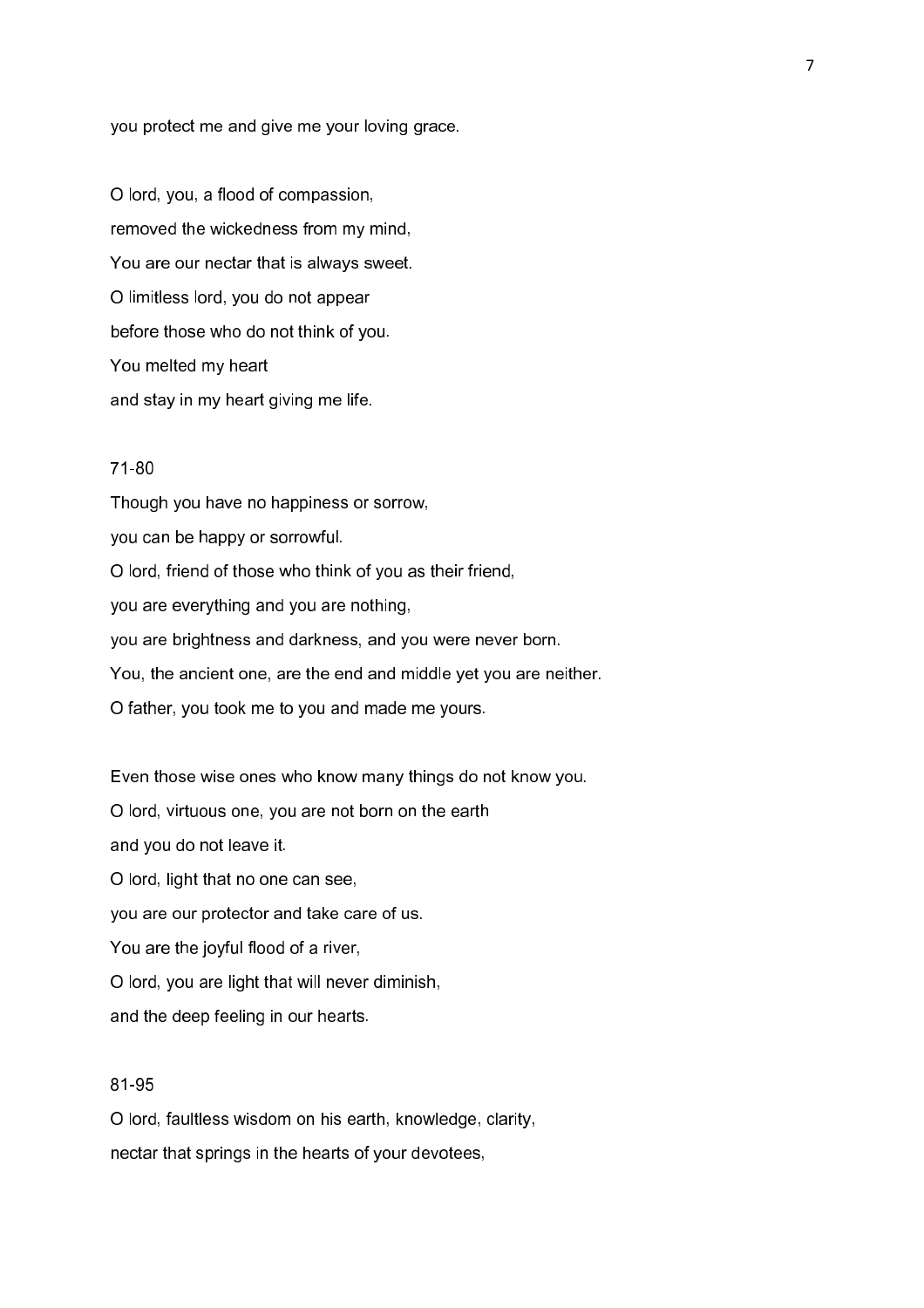you made me yours. Your devotees praise you saying, "My body is becoming weak and I will not be able to bear it." You are my chief, O Shiva, save me.

Your devotees praise you and ask for the boon of not being born on the earth. You destroy our false bodies and our births so we will not be born and suffer. O lord, king of southern Pandya country, you dance in the golden hall in Thillai at midnight.

You destroy the births that give us sorrow. Devotees worship you and say you cannot be described, as they exclaim, "O king of the southern Pandya country, dancer in the golden hall of Thillai, you destroy the births that give us sorrow." Those who sing your praise in songs and know their meaning will reach Shivapuram and abide beneath your feet where all other devotees will praise them and bow to them. 95

----------

# 2. Keerthi Thiruvakaval [2]

# Praising the lord in various temples where he stays.

# 1-20

In Thillai, the god with countless qualities, the life of all, dances and creates and destroys the earth, the sky and the world of the gods. He removes my darkness and gives me knowledge and he fosters love for him in the hearts of his devotees and abides there. In Mahendra mountain the five-faced lord created the Vedas and taught them to the sages.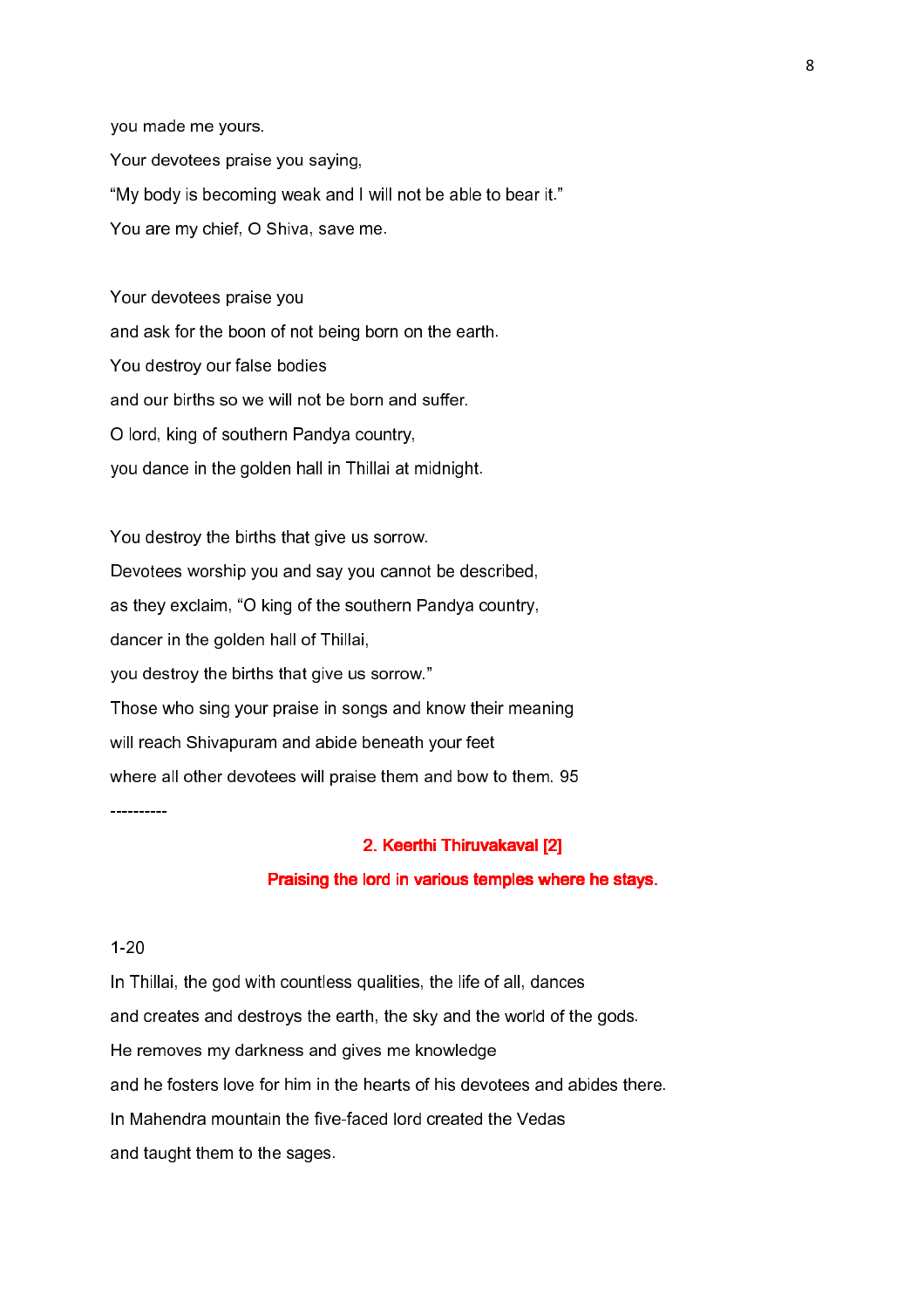In Kalladam he stays with his wife Uma, and in Panchappalli he stays with his wife whose words are sweet as milk and gives his grace to all. Coming as a hunter he embraced the breasts of Uma whose lips are soft as murungai flowers, and coming as a fisherman, he retrieved the Vedas from the fish that had swallowed them and gave his grace to all with his five faces.

# 21-40

In Nandampadi he taught the four Vedas to his devotees. Lord Esan, the bull rider. came to earth in hundreds of forms with his wife Uma who shares half of his body, saved the world and gave his grace to all. Disguised as a merchant he came to help Manivasagar buy horses. In Velamputhur he gave a spear to the king Ugra Pandiyan and enabled him to conquer his enemies. In Shanthamputhur he gave his grace to the hunters who carry bows. In Chokkanaadu he showed his red fire-like body. The lord, our king who could not be found by Brahma and Thirumal, changed foxes into horses to save Manivasagar so he could sell the horses to the Pandya king.

# 41-60.

The lord disguised himself as a Brahmin and did miracles.

Disguised as a servant he cared for the horses in the great city of Madurai,

and there he carried sand for Vandi to get pittu.

In Utharakosamangai he did clever deeds.

In Puvanam he appeared in a beautiful form.

In Thiruvadavur he danced as his anklets sounded sweetly.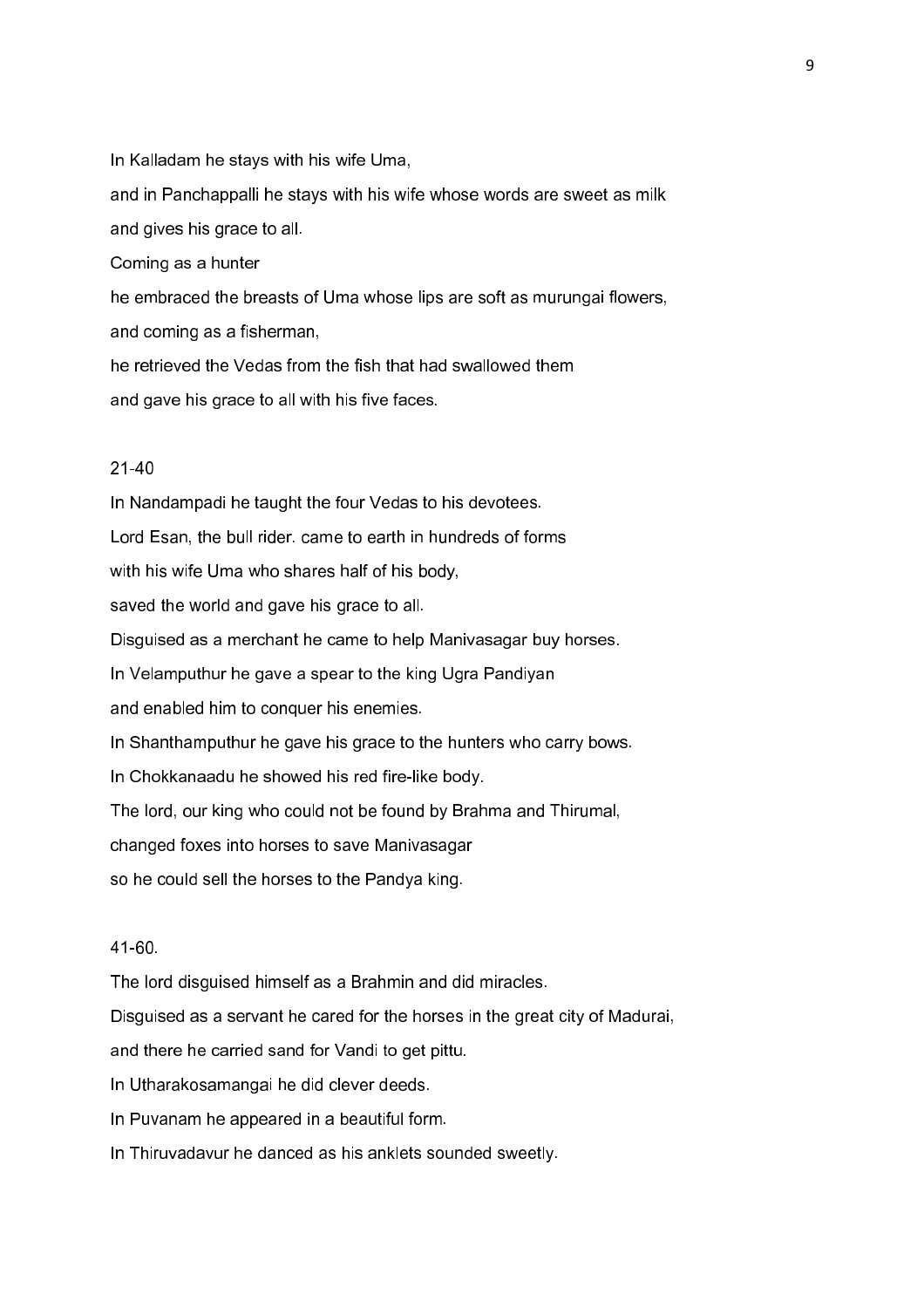In rich Thirupperundurai he stayed happily and wandered as a thief. In Puvalam, staying happily, he destroyed the bad karma of all and made a pandal and fed water to thirsty people.

# 61- 80

In Thiruvenkadu he went as a guest and stayed under a kurundam tree.

In Thiruppattamangai he gave the eight siddhis to sages.

Disguised as a hunter he hid in the forest.

In Thirumeykkaadu, the unique lord stayed happily and gave his grace to all.

In Thiruvoriyur he became a child.

In Pandur he stayed in the temple.

In Thiruthevur he disguised himself as a king and ruled.

In Thiruvarur he taught wisdom to the sages.

In Thiruvidaimarudur he danced.

In Thiruvekambam he stayed with his wife who shares half his body.

81-100.

In Thiruvanjiyam he stayed with his wife who has fragrant hair,

becoming a warrior with a strong bow and performing heroic deeds.

He stayed majestically in Kadampur and in Engoymalai.

In Thiruvaiyaru he stayed as a Saivaite sage.

In Thiruthuruthi, he stayed happily.

In Thiruppanai all the people loved him.

In Thirukazukkundram he tarried.

In Thiruppuyampuram he gave many boons to his devotees.

In Thirukkutralam he stayed in his form of meditation.

The ancient god with a beautiful form

comes magically and gives goodness to all.

Shiva, the god of compassion, came from the sky

and taught the shastras to all in Chandradeepam city.

In Thirukkazhipaalai he stays beautifully.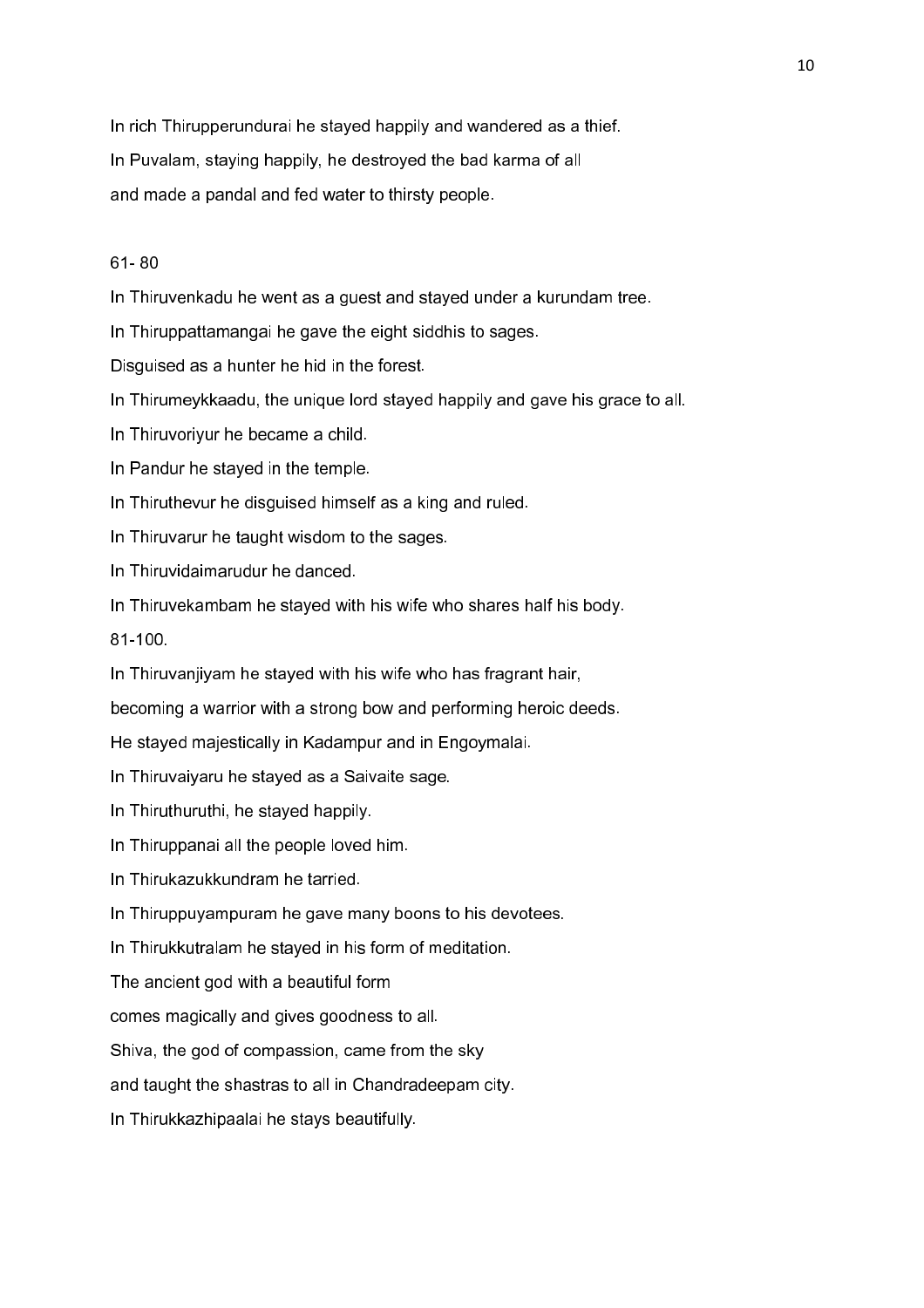#### 101-126

The nature of the compassionate lord of endless fame cannot be described. He is smeared with divine white powder. He destroys the future births of his devotees and gives them joy. The compassionate lord dances to the sound of drums and shares half of his body with his wife. His pure, shining body destroys the three faults and karma of his devotees. In Thirukazhumalam, wearing a cenkazhuneer flower garland, he gives his love to all. Thirumal and Brahma could not find his head or feet. He rode on a horse and came to the earth. The god of the Pandya country gives his grace to his devotees so that they will not be born again on the earth. He gives moksha to the devotees who worship him with devotion. He is the god of Utharakosamangai and the god of gods who gave his grace to all the three ancient gods. He takes away the ignorance of his devotees and gives them joy. He, the mountain of grace, knows the qualities and abilities of all and gives his grace accordingly.

#### 127- 146

O lord, I am a dog.

You asked me to come to the dancing hall in flourishing Thillai.

You join your devotees and give your grace. Of the devotees who cannot reach him, some enter fire, some are entranced with love for him, some fall on the ground and worship him, some run to the ocean and cry, "O god, O lord!" and some reach his feet.

Some anxiously wait for the same grace he gave to Pathanjali.

He dances in the golden hall of Thiruppuliyur

and smiles at his wife Uma whose red mouth is sweet as a fruit.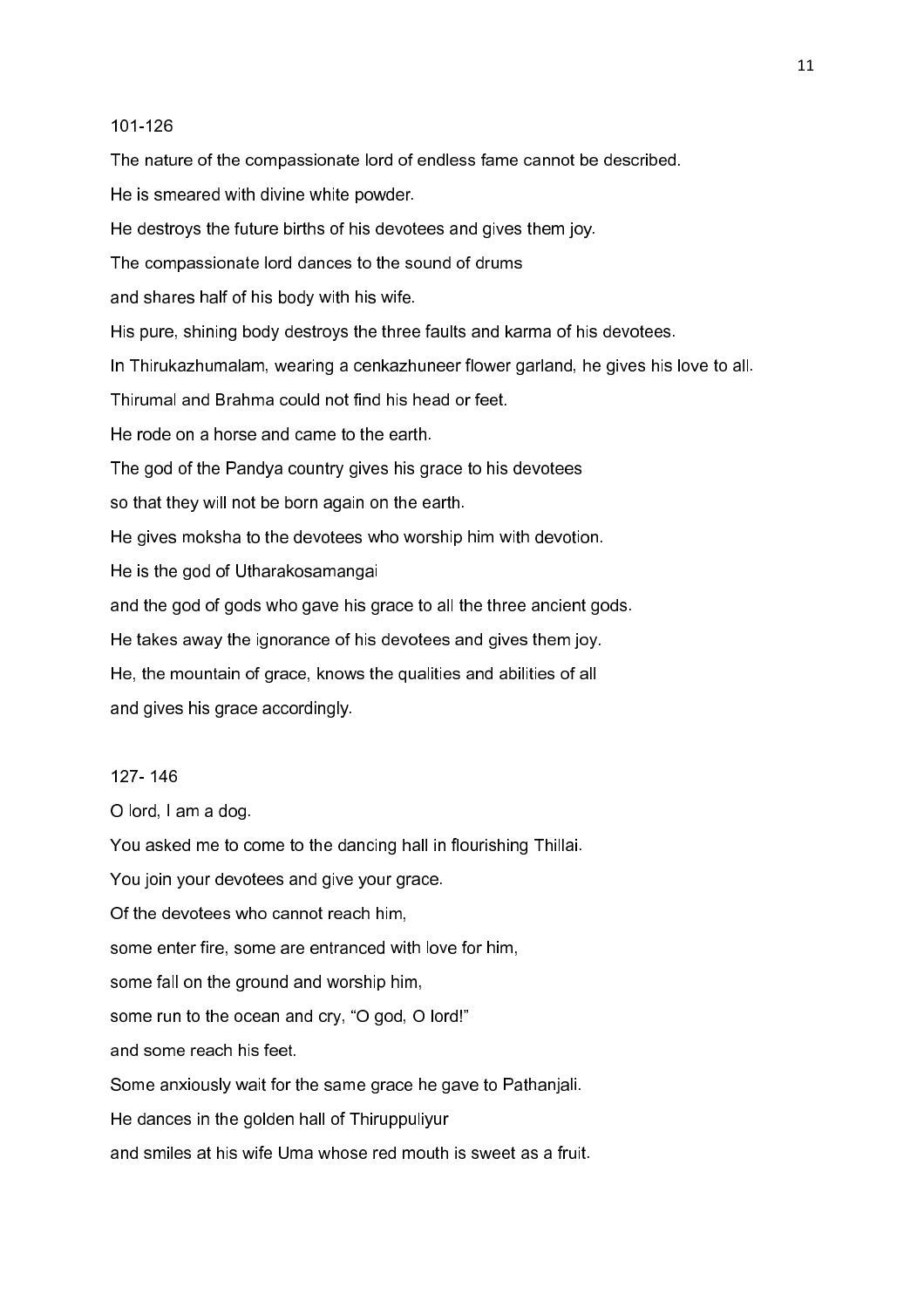He, the god of high Kailasa mountain, came to Thiruppuliyur and abides there.

--------------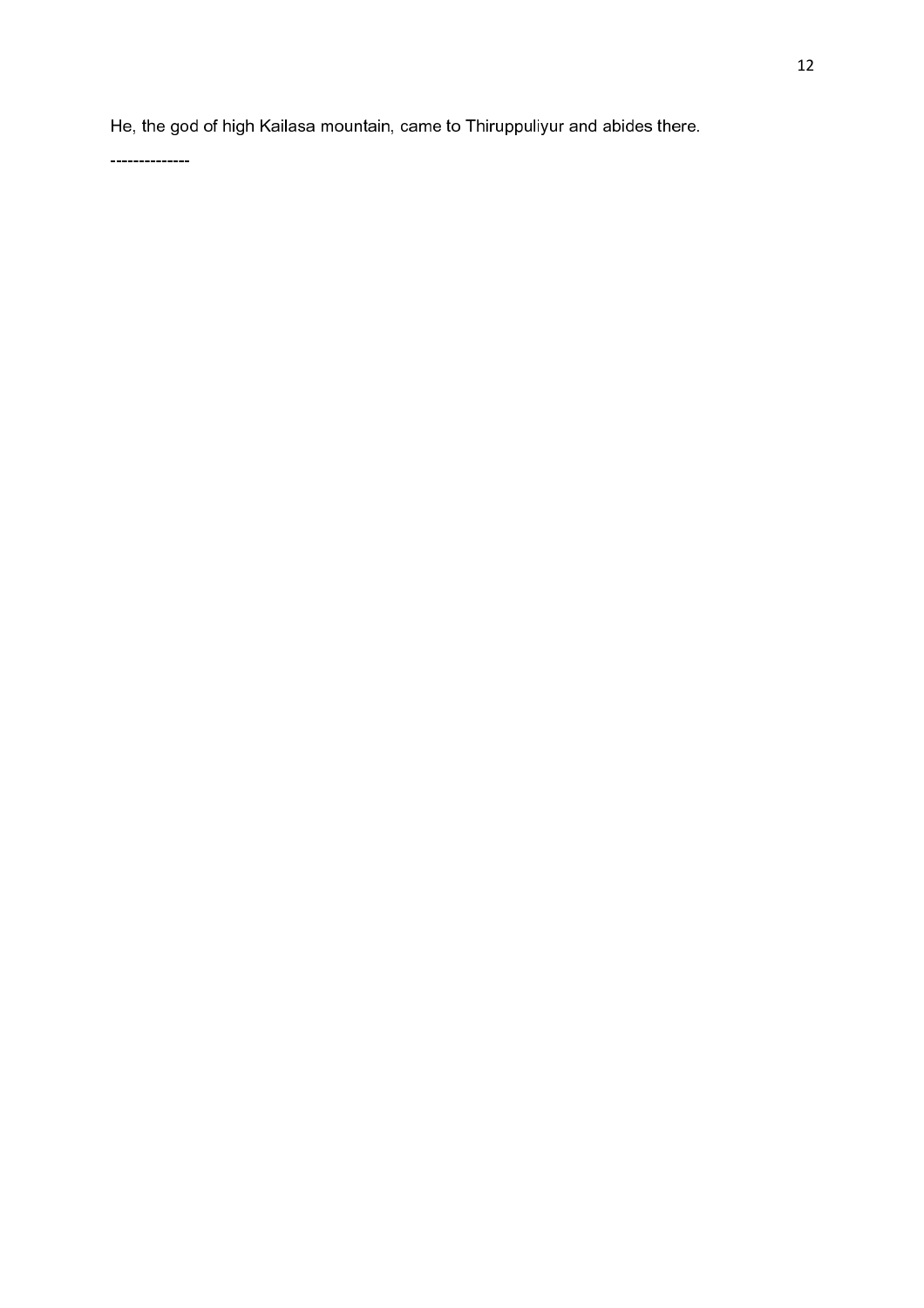# 3. Thiruvandappakudi [3]

# Praise the lord as the creator of the world

#### 1-28

The lord has the form of the world that can not be measured. He is more beautiful than hundreds of crores of lights. He is small like an atom yet he is large. He created Brahma, the creator of the world, and he creates and protects all creatures of the world and he also ends their lives. The world moves as if it were caught in a storm and he makes it function.

He is the lord of all the six religions and their principles and he is moksha for all, even the gods. Every day he gives light to the sun, coolness to the moon, heat to fire and purity to the wide sky. He makes the wind blow and gives water its sweet taste. He creates the earth and the many crores of things in it.

# 29-36

He is ancient, matchless, the whole universe. He wears the teeth of a boar and a tiger skin. He is smeared with white ashes. Whenever I think of him, I am unable to bear the thought that I have not reached him. He, the creator of the music of the veena, is also its music. 35

37-50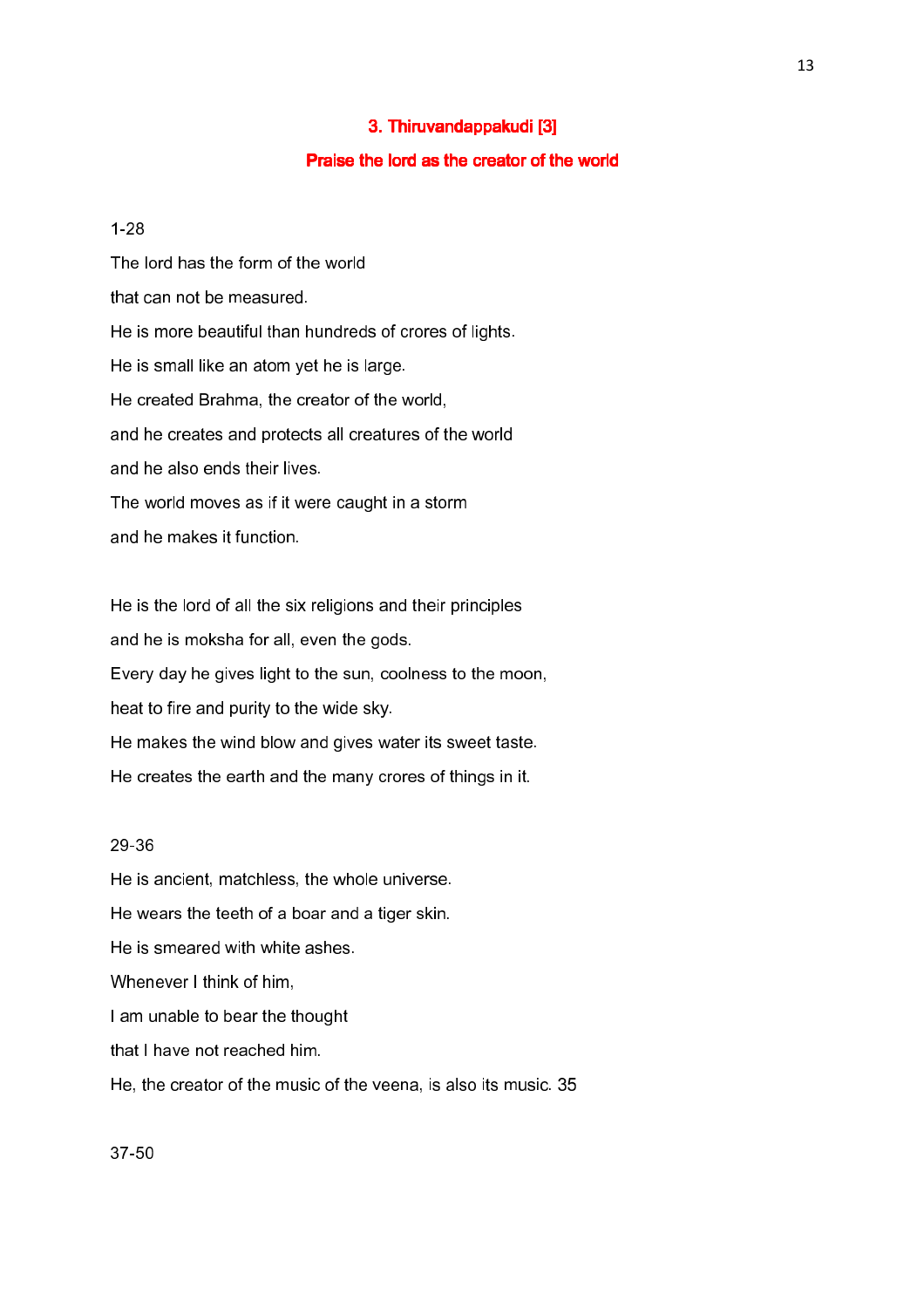He is ancient, the highest one and could not be found by Brahma and Thirumal. He is a wonder and many who can't be described in words. The mind cannot know him but he can be caught in the net of devotion. He is unique, the only god. a wonderful thing like an atom, and he pervades the whole world.

# 51-60

He is a rare thing among rare things and has matchless praise. He enters into all things and makes them flourish. Scholars cannot recognize him. The lord who has no birth or ending creates all relationships in the world and moksha. Lord Shiva is all moving and unmoving creatures even the gods do not know him.. He is female, male and ali. I saw the god with my own eyes,

the compassionate lord who is nectar and gives his grace to all.

# 61- 65

He came to earth to make his devotees his. I am sure he is the god Shiva. He made me his and gave his grace to me. He is joined with Uma whose beautiful eyes are like kuvalai blossoms she is half his body.

## 66-95

As if he were a dark cloud, the god took water from the ocean of divine joy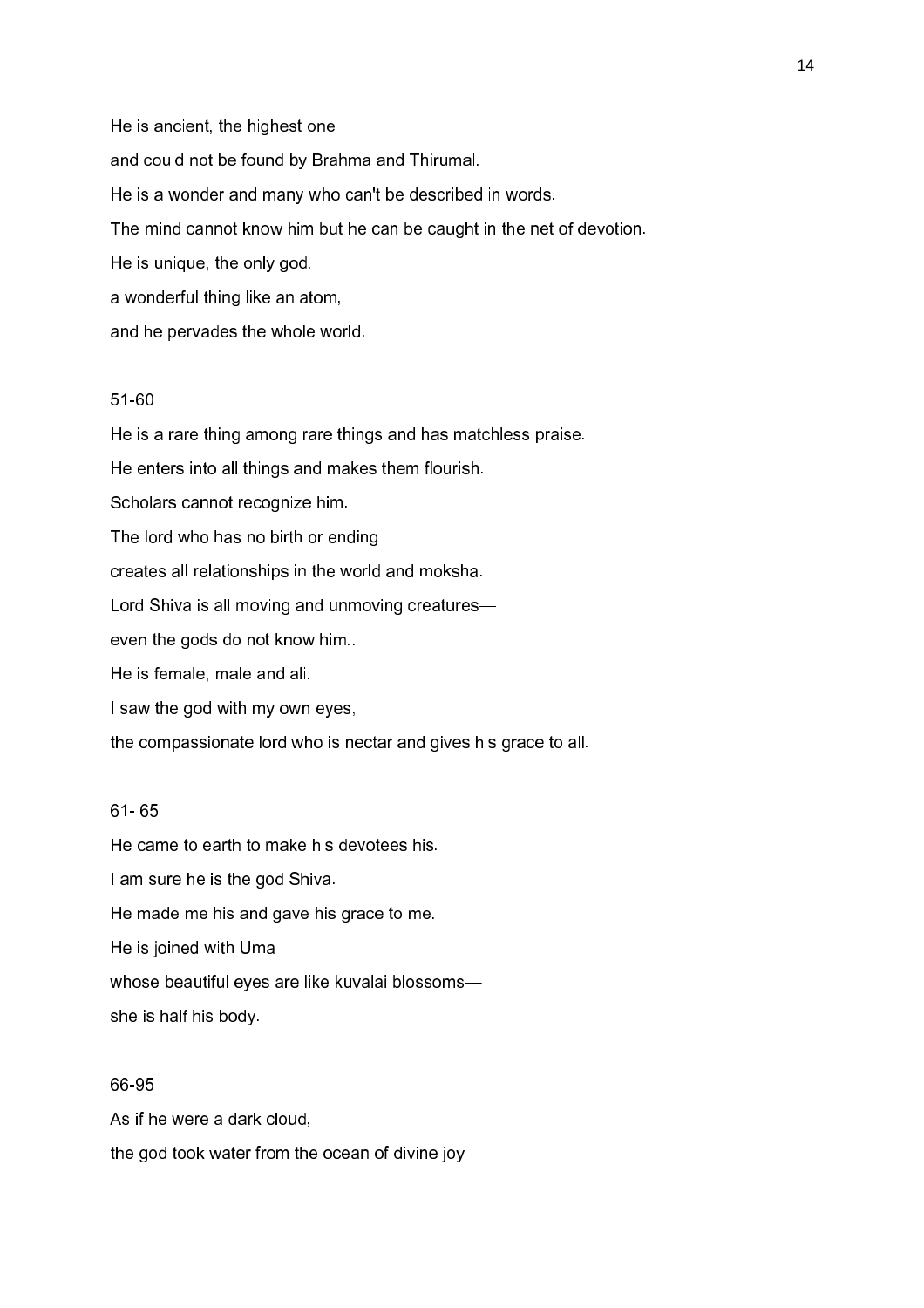and climbed the mountain in Thirupperundurai. Then lightning spread in all directions, snakes that have five senses ran away, the hot season made the trees dry, beautiful kandal flowers bloomed, indragopa insects swarmed everywhere, and lotuses bloomed with petals that were like kandal blossoms.

The flood of his grace spread in all directions.

Thirsty deer drank water, rivers flooded and crashed on their banks,

rain fell and cooled the heat

beautiful flowers bloomed,

kandal buds looked like the folded hands of devotees,

butterflies flew everywhere,

thunder roared,

water like the wisdom of knowledge filled up the ponds

and crashed on their banks,

and trees fell like our bad karma.

As if they were deer thirsty for drink, good devotees drink in the meaning of the six religions. As if they were performing archana for the gods, farmers lovingly plant their crops in the earth. May the god of the universe who is like a cloud prosper.

96-100 Praising God. vaazhga

Let us praise the lord who wears a snake belt. Let us praise the ancient lord who gives grace to the sages, Let us praise the lord who removes the future births of his devotees, attracts them and makes them his.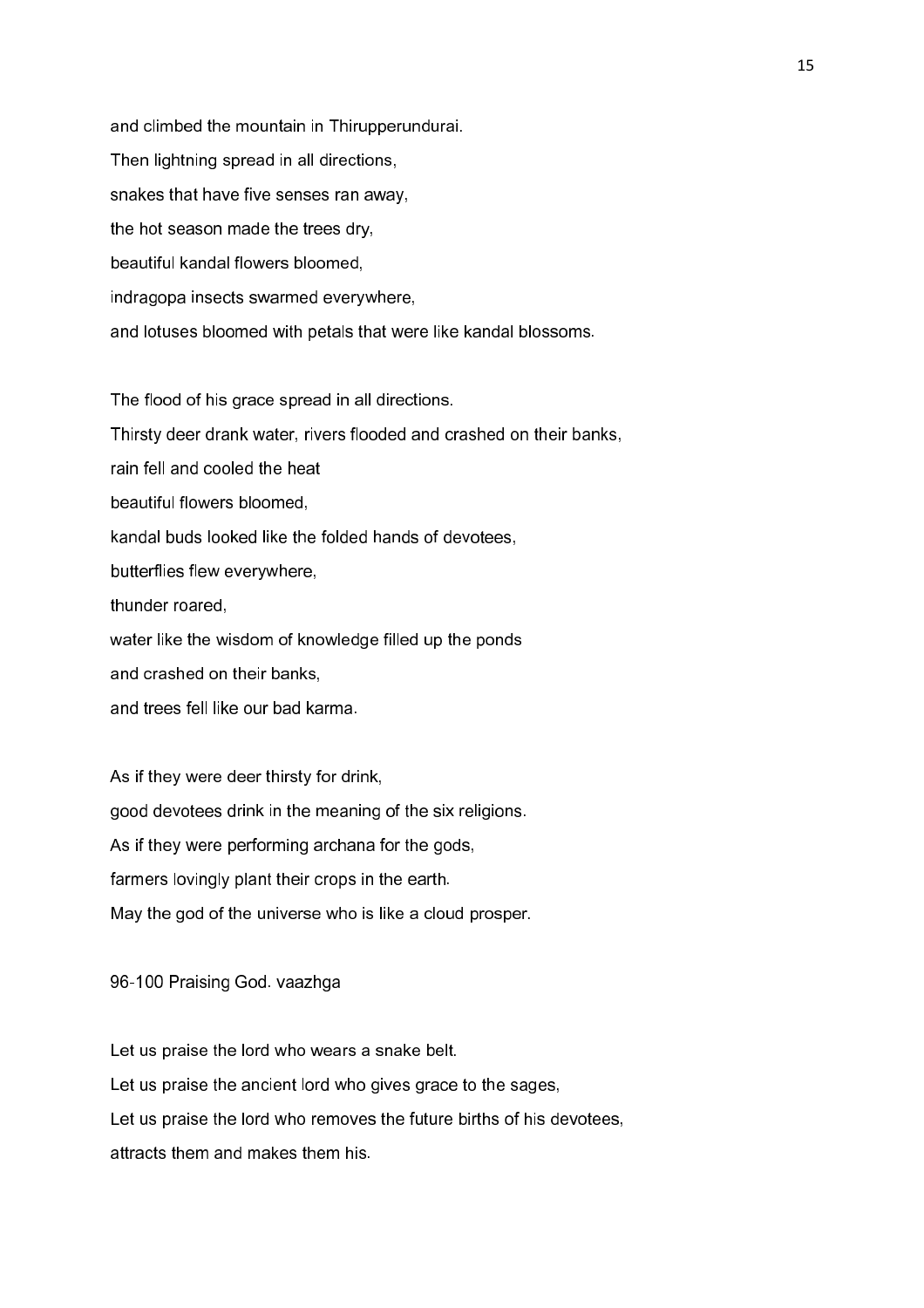Let us praise the lord who will come to me and remove my sorrow.100

#### 101-105

Let us praise the lord, the dancer in the middle of the night.

Let us praise the lord who gives his nectar-like grace to devotees if they approach him.

Let us praise the lord, the beloved of Uma who has beautiful arms.

Let us praise the lord, a treasure for his poor devotees and an enemy for his enemies.

# 106-111

The lord, our friend wears a snake for an ornament, praise him. He made me crazy for him, praise him. He is strong and decorated with ash, praise him. The ancient lord makes everything happen in all directions and he makes all to sleep and wakes them up, praise him. There are no words to describe him, praise him.

# 112-123

No one knows him in their feelings? and he can't be seen or felt by all the senses, praise him. He created the sky, water, earth, fire and the wind, praise him. Like the fragrance in flowers his fame spreads everywhere, praise him. The shinning lord came to me today with compassion, gave his grace and removed my future births, praise him. He is very easy for me to reach. He gave me my body that melts for his love. He stays in my mind and makes me happy, praise him. When I become a devotee of the lord I feel his flood of joy all over my body. I do not want this body—I want to join him.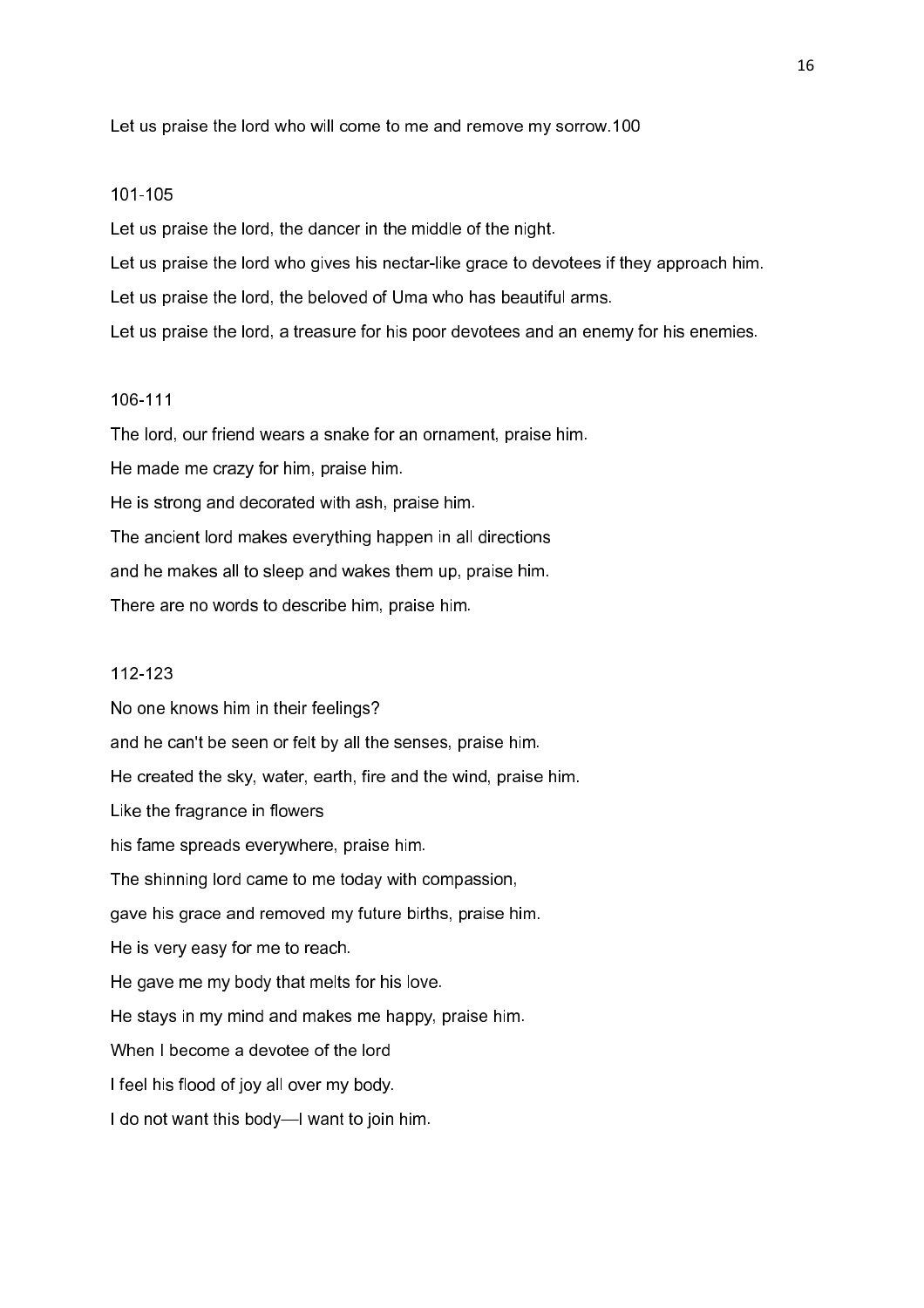Omnipresent lord could not be found by devotees. 123 - 132

He is a heap of emeralds and shines brightly. He was not found by Brahma who has heads in all four directions. Those who tried hard to see him could not find him. All the sages tried to find him, but could not. Even those who concentrated only on him could not find him and felt disappointed. Those who learned all the Vedas and searched for him could not find him. Those who thought they could find him in tantras could not find him even in the sky.

# 133 - 141

He is unique.

He has the form of a male, a female and an ali and all the gods were unable to find him. He shares his body with his wife who has shining forehead. He was not found by sages who controlled their five senses, left all their pleasures of the world, and did penance with their thin bodies. No one knows whether he is or he is not or whether he is one thing. I, his devotee, finally found that thief who hid himself.

# 142 - 145

He hid himself from all those who worship him saying, "Praise him, praise him, adorn him with garlands, go round him and worship him, follow him, do not leave him, hold on to him!"

# 146 -157 The matchless lord with a unique nature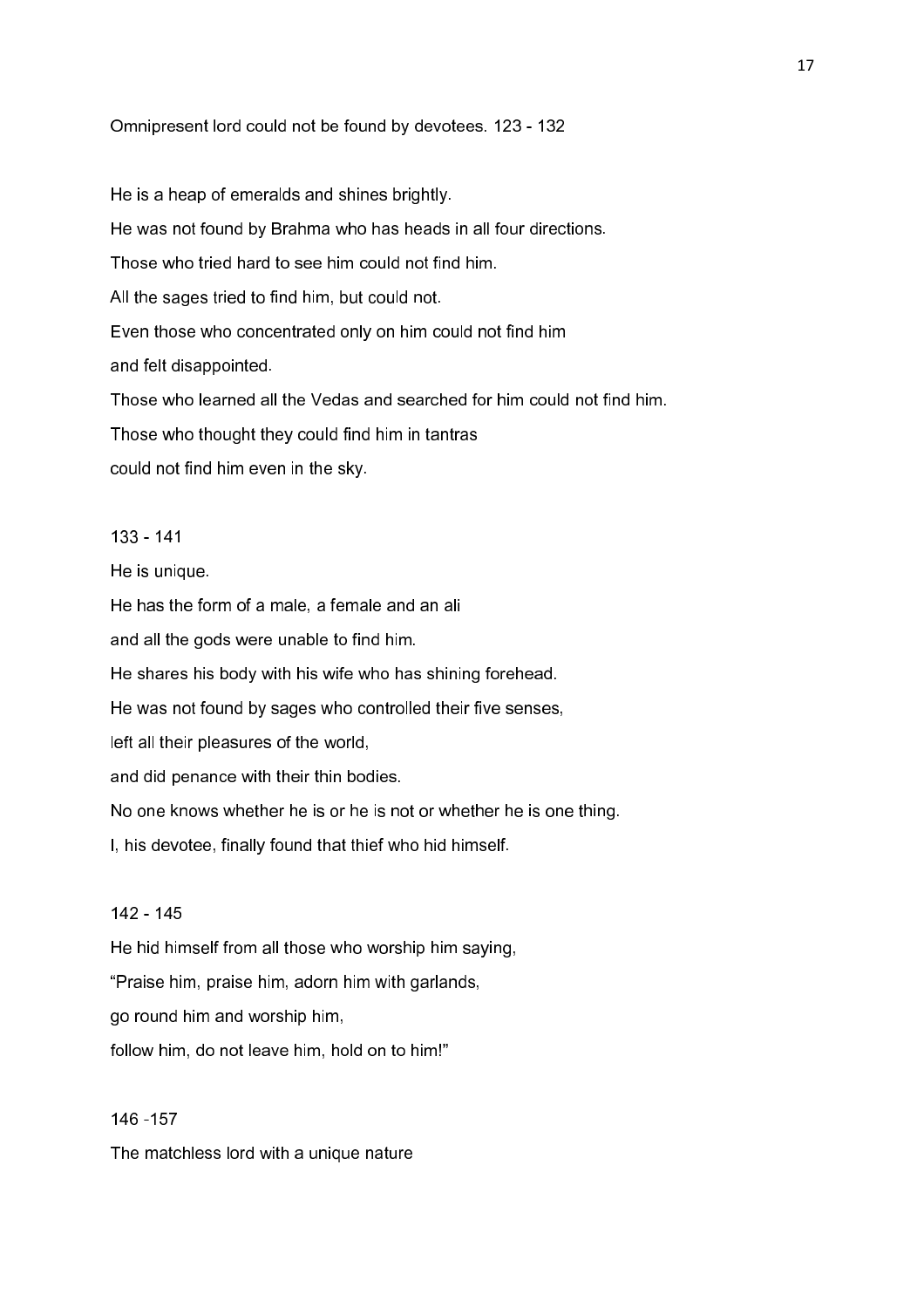calls us, his devotees, and makes us his. He shows us his Vedic form and gives his grace. I worshiped him crying and calling out. I felt as if I were caught in the waves of the ocean, had fallen into it, rolled about and cried. I felt like a crazy man and became like a maniac. People were scared to see me and those who heard me were amazed. I was like a mad elephant as I suffered. I do not enjoy the feelings of five senses.

#### 158 - 167

In the cities of his enemies he is like a fire that destroys them, but he is like a nellikkani on my palm. I do not know how to praise him. Is this right for him? I cannot survive without him. I do not know what he wants me to do or how to get his grace, and even if I receive it, I do not have enough of it. Even if I swallow it, it is not enough for me.

#### 168 - 182

He filled my heart with nectar from the cool milky ocean roaring with waves. I am a dog yet he made my body fill with nectar. He made it as if nectar and sweet honey were flowing all through my flesh and bones. He makes me melt for him and makes my body pure. I am like an elephant that looks for sugarcane and vilam fruit. His grace and compassion flow through my body like honey and have made me his.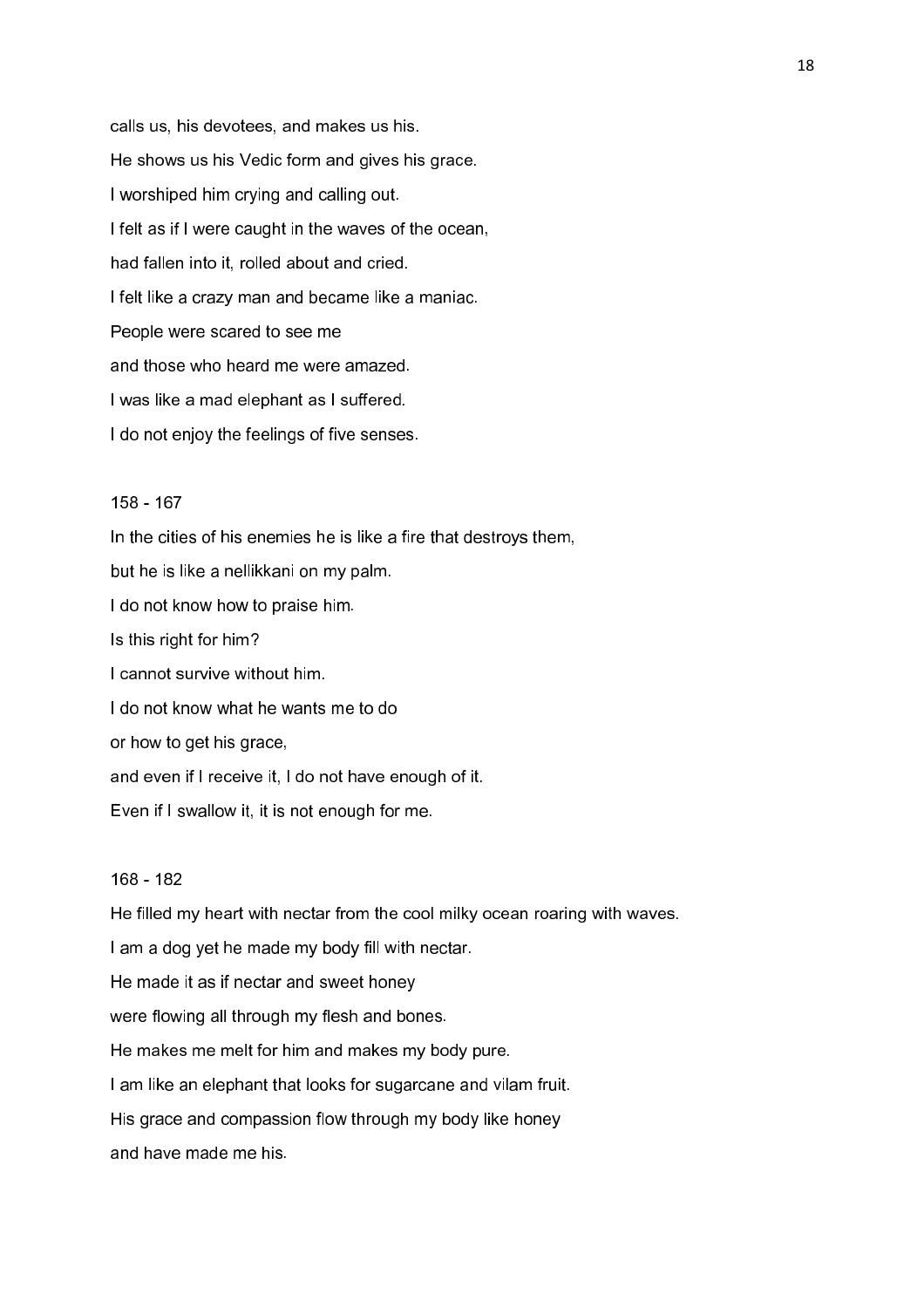He is the lord whom even Brahma could not find.

#### 4. Potritthiruvahaval 4. Potritthiruvahaval

# $1 - 30$

-----------------

As Brahma and all the gods in the sky worshiped you, Thirumal, praised by sages everywhere, who wears a silver crown and measured the three worlds with his two feet, wanted to find your feet, and, disguised as a boar, split open the earth and looked for them, but, unable to find them and exhausted, he praised you, saying, "Jeya, Jeya!" You are easy to find for your devotees if they worship you on this earth surrounded with wide ocean.

In this world where elephants and ants are born, I was born from the faultless womb of a mother unaffected by any of her impurities. After I was born for the first, the second and third month I survived, but in the fourth month, I lived in darkness, in the fifth month I was breathing well, in the sixth month all the neighbors came to see me and gossiped about how I look, in the seventh month, I crawled, in the eighth and ninth months I lived without any trouble, in the tenth month I slept with my mother and so I grew up year after year. In the morning I did all the things I had to do, in the day I was hungry always, and in the night I slept. That is how I lived.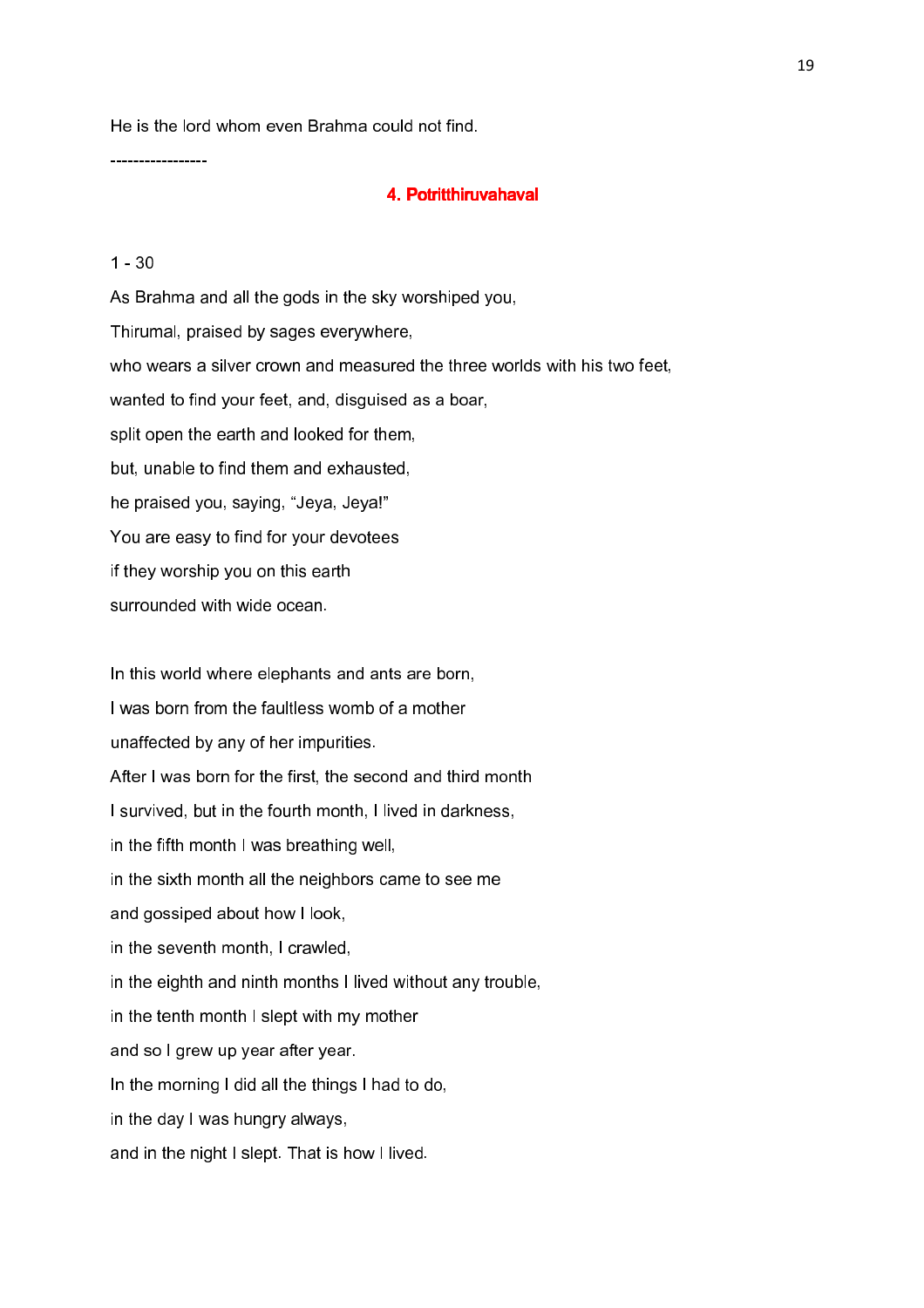# 31 - 59

When I was young I lived in this crazy world like a mad elephant, falling in love with women as beautiful as peacocks, with dark curly hair, red mouths, round breasts and sharp eyes. I learned from an ocean of books. Impoverished, I needed to earn wealth and suffered in many ways. I began to understand fate and I also began to understand all the magical things in life. Relatives and neighbors joined together and gossiped about me. They talked of atheism. Friends and others called me constantly just to talk and wanted to go to places with me. Those who know the shastras told me that I should do vrathas and described the rules of shastras to me. I heard scholars of many schools when they argued and fought about various philosophies. The people belonging to Ulogayudam surrounded me like snakes and many other illusionary things also surrounded me.

# 60- 77

But I only wanted to be your devotee,

and I was like a candle that is near the fire and is not moved away.

I worshiped you and melted in my heart for you.

I cried, my body shivering,

I danced, screamed, sang and praised you.

My heart melted in devotion like a nail piercing a soft tree

and swelled like an ocean.

My body shivered and the world looked at me and laughed.

I was not ashamed for whatever they said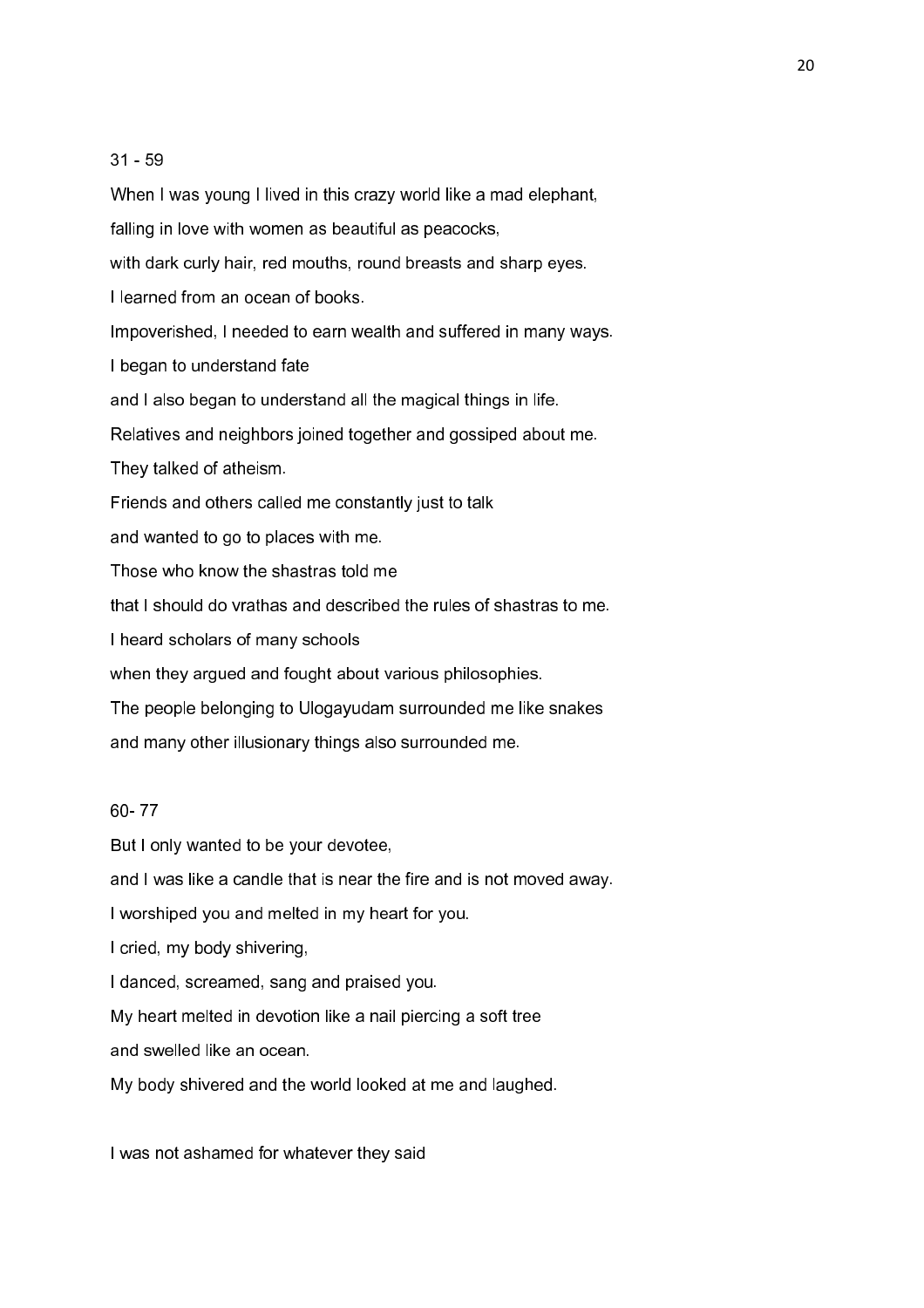and accepted their words as if they were ornaments. I did not give up my desire to see you and the joy that I might see you increased. I was crying and troubled and did not want to think of any other god. I understood that you are the only highest god and you came to the earth, became my dear guru and gave me your grace.

# 78- 85.

I do not think of your greatness as a simple thing. I feel like a shadow that does not move from your grace. I consider the direction of the lord without growing tired. My bones melt and I long for you. The river of love for you flows over its banks. All of my senses look for you. I cry out, "Lord, lord!" My words are confused? My body shivers. I fold my hands and my heart blooms in devotion for you.

My eyes feel joy and fill with tears.

## 86 -99

You are mother for those who worship you without stopping and you nourish us, I praise you. You are the god who came to the earth as a scholar of the Vedas, I praise you. You are the king of golden Madurai, I praise you. You shine like a large jewel in Madurai, I praise you. You dance in the hall in Thillai, the southern city, I praise you. You are nectar for me today, I praise you. You are endless and you created the four Vedas, I praise you.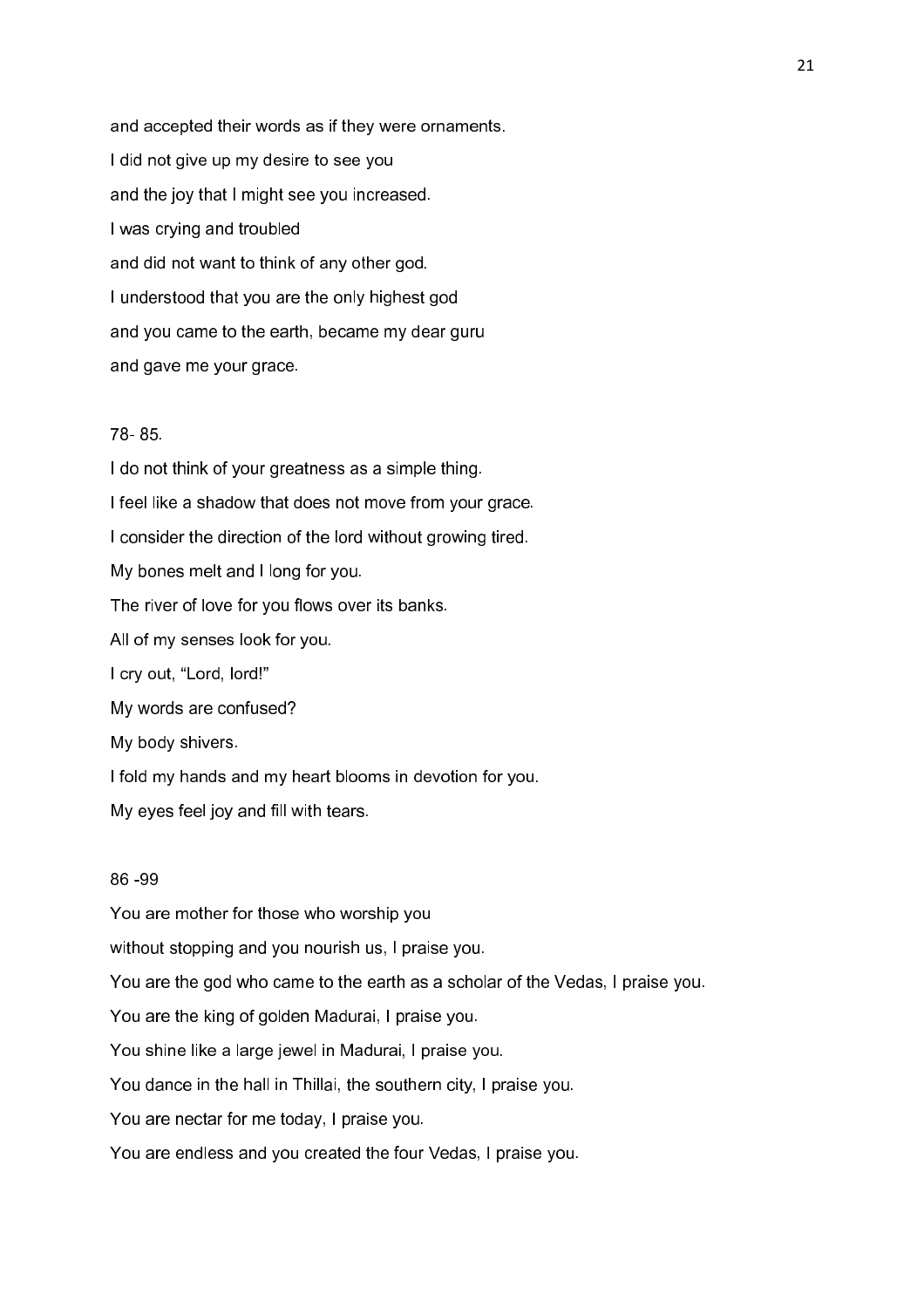You carry the bull banner, I praise you. You have many shining forms, I praise you. You make my heart melt as if you were peeling a stone to get a fruit from it, I praise you. O golden hill, protect me, I praise you. When I cry you give me your grace and save me, I praise you.

# 100 - 130

You create us all, protect us and give us moksha, I praise you. You remove all our troubles, I praise you. O Esaa, I praise you. You are our god, I praise you. You are shining marble, I praise you. O king, I praise you. You are nectar, I praise you. You are fragrant and you have many forms, I praise you. You are the scholar of the Vedas, I praise you. You are faultless, I praise you. You are the first one of the world, I praise you. You are knowledge, I praise you. You are our refuge, I praise you. You are a sweet fruit, I praise you. The Ganges flows in your red hair, I praise you. You make me yours, I praise you. You are the feeling of all, I praise you. I am a low one, your slave, I praise you. You are our master, I praise you. You are the atom, I praise you. You are the god Shiva, I praise you. You are our chief, I praise you. You are our aim, I praise you.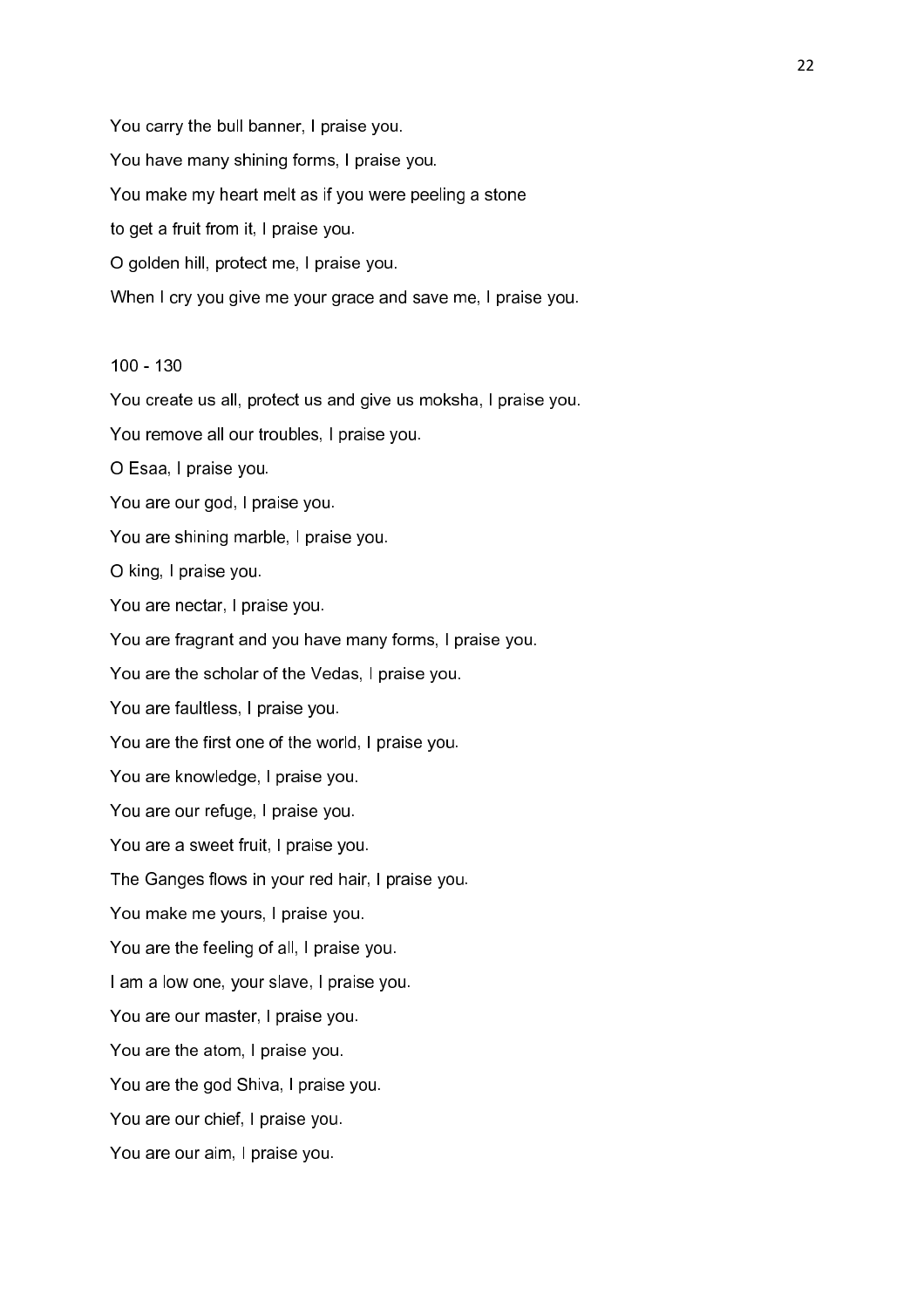You have eight qualities, I praise you. You are our path, I praise you. You are our thoughts, I praise you. You are the remedy for the troubles of the gods, I praise you. You are easy for all to find, I praise you. O king, you give us your grace so I and all my relatives will not fall into the hell, I praise you. You are our friend, I praise you. You are my help, I praise you. You are our life, I praise you. You are my treasure, I praise you. You are our moksha, I praise you. You are the first one of the world, I praise you. You are our lord, I praise you. You are the god Hara, I praise you. You surpass all feelings and cannot be described, I praise you. You are the wealth of the wide ocean of the world, I praise you. You are beauty even in simple things, I praise you. You are like the eye and a dark cloud, I praise you. You are the omnipresent mountain of grace, I praise you. You served your devotees, I praise you. You made me worthy and placed your feet on my head, I praise you.

# 132 -156

You take away the troubles of those who worship you folding their hands, I praise you. You are the endless ocean of joy, I praise you. You will not be destroyed or created, I praise you. You are the first one who is above all, I praise you. You are the beloved of Uma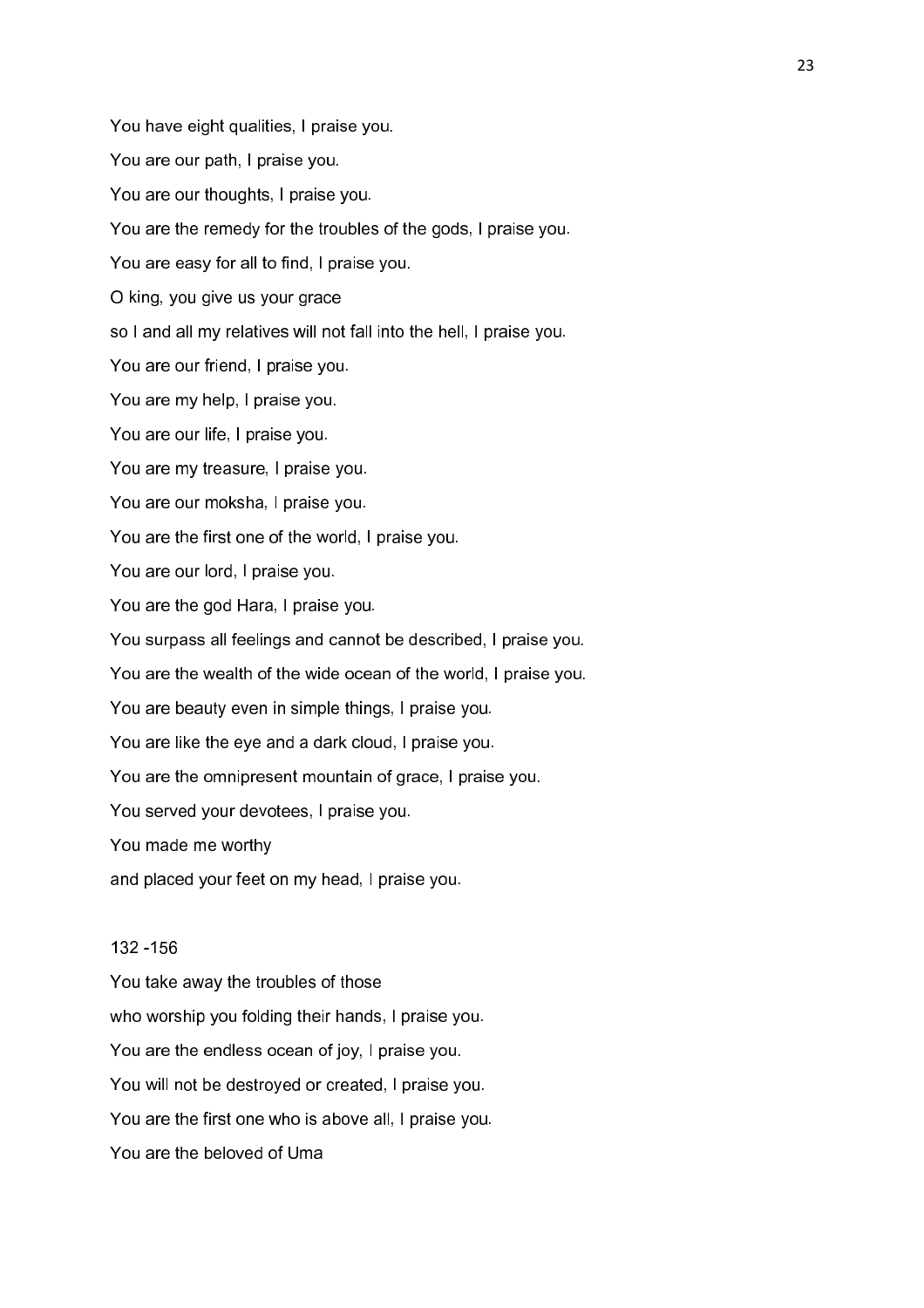whose eyes are like a doe's, I praise you. You are the mother of the gods in the sky, I praise you. You are five in the world, I praise you. You are four in water, I praise you. You are three in fire, I praise you. You are two in the wind, I praise you. You are the only one sky, I praise you. You are nectar for compassionate ones, I praise you. You are hard for the gods in the sky to see even in dreams, I praise you. You give me, a dog, your grace in the day, I praise you.

# 145 - 163

You are the god of Thiruvidaimarudur, I praise you. The Ganges flows in your hair, I praise you. You are the king of Thiruvarur, I praise you. You are the god of beautiful Thiruvaiyaru, I praise you. You are the god of Thiruvannamalai, I praise you. You are the ocean of nectar and dear as my eyes, I praise you. You stay in Thiruvekambam, I praise you. Half of your body is Uma your wife, I praise you. You the highest god stay in Thirupparaythurai, I praise you. You, the Shiva, stay in Thiruchirappalli, I praise you. I do not have any other refuge, I praise you. You are our dancer and you stay in Thirukkutralam, I praise you. You, the king, stay in Thirukkokkazhi, I praise you. You, my father, stay on Thiruyengoy mountain, I praise you. You are the beautiful one who stays in lovely Thiruppazhanam, I praise you. You, the Vidangan, stay in Kadampur, I praise you. You give your grace to those who approach you, I praise you. O king, you gave your grace to the elephant under the athi tree, I praise you.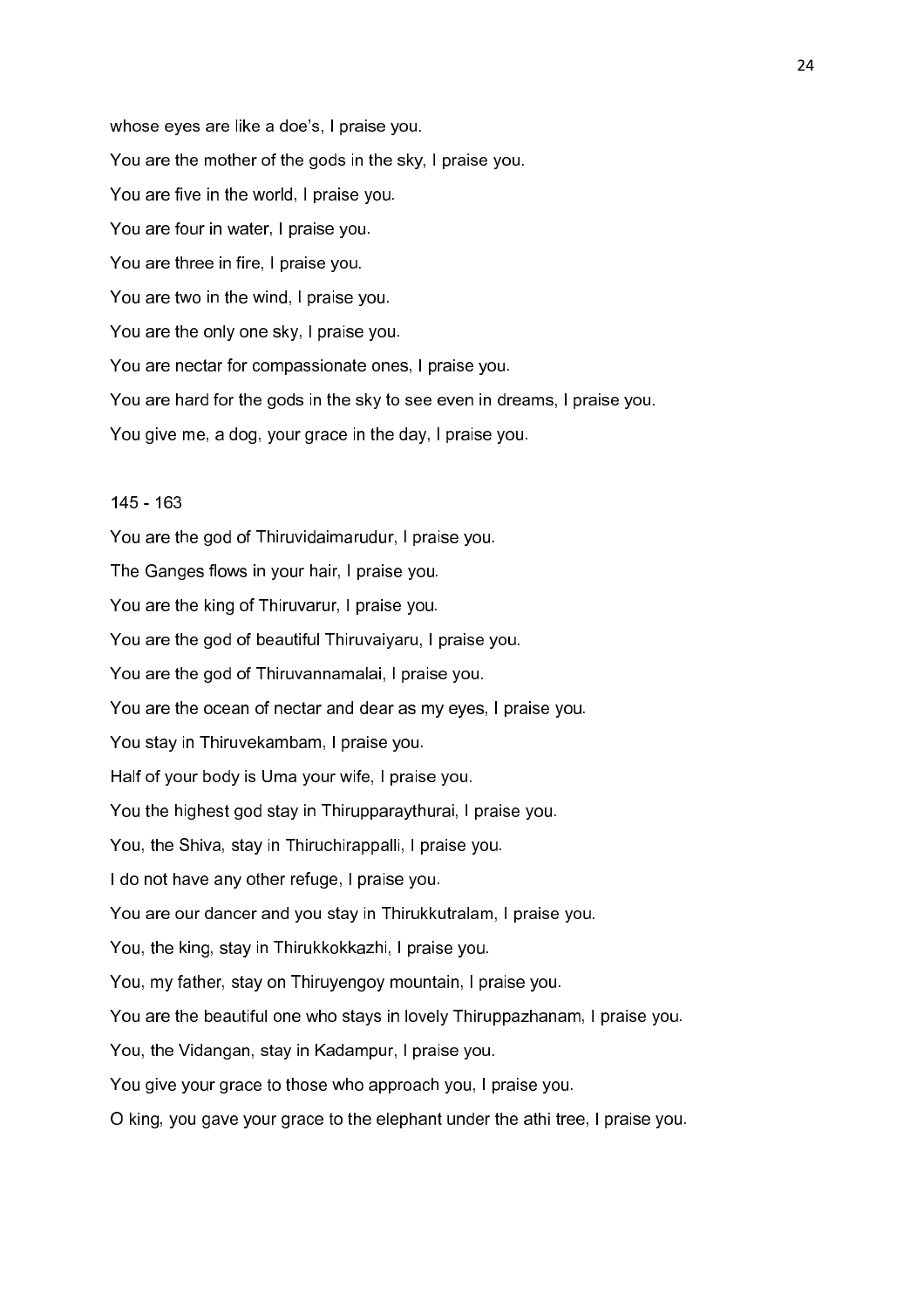#### 164 -176

O Shiva, you are the king of Southern land, I praise you. You are the god of all countries, I praise you. You gave your grace to the baby pigs, I praise you. You are the great Kailasa mountain, I praise you. You are my father and give me your grace, I praise you. You, the god, take away the darkness in my life, I praise you. I am your slave and alone, and I am tired, I praise you. Give me your grace so that I will find a refuge, I praise you. Give me your grace and say, "Don't be afraid!", I praise you. You drank the poison as nectar, I praise you. You are my chief, I praise you. You are my father, I praise you. You are omnipresent, I praise you. You are faultless, I praise you. You are a devotee to your devotees, I praise you. You are life, I praise you. You are the greatest, I praise you. You are the highest, I praise you. You are a rare thing, I praise you. You are faultless, I praise you. You are a good path for the scholars of Vedas, I praise you. O the first of the world, I will not be able to survive, I praise you.

You are my relative, I praise you. You are my life, I praise you. You are excellence, I praise you. You are Shiva, I praise you. You are good fortune, I praise you. You are the beloved of Uma, I praise you.

You share your body with your wife whose feet are soft as cotton, I praise you.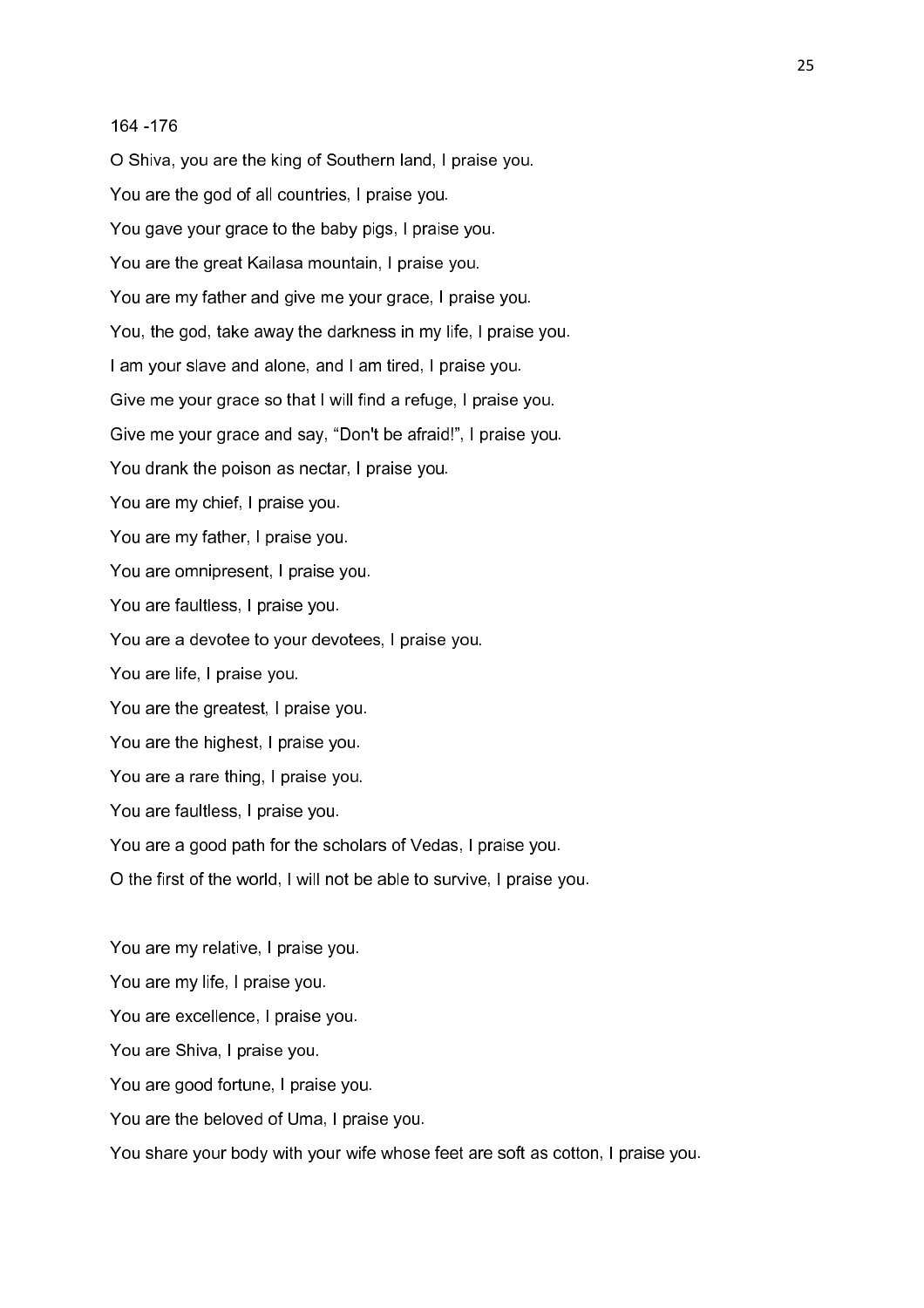I am a dog, your slave, I suffer, I praise you. You are the shining Esan, I praise you. You are my eyes that reveal moksha, I praise you. You are the king of Thirukkovai, I praise you. You are the king of the mountain country, I praise you. You stay in Thirukkesari, the beautiful town, I praise you. You, the precious, stay in Thirukkazhukkundram, I praise you. You stay in Thiruppuvanam surrounded with mountains, I praise you.

## 193 - 206

You are the mountain of compassion, I praise you. You have a form and you are formless, I praise you. You embrace all with your compassion, I praise you. You are the light that spreads everywhere, I praise you. You are clear but hard to understand, I praise you. You, a faultless shining pearl, I praise you. You are a friend for your devotees, I praise you. You, nectar with sweetness that never goes away, give us your grace, I praise you. You, the great lord, have a thousand names, I praise you. You wear a garland of arugam grass, I praise you. You, the bright light, dance in Thillai, I praise you. You are the beautiful one decorated with sandal past, I praise you. You are Shiva, hard to understand, I praise you. You stay on mighty Mandira mountain. I praise you. You make me yours and I will survive, I praise you.

# 207 - 211

You fed the baby tiger I praise you. You walked on the wavy ocean, I praise you. You gave your grace to the sparrow, I praise you.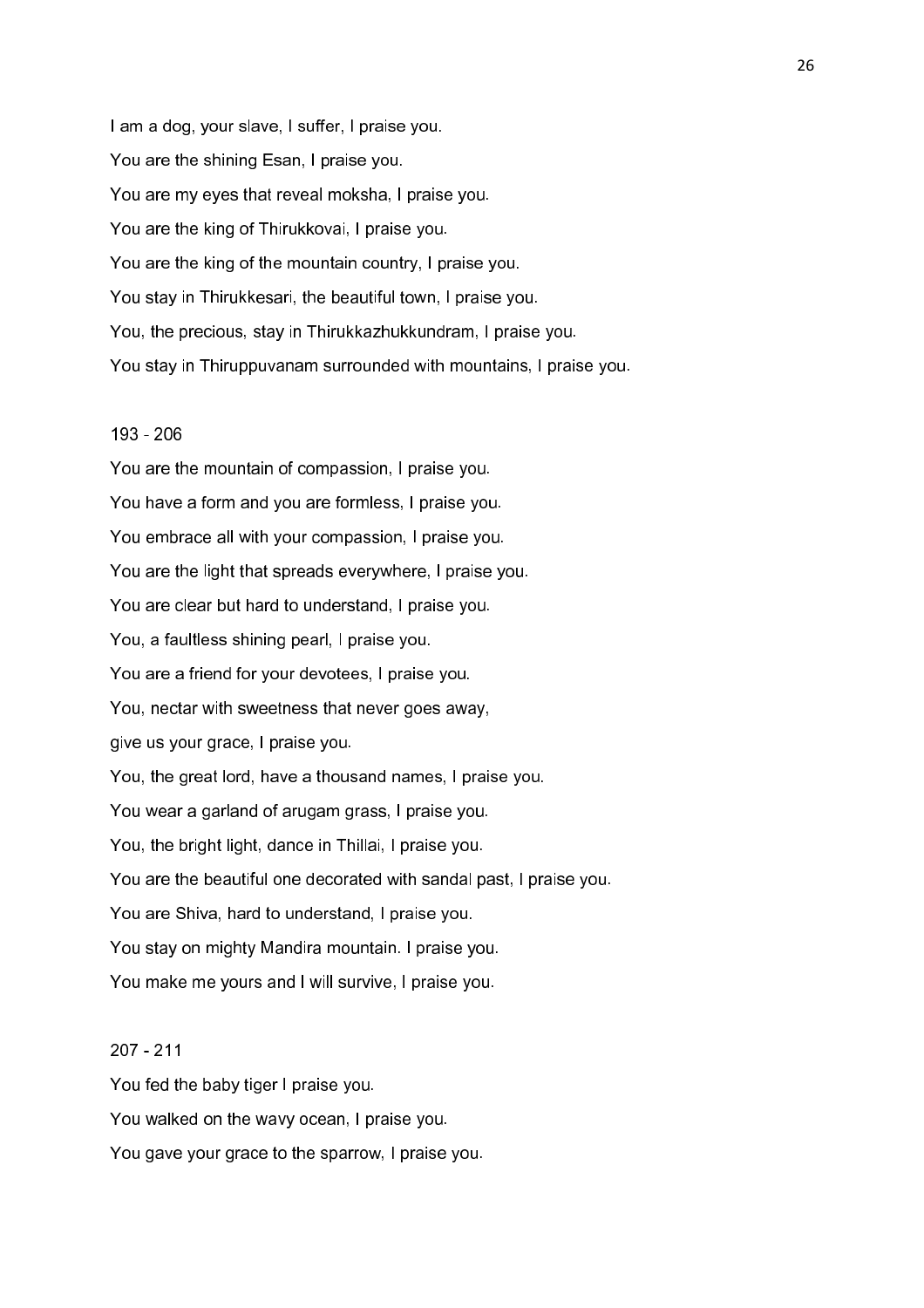You destroyed the desires of my senses, I praise you. You are the fire on the earth, I praise you.

# 212 - 225

You are the bottom, middle and up, I praise you.

You gave moksha to the Pandya king and saved him from hell, I praise you.

You are omnipresent, I praise you.

You are the king of Shivapuram where flowers bloom everywhere, I praise you.

You wear a garland of kazuneer flower, I praise you.

You enter among your worshippers, I praise you.

I, a dog, do not how to survive,

but you accept my babbling words as a garland for you, I praise you.

You, the ancient god, burned the three forts of your enemies, I worship you.

You are the highest light, I worship you.

Praise, praise, you are the lord decorated with snake.

Praise, praise, you are the ancient cause of all.

Praise, praise, jeya, jeya. 225

----------------

# 5. Thiruchadagam [5-104]

# 5.1. Mey Unartal

1. When I worship you my body trembles. I shiver, putting my hands on my head, and worship your fragrant feet. My eyes fill with tears and my heart melts. I praise you truly and I say, "Jeya jeya potri!" Be compassionate to me and do not leave me, Take care of me. [5]

2. I do not want the lives of Indra, Brahma or Thirumal.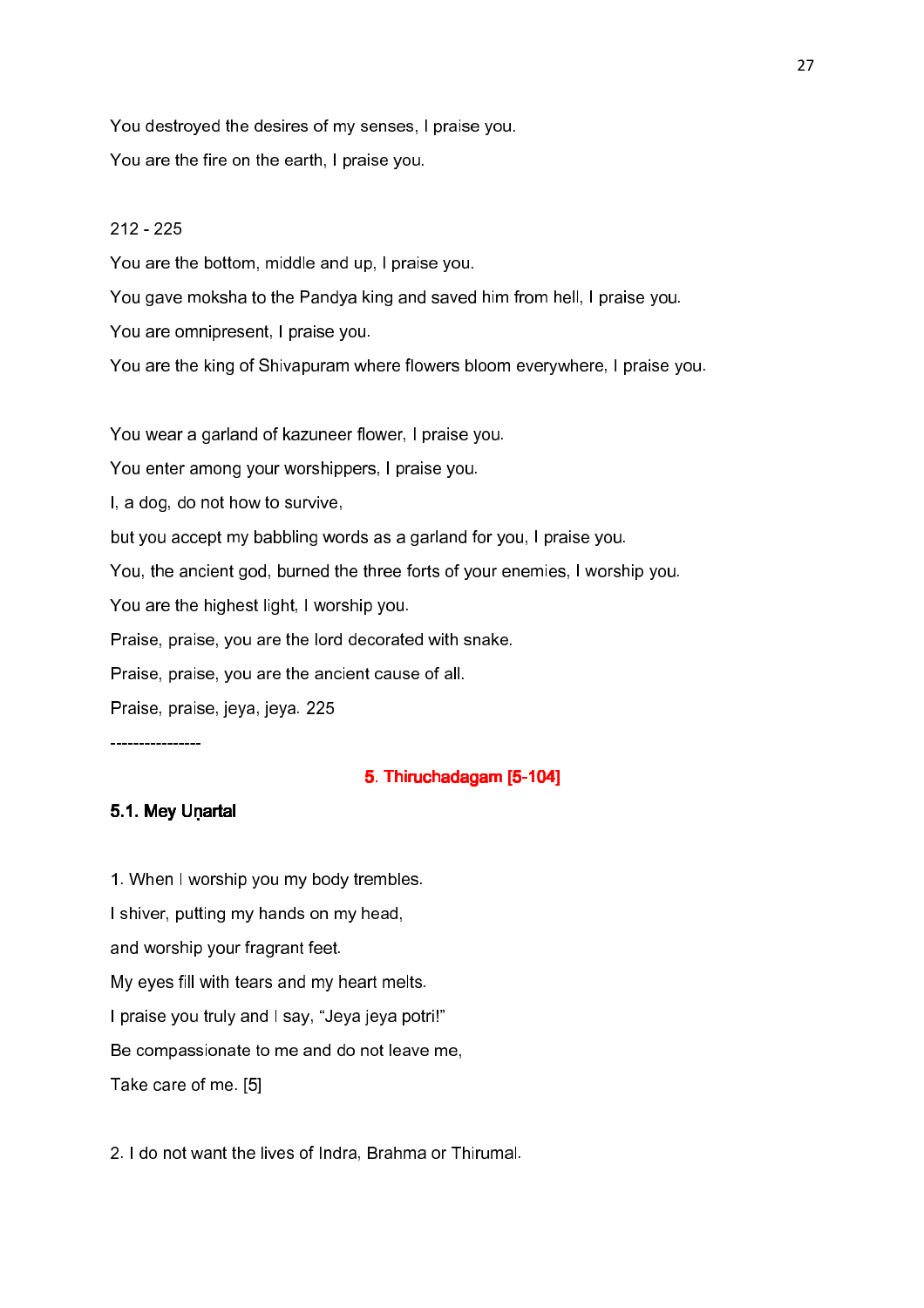Even if my family is destroyed, I will not lose the love that I have for you devotees. Even if I have to go to hell I will not mock your devotees. I want to have your grace— O lord, I will not think of any other god except you, O best one. [6]

3. If I think and melt for the lord, the finest one, and worship his feet, he will make me his. People think and say he is Thirumal or whoever they wish their god to be. They wander everywhere thinking that this one or that one is god and they say whatever they want. When I will leave this world and come to you? [7]

4. The gods who ate the sacrificial food from Daksha's sacrifice were frightened and ran to you and asked you to save them. In their pride, all thought Thirumal, Brahma and Rudra are the gods of the earth and heaven and they wandered about everywhere. What a pity! [8]

5. I have not done any tapas. I did not sprinkle cool flowers on your feet and worship you. I have done many wrong things and collected bad karma. O Shiva, I did not do all the good things that your devotees have done. I want to reach your feet. Give me your grace. I am your slave, you are the highest god. [9]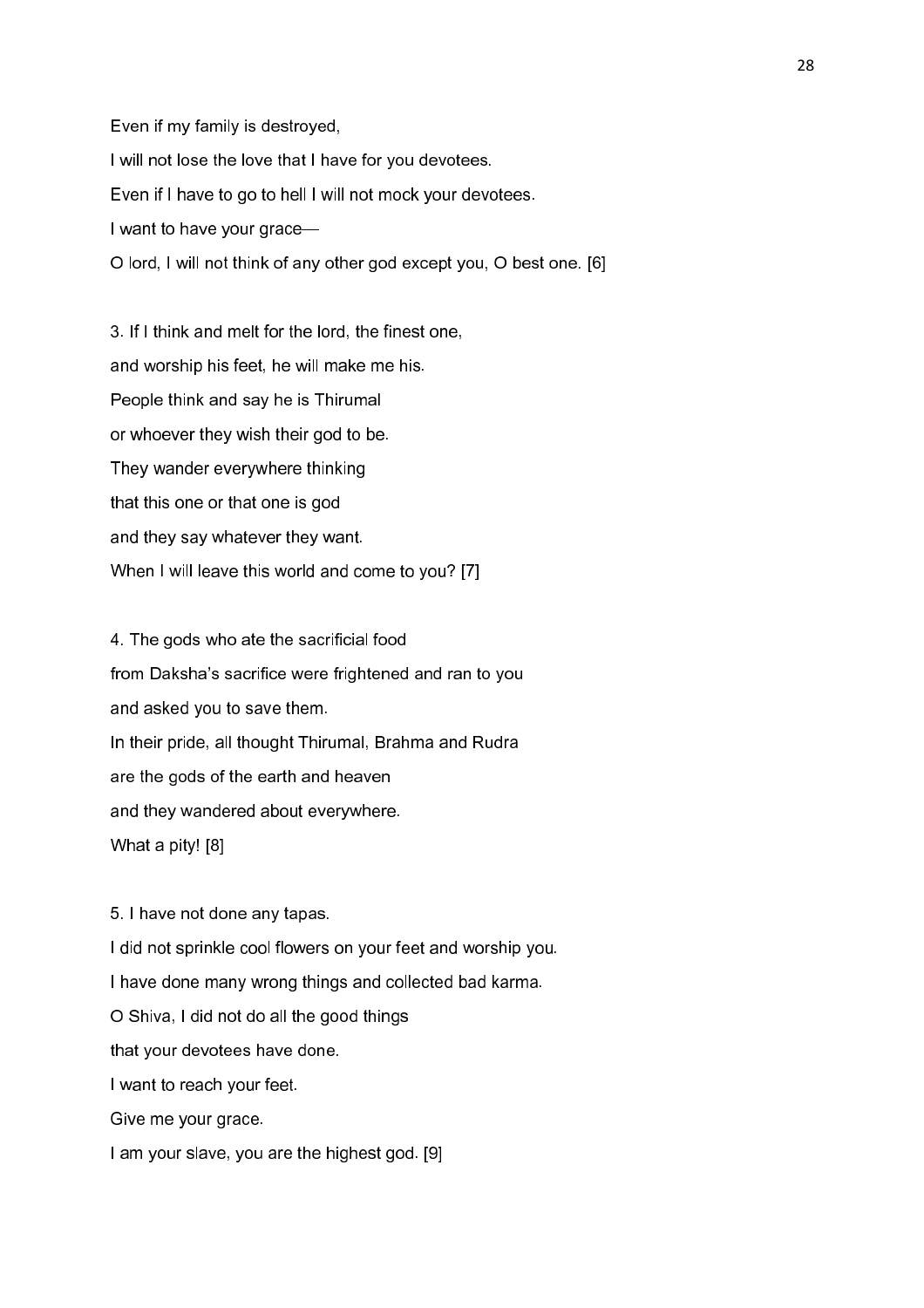6. O lord, you are a thief, If your devotees sprinkle flowers on your feet and ask for all they want, you will not hide from their loving hearts and you will give whatever they want. Give me your grace and that same love so that I may worship your ornamented feet and praise you always. [10]

7. He created Brahma who created the whole world. When he took a form spanning earth and sky, Thirumal who had sprinkled flowers before on his feet went under the earth as a boar and searched for his feet. but the lord who did not show himself to Thirumal. He dances in the burning ground, acting as if he does not have anyone, wearing a tiger skin and unmatham flowers and wandering everywhere. [11]

8. O lord, when will the time come when wind, fire, water, the earth and the sky are destroyed and you dance? Will you protect me then and remove all my bad karma? Will you protect me so I will not be born and collect karma again? [12]

9. My lord in whose hair the cool moon floats created the world. He is the god of the gods in the sky. He is Shiva, my lord. Even though I have done many mean things, he made me his. He is my lord and I am just his slave how could he give me the goodness of being his devotee?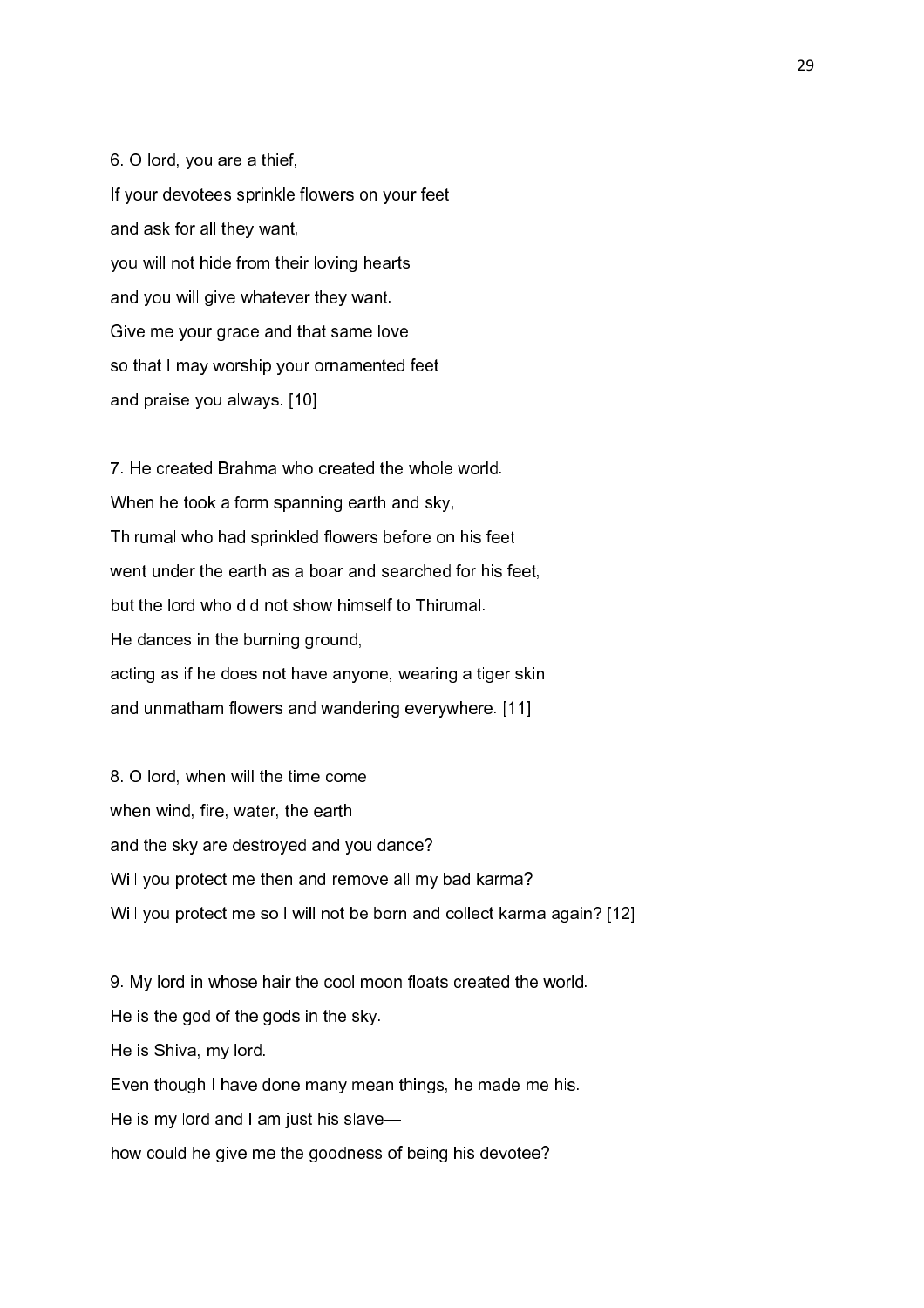# O world, tell me. [13]

10. O faultless jewel-like lord, I am not suitable to be one of your devotees, but you made me one. You give your grace to low people like me and make the gods in the sky debased. I can only laugh when I see your mischief. [14]

# 5.2. Arivuruthal

--------

11. I act in this world as if I were in a play with all others. I hurry to enter moksha. You are a shining diamond hill. Give me the grace to love you always and make my heart melt for you. O lord, you make me yours. [15]

12. I am not afraid of being born again,

I am not afraid of death.

Even if someone offers me the sky and the world,

I do not want them.

I will not respect any kings who rule the earth.

O Shiva, my lord, my father,

adorned with a kondrai garland dripping with honey,

my only worry is when will the day come that I get your grace. [16]

13. I am worried and long to see your lotus feet.

I am like a dog and have not sprinkled flowers on your feet and worshiped you.

My tongue has not recited your names.

You bent Meru mountain and used it as a bow.

If you do not give your grace of nectar, I will suffer.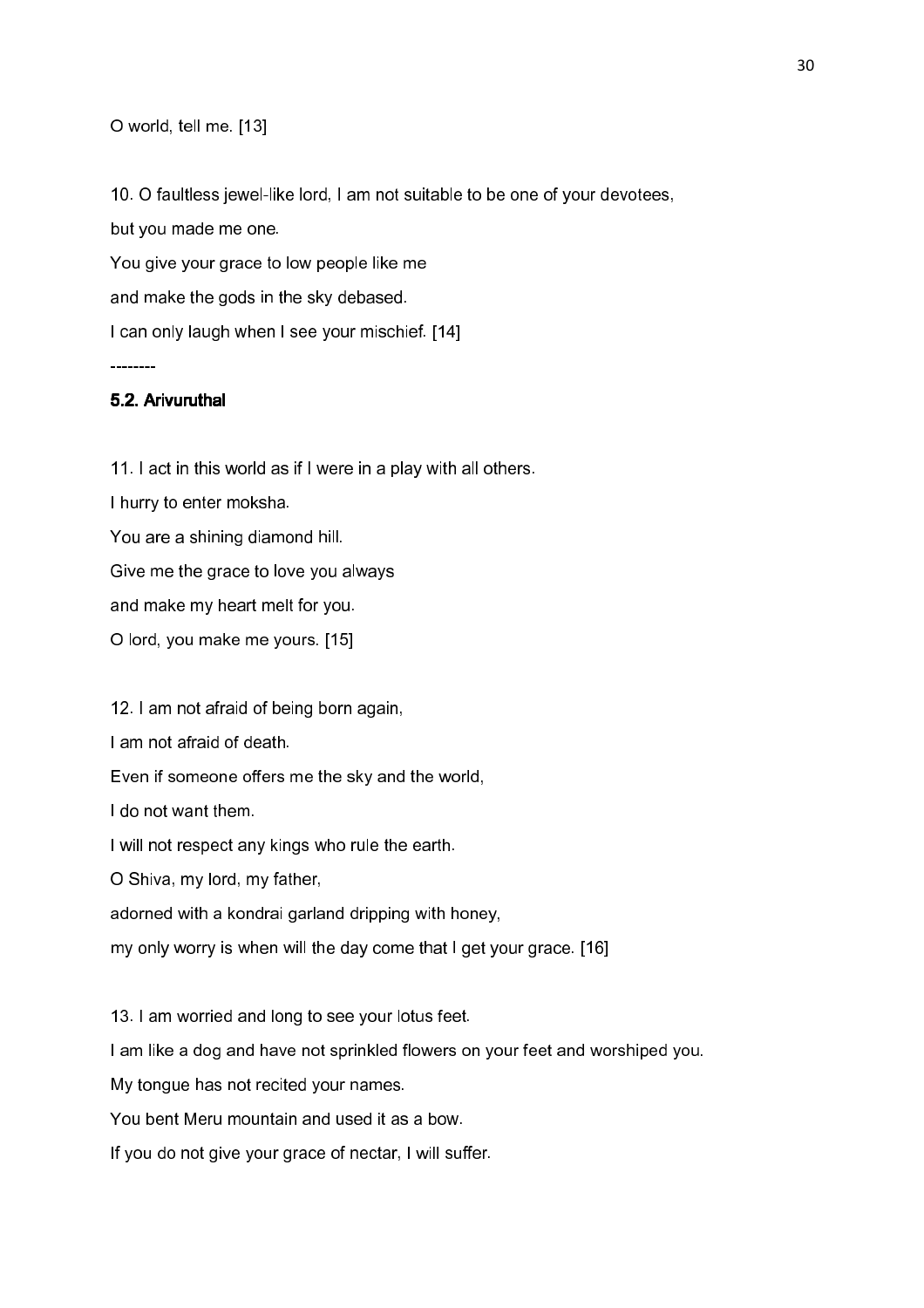#### I am alone—what else can I do? [17]

14. My heart does not melt because I have not reached your divine feet.

I have not melted with love for you.

I have not decorated you with flower garlands, praised you and worshiped you.

You are the god of gods.

I have not cleaned and smeared your beautiful temple.

I have not danced there.

I am hurrying to get moksha.

I want to dance and join you. [18]

15. You are the sky.

You are the earth.

You are the wind.

You are the life of all creatures.

You are what is and what is not.

You are the king.

You make everyone think of "me" and "mine."

You make them act in this world yet you stay above all. [19]

16. The gods in the sky praise you and you protect them. They worship you so that all people will worship them and they can think they are privileged. O lord adorned with garlands swarming with bees, I a dog and your slave. I worship you so that I will not be born again. [20]

17. The gods in the sky praise you. The four Vedas sing your praise. Uma, adorned with kura flowers, shares half of your body. Your true devotees think of you with love.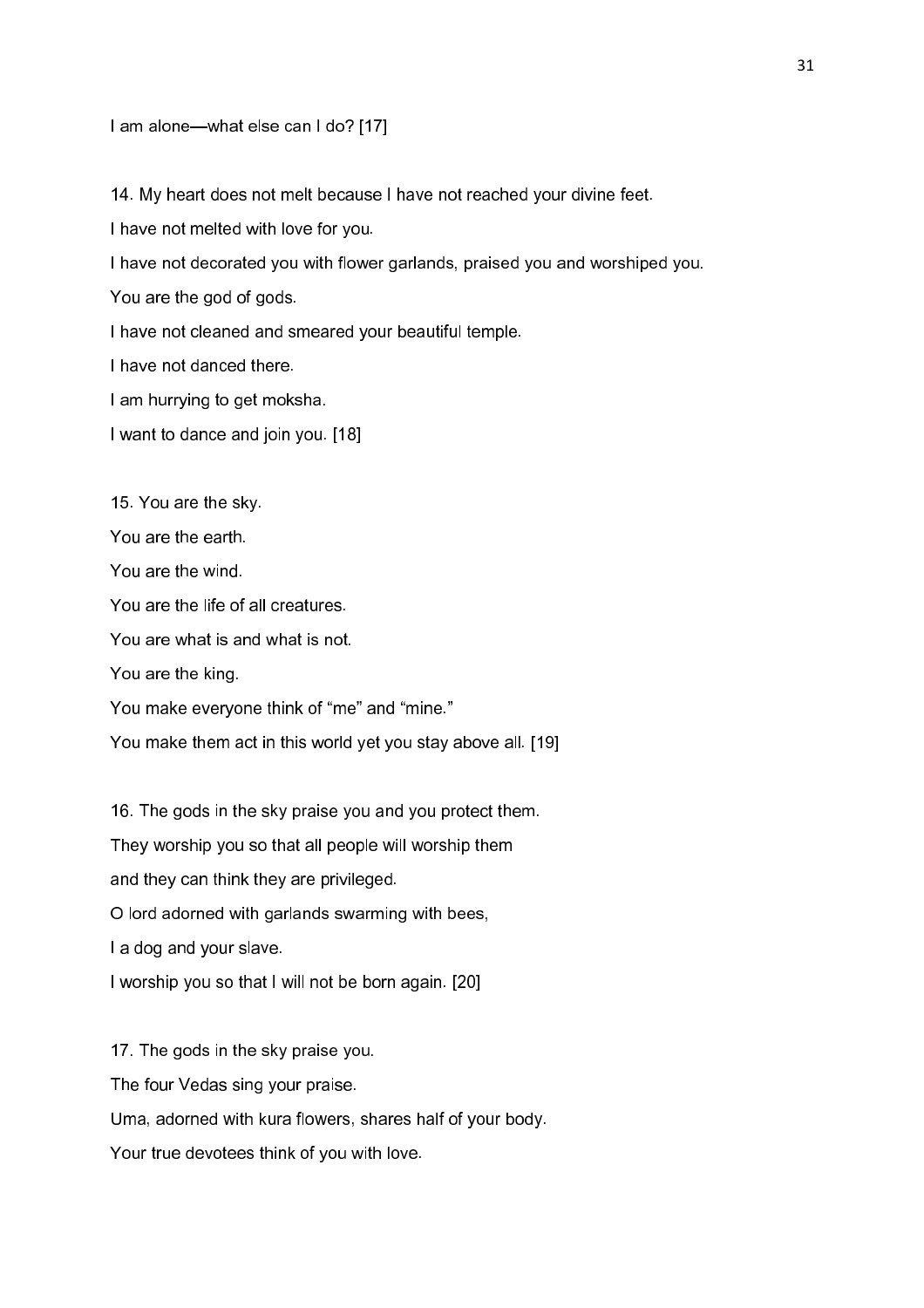Will they see your feet ornamented with sounding anklets? You are hard to know. [21]

18. You are hard for anyone to know. You dance in the hall in Thillai. You are the highest. I am a low one yet you made me yours. I do not sprinkle flowers on your fragrant feet. I do not wonder about and cry for you. My heart does not melt for you. I just cannot live here, I cannot live here. [22]

19. O heart, you shiver and melt for the flower arrows shot by Kama, god of spring, and for women with white teeth, red mouths and dark eyes like kuvalai flowers. O heart, the lord melted you and entered you. He is in the sky, but you do not know it and just live in this world in vain. [23]

20. O heart, you live on this earth making your bad karma grow, and you do not praise the lord who can release you from the results of your bad acts. I kept on telling you not to live like this, but again and again you plunge into bad karma and the flood of its sorrowful ocean. [24]

--------------

## 5.3. Cutturuthal

21. Your devotees praise you saying,

"The Ganges flows in your jata and you ride on a bull.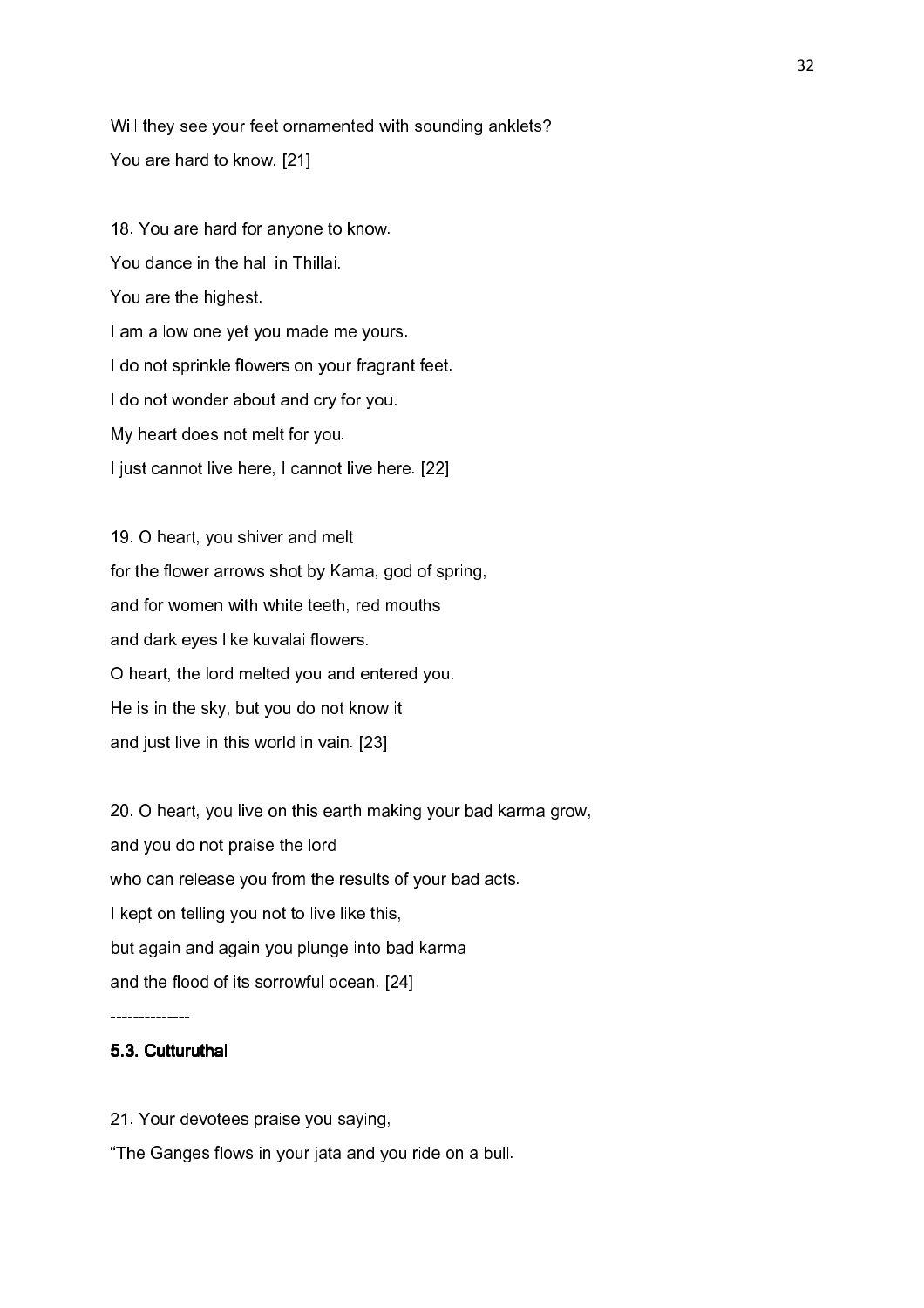You are the god of the gods in the sky." Their devotion is like a flood flowing down into a valley. They pant, melt and wait for your grace. Even though I have not melted for you from head to feet, you made me yours, yet my eyes do not shed tears of flood for you. My lord, my heart is like stone, my eyes are like wood, I have done bad karma. [25]

22. When I was suffering with the results of bad karma, you came to me and said, "I will remove your karma" and made me yours.

You are my lord and I am like a doll made of iron. I do not sing and praise you, I do not dance for you, I do not scream and babble your praise. I am tired. O ancient lord, is it right for me to be like this? I do not know how I will end. You are the beginning and the end. [26]

23. I know you are the lord of the four Vedas. I am a dog, lower than anyone, yet still I say, '"I am your devotee." You made me your devotee do you have no other devotees? I am a devil. It is your greatness that you accepted me as your devotee. [27]

24. O my lord, what should I say to praise you? I say of you always, again and again, "You are my mother and father and my lord!" I wear divine ashes and praise you.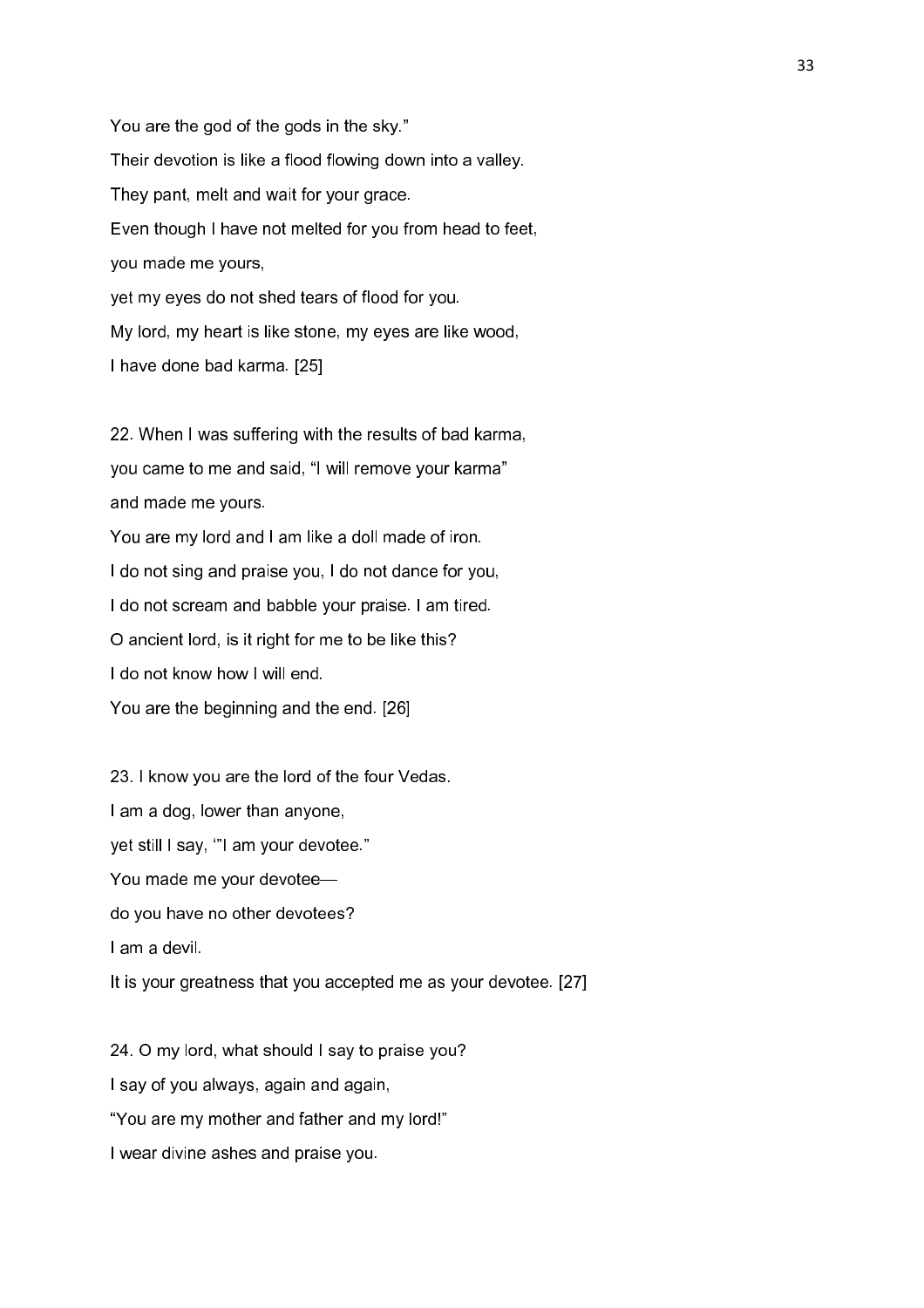O lord who remove the birth and death of your devotees, you are a faultless jewel mountain. O my father, I am a thief and I suffer, plunged into the flood of desire, but you made me yours. How could you make me your devotee? [28]

25. The gods in the sky praise you, saying

"Your color is not red,

your color is not white,

you are many, you are one,

You are smaller than an atom."

They do not know what you are and are confused.

O my father, you showed me your form,

your color and your lotus feet ornamented with jewels.

I do not have anyone.

You removed my future births.

You are my lord—what should I say and think of you? [29]

26. You make me think only of you.

I am a dog yet you make me praise your lotus feet

and allow my eyes see them.

You make me have beautiful words to praise you.

You remove the desires of my five senses and enter my heart.

You are the nectar from the large ocean.

O mountain, you gave me yourself.

Your body is like a forest of red lotuses.

O unique shining light

there is no more me and you, we are together. [30]

27. I am alone.

I suffer pushed by the waves of the ocean of karma and rebirth.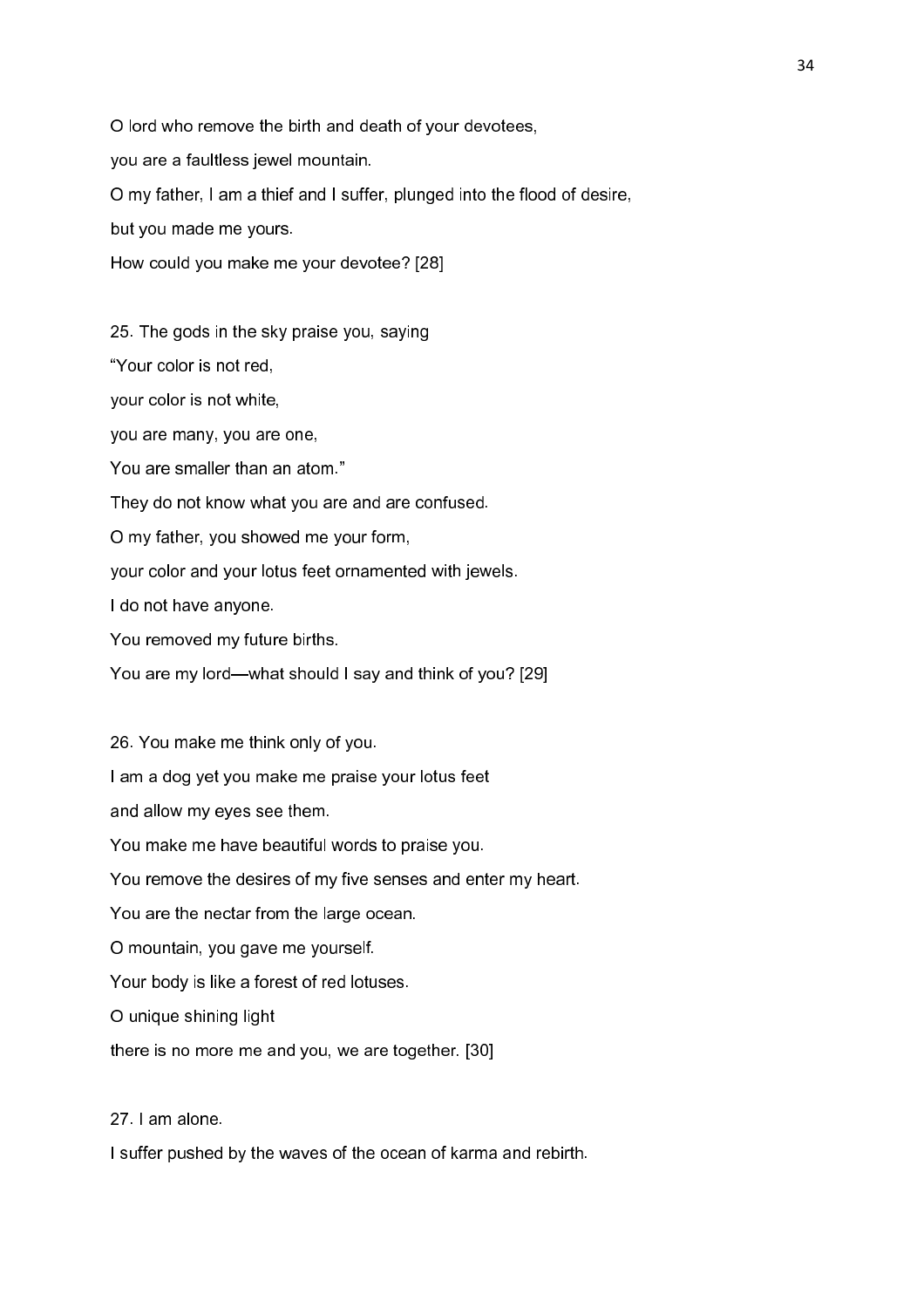I do not have anything to hold on to. I am caught by passion that swallows me like a sura fish for women who have sweet mouths red as coral and I suffer like someone struggling in a wind. I wondered how I might escape— I hold on to the boat that is your five letter mantra, "Namachivaaya" and live on the earth. O ancient lord, you showed me the shore that is moksha of the ocean of birth and moksha has no beginning or end. I am a stupid person yet you made me yours. [31] 28. No one has heard of him. No one knows him. He is faultless. He has no relatives. He knows everything and hears everything. Your devotees wait for you sleeplessly. I am like a dog yet you put me up on a seat,

made me your devotee

and showed me things that you have never shown to anyone.

You made me hear things that no one has ever heard.

You removed my future births and made me yours.

What a wonder you do for me! [32]

29. Have you heard of a wonder like this anywhere? He made me the devotee of his dear devotees, removed my fears and made me his. The nectar of his love springs in my heart. He is my father, and he is man, woman, ali, sky, blazing fire and the end of all. He stays above the earth and has the color of vetchi flower.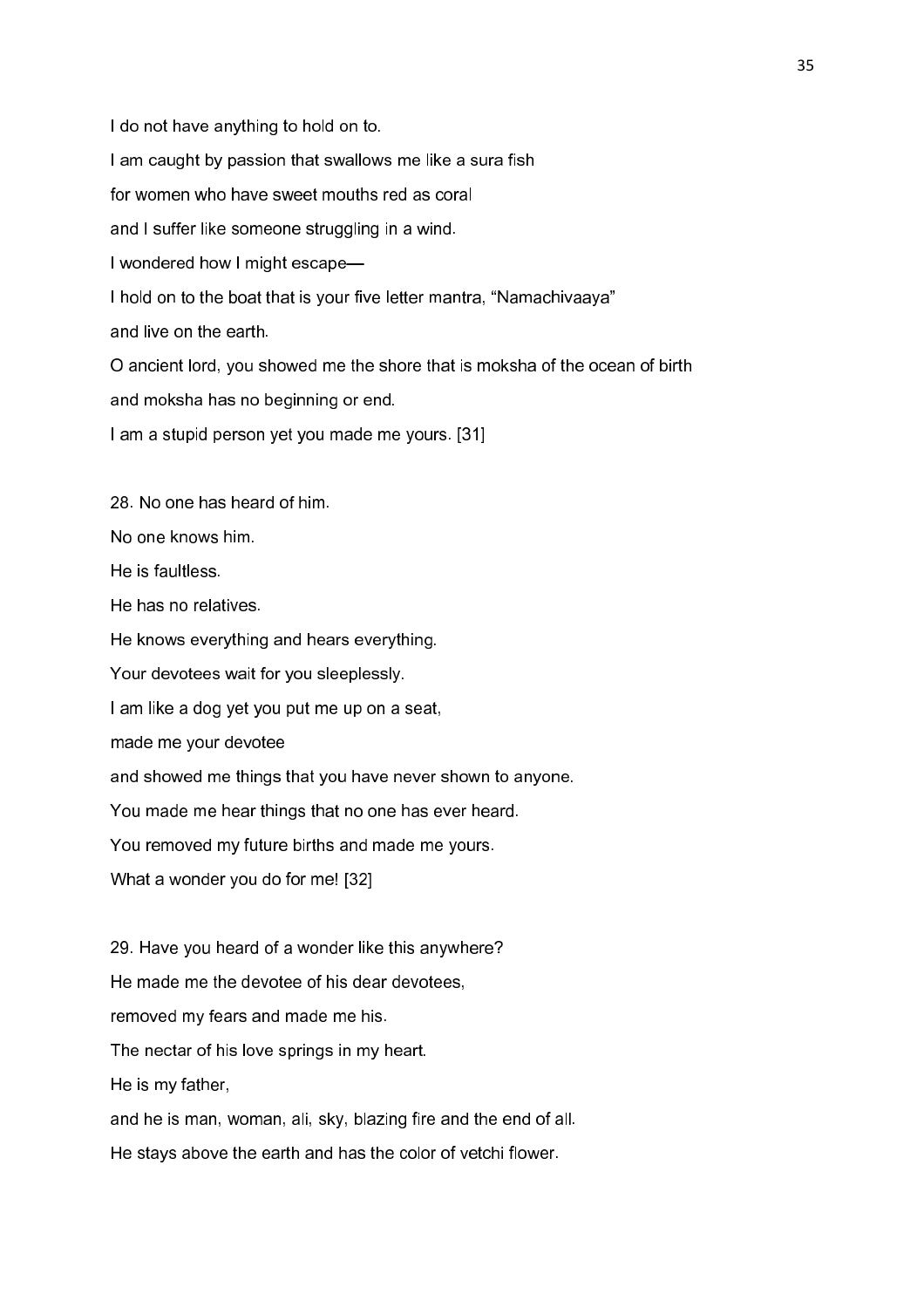He is my lord Shiva, the god of gods. [33]

30. He is the god of gods unknown even to Indra, the king of the gods.

He is the king of the three gods

who create, protect and destroy all the flourishing worlds.

His wife is half of his body.

He is the king of all yet he came to me and made me his.

We are not slaves of anyone, we are not afraid of anything.

We join the devotees of his devotees.

Let us be happy and dance in the flood devotion that he is. [34]

---------------

# 5.4. Atmacutti

31. O heart, you do not dance praising his ornamented feet, you do not love him, you do not sing his praise, your bones melting, you do not feel anxious, you do not worship his lotus feet, you do not put flowers on his feet, you do not search for him or wander calling out his names on the streets. I do not know what to do. [35]

32. O, heart, I am ignorant. My father, the lord, entered my heart, gave me his grace, showed me the good path and made me be rid of the desires of the world. You received his grace, but you play in the world enjoying it. You make yourself low. You spoiled me and made me low. [36]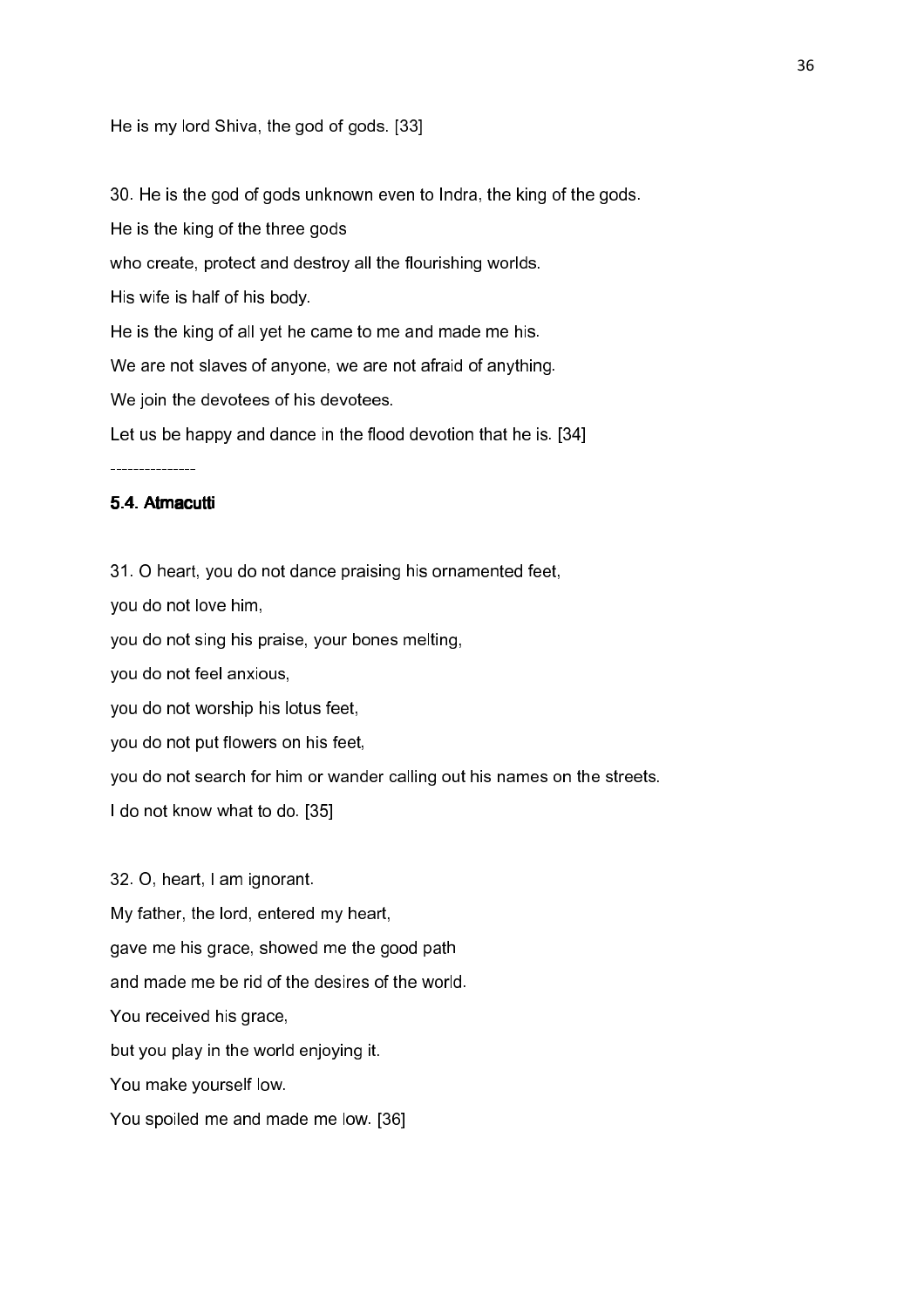33. O ignorant heart, you oppose all my good thoughts and spoil me. I do not trust you. I have caught Shiva tightly yet even after you have seen the divine ashes on his arms, you do not melt and become soft. This body is something false. You only ruin me. I will not listen to you. [37]

34. O playful heart, you are no good. He made me his, his dog-like slave. He is the lord of all kinds of tricks. Even though you are separated from his fragrant lotus feet that are like tender shoots, I cannot describe the good knowledge and greatness he gave you. [38]

35. O heart, no one can tell how great he is. He is easy to reach for his devotees. He removed your wickedness and made you his. Even after you knew his compassion, you did not give up your bad qualities, you did not make yourself a place for him enter and abide. O heart, you are not faultless and you have not bowed to the ornamented feet of the lord who made you his. How could you enter his moksha? [39]

36. I am unable to stop being born on this earth and cannot leave it. I cannot enter the golden world of the lord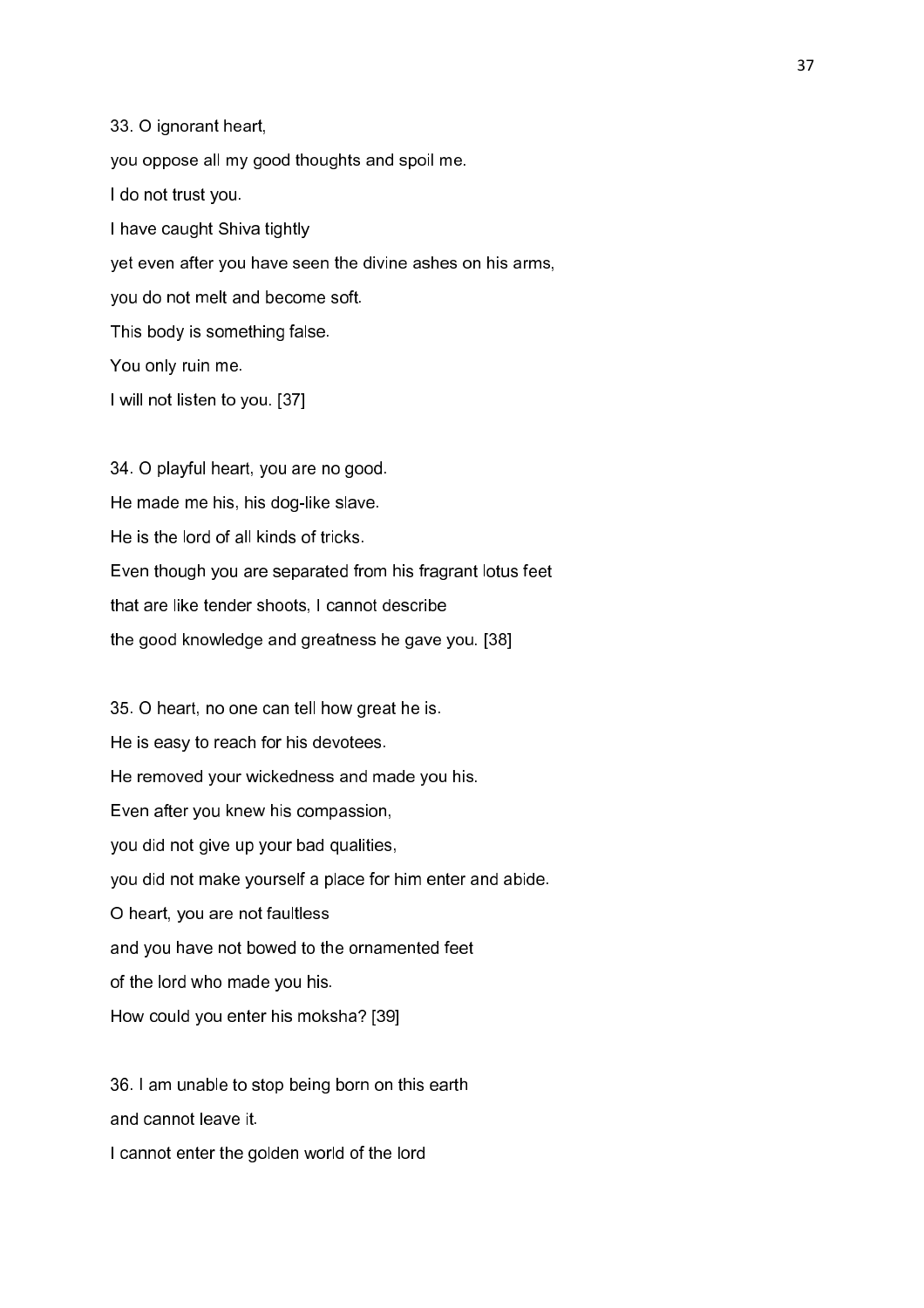or melt in my heart in love for the feet of my god. I cannot have the devotion that is like sweet nectar, honey and milk and nourish it. What should I do to receive these things? I have done bad karma. [40]

37. Are there any others who have done bad karma as I have? He should not think that I am a dog and could be without him. But though I am separated from the ancient lord's lotus feet I have not hit my head in desperation. My feelings are like iron, my heart is like a stone and I am unable to hear anything. I do not know why these things are happening. [41]

38. Shiva is honey, pure ghee from a cow, and clear sweet sugar juice. No one but his true devotees can reach him and even they do not know who he is. He is the king of his world and half of him is his doe-eyed wife. I have not joined him—I only look after this body. I am destroyed yet I am still alive. [42]

39. He has no end and cannot be compared with anything. I am low, worse than a dog, yet he showed me the good path and gave his sweet grace like a mother. He is my lord but I have not seen him. I have not fallen into fire like other devotees. I have not fallen and rolled down a hill, I have not plunged into the ocean what should I do? [43]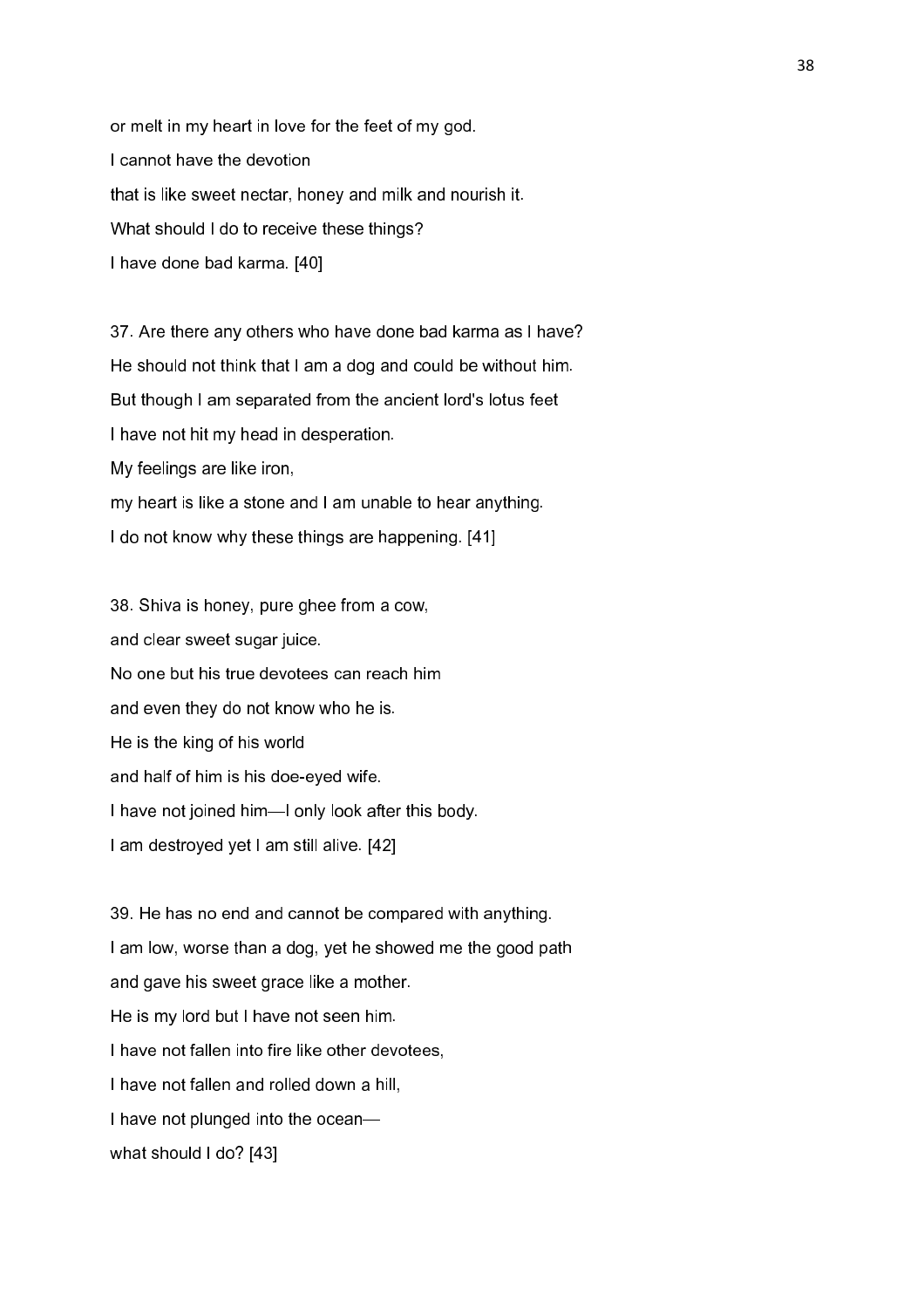40. When the arrows of Kama tear my heart, my mind will be destroyed, but I do not understand that and fall for the doe-like glances of women making my heart suffer like curd churned by a churning stick. Shiva has given me his divine honey-like grace but I do not try to enter his world. I eat, dress and stay in this world tending to my body of flesh. [44]

#### -------------

# 5.5. Kaimaru Koduthal

41. My heart is like an elephant with two trunks. I have not seen the lord, origin of the world, and all I know is trouble. You called me to come to you but I am not able to-I want only to live in this world and enjoy life. You are the highest among the gods in the sky. [45]

42. Your devotees sense that there is something that is highest, but they do not know whether it is female, male or ali. You came to me your devotee and gave your true presence. Even though I saw you, I do not know you. What is this magic? [46]

43. Even the gods in the sky do not know you with your lovely form. You are the dancer who made me yours, you are the world, you are the sky, and you are time that comes and goes.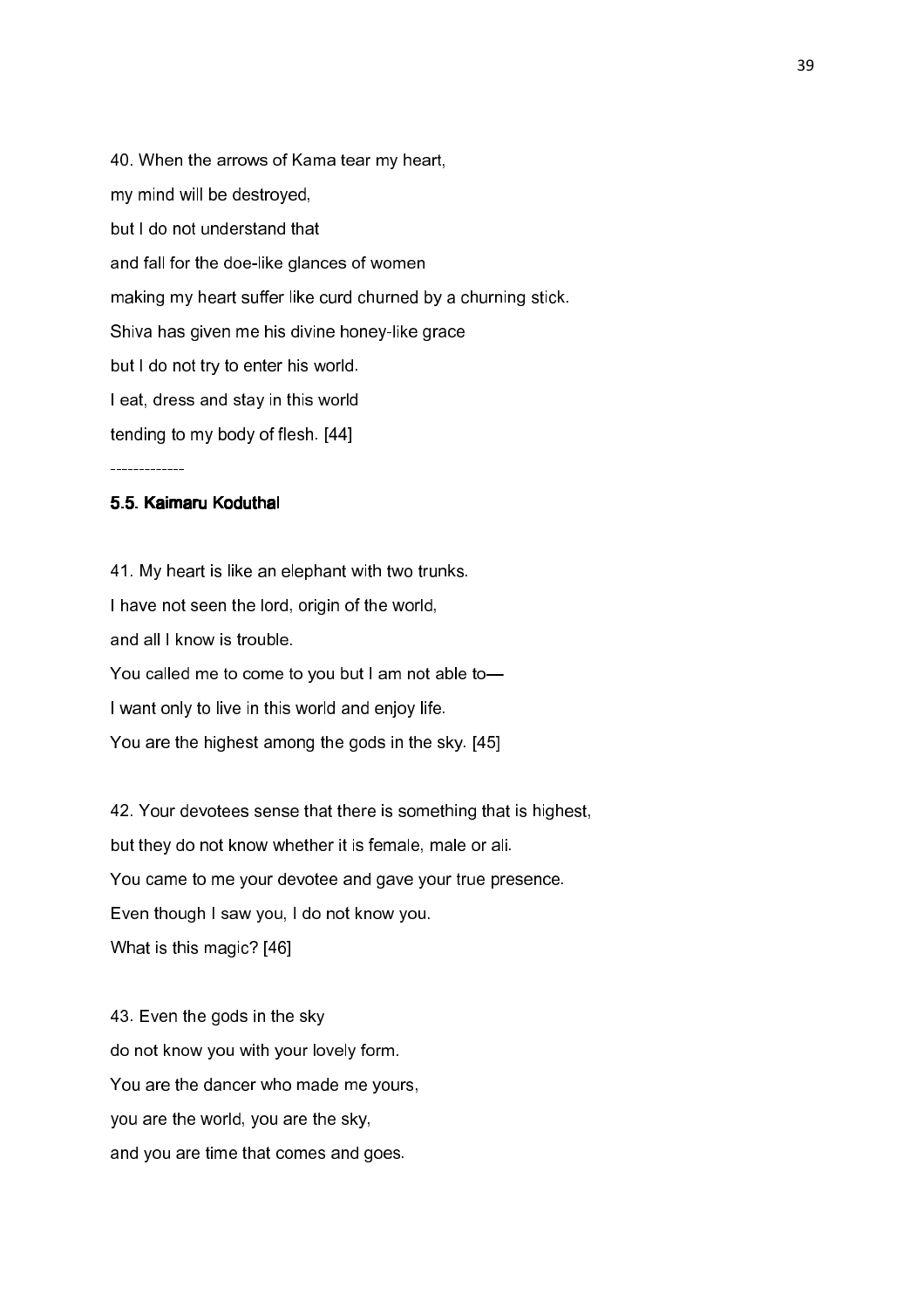### When can I see you? [47]

44. You are the highest and no one can see you. I am like a little bird, a low Paanan and I do not know how to see you leaving this body and the pleasures of my senses. [48]

45. I do not praise you or roll on the ground to worship you, I do not speak of your fame or call to you with love, but I want to go against my own desires and come before you and worship your lotus feet. I want to be like Yama who opposed you but was able only to worship your feet. [49]

46. He is adorned with a kondrai flower garland swarming with bees and dripping with honey. Will he call me, make me join his devotees and make me do his service. My father is omnipresent and stays above the sky, under the world and everywhere inside the world. He is like the oil in a sesame seed and we cannot see him. [50]

47. My lord is my father and mother and the father and mother of all, but he has no father or mother. No one can understand that dear one through knowledge. Before he entered anyone else, he entered my heart. [51]

48. He does not discriminate between poor and wealthy, gods, worms and grass—he gives his grace to all. I am separated from that wonderful god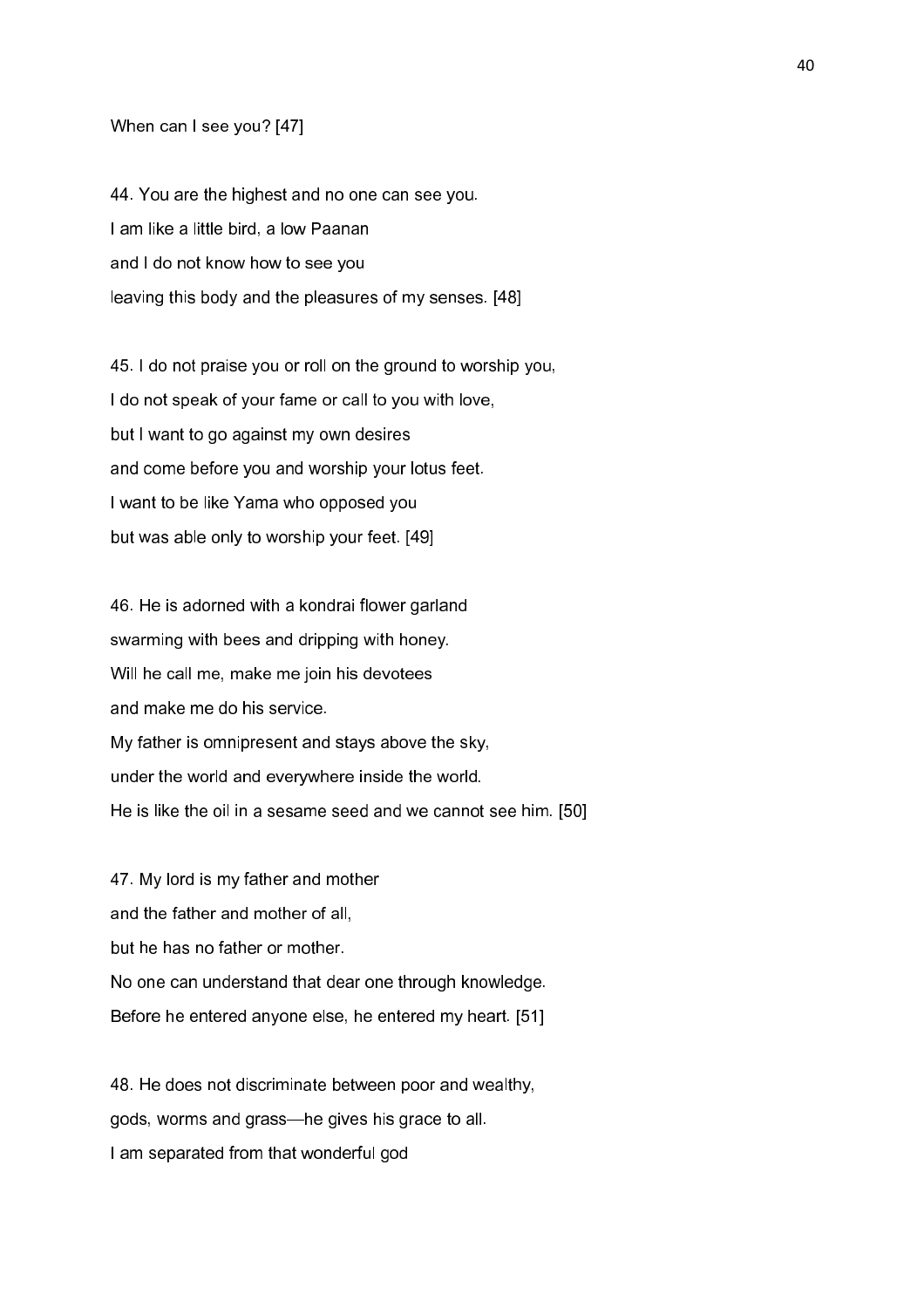and do not worship his great ornamented feet even though I saw them. My heart is like a stone and I have only trouble. [52]

49. You released me from all my troubles. You made me wear divine white ashes and made me part of the assembly of your dear devotees so all would accept me as your devotee. I am ignorant of the ten things- water, fire, earth, wind, sky, sun, moon, breath, Shivam and Shakthi. [53]

50. Your form is knowledge and you are sweet nectar. I, your slave, am a dog. Was it stupid of you to make me yours? Tell me, am I wise or not? Give me your grace. [54]

# 5.6. Anupokacutti

-------------

51. O lord Esaa, you are my chief, my father and god. You released me from my future births. I, a low person, am a wicked dog and I have no one to depend on yet I do not think of you who made me yours. See, you are my love, dancer in the hall of Thillai. I do not know what to do. [55]

52. I am a small dog and do not know what to do. I have not seen your golden lotus feet, living in this world like someone who tells lies. Even though I heard of and saw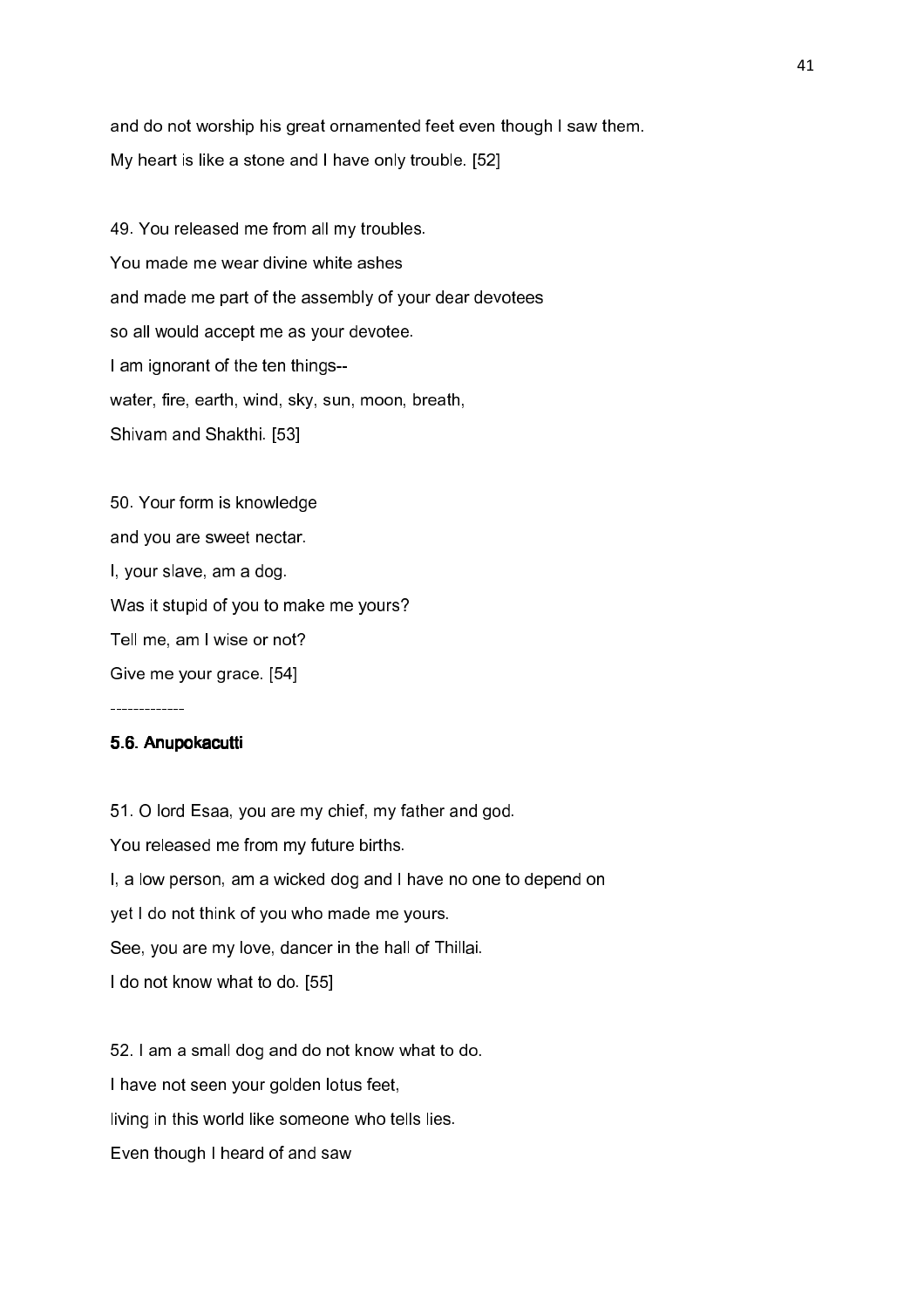those who do not tell lies and reach your fragrant lotus feet, I am a liar and I eat, dress and live in this world, O lord, fighting lion. [56]

53. O lord, fighting lion, I saw you leaving your golden heaven and coming to the earth with your wife who has young soft breasts. I saw your good devotees join your feet and receive your grace, yet even after seeing them, I stay in this world like a blind cow wandering in a village. I am cruel—won't I leave this world? [57]

54. Many sages do penance for a long time, ignore their bodies, become weak and wait to see you. But you made me, a sinner, your servant, yet I did not leave this dirty body. O jewel! I do not have enough love to search for you. How I am going to reach you, my dear lord? [58]

55. You share your body with doe-eyed Uma. You made me yours on this earth. O lord Shiva, sweet as honey, nectar and clear sugarcane juice, king of southern Thillai, the devotees who understand you have joined your ornamented feet but I protect this body, which is like a cage for worms, and stay in this world. Is this right? You have made me yours. [59]

56. O lord, the devotees who think of you and melt in their hearts growing in love for you have joined your feet, and you have made them yours. I see them but I am like a low village dog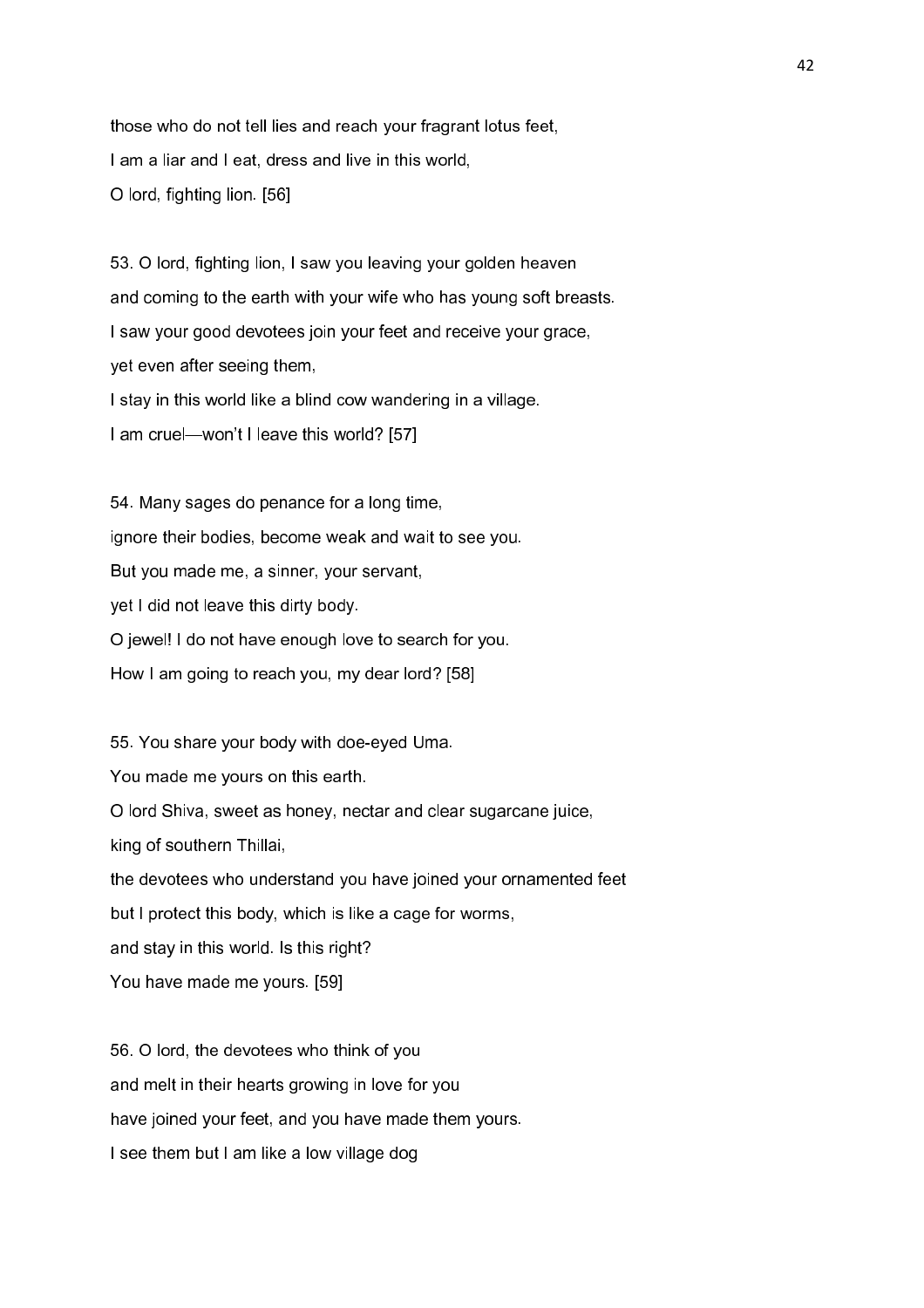and my heart does not melt for you. I am ignorant and my body is a nest of worms and smells like rotten meat. You make me stay in this world. [60]

57. Is it right that you keep me away from you? I have not taken the path of devotion like your dear devotees. I am a thief. I have involved myself with women, whose mouths throb, clothes slip down and faces are marked by small drops of sweat,

yet even so I suffer to receive your love. [61]

58. He is honey, milk and clear sugarcane juice.

He makes his devotees his and melts their hearts.

He is the lord of the sky.

I wonder—is it a joke that you gave me your grace and made me yours?

Is it your character to laugh yet still give your grace to your devotees? [62]

59. O lord, no one knows you. I am a low person, a dog, yet you made me yours. O master, if you leave me now who will protect me? What will I do? You are my god. Your divine body shines like gold. You are my mother—where can I go for refuge? [63]

60. I surrendered to your feet and joined the devotees who praise you and I laugh at my condition? I gaze at your arms shamelessly. I am a shameless dog and do not melt in love for you. I am not the right person for you to make yourswhen I think of this I laugh.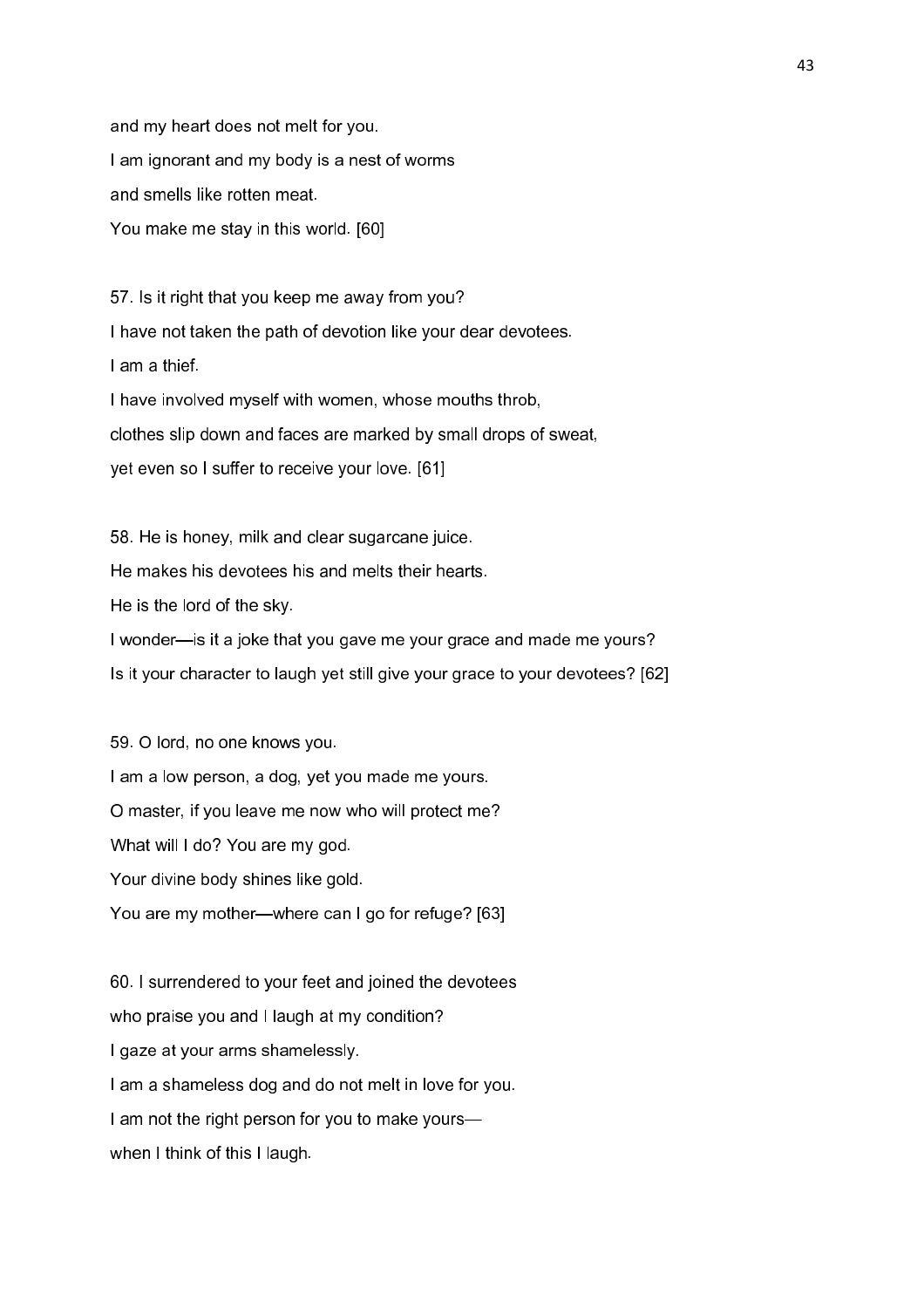You are my father, I cannot bear to live like this. [64]

## 5.7. Karuniyattal Irangal

-----------

61. I will not bear life on this earth. O Sankara, I praise you, Viruthanee, I praise you. O young one, I praise you, O, matchless one, I praise you. You are the lord of the gods, I praise you. You are the dancer in Thillai, I praise you. You are faultless, I praise you, I praise you. [65]

62. Om, namasivaya, I praise you. Puyangaa, I am fascinated with you. I praise you. Om, namasivaya, I am without any refuge but you, I praise you. Om namasivaya, do not make me go away from you, I praise you. Om namasivaya, jaya, jaya, I praise you. [66]

63. O lord, I praise you. You, the generous one, made me yours even though I lie, I praise you. I worship your feet, I praise you. O chief, I praise you, I praise you. You are a flood of compassion, I praise you. You are the sweet earth, water, fire, wind, life, the sky, the sun and moon. [67]

64. O god, I praise you. Look at me and give me your grace, I praise you. Remove my desires for this world and make me yours, I praise you. Release me from this body and make me join the gods in the sky, I praise you.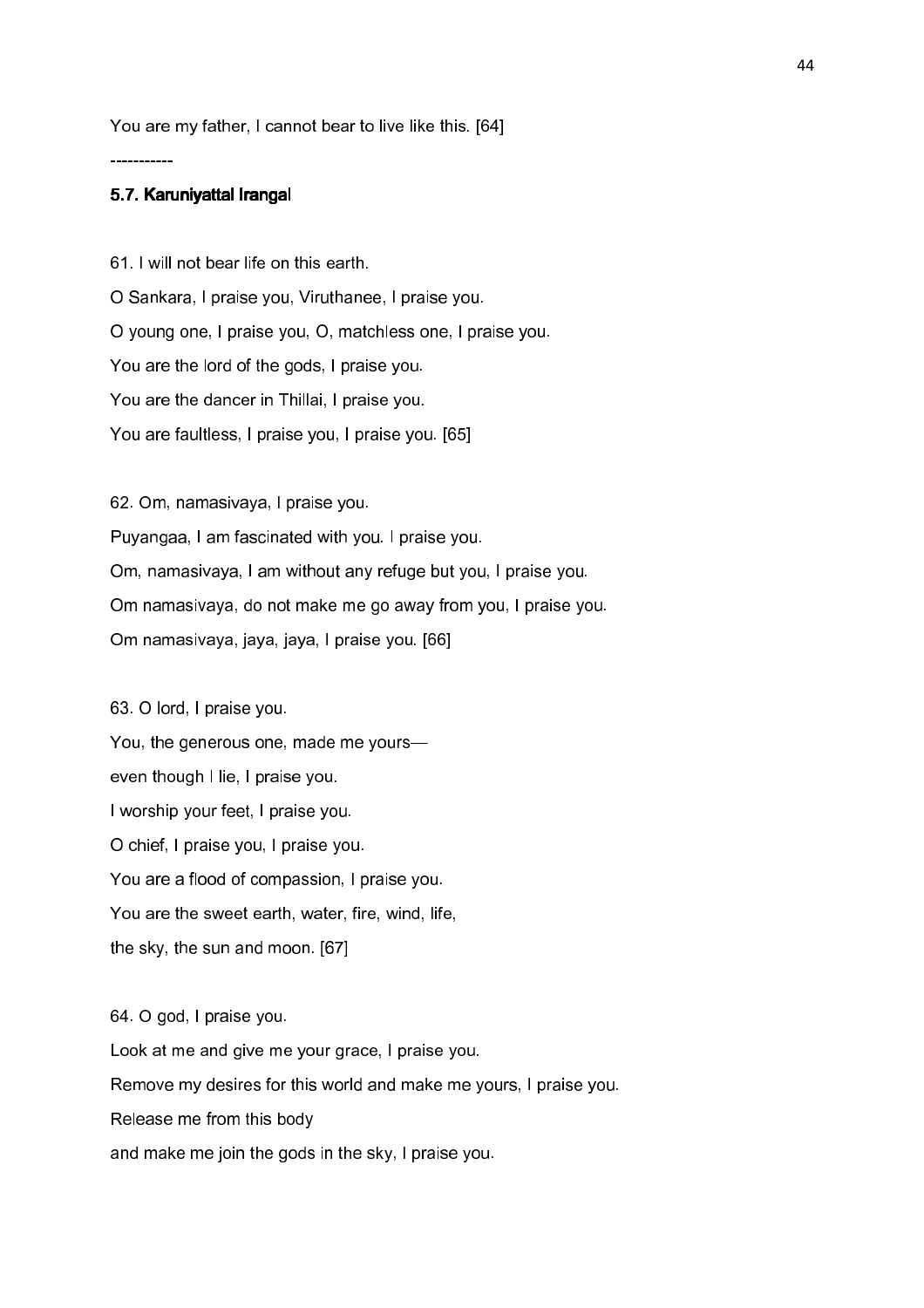### O Sankara with the Ganges in your jata, I praise you. [68]

65. O Sankara, I praise you. I have no refuge, I praise you. You share your body with your young wife who has sharp dark shining eyes, a red mouth and a waist like a snake, I praise you. You ride on a white bull, I praise you. I will not be able to live on his earth without you— O lord, I am tired. [69]

66. You are my lord, I am tired, I praise you. I blame you, I praise you. I worship your feet and you made me yours, I worship you. Isn't the duty of great ones, to forgive the faults of the young? I praise you. Take me away from this life, I praise you. You are the king of the sky, I praise you. [70]

67. My dear lord, I praise you. You are the bull of the gods in the sky, I praise you. You share your body with your young wife who whose waist is thin as a vine, I praise you. You wear white ashes, I praise you. You are red, I praise you. You dance in the sacred hall of Thillai, I praise you. You are the king of the gods in the sky, I praise you. O my unique lord, you make me yours, I praise you. [71]

68. You are unique, I praise you. O father, you are matchless, I praise you.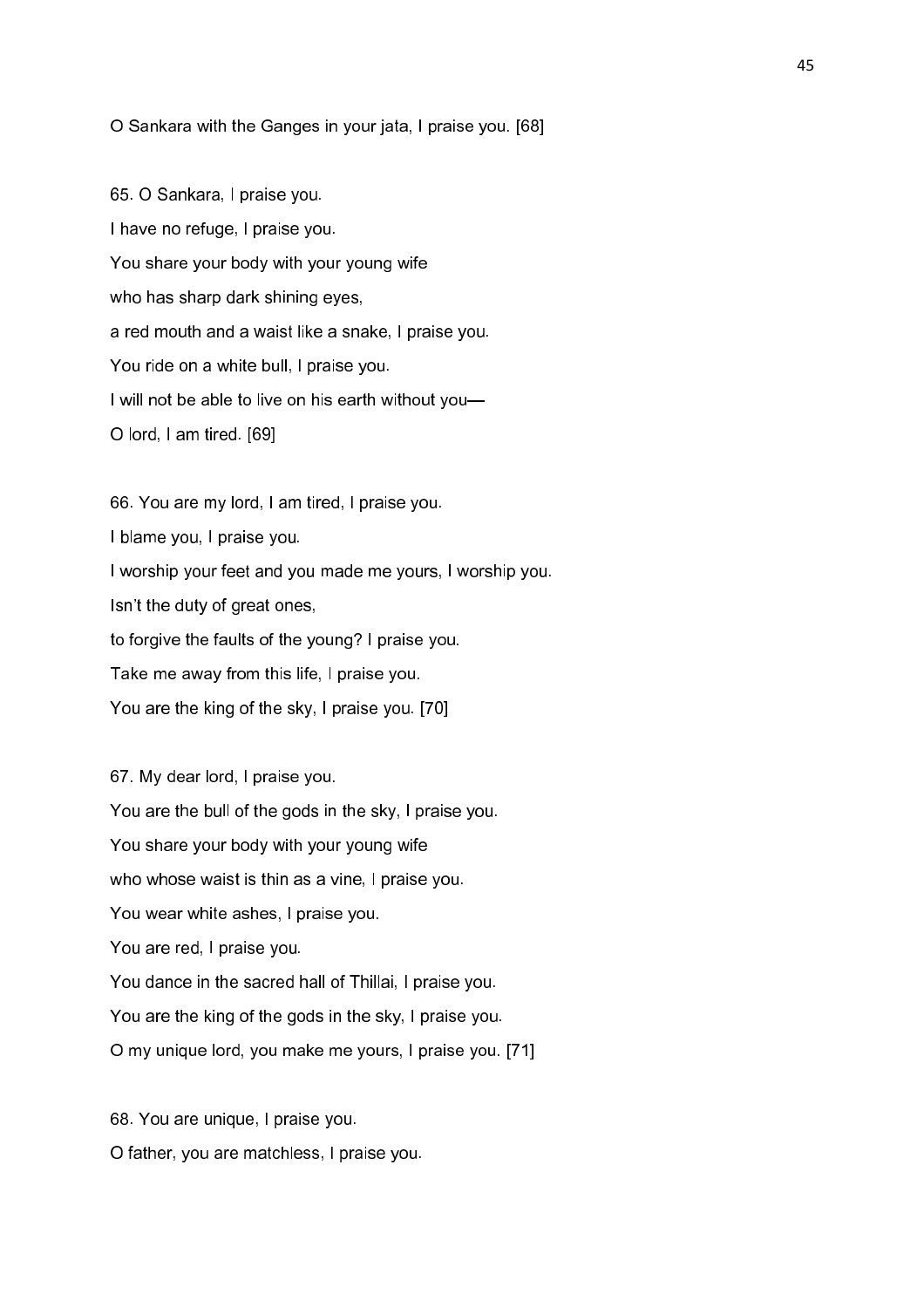You are the guru of the gods in the sky, I praise you. You are our tender beautiful shoot, I praise you. Order me to come to you, I praise you. Give me your feet, I praise you. Take away my loneliness, I praise you. [72]

69. You are the friend of those who love you dearly. You remove my lies, give me your grace and make me yours, I praise you. You drank the poison that came from the milky ocean and gave the nectar to the gods, I praise you. Give this dog, your slave, your feet and your grace. [73]

70. You are earth, water, fire, wind and sky, I praise you. You are the origin of all lives, I praise you, yet you have no beginning, I praise you. You are the end of all lives but have no end, I praise you. You do not have the feelings of the five senses, I praise you. [74]

--------------

# 5.8. Ananthathu Azhuthal

71. O my father, I want to join you. You made me yours and protect me. When one considers what it means to join, joining with you is truly joining other than joining your beloved ornamented feet, there is no joining. O lord, you are the pleasure of the goddess with beautiful eyes. [75]

72. I do not want any pleasure in this world. I do not want the pleasures of Indra,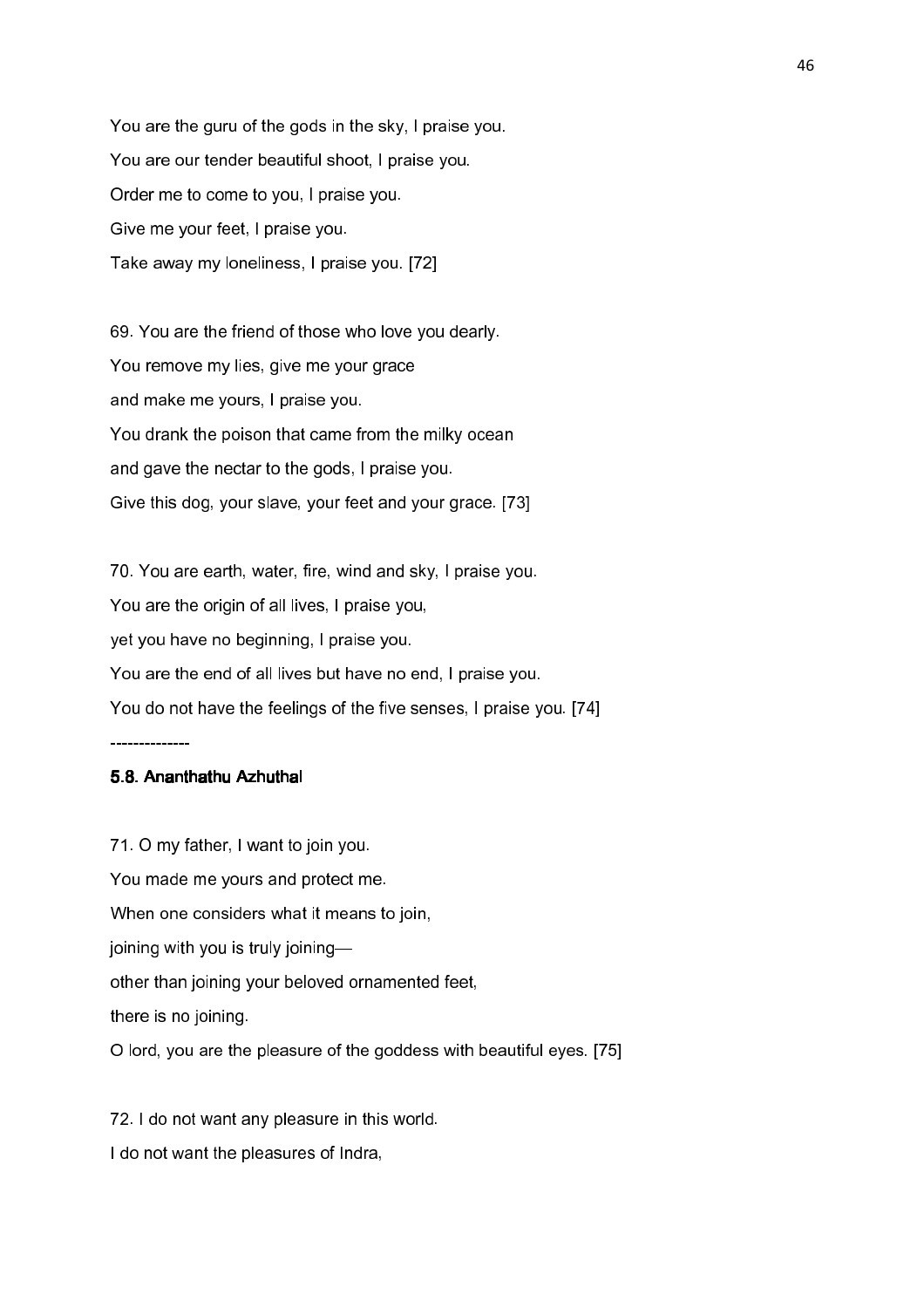I want only to worship your ornamented feet. O lord, I want to shiver for your love, worshiping you and folding my hands above my head. My eyes should become a river and shed tears, O lord. [76]

73. O lord I, a cheater, have no refuge but you.

I do not know how to say anything but lies.

I lie, yet you are my lord.

You share half of your body with your wife whose eyes are smeared with kohl.

I want to love you the same way as your true devotees and worship your feet. [77]

74. I need the love of your ornamented feet. I want rid myself of all the lies that I say and only tell the truth. I am a dog. O king, give me your grace and make me yours. I want to praise you saying, "I praise you, I praise you!"

I want to worship you even if I die and am born again and again. [78]

75. The earth and the sky bow to you. All the four Vedas sing your praise though they have not reached you they are frustrated, but they still continually sing your praise. We did not leave you and worship you to receive your grace. You share your body with your young wife who has round breasts. What do you think? [79]

76. My mind knows only to think of you, but it is utterly unable to really know you. I only hear your praise. You are the whole world. All my five senses have not known you or felt you.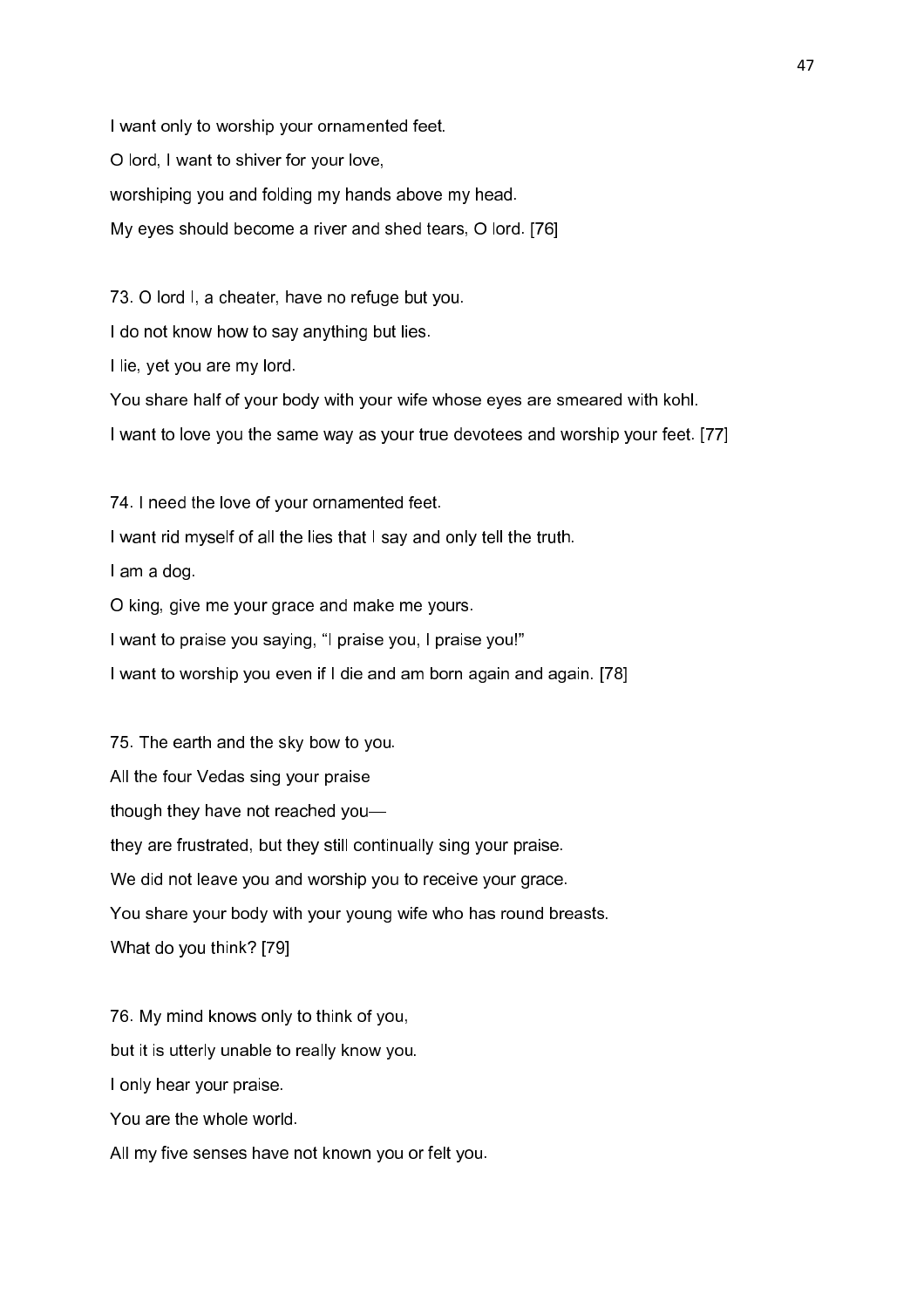How wonderful are your divine feet—where are they? My only wish is to reach them. [80]

77. O lord, when can I reach you? I, wicked, have no refuge but you. Knowing how I suffer, protect me and show me your compassion. I do not want anything from you but your compassion. [81]

78. O Esaa, there is nothing except you everywhere, but people talk as if you were here or there. I am innocent. I say that you do not have favorites. O my lord, faultless one, you made this wicked person yours. You are a shining light, and I do not think ever that there is any other god except you. [82]

79. Ignorant, I have never attained you by thought, deed, hearing, words or the lowly five senses. I did not fall into fire like Nandanar, my heart did not break into pieces, I did not feel ashamed that I have not reached you. I live longing to reach you, my father. [83]

80. I, a cheater, have an iron heart yet you made me yours. You made me worship your feet that are sweet as sugarcane juice, but after I had tasted that juice, you left me. There is fire and I have not fallen into it,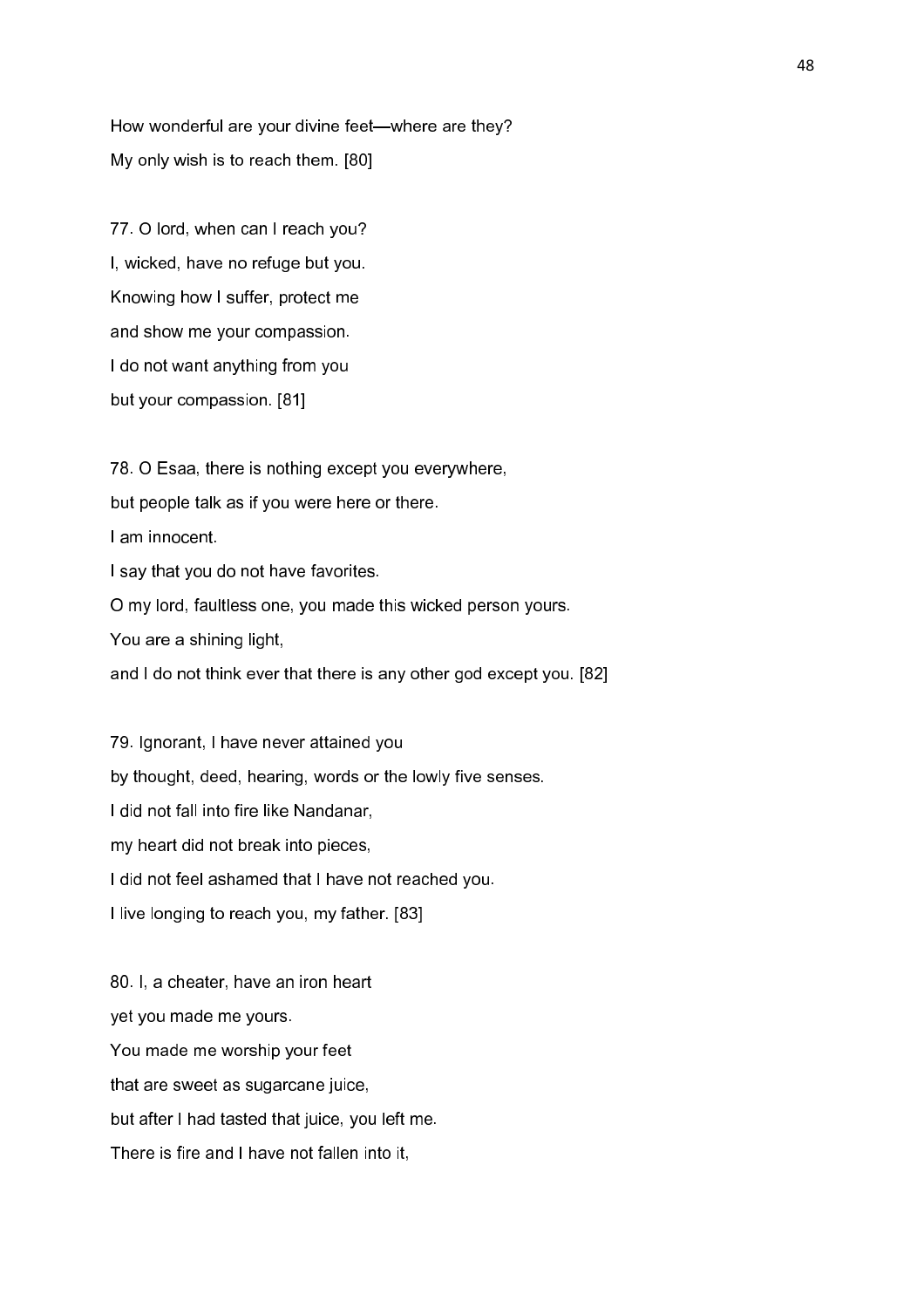but you say that you love me. What kind of trick is this? [84]

# 5.9. Anantha Paravacam

------------

81. You made me stay on this earth. The devotees whom you love have reached your feet. O lord, god of Thiruvaarur, I am afraid that I may be born again. O Bhikshasana, what should I do? Tell me. [85]

82. Your devotees accepted me as your devotee and I wear divine ashes. People on the earth scold me for being your devotee but I want only to reach you.

I am your slave. [86]

83. Am I not your slave and have you not made me yours? All your devotees have reached your feet, but I cannot leave this evil body. O lord of Sivalogam, I am a rough person and do not know how to see you happily with my eyes. [87]

84. I have not found the way to reach you. I saw you before but I only spoke of you in vain and made myself low. O lord, you are male, female and sweet nectar. I am truly worthless, a shameless dog. What is there for me to hold onto? How can I come to you? [88]

85. Doe-eyed Uma your wife is half your body.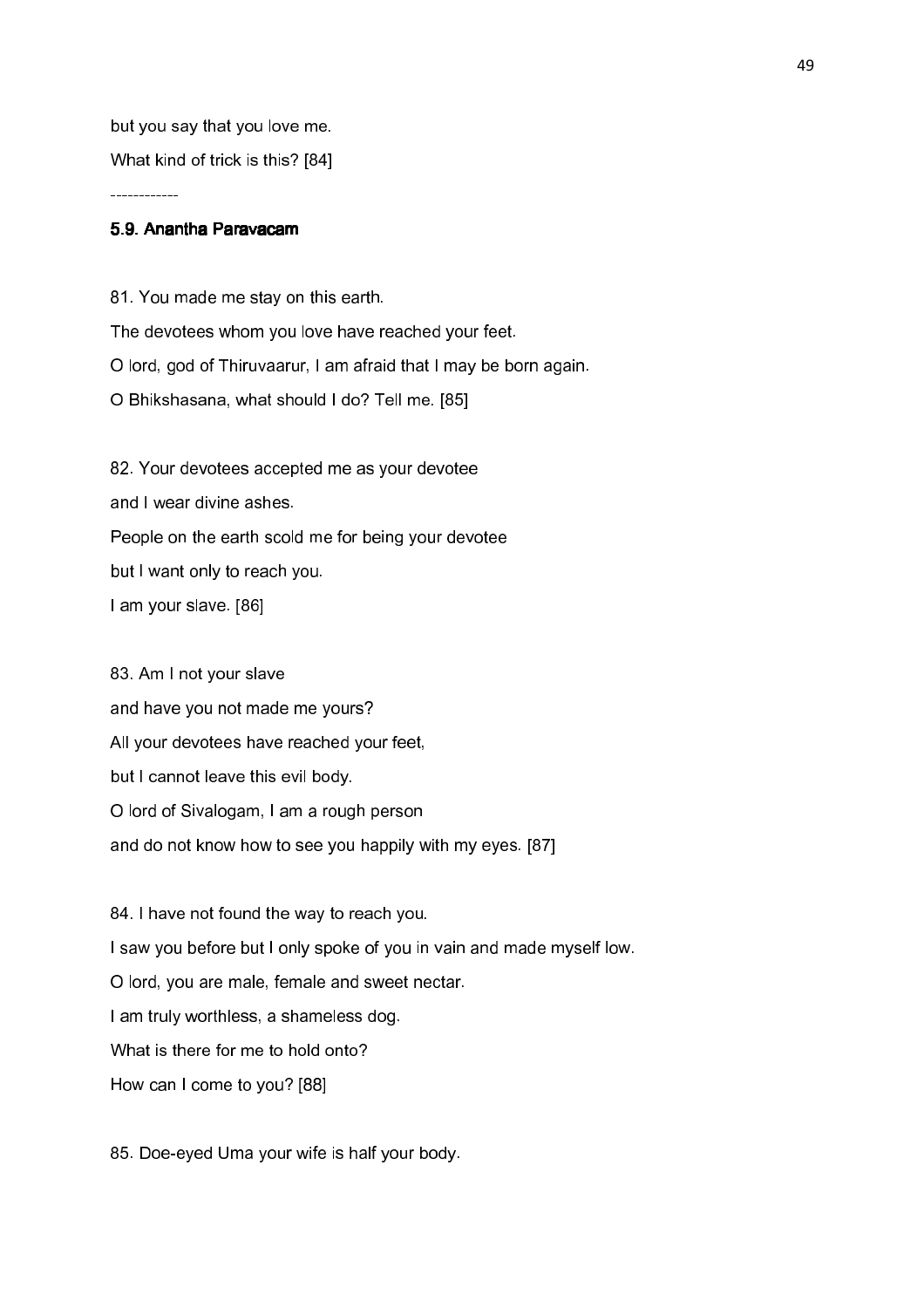O lord, you are the lord of the Vedas but the Vedas do not know you. You are honey, nectar and hard for anyone to know. O king, you forgive the faults of me, a small person. I told you how hard it is for me to live in this world. All your devotees have gone to Sivalogam, but I and my lies could not go in and stood outside. [89]

86. I and my lies stood outside of Shiva— I have no true love for you. Devotees who know no other thing than you did service for you and followed you and reached your feet. [90]

87. I am like a blind cow that hears the sound of the village cows and stands alone unable to follow them. All your devotees are like those cows and have entered your world and reached your compassionate feet. I am your slave longing to reach your feet and I cry for your love. Give me your grace so I can reach your feet. [91]

88. Devotees who loved you melted like wax in their hearts, reached your golden feet and worship you. I am born uselessly and have not followed them. I cry for your grace—have compassion on me. [92]

89. You remove the sickness of those who worship you and you make your beloved devotees worship your ornamented feet. If you cannot make me worship your feet, remove my karma and give me your cool feet quickly.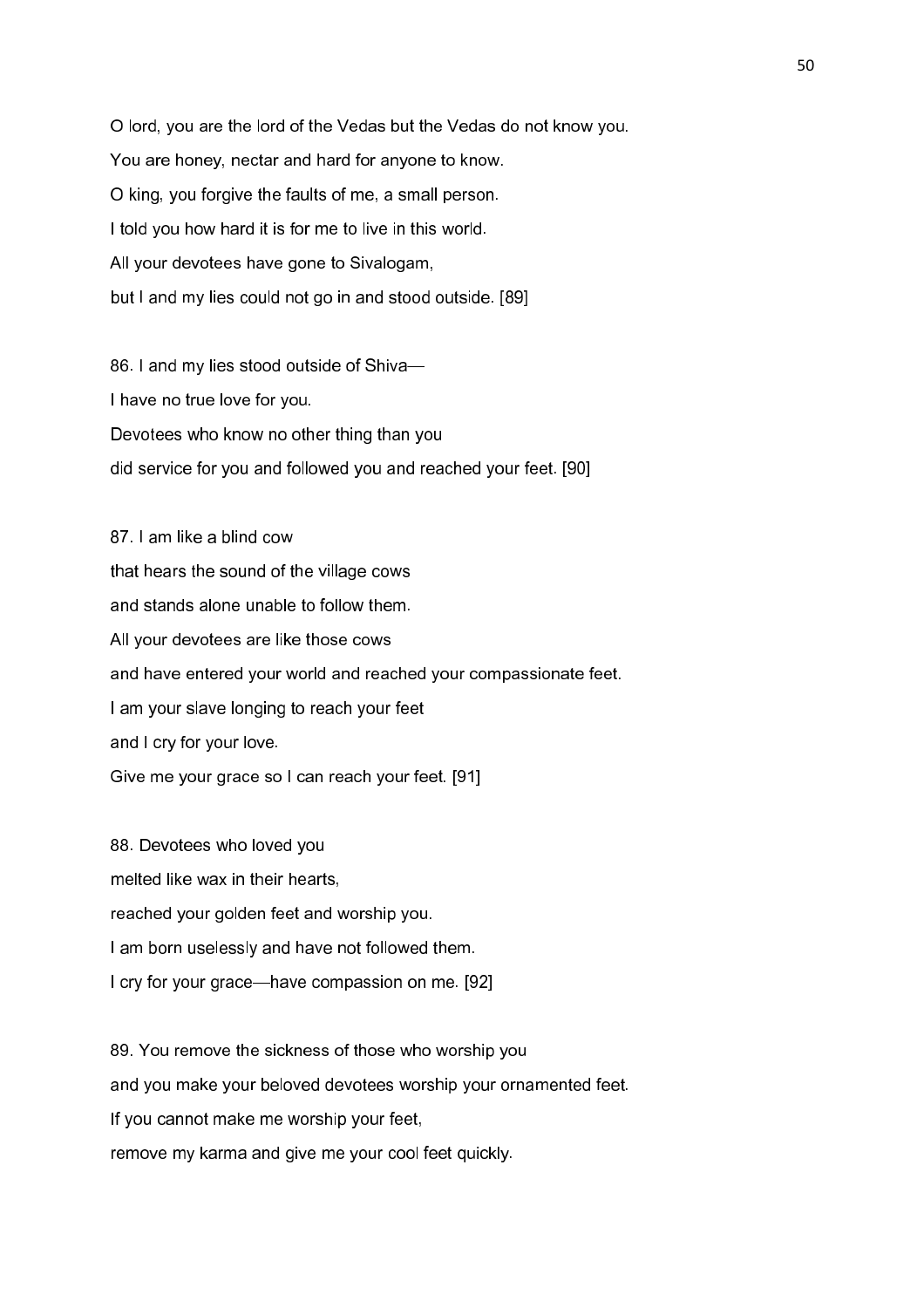I am strong as bamboo. You are the true lord who remove the false. [93]

90. I am false, my heart is false, my love is false

and I have done bad karma.

If I cry for you, I will be able to reach you.

You are honey, nectar and sweet clear sugarcane juice.

You are a sweet deer.

Give me your grace and show me the path to reach you. [94]

# 5.10 Anantha Athitham

91. You are a flood of compassion that never changes. Your true devotees who came to you and worshipped your feet received joy and stayed with you. You, endless, made yourself simple and came to the earth in a shining form. I know this but my heart is still hard and does not come to you. I am a low one, a dog and it is sad that I have not became your devotee. [95]

92. You share your body with your wife whose eyes

are adorned with kohl.

Even though you came to me and made me yours,

I thought of you as a golden dish in my hand and did not realize that you are so rare, divine and hard to obtain.

You wear white ashes on your body so it shines.

Your true devotees reached you

but you made me always tell lies and left me on the earth.

Is it right that you left me here and went away? [96]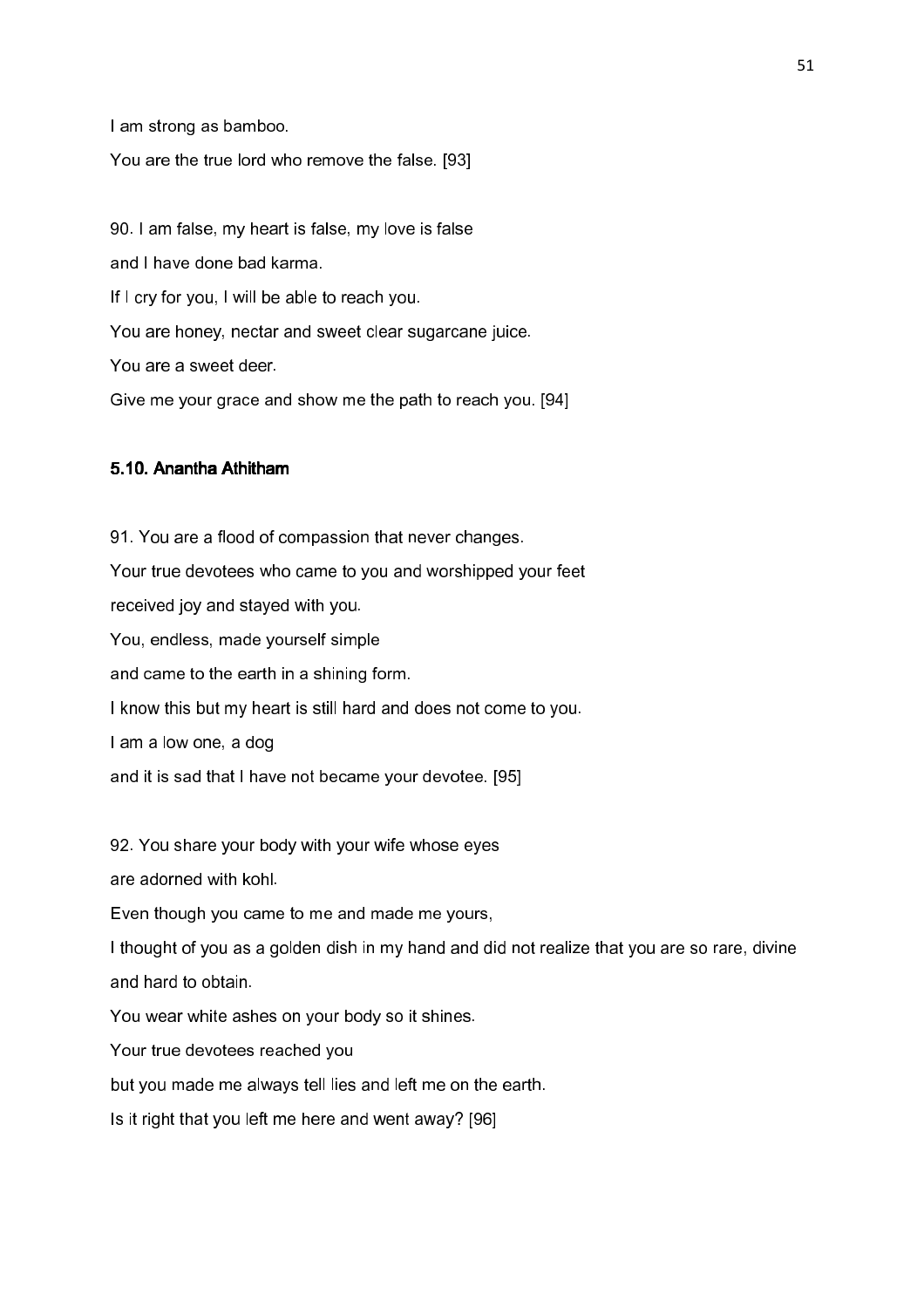93. I am not suitable to be your devotee. I tell lies, and even when you called me to be your devotee, I did not worry about it. I am like a thief yet I have not tried to end my life. O lord with lotus feet and a red body, you gave your grace to your dear devotees and took them to your abode but you kept me here. Is this right, my lord! I have no hope. I cannot be free from my karma. [97]

94. I did not love your ornamented feet. You share your body with your wife who has fragrant hair. As if you were making a stone into a soft fruit, you made me a devotee of your feet. There is no limit to your compassion. O lord, whatever I do, you have the power to release me from my faults at once and show me your ornamented feet, O faultless lord of the sky. [98]

95. Even the gods in the sky do not know you, the Vedas could not find you, people of every land cannot know you, but you made me your devotee sweetly and you made my body dance for you. You made me melt in devotion for you and love you and gave me wisdom to live in this world. How can I be released from the desires of this world? [99]

96. You created the world and the sky with no seed and you protect and destroy them.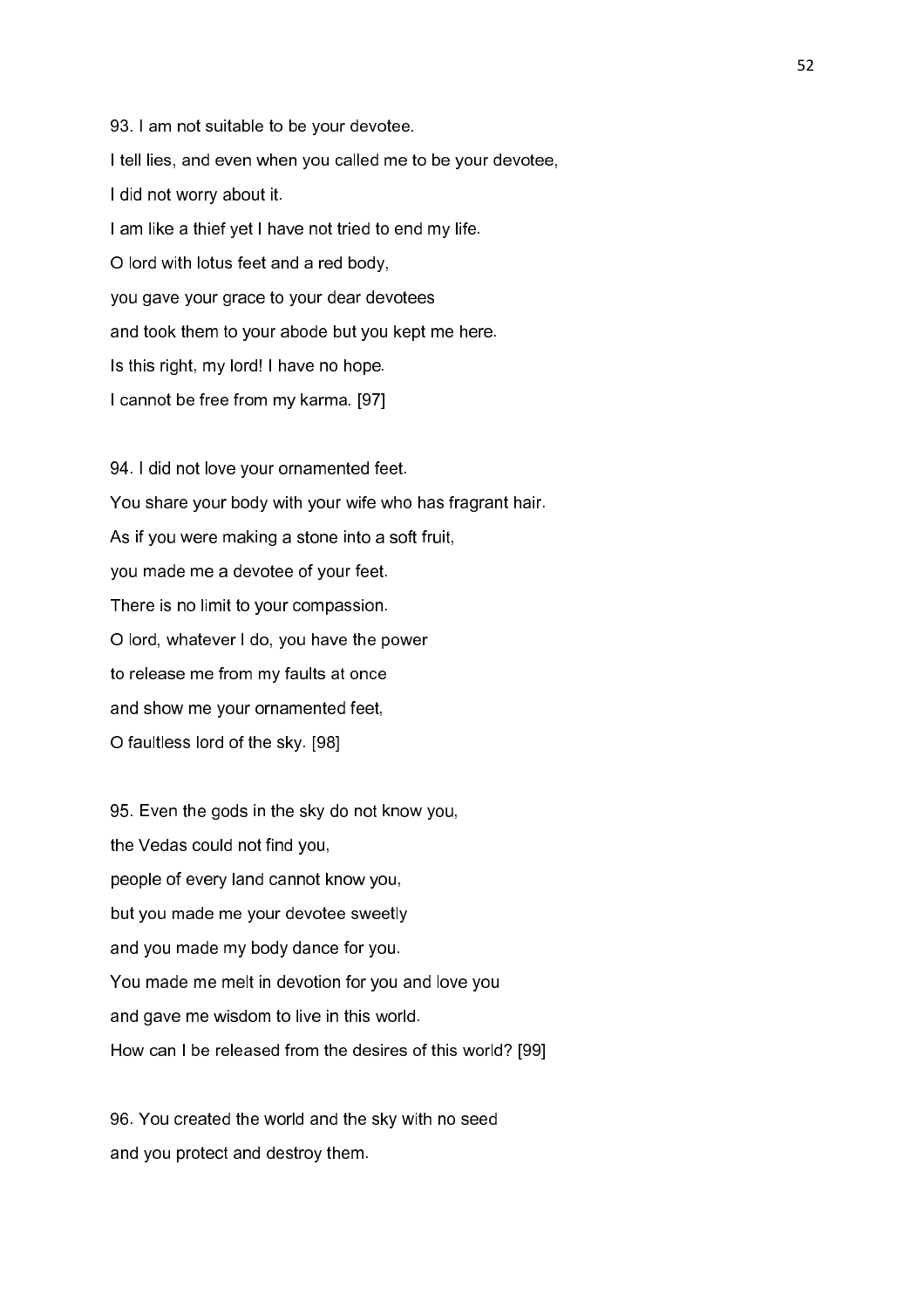You made me, a cheater and low person, stay at the entrance of your temple as if I were mad, and you made me a friend of your good devotees. Even if someone plants a poisonous tree, people will not destroy it. I am like that tree, O lord. Save me! [100]

97. You made me yours, I praise you. I do have no other refuge but you, I praise you. You are the highest of all the gods in the sky, I praise you. I am a lower than all, I praise you. You are my great compassion, I praise you. You made me your devotee, I praise you. O father, you are the beginning and the end, I praise you. [101]

98. O father, you are my nectar. You are my joy. You are the honey that springs from my heart and melts it. You made me your devotee. You are faultless, adorned with a shining crown. You are my help. You keep your devotees in anxiety. O lord, tell me, is it right to keep me in this world to suffer. [102]

99. O king, my lord, you ask me to come to you. You are the ancient god of Brahma, Thirumal and all other gods and will be on the earth after all the things in the world are gone. O lord who destroy the sins of your devotees, you asked me to sing your praise with my tongue and worship your ornamented feet. [103]

100. I want to sing your praise, I praise you.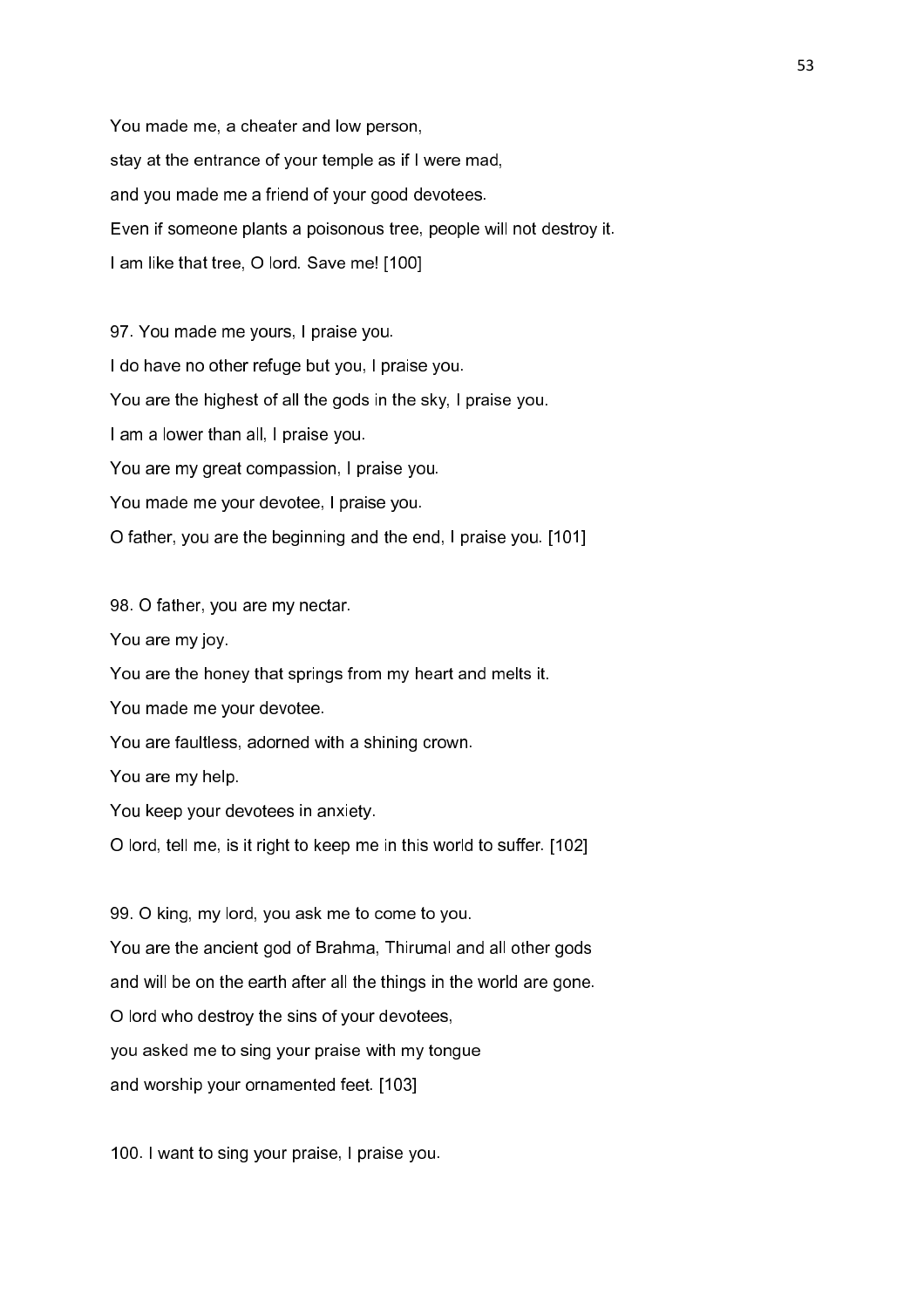I want to dance, melt and melt in your devotion, I praise you. I want to join your feet when you dance in the hall of Thillai, I praise you. I want you to release me from this worm-like body, I praise you. I should leave all my falseness, I praise you. Give me moksha and your grace, I praise you. You are the truth for your true devotees. [104]

-----------

## 6. Neethal Vinnappam

1. O bull rider, you made me, a low person, yours with your compassion. Release me from my troubles, do not leave me. O lord adorned with jata, king of Utharakosamangai who wear the skin of a strong tiger, I am tired. Take care of me. [105]

2. I am unable to leave the women who have mouths red as kovvai fruits and round breasts that touch each other. Release me from my troubles, do not leave me. I have not done any good service for you, O lord of Utharakosamangai. Even though I am a thief, you made me yours—why? [106]

3. My five senses are attracted to the dark eyes of women as if I were a tree on the shore of a river undermined by its flow. Release me from my troubles, do not leave me, O king of Utharakosamangai. You stay in flourishing Thiruvarur sharing your body with your wife whose breasts are adorned with ornaments. You nourish me. [107]

4. You gave me your compassion and wanted me to praise you,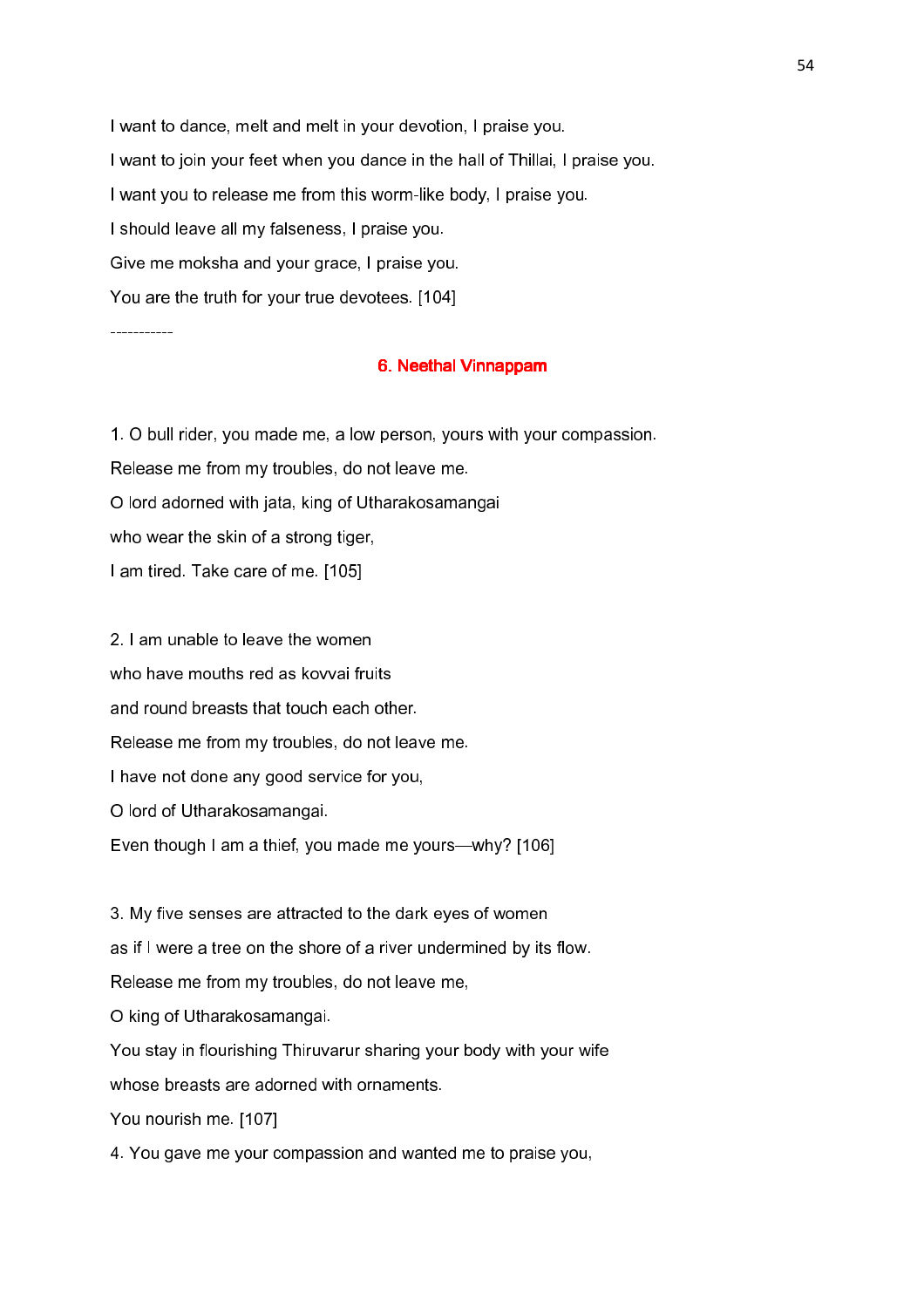but I went away from you and wished to live happily in this world. Release me from my troubles, do not leave me. O lord with hair adorned by the white crescent moon, you are the king of Utharakosamangai with tall beautiful hills and have a form of shining gold. [108]

5. You are the king of Utharakosamangai the bees drink honey and swarm around the flowers that adorn your hair. For a long time I was like a firefly that enters fire and loved sweet-speaking women. When you gave me your nectar-like grace I refused to drink it. Release me from my troubles, do not leave me. [109]

## 6. You are my jewel.

I am ignorant and refuse to know your grace. Release me from my troubles, do not hate me and leave me. Remove my bad karma and make me part of you. O god of Utharakosamangai, don't elders forgive the mistakes of small dogs like me? [110]

# 7. You are the truth,

yet you made me, a small one, important and released me from my future births. O dark-throated lord, king of Utharakosamangai, lord Shiva with a red body, release me from my troubles, do not leave me. [111]

8. I ponder how I may be released from my karma thinking, "Is it your grace?" and I sweat.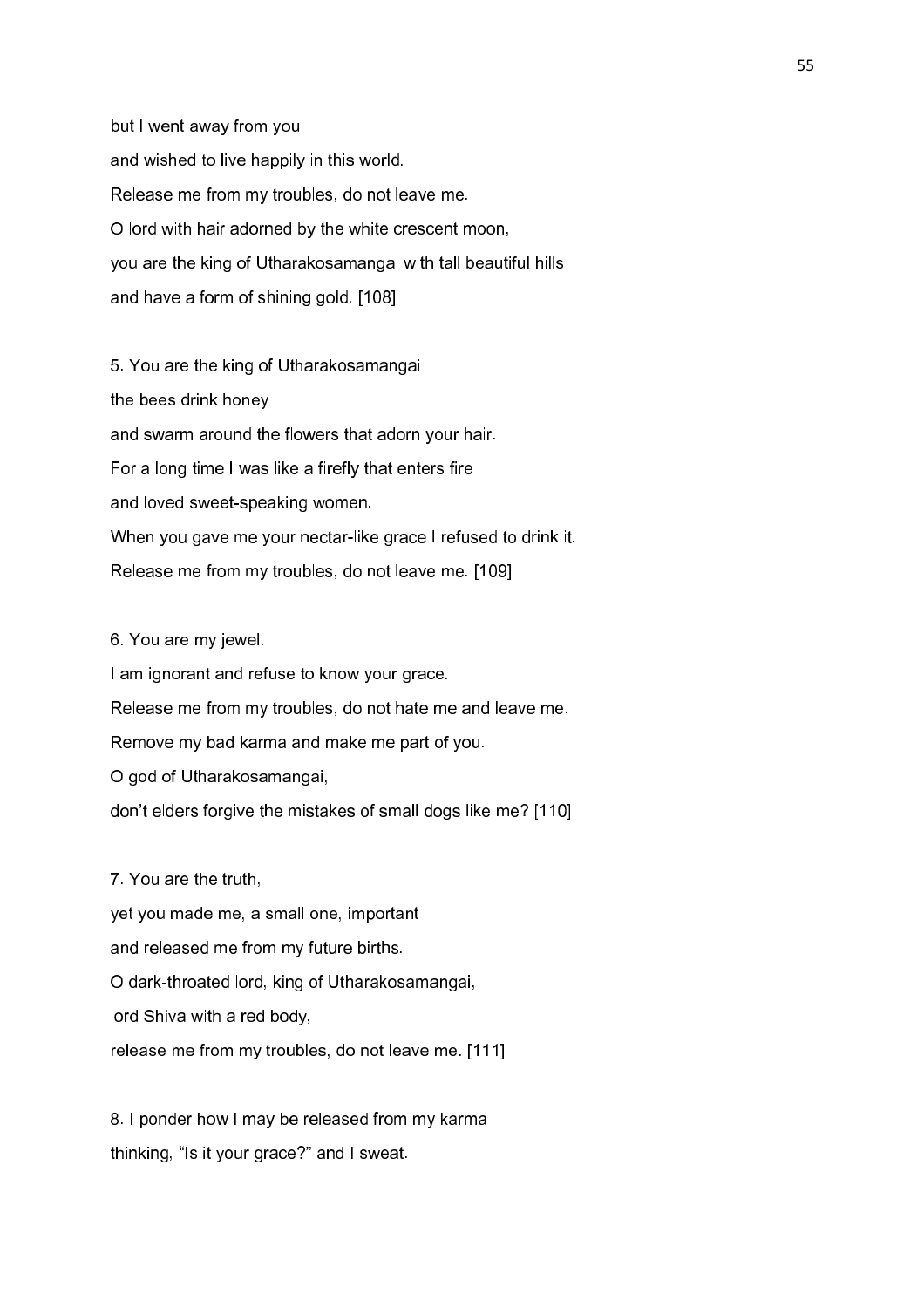Release me from my troubles, do not leave me. You are the king of Utharakosamangai and ride on a garlanded bull that fights your enemies, terrifying them. My five senses make my bad karma increase. [112]

9. When you are separated from me, I am like an ant with two heads and want to achieve heaven and also enjoy the desires of this world. Release me from my troubles, do not leave me. You are the lord of all the three worlds, O king of Utharakosamangai with a three-headed trident in your hand. [113]

10. I worshiped your shining feet and made myself thin. Release me from my troubles, do not leave me, O king of Utharakosamangai surrounded with blooming groves where bees sing the vilari raga. you fought with your enemies with your strong bow and burned their three forts. [114]

11. My five senses go against my wishes and do not allow me to reach your beautiful lotus feet. Release me from my troubles, do not leave me. I have done bad karma but you are the honey that springs in my heart and you can release me from my karma, O lord, king of Utharakosamangai, great one, with a golden body that shines, adorned with divine ashes. [115]

12. You came to me and wish to make me yours, but I am involved with the desires of five senses and want to leave you.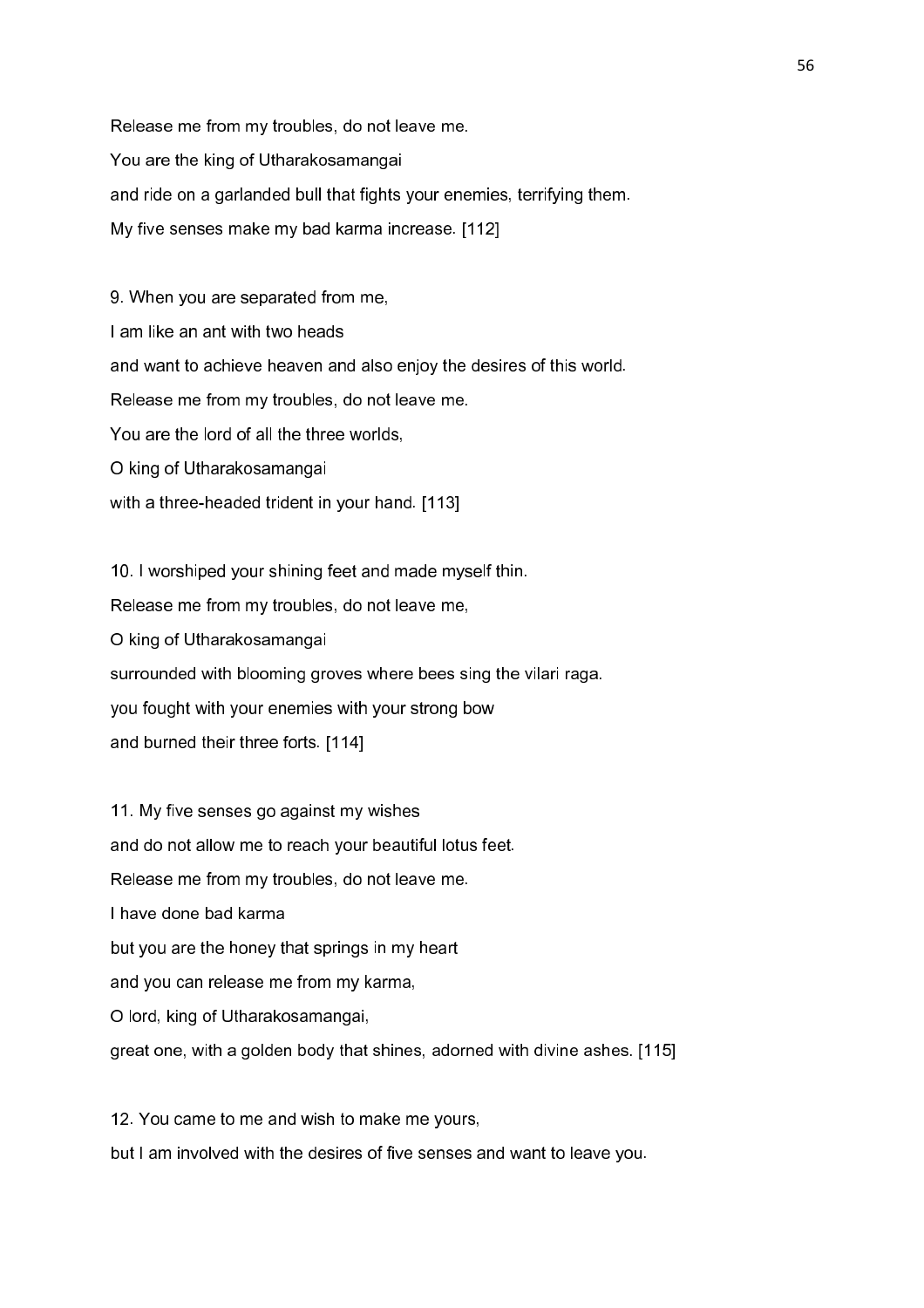Release me from my troubles, do not leave me. O king of Utharakosamangai, in your right hand is a victorious trident that conquers your enemies and kills them. I am cruel, but you are an ocean of nectar from which I can drink. [116]

13. Like a dog that tries to drink up the water of an ocean, I want to receive your compassion and be with you, Release me from my troubles, do not leave me. O king of Utharakosamangai, you stay in the bodies of your devotees who love you. You are honey from flowers, a jewel, my nectar, you are a flood of sweetness. [117]

14. I am like a person caught in a flood, I am thirsty but cannot drink water. Even though I have received your grace, I still suffer. Release me from my troubles, do not leave me. You stay in the hearts of your devotees who love you, O king of everlasting Utharakosamangi. I am a thief. Give me your grace and a life of devotion. [118]

15. Even though you made me join your ornamented feet with a happy mind, I am still involved only in this worldly life. Release me from my troubles, do not leave me. O king of Utharakosamangai, my father, compassionate lord, your ornamented feet shine brighter than any light on earth. You made me yours. [119]

16. No one called me and said, "Dear one, don't be afraid!"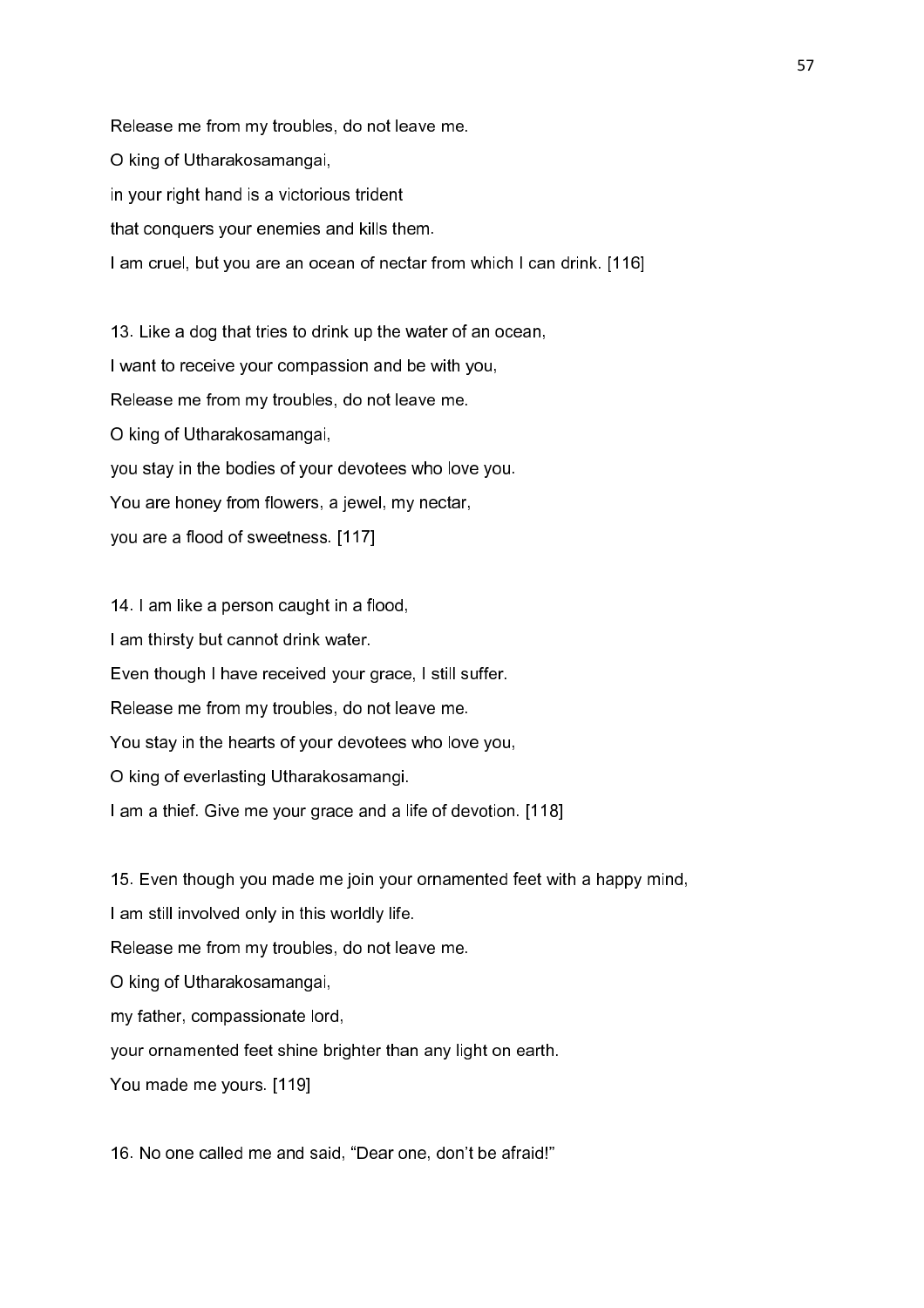I have been wandering and am tired. You shine like lightning. Release me from my troubles, do not leave me. Only you are equal to you. O king of everlasting Utharakosamangai, you are my mother and my father, O rare one! [120]

17. O lord, you are everything in this world and above it. I am lonely and you are my refuge. You are a threat to any who defile your fame, but you give your grace to your devotees, O king of Utharakosamangai surrounded with beautiful groves. You are darkness and light, life on this earth and moksha. Release me from my troubles, do not leave me. [121]

18. If I ask you, "Join me to you, make me yours or leave me," if you do not agree with what I say, will you leave me? You drank the poison as if it were nectar to save the gods. O king of everlasting Utharakosamangai. you are the remedy for those who were born on this earth and suffer. Release me from my troubles, do not leave me. [122]

19. The fire of your grace has destroyed the forest of my bad karma. Release me from my troubles, do not leave me. Remove all my births and make me yours. O king of Utharakosamangai, when you killed the cruel elephant to wear its skin you frightened your wife who is beautiful as a creeper. [123]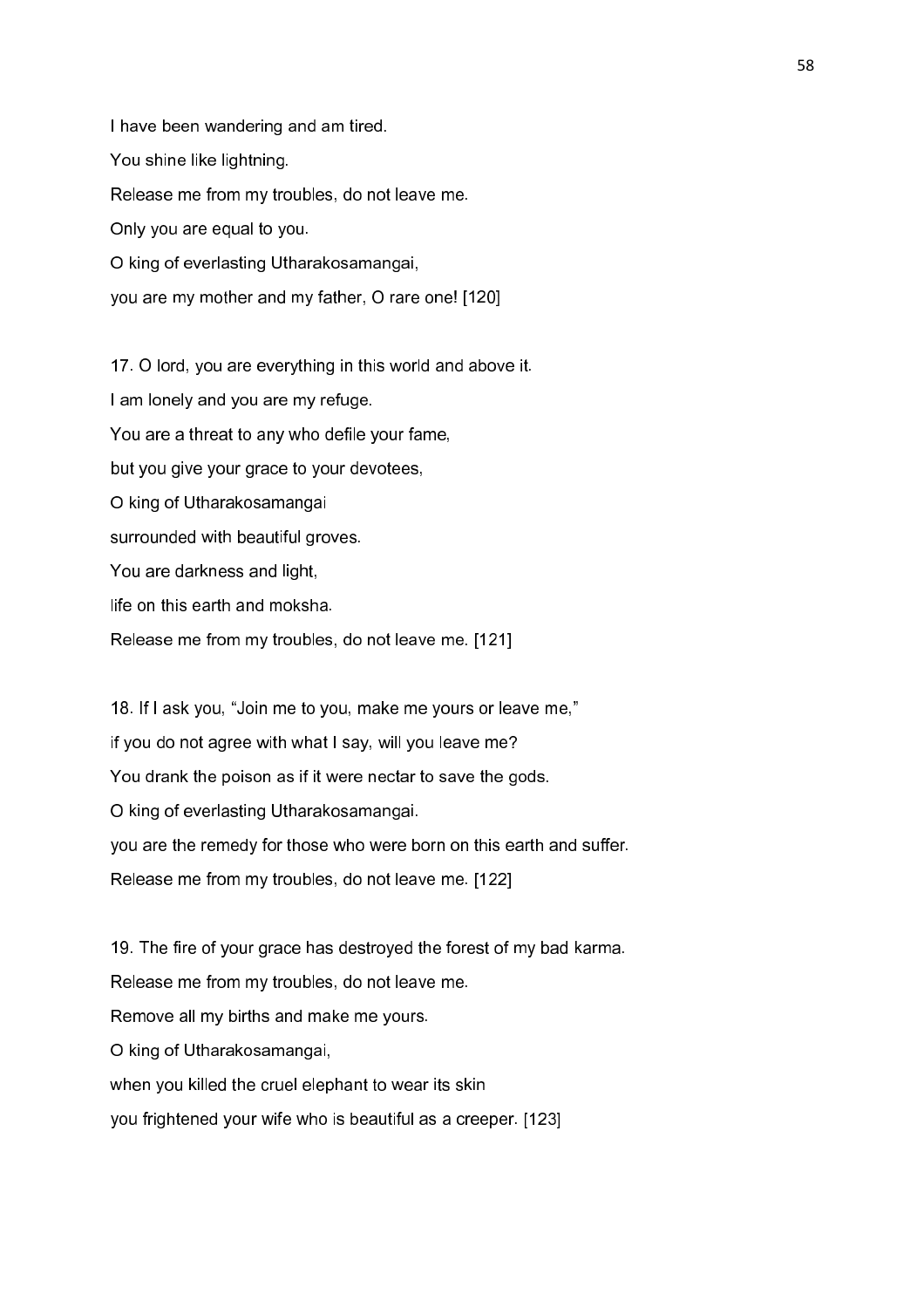20. O beautiful lord,

I wander and suffer like a creeper that has no branch to support it. Release me from my troubles, do not leave me. You are in the highest place where even the gods in the sky cannot reach you. O king of everlasting Utharakosamangai, you are the sky, earth, fire, wind and water. [124]

21. My father, my five senses make me suffer like a small piece of straw beneath fighting elephants. I have done much bad karma. Release me from my troubles, do not leave me. O shining lord, you stay in my mind as sweet as honey, milk, sugarcane juice and nectar and you melt my flesh and bones. [125]

22. O bright lord, you wear divine white ashes, and shine with light. Release me from my troubles, do not leave me. You are close to your true devotees but hard for others to know. You are ancient, a female, male and ali. [126]

23. I enjoy the pleasures of this world, do many things that are wrong, and love vain things. I am your slave release me from my troubles, do not leave me. There is no one except you to help me. I have suffered and now I understand that you are the best thing in my life. You are my only help.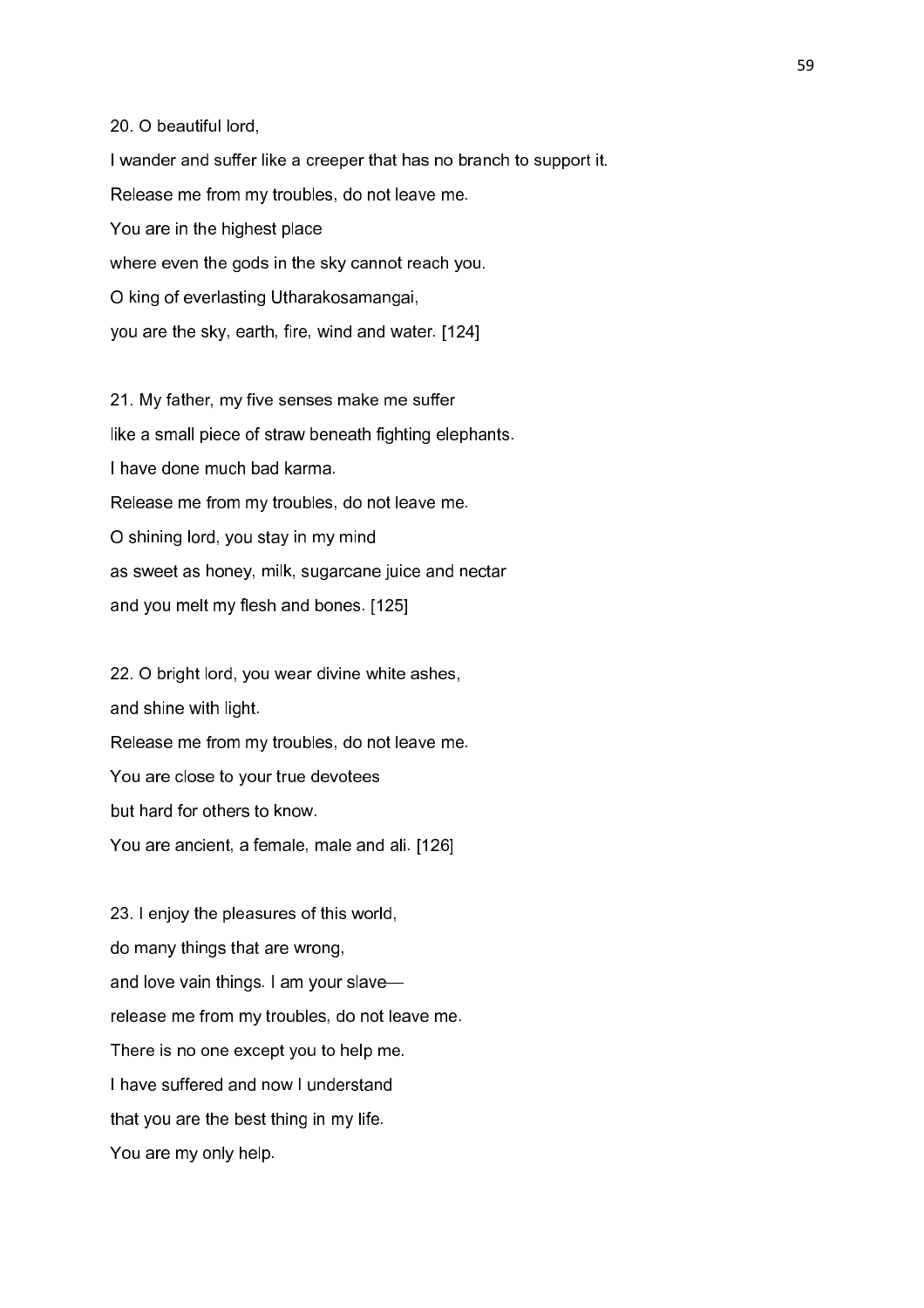Now I understand that you are my only help. [127]

24. I do wrong things when there are many good things I could do. I am not pure like a flourishing field. Release me from my troubles, do not leave me, you who wear the skin of a long-trunked elephant. My five senses make my body suffer as if ants were swarming around a pot of ghee. They do not allow me to come to you. [128]

25. I suffer, caught in the enjoyments of five senses as if I were a worm struggling as ants swarm over it. I am alone and have no refuge. Release me from my troubles, do not leave me. You crushed cruel Yama with your lotus feet and you gave the devotees who worshipped your feet the highest position of the gods in the sky they will never leave your feet. [129]

26. Separated from you I am like a small fish that suffers in a large pond whose water has dried up. Release me from my troubles, do not leave me. The white crescent moon in your jata floats before the flooding water of the Ganges like a small boat floating in the valley of a mountain. You, a precious jewel adorned with jata, stay in the sky. [130]

27. I fell into the breasts that were like ornamented hills of women with shining teeth. Release me from my troubles, do not leave me. You made me who cry and shiver for you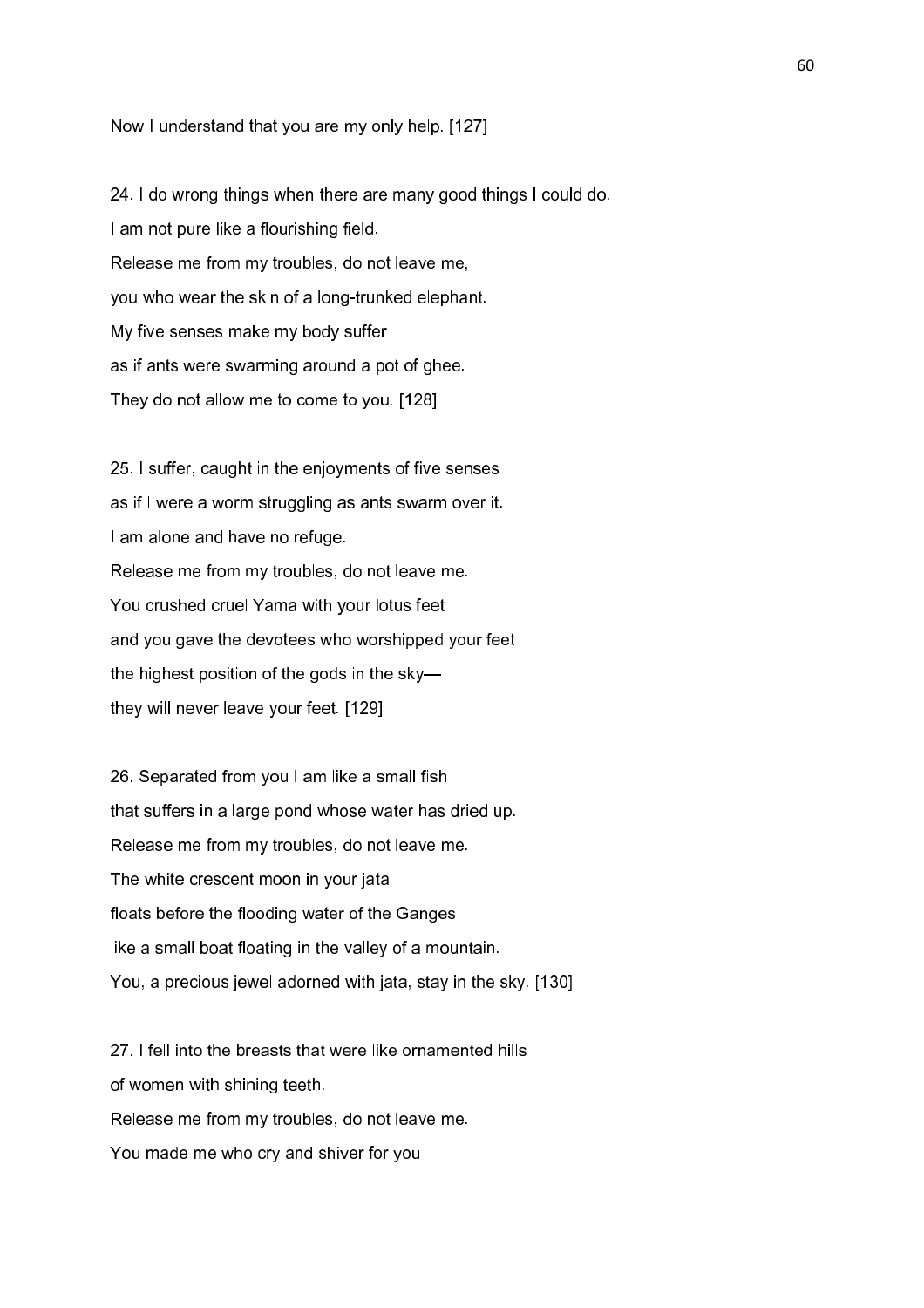join with your devotees.

O precious jewel, you showed me your divine feet. [131]

28. My five senses confuse me so much that I walk on a false path. Take me away from my wrong path and my sufferings. Don't leave me. You drank the poison that came out of the milky ocean as the people of the earth and the gods in the sky were frightened. O lord, ocean of compassion, I, your slave, suffer. You made me yours. You are the god of our family. [132]

29. You made me leave my family and removed all my faults. O victorious lord, you bent Himalaya mountain for your bow. Release me from my troubles, do not leave me. O father with a kondrai garland that shines like lightning, your body is as beautiful as a lotus and no one can compare with you. I suffer with the pain my five senses give me as if they were a stick churning yogurt. [133]

30. You wear a white garland. Your head is adorned with buds on twigs and you wear a long garland of skulls, sandal paste with fragrant water and a victorious vetchi garland. My five senses hurt me like fire and I suffer like cool yogurt churned by a churning stick. I shiver—release me from my troubles, do not leave me. [134]

31. You wear on your neck a snake, and you are sky, wind, earth and fire. O magic one, release me from my troubles, do not leave me. You are white, black and green with a red body,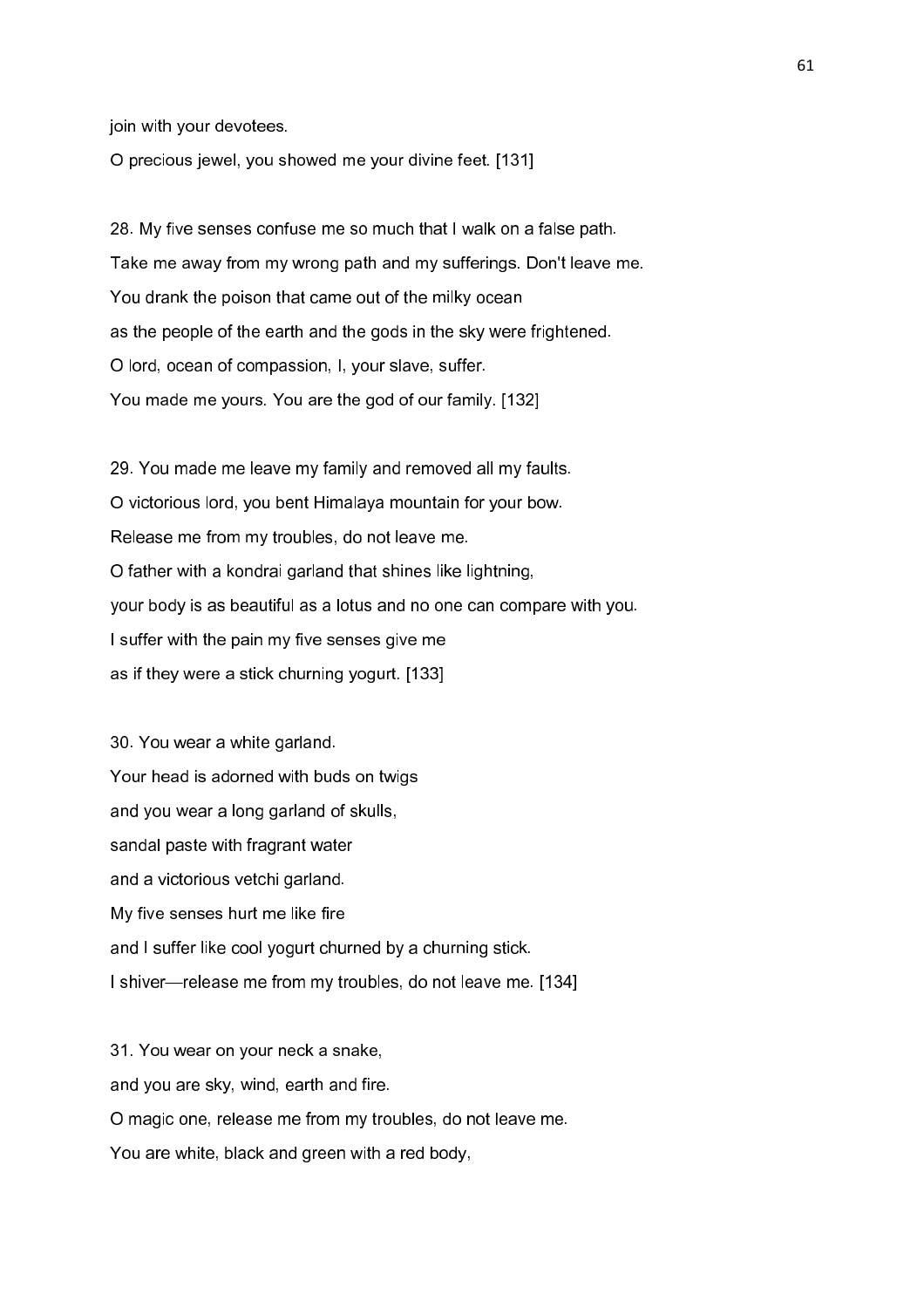### you who conquered the strong elephant. [135]

32. I am destroyed by my five senses that are like strong elephants. Release me from my troubles, do not leave me. O shining precious jewel, except for your devotees others cannot join you. O lord, bright precious jewel with a dark throat, you turned the fire-like poison that came out of the ocean into nectar. [136]

33. You are an ocean of compassion. I did whatever I wanted and enjoyed life. Release me from my troubles, do not leave me. You are the king of everlasting Utharakosamangai, the sweetness of branches, a jewel, nectar, a flood of honey. [137]

34. I have not come leaving this happy world to join you and to worship your ornamented feet. O king of Utharakosamangai ornamented with shining anklets brighter than many lamps, you are easy to attain. You made me yours, you are my father.

Release me from my troubles, do not leave me. [138]

35. You, the highest lord, even accept the faults I have done, treating me like all your other dear devotees. O lord Haran, release me from my troubles, do not leave me. You wear in your jata the moon marked with a rabbit and you wear a snake on your head. My future births hurt me like a five-headed snake.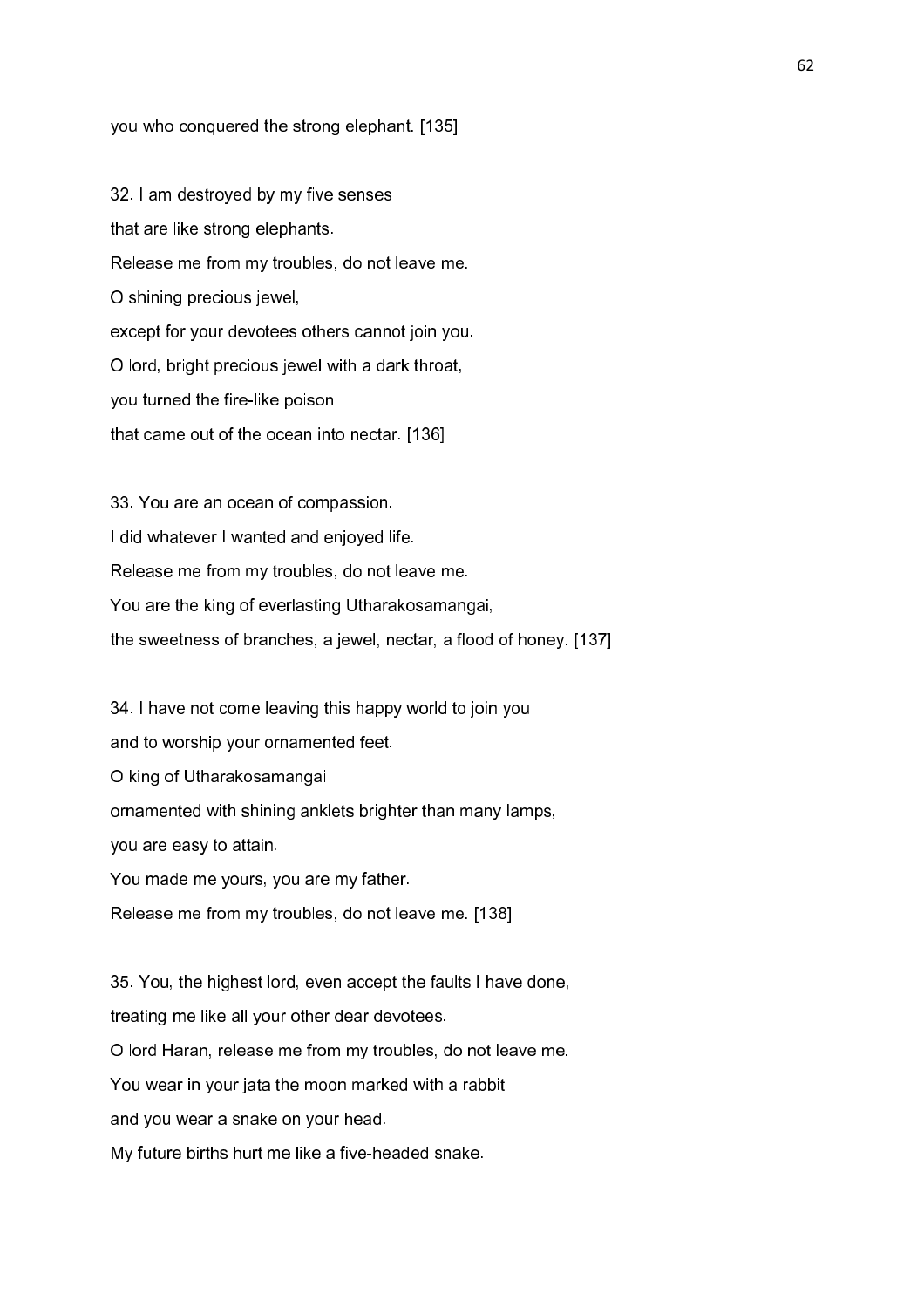I have no refuge. I am afraid — save me. [139]

36. O lord, the king of the sky, your jata swarms with bees and is decorated with a beautiful garland of mandaram flowers dripping with honey and spreading fragrance. My five senses catch me and make me suffer as if they were a smoking fire in a hole in a tree. Do not leave me, save me. [140]

37. O king, I am an innocent small person tell me not to be afraid of the mistakes that I have made. Release me from my troubles, do not leave me. O lord with fragrant jata, beloved of the goddess Lakshmi who has white teeth, dark eyes and golden feet and came out of the milky ocean rolling with waves, my bad karma attacks me as if many mountains were crashing together. [141]

38. I am separated from you because my five senses made me so, and I am unable to leave beautiful women who speak sweetly. Do not leave me with them and save me. O bright light, king of the burning ground, nectar for your devotees, it is hard to reach you and I am alone. Remove my loneliness—you are my only help. [142]

39. I ignored you, my only help, and, leading a prideful my life, collected bad karma. Remove my troubles and do not leave me, O the companion of my heart. I have done bad karma.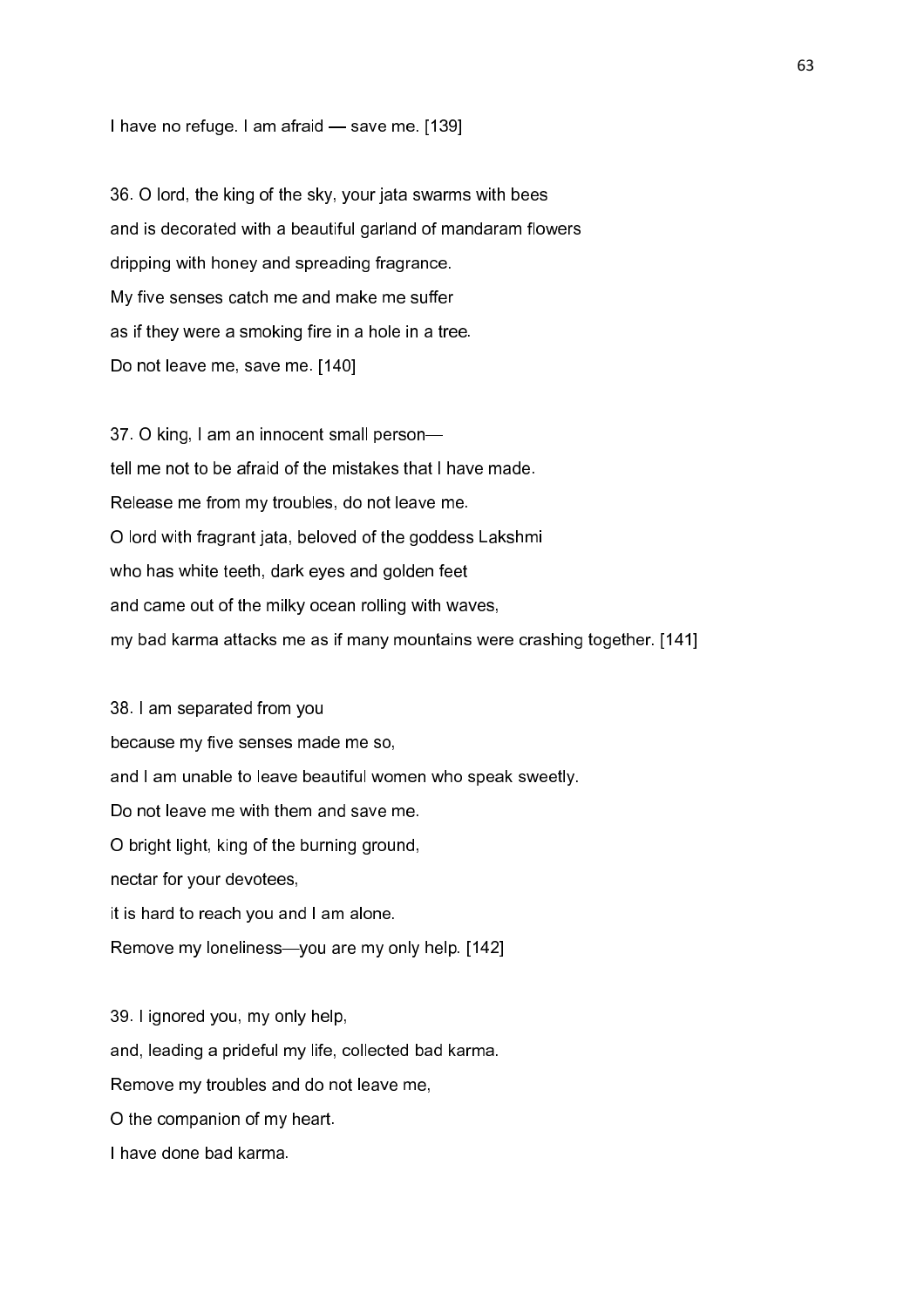You are the only help for my life, my treasure when I have nothing. I cannot bear my troubles even if they are small, but my body is a net of troubles. [143]

40. I was caught by the glances of women, was fascinated with them and wandered about. Do not leave me, come to save me. O lord, with beautiful jata ornamented with the white crescent moon, ocean of compassion, king of Kailasa mountain, beloved of the daughter of Himalayas, you are the origin of my life. [144]

41. I am caught by my desire for women who have red mouths like crocodiles and I suffer. Release me from my trouble. I cannot bear my sick body that stinks. O lord Shiva, I this right, is this right? You share your body with your young wife whose freckled breasts are ornamented with jewelry. You are my refuge. [145]

42. Even though, as a refuge, you showed this slave your ornamented feet to worship, I am not able to leave this body. Do not leave me, O king. The crescent moon in your hair was afraid of the snake, plunged into the high water of Ganges and hid. [146]

43. You are king and I am an ignorant little one. You my joy—do not leave me.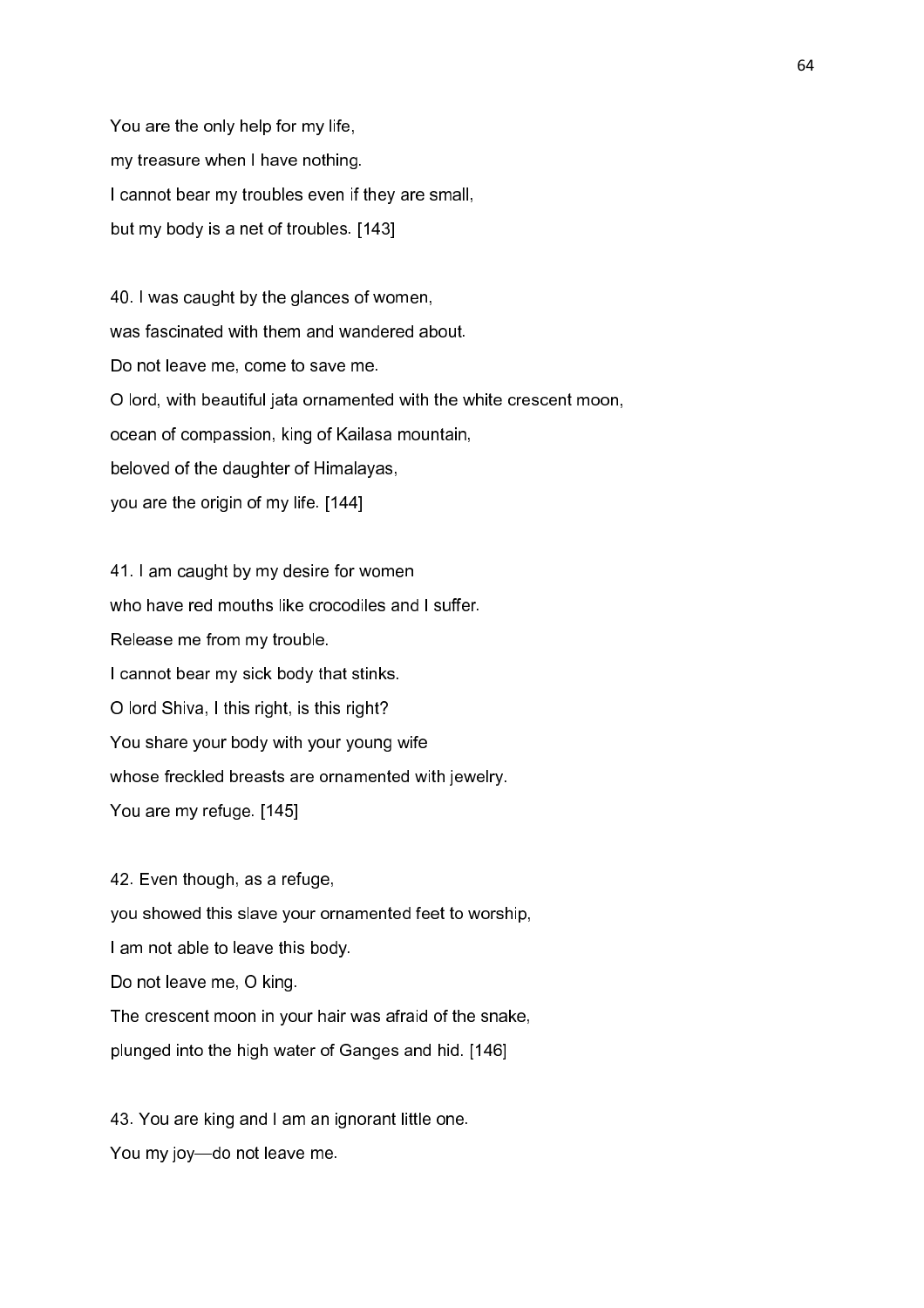You taught the true Vedas and cannot be described by words. You appeared before your devotees who do not leave you. O ancient lord, you are the future of all and of the world. [147]

44. O lord, I melt like the butter in fire with desire for women with sharp spear-like eyes. Do not leave me. Let me join your devotees in the sky who worship your fragrant lotus feet. I bow to you. I have done many wrong things. Do not leave me—you have made me yours and I sing your praise. [148]

45. I have not sung your praise or worshiped you. You are my diamond but you have not revealed yourself to me and I have not left this body. Do not leave me. I am not surprised that I have not seen you. I have not cried for you or run searching for you asking, "Where is Shiva? Who has seen him?" My body does not melt and I struggle to find you. [149]

46. I am like a bee that longs for sweet jackfruit as I desire the breasts of women with doe-like eyes. Do not leave me. If you do not help me, I will blame you and say, "You with a throat dark as a cloud are not good, you are not smart. Your jata is adorned with a waning crescent moon yet you beg for food with a skeleton stuck to your hand." [150]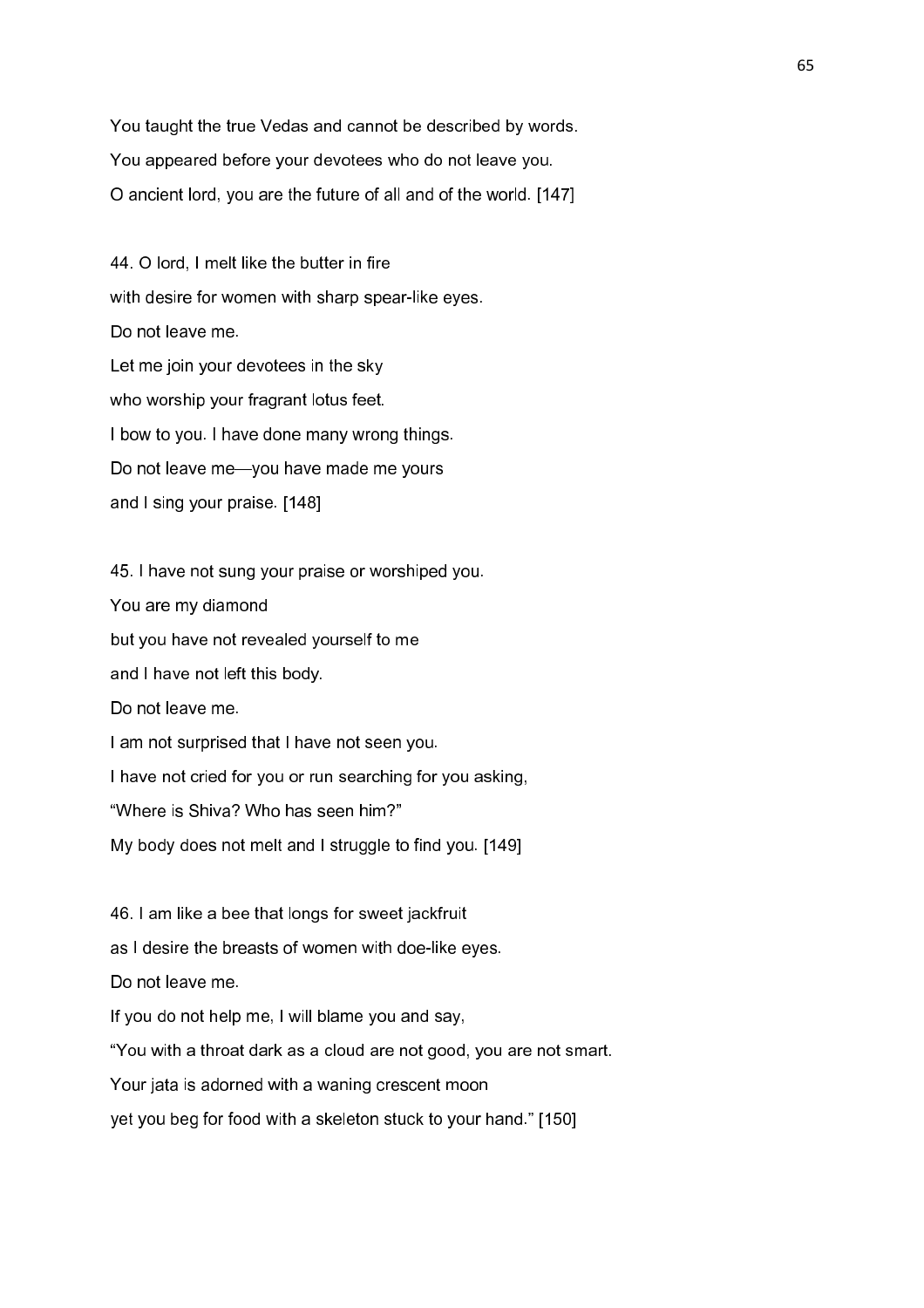47. I saw your faultless devotees fall at your feet and worship you and when I saw them I mocked them and stood there. Do not leave me. The Ganges flows with mandaram flowers, white pearls and conches in your jata, and the crescent moon floats on its water,

O lord adorned with a kondrai garland. [151]

48. The Ganges flows in your jata with the moon as its ornament and the stars its garlands. Do not leave me. If you do, good devotees may ask, "Who is this devotee?" I will answer them and say, "I am a devotee of the beloved devotees of the king of Utharakosamangai," and they will all mock you.[152]

49. If you do not forgive my faults, if you make me suffer, I will tell people all my faults are only because of you, the Esan. Do not leave me. If you leave me I will scold you and say, "He is the lord who peeled off the skin of an elephant and wears it. He is a crazy beggar who drank poison to save the gods. He is a crazy dancer who dances in the burning ground. He is crazy and he has made me his." [153]

50. Whether I scold you or praise you, I worry that it is all my fault and suffer. Do not leave me. You who shine like a red coral mountain have made me yours and give me, a small person, your compassion. You drank poison that came out of the milky ocean. I want to join you and drink that nectar. [154] Subham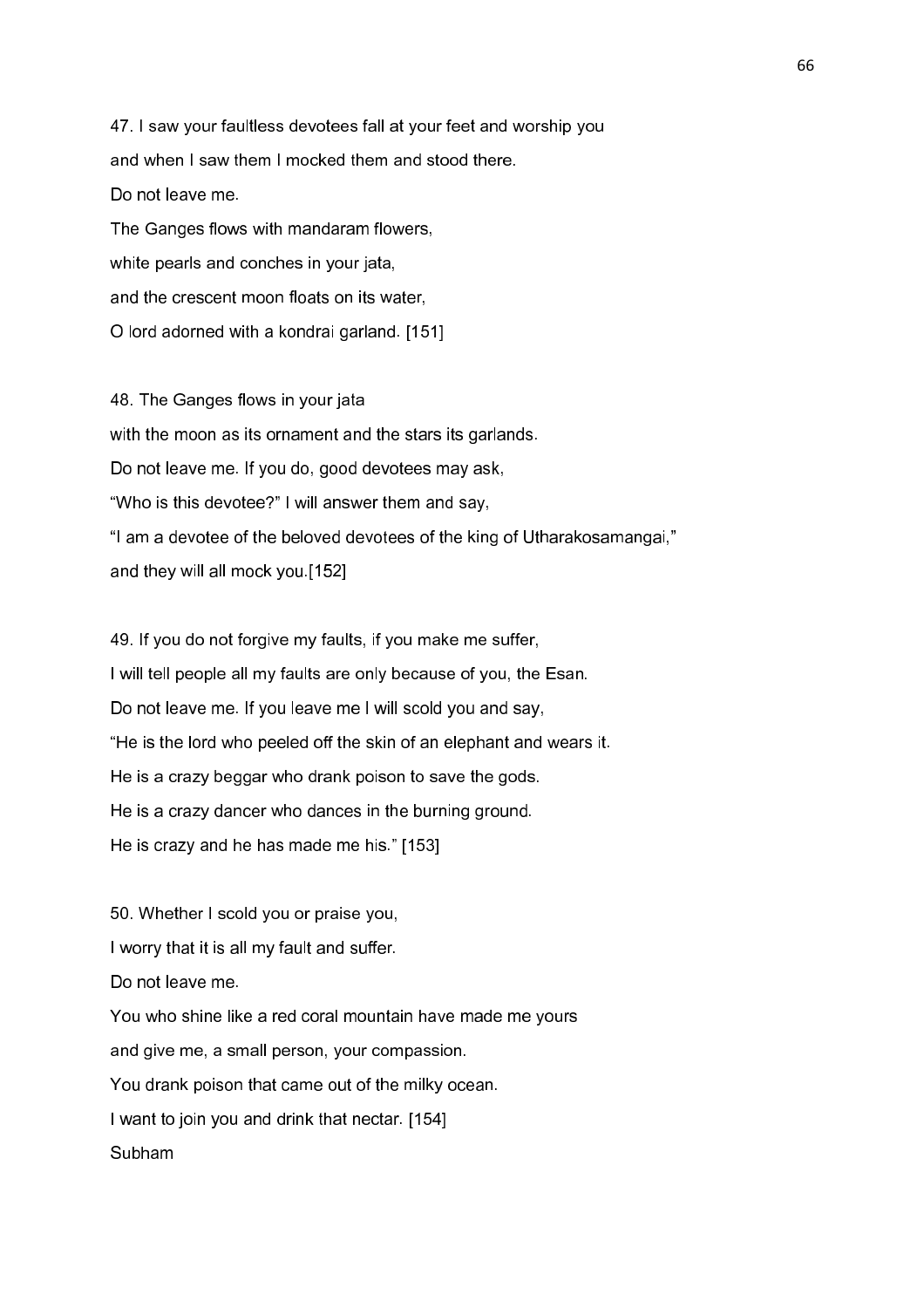#### --------------

# Part II. Dancing for the Dancer of Thillai

7. Thiruvempavai: Sattiyai Viyanthathu [155-174] The divine nonbu worship of girls: they wake up their friends to bathe and worship the Lord

8. Thiruvammanai: Anantha Kalippu [175-194] Girls play with wooden balls and praise the Lord

9. Thirupporcunnam: Anantha Manolayam [195-214] Girls pound golden powder for the lord's bath and praise him

10. Thirukkothumbi: Civanodu Aikkiyam [215-234] A girl (the soul) asks a bee to go to the Lord, asking him to come to her

11. Thiruthellenam: Civanodu Adaivu [235-254] Girls clap their hands, sing and dance praising the Lord

12. Thiruchazal Civanudaiya Karuniyam [255-274] One girl criticizes the Lord and another responds praising him

13. Thiruppuvalli: Maya Vicayam Nikkuthal [275-294] Girls pluck flowers for garlands for the lord and praise him

14. Thiruvundiyar: Nyana Vetri [295-314] Two girls play the game of undi and praise the Lord

15. Thiruthol Nokkam: Pirapanca Cutti [315-328] Girls in a circle hold each other's shoulders and praise the Lord

16. Thiruppon Usal: Arut Cutti 329-337] Girls swing and praise the lord

17. Annaippathu: Athuma Puranam [338-347] A girl speaks to her mother and the Lord

18. Kuyil Pathu: Athuma Irakkam [348-357] A girl asks a cuckoo bird to go to the lord and ask him to come to her

19. Thiruthasangam: Adimai Konda Muraimai [358-367] A girl asks a parrot to praise the ten parts of the Lord

20. Thiruppalli Ezhuchi: Tirotana Cutti [368-377] Waking up the Lord

------------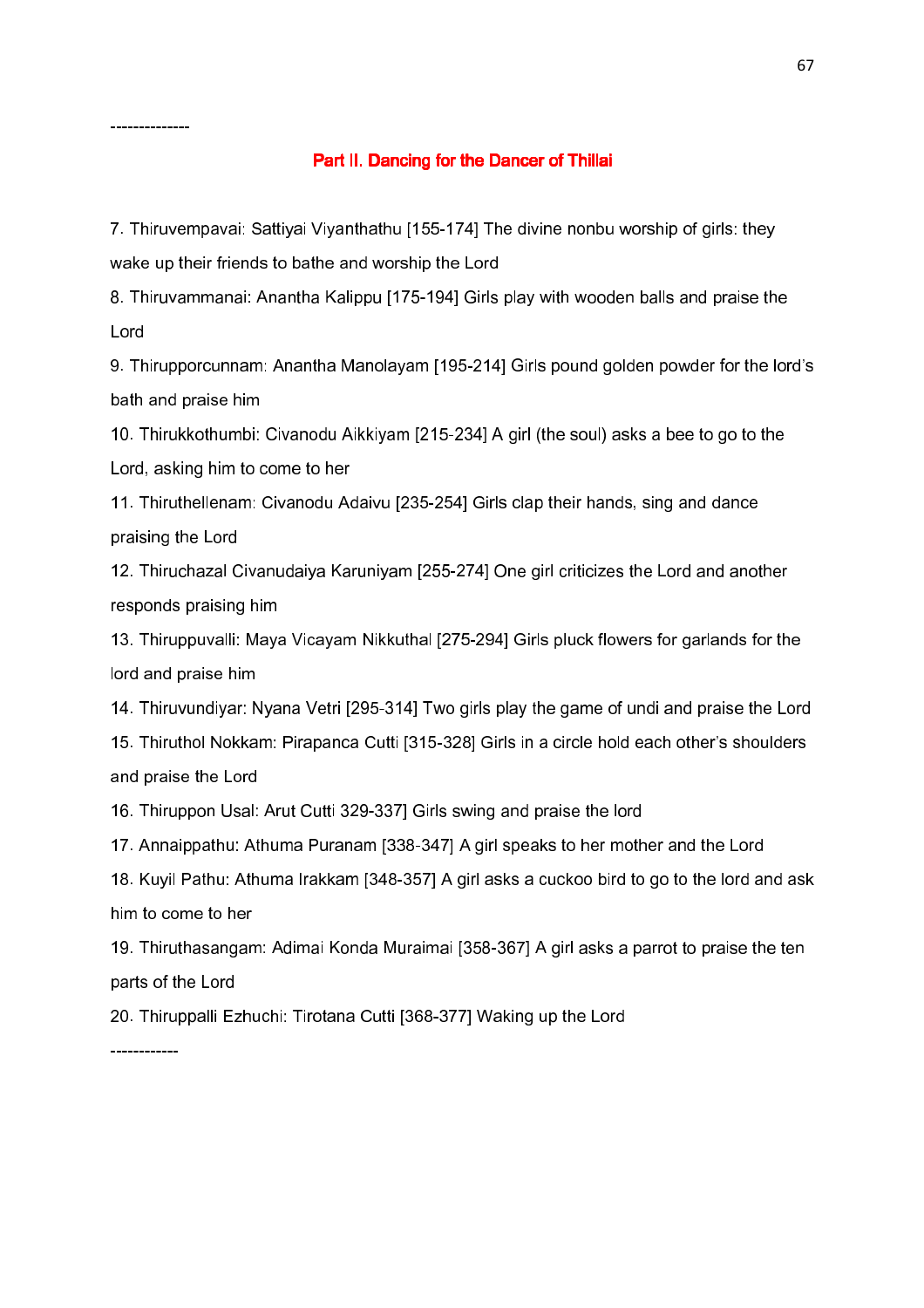## 7. Thiruvempavai 7. Thiruvempavai

1. He is the wonderful light without beginning or end. O my friend with eyes sharp as swords, do you hear me singing the praise of the lord? You are sleeping. Are your ears closed so you cannot hear people singing the praise of the great lord on the street? You hear it, sigh and sigh and forget yourself, roll on your bed, covered with flowers, and you don't get up or do anything. What is this! What is this! Do you sleep like this always? eeloor empaavaay. [155]

2. You say all your love is for the lord, the highest light, and speak of him night and day. Do you love this bed covered with blossoms? You and your friends are ornamented with lovely jewels! Chi, chi, is this the way you play and mock the lord? Even the gods in the sky feel shy to praise the lotus feet of our bright lord, the god of heaven, and the giver of grace. We are the beloved devotees of Isan. the dancer in the golden hall in Thillai, aareloor empaavaay. [156]

3. Her friends say, "O young one, you smile beautifully with your pearl-like teeth. When you get up early, your heart melts for the lord and you say sweetly, 'He is the lord, the joy, sweet as nectar!' Come and open your door." The sleeping girl says, "O devotees of the lord, you are the ancient servants of the lord and you are good.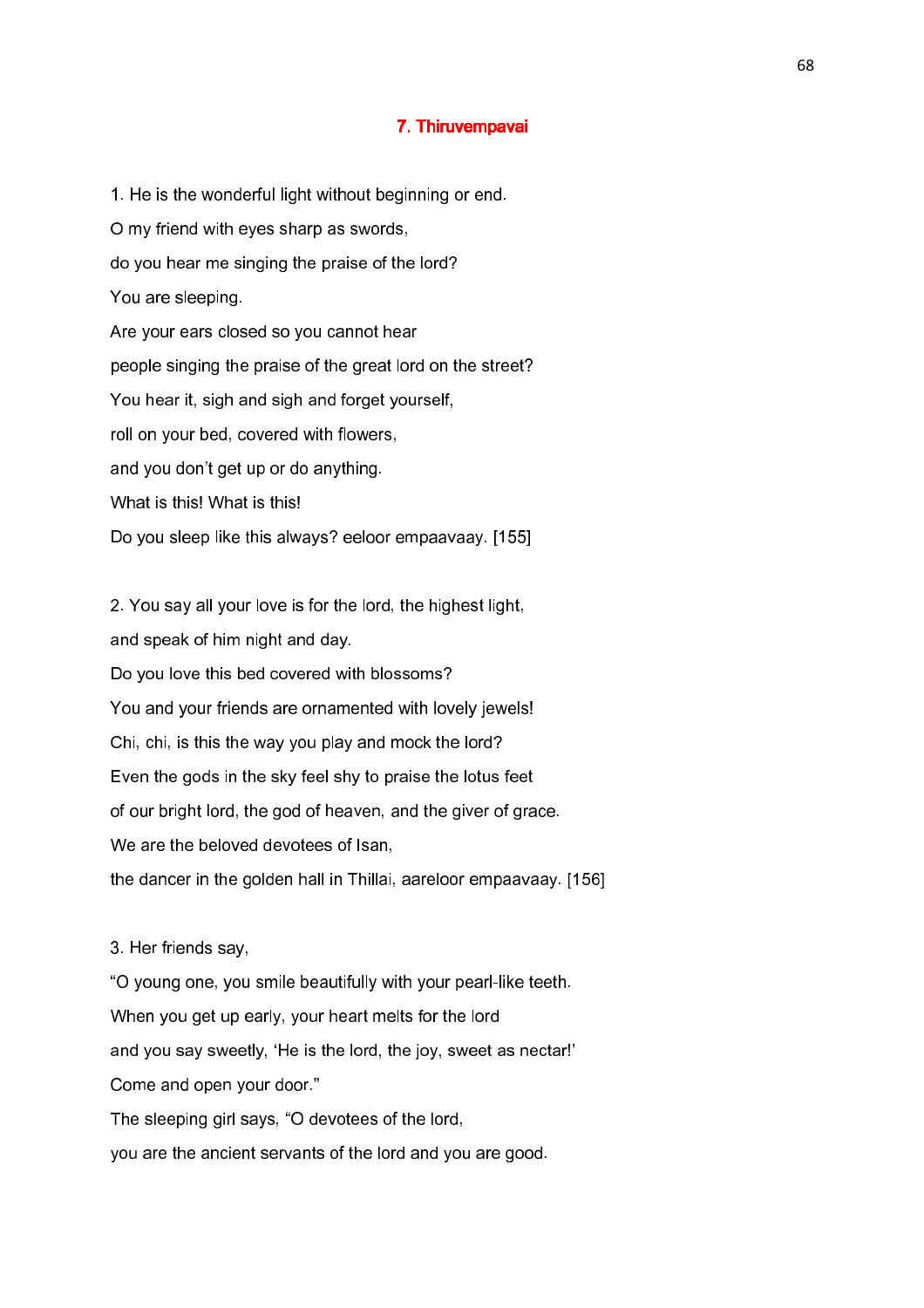I love the lord as you do. Won't you forgive my faults and accept me?" Her friends say, "Do you think we don't know, you are pretending? Do you think we don't praise lord Shiva? We really deserve this!" eel oor empavaay. [157]

4. Your teeth shine like bright pearls and you speak sweetly like a parrot. We tell you everything we know about the lord. Do not sleep and waste time. The lord of the sky, the remedy for all, the wonderful meaning of the Vedas, is sweet to the eyes. Without you, our hearts do not melt for him, we cannot sing the praise of the lord and do not know how to praise him. Come and help us. Let us praise the lord. Don't sleep any more. Wake up, eeloor embaavaay. [158]

5. O girl with fragrant hair, come and open the door. Your speech is as sweet as milk and honey! You lie and say that you know the mountain-like lord even Thirumal and Brahma could not find. This is just a joke! Even though the world, the sky or anything else cannot know him, he presents himself to us and gives us his grace. We loudly sing his praise and his wonderful qualities and say, "Shiva, Shiva!" but you do not wake up, you do not wake up, parisiloor embaavaay. [159]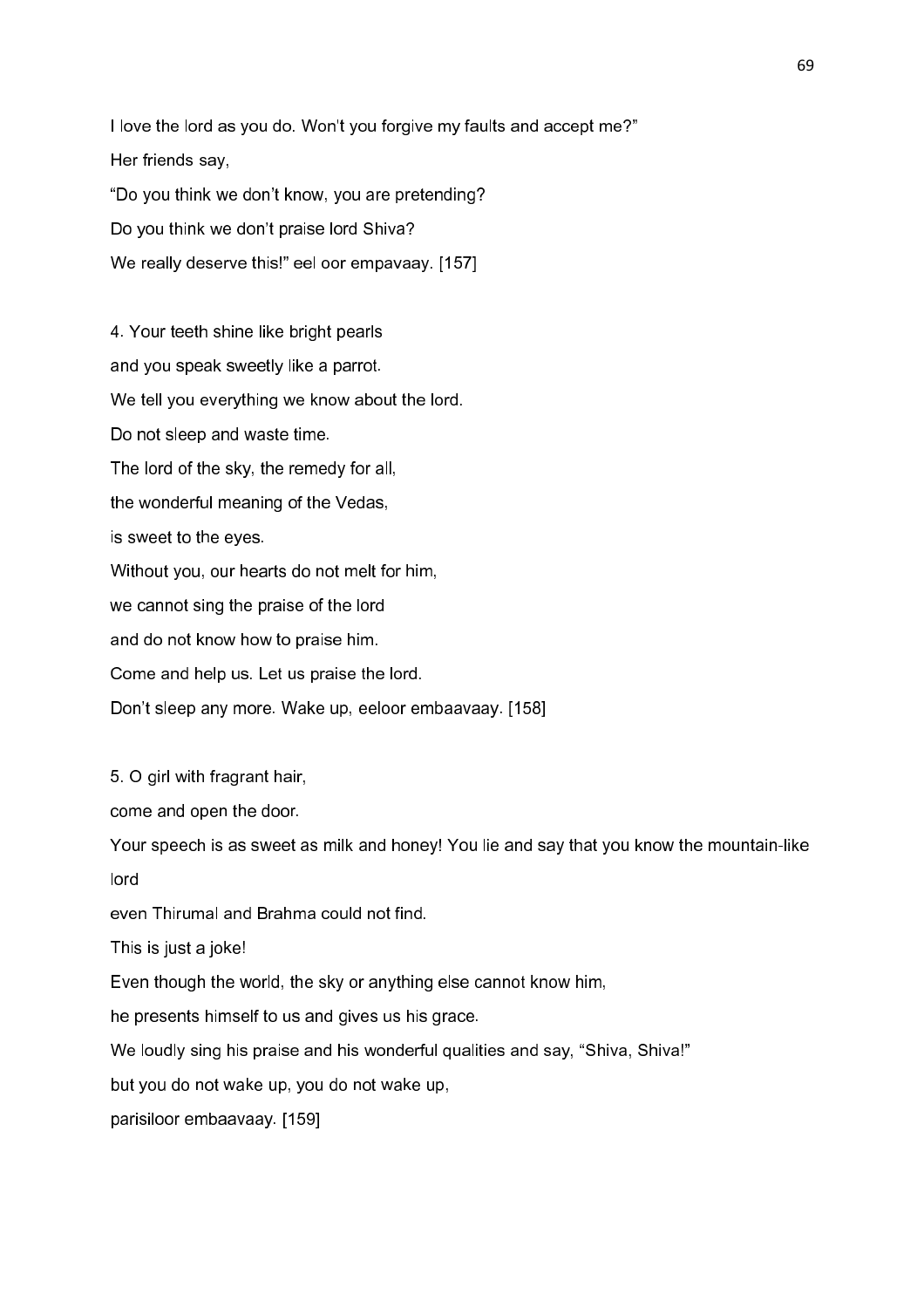6. O girl, lovely as a doe. I told you yesterday that I would come and wake you up, but you went away without telling me where you were going. Aren't you ashamed? See, it is dawn. The lord whom the sky, the earth and all other things do not know, the king of you, of us and all others, comes, gives us his grace and protects us. We come singing the wonderful praise of the ornamented feet of the lord, but you do not open your mouth, you do not melt in your heart and worship him. Sing his praise and worship him, eeloor embaavaay.. [160] 7. O dear one, you say only a few words to praise him. He, the most famous one, is not known by all the gods. Open your mouth and say, "Shiva"

and we will tell his wonderful qualities to you.

Even before we say, "The lord of the south,"

you melt like wax in fire. Listen as we all say,

"He is our chief, our king and our sweet nectar."

But you, as if you were hard-hearted, do not hear,

you just lie and sleep here and there without saying anything.

How could you sleep like this? parisiloor embaavaay. [161]

8. The cock crows, the sparrows sing, the sound of the white conches spreads beautifully everywhere.

We praise him saying,

"He is faultless light, he is pure and he shows us compassion."

Don't you hear? May you prosper!

How can you sleep like this? Open your mouth.

Is this the way you love the lord of the oceans?

Sing the praise of the ancient lord of uzhi, the friend of the poor.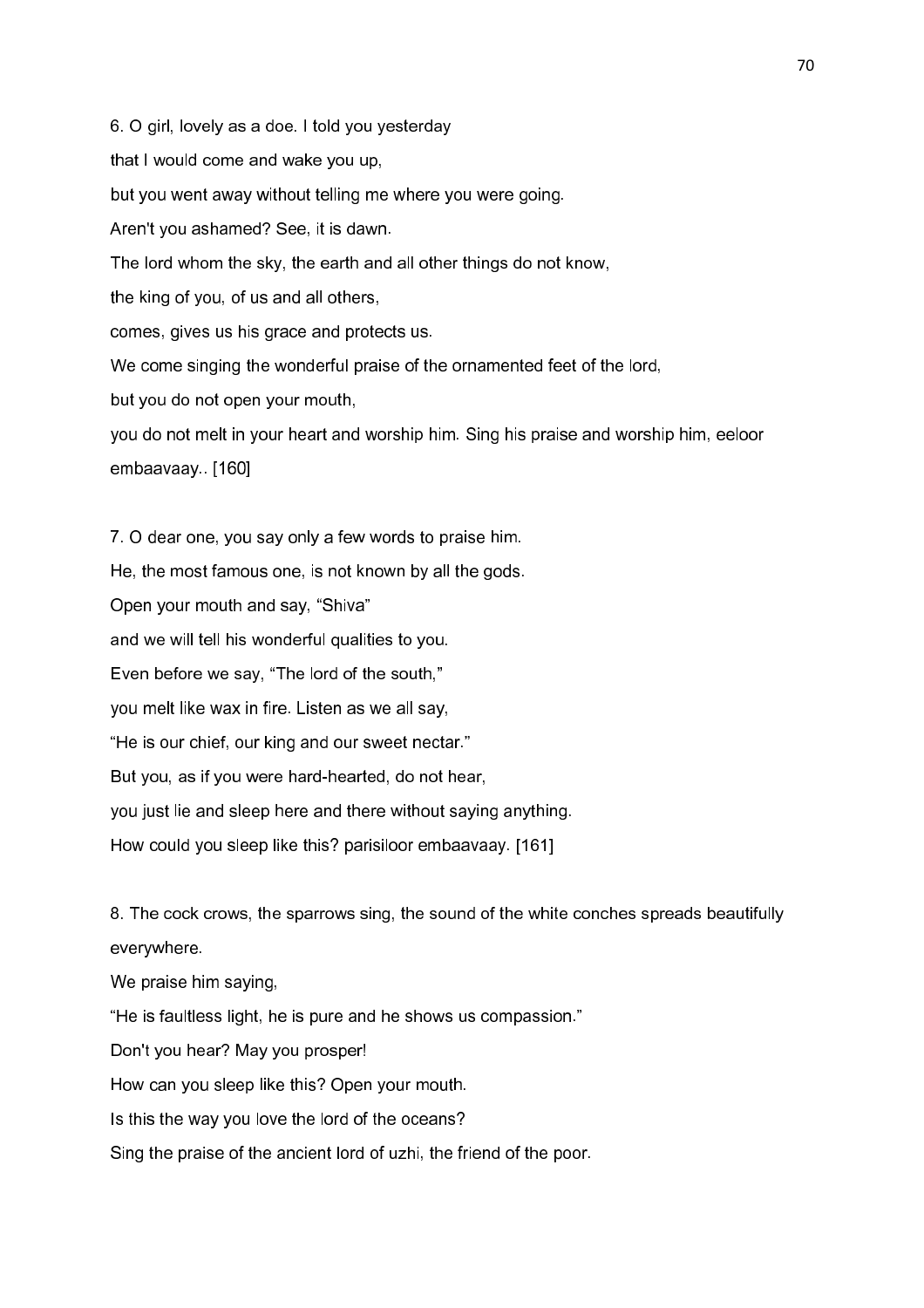### Sing his praise, eeloor embaavaay. [162]

9. O lord, you are the ancient of the ancient, the creator of past things and of all things that will arise in future. We, your devotees, have the fortune of having you as our lord. We will bow to the feet of your devotees and be their dear friends. We will do anything they ask us and make them happy. O our king, if you give us this boon we will have no troubles, eeloor embaavaay. [163]

10. The lord is the meaning of all things. Thirumal could not find his lotus feet even though he went beneath the seven underworlds and Brahma could not find his head even though he flew to the top of the sky. His divine body is not one, it is shared with his wife, innocent Shakti. Even the gods in the sky, the Vedas, the earth, his friend Sundarar, faultless kings and priests in the temples, do not have enough words to praise him. Where does he come from? What is his name? Who are his friends? Who are his enemies? How could we praise him? parisiloor empaavaay. [164]

11. O lord, we plunged into the large ponds swarmed with bees, splashing with our hands again and again and praising your ornamented feet. O dear one, you are smeared with pure white ashes,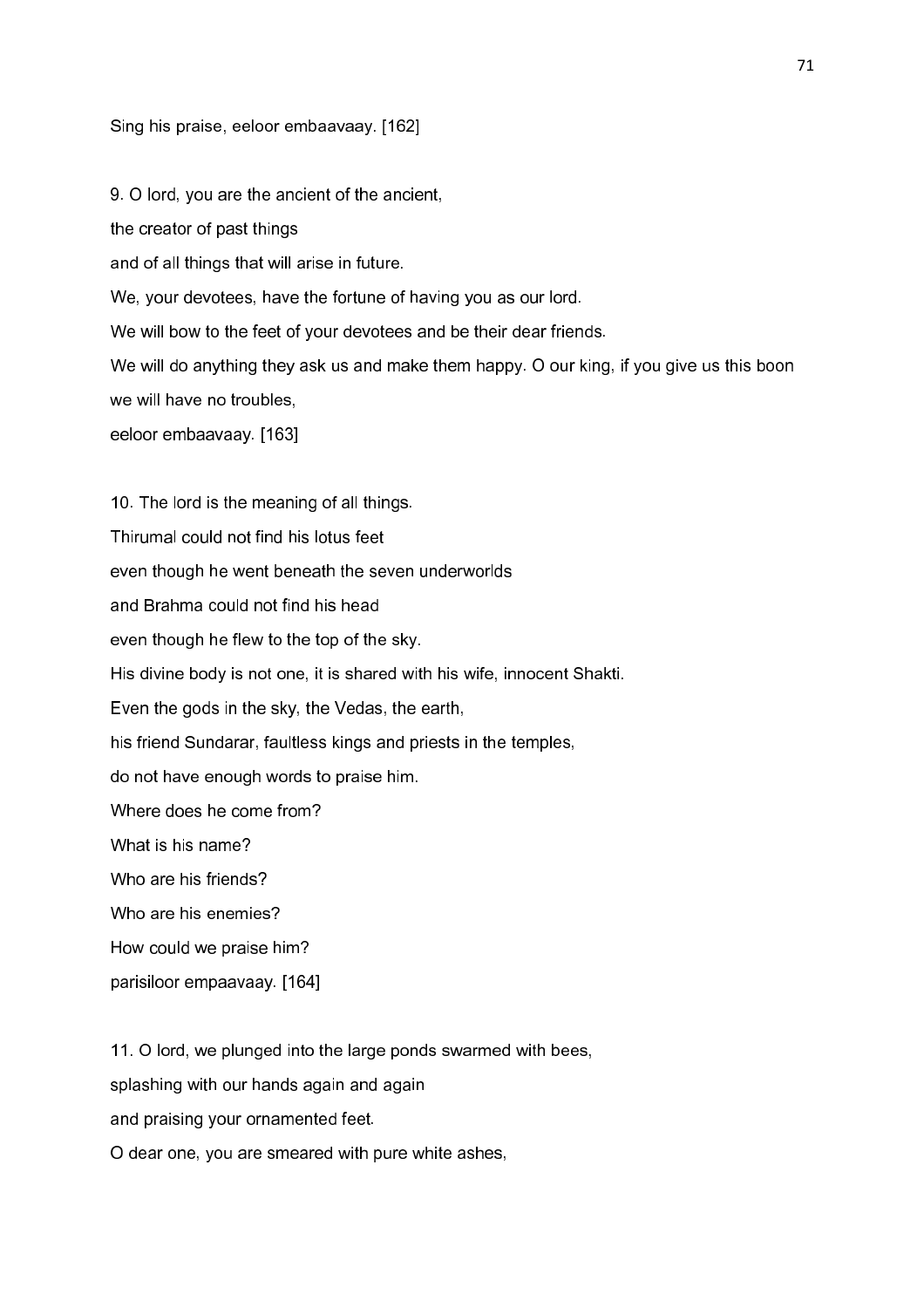and you are the beloved of lovely Shakti whose eyes are decorated with kohl. We, your devotees for many generations, have played as you wanted us to and now we are tired. Protect us, eeloor empaavaay. [165]

12. The dancer of the beautiful hall in Thillai creates, protects and destroys all the worlds and removes births that give suffering. O girls, let us play, talk with each other and plunge into the pond filled with blossoming flowers as our bangles jingle and our anklets rattle while bees swarm around our beautiful hair. Let us praise his golden feet and bathe in the mountain spring, eeloor empaavaay. [166]

13. The lovely kuvalai flowers bloom and the red lotuses open their buds, looking like our goddess and the lord joined together in love. The kurugu birds sing and their sound spreads everywhere. O devotees, come, let us bathe in the pond filled with water where lotus buds bloom and plunge and plunge into it. As we bathe in the bubbling water our conch bangles jingle and our breasts swing. Let us plunge and bathe in the pond, eeloor empaavaay. [167]

14. When we plunge into the water to bathe our earrings swing, our golden ornaments sway, and our hair decorated with garlands comes loose,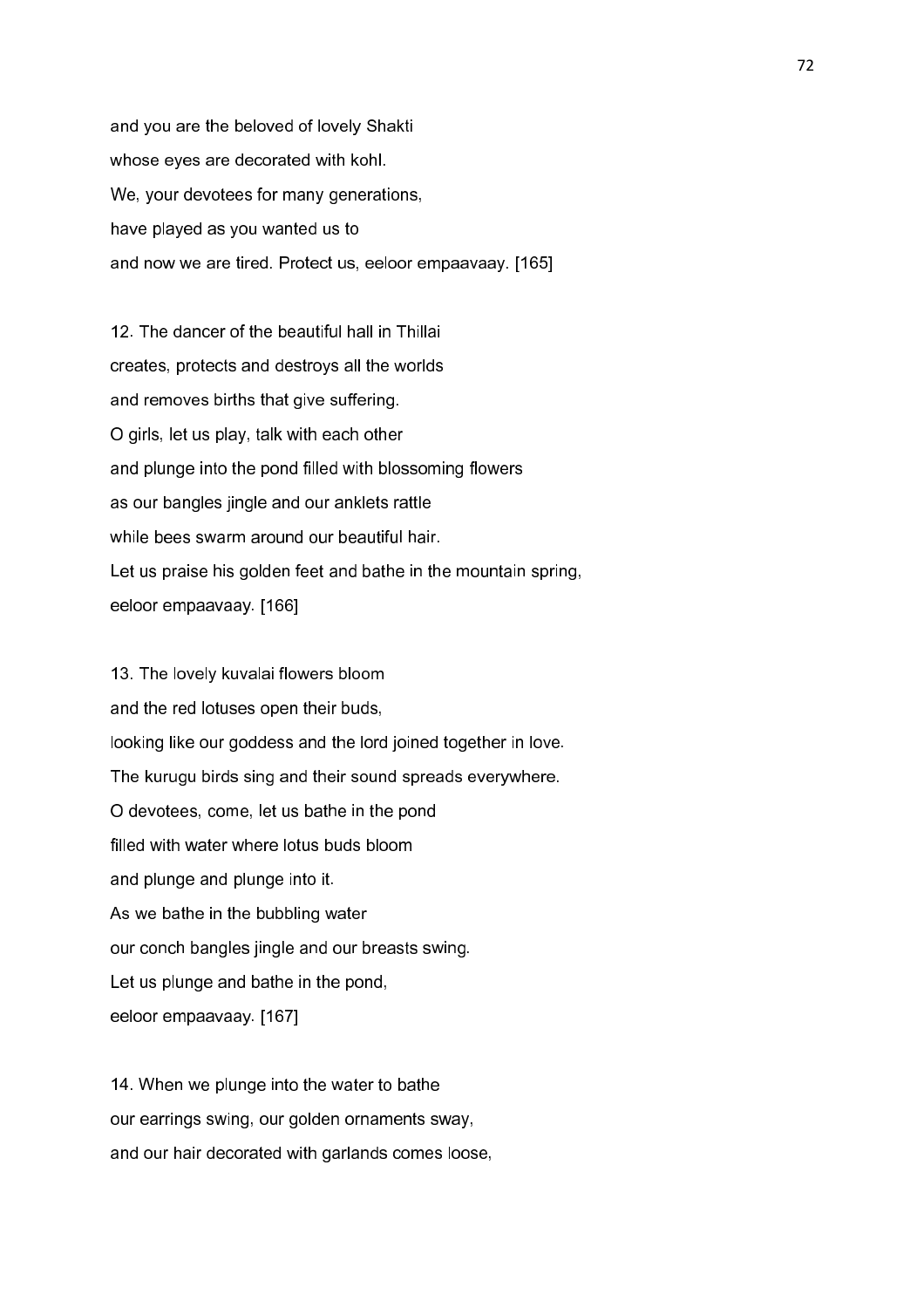as the swarming bees sing around our hair. Let us bathe in the cool water and praise Thillai, Thiruchitrambalam, the hall where he dances. Let us sing the Vedas and praise the lord of the Vedas, the ancient, bright lord, without beginning or end, adorned with kondrai garlands. Let us praise the feet of our goddess ornamented with jingling bangles, who gave us birth and raised us to be her devotees, eeloor empaavaay. [168]

15. O girls, our friend says as our lord raises his beautiful left foot and dances his right leg stays firmly on the earth. Her heart feels joy when she thinks of him, her eyes shed unceasing tears, she falls to the ground and worships him, and she will not worship any other gods in the sky. She is crazy only for the lord, our king. We do not know how the skilled lord could have made her love him so. Who is he? O girls with bands and ornaments on your breasts, let us plunge into the pond blooming with lovely flowers and play, eeloor empaavaay. [169]

16. O cloud, you take the water from the ocean and rise to the sky, looking like the goddess Uma, shine with lightning like her small waist, and sound like the golden anklets on her feet. She, the goddess with eyebrows like bows, rules us and she is never separated from her beloved Shiva. O cloud, you pour like the sweet grace that she gives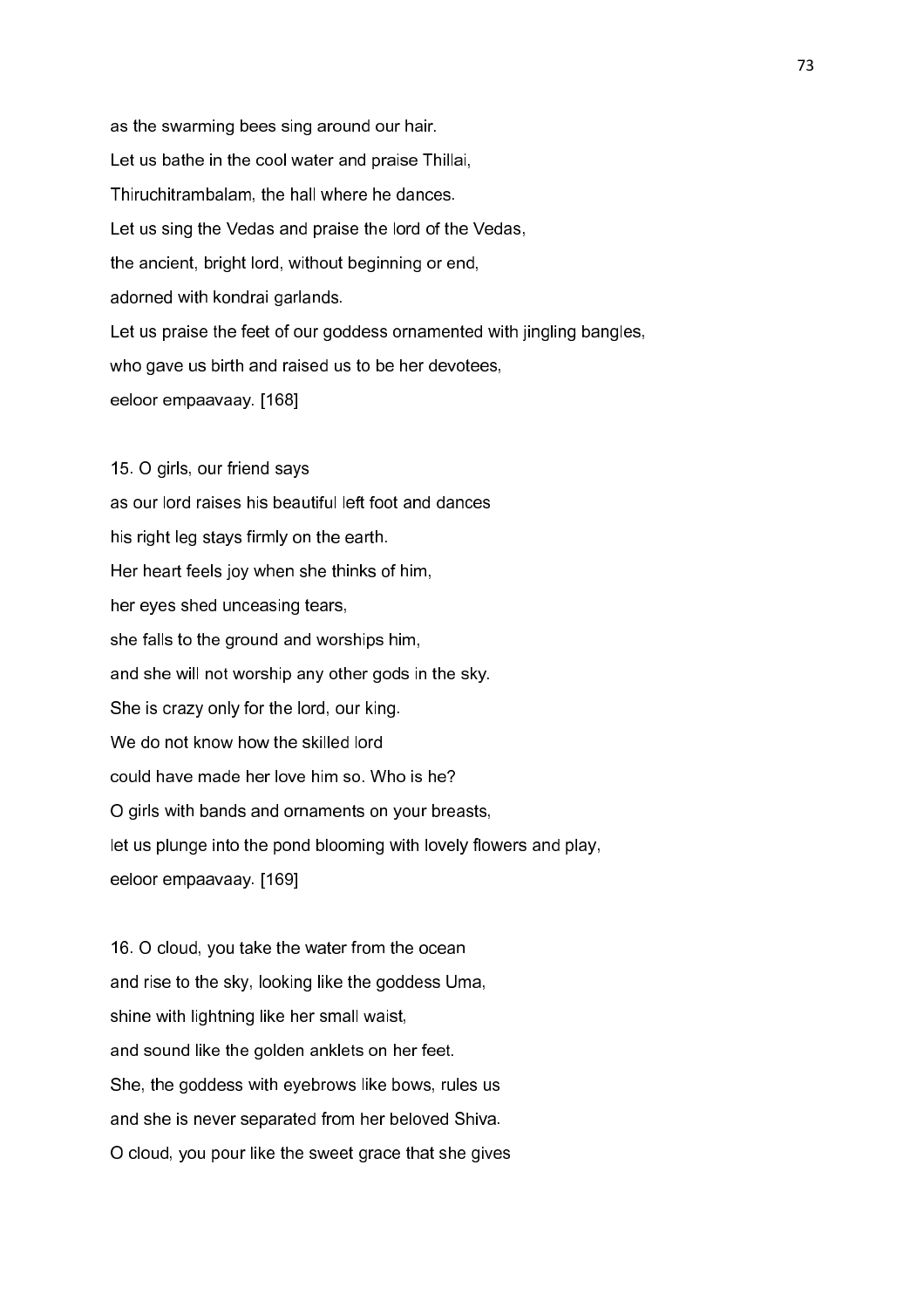to the devotees of our king Shiva, eeloor empaavaay. [170]

17. O girl, bees swarm around your dark hair! The lord gives us incomparable joy that he does not give even to Thirumal, Brahma or other gods and comes to our home and gives us his grace so we may worship his lovely golden lotus feet. Let us, his devotees, praise our lord, the lovely-eyed king, sweet as nectar, so our lives may prosper. Let us plunge into the bubbling water where lotuses bloom and sing the praise of our lord. eeloor empaavaay. [171]

18. When the gods in the sky bow and worship the lotus feet of the lord of the Annamalai hills as the jewels on their crowns lose their luster, it is as when the sun, the eye of the world, rises, and the dark clouds in the sky disappear and the shining stars lose their brightness and hide. He is precious as nectar, the bright sky, the earth, all other things, a man, woman and ali. O girls, let us sing and praise his ornamented feet and plunge into the water and play, eeloor empaavaay. [172]

19. "We give our child in the hands of the lord for he is our refuge" such is the saying, but we are afraid it may not be true. O lord, we need to tell you something, listen! May our breasts not embrace the arms of anyone but your devotees, may our hands not serve anyone but you, and may our eyes see nothing in the day or night but you.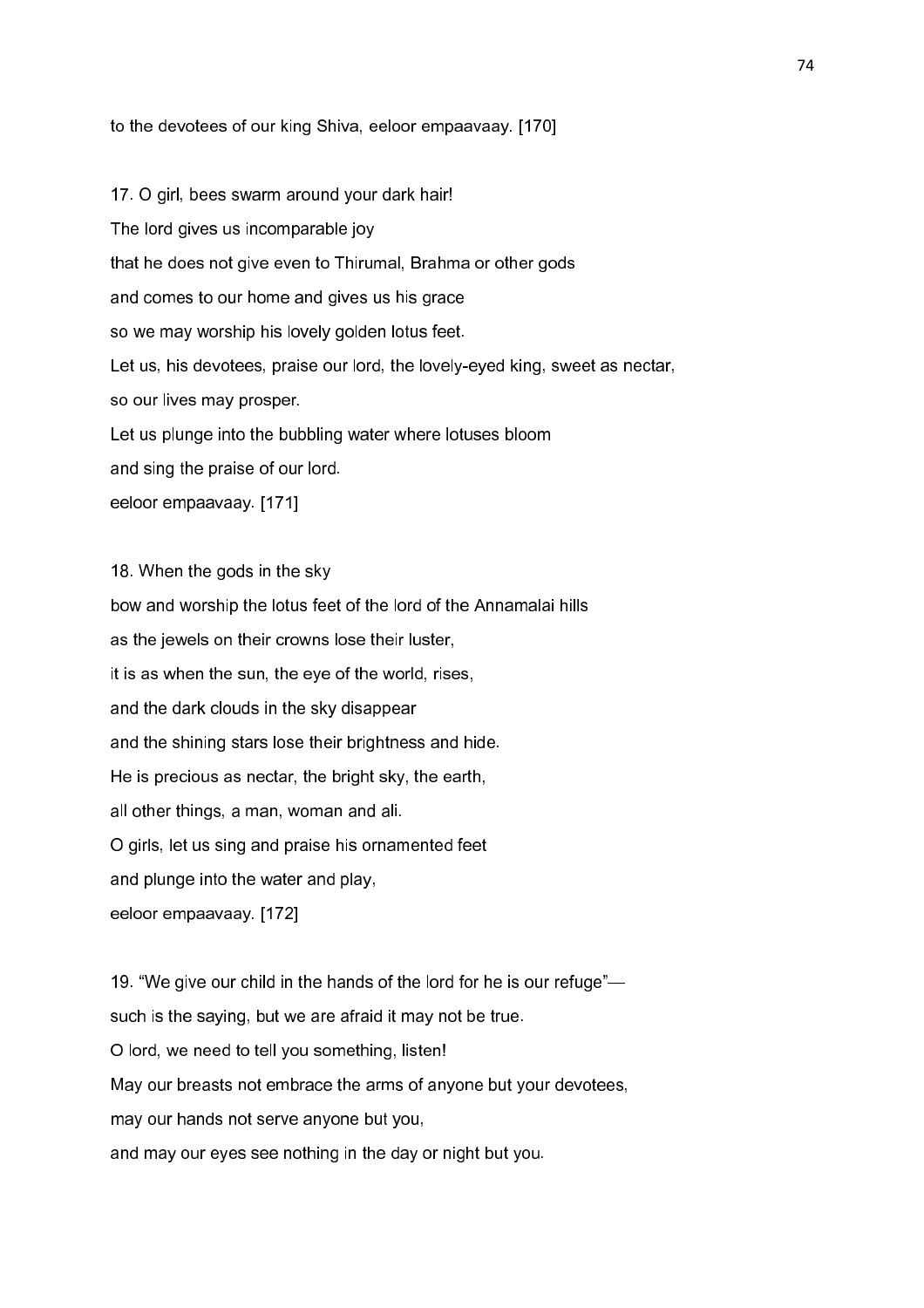O king, if you give us this boon here and now, why should we worry about whether the beautiful sun rises or when it rises or where. Let us plunge into the water and play, eeloor empaavaay. [173]

20. Let us worship the ancient lord and his lotus feet adorned with beautiful golden anklets that give birth and joy and moksha to all creatures. Let us praise his lotus feet and head which Thirumal and Brahma could not find. Let us worship his golden lotus feet that give us grace and make us his. Let us plunge into the water, bathe in the pond and play, praising our lord in the month of Markazhi, eeloor empaavaay. [174]

#### 8. Thiruvammanai

------------

1. Let us worship the blooming lotus feet of the god of the southern land in Perundurai surrounded with thick coconut groves. The lovely-eyed Thirumal could not find the lord's feet even though he went underground and split open the earth, yet the divine lord comes to the earth to give his grace to destroy the births of his devotees. The virtuous lovely-eyed lord disguised as a Brahmin came to the earth and gave moksha to all his devotees. Let us worship and praise his compassionate ornamented feet. Let us play ammaanai. [175]

2. The lord, sweet as nectar, entered my heart and gave me his grace.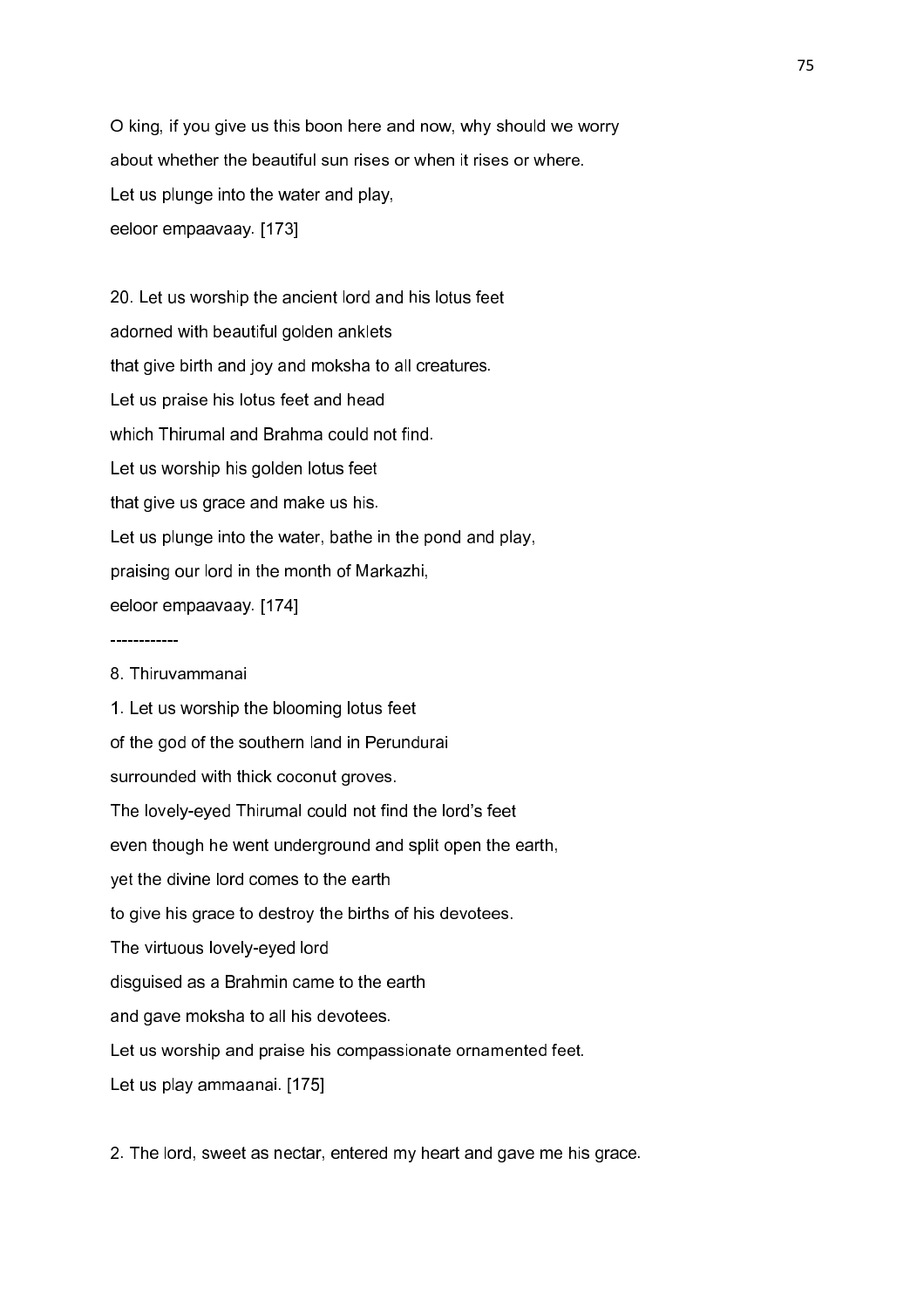He could not be seen on the earth or in the sky by the gods or by those in the underworld, or by in any world outside of these three worlds, yet the generous lord of Thirupperundurai in the southern land made me crazy for him, destroyed my future births, and made himself easy for me to see. He took the form of a fisherman and married a woman he loved. Let us praise him and play ammaanai. [176]

3. As Indra, Thirumal, Brahma and all the other gods waited to see him in the sky, Shiva, the lord of famous Thirupperundurai, came riding a horse to the earth, his arms smeared with sacred ashes. spreading his light everywhere. He enters the hearts of all and melts them, and removes his devotees' desires for the world. Let us sing the praise of the endless joy that he gives us, Let us sing Ammaanai songs. [177]

4. Even when Thirumal, Brahma, Indra and all the other gods in the sky did tapas, making their bodies weak and becoming covered in mud, that they could not see you, yet you came to me, lower than a dog, and gave your grace to me as a mother cares for a child. When I see your beautiful bright anklets sweeter than honey mixed with nectar all the hairs on my body stand on end and I breath hard in wonder. Let us sing the lovely anklets praised by all the gods and play ammanai. [178]

5. I am a poor dog and my heart is harder than a stone.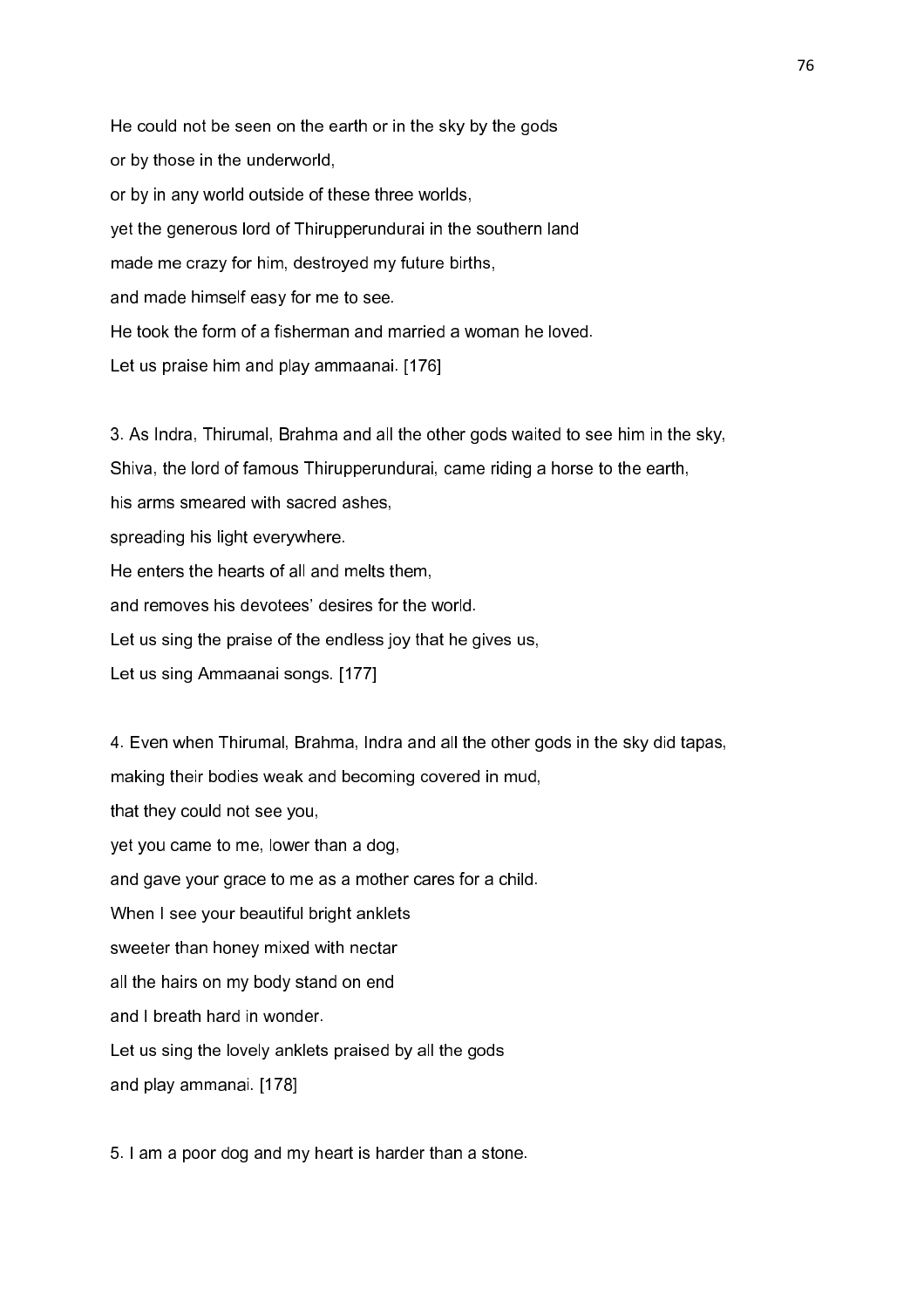The omnipotent god of Perundurai in the southern country, the lord of the Vedas and destroyer of my karma, melted my stone heart, made it like a soft fruit, made me plunge into the flood of his compassion, and made me crazy for him. He rides a swift bull and dances in the hall in Thillai. Let us sing ammaanai and praise him. [179]

6. O friend, did you hear how he played? The lord of Thirupperundurai surrounded with strong walls by the ocean showed us his lotus feet, his compassion sweet as honey, and everything that we could never seen before. People make fun of me and say I am not fit to receive moksha, but he took me to his home and made me his slave. Let us sing and play ammanai. [180]

7. Even though he, the servant of his devotees, abides in the hearts of those who think of him always, he is far. He, the highest lord, the lord of the Vedas, the god of Thirupperundurai in the southern land, our mother, the true philosopher, himself all the seven worlds, who shares half of his body with his wife, took me, a dog, and gave me his grace. Let us sing and praise him and play ammanai. [181]

8. He, the great lord of Thirupperundurai, the Esan of this wide world who shares half of his body with his wife, gives presents to poets for their wonderful songs and his fame rises above the sky. When the god of flourishing Madurai city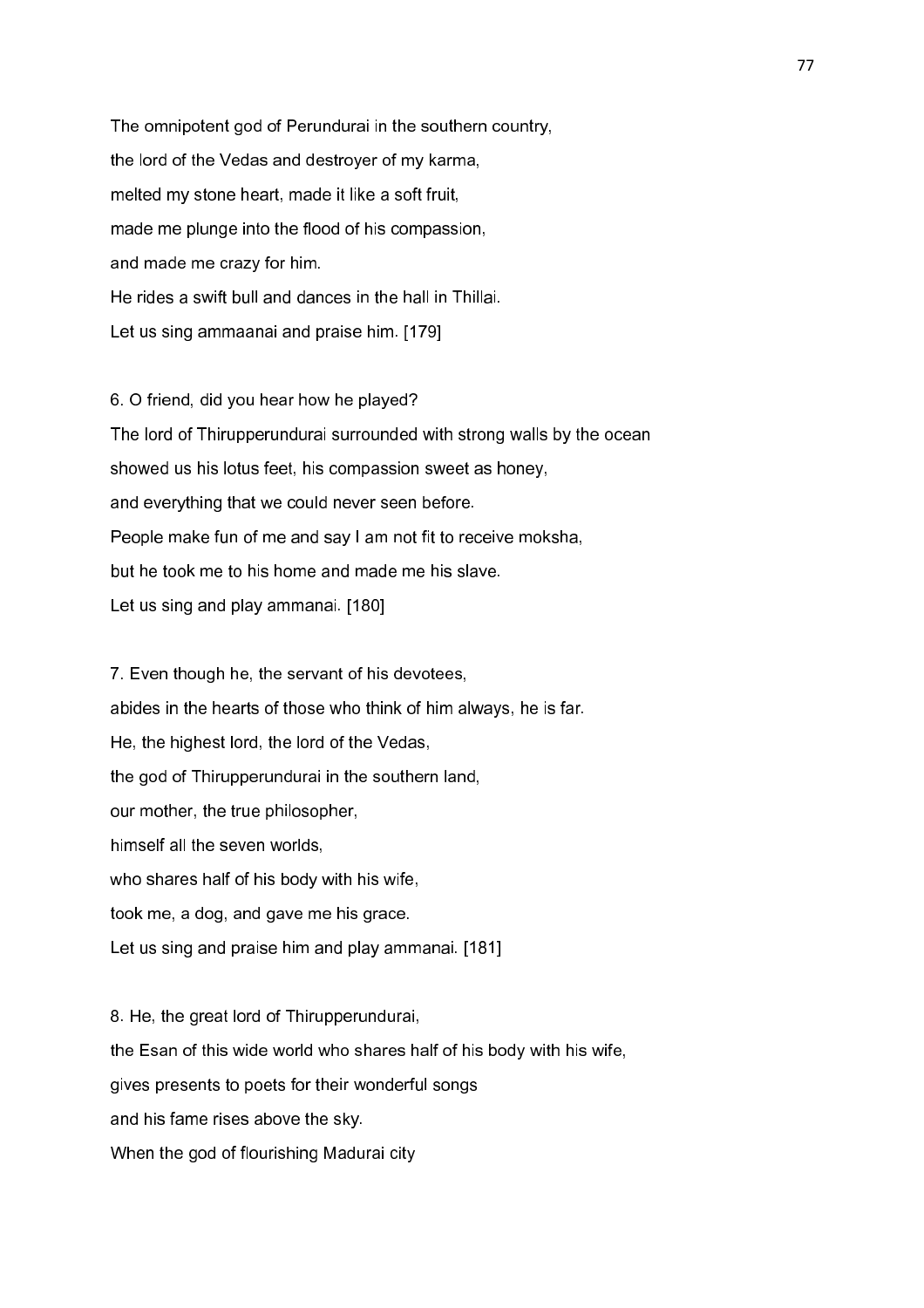carried sand for a wage for Pittu from Vandi and was beaten by the king of the Pandya country, and his golden body suffered and was wounded, all the people of Madurai were wounded at the same time. Let us sing his praise and play ammaanai. [182]

9. The ancient lord of the world, the god of Thirupperundurai, the meaning of the Vedas, the bull rider, the bearer of crescent moon, with a dark neck and red body smeared with white ashes, adorned with a sacred thread, gives endless joy and grace to his dear devotees. Let us sing his praise, enthralling the world that hears us. Let us play ammaanai. [183]

10. The god of the Vedas, the highest of the gods in the sky, the excellence of the kings of the earth, the beloved of Shakti, the lord of the Pandya country that gave excellent Tamil to the world, the god of Thiruvannamalai, showed his divine feet adorned with beautiful sounding anklets to me, a dog, and made me his. Let us sing his praise and play Ammaanai. [184]

11. The lord of the southern country shares half of his body with his beloved wife Uma, the goddess with beautiful breasts. The hearts of his devotees melt when they worship his feet without fail. He changed the Pandya country into his Kailasa. Our father, the bearer of crescent moon and the flowing Ganges,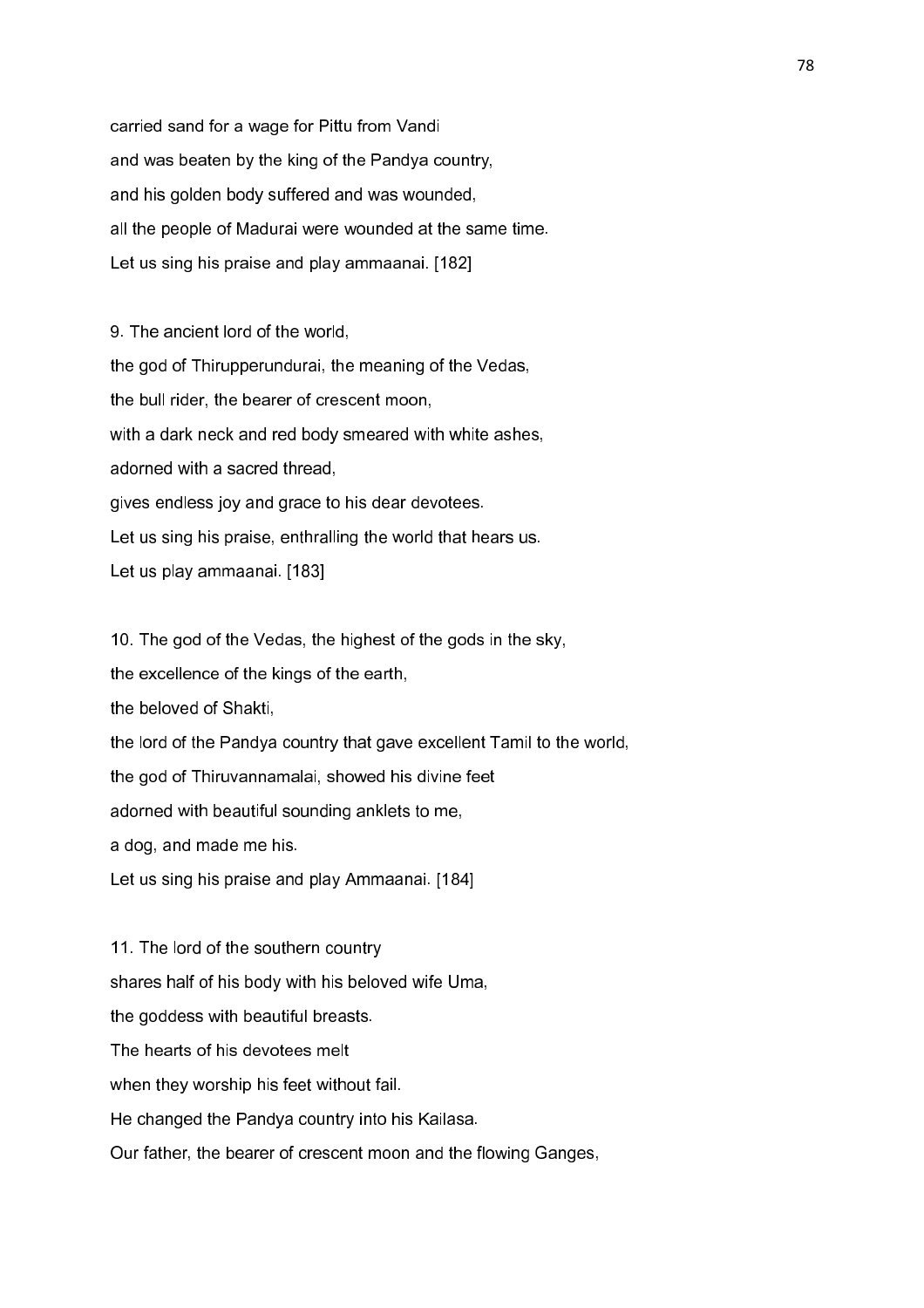stays in the hearts of his devotees, their refuge, and abides above the sky. Let us sing his praise and play Ammaanai. [185]

12. Listen, O friend with eyes decorated with kohl, Thirumal, Brahma and Indra searched for him all their lives but could not find him, yet in this birth itself he took me as his devotee and made me his and protected me so that I will not be born again. The omnipresent lord is the truth, all things that appear to our eyes, and the refuge of all that live as he takes all creatures to his moksha. Let us praise and sing our lord Shiva and play ammaanai. [186]

13. O friends, the bangles on your hands jingle, your earrings dance and your thick hair sways as the bees drinking honey swarm around it. No one knows where the lord is with his red-colored body smeared with white ashes, but that omnipresent one, the lord of the Vedas, presents himself to his beloved devotees, while if someone does not love him, he will not give his grace to him. Let us praise and sing ammaanai for the god of Aiyaaru. [187]

14. I was born and died as an elephant, a poor worm, a human, a god and all other creatures, and I am tired of it. My lord, my majestic king as sweet as honey, milk and sugarcane juice, came to me, melted my body, destroyed my karma and took me as his servant and gave me his grace.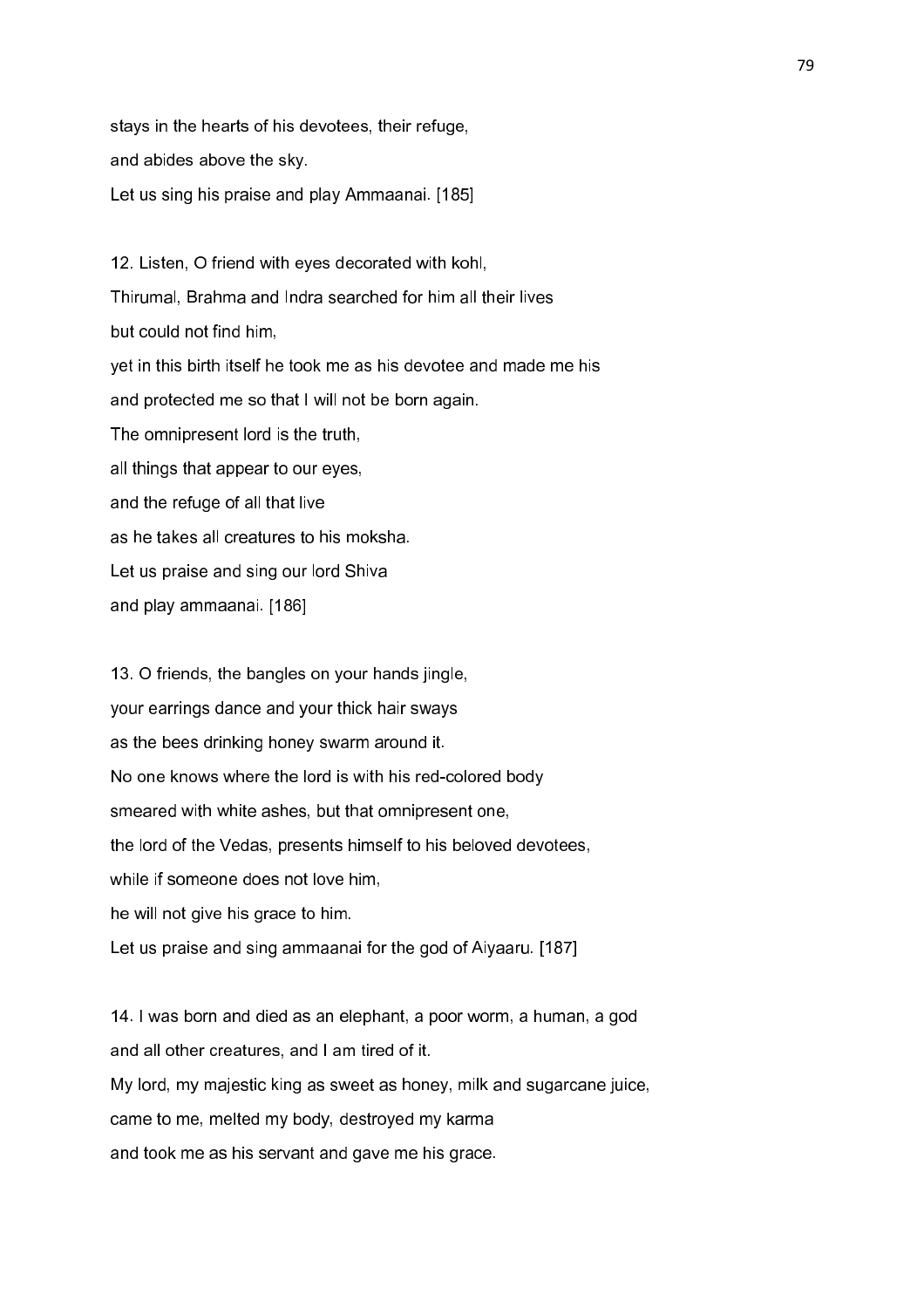Let us sing and praise the beautiful feet of the lord of the sky and play ammaanai. [188]

15. The lord of Perundurai in the Southern country surrounded with beautiful blooming groves made the moon wane and gave it his grace to grow again. At the sacrifice of Daksha, he crushed Indra's arms, cut off Echan's head, he broke the teeth of the bright Sun that spreads his bright rays and wanders in the sky, and fought with many gods, making them run away from the battlefield. Let us praise and sing his mandara flower garland and play ammaanai. [189]

16. The lord, decorated with a konrai flower garland dripping with honey, the servant of his devotees, a bright light of matchless knowledge, and the king of the countless creatures of the earth, is my body, my life, my feelings. Sweet as honey, nectar and jaggery, he entered my heart and showed me a way that even the gods in the sky do not know. Let us praise the lord and sing ammanai. [190]

17. I wear a flourishing konrai garland and embrace the beautiful arms of the lord. I am melting to taste the mouth of the lord and my heart is yearning and searching for him. I think only of his feet, and I wither away as I think of the lord who carries fire in his hand and dances in Thillai. Let us sing and praise his divine feet and play ammaanai. [191]

18. The god of lovely Thirupperundurai who shares his bright body with his wife Uma whose words are soft as a parrot's is crafty and could not be found by Brahma or the pure Thirumal.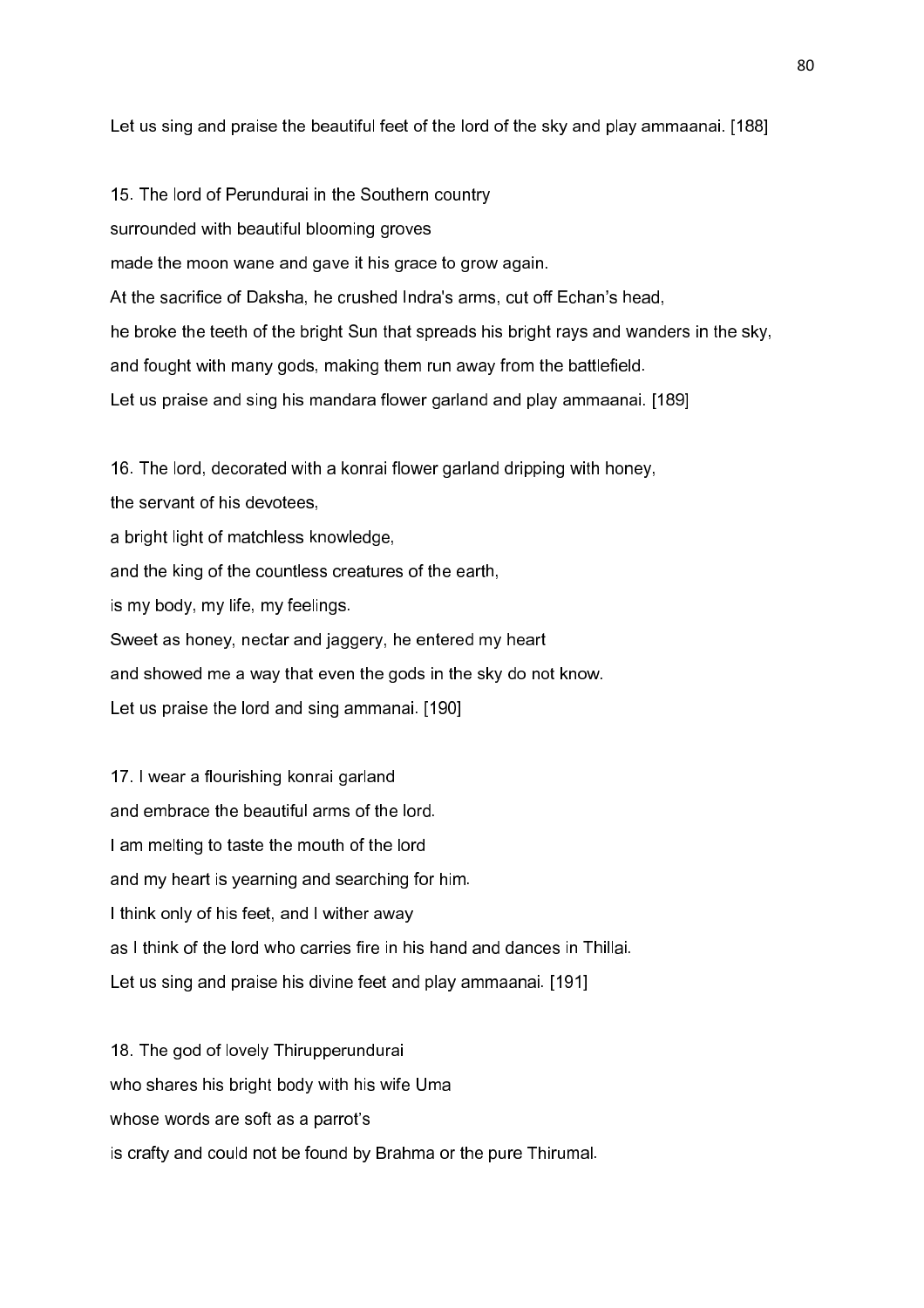He, sweet and clear as honey, disguised as a Brahmin, came down with compassion, gave me his divine matchless grace, entered my heart and made it bright. Let us praise him and sing ammaanai. [192]

19. He, the most ancient of the three gods, the future of all, the king of Perundurai, with matted locks on his head, the god of the gods who shares half of his body with his wife, protects the southern Pandya country and is sweet nectar for those who praise him saying, "You are my lord and our father." Let us praise him and sing ammaanai. [193]

20. No one knows the great lord of Thiruperundurai who came on a horse and gave his grace to his devotees, taking away all their faults and accepting their goodness. If we praise his ancient fame, he will remove our desire for the world. Let us feel joy, praise him and sing ammaanai. [194]

### 9. Thirupporcunnam

1. O girls! Adorn your front doors with flowers and hang pearl garlands.

Place mulaikkudams everywhere.

-----------

Decorate your houses with beautiful lamps and pots of fragrance.

Join with Indrani, Lakshmi, Parvathi, and Saraswathi and sing Pallaandu for the god.

Join with Siddhi, Gauri, Parvathi and Ganga and fan the lord.

Let us dance and sing the praise of our lord, the god of Aiyaru

and pound the pure golden powder to bathe and adorn his body. [195]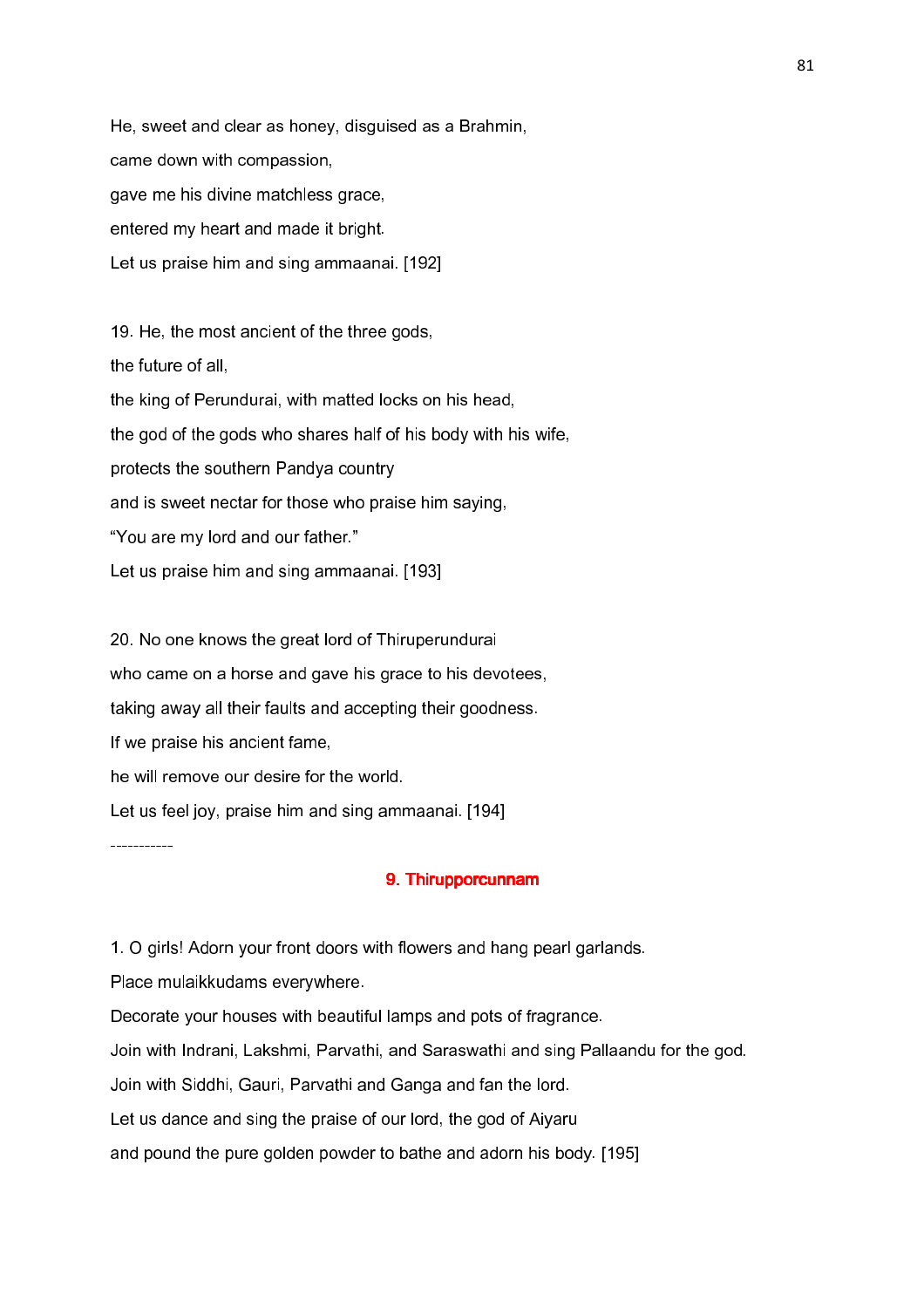2. O girls with lovely eyes like split mangoes, we need to pound divine golden powder for our lord whose long jata is adorned with blossoms. Come, sing and pound the powder. Call the devotees and ask them to join us, to dance and worship the lord. Our king, the dancer, made us his. May he come with his wife and give us his grace. Let us pound the golden powder to bathe and adorn his body. [196] 3. O girls, let us decorate our bodies with beautiful ashes,

clean the floor and sprinkle pure golden powder, place branches of the karpaga tree all over, bringing them from Indra's world, and place bright lamps around and raise flags. He is the beloved of Uma, the lord of Indra, the king of the gods, the lord of Brahma and Thirumal, bearer of the discus, and the father of strong Murugan, who carries a spear. Let us pound golden powder for the beloved of the goddess Uma. [197]

4. Decorate the mortar with gold coins and flowering branches, put silk garments around it and praise the devotees of Shiva that they may live happily forever. Let us praise the pure golden temple of the lord Ekamban of Kacci, praised by all the lands of the world, and let us ask him to remove our desires for the world. Let us sing and pound the golden powder to bathe and adorn his body. [198]

5. O girls, you smile with your pearl-like teeth. Brahma and Thirumal bring arugu grass to worship the lord, but other gods are jealous of them and murmur,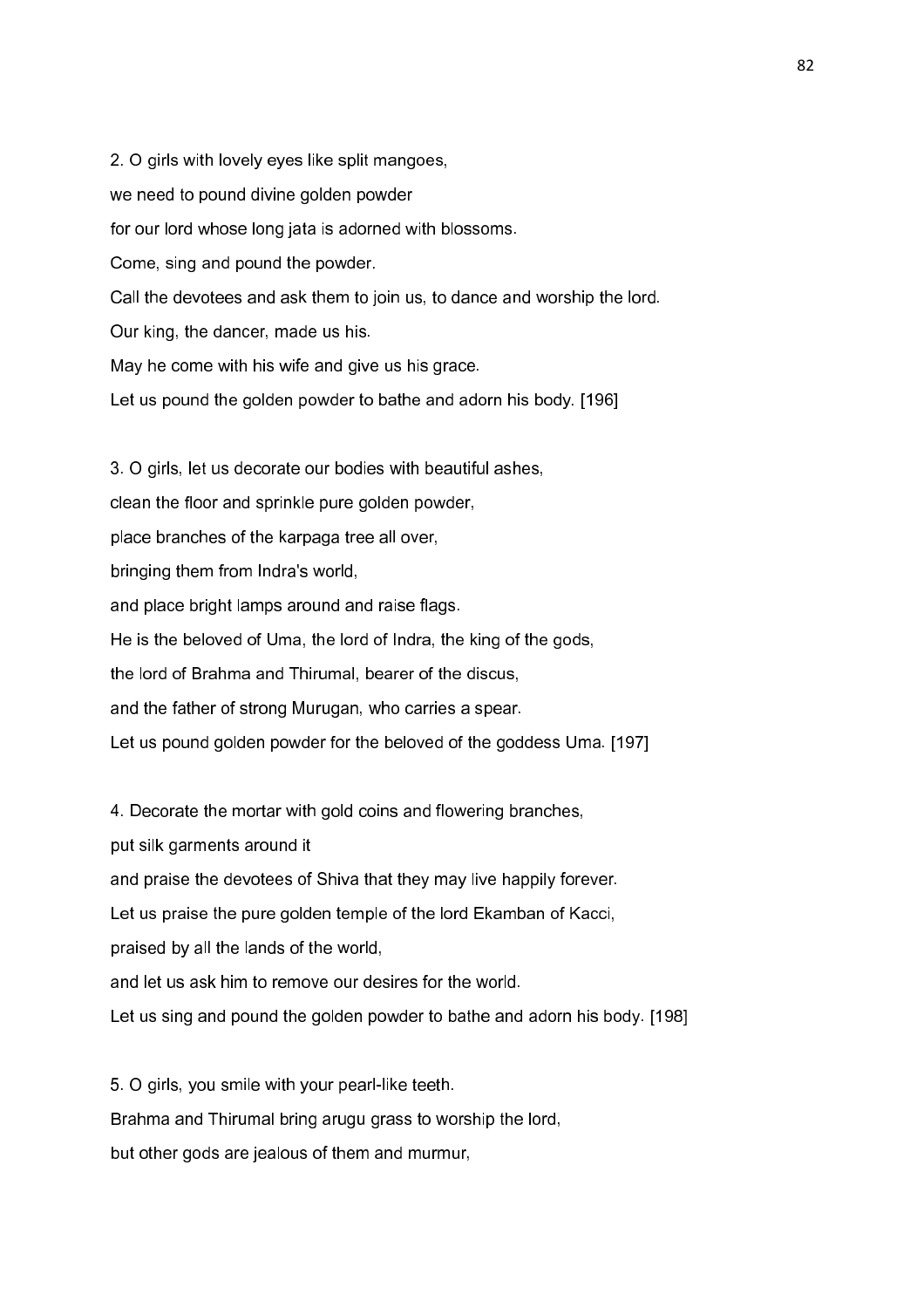"We will worship our lord with arugu grass before Brahma and Thirumal." Let us sing the praise of the pure golden temple of lord Ekambara, bearer of the bow that destroyed the three forts of his enemies. Let us pound the golden powder to bathe and adorn his body. [199]

6. When many women raise their pestles to pound the golden powder, devotees come and stand in front of them and say that all the places on the earth are not enough for the devotees wishing to pound the powder. Let us sing and praise the son-in-law of the Himalayas and worship his feet sprinkling fresh flowers on them. Let us happily pound the golden powder to bathe and adorn his body. [200]

7. Let the bracelets on our arms sing, let the crowd of devotees come and praise the lord with loud voices, and let all the people of the land come and join them to praise him. We will join them and praise the lord, our king, as majestic as golden Himalya mountain, the highest god, the beloved of the goddess Uma with soft feet, decorated with ornaments. Let us pound the golden powder for his body and sing his praise. [201]

8. O girls with lovely sword-like eyes, let your bracelets sing with music and your breasts dance and your arms swing keeping time. Let us praise the shining god, worship his feet and decorate them with fresh blossoms. O lord, we are lower than dogs yet you took us as your devotees. Let us sing his praise and pound the golden powder for his body. [202]

9. Let this whole world be our mortar and the great mountain Meru be our pestle. We will use the turmeric that is the truth to decorate the lord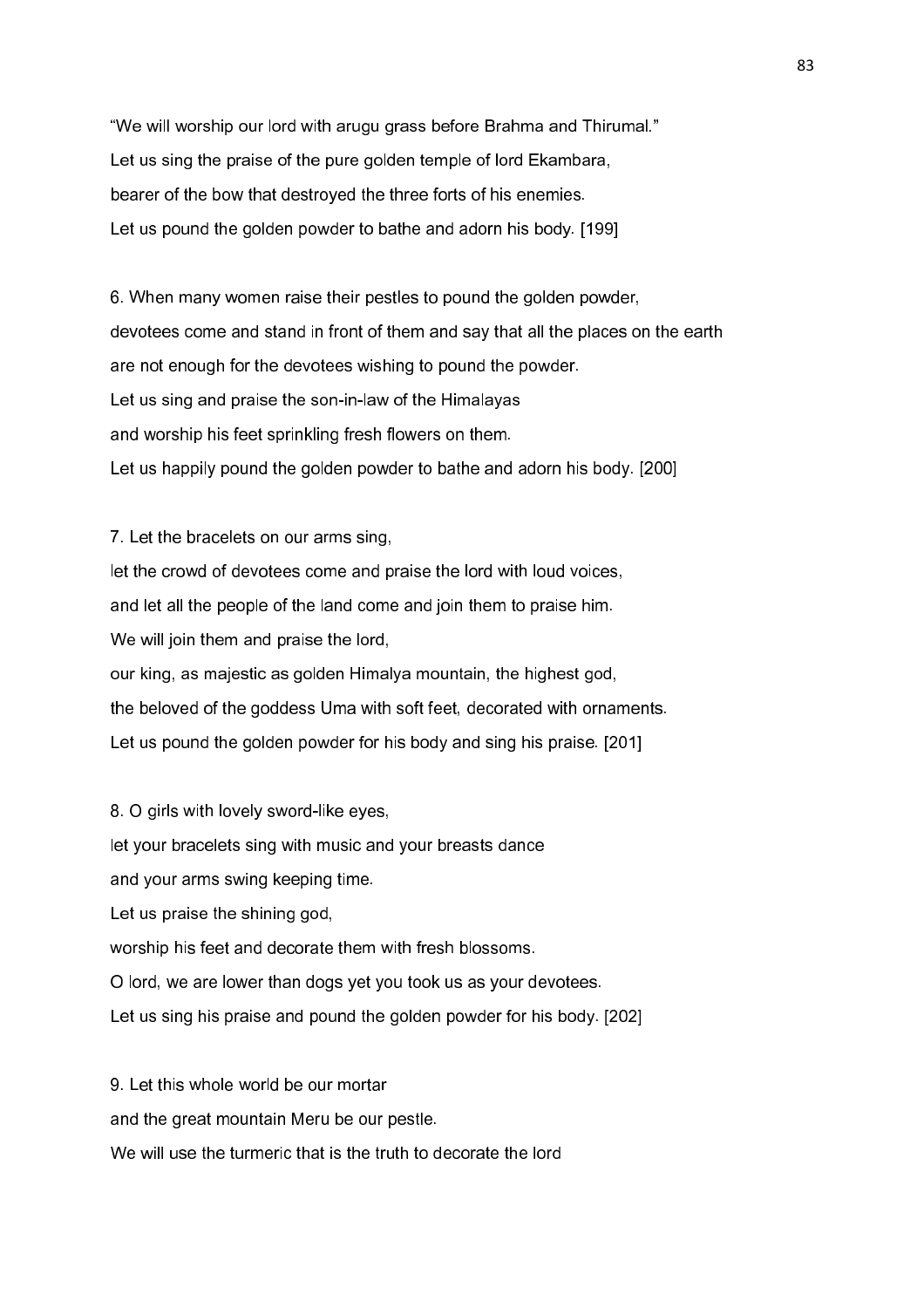of the southern country where the Vaigai river flows. Let us praise the divine feet of the lord, the dancer in rich Thillai. Let us take the pure golden pestle in our right hands, pound the golden powder for the lord of beautiful Thillai and bathe him. [203]

10. Our breasts, decorated with pearls, dance as bees swarm around our curly hair and sing, our hearts think of Shiva and dance, and our lovely fish-shaped eyes dance, shedding tears. Entranced by our lord we dance. Let us and all born in the world dance for the lord. We sing and praise the compassion of the lord and dance. Let us pound the golden powder and dance. [204]

11. Our even teeth shine like the moon, our coral mouths throb with singing. Let us sing of how he protects us and how he has made us serve him. Let us search for the lord everywhere and our hearts will feel joy and we will be amazed when we know him. Let us dance praising the dancer of Thillai and let us pound the golden powder. [205]

12. The lord of the sky with beautiful eyes, the remedy for all sicknesses of his devotees, the god of gods, dancer in the hall of Thillai studded with diamonds and rubies, made us his and we became dear to him. He is false for those who think he is false but he is true for those who think he is true.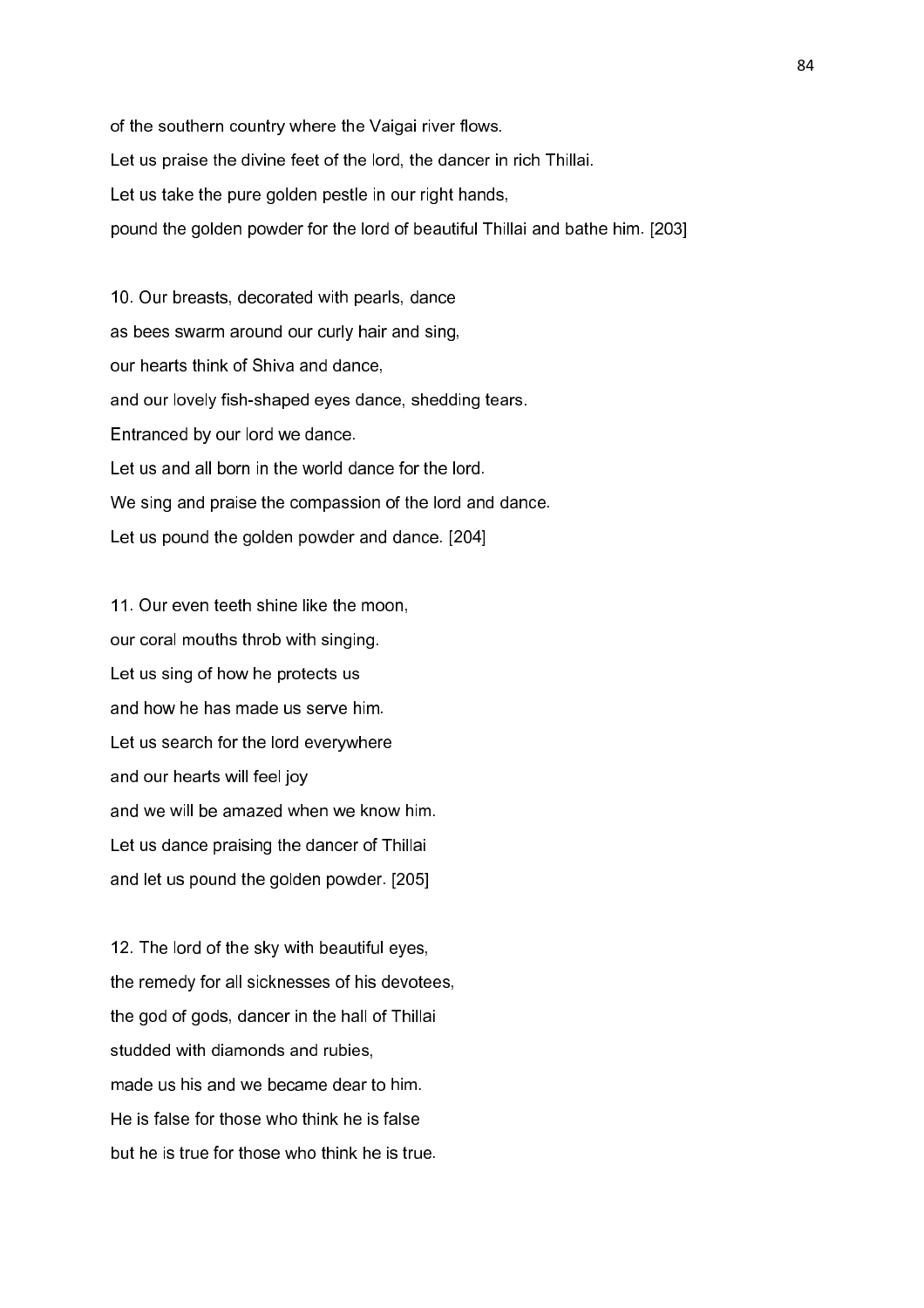O girls ornamented with golden bracelets, with lotus eyes and waists as thin as snakes, let us pound the golden powder and sing his praise. [206]

13. O girls with soft and musical words, you have pearl-like teeth, dark eyes and coral mouths, and your waists are like lightening. Our lord, the beloved of the daughter of the Himalayas, as sweet as nectar for us, is our son, our father, and brother—let us praise his feet. O girls with breasts ornamented by golden ornaments, let us pound the golden powder and sing his praise. [207]

14. O girls decorated with lovely ornaments, the conches on your necklaces sing, the anklets on your feet sing, the garlands on your long hair sway and your sweet mouths and lips throb. Let us sing the praise of Shiva's world. Let us sing the praise of the god with matted locks where the snake moves and Ganges flows musically. Let us praise him with love and pound the golden powder. [208]

15. Our lord, the clear sugarcane juice of wisdom, the goodness of all the people of the world, the sweetness of honey and fruit, our king, enters our minds and makes them sweet and removes our birth. Let us praise the lord, the dancer, singing. O girls with thick sweet eyes, let us pound the golden powder singing his praise. [209]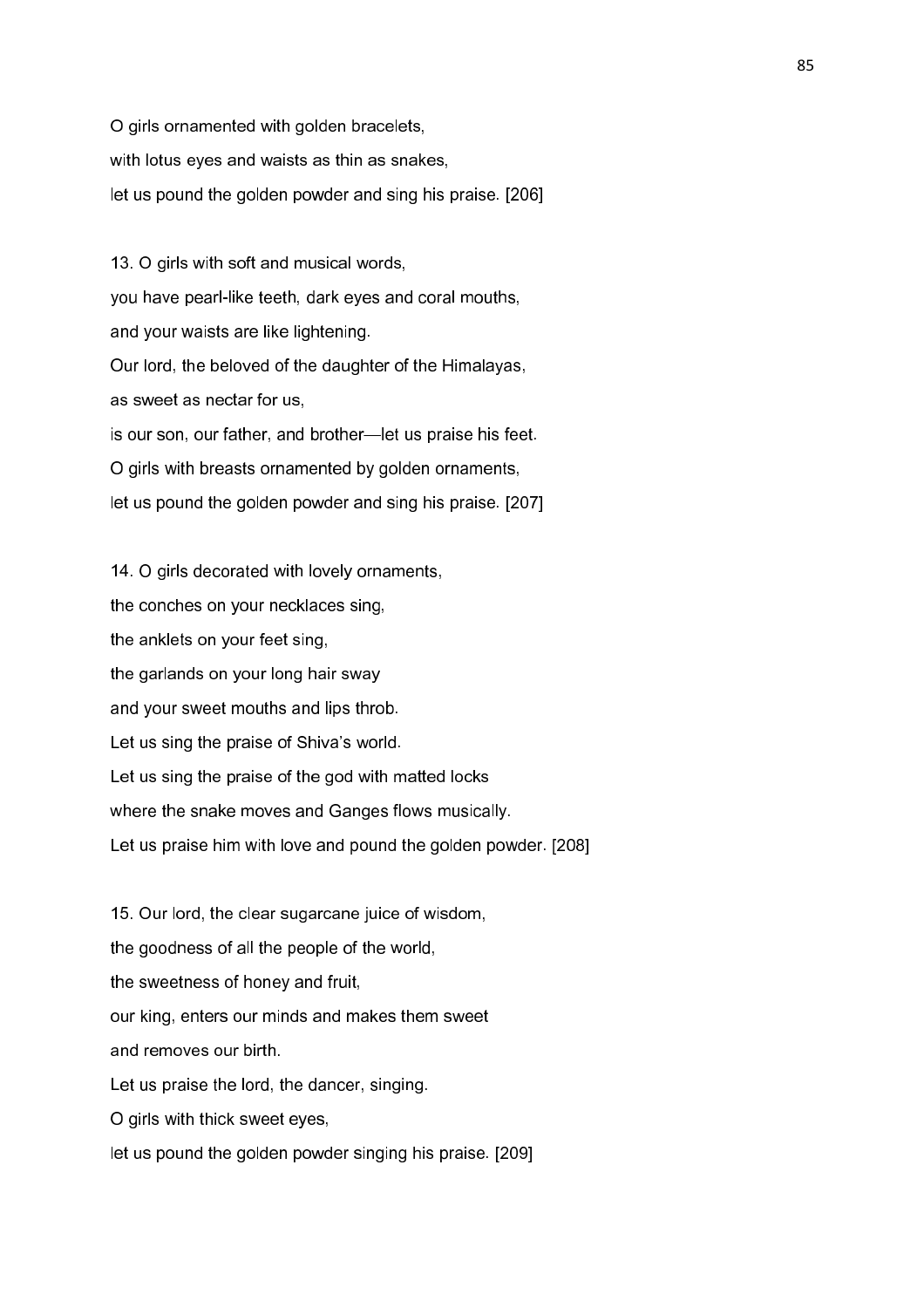16. Let us sing how he, the bull rider carrying a banner with the sign of a bull, conquered the three forts of his enemies, and how he comes to his devotees and gives his grace, and showed his beautiful lotus feet that the gods in the sky have never seen even in their dreams. Let us sing and sing the names of the lord, the servant of his devotees, and pound the shining golden powder. [210]

17. Let us praise his kondrai garland dripping with honey,

let us praise his abode,

let us praise the crescent moon on his head that shines in the sky,

let us praise the white bull on which he rides,

let us praise the trident in his hand that is smeared with flesh

and sing how he save the gods and the people of the earth

by drinking poison as if it were sweet.

Let us praise him and pound the golden powder to bathe him. [211]

18. He removed the head of Brahma and played with it—let us praise him. He broke Surya's teeth—let us praise him. He killed the elephant and used it as his cloak—let us praise his heroism. He kicked Yama with his foot—let us praise him. He destroyed the three forts of the Rakshasas—let us praise him. He accepted me, a poor one, as his devotee—let us praise him. Let us dance and dance and pound the golden powder to bathe the lord. [212]

19. Let us praise the kondrai garland that he wears. Let us praise the umatham garland that he wears on his head. Let us sing and praise the crescent moon in his hair. Let us praise southern Thillai where the Siddhas live.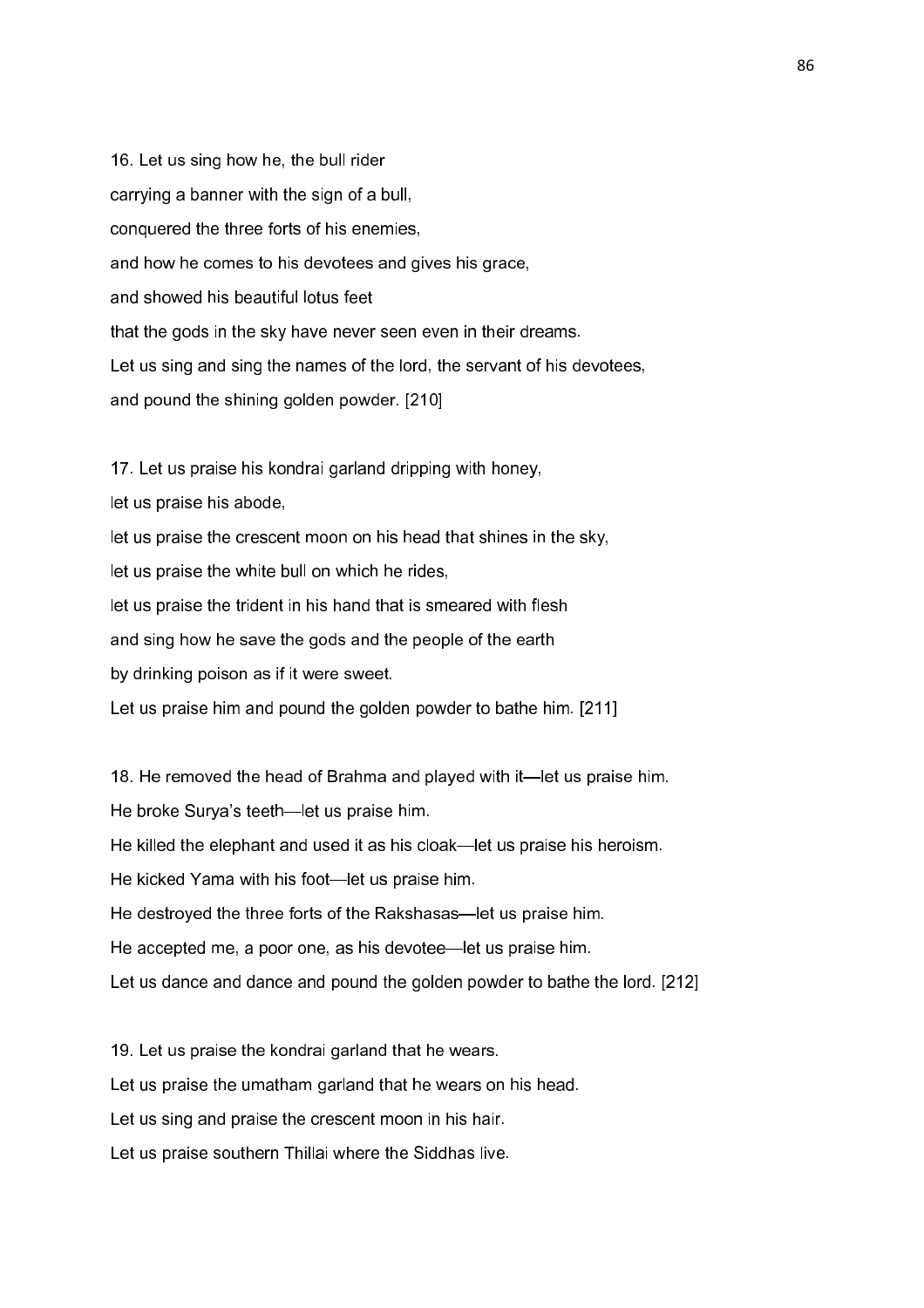Let us praise our precious lord, the dancer of Thillai. Let us praise the snake ornament that he ties on his waist. Let us praise the bracelets on his arms. Let us pound the golden powder for the lord's bath. [213]

20. He, the Vedas and the sacrifices, truth and falsehood, light and darkness, sorrow and joy, the god of the whole world, kin to the people of the world, the beginning and end of the world, who shares half of his body with his wife gives moksha to his devotees. Let us pound the golden powder for his bath. [214]

----------

### 10. Thirukkothumbi 10. Thirukkothumbi

### 1. O king of bees!

Brahma, seated on a lotus, Indra, the king of the gods, the beautiful Saraswathi, the goddess abiding on the tongues of all, Thirumal, the four Vedas, the bright Rudra, bull rider, and all other gods do not know the divine feet of the lord. O bee, fly, hover and worship the divine feet of the lord. [215]

2. O king of bees! Who am I? What is my mind? What is my wisdom? If the god of gods does not rule me and understand me, who can help me to understand myself? When Shiva, the dancer in the hall in Thillai, pinched off the head of Brahma in anger and was cursed by Brahma, he carried the skull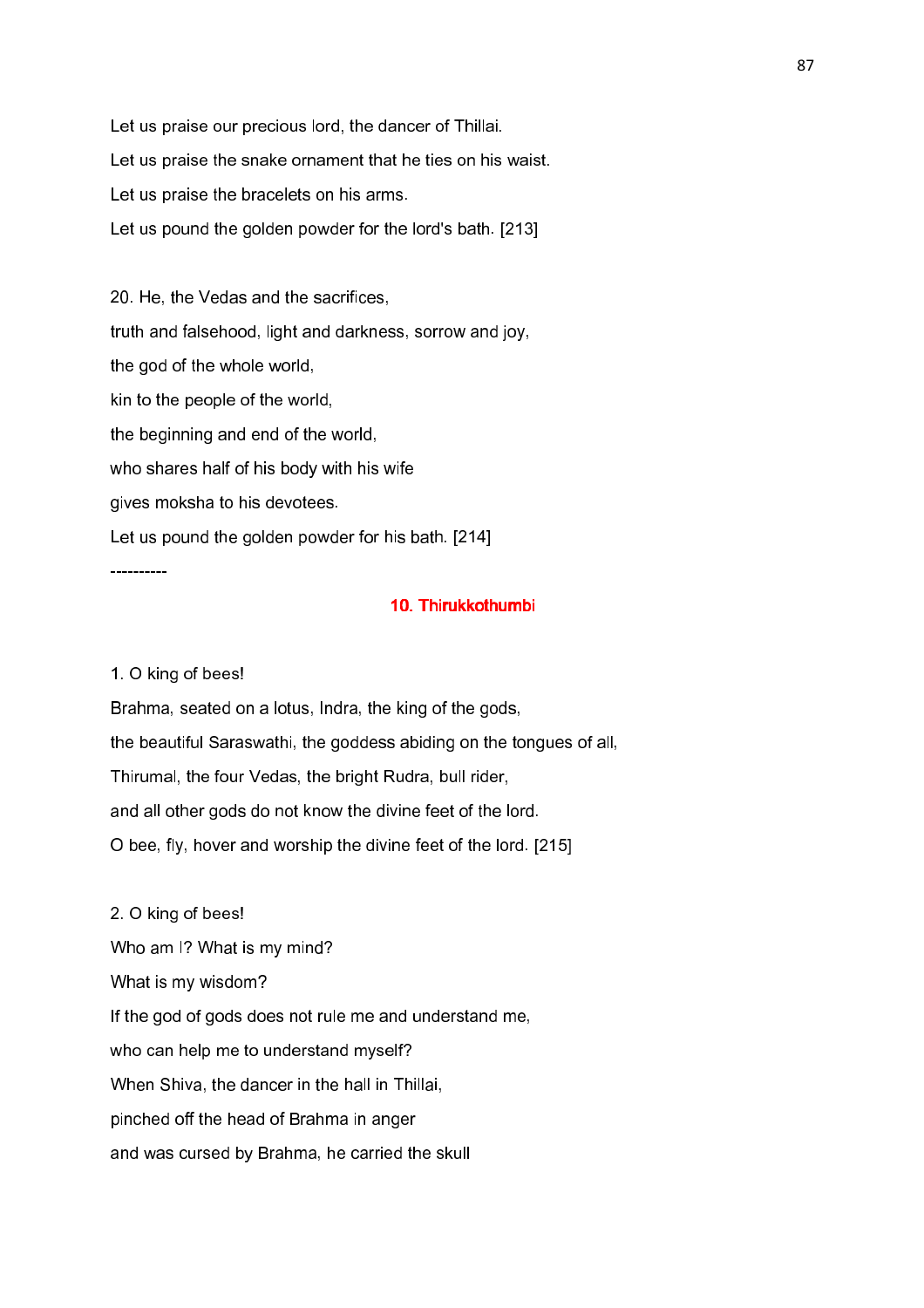and had to beg for food to remove his curse. O king of bees, fly to the lovely lotus feet of the god sweet as honey, hover and worship him. [216]

3. O king of bees! Do not fly around and drink just a small amount of honey from one flower to another. Your bones melt whenever you think, see or speak of the lord, the dancer in Thillai, and honey-like joy drips in your heart. Fly, hover and worship his divine feet. [217]

4. Even though he, my matchless father, understands that I do not love him as much as Kannappan did, he took me as his devotee and gave his grace to me, an unworthy one, made me his servant and called me to come to him. How can I pay him back for his great compassion? O king of bees, fly, hover and worship the golden feet of Shiva, decorated with divine ashes. [218]

5. On this earth, people chatter saying, "That one is my god, this one is my god," and worship false gods. I found the true god, the god of gods, and hold to him and he will remove all my desires for this world. O king of bees, fly, hover and worship his divine feet. [219]

6. In this crazy world people think the wealth they have saved, their wives, children, family and education are real. He, the magic worker, removed this confusion in my mind and released me from birth and death. O king of bees, fly, hover and worship his divine feet. [220]

7. If I think of Sankara even for a moment,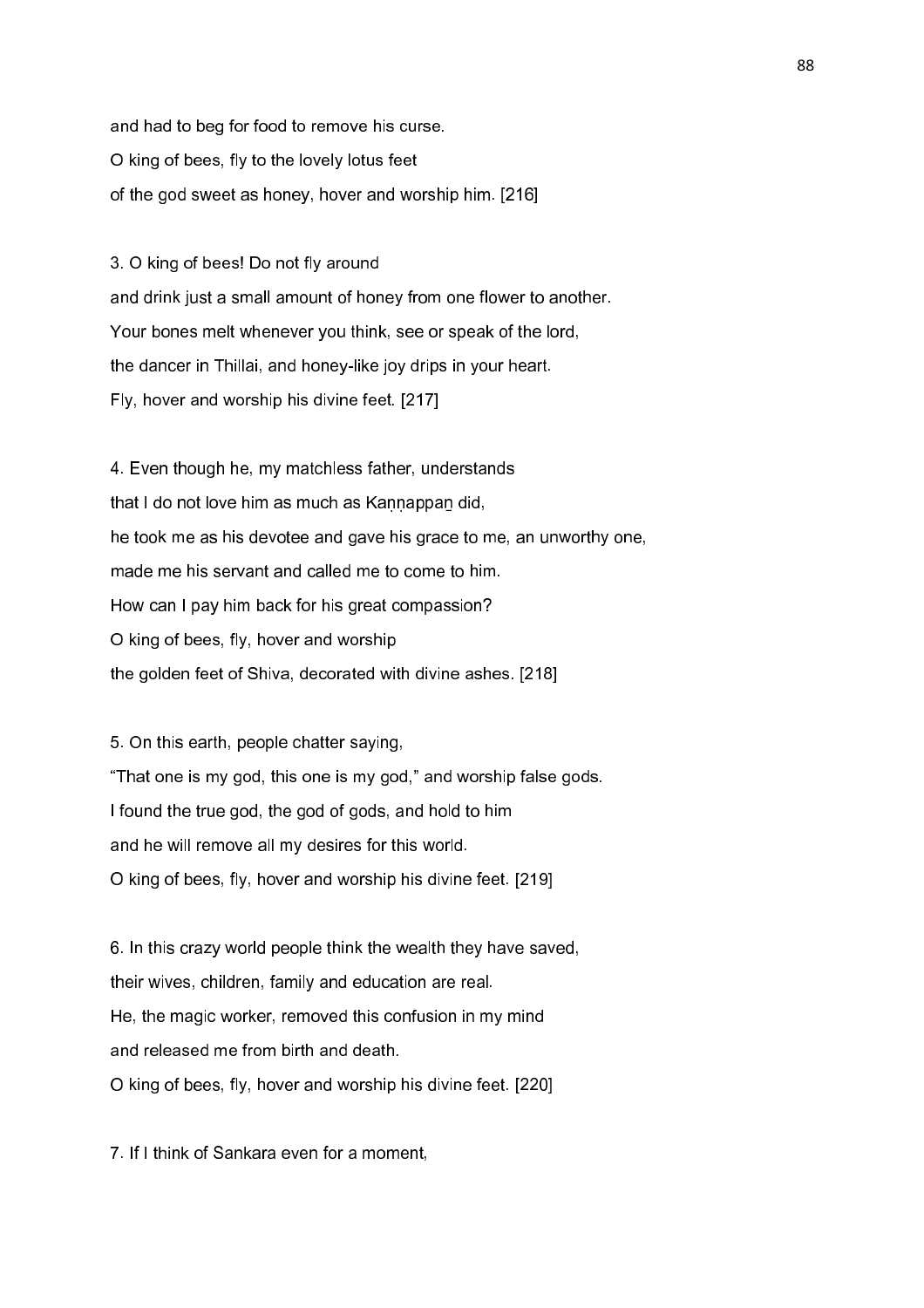he becomes nectar in my heart, and if I forget him I will be destroyed. I do not want to know anyone if he is a sinner and does not want to worship the divine faultless feet of the lord, the highest Siddha of the Siddhas. O king of bees, fly, hover and worship his divine feet. [221]

8. He, the great lord, everlasting wealth, the father of my father and mother, gave me birth, raised me in this world and made me like a branch of his tree. I am a dog yet he seated me on a throne. O king of bees, fly, hover and worship his divine feet. [222]

9. The dark-throated lord spans awareness. I approached him, worshiped his feet, and he, the ocean of compassion, removed the delusion of my birth and death. O king of bees, fly, hover and worship his divine feet. [223]

10. I was born on this earth, became sick and old and like a dog lived here as if I were a motherless calf. The precious lord filled with abundant compassion came to me like my mother, released me from all the desires of the world and gave me his grace. O king of bees, fly, hover and worship his divine feet. [224]

11. The dancer in the hall of beautiful Thillai where swans swim in the ponds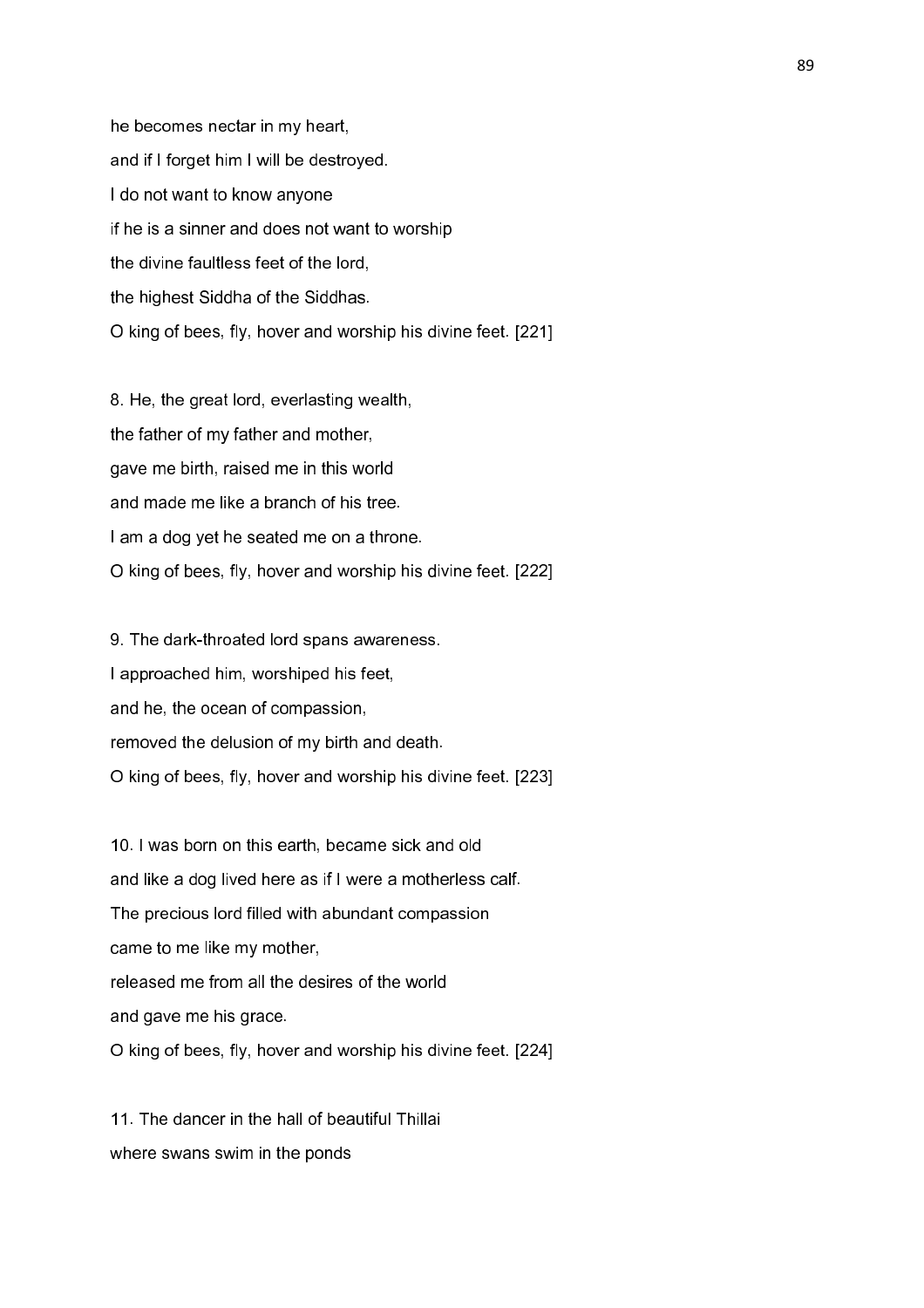does not think that I have a heart of stone or that I am a thief or have an evil mind. He melted my stone-like heart and gave me his compassionate grace. O king of bees, fly, hover and worship his divine feet. [225]

12. I am a dog but the lord makes me sing and praise his feet. I am a devil, but he, my mother, the god of compassion, forgives all my faults and accepts my service willingly and makes me his. O king of bees, fly, hover and worship his divine feet. [226]

13. He and I know that I did not feel love for him, yet everyone knows that he came and lovingly took me as his devotee. O king of bees, ask my king to take care of me and fly, hover and worship his divine feet. [227]

14. He is the womb of the earth and he is everything other than the earth, but he came to this earth with his lovely wife Uma, her hair decorated with fragrant flowers, took the form of a Brahmin reciting the Vedas and gave me his grace. O king of bees, fly, hover and worship his divine feet. [228]

15. If the lord with long jaṭā does not come with his wife and give me his grace, what will become of me and my mind? O king of bees, fly and worship the divine feet of the lord adorned with flowers that drip with honey who is the sky, the directions and the large ocean. [229]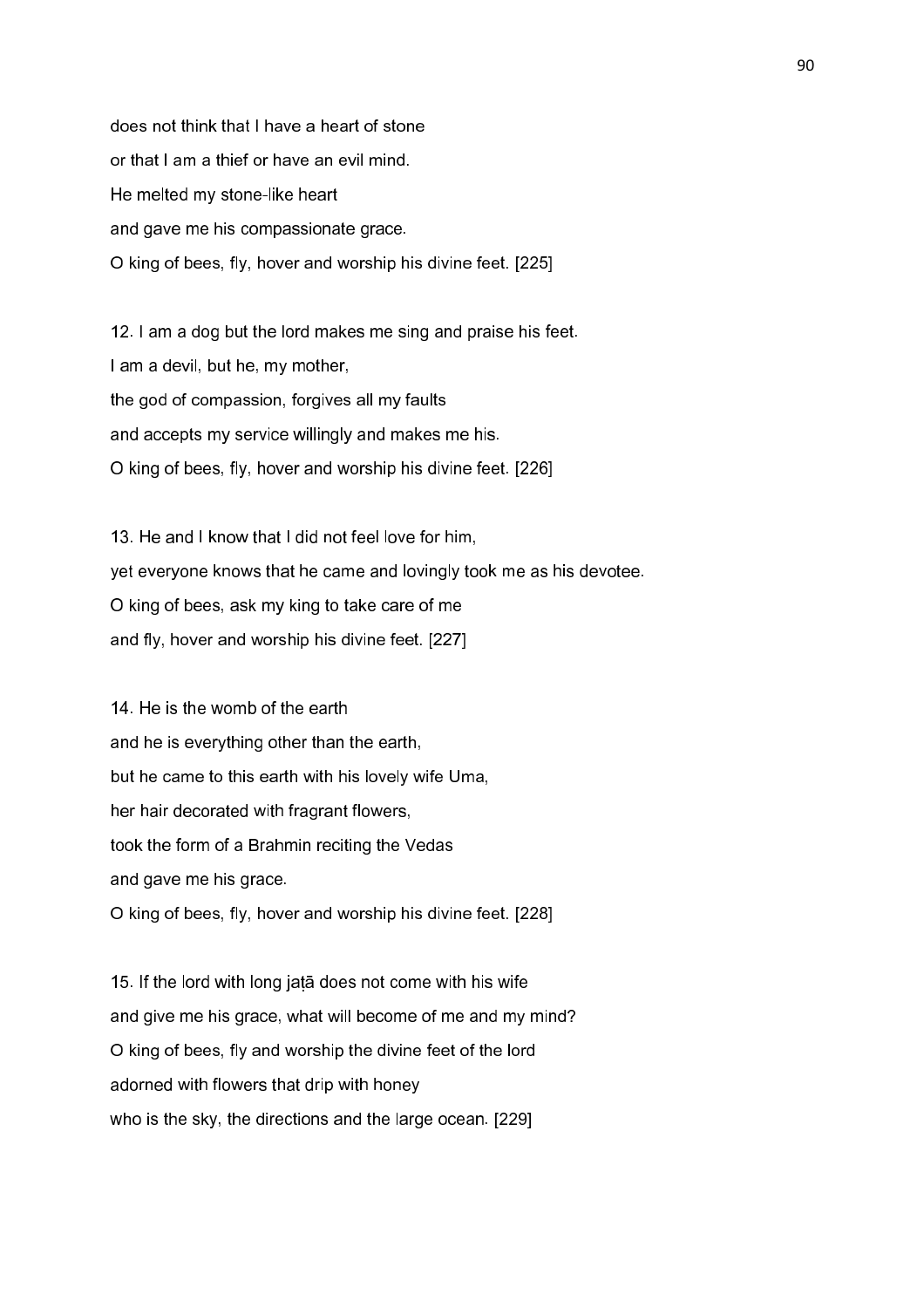16. No one can know the divine form of the faultless lord, a flood of grace for all his devotees, yet his compassion gives happiness to all. O king of bees, he made me his. Fly, hover and worship his divine feet. [230]

17. I thought the wealth in the world is true and as I plunged into it, I felt every day that I live is true. O king of bees, fly, hover and worship his feet as lovely as fresh flowers and say, "You, dancer in Thillai and my dear life, you made me yours." [231]

18. Wearing a garment of tiger skin and lovely earrings, smeared with divine ashes, white as pure milk, decorated with fragrant sandalwood and many bracelets, the lord, the trident holder with a green parrot in his hand, sharing his body with his beloved wife, presents himself to all. O king of bees, fly, hover and worship the divine feet of the lord. [232]

19. The generous lord does not think of me as a thief or a cruel person or someone of low status and he stays in my mind and removes all the sorrows of my heart. O king of bees, fly hover and worship the lord's divine ankleted feet. [233]

20. Even though Brahma on the lotus and Thirumal could not find the god's feet and head and were disappointed, he changed me, his slave, made me proud, seated this dog on a throne and considered me worthy. O king of bees, fly, hover and worship the lord with a body as red as fire. [234]

---------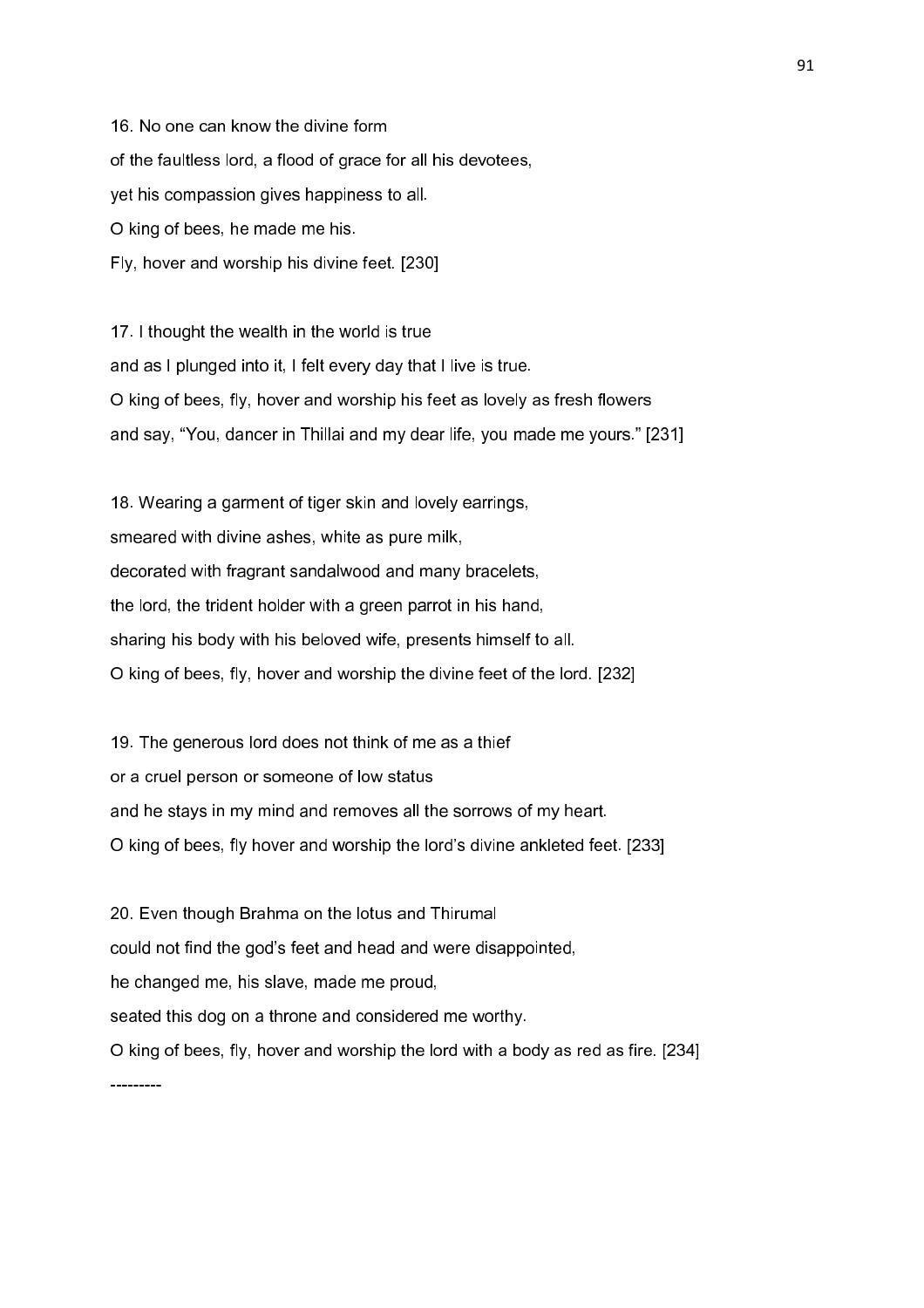#### 11. Thiruthellenam

1. He came as a Brahmin and made me worship his divine feet that Thirumal could not find when he went under the earth as a boar. We sing and clap our hands and give a thousand names to the lord without name or form. Let us praise his thousand divine names, clap our hands and dance the thellenam. [235]

2. After the lord in beautiful Thirupperundurai removed my birth I have seen no one. Our highest lord has a form yet is formless. Let us praise divine Thiruvarur where he stays, clap our hands and dance the thellenam. [236]

3. When the world hears that the god who is not known by Thirumal, Brahma and the other gods came to this earth and made me his, melting my heart and accepting my service and devotion, won't it laugh? Let us sing clapping our hands and dance the thellenam. [237]

4. My lord, the bright lamp protects me and keeps me from falling into sins like the gods who fall into the enjoyments of the world. He destroyed all my faults and made me Shivam. Let us sing clapping our hands and dance the thellenam. [238]

5. My dear lord whom Brahma and Thirumal searched for and could not find came to this world in human form and removed my karma, entering my heart with divine compassion.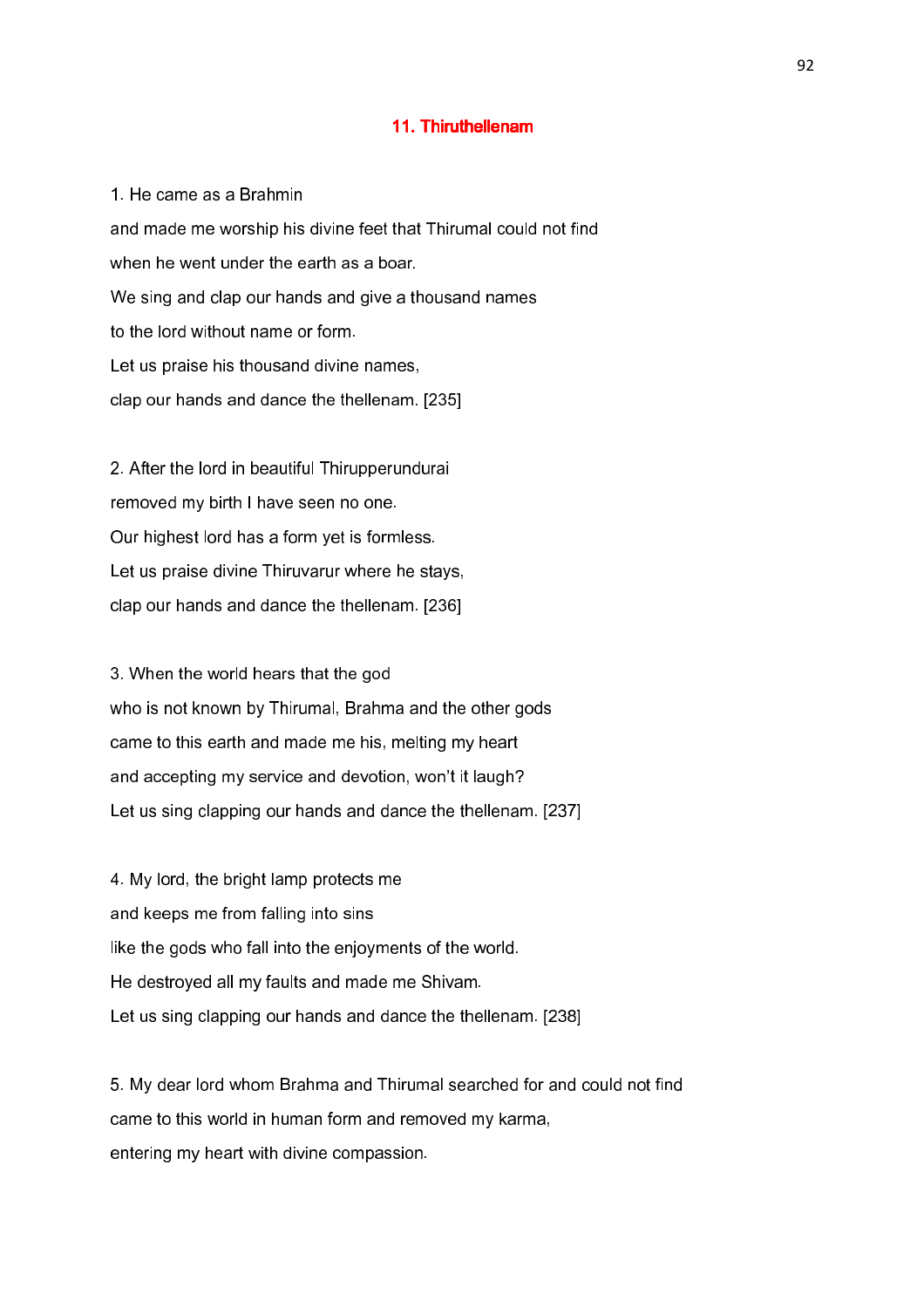He gave me his grace and made me his.

Let us sing clapping our hands and dance the thellenam. [239]

6. The highest lord, his waist circled by a snake, has Uma, the daughter of the king of the Himalayas, as half of his body. We will dance like the waves as our lotus eyes drip with tears and our hearts light up. Let us sing clapping our hands and dance the thellenam. [240]

7. The lord whom Rudra, Indra, Brahma and all other gods could not find came to this earth, put his lotus feet on my head, gave me his grace and made me his. Let us sing his divine qualities, clap our hands and dance the thellenam. [241]

8. He removed my good and bad karma and released me from birth and death and made me his. My body is like a kite that wanders, yet the lord took away all my fears and made me his. I will not forget his ornamented feet that take away sin. Let us sing clapping our hands and dance the thellenam. [242]

9. O girls with lightning waists, pearl teeth and coral mouths! Through his compassion our lord made my hard heart melt as if he were taking fiber from a stone and made me worship his feet adorned with golden anklets. Let us praise his fame and dance the thellenam singing, 'thennaa, thennaa,' [243]

10. The gods with beautiful anklets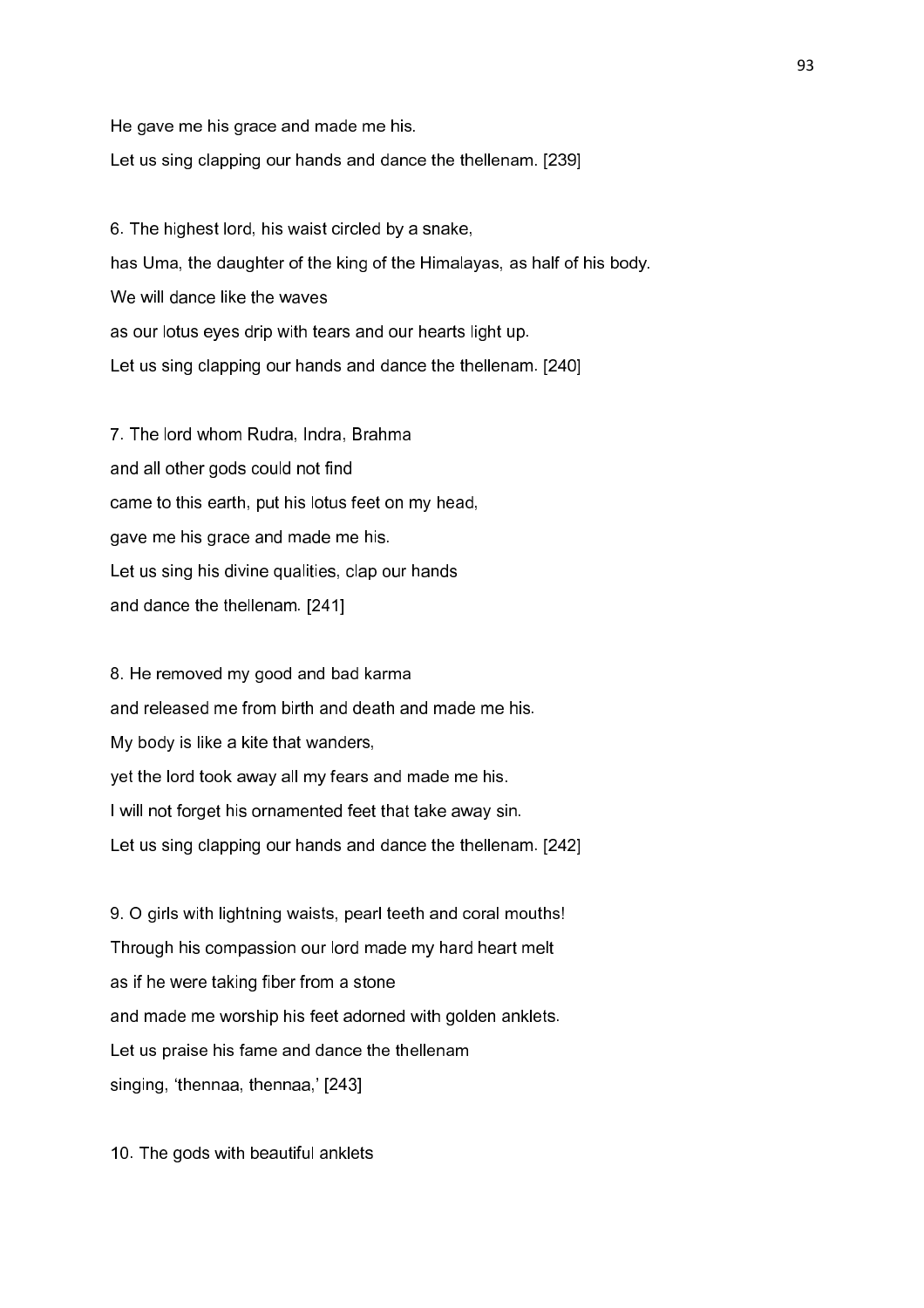could not see him even in dreams, yet he came to this earth with the goddess Uma whose bamboo-like arms are adorned with bracelets and made me his. Let us love him in our hearts and dance the thellenam as our spear-like eyes shed tears. [244]

11.The lord who shares his body with the lovely fish-eyed goddess entered my heart and made me his, and, removing my confusion, freed me of my bonds to my relatives on this earth. He made me speak only of him and stopped all my worldly actions. Let us sing praising him and dance the thellenam. [245]

12. While the sages suffered to receive moksha, wandering around and searching for the god, he gave his grace to the elephant and to me. The lord, the highest divine light, makes me plunge into his ocean of devotion. Let us sing his sweet grace and dance the thellenam. [246]

13. He protects me from the trouble that people of the underworld, the earth and the sky may give and he makes me his. He is a great lord no one can understand even if they sing his praise and dance. Let us sing sweet songs, praise him and dance the thellenam. [247]

14. Even Thirumal, Brahma, the other gods and the shastras cannot know him, but he came to me, a small person, his slave, his devotee, entered my heart and melted it with compassion.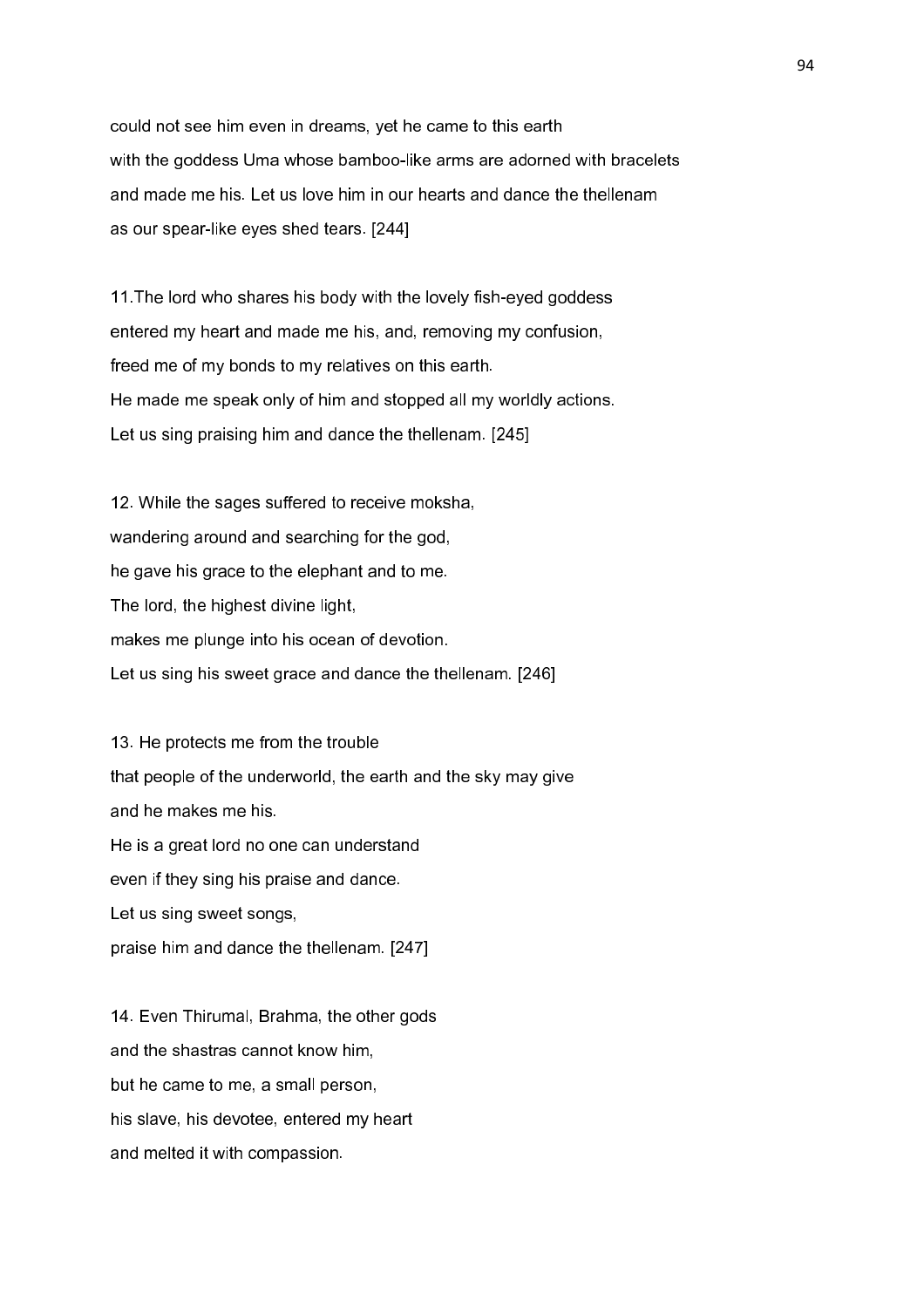Let us sing and dance the thillenam as our fish-shaped eyes fill with tears . [248]

15. Let us think of the beautiful ornamented feet of the lord and worship him who is the large ocean of sweet compassion from which devotees, their hearts melting, drink in his grace. Let us praise the king of the flourishing southern country, sing and dance the thellenam. [249]

16. The lord, my chief, the dancer in the lovely hall in Thillai, the crazy god of Thirupperundurai whom the gods, Buddhist monks, Indra, the ancient Brahma and Thirumal praise and worship removed my birth. Let us sing how his ornamented feet have entered my heart and dance the thillenam. [250]

# 17. We learned false shastras

that made us plunge into the oceans of sorrow and confusion. Let us sing how he removed the sorrows that those shastras gave and made us worship his ornamented feet. Let us praise him and dance the thellenam. [251]

18. Even if the sky, wind, fire, water and the earth are all destroyed he remains forever. Even if my body, life, feeling and mind are destroyed, I will sing and praise the lord who never grows tired so that my ego will be removed. Let us dance the thellenam. [252]

19. The first one of the gods in the sky, the origin of the people of the underworld,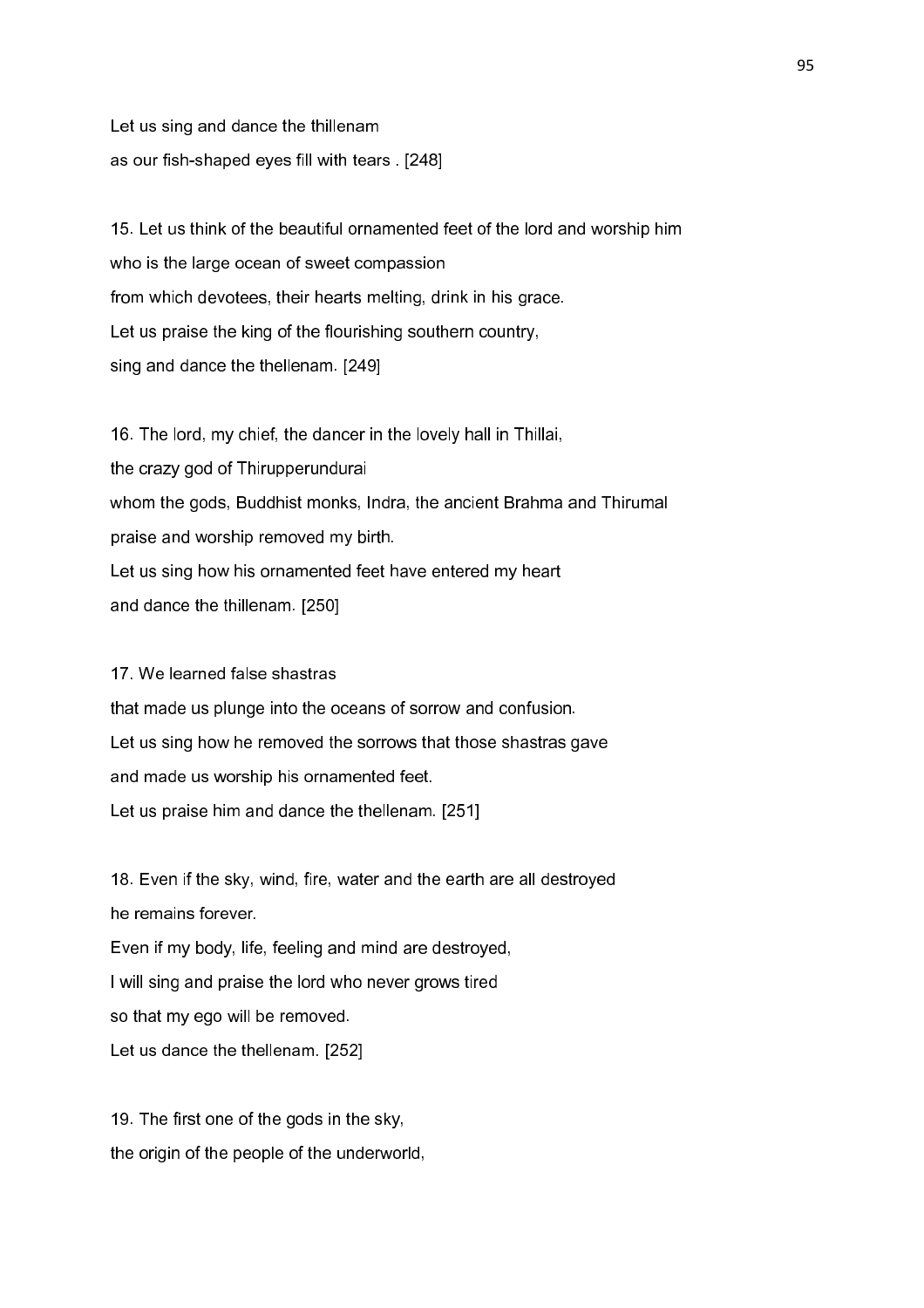the remedy for all the people of the earth, a treasure for Brahma and Thirumal, came and stood before my eyes. Let us praise his compassionate ornamented feet, sing "thennaa, thenna" and dance the thellenam. [253]

20. As we dance the thellenam, we sing and praise his family, the mandarai garland on his head, the beautiful bangled goddess Uma, and his ornamented feet that dance in Thillai surrounded with sounding water. Let us praise him for drinking poison to save the gods and dance the thellenam. [254]

### 12. Thiruchazal

1. A girl: He wears white ashes and is ornamented with a snake, yet he recites the Vedas with his divine mouth. Is that not strange?

--------

Her friend: What is wrong if he wears ashes, and is ornamented with a snake? He is the origin of all creatures. Sazhalo. [255]

2. A girl: He is our father, our god, the lord for all, the Esan.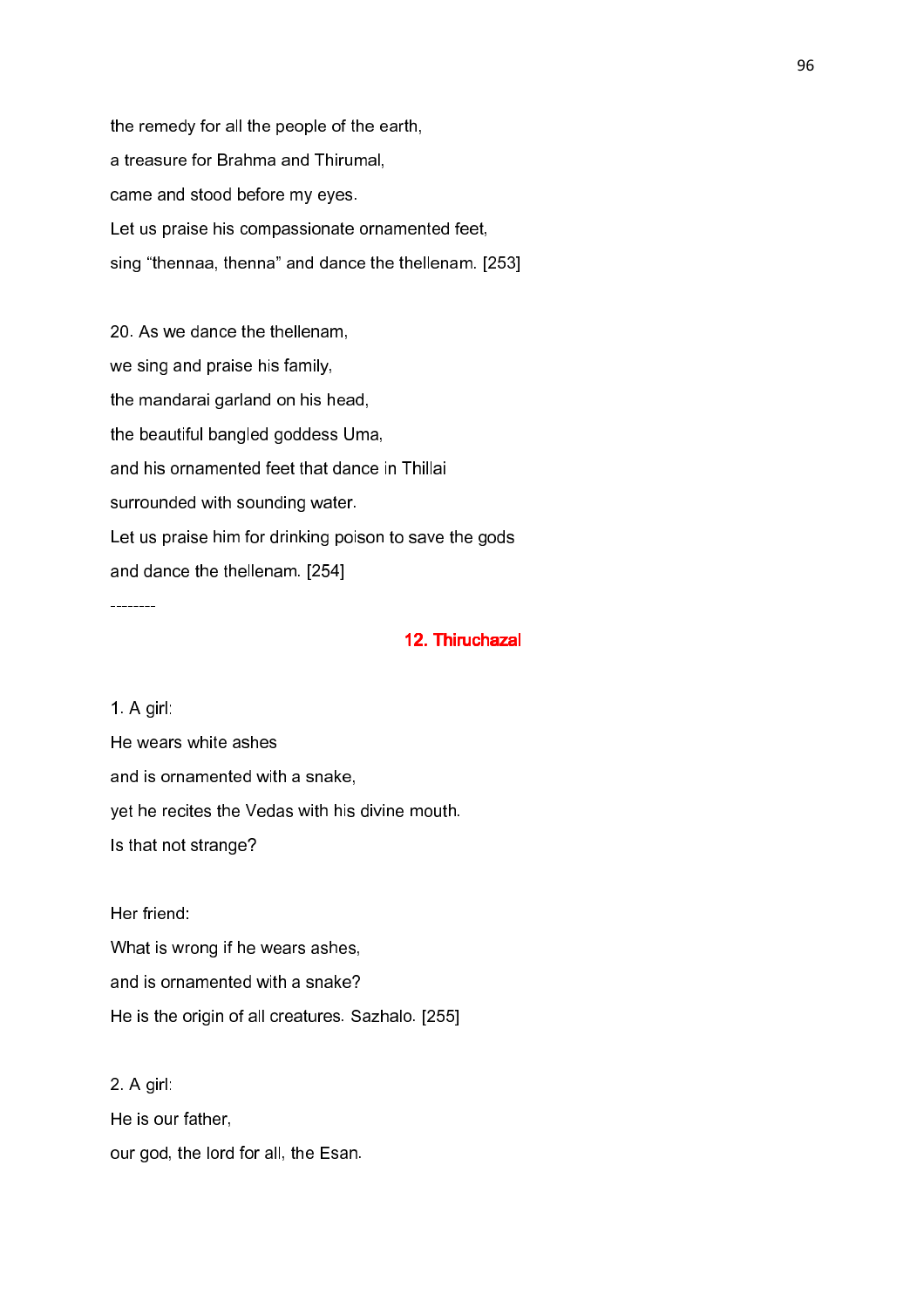#### But why is his garment a small lion skin?

#### Her friend:

The lion skin he wears is the four divine Vedas filled with profound meaning. Can't you see that, friend? Sazhalo [256]

### 3. A girl:

His temple is the burning ground, his garment is the skin of a murderous tiger and he has no father or mother. He is alone. Do you see that friend? Why is he like that? Sazhalo.

Her friend: He does not have a father or a mother and he is alone, but if he grows angry, the whole world will fall into pieces of stone. Don't you see that, friend? Sazhalo. [257]

# 4. A girl:

See, friend, he cursed Brahma, Kama, Yama and the moon and wounded them all so badly no one can recognize them. Why did he do that, friend?

Her friend: O friend with long hair,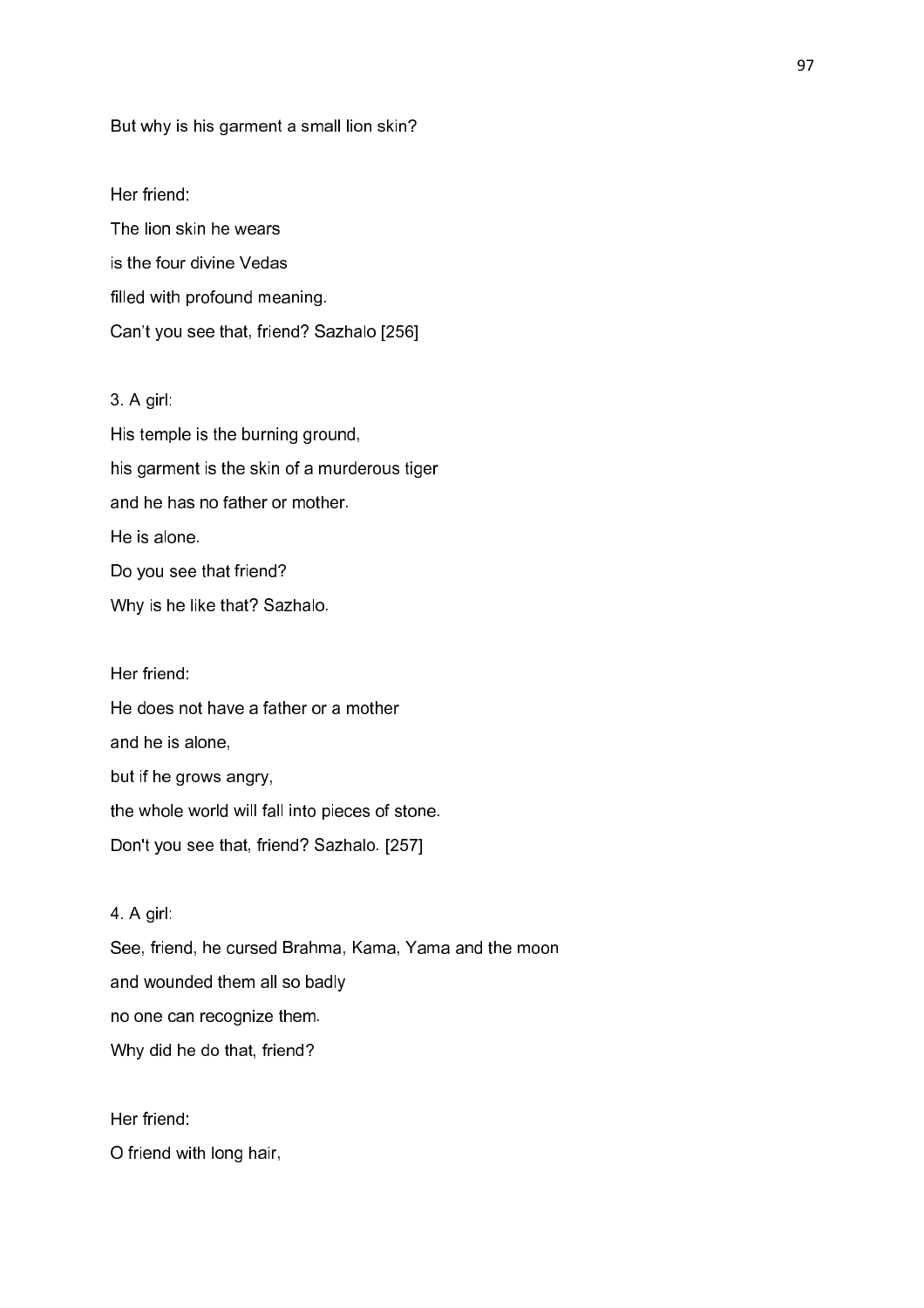if the three-eyed lord himself punished them wasn't that a victory for the gods in the sky? Don't you see that, friend? Sazalo. [258]

# 5. A girl:

O friend, why did he cut off the heads of Daksha and Echan and destroy all the gods who came to Daksha's sacrifice?

### Her friend:

He did not truly destroy all the gods in the sky he gave them his grace, and he gave a sheep's head to Echan. Don't you see that, friend? Sazhalo. [259]

### 6. A girl:

Brahma, god on the lotus, and Thirumal were not able to find him when he took the form of fire and covered heaven and earth. Why did he do that, friend?

### Her friend:

If he had not taken a huge form spanning the sky and the earth, the gods would not have given up their pride and could have thought they are higher than him. Don't you see that, friend? Sazhalo [260]

7. A girl: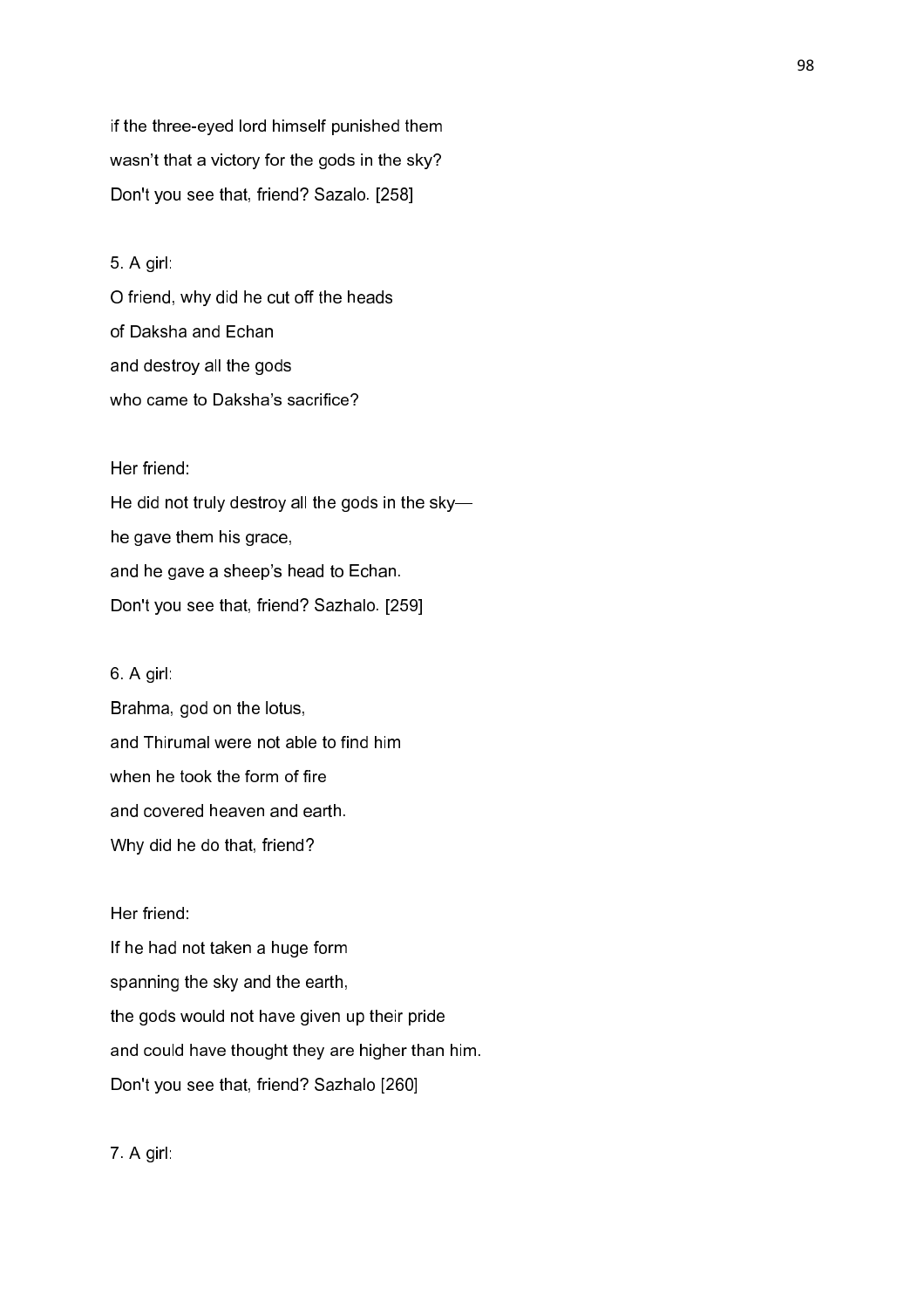He gave half his body to the daughter of the Himalayas. Seeing that, another girl, Ganga, became jealous and took the form of the river that flows in his jata. Why is this, friend?

### Her friend:

If he did not have Ganga flowing in his jata, all its water would fall on the earth and destroy it. Don't you see that, friend? Sazhalo. [261]

### 8. A girl:

Why did he drink the terrible poison that came from the roaring milky ocean?

#### Her friend:

If he had not drunk the poison, Brahma, Thirumal and all the other gods would have not survived they would have seen moksha. Don't you see that, friend? Sazhalo. [262]

## 9. A girl:

The lord, the dancer in the hall in Thillai, lover of the southern land, loved Uma and keeps her as half of his body. Is he crazy to do such a thing, friend?

Her friend: If he had not loved Uma, the karma of the people of the world would have made them crazy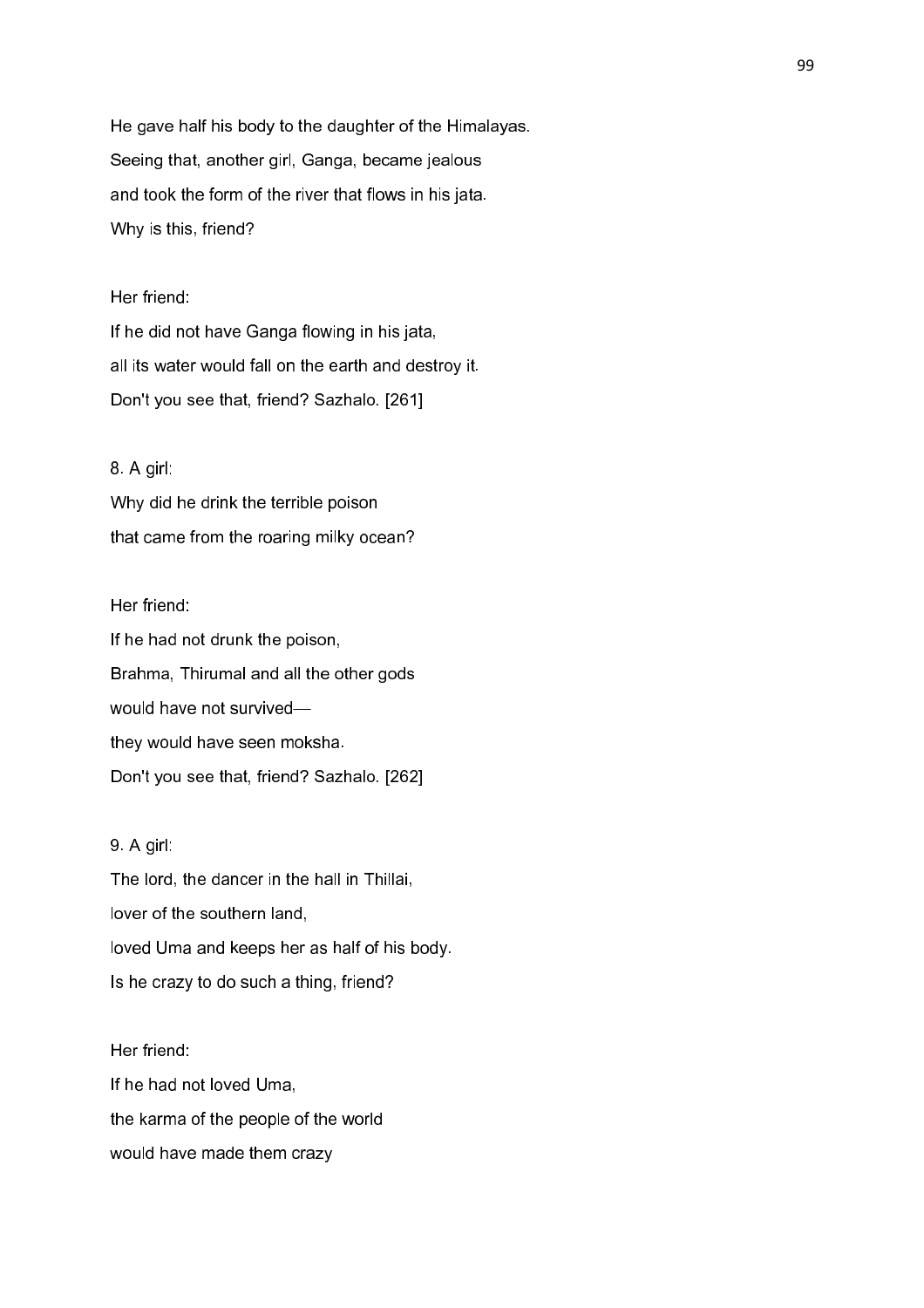and they would have done yoga for moksha but not reached it. Don't you see that, friend? Sazhalo. [263]

# 10. A girl:

He has no beginning or end. Though I am like a dog I approached him and he immersed me in a flood of joy. Don't you see that, friend? Sazhalo.

### Her friend:

The gods could not find the divine feet of the lord that made you plunge into a flood of joy Don't you see that, friend? Sazhalo. [264]

### 11. A girl:

O young one, what kind of tapas does he do? He loves to wear a garland of sinew and bones and he carries a skeleton on his shoulders. Why does he do this?

### Her friend:

I will tell you how he got his garland. He wears the bones of Brahma and Thirumal to show that at the end of the eon their time is over. Don't you see that friend? Sazhalo. [265]

12. A girl: He wears the skin of a forest tiger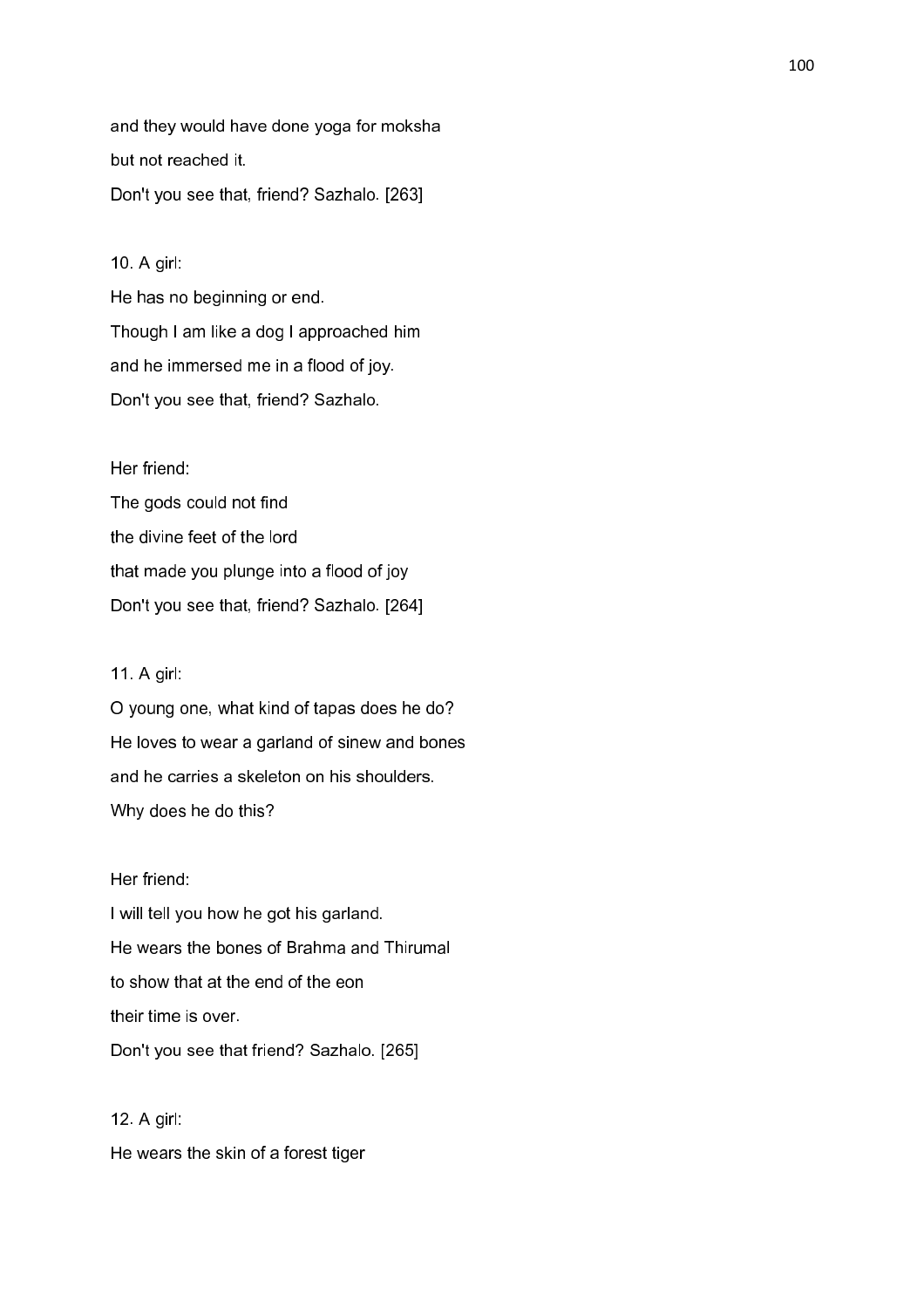and eats his food from a pot that is a skull. Who would worship him and become his devotee?

### Her friend:

Whatever he wears, wherever he lives, whatever he eats, it doesn't matter. Brahma, Thirumal and the king of the gods Indra are his devotees generation after generation. Don't you see that, friend? Sazhalo. [266]

#### 13. A girl:

O friend, before the sacrificial fire our lord married the daughter of the king of the Himalayas, beautiful as a golden doll or as Lakshmi, with a forehead that glistens like a sword. The whole world saw their wedding. Why is it that, friend?

### Her friend:

If he had not married her, the golden woman, before the sacrificial fire, the whole world would be confused as to the meanings of all the arts and books. Don't you see that, friend? Sazhalo. [267]

### 14. A girl:

The dancer in the hall of Thillai surrounded with flourishing fields flowing with honey went to Thiruvalangadu and danced. Why did he do that, friend?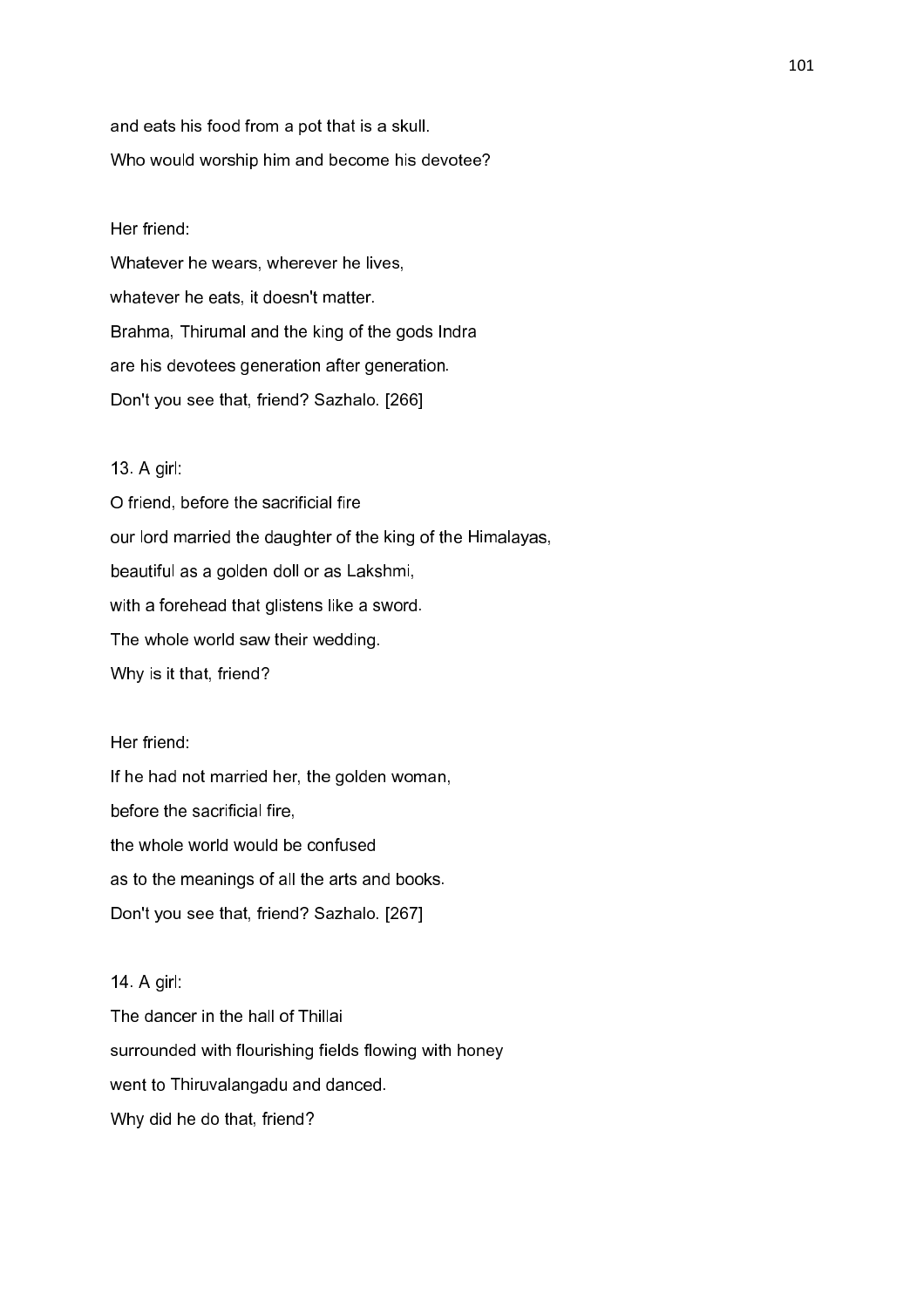Her friend: If our lord had not gone there and danced, the whole world would have become food for the goddess Kali with a spear smeared with flesh. Don't you see that friend? Sazhalo. [268]

# 15. A girl:

O friend, even though there are strong elephants, horses and chariots to ride, the lord chose a bull as his vehicle and rides on it. Let me know why he does that. Tell me friend.

## Her friend:

At the time when Lord Shiva burned the three forts of his enemies, Thirumal took the form of a bull and carried the lord. That is the reason. Don't you see, friend? Sazalo. [269]

# 16. A girl:

Friend, why did the lord stay beneath the banyan tree and teach the four sages the inner meaning of the four Vedas?

# Her friend:

Even though he stayed in the shadow of the banyan tree and taught dharma to the sages, he also destroyed the three forts of his enemies. Don't you see, friend? Sazalo. [270]

17. A girl: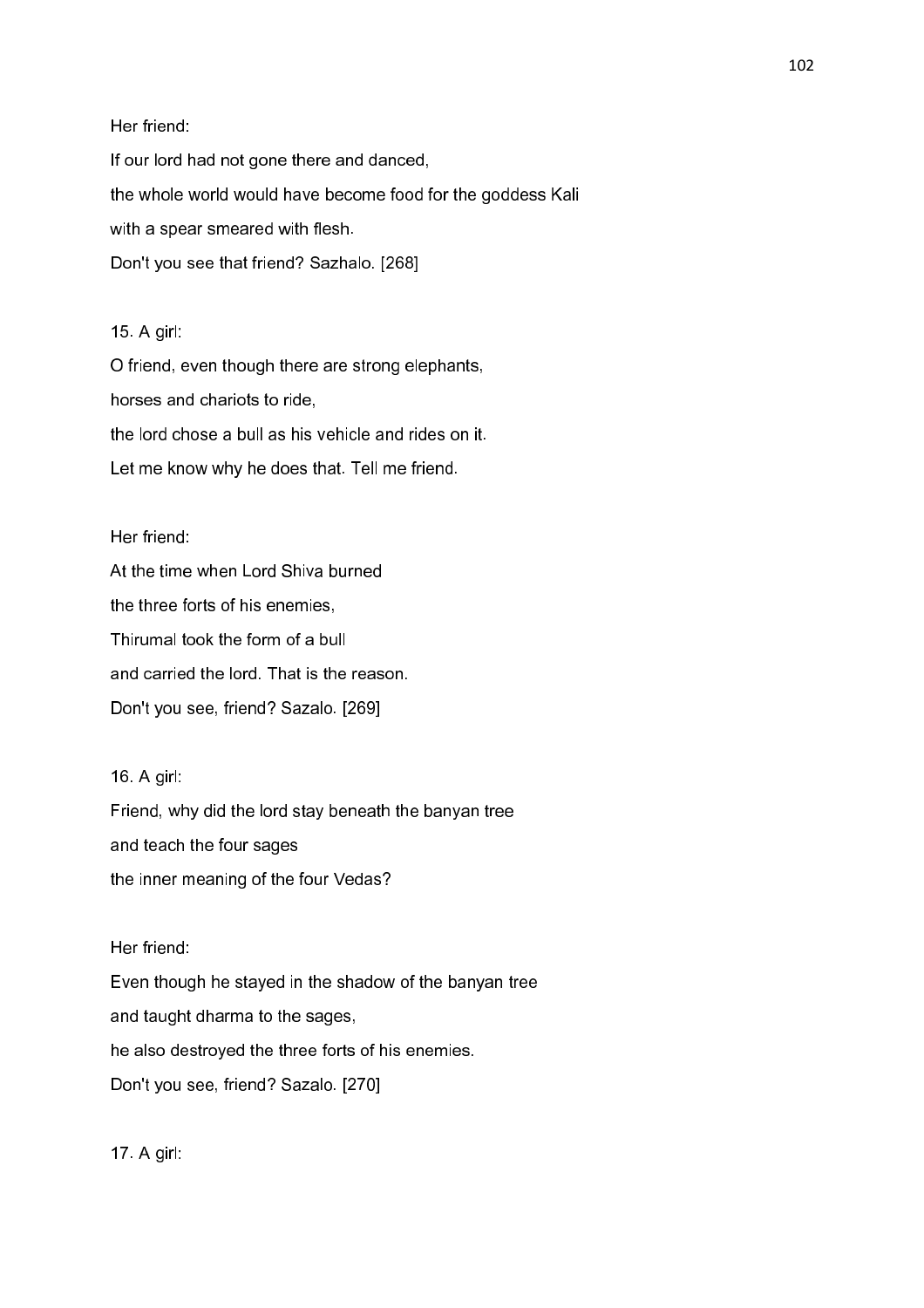O friend, he, the dear lord, the dancer in Ambalam, wanders about carrying a begging pot and begging for food, yet all the people praise him and say he is god. Why is that, friend?

#### Her friend:

Did you ask me whether our friend is the god? All the four Vedas do not understand that he is the great lord yet they still praise him saying, "Esa!" Don't you see, friend? Sazalo. [271]

### 18. A girl:

O friend, why did the lord who split open the body of Salandaran with his discus give that weapon to the good god Thirumal?

Her friend:

The great god Thirumal took his eye and placed it beneath the feet of Shiva as a flower and did archana. That is the reason. Don't you see, friend? Sazalo. [272]

#### 19. A girl:

O friend, he wears a tiger skin and drinks poison as his nectar. What kind of trick is this? I do not understand. Explain it to me.

Her friend: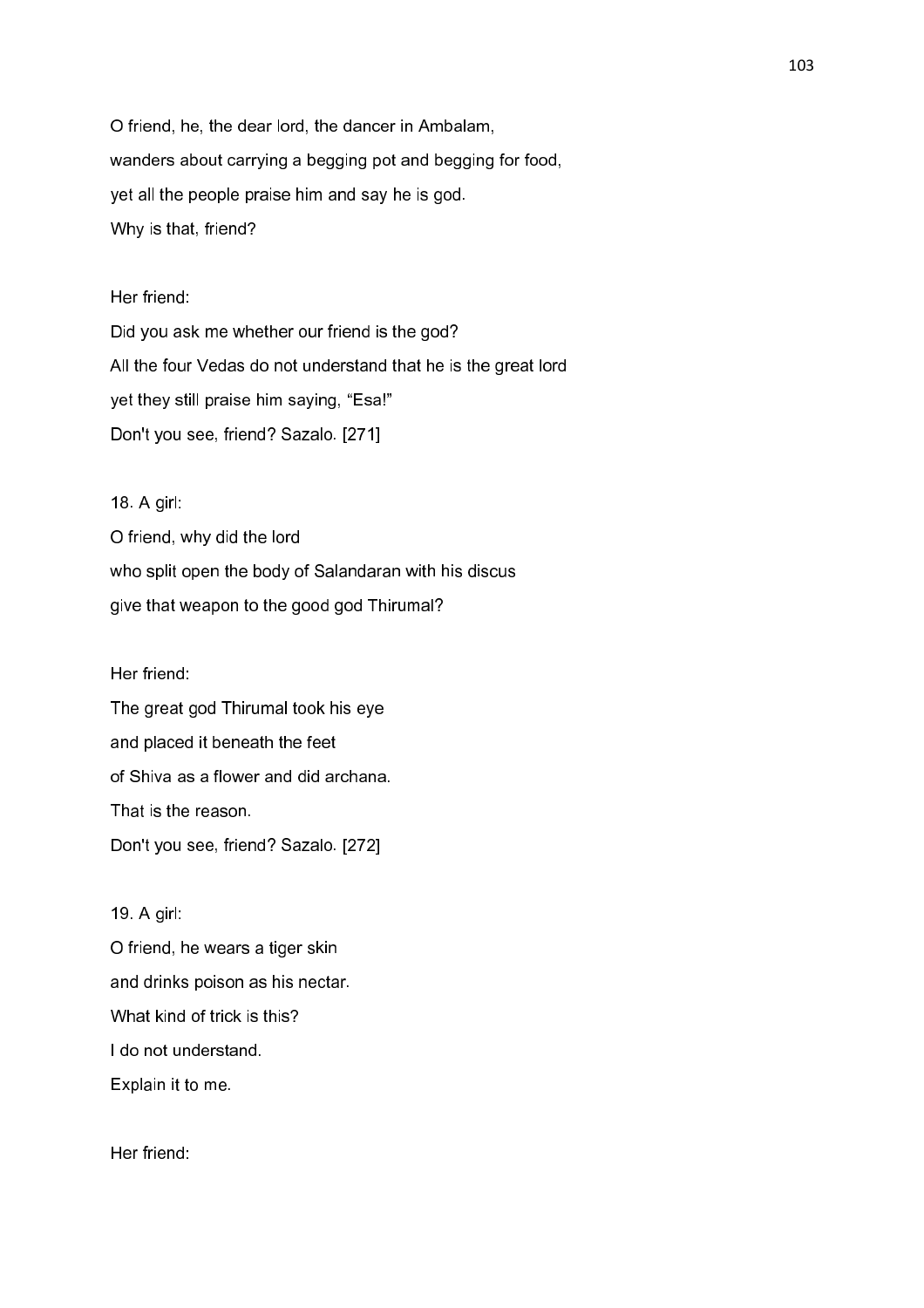Whatever the lord wears or whatever he drinks as nectar, he does not consider his own greatness but thinks only of his devotees. Don't you see, friend? Sazalo. [273]

20. A girl: The lord stayed under a banyan tree and taught the dharma of the four Vedas to the sages so that they could understand it. Tell me about it.

Her friend: If he had not taught dharma to the divine sages at that time, they might not have realized the nature of the world. Don't you see, friend? Sazalo. [274]

13. Thiruppuvalli

1. As soon as the lord,

----------

the boat that helps his devotees cross the ocean of birth, placed his divine feet on my head, I left my relatives and friends and stayed alone. Let us sing the praise of the dancer in the hall in Thillai and pluck flowers from the vines. [275]

2. The lord of the southern Pandya land removed my bonds with my father, mother and relatives and took me as his devotee.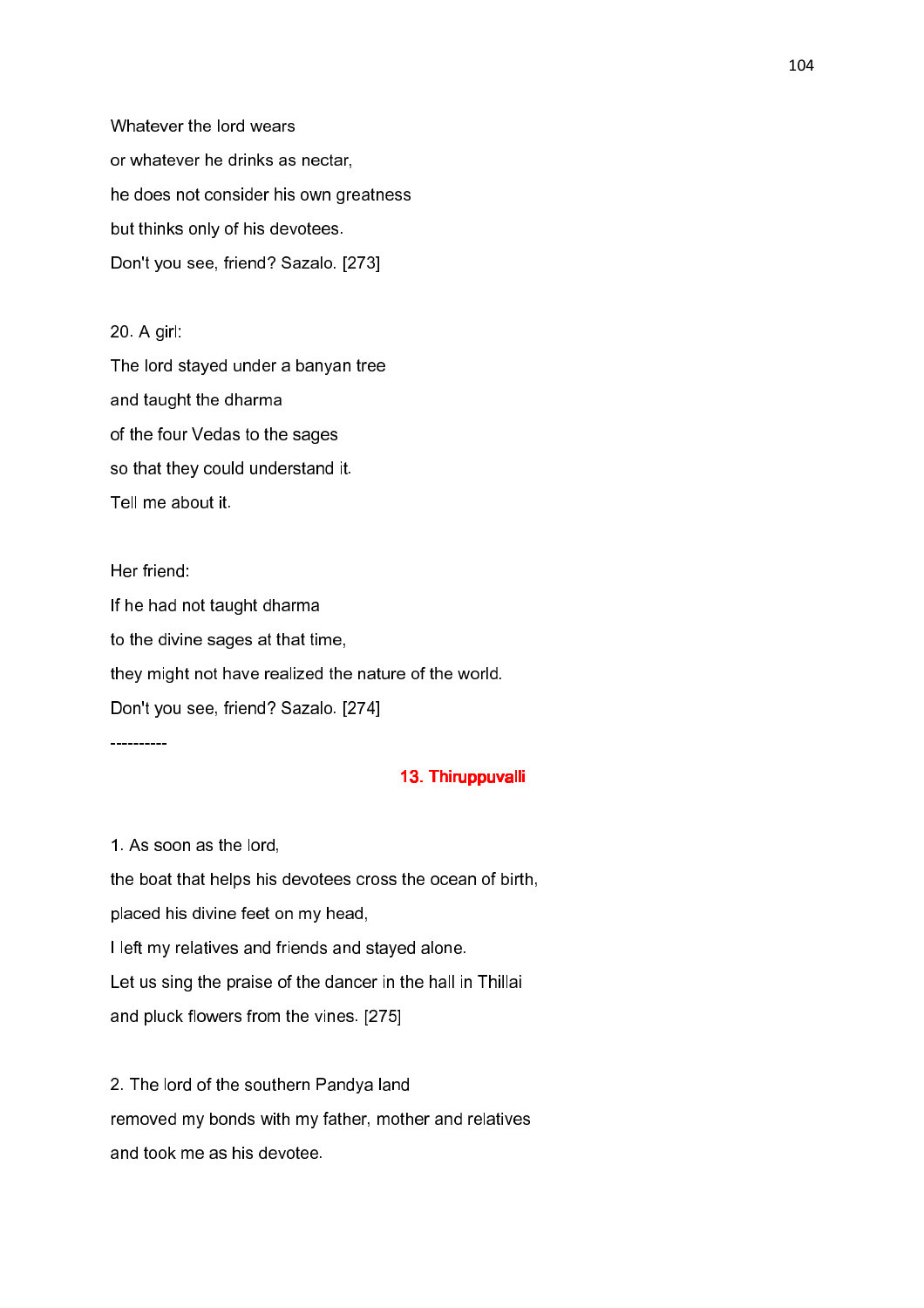The lord of Thiruvidaimaruthur, as sweet as honey, entered our hearts and made them his temple. Let us pluck flowers from the vines and praise him. [276]

3. I am lower than a dog, yet he treated me as someone great. The compassionate lord loves me more than my mother and released me from this birth of illusion. He will take away the results of our karma. Let us pluck flowers from the vines and praise him. [277]

4. Veerabhadra, the wanderer in the sky, destroyed Daksha, the sun, Echan, the moon and Surya, the fiery god, when they did not worship the king of Thillai. O friend, let us sing how he destroyed them, praise our lord and pluck flowers from the vines. [278]

5. Shiva, his jata adorned with kondrai flowers dripping with honey, took a human form, came to the earth, searched for his devotees and entered their hearts. Even though I cried and searched for him, he did not come to me. Let us pluck flowers from the vines for the king of the gods in the sky, the dancer of Thillai. [279]

6. Even though he is the feelings of all the creatures of the world, he is hard for anyone to see or know. When the three gods made fire for their sacrifice and prayed to him, he felt pity for them, bent his eyebrows and burned the three forts of the Rakshasas and cut off their heads. Let us pluck flowers from the vines and praise his heroic deeds. [280]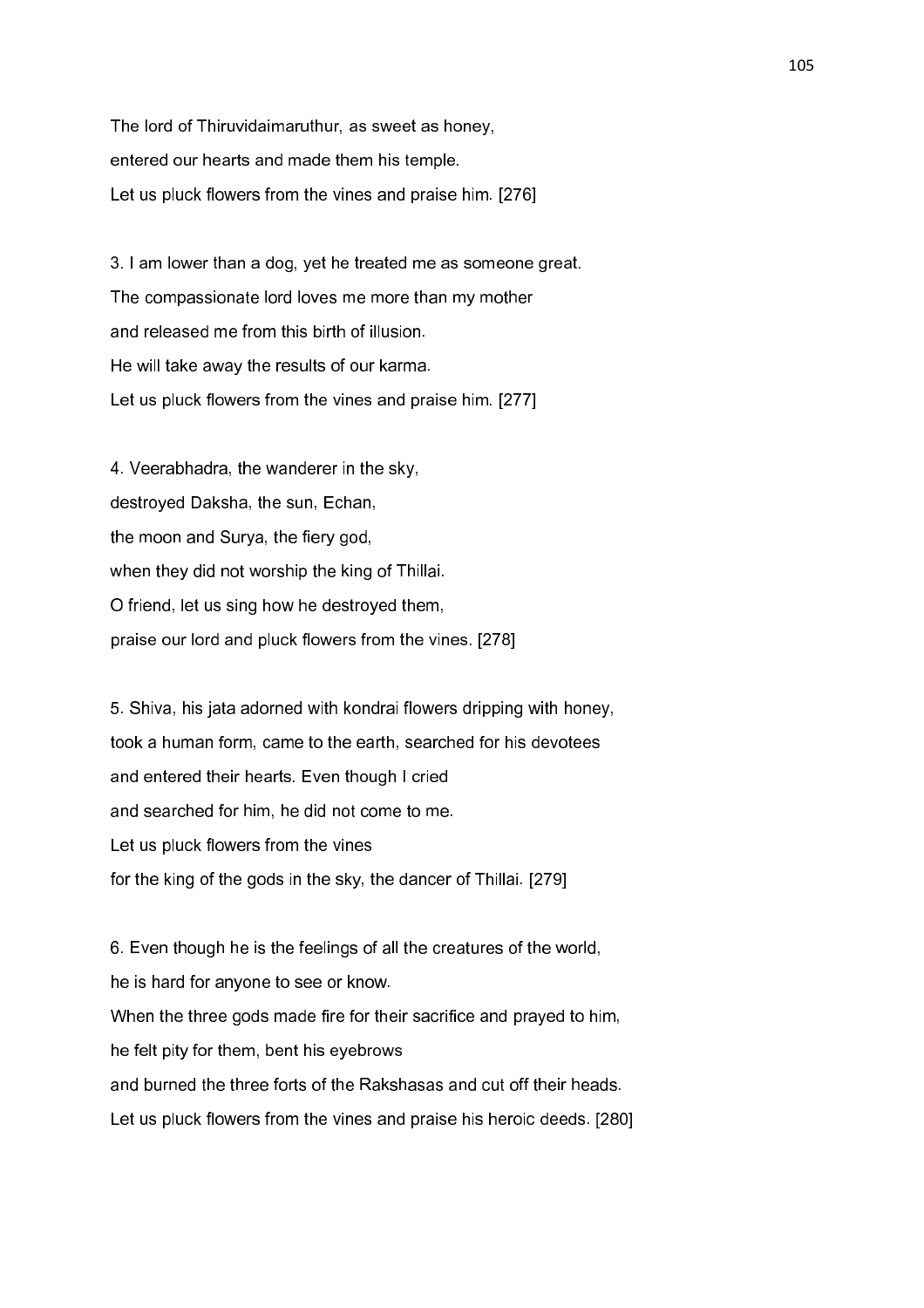7. My lord, dancer in the hall of beautiful Thillai where he stays with his wife gave me a head to bow to his divine feet, a mouth to praise him, and a crowd of devotees to join and be happy. Let us praise his excellence and the way he dances and pluck flowers from the vines and worship him. [281]

8. Our lord gives me his grace, shows me a good path in life, and makes me worship the golden feet of his devotees. He came to us and removed our karma let us praise his excellent qualities. Let us sing and praise the ways he plays with his devotees and pluck flowers from the vines to worship him. [282]

9. I worshiped the highest lord for many days and he placed his golden lotus feet, treasures for me, on my chest, melted my stone heart and made me his devotee. Let us sing praising his ornamented feet and pluck flowers from the vines to worship him. [283]

10. The god of wonderful Thirupperundurai with a garland of skulls, drank the poison that came from the milky ocean, fought with the Rakshasas and burnt their three forts and placed his divine feet on my head. Let us sing his heroic deeds, pluck flowers from the vines and worship him. [284]

11. The highest lord, a sweet mixture of milk, nectar and honey, makes my heart cool and stays there. His feet ornamented with sounding anklets are the good path for the people of the world to follow.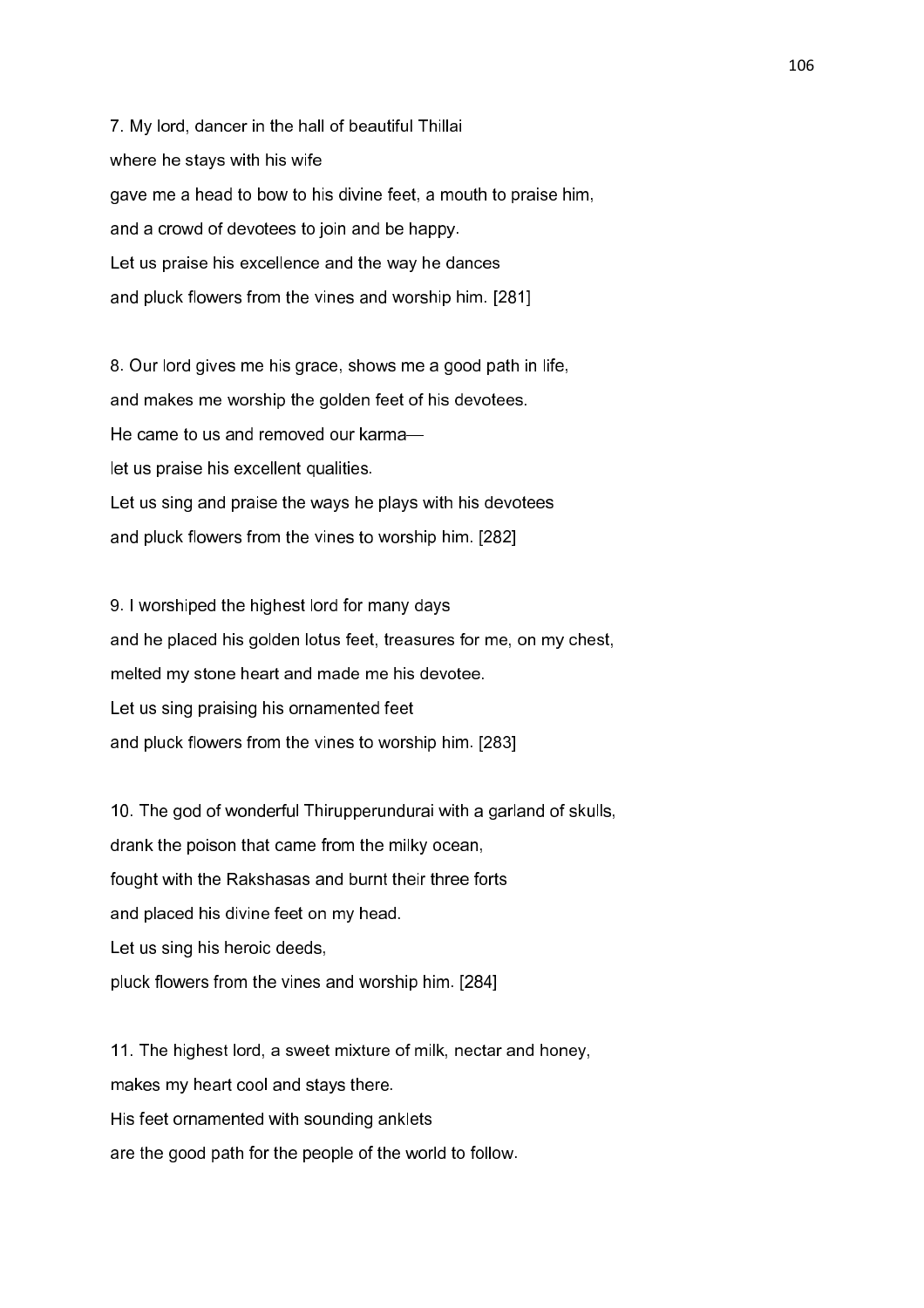Let us praise that famous path and pluck flowers from the vines to worship him. [285]

12. Let us praise the lord, the king of Kudal, the lord of Thirumal, of Brahma and all the gods in the sky, for drinking the poison from the milky ocean as Paanagam to save the gods, and let us pluck flowers from the vines to worship him. [286]

13. As the wise sages and the gods in the sky worshiped and praised his ornamented feet, the lord taught the divine Vedas to them under the shadow of the banyan tree. Let us sing and praise the golden pollen of the kondrai garland that he wears and pluck flowers from the vines to worship him. [287]

14. The god of Thiruvekambam has taken my heart as his abode, keeps his divine feet in my heart and gives me his grace. Let us praise the dancer in the hall of Thillai surrounded with walls and ponds and pluck flowers from the vines to worship him. [288]

15. Shiva fought with Agni, Surya, Ravana, Yama lovely-eyed Thirumal, Brahma, Indra, the moon, the faultless Daksha and Echan and destroyed their valor. Let us praise the lord's heroism that destroyed them, pluck flowers from the vines and worship him. [289]

16. Shiva, the bull rider, the god of Shivapuram, the ferocious fighter, carried sand for Vandi in Madurai and ate the pittu that she gave him as wages, but when he went to sleep without doing the work he was paid for, the Pandya king grew angry at him and hit him with a stick, wounding him.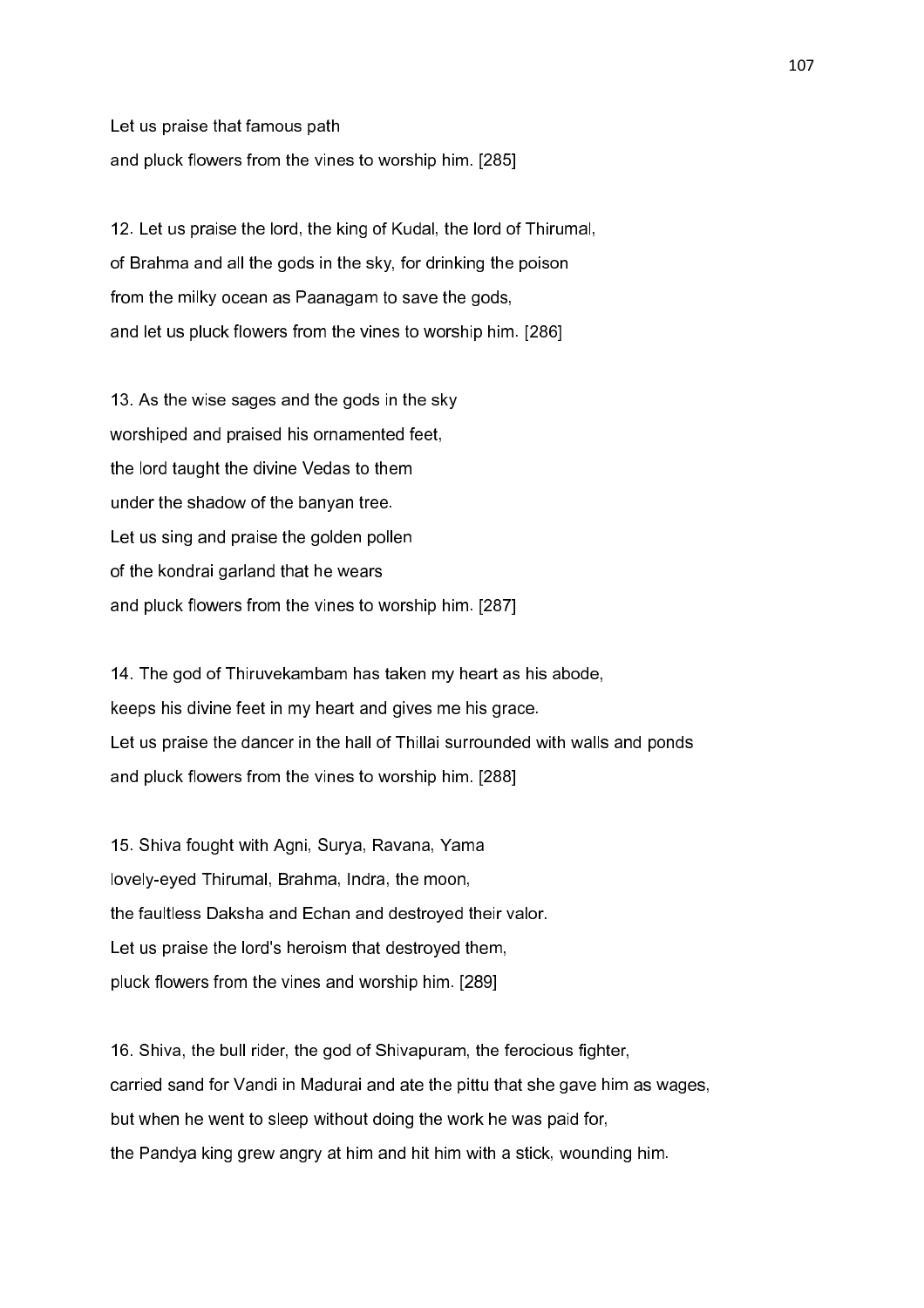Let us sing and praise him and pluck flowers from the vines to worship him. [290]

17.The ancient Thirumal, Brahma, the gods in the sky and the Asuras do not understand Shiva, yet they worship his divine golden feet. He entered my heart and made me his. Let us sing praising the shining snake he wears and pluck flowers from the vines to worship him. [291]

18. I heard the sound of the anklets on Shiva's lovely feet and I yearned to see the god in Thirupperundurai where chariots run on the streets. Let us joyfully praise the divine dance of the lord and pluck flowers from the vines to worship him. [292]

19. The generous lord, the god of Thirupperundurai who defeated the elephant and wears its skin, came to the earth as a crazy man and as a child and gave moksha to all his devotees in Utharakosamangai. Let us praise and sing how the generous lord has entered my thoughts and pluck flowers from the vines to worship him. [293]

20. He, my king, the god of Thirupperundurai, rode on a horse, came to Madurai in a divine shining form, made me his servant and gave me his grace. Let us worship his ornamented lotus feet and pluck flowers from the vines to worship him. [294]

----------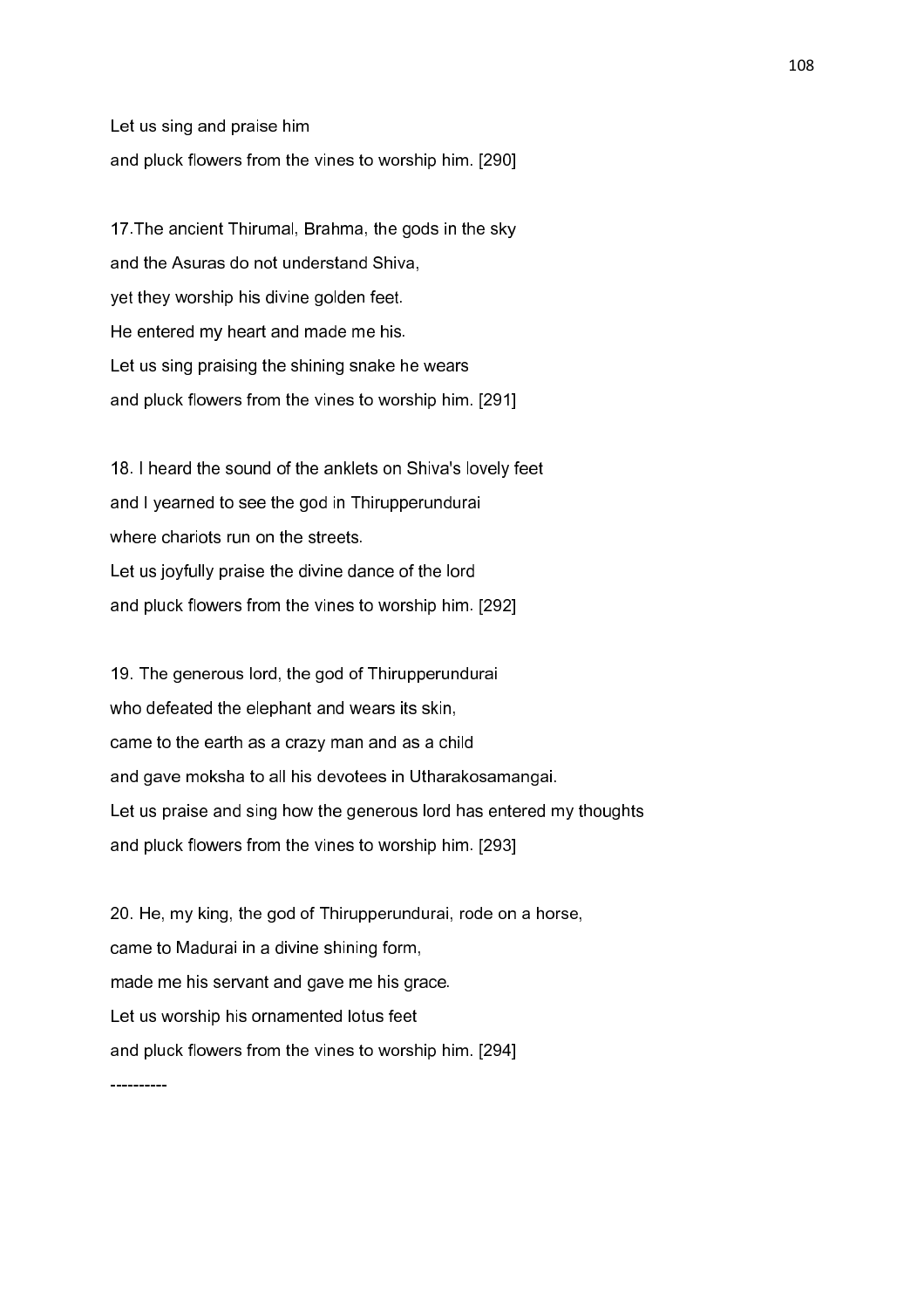### 14. Thiruvundiyar

1. When he bent his bow to end the war, all the three forts of the Rakshasas were burned. Let us sing how they were destroyed. O undi, fly high in the sky. [295]

2. The lord Ekambanathar did not have to use two arrows. We saw him with only one arrow, and with that he burned all the three forts of the Rakshasas yet even that one arrow was not needed, since Shiva burned the forts by just smiling at them. O undi, fly high in the sky. [296]

3. As soon as the lord placed his feet on the chariot that the gods in the sky made for him, its axel broke and all the three forts of the Rakshasas burned. O undi, fly high in the sky. [297]

4. The lord who shared half of his body with his wife with young breasts shot arrows to burn the three forts, and when the three Rakshasas worshiped the lord, he made two of them guards at his entrance and one a player of the drum when he dances. O undi, fly high in the sky. [298]

5. O undi, fly high in the sky and sing how Shiva destroyed the sacrifice of Daksha and made all the gods run away. O undi, praise and fly high in the sky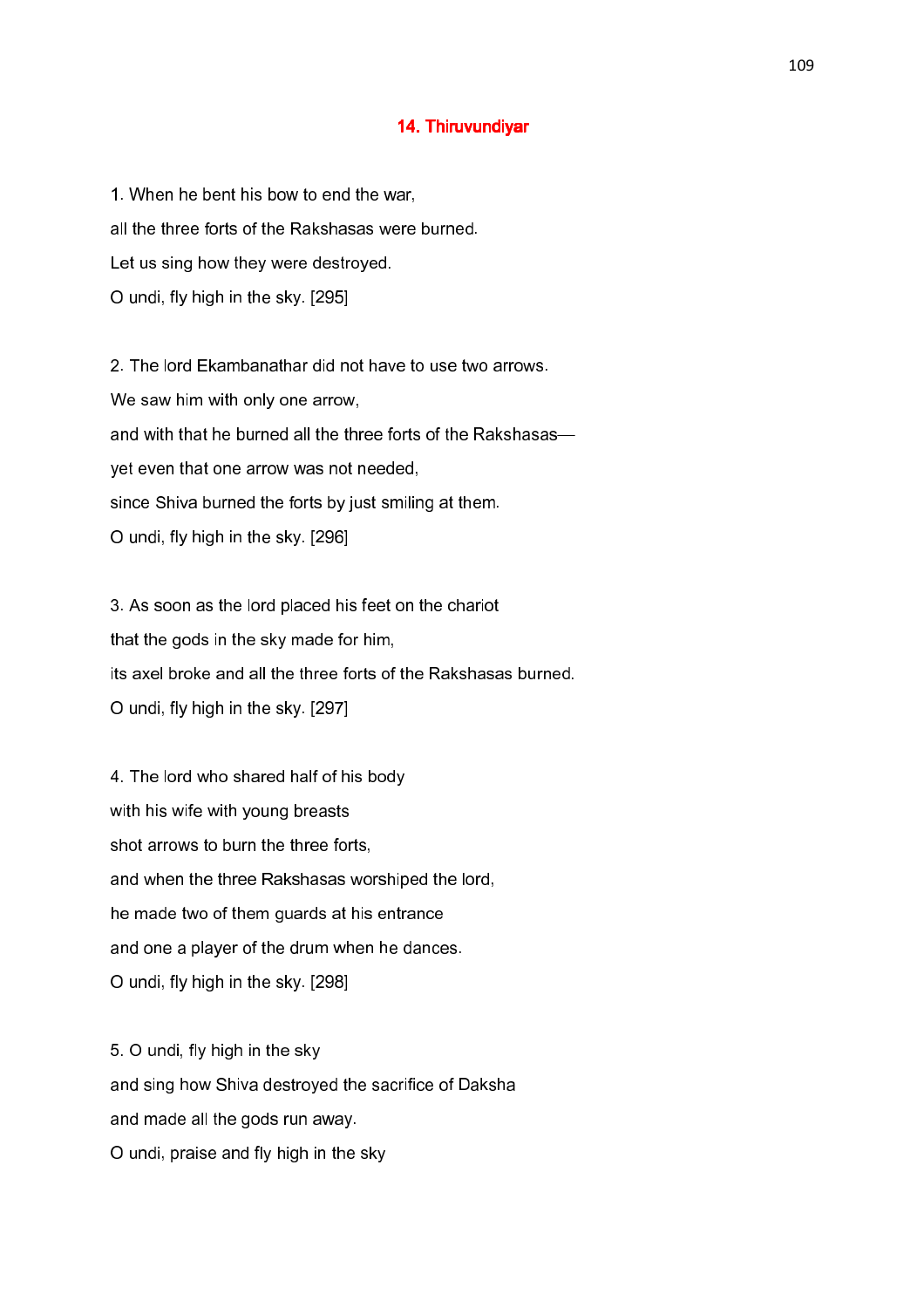for the lord Rudra. [299]

6. O undi, fly high in the sky and tell how when Thirumal, the father of Brahma, was attacked by Veerabadra at the sacrifice of Daksha, he survived by eating the nectar from the sacrifice. [300]

7. O undi, fly and tell how when Agni came to swallow the sacrificial fire of the lord, the god cut off his hands and the fire was destroyed. O undi, praise him and fly high in the sky. [301]

8. O undi, fly and tell how the lord did not even want to see Daksha when he insulted him and Parvathi. O undi, fly and praise him whose body is shared with his round-breasted wife. [302]

9. O undi, fly and tell how Indra took the form of a lovely cuckoo bird, climbed on a tree and hid. Fly and say that he is the king of the gods in the sky. [303]

10. The lord was angry at Vidyadharar, the guru of Daksha, fought with him and killed him. O undi, fly and sing how he died and went to moksha. [304]

11. O undi, fly in the sky and sing how the lord replaced Daksa's head with the head of a sheep. O undi, fly shaking your belly. [305]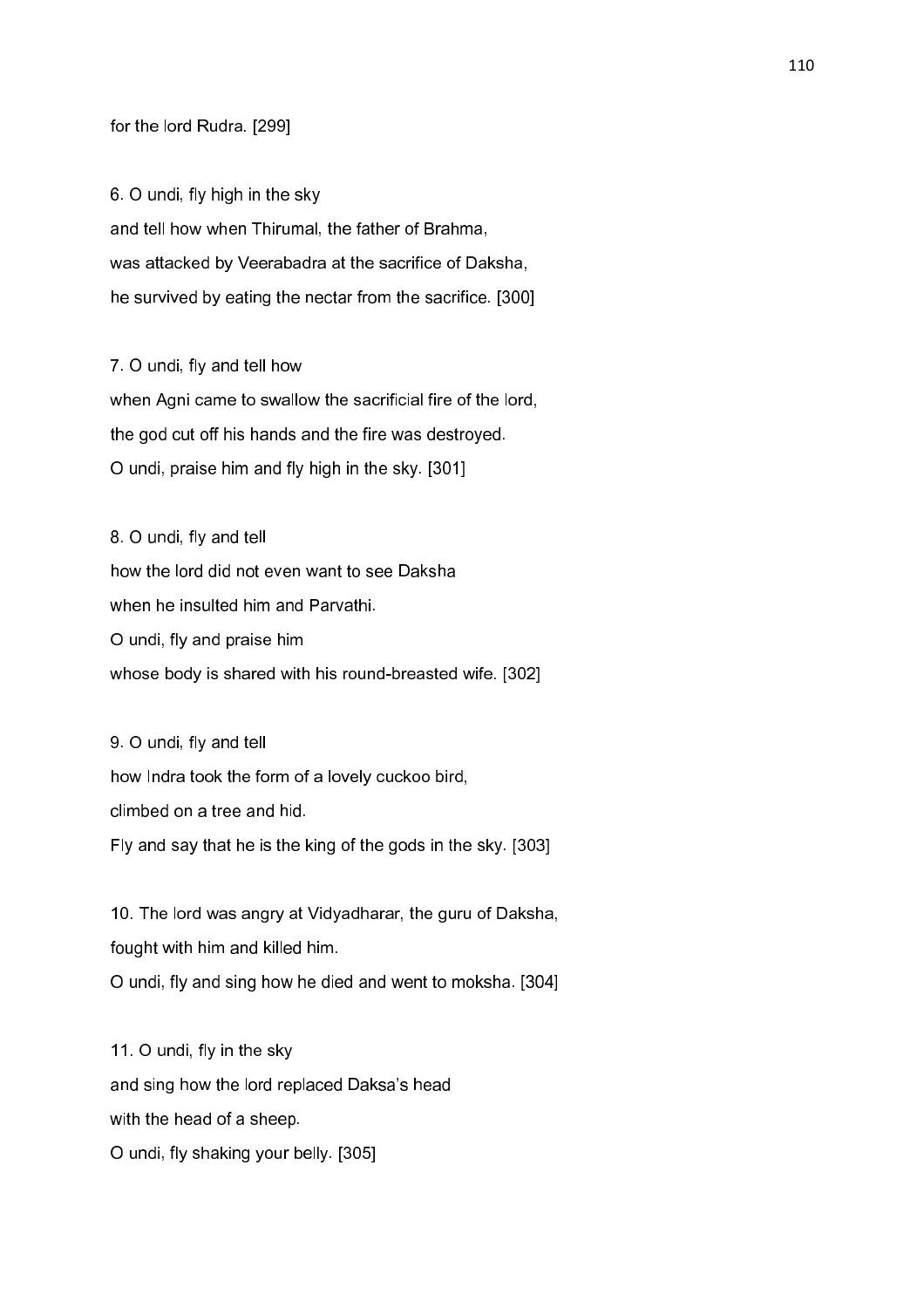12. O undi, tell how when the Rakshasa Pahan came to Daksha's sacrifice, hid himself and tried to eat the sacrificial food, the lord blinded him so he could not escape. O undi, fly and sing so that all our births will be destroyed. [306]

13. At the sacrifice of Daksha, the lord cut off the nose of the goddess Saraswathi the head of Brahma, and crushed the face of the moon. O undi, fly and sing so that all our old karma will be destroyed. [307]

14. O undi, at the sacrifice of Daksha, the four-headed Brahma and the king Daksha were killed, but Indra the king of the gods tried to find a way to escape from the fight. O, undi, fly and sing this story. [308]

15. O undi, fly, and sing how the lord broke the teeth of Surya whose mouth was as sweet as a thondai fruit and how the sacrifice was destroyed. [309]

16. O undi, fly and sing how even though his sons were near to protect him, Daksha was killed and the sacrifice was destroyed. [310]

17. O undi, fly and sing how the lord with beautiful jata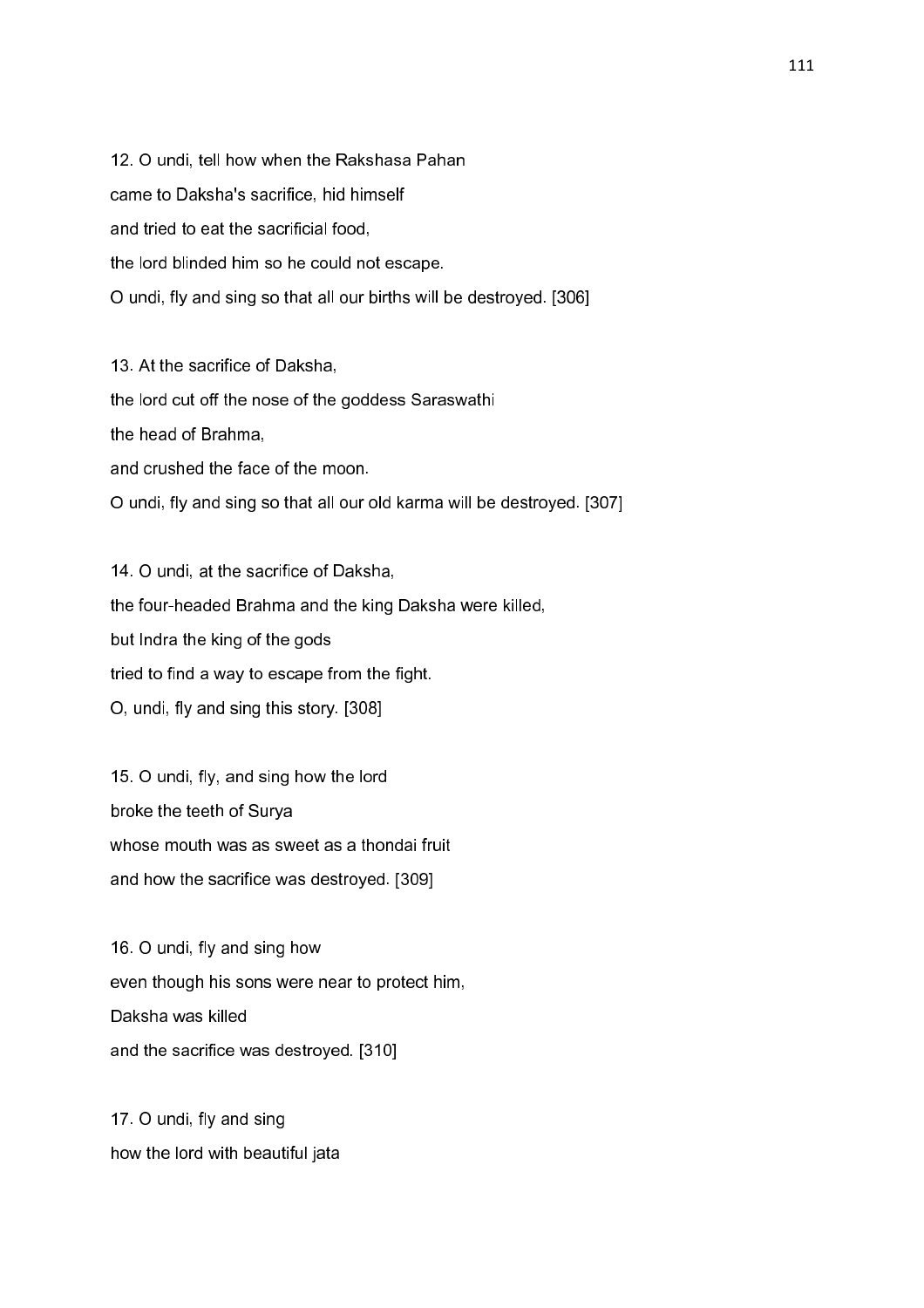gave milk to Sambhandar when he was a baby and cried. O undi, fly for our lord, the father of Kumaran. [311]

18. O undi, tell how the lord swiftly took off the head of Brahma, seated on a beautiful lotus. Fly and tell how he did that deed with only his fingernails. [312]

19. O undi, fly and sing how when Ravana stopped Shiva's chariot and carried his Kailasa mountain on his shoulders, the lord fought him and cut off all his ten heads and twenty arms. [313]

20. Lord Shiva stays in the sky and protects the sages clothed in orange so they will not be destroyed. O undi, fly and tell how the lord protects all the sages and the gods above the sky. [314]

----------

# 15. Thiruthol nokkam

1. O Lord, dancer in the divine hall in shining Thillai, we should not think the world is a pond blooming with flowers where we can plunge and play we should realize it is like an oasis in a desert. Our purpose is to reach you. We praise you, hold each others' arms and dance. [315]

2. O girls with thick and lovely hair,

our lord gave his grace to me so I will not always be born and die.

Thirumal who threw a calf to get the vilam fruit

and Brahma could not find the lord's feet or head.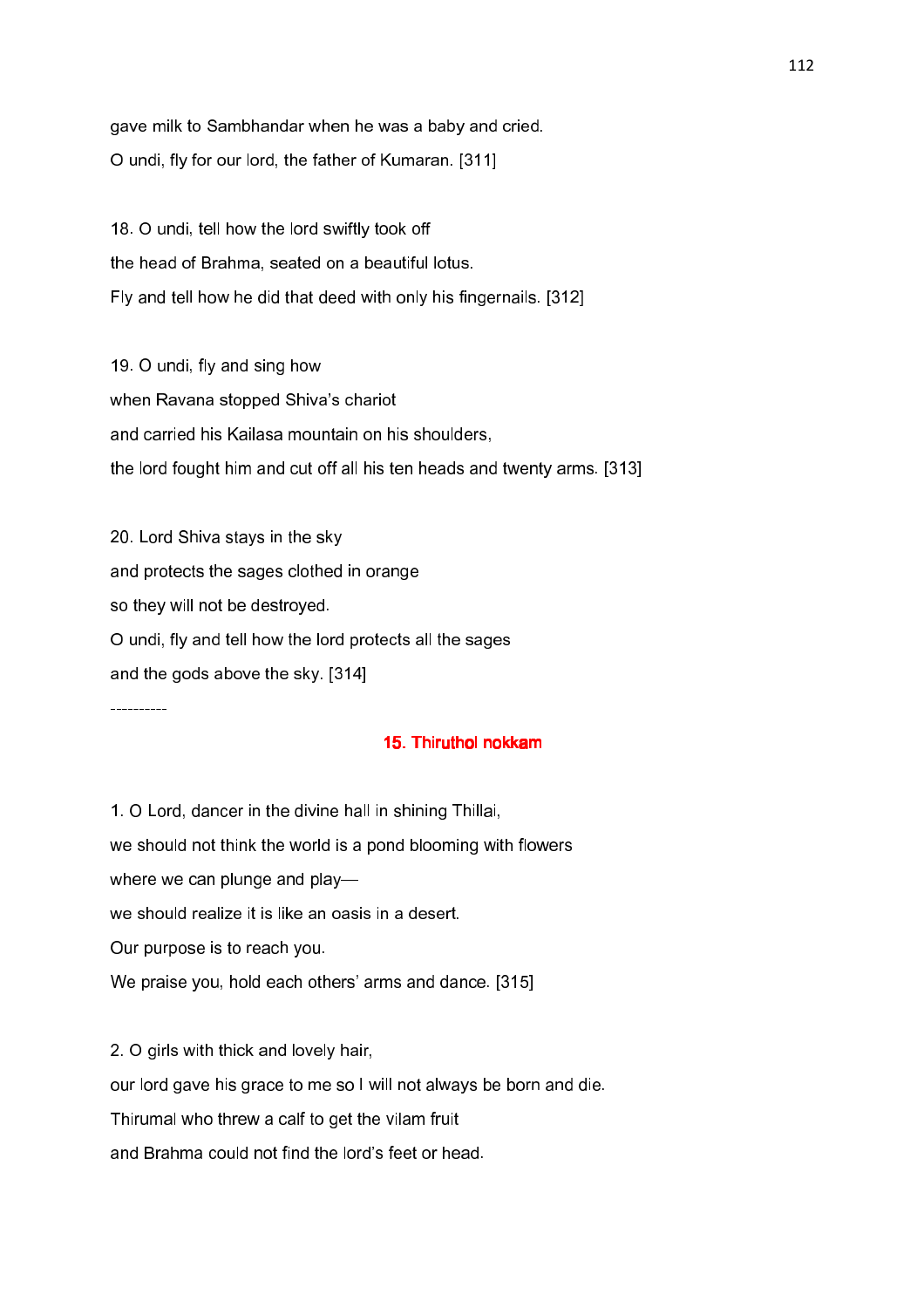Let us praise the divine nature of the lord, the dancer in the hall of Thillai of everlasting fame. Let us hold each others' arms and dance. [316]

3. The hunter Kannappar closed the bleeding eyes of the lord with his sandals and brought water in his mouth to do abhisekham for him. He took flowers from his head to do archana for the lord, offered meat after tasting it to make sure it was good, and, his body shivering in devotion, worshiped the lord and received his grace. Let us praise the puja he did, considering it as good as the finest puja. Let us hold each others' arms and dance. [317]

4. The Lord came to me, melted my stone heart, revealed to me his compassion, entered my heart, gave me his grace and showed me the good path. He made the whole land know my devotion. Let us praise the lord, hold each others' arms and dance. [318]

5. The lord became eight the earth, water, air, fire, the high wide sky, the moon, the sun and the five senses. He is also the seven worlds and all the ten directions, yet he is only one. Let us praise him, hold each others' arms and dance. [319]

6. When I joined other religions like Buddhism my mind became confused. The lord made my mind Shivam and turned all my acts into penance for him. Let us praise our lord's compassion, hold each others' arms and dance. [320]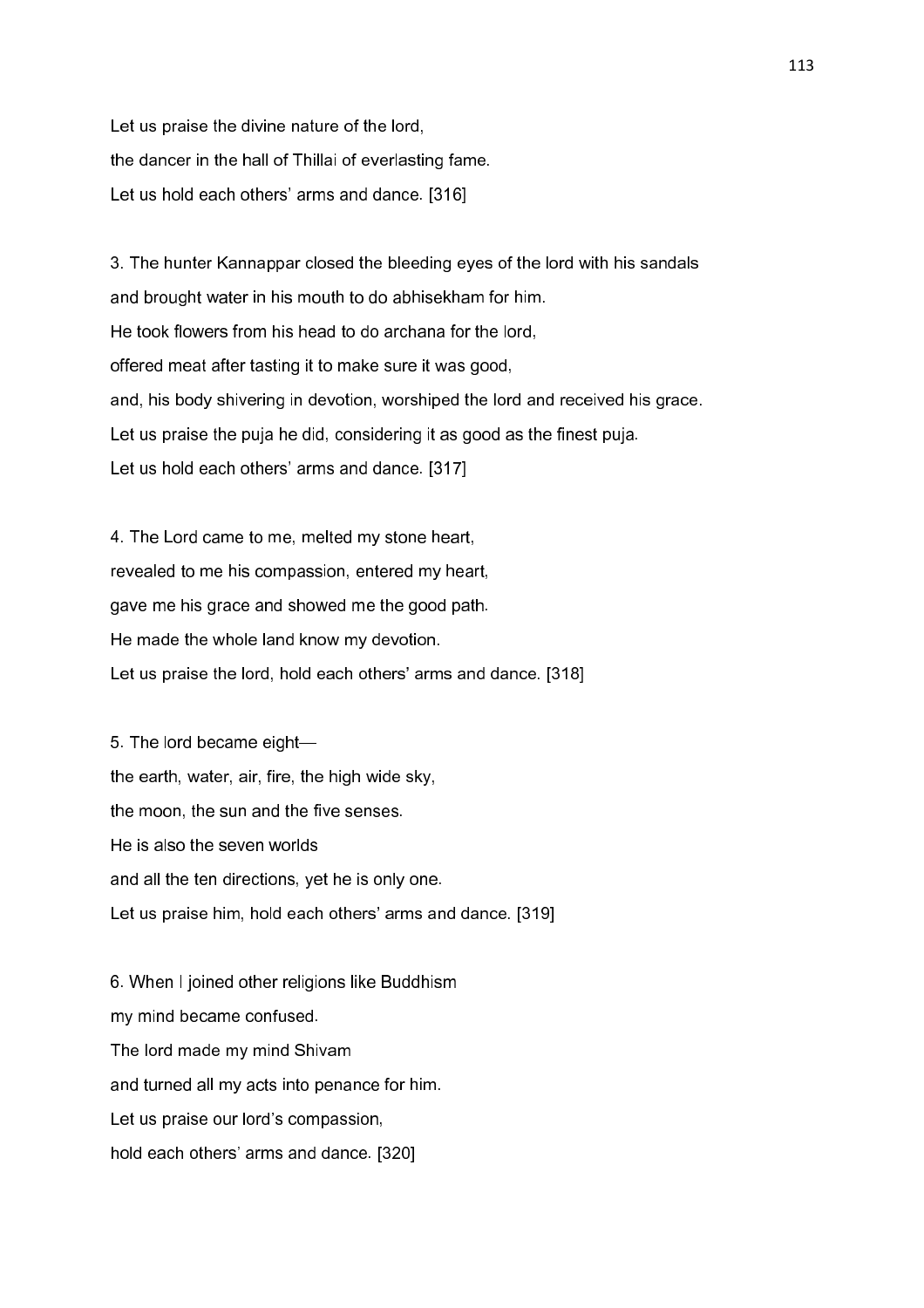7. When Sandeswarar cut off the two legs of his father Echadathan because he insulted him for worshiping Shiva, the lord forgave Sandeswarar's sin and gave him food, garlands and clothes and made the gods worship him because of what he did for the love of the lord. Let us hold each others' arms and dance. [321]

8. O good girls, we have no pride or judgment. If we worship the ornamented feet of the lord, the joyful dancer, and if we receive his grace, we will be joyful. Let us hold each others' arms and dance. [322]

9. After our father with a third eye on his forehead burned the three forts of the Rakshasas in the battle where countless Indras, Brahmas, and many Thirumals died, he made them guards in his palace. Let us praise the power of the lord, hold each others' arms and dance. [323]

10. When one of the thousand lotuses used for the lord's worship was lost, Thirumal took one of his eyes and offered it at the lord's feet and the lord gave the chakra weapon to him. Let us praise the lord for his grace, hold each others' arms and dance. [324]

11. The lord broke the teeth of the sun, took away the lives of Kama and Yama, cut off the nose of Saraswathi,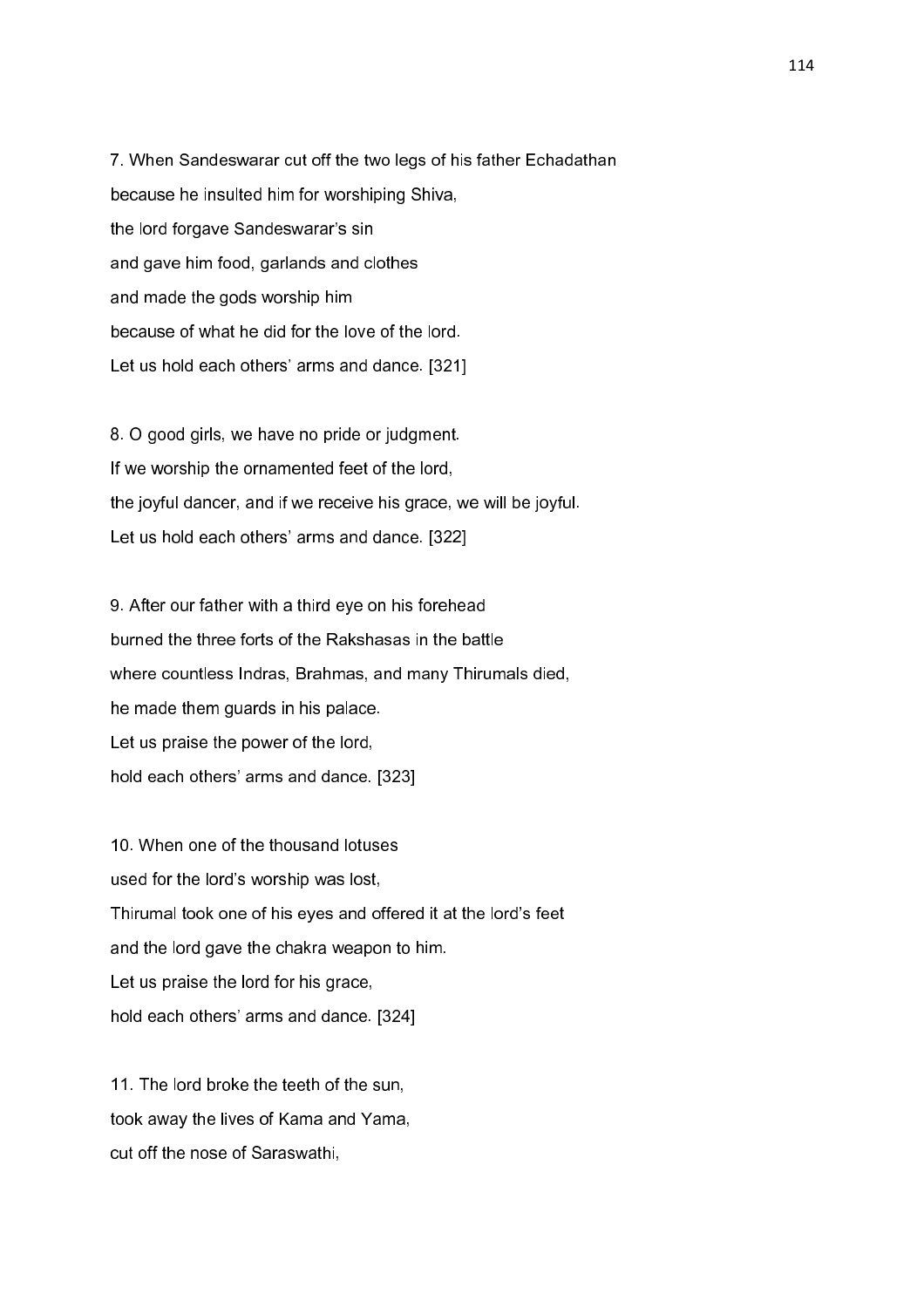the head of Brahma, the hands of the fire god, the heads of Daksha and Echan, and destroyed the beauty of the moon. Then he removed their karma and made them whole again. Let us hold each others' arms and dance. [325]

12. When Brahma and Thirumal were ignorant and argued over which one of them was the highest god, the lord wished to remove their pride and took the form of a column of fire starting at the earth, with his head in the sky. Let us praise and sing how the highest lord spanned the earth and sky and hold each others' arms and dance. [326]

13. I am poor and ignorant. For a long time, without worshiping the highest lord I have wasted my life. The ancient god, the precious diamond, the primal one of the world, removed my future births. Let us praise him, singing how he removed my karma, hold each others' arms and dance. [327]

14. As soon as the pure shining lord whom words cannot describe entered my heart, I crossed the ocean of passion and all the desires of my senses flew away. Let us sing and praise the lord holding each others' arms and dancing. [328]

-----------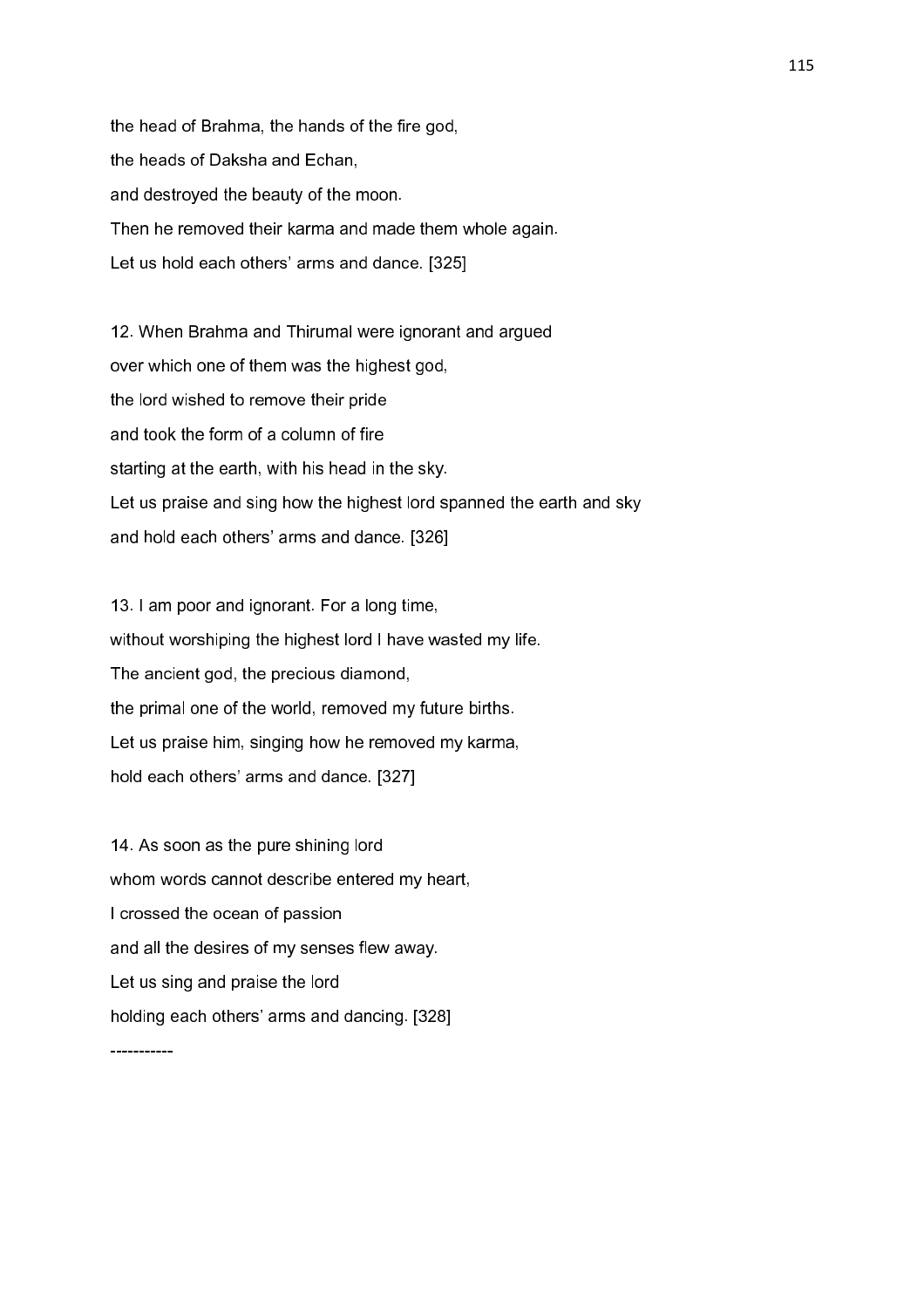#### 16. Thiruppon usal

1. O girls with eyes as sharp as spears! The god of Thiruvutharakosamangai is as sweet as nectar. I, his devotee, am as low as a dog, yet he gave me his divine lotus feet that Thirumal could not find. Let us make a swing with legs studded with corals, ropes of pearls and a seat of gold. Let us swing on the golden swing, praising his grace-giving feet. [329]

2. O girls as beautiful as peacocks, you walk like swans! The three-eyed lord, ageless, sweet as honey and nectar, is in all creatures and melts their hearts. Let us sing and praise Idaimarudur where the king of Utharakosamangai stays and swing on the golden swing. [330]

3. O girls with breasts ornamented with golden jewels! Even though a hundred crores of sages and gods waited to receive his grace, our lord, the god with no beginning or end, gave his divine ashes to me and made me plunge into the flood of his compassion. Let us praise beautiful Utharakosamangai where clouds float in the shining sky and let us swing on the golden swing. [331]

4. O girls ornamented with conch bangles! Our lord, his neck dark from drinking the poison, the god of Utharakosamangai where clouds float above beautiful palaces embraces Uma whose words are lovely,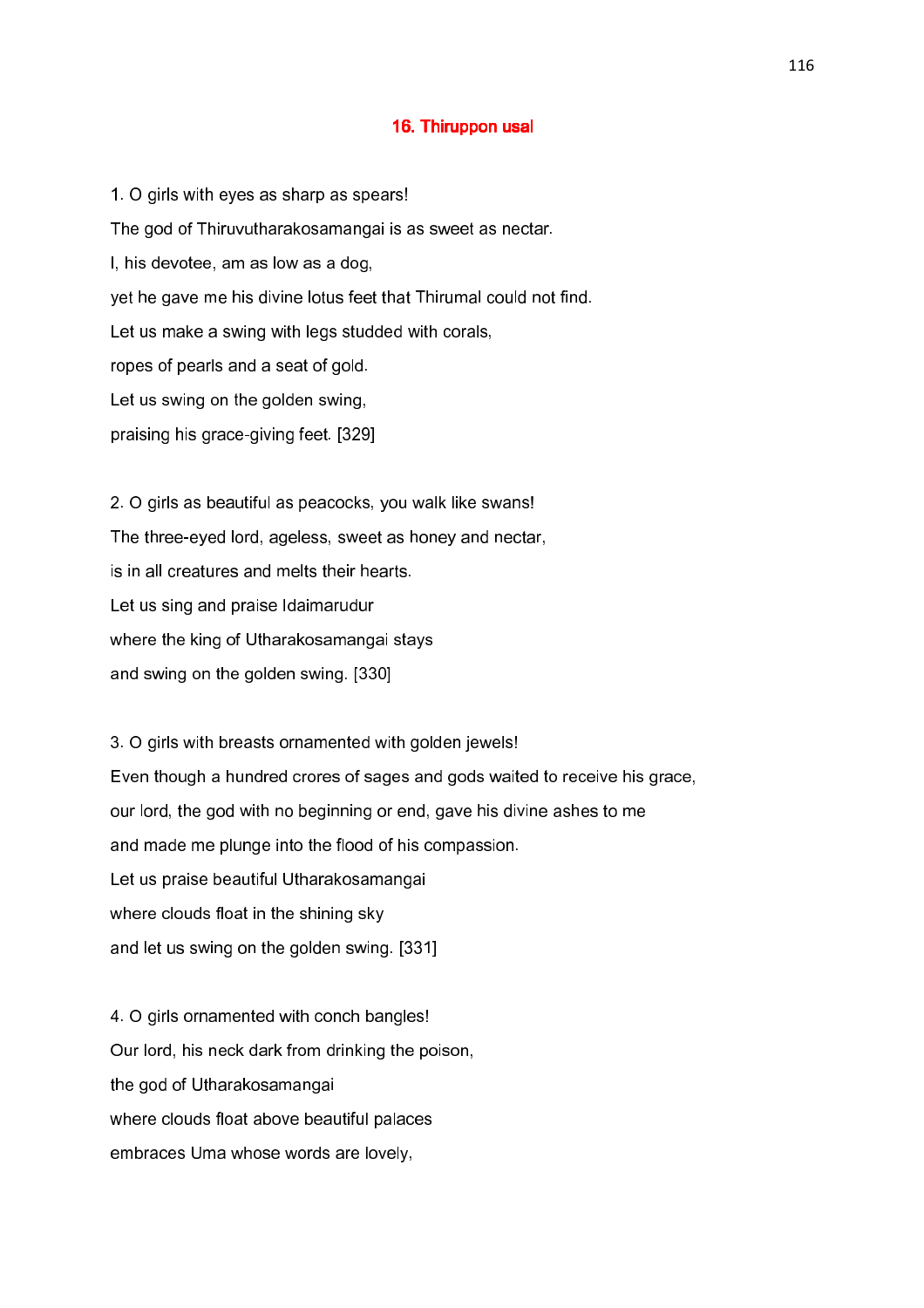and he stays in the hearts of his devotees like a spring of nectar and gives them his compassion. Let us praise and sing his faultless fame, for he takes away the birth and death of his devotees, and let us swing on the golden swing. [332]

5. O girls with ornaments on your breasts! Thirumal and Brahma could not find the lord who is a man, a woman and ali. When the milky ocean was churned by the gods, our lord drank the poison that came from it and saved all the gods. Let us praise the divine qualities of the the god of Utharakosamangai, the dancer, his hair adorned with the crescent moon, and swing on the golden swing. [333]

6. The god of Utharakosamangai adorned with pollen-filled kondrai blossoms has Uma as half of his body. He loved me, a dog among all his devotees, and made me his, destroying my births and keeping my bad karma from harming me. Let us melt in love, sing the beauty of his earrings and swing on the golden swing. [334]

7. O girls with breasts that shine like gold! Our lord, beautiful as a peacock dancing on a swan, is not known or understood by anyone or the Vedas. If I worship the feet of that god of Utharakosamangai and praise his fame, he will destroy all my sins and desires for the world and accept my devotion and make me his. Let us praise and sing his beauty and swing on the golden swing. [335]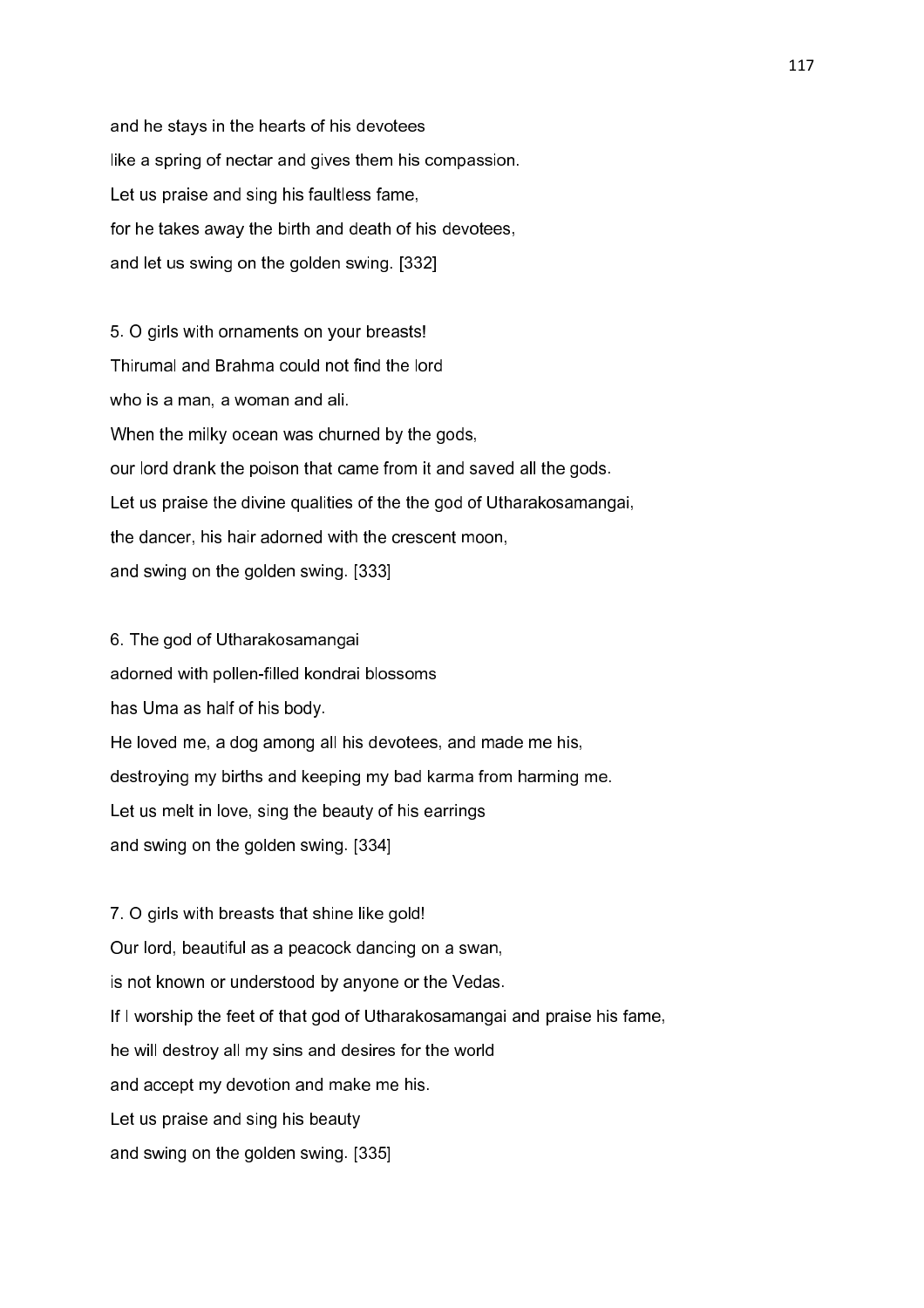8. The lord who came riding a horse wonderfully and made me his descended from the top of beautiful Kailasa mountain and ate the pittu that Vandi gave him, and as a fisherman he sailed on a boat on the ocean. Even Thirumal could not find that lord of Utharakosamangai. Let us sing his praise, rejoice in our heart and swing on the golden swing. [336]

9. O girls with round, ornamented breasts, the bright lord of Utharakosamangai flourishing with coconut groves came to earth with Uma who shares half of his body, destroyed our births, made us his and gave us his grace. Let us praise the excellent qualities of the lord whose hair is adorned by kondrai flowers dripping with honey and swing on the golden swing. [337]

# 17. Annaippathu

1. O mother,

------------

he, the creator of the Vedas, is adorned with white ashes and has a red body. He dances to the music of drums! He dances to the music of drums! He is the lord of Brahma and Thirumal. I praise him, saying, "You are the lord of lords." [338]

2. O mother, his eyes are adorned with kohl and he is an ocean of compassion. O mother, the hearts of his devotees melt for him. O mother, their hearts melt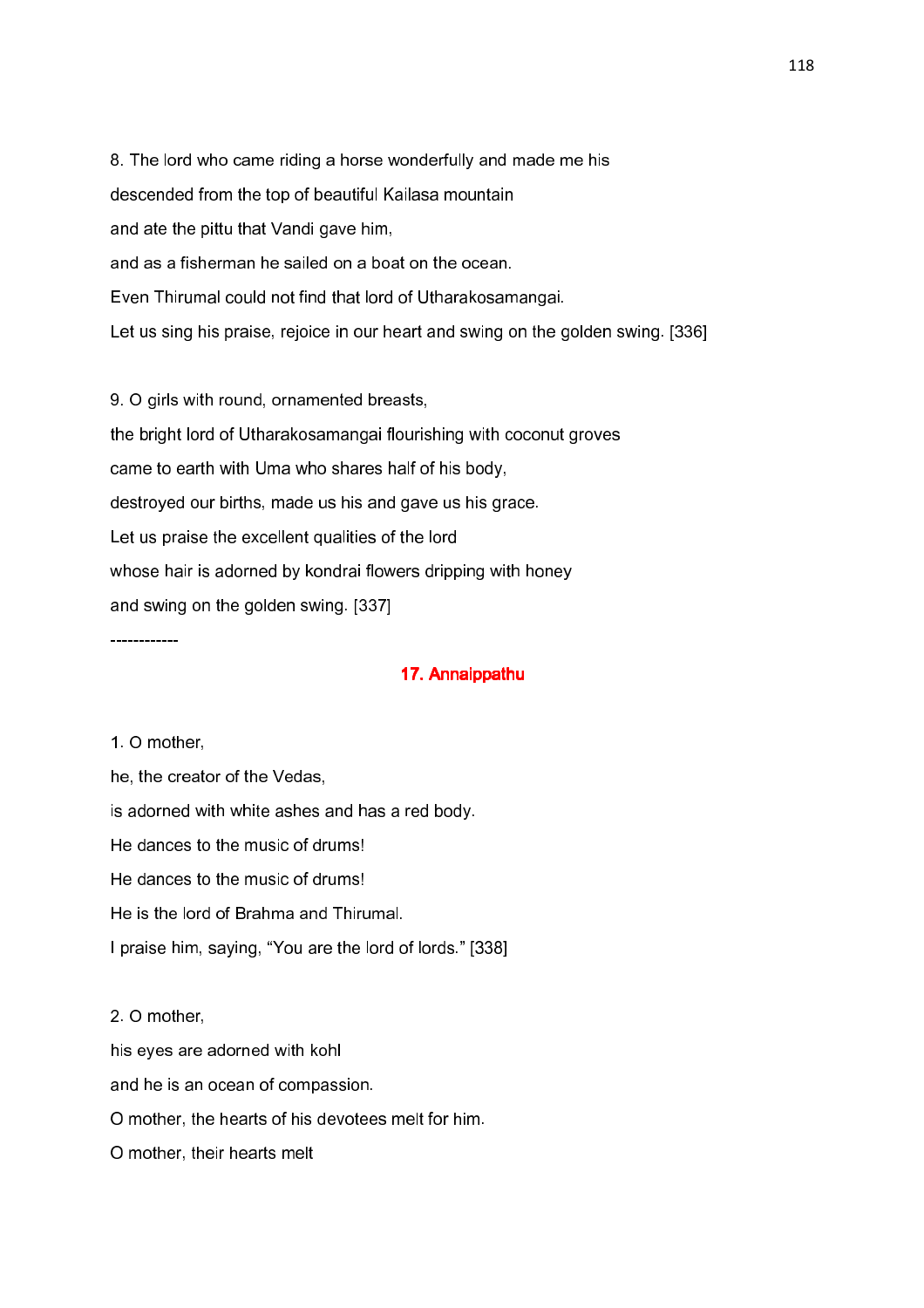#### and in their devotion, they shed tears of joy. [339]

#### 3. O mother,

he always has the form of a bridegroom. He is very handsome. O mother, he stays in the hearts of all. He, the king of Thirupperunduri in the southern land, stays in the hearts of all. O mother, he is endless and the form of joy. [340]

4. On his neck he wears a dancing snake, his garment is a tiger skin and he wears divine ashes. O mother, this is how he looks. I see him in this form again and again. O mother, seeing him in this form my heart is worried why is this, mother? [341]

### 5. O mother,

he has long hands and his hair is curly. He comes from the lovely Pandya country. O mother, he comes from the lovely Pandya country and takes control of our hearts that wander unsteadily, and he gives his grace and love to us all. [342]

# 6. O mother,

he is the lord of Utharakosamangai. No one can know who he is. He stays in my heart, O mother, he stays in my heart, O mother, but Thirumal and Brahma could not find him.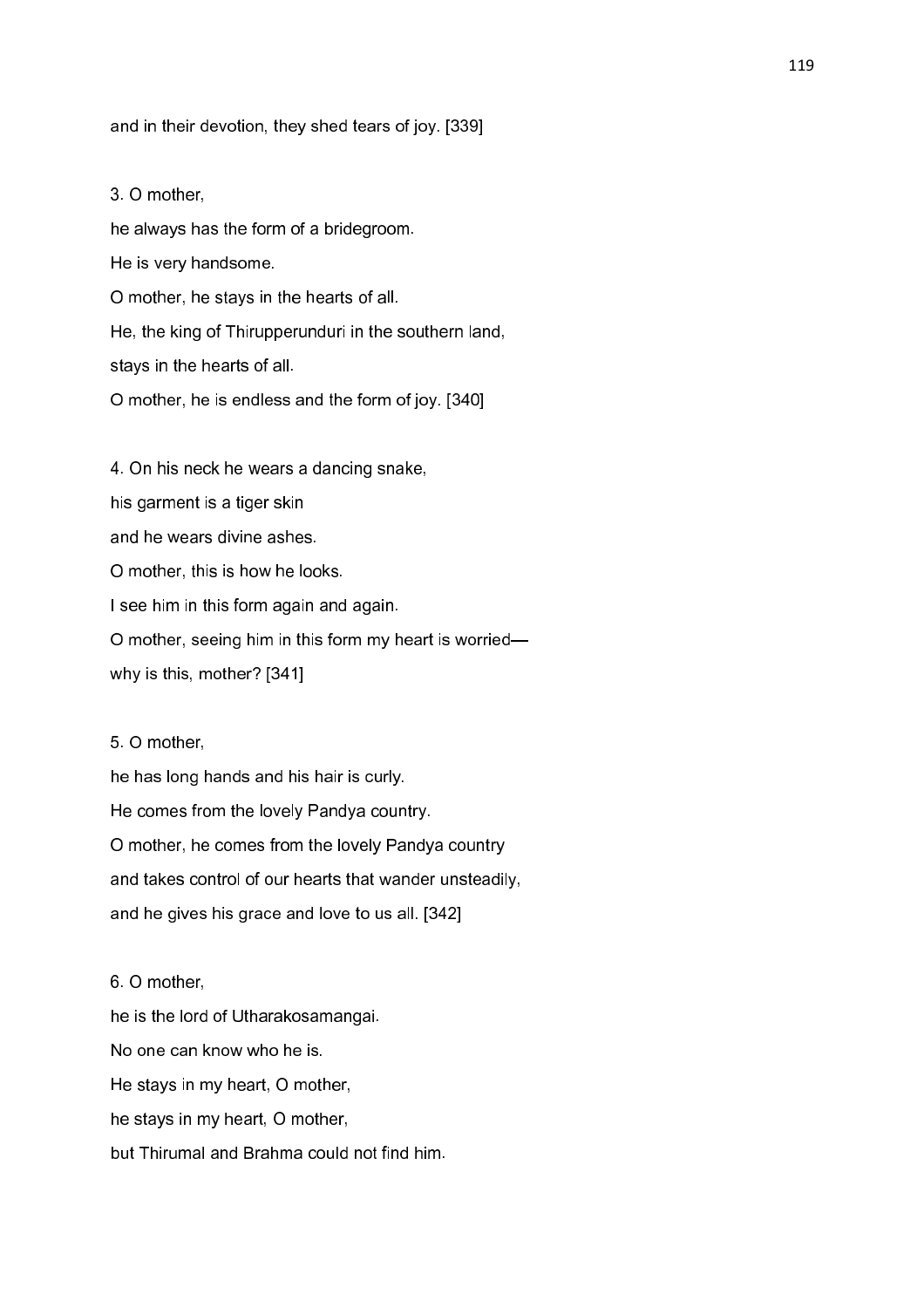What is this wonder, O mother? [343]

7. O mother, his garment is white and on his forehead are white ashes. O mother, he came on a galloping horse, he came on a galloping horse and stole my mind away. [344]

# 8. O mother,

he wears a garland of arugam grass and is smeared with fragrant sandal paste. O mother, he made me his slave and rules me, he made me his slave and rules me. He carries a musical thalam why, mother? [345]

9. O mother, he has Uma as half of his body and he takes the form of a sage. O mother, he begs for food, and when he goes on the street and begs for food my heart suffers. Why, mother? [346]

10. O mother, the crescent moon bearer wears a kondrai garland and kuvilam and unmatham flowers adorn his thick hair. O mother,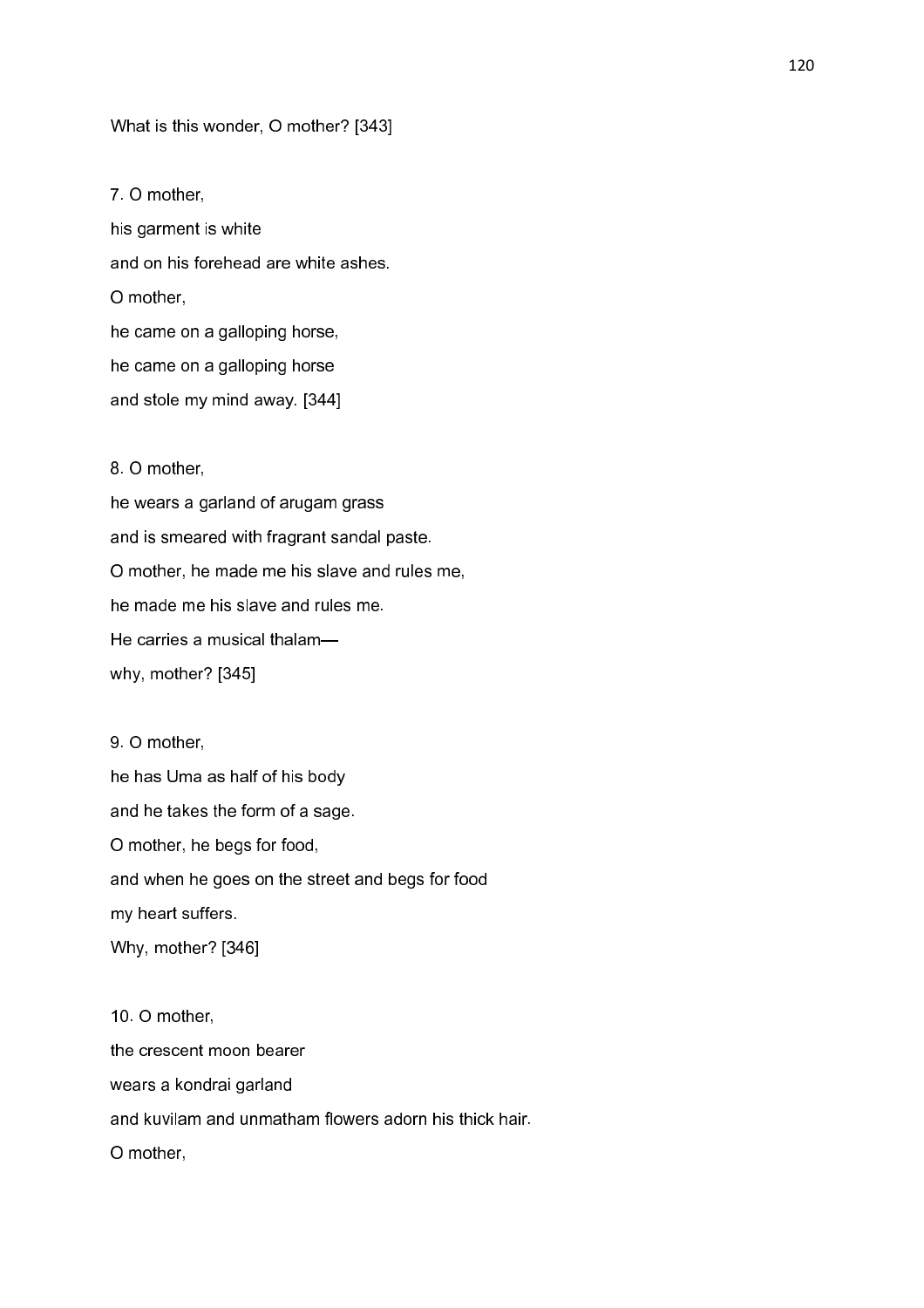in his hair are bunches of unmatham flowers and now he has made me crazy why mother? [347]

#### 18. Kuyil Pathu

1. O lovely cuckoo singing with a sweet voice, hear me. If you want to know where the divine feet of our lord are, they are under the seven deep underworlds. And if I speak of his shining head, there are no words to describe how ancient it is. He is the lord without qualities or end. Call him to come. [348]

2. O lovely cuckoo bird,

-------------

the lord of Thirupperundurai gave his pleasant grace to lovely Mandodari, the queen of Lanka in the south surrounded by the ocean, a place more beautiful than all the seven beautiful worlds. O cuckoo bird, call with your sweet voice the king of the southern Pandya country. [349]

3. O beautiful blue cuckoo bird,

call the lord of the sweet temple in Thiruvutharakosamangai filled with tall palaces studded with diamonds. With his beloved Uma, as lovely as a creeper, he rules the world. Call the lord of the world to come. [350]

4. O small cuckoo bird,

you stay in a garden where fruits sweet as honey ripen. The generous lord, coming down from the sky to the world,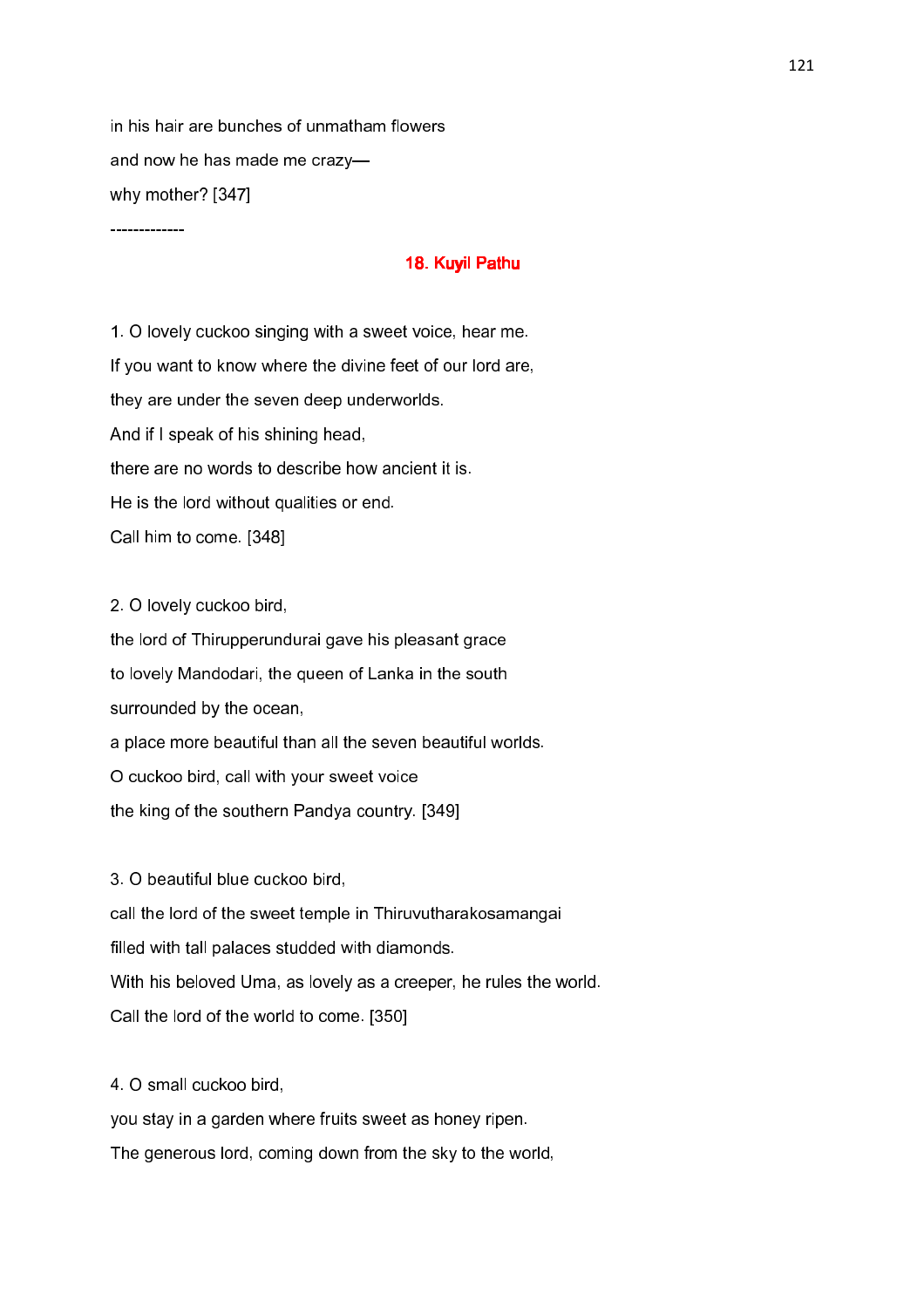made his devotees his own.

The unique lord spurned my body but entered my heart

and became one with my feelings.

Call the beloved of Uma whose soft looks are prettier than a doe's. [351]

5. O lovely cuckoo bird with a sweet voice! The lord like a shining sun descended from heaven and removed the worldly desires of his devotees. Thirumal, the god of protection, Brahma, the god of creation, and Rudra, the god of destruction did not know him. O cuckoo bird, call the servant of his devotees whose feet are red as sandal paste. [352]

# 6. O cuckoo bird,

the lord, the ruler of all the seven worlds, the friend of his devotees, will give you happiness. He, a joyful god who gives nectar to all, came from the sky to the earth riding on a horse that shone like gold studded with diamonds. O cuckoo bird, you stay in the branches and sing. Call the god of Thirukkokkazhi to come. [353]

7. O cuckoo bird, he is your friend and companion and he loves you. He is handsome and his body shines brighter than gold, and he, a generous king, comes riding a horse. The god of Thirupperundurai, is the king of the Pandya and Chera lands and the Chola country ruled by Seerpuyangan. Call for him to come. [354]

8. O cuckoo bird, my small one, come here.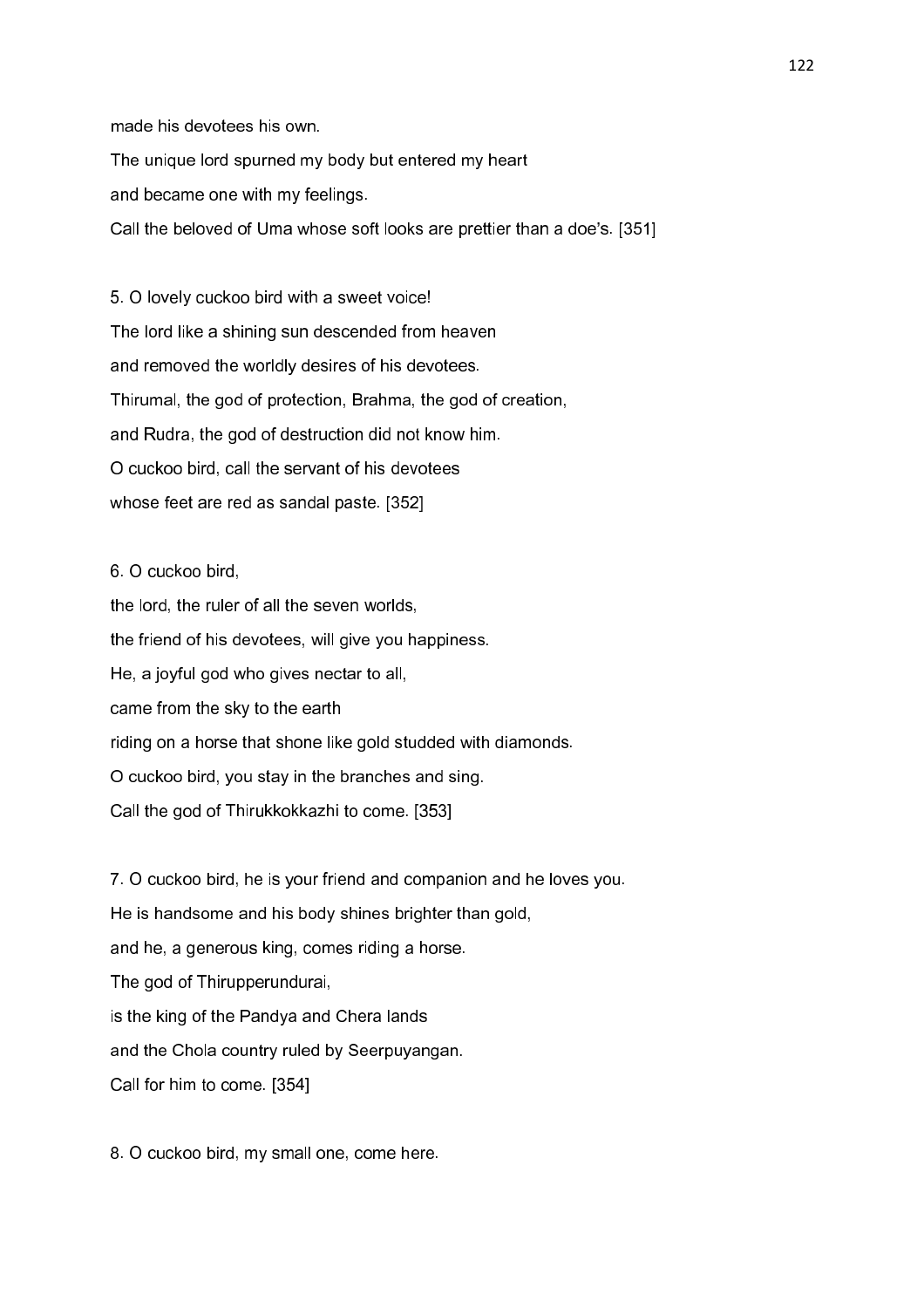Thirumal and Brahma searched for his head and feet when the lord towered tall in a column of shining fire and stood spanning the sky and the earth, but they could not find them. He, the true god with long jata, came riding a galloping horse. Call for him to come. [355]

9. O little cuckoo bird, you are dark but your body shines like pure gold and you live in thick groves. The dear lord, sweet as nectar, wears an athi garland and has a body as beautiful as a red lotus and shining like gold. He came to the earth, showed me his feet, destroyed my karma and made me his. O cuckoo bird, call for him to come. [356]

10. O cuckoo bird living and singing in groves that bloom with bunches of flowers, hear what I say. He came to the earth in the form of a Brahmin, showed me his divine feet and made me his so people would know that I am his devotee. Call for the lord with a divine body as red as fire to come. [357]

19. Thiruthasangam

1. O lovely young parrot, Thirumal on the milky ocean and Brahma on a white lotus praise the king of Thirupperundurai and say "He is our lord and the lord of the gods," and like them you praise him

------------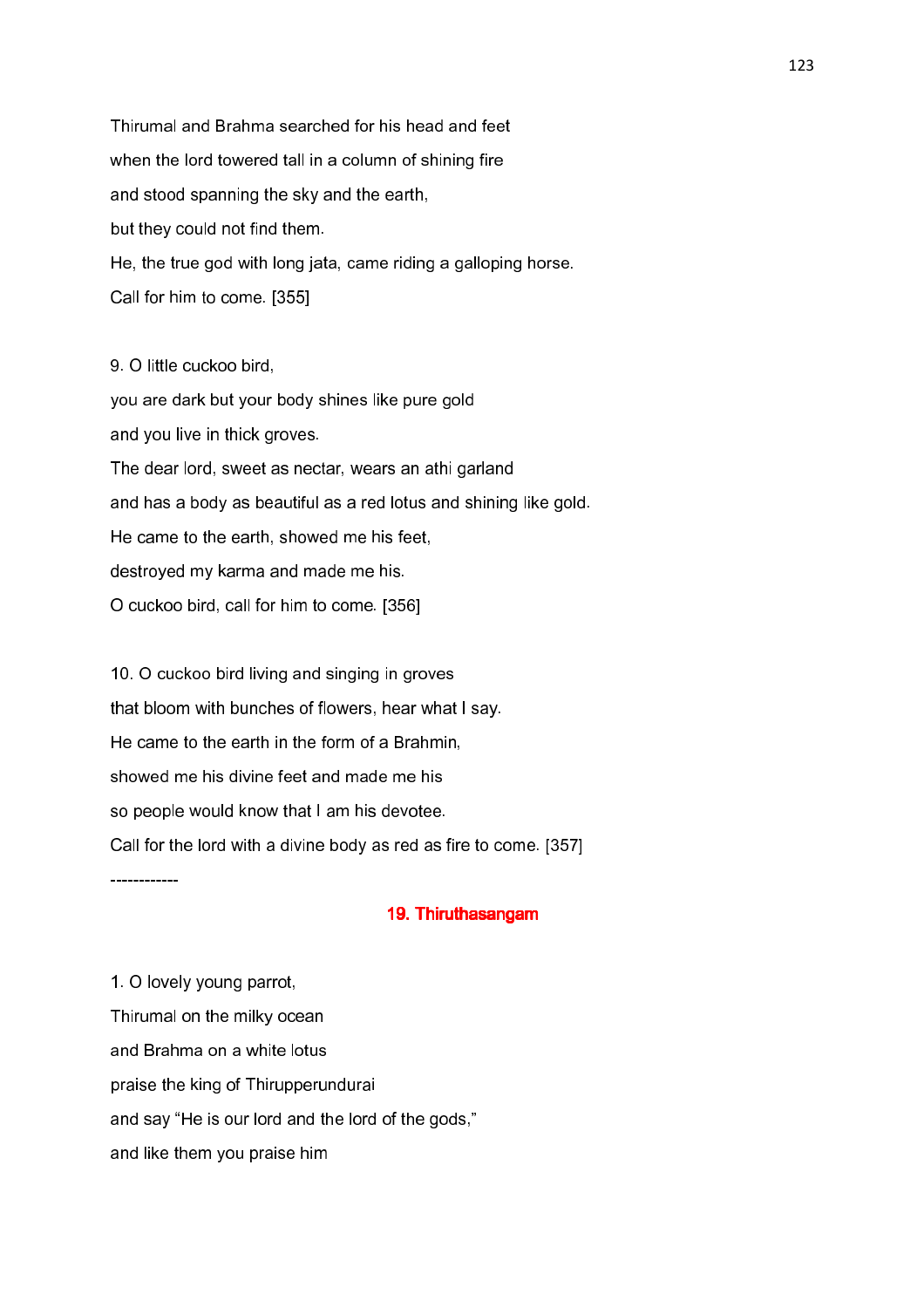and repeat the wonderful divine names of the lord of the gods. [358]

2. O parrot green as an emerald, your words are faultless and sweet. Tell us the name of the country of the lord of the seven worlds who rules us and gives his grace to his loving devotees so they will not be born again. You should know always that his country is the southern Pandya land. [359]

3. O parrot living in groves where flowers shed pollen, he shares half his body with Uma his beloved and he rules us. Say that the place where the lord stays is Utharakosamangai that is praised by all the devotees on the earth as Shivapuram. [360]

4. O dear parrot with a red beak and green wings, tell how our father, the god of Thirupperundurai shows his compassion to us. His grace is a flood that comes from the sky and removes what is wrong in our minds. [361]

5. O parrot, with a beak as beautiful as a murungai flower, tell me the name of the mountain covered with clouds where the faultless king of Thirupperundurai stays. You should know that it is the mountain that removes the darkness in devotees' hearts and brightens them and gives the grace that is the joy of moksha. [362]

6. O dear parrot, do not hide in your nest. Come outside, and if someone says to you, "On what does the incomparable lord ride?"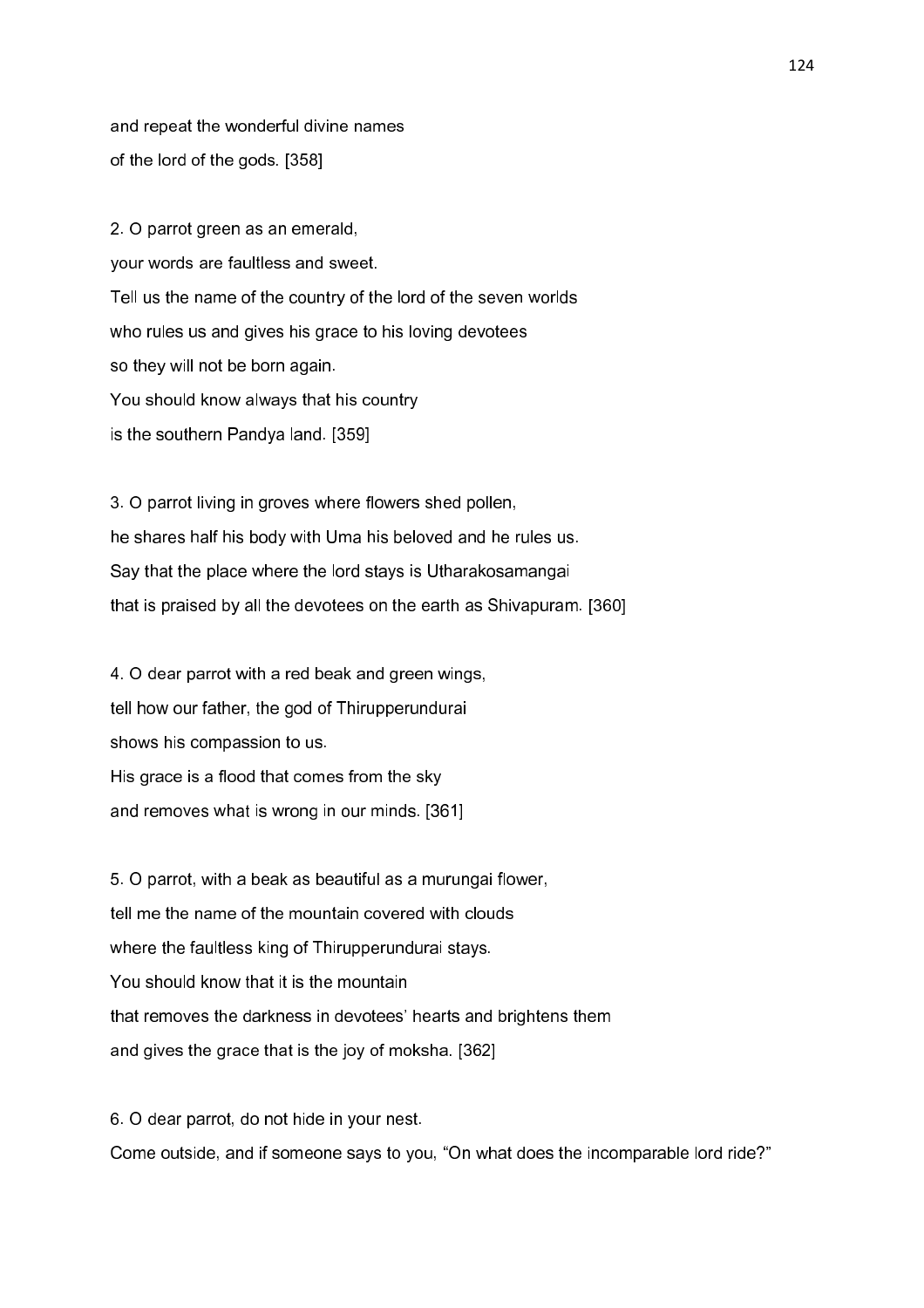tell them, "He rides joyfully through the sky on his horse which is the Vedas while Apsarasas with hearts sweet as honey sing his praise." [363]

7. O parrot with words like honey dripping from the branches of fruit trees, say that the weapon the faultless god of Perundurai uses to defeat his enemies is the trident that he carries to cut away all the three faults from the hearts of his devotees that melt in devotion for him. [364]

8. O parrot with words as sweet as milk, say that the loud drum of the god of Thirupperundurai sounds so his devotees' future births will be destroyed and much happiness will come to them. [365]

9. O parrot of clever words, say that the real garland of the god of Thirupperundurai, the giver of grace to his devotees, is the arugam garland of the lord. He rules me and gives me his grace so that bad karma will never come to me. [366]

10. O green parrot living in a flower garden, if anyone asks you to tell of the beautiful banner of the god of Thirupperundurai surrounded with pure water, tell them it is the faultless bull banner that flies high from the columns of the palaces of his enemies. [367]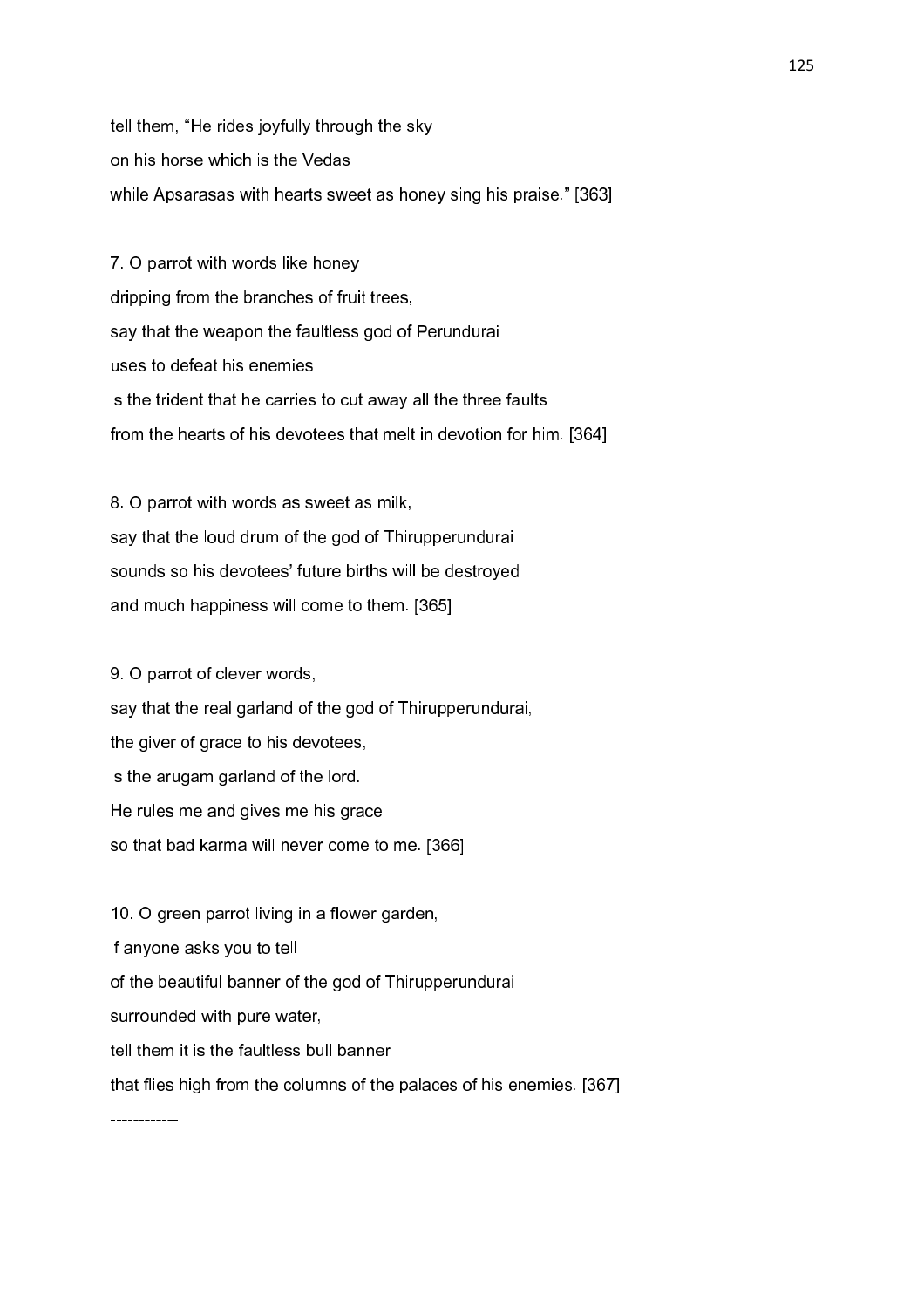### 20. Thiruppalli ezhuchi

1. O lord, I praise you, the foundation of my life. It is dawn and we sprinkle flowers on your lotus feet and worship them. We see the beautiful smile on your divine face that gives grace to all your devotees. You are the lord of Thiruperundurai surrounded with cool fields where petaled lotuses bloom in the mud. You, with a bull on your banner, made me yours. Wake up, beloved lord. [368]

2. As the sun rises in the direction of Indra, darkness disappears, the sun opens his eyes and fragrant flowers bloom and bees as lovely as the eyes of the lord swarm and sing. O Lord, god of Thirupperundurai, you are a mountain of happiness as you come to give us the grace we treasure. You are the ocean with roaring waves. Wake up, beloved lord. [369]

3. The beautiful cuckoos sing, roosters crow, sparrows call, conches sound, the stars disappear and light increases in the morning and brightens our day. Show us your divine ankleted feet, lord, god of Thirupperundurai. No one understands you, but you make it so I understand you easily. Wake up, beloved lord. [370]

4. On one side, devotees play sweet music on the veena, on another they play the yaaz, in one place they recite the Vedas and sing praises, in another they carry garlands strung together with flowers,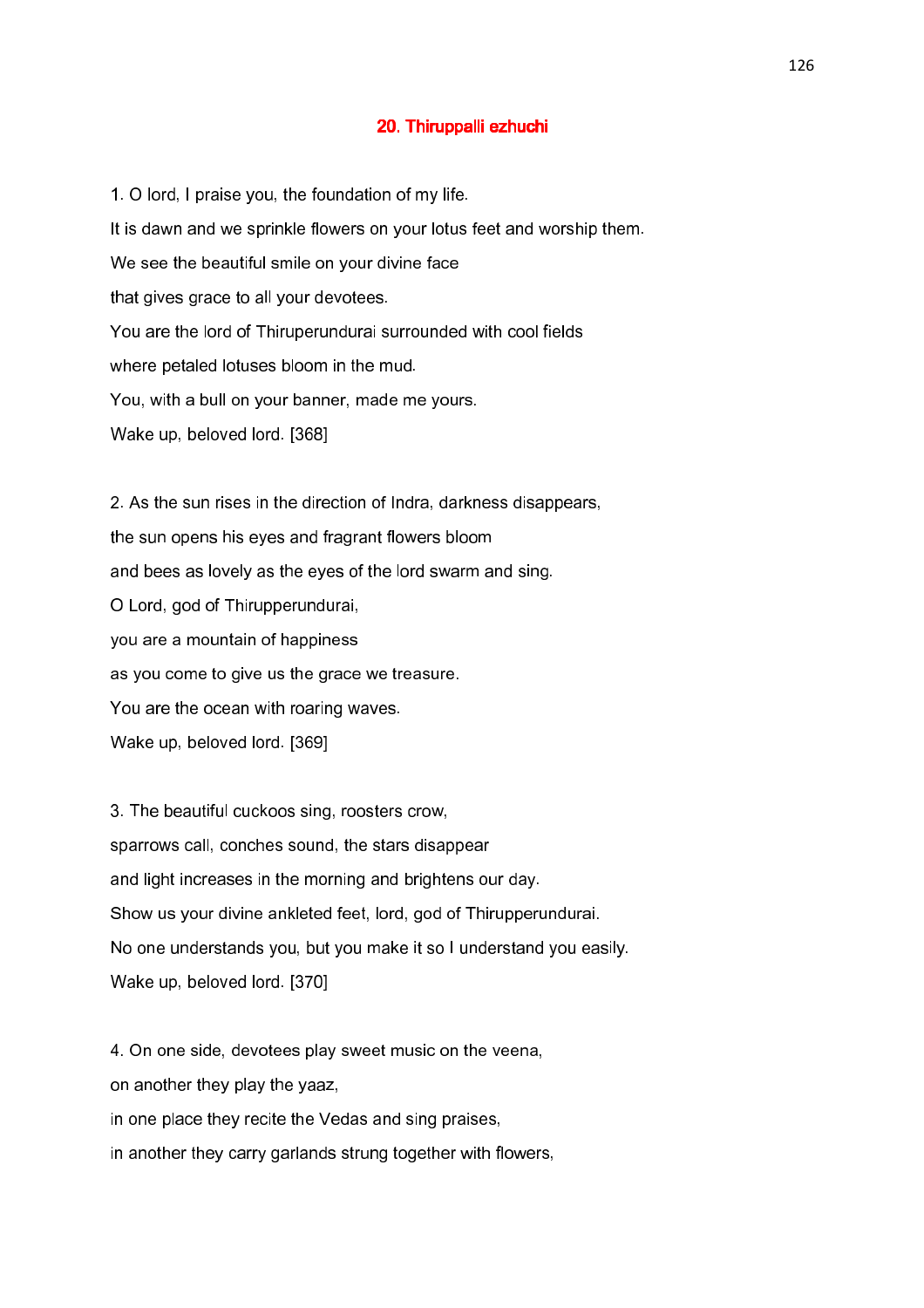in another they cry out and worship you and in another they put their hands above their heads. O lord of Thirupperundurai, you rule me and give me your grace. Wake up, beloved lord. [371]

5. We have never heard of anyone who has seen you, we have only heard that you stay in the sky, water, wind, fire, and earth. Poets worship and sing your praise and dance but have not seen you. You, hard for anyone to reach even by thought, are the king of Thirupperundurai surrounded with flourishing cool fields. You come to us, remove our troubles and give us your grace. Wake up, beloved lord. [372]

6. O lord, you are the beloved of beautiful Uma. You took away the desires for the world of your devotees wanting to reach your moksha. Girls decorated with kohl on their eyes worship you. O Lord Shiva, god of Thirupperundurai surrounded with cool fields where lovely lotuses bloom, you destroy our births on this earth and give your grace. Wake up, beloved lord. [373]

7. Even the gods in the sky do not know whether you are the taste of fruit or nectar and whether you are hard or easy to know. You come to the earth in various divine forms that may be this or that and make us yours and give us your grace. You stay with your beautiful wife Uma in Thiruvutharakosamangai surrounded with groves dripping with honey. O king of Thirupperundurai, we ask you how we may serve and worship you.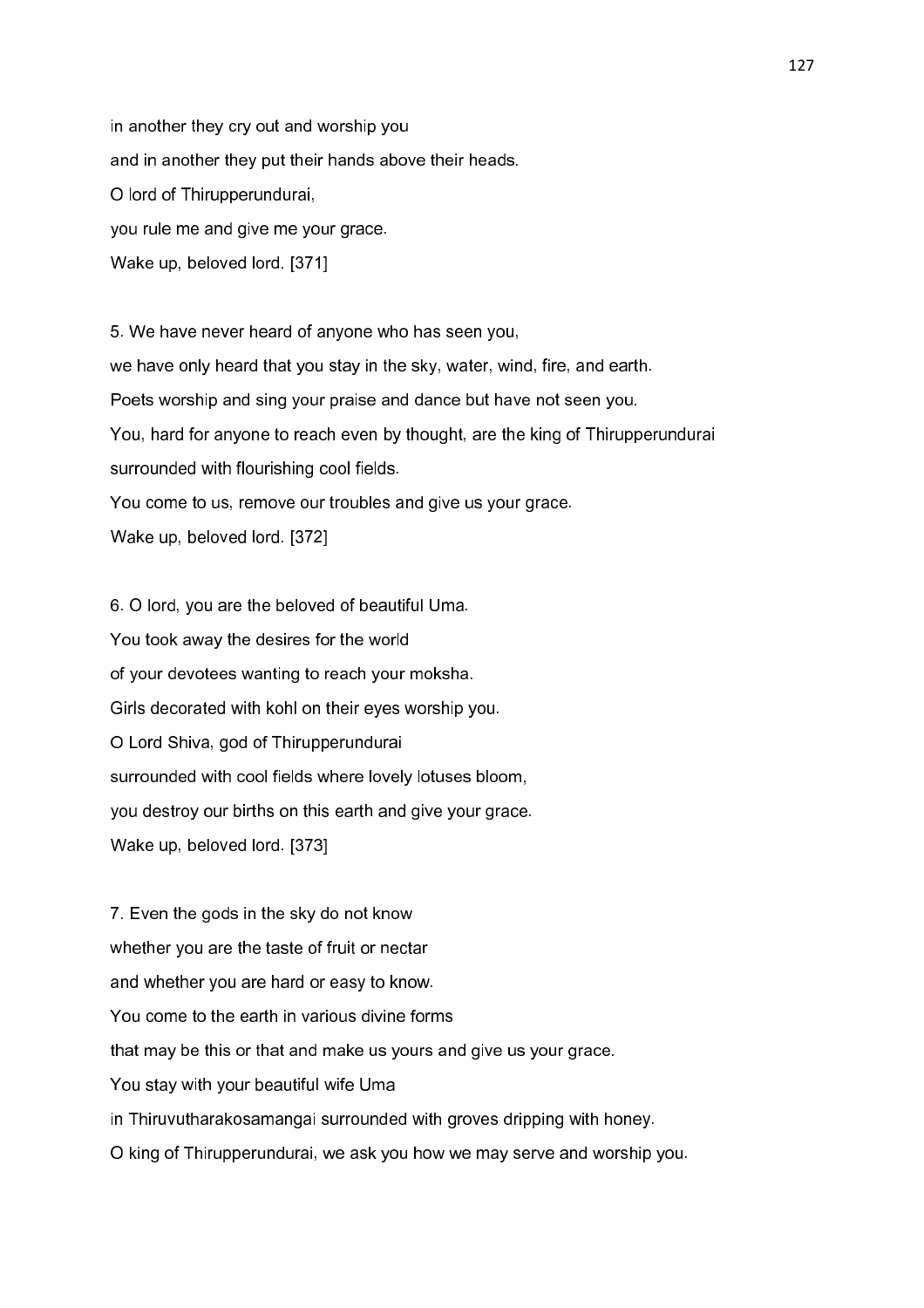#### Wake up, great lord. [374]

9. You are such a wonder

8. You are the beginning, middle and end of all. All the three gods—Thirumal, Brahma and Rudra—how could others know? O highest lord, you and Uma with balls for playing in her soft fingers come to all the simple huts of your devotees and stay there. Your divine body is red like fire. You took the form of a Brahmin, came to the Thirupperundurai temple and gave us your grace. You are as sweet as nectar. O lord, wake up. [375]

even the gods in the sky cannot approach you. We are your devotees. You made us come to the earth and live, O god of Thirupperundurai, worshiped by our family from generation to generation, you abide in the thoughts of your loving devotees. You are sweetness that gives us joy, staying in our eyes, and the nectar that came from the ocean, sweet as sugarcane, You are the life of all the creatures of the world. Wake up, great lord. [376]

10. Being born in this world we waste our days in vain unable to reach you, O god of Thirupperundurai. We are looking for the path through which all the creatures of the world reach you. O god of Thirupperundurai, grant us your compassion and come to this earth with Thirumal who wanted to see your feet and Brahma who wanted to see your head.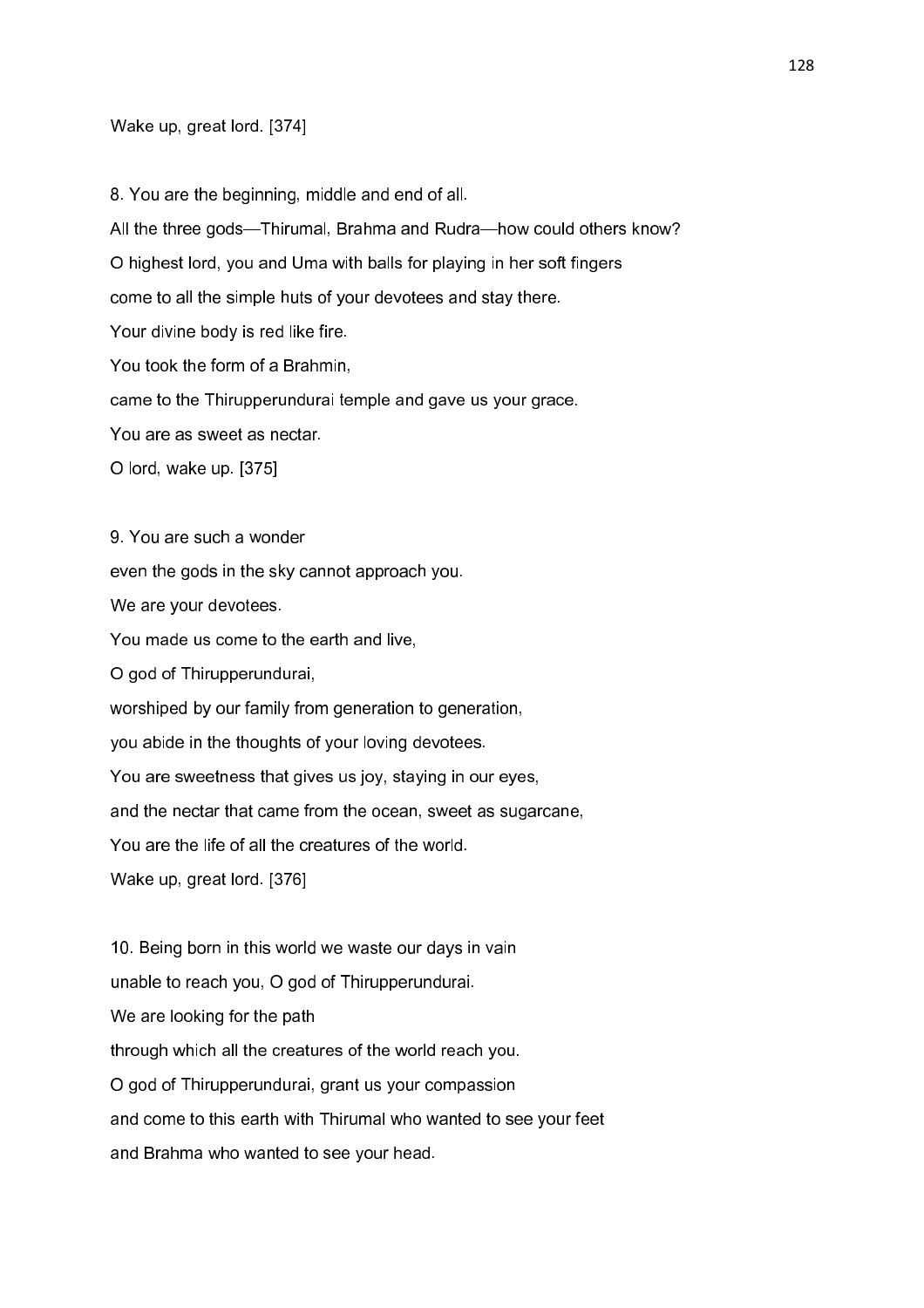O omnipotent lord, make us yours.

Wake up, our sweet lord. [377]

# -----------

# Part III. The Plea of the Devotee

21. Koyil Mutha Thiruppadiham: Anatiyakiya Carkariyam [378-387] Ten ancient divine poems on Thillai

22. Koyil Thiruppadiham: Anupoka Ilakkanam [388-397] Ten divine poems on the temple

23. Sethilappathu: Civananthattin Perukkam [398-407] The soul wishes to leave this world and reach the Lord

24. Adaikkalap Pathu: Pakkuva Ninnayam [408-417]] The soul longs for the refuge of the Lord

25. Aasaip Pathu: Atthuma Ilakkanam [418-427] The soul desires the Lord's grace

26. Adisayap Pathu: Mutthi Ilakkanam [428-437] The soul expresses wonder that the Lord has joined him with other devotees

27. Punarchip Pathu: Attuvitha Ilakkanam [438-447] The soul asks when it will join the faultless Lord

28. Vaazaappathu: Mutthi Upayam [448-457] The soul says it does wish to live in this world and asks for the grace to reach moksha and unite with the Lord

29. Arul Pathu: Mahamaya Sutthi [458-467] The soul asks the Lord to come to it and show his grace

30. Thirukkazukkundrap Padikam: Kuru Tharisanam [468-474] The soul praises the Lord for revealing his presence in Thirukkazukkundram

31. Kanda Pathu: Nirutha Tharisanam [475-484] The soul sees the Lord dancing in Thillai

32. Piraathanaip Pattu: Satha Muthi [485-495] The soul requests the Lord to give his grace to join him

33. Kuzaitha Pathu: Athuma Nivethanam [496-505] The soul asks the Lord to give his compassion so it may reach him

34. Uyirunnip Pathu: Civanantham Meliduthal [506-515] The soul asks the Lord to join it

35. Accap Patthu: Anantham Uruthal [516-525] The soul expresses fear at seeing other gods worshiped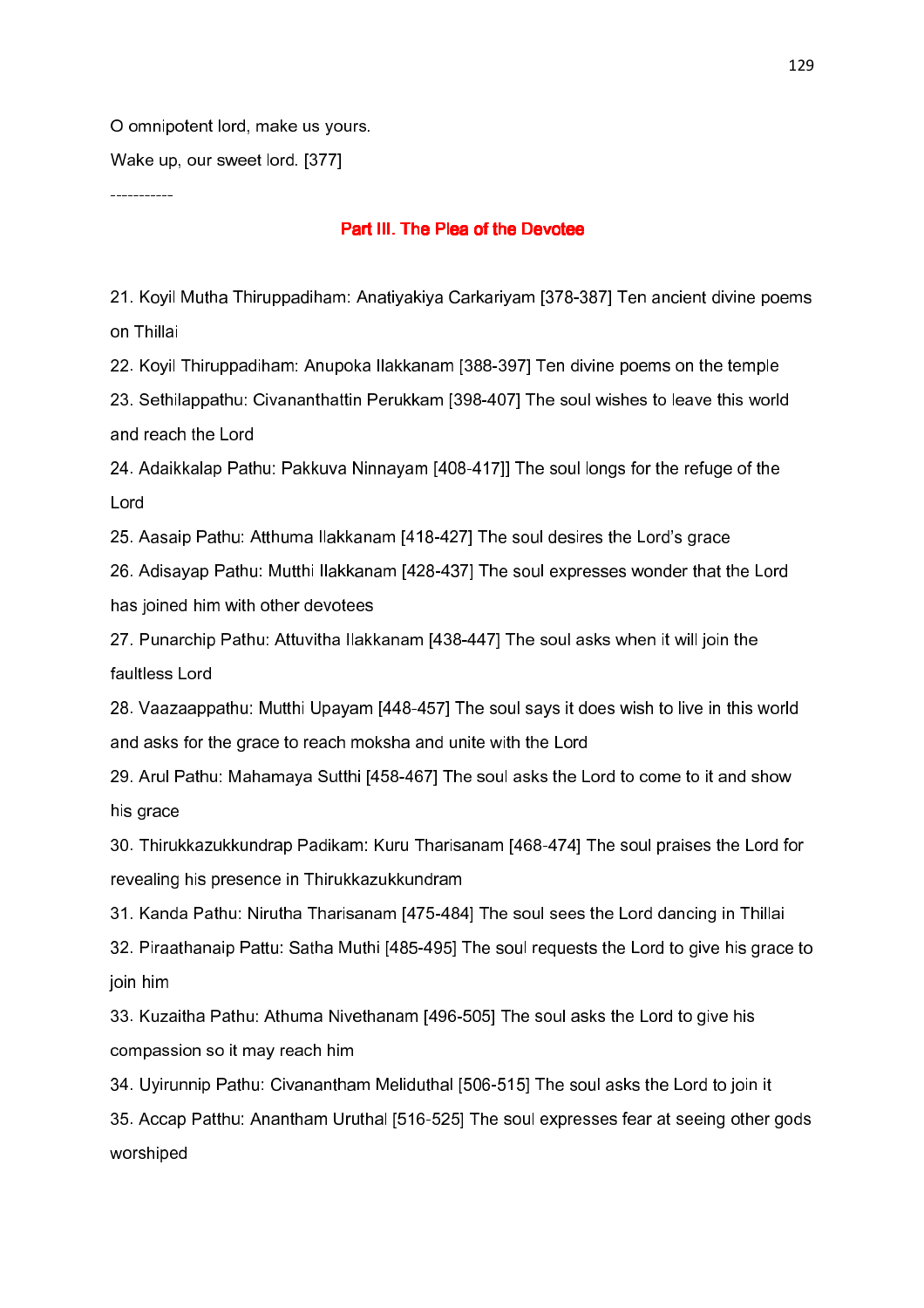36. Thiruppandip Pathiham: Civanantha Vilaivu [526-535] The Pandya country and the devotion of its people for the Lord

37. Piditha Pathu: Muthik Kalappu Uraithal [536-545] The soul holds on to the Lord and asks how it can reach him

38. Thiruvesaravu: Cuttarivu Ozitthal [546-555] The soul asks for the grace of the Lord to come and show his feet

39. Thiruppulambal: Civanantha Muthirvu [556-558] The soul says it will not praise any other god but melt only for Siva

40. Kulap Pathu: Anupavam Idai Idupadamai [559-568] The soul describes how its troubles disappeared when it saw the Lord's presence in Thillai

41. Arpudap Pathu: Anupavam Atramai [569-578] The soul expresses wonder at the Lord's showing his feet to him

42. Chennip Pathu: Civavilaivu [579-588] How the Lord places his feet on the devotee's head 43. Thiruvaarthai: Arivittu Anpu Uruthal [589-598] The soul worships the other devotees who have the grace of the Lord

44. Ennap Padikam: Oziya Inpatthu Uvakai [599-604] The wishes of the devotees to receive the grace of the Lord

45. Yaathiraip Pathu: Anupava Athitham Uraithal [605-614] A devotee tells how to reach the Lord

46. Thiruppadai Ezuchi: Pirapancap Por [615-616] The divine army of the Lord

47. Thiru Venba: Ananthor Thanmai [617-627] Venpa poems expressing the joy of the soul having the Lord in its heart

48. Pandaaya Naanmarai: Anupavatthu Aiyam Inmai Uraitthal [628-634] Even the four Vedas cannot see the Lord

49. Thiruppadai Aatchi: Civa Upathi Ozhithal [635-642] The soul wishes to transcend the desires of the world so the Lord will enter his heart

50. Aananda Maalai: Civanupava Viruppam [643-649] The garland of joy: the soul asks the Lord to give it the joy of experiencing him

51. Achoo Padiham: Anupavavazi Ariyamai [650-662] The soul is joyful to have received the Lord's grace that other devotees have not received

---------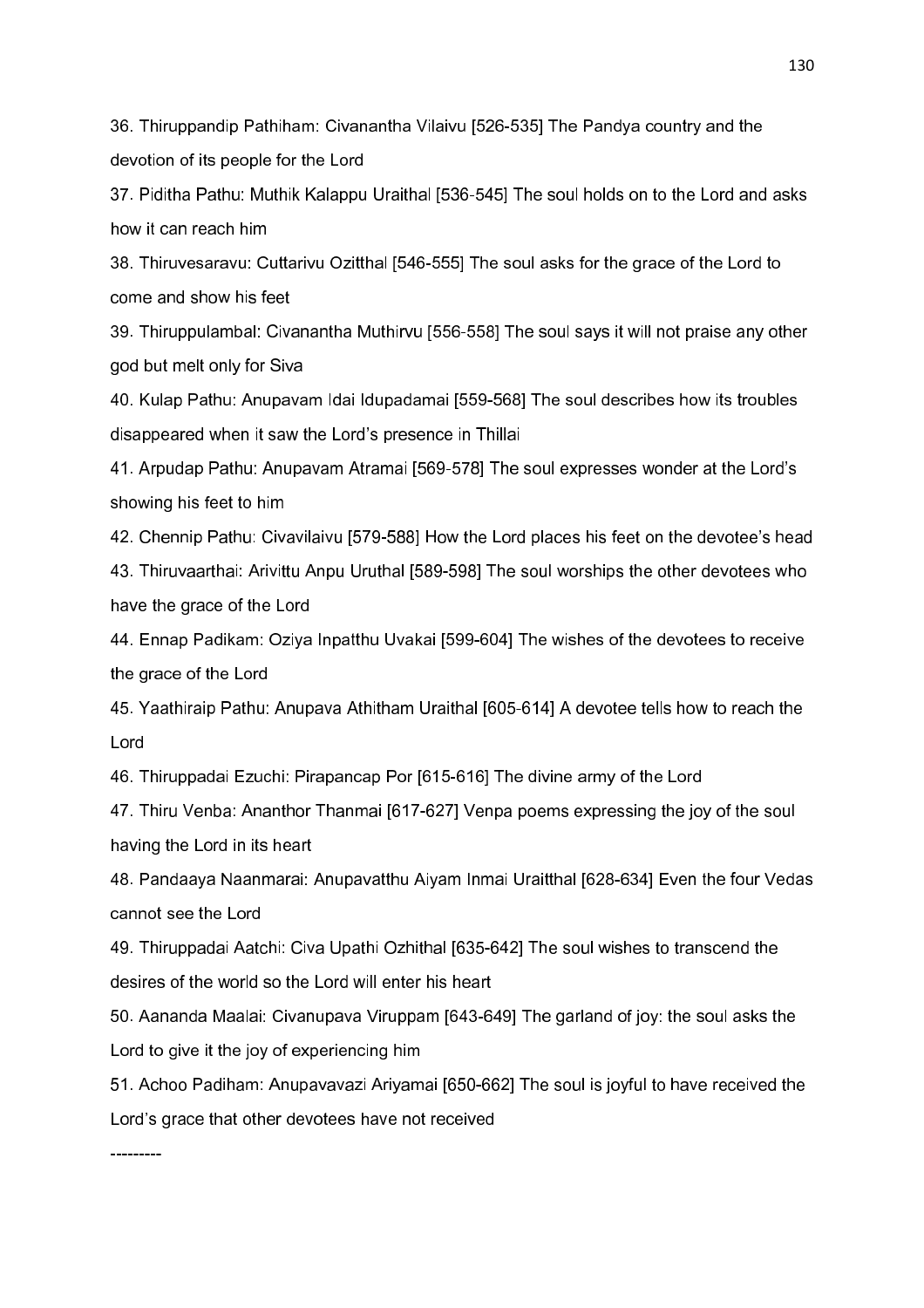#### 21. Koyil mutha Thiruppadiham

1. O lord, you made me yours. Uma, your wife, is a part of you and you both are with me, your slave. Give me the grace to be with your devotees. O dancer of the golden hall in Thillai, you are endless! Come and fulfill my wish. [378]

2. O lord, you stay with me and rule me and I follow your commands. Even though I have done very little to reach you, I try to serve you. Still I have not done enough tapas. O lord, dancer in the golden hall in Thillai, give me your grace and tell me how to reach you. If you do not, won't your devotees come to you and ask, "Who is this one constantly worshiping you?" [379]

3. O lord, my heart does not melt for you and I do not feel much love for you, yet you loved me your devotee and made me your slave. If I complain to you and ask you to give me your grace and you do not give it, won't your devotees say, "It is not fair of you not to give him your grace."? You accept the sacrifices that your dear devotees offer and make them flourish. If you do not present yourself to me, I will not live. O dancer of the golden hall in Thillai, you are everything in the world. [380]

4. You are the origin of all the three gods, Thirumal, Brahma and Rudra, the origin of me and my five senses and of everything in the world.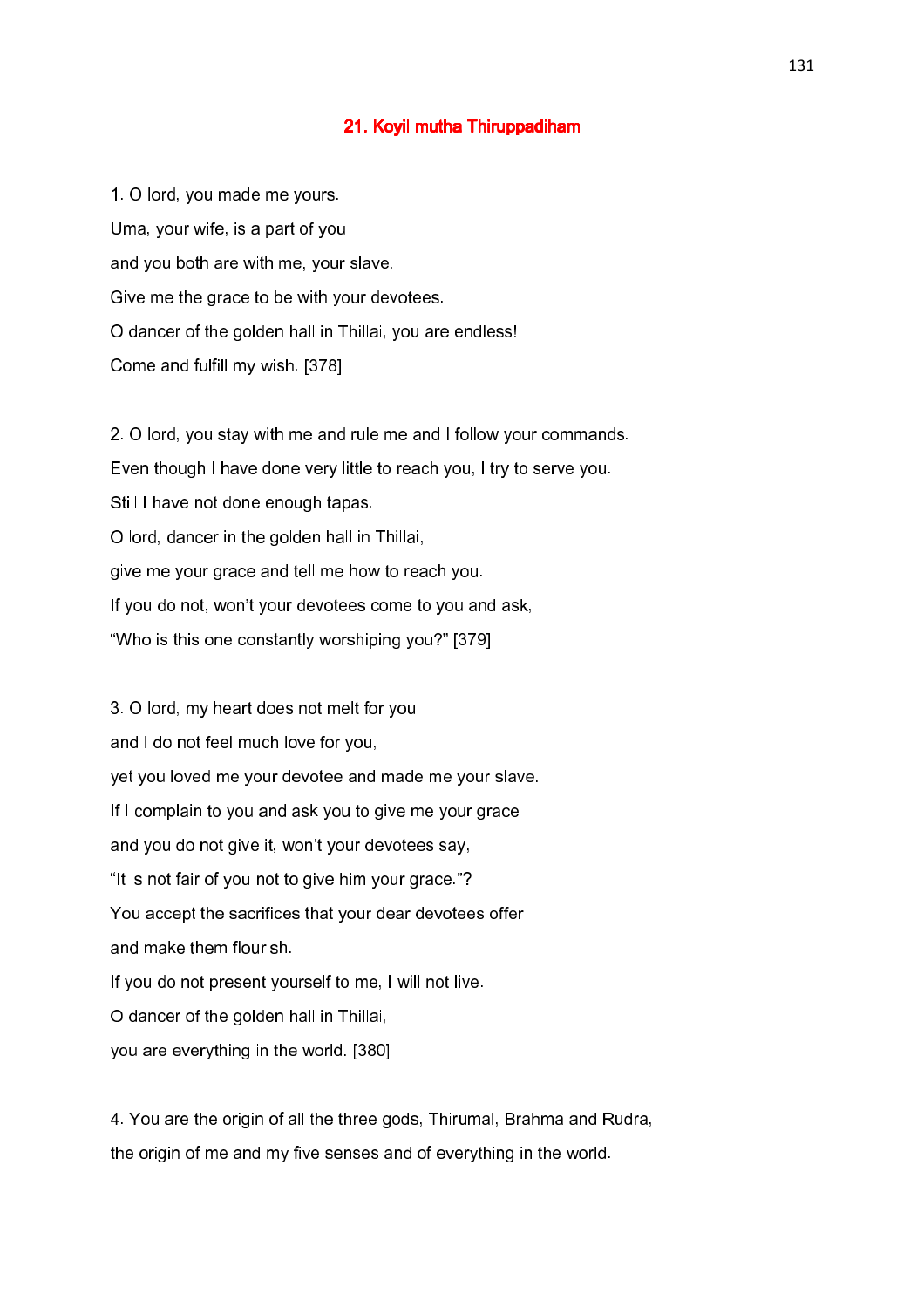I cry and ask you to give me your grace and I stay with your crowd of old devotees. What can I do except ask you to give me your grace, O king of the golden hall in Thillai? [381]

5. O king, you are nectar, the dancer in the golden hall in Thillai. Searching for your grace like a heron searching for food I wait night and day and grow tired. You do not give me your grace as you give to your devotees and make them happy. You are invisible, like ghee in milk, and you are silent. Don't you think the world will scold you for being like that? [382]

6. The world may scold you and say that I am your devotee while others may not worry about me. I have not received your grace yet, O lord, my father, dancer in the golden hall of Thillai. I want to go to Thiruvolakkam and worship you. Be compassionate to me and give me your grace to go there where all your devotees crowd together to see you. [383]

7. O lord, dancer in the golden hall of Thillai, I wait thinking that I will receive your grace. Will I be disappointed? You make me imagine you and you rule me. Will I be like wealth that has no one to protect it? I want to come near you where you and your devotees join together and play. You are my life. Give me your grace and call to me, "Come!" [384]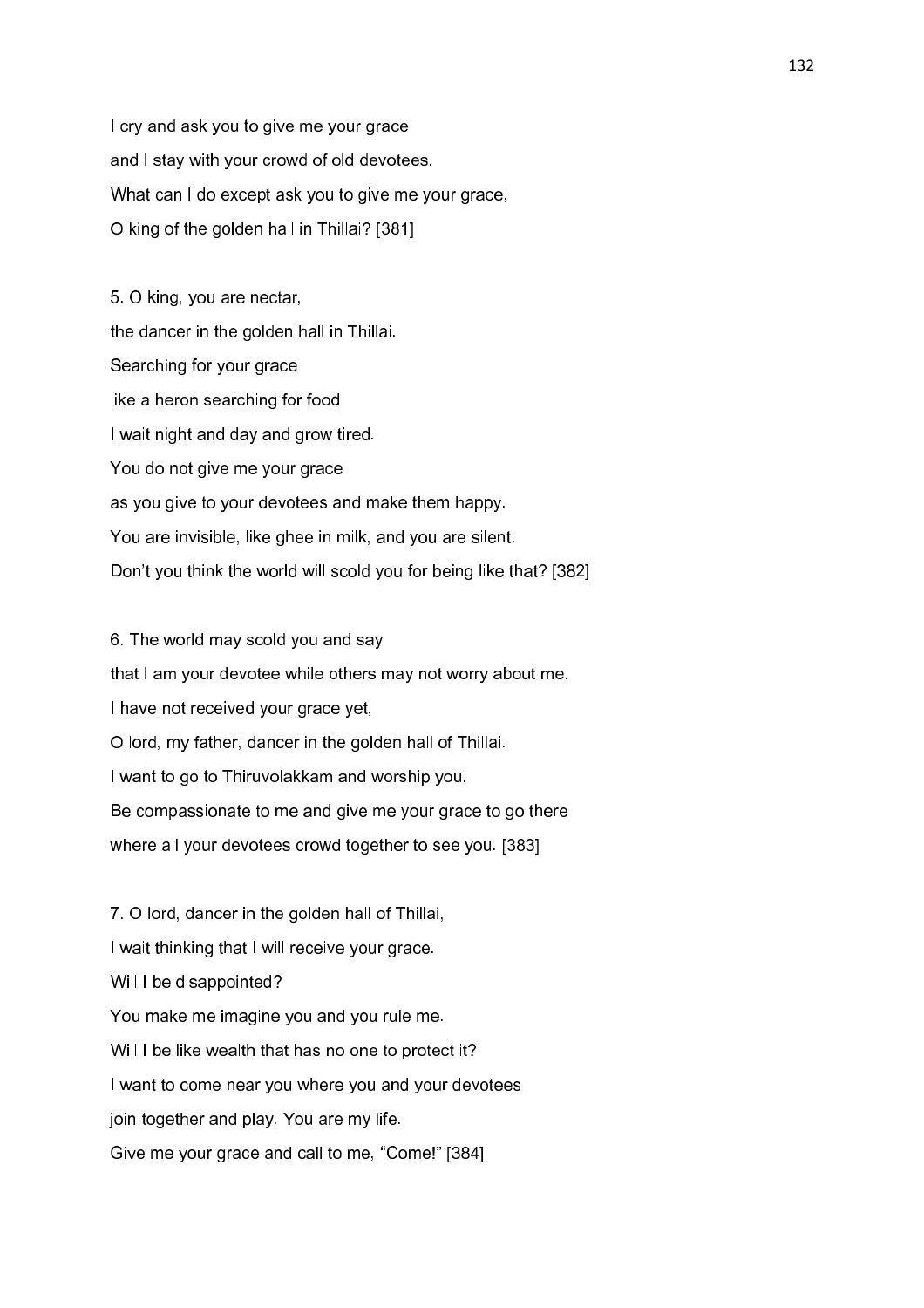8. If you do not give me, your slave, your grace, there is no one here to tell me, "Do not be afraid!" You, precious as gold, came, showed your concern and gave me your grace. O dancer of the golden hall of Thillai, separated from you I am worried and confused. If you do not call me and make me one of your wise devotees, I will die. If the world knew this, wouldn't it laugh? [385]

9. Some laugh, some are joyful, some feel happy as if they tasted honey, some join together and tell your greatness to others, some hear it, some appreciate it, staying in various places, and some worship you, recite your divine names and say, "O lord, dancer of the golden hall of Thillai!" How could I, low as a dog, stay among them? Trust me and give me your grace. [386]

10. I worship you and chatter your name, thinking, "He will surely give me his grace." My eyes fill with tears, my mouth mumbles, my mind thinks of you, worships you and melts. I pray to you many times and say, "You are the lord of the golden hall of Thillai!" I am weak and tired. Have pity on me! O lord, you rule me, and you have made me yours. [387]

-----------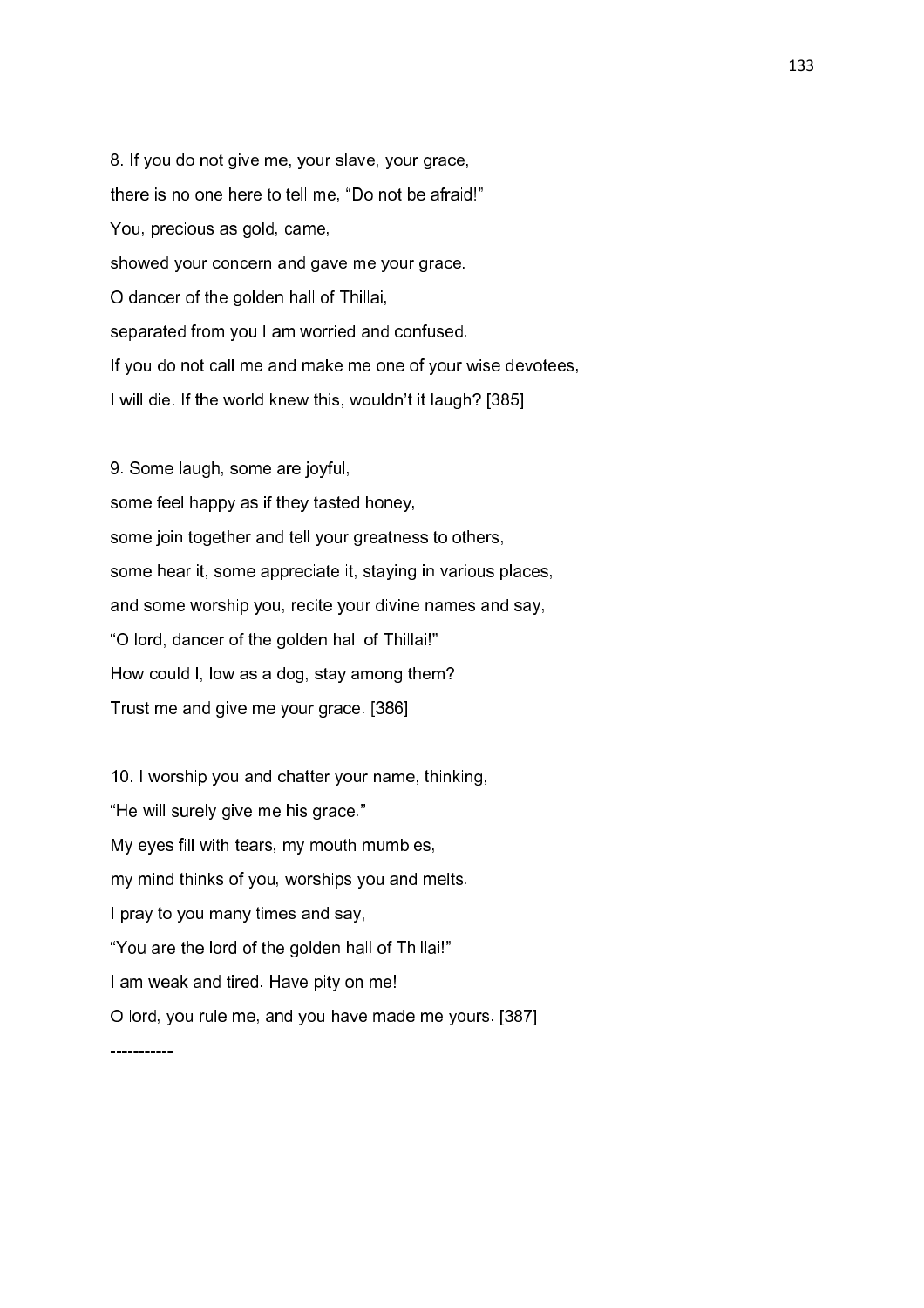#### 22. Koyil Thiruppadiham

1. O lord Shiva, the five senses, my enemies, give me desires and confuse me. You, my nectar, close the doors to those desires and stay in my heart as a bright light. I want to see you. Come to me and give me your grace. O lord Shiva, our joy and sweet honey, god of Thirupperundurai, our love, you abide across all the endless worlds. [388]

2. O highest lord, you gave me your sweet grace and my soul and body melt in love and joy for you. O omnipresent lord, with no past or future, you are the first one and you are endless. O lord Shiva, god of Thirupperundurai in the southern land, king of famous Shivapuram, I have nothing to pay back your kindness. [389]

3. O king, my father, you, the servant of your devotees, entered my heart and melted it with devotion for you. O true light, you removed my false darkness. You, nectar, are a faultless ocean whose waves do not break on their banks. Words cannot describe you, for you can only be felt. Let me know how I can describe you and feel you. [390]

4. The sages who understand you become gods. You are something beloved that can only be felt. O lord, matchless one, soul for all lives, you are the remedy that removes births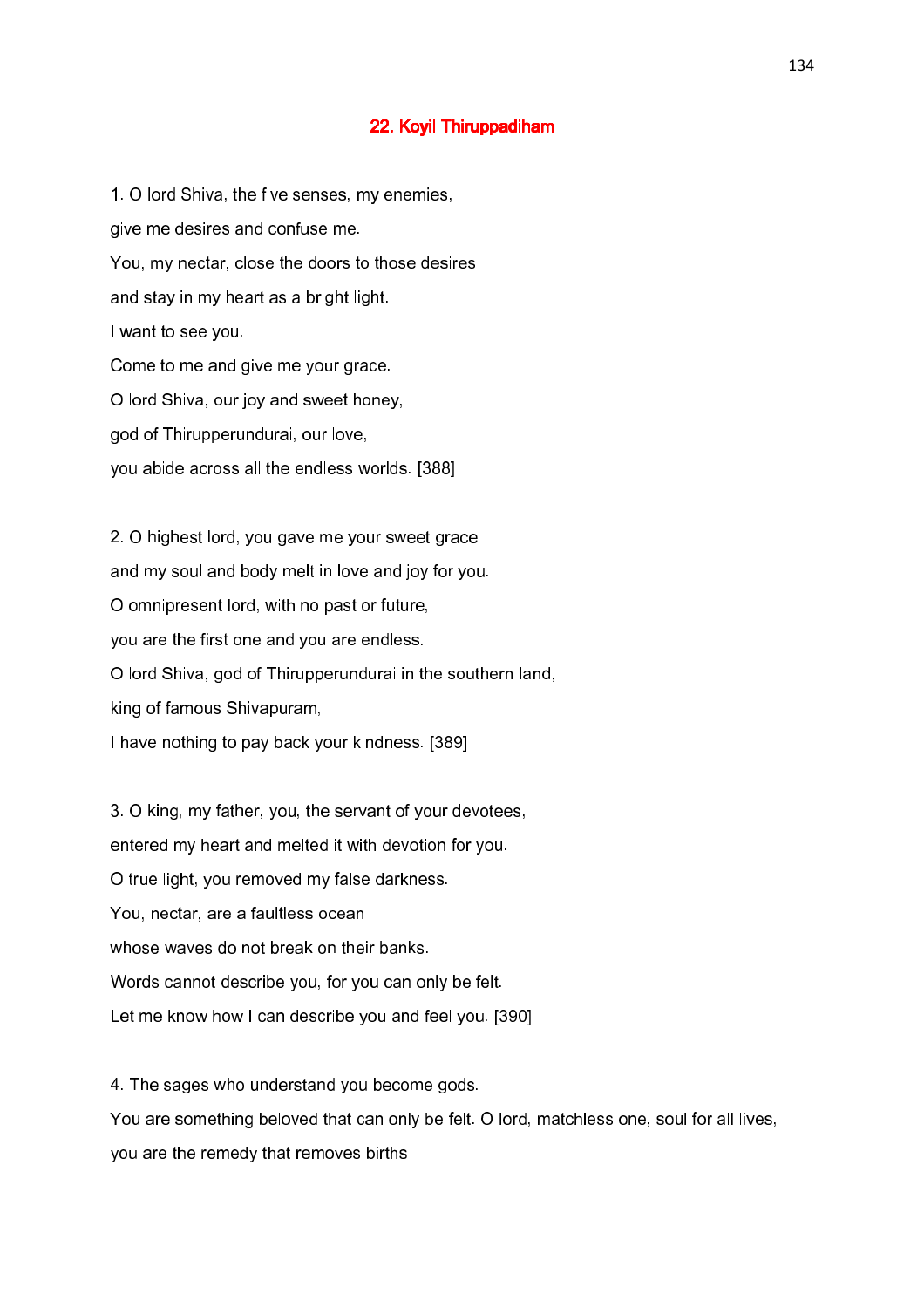and a pure light that appears in darkness. O Shiva, god of Thirupperundurai, unlike a person, you are joy that has no qualities. Are there any troubles for those who approach you? [391]

5. O faultless lord, sweet nectar, indestructible shining mountain, the Vedas and the meaning of the Vedas! You entered my mind and abide there. O Shiva, god of Thirupperundurai, you flow like water that has no bounds. O lord, you entered my body and now there is nothing more for me to ask. [392]

6. If I beg and beg and melt for you you rise as a bright light in my mind. Your lotus feet touch the heads of the gods in the sky when they bow to you. O Shiva, god of Thirupperundurai, you are the wide sky, water, earth, fire and wind and yet you are none of them. O formless one, I saw you with my eyes today and enjoyed you. [393]

7. Like a rising sun, you entered my mind, stayed there, removed my darkness and gave me your grace. It is only you in my heart—nothing else is there. I understand that there is nothing except you anywhere. You are like an atom where all things join together as one thing. You are not anything and without you there is nothing. Who knows you? [394]

8. O lord, you are the creator of all the worlds and the sky,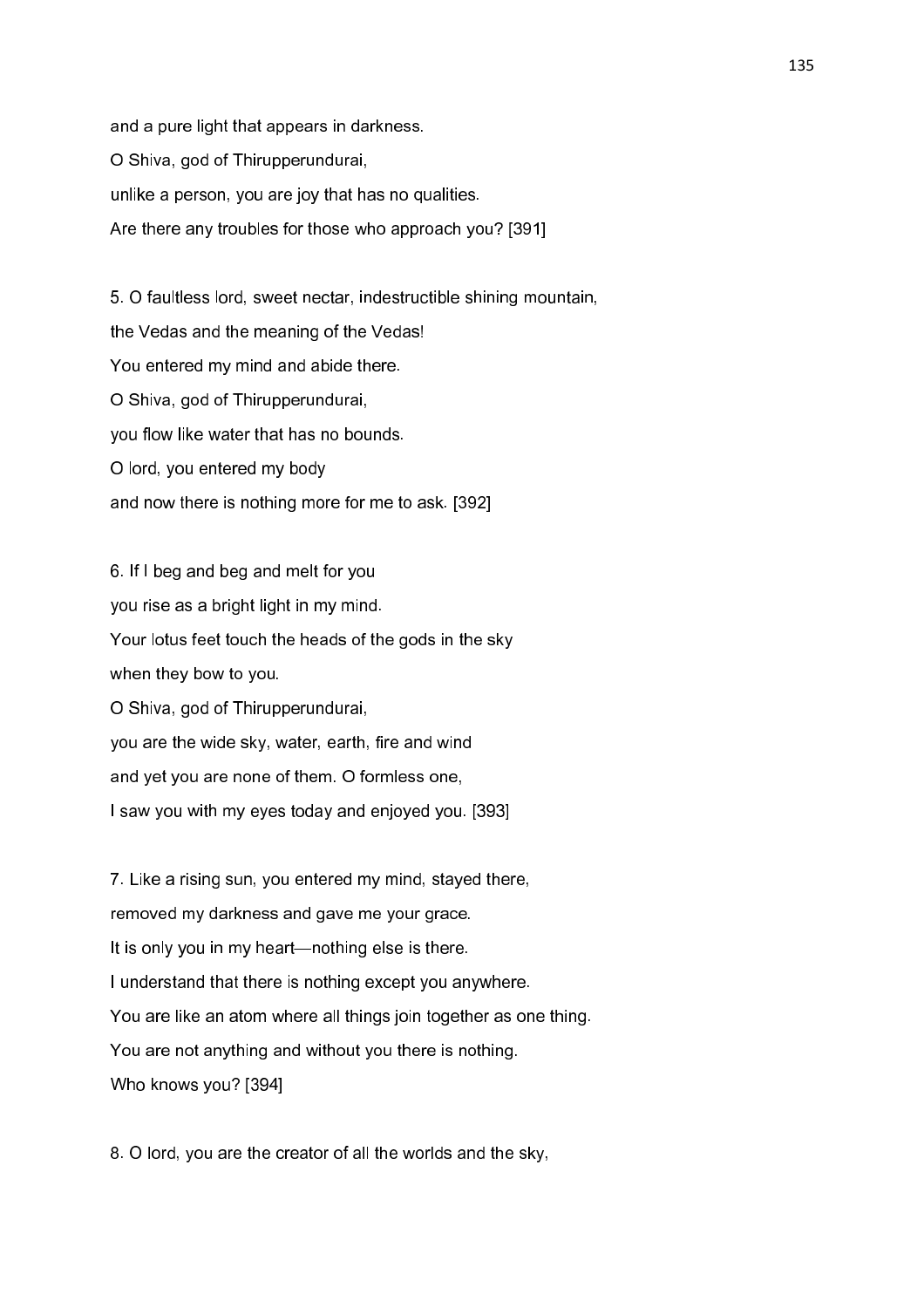the spreading light, the fire in water, faultless, understood by no one. Your grace, sweet as honey, flows like a flood in the hearts of your devotees. O Shiva, god of Thirupperundurai, who is my relation in this world and who is a stranger for me on this earth? You are the only joy and bright light for me. [395]

9. O lord, you are a bright light, formless and unique, the ancient god who cannot be described. You are a great ocean of joy and you remove all the desires of the world for your devotees. Endless, you are a mountain that gives your devotees faultless grace. O Shiva, god of Thiruupperundurai, where could you go without me? Show me the way to go with you. Come to me, give me your feet and your grace. [396]

10. You gave me yourself and you took me to yourself. Tell me, who is the clever one? I received endless joy by having you but is there anything that you received from me? O Shiva, god of Thirupperundurai, you, my father and lord, have entered my body, and I have nothing to give back. [397]

----------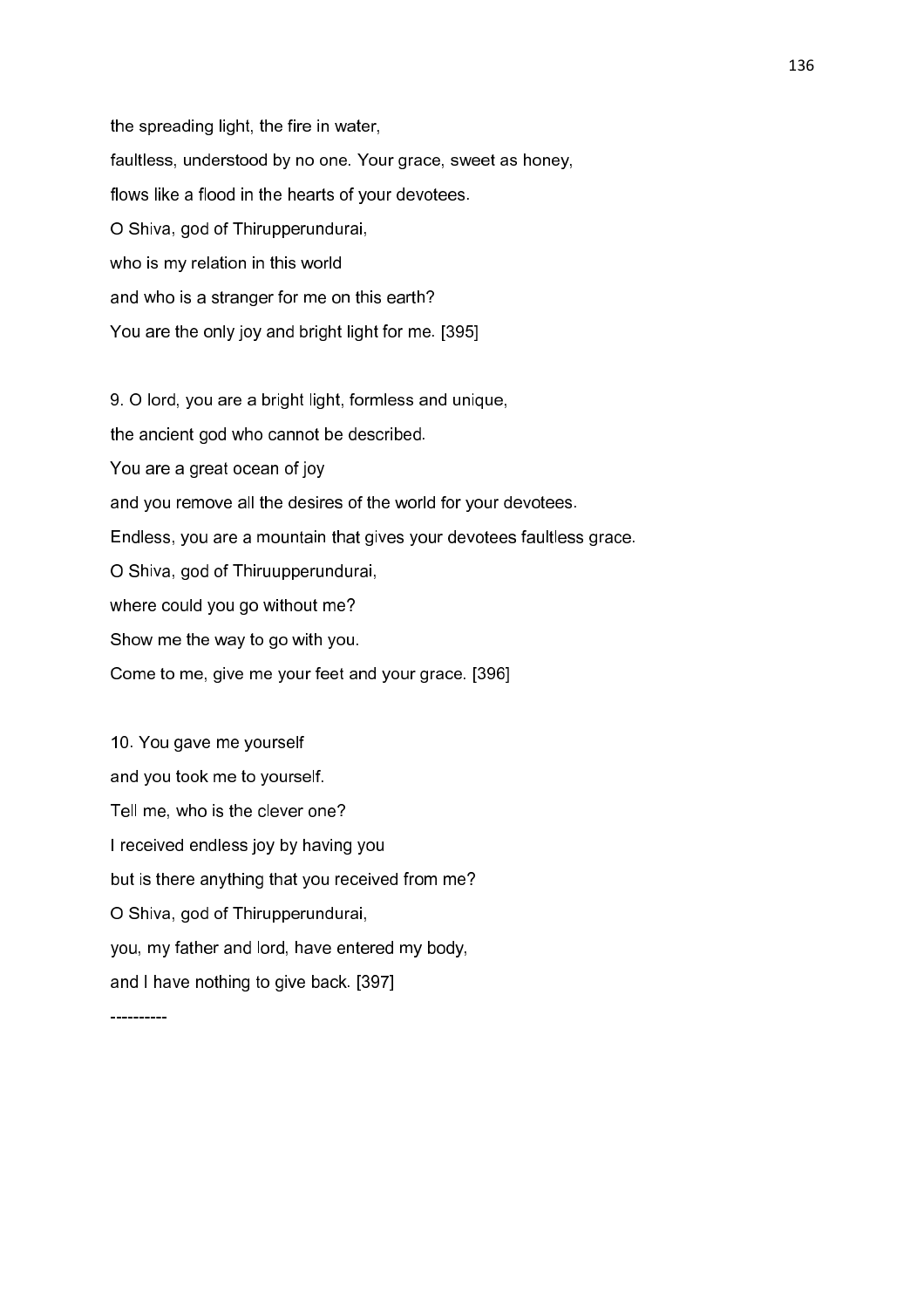### 23. Sethilappathu 23. Sethilappathu

1. I am a liar.

Even though I am separated from your ornamented lotus feet, I have not died yet. Alas, I live in this world but I have not thought of you. You are my lord and king, a large ocean of grace, my chief whom Thirumal and Brahma could not find. O lord with a red body, I do not know what to do, O god of Thirupperundurai. [398]

2. O king, the gods in the sky, the sages and others performed tapas under trees and on the water where the wind blows. They did not eat anything and suffered longing to see you. Termite mounds covered their bodies, but still they could not see your lotus feet. You told me to become your devotee and I gave myself to you, yet I do not suffer, my heart does not melt, and I do not give up this body that thinks of you. I have not died and still wander about, O Shiva of Thirupperundurai. [399]

3. Even though I am a Pulaiyan, you thought I am significant and gave me your grace. I plunged into joy and walked on my hands. O Sankara, rider of the bull, even for all the countless gods in the sky, only you are permanent. You, the omnipresent one, took poison from the milky ocean and you burned the three forts of the Rakshasas with your bow. Please make me die, O Shiva, god of Thirupperundurai. [400]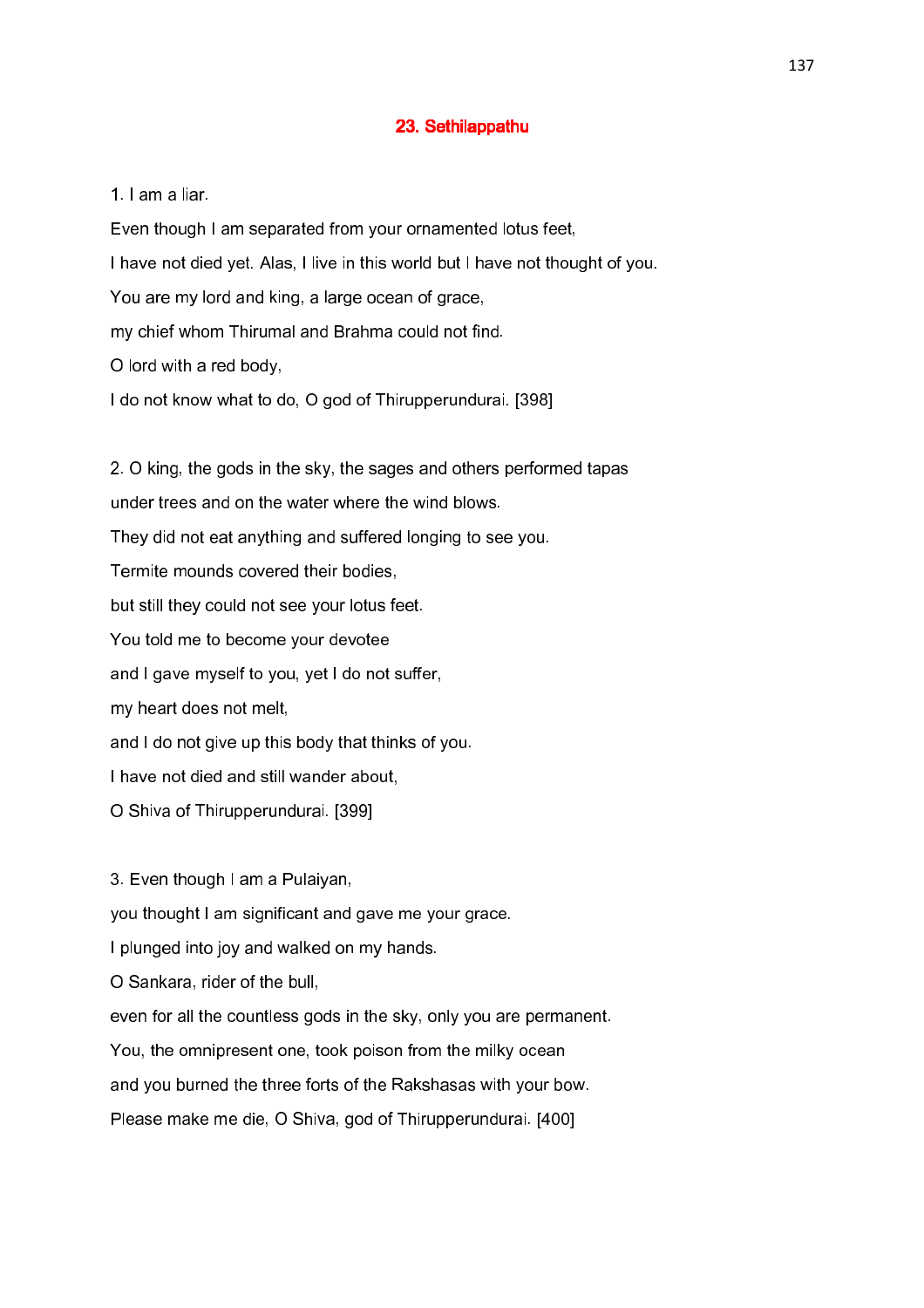4.Brahma and Thirumal wished to see your head and feet and melted like wax in fire still they wait to see you, and many of your beloved devotees do hard tapas to see you, becoming like skeletons and thinking only of you. As they wait for you, why did you come and chose me as your devotee? I am a rough person, with a mind like wood and iron that does not think of you. My eyes and ears are harder than iron and they do not want to see or hear you, yet you gave me your grace and wanted me to be your devotee. You abide in south Thirupparaaythurai, O Shiva, god of Thirupperundurai. [401]

5. O lord, you are beloved to all the gods in the sky

and they search for you.

I do not follow any other god except you and want your grace. You are our lord.

Give me your grace so I will not be separated from you. Show me your ankleted feet and remove my illusory body, O Shiva, god of Thirupperundurai, lord of all the gods. [402]

6. I have not cut my body like other devotees and I have not entered fire and burned my body. I do not know how to receive your divine grace but I cannot be patient anymore. I do not know how to be rid of this body. Your devotees praise you, the bull-rider, saying, "potri, potri!" I do not want to live without you. What should I do? Give me your grace and tell me what I should do, O lord Shiva, god of Thirupperundurai surrounded with fields where water flows breaking its banks. [403]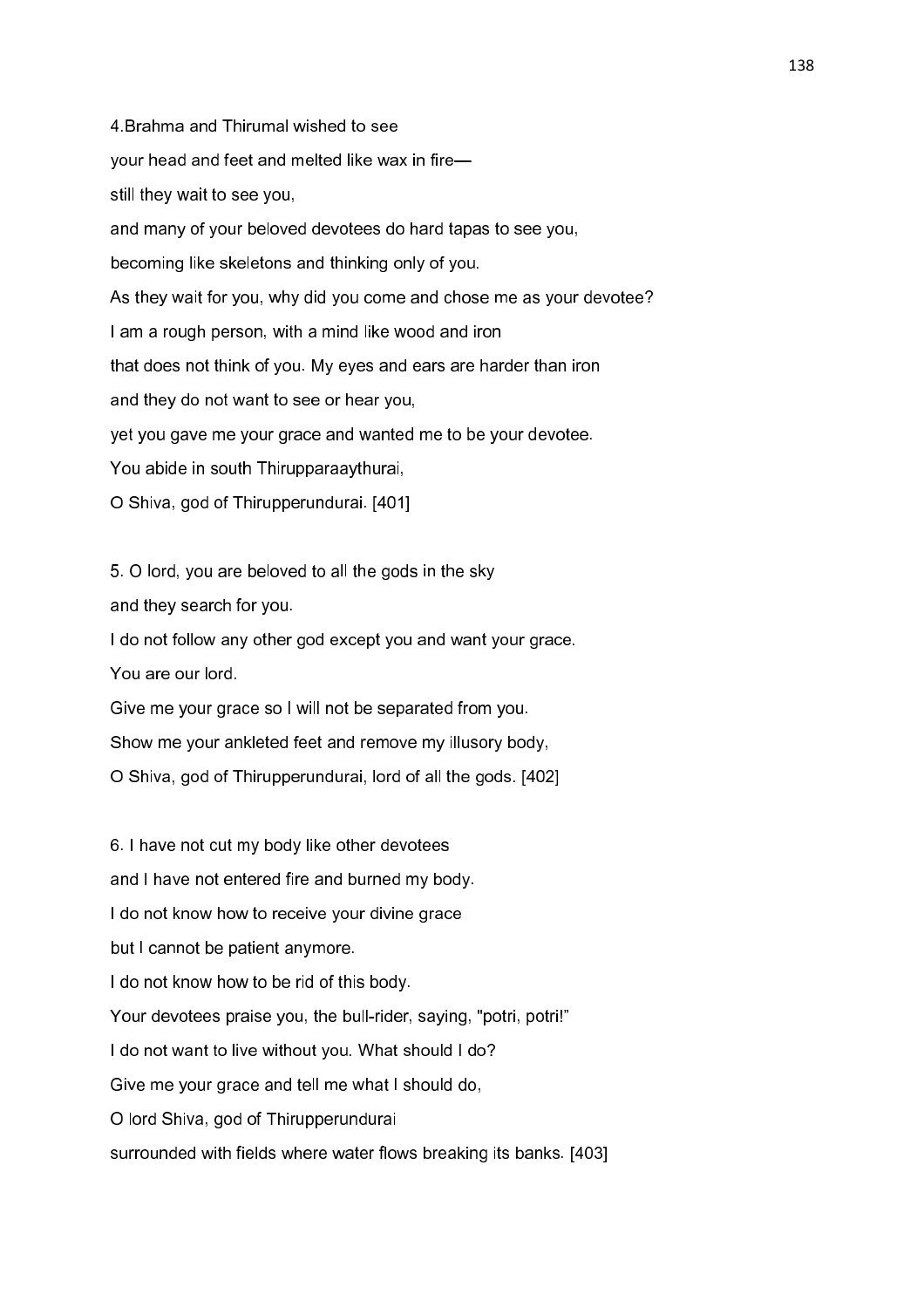7. You are the magic one, the god of the sky who drank the poison from the milky ocean making your neck dark. You are our nectar. I am a dog and I do not even think of you. I am like a devil who does not worship your feet saying, "Namasivaya," yet you show me the way to reach you. The crescent moon floats in your matted hair. Is it right that I stay far from you and must cry out to reach you, O Shiva, god of Thirupperundurai? [404]

8. Brahma who lives on a lotus, and Thirumal who lies on the roaring ocean, and Indra and all the other gods are waiting to see you. You have not showed me your love and your ornamented feet and made me one of your devotees. I am just waiting for you, wondering what could I do. O lord, you are my remedy. Is it right that I, your slave, must suffer to join you, O Shiva, god of Thirupperundurai surrounded with fields where cool water flows? [405] 9. The people of the world, Indra, four-faced Brahma

and all the gods wait to see you,

but you gave me your grace and made me yours.

For Markandeyan, you kicked Yama and took his life,

yet you gave me those same ornamented feet to worship.

The Ganges flows on your head and you carry fire in your hand.

Even Thirumal cried and searched for you,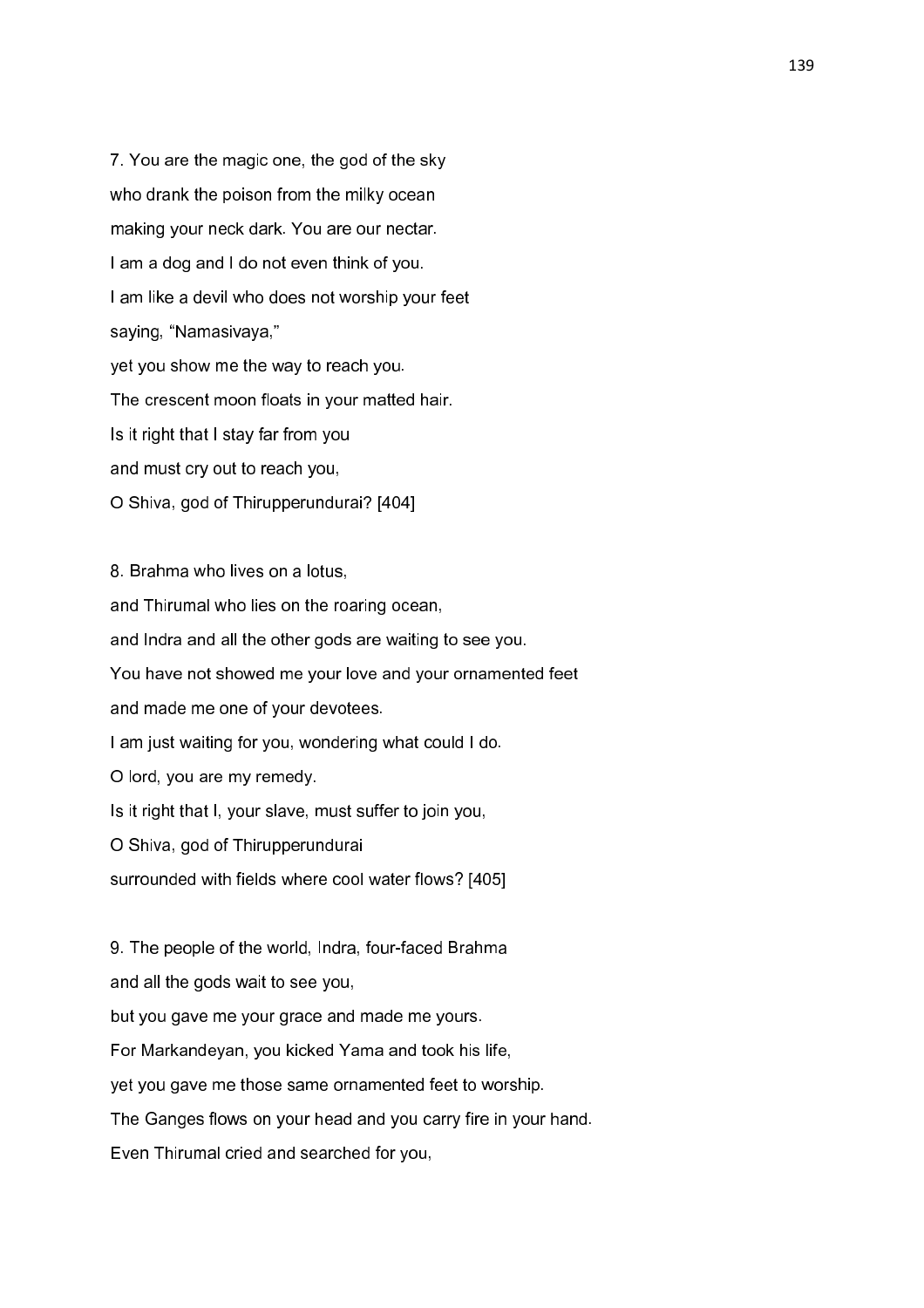but, though my eyes are like wood, you ordered me to come to your lotus feet, O Shiva, god of Thirupperundurai surrounded with fields where neelam flowers bloom and fish swim in the water. [406]

10. You came to me, gave me your grace, released me from my fears and plunged me into the ocean of your grace, yet I do not melt for you. O Shiva, god of Thirupperundurai, Thirumal with his conch and Brahma seated on a lotus could not find you, the god of the sky. You share your body with the daughter of Himalaya. You are like an ocean and you stay in Kailasa mountain. [407] ---------------

# 24. Adaikkalap pathu

1. Your dear devotees have attained your divine lotus feet.

I am a sinner without knowledge or wisdom.

My body is unclean and germs live in it,

and my mind is dirty, yet you made me yours.

I am your slave and you are my refuge. [408]

2. O lord, you wear a snake around your waist and the Ganges flows in your hair. You forgive all my faults that others cannot abide because you are patient and you destroy my future births with your divine grace. I am your slave and you made me yours.

O lord, you are my refuge. [409]

3. O clever lord, wonderful god, you remove my births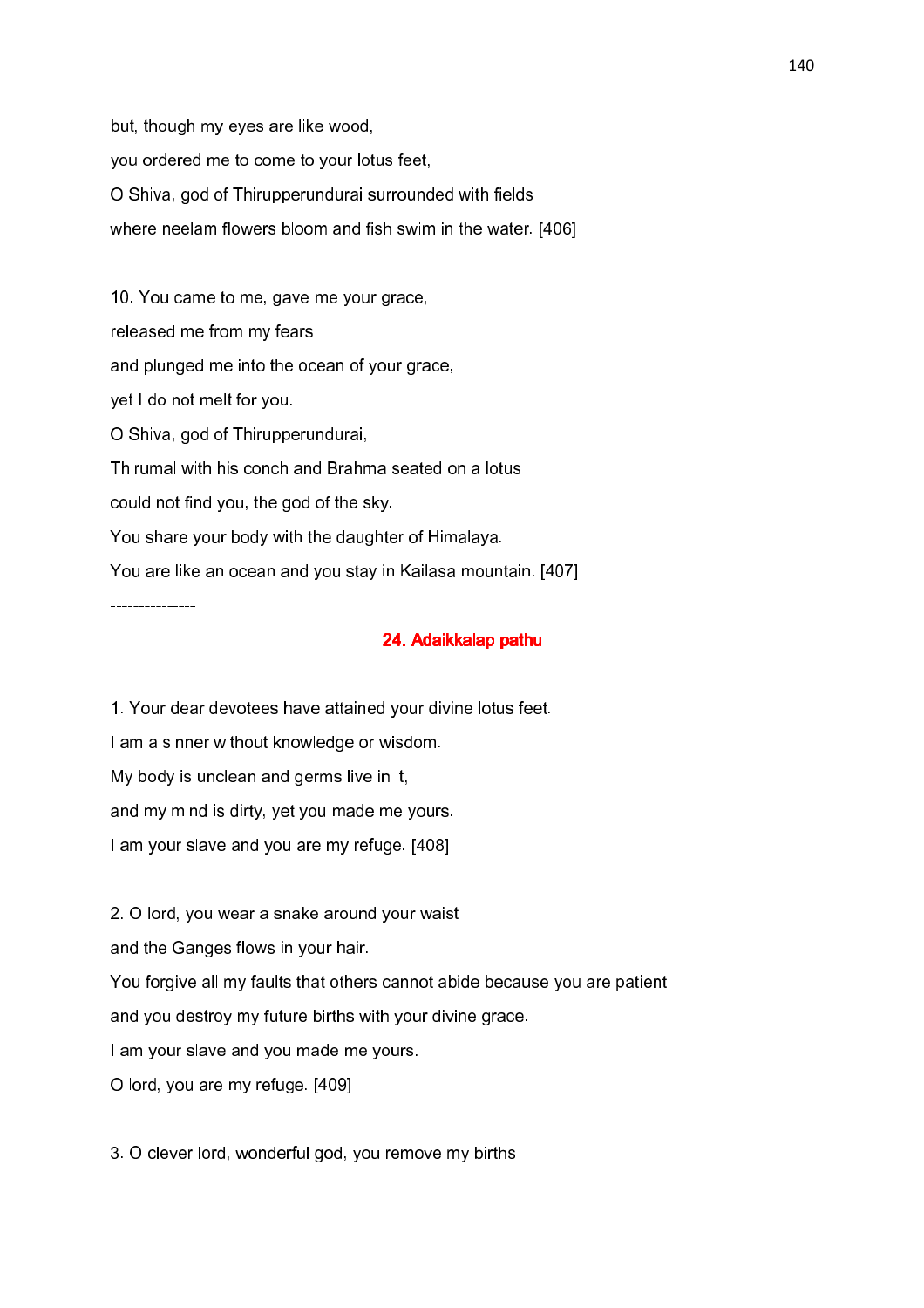and, entering my mind, you make me crazy for you. Brahma, seated on a lotus, and Thirumal could not find your head and feet. You give grace to all and have made me yours. I am your slave, you are my refuge. [410]

4. When your beloved devotees were plunged into a flood of sorrows they were saved by the boat of your ornamented feet, and when I was plunged into the ocean of sorrows, assailed by the fish of passion, you made me yours. O, lord I am your slave, you are my refuge. [411]

5. Caught by the tricks of women with curly hair, I forgot you. I fell into this dark body and I am tired. O lord of the gods in the sky, you share your body with your beloved wife whose doe-like eyes are adorned with kohl. You made me yours. I am your slave, you are my refuge. [412]

6. I am consumed by the beauty of women who have eyes like split mangoes decorated with kohl, and my heart is broken and I suffer. I am like yogurt that flows when it is churned in a pot. Lord, may you prosper. When will I reach your beautiful lotus feet and worship you? I have done bad karma. O father, ocean of compassion, you made me yours.

I am your slave, you are my refuge. [413]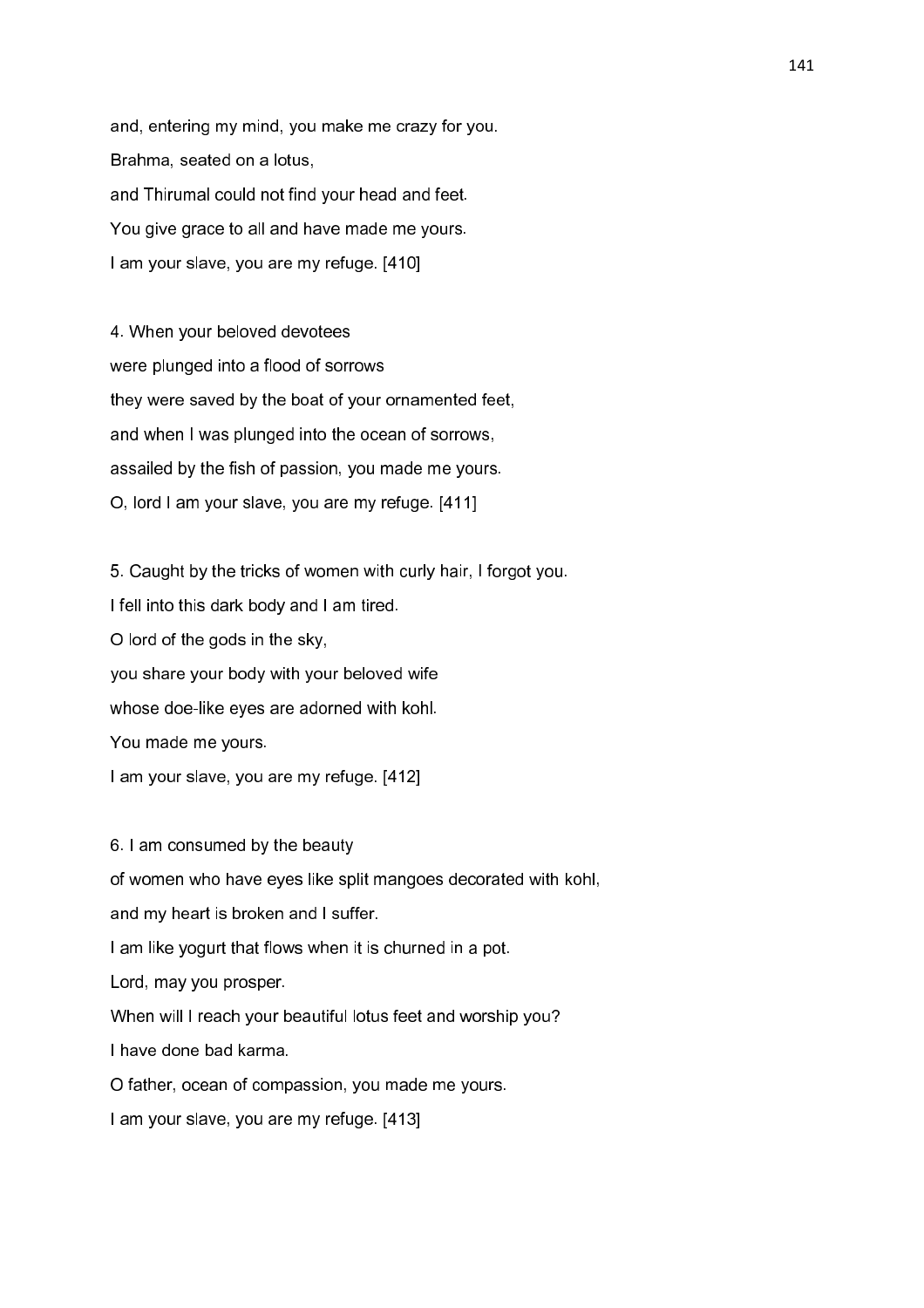7. When I suffered, caught in the net of passion of women with lightning eyes and small waists, you, the sweet lord, came to me, gave me your grace and released me from my passion. You showed me compassion, filled my eyes with tears like nectar and forgave my faults. O lovely-eyed lord, you made me yours. I am your slave, you are my refuge. [414]

8. You share your body with your wife whose eyes are like cut mangoes. Call me or make me join your feet— I do not know your thoughts, My heart suffers like the shuttle running between the threads in a loom. You made me yours. I am your slave, you are my refuge. [415]

9. Your devotees, never separated from you, worship your feet and stay beneath them always, and they receive the boon of not being born again. I do not know the path of those devotees, I know only you, yet I cannot really understand you. You made me yours. I am your slave, you are my refuge. [416]

10. You gave the nectar of your grace to all your devotees and I yearn to drink it also, but it chokes me because I do not have the good karma to drink it. Give me cool water sweet as honey and save me. I suffer, but you have made me yours.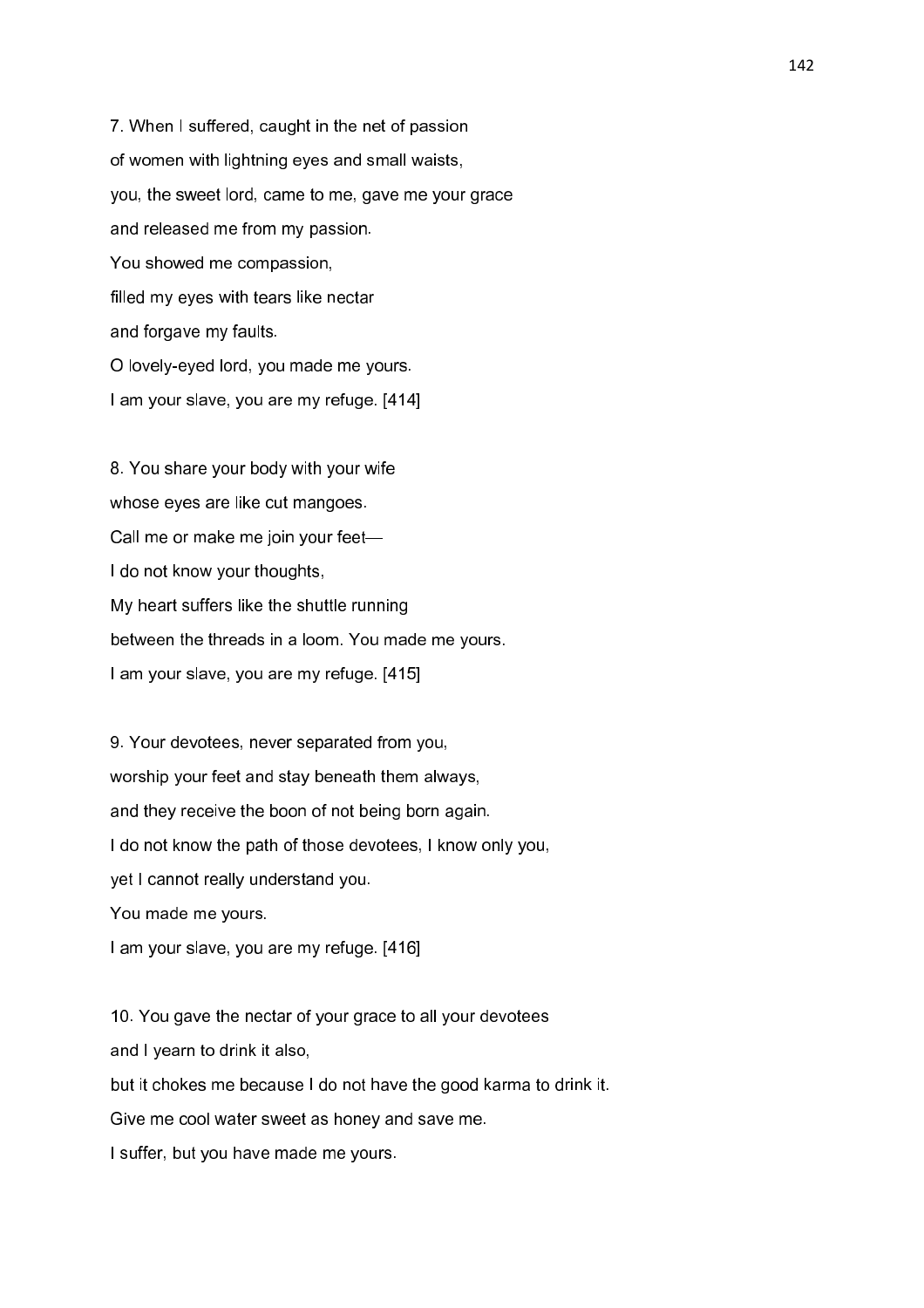I am your slave, you are my refuge. [417]

---------

### 25. Aasaip pathu

1. Even Thirumal who carries an eagle banner could not see your ornamented feet, yet you, a faultless jewel, gave me your grace and your divine feet. If only you would call me and give me your grace, saying, "Leave the dark world and come to me!" This is my desire—do you see that, my father? [418]

2. I do not want to live in this body that is like a pot with a brain and bones covered with skin tied together with rope-like nerves. O my king, my nectar, call me to come to you. You are above all the creatures of the world and gods. O father, I want to see you—do you see that? [419]

3. O king, dancer of the golden hall in Thillai, release me from this body, an ugly small hut swarming with bees, and call me to come and join you. O lord Shiva, precious jewel, hard for all the gods to know, you protect all and give them your grace. Please just glance at my face and pity me this is my strange desire. Do you see that, O my father? [420]

4. I am like an unclean walking hut that is without strength. The bones in my body are becoming thin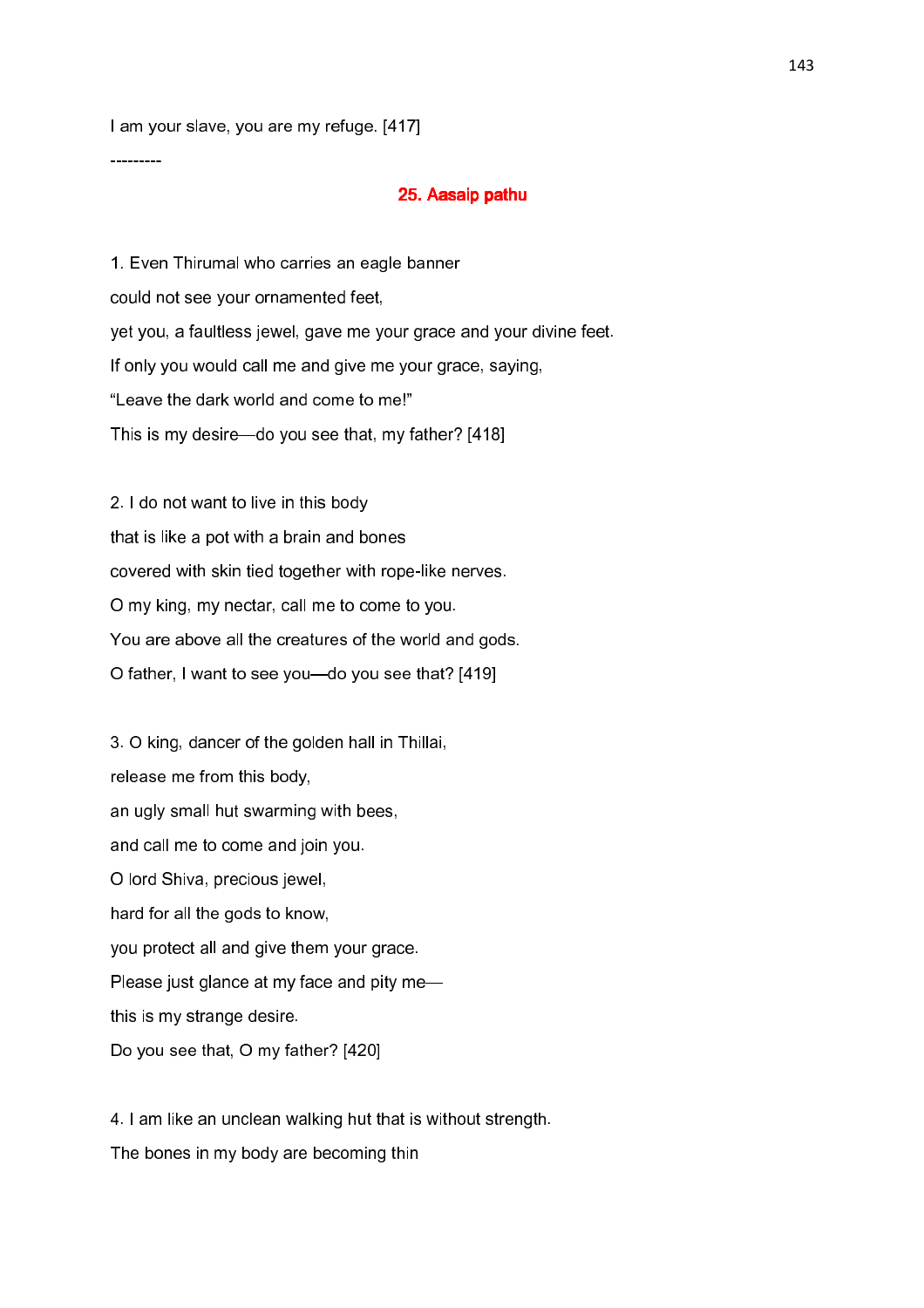and my skin is swelling out. My body suffers without ceasing. I worship you, o lord. I want to melt for you and see your bright light, to join your beautiful lotus feet and stay there. O my father, do you know that? [421]

5. O lord, rider of the bull, my body is covered with skin but inside it has terrible wounds it is like a tamarind fruit covered with a rind. O sweet nectar who wear divine ashes all over your body, you came to me and made me yours. I am a simple person and this is my desire. O my father, do you know that? [422]

6. I, a dog, was tired and could not stay in this world anymore. You made me live in a family and you did not release me from it. Even the gods in the sky do not know your beautiful lotus feet. O lord, you are my chief, you are my moksha. I want to see your bright face and lovely smile. O father, do you know that? [423]

7. O highest god, you are a bright light, and people in the world and the gods in the sky worship and praise you. Come to earth, give moksha to all and make them yours. In my desire for you, I say,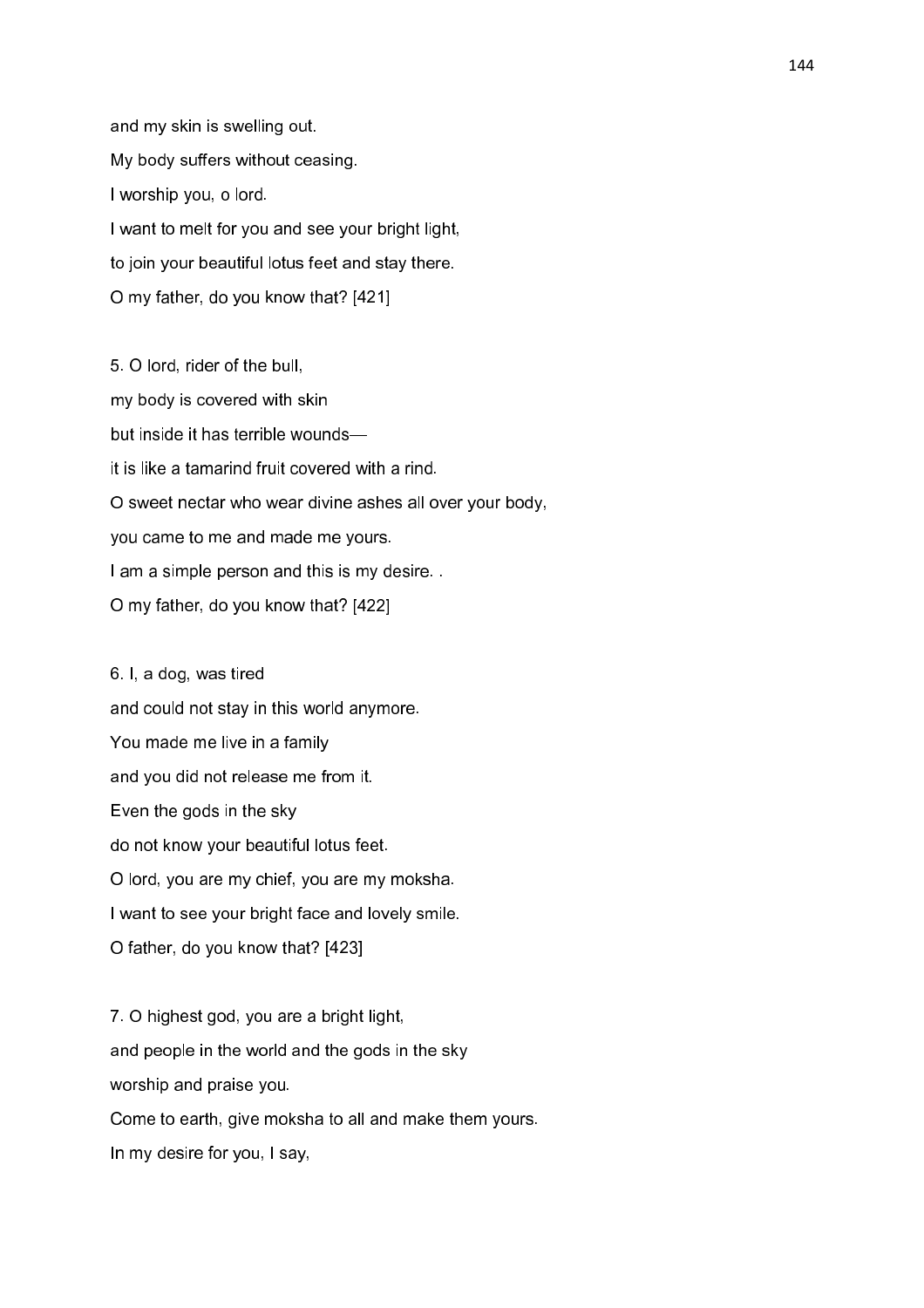"My lord, I want to recite your thousand names, to wander and worship you, as sweet as nectar." O father, this is my wish. Do you know that? [424]

8. I want to fold my hands and worship you, I want to embrace your beautiful ornamented feet placing them on my head always, and to cry out praising you, "My lord, my lord!" melting like wax in fire. This is my desire. O, king of Aiyaru, my father, do you know that? [425]

9. I want to leave this evil body and enter Shivapuram. I want to see your bright light with my two eyes and feel joy. O matchless lord, highest of the high, I want to join the crowd of your old beloved devotees. O father, this is my wish. Do you know that? [426]

10. I, a dog, was caught in the love nets of fish-eyed women and suffered. You, the light of knowledge, share half your body with your beloved wife who has feet soft as cotton. I do not have any help. I wish you would open your beautiful coral mouth and say, "Do not be afraid!" O father, do you know that! [427]

# 26. Adisayap pathu 26. Adisayap pathu

1. My heart did not melt for him thinking that he is a treasure and a bright diamond. I suffered for the pleasure of beautiful women

-----------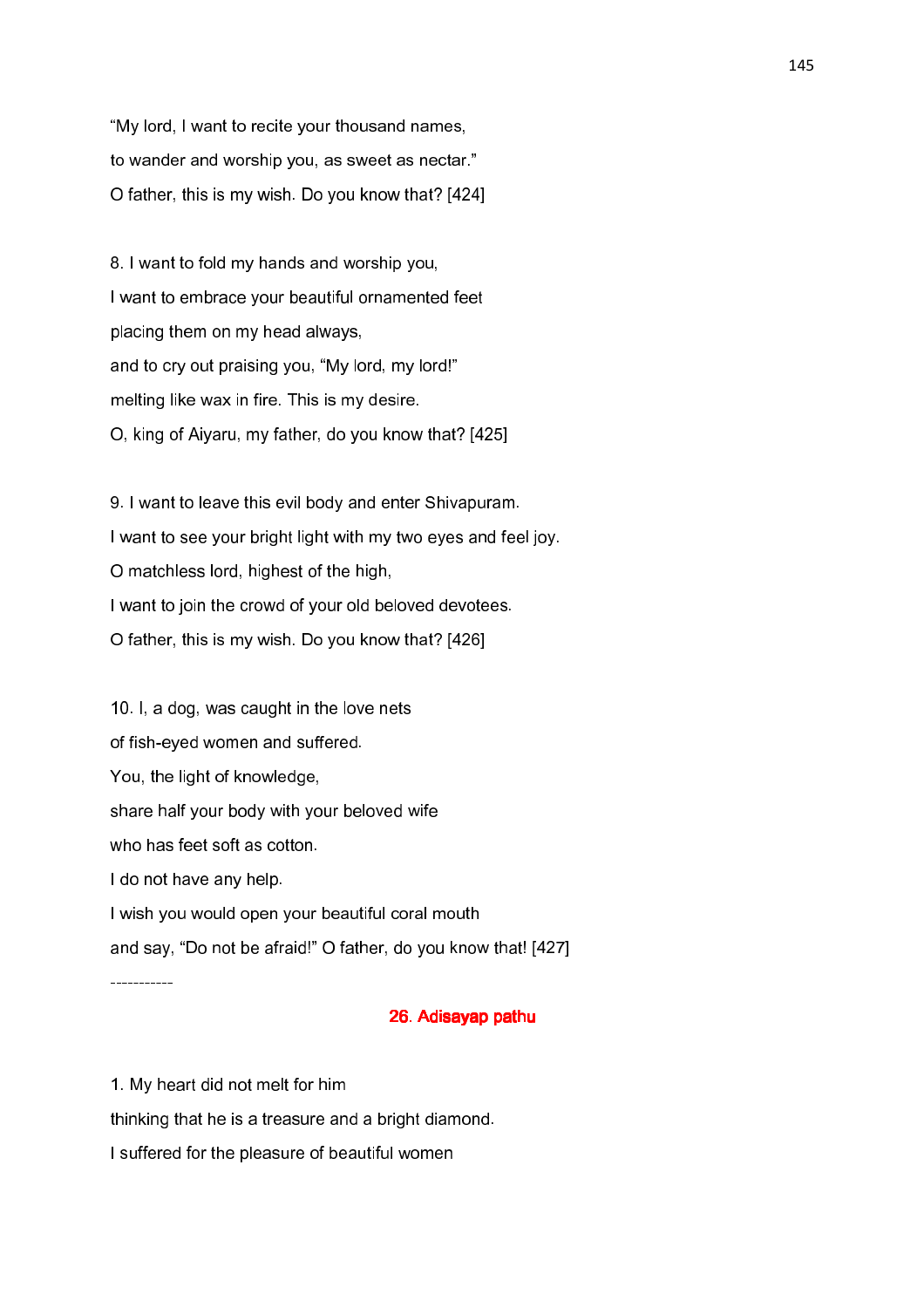with breasts like vases, but he, my father, made me made me join his devotees and worship his divine matchless feet that are more precious than jewels and are as lovely as fresh lotuses Isn't it a wonder! [428]

2. I have not thought of anything good. I do not join with those who want to lead moral lives. I was born in sorrow and die and wander in this world. The highest lord, the omnipresent god who shares his body with the goddess Uma gave me his grace and made me one of his devotees. Isn't it a wonder! [429]

3. The lord, my father with an eye in his forehead, is hard for anyone to understand yet he took away my past karma and is easy for me to know. He, my mother, with the crescent moon in his golden jata, made me his and joined me with his devotees. Isn't it a wonder! [430]

4. People in this world call to me, saying, "He is crazy!" There is a reason for this. Listen. I did not know how to receive the divine grace of the lord and join with him. I was about to fall and die in terrible hell, but my lord came to me, made me his and joined me with his devotees. Isn't it a wonder! [431]

5. I did not join the devotees who praise him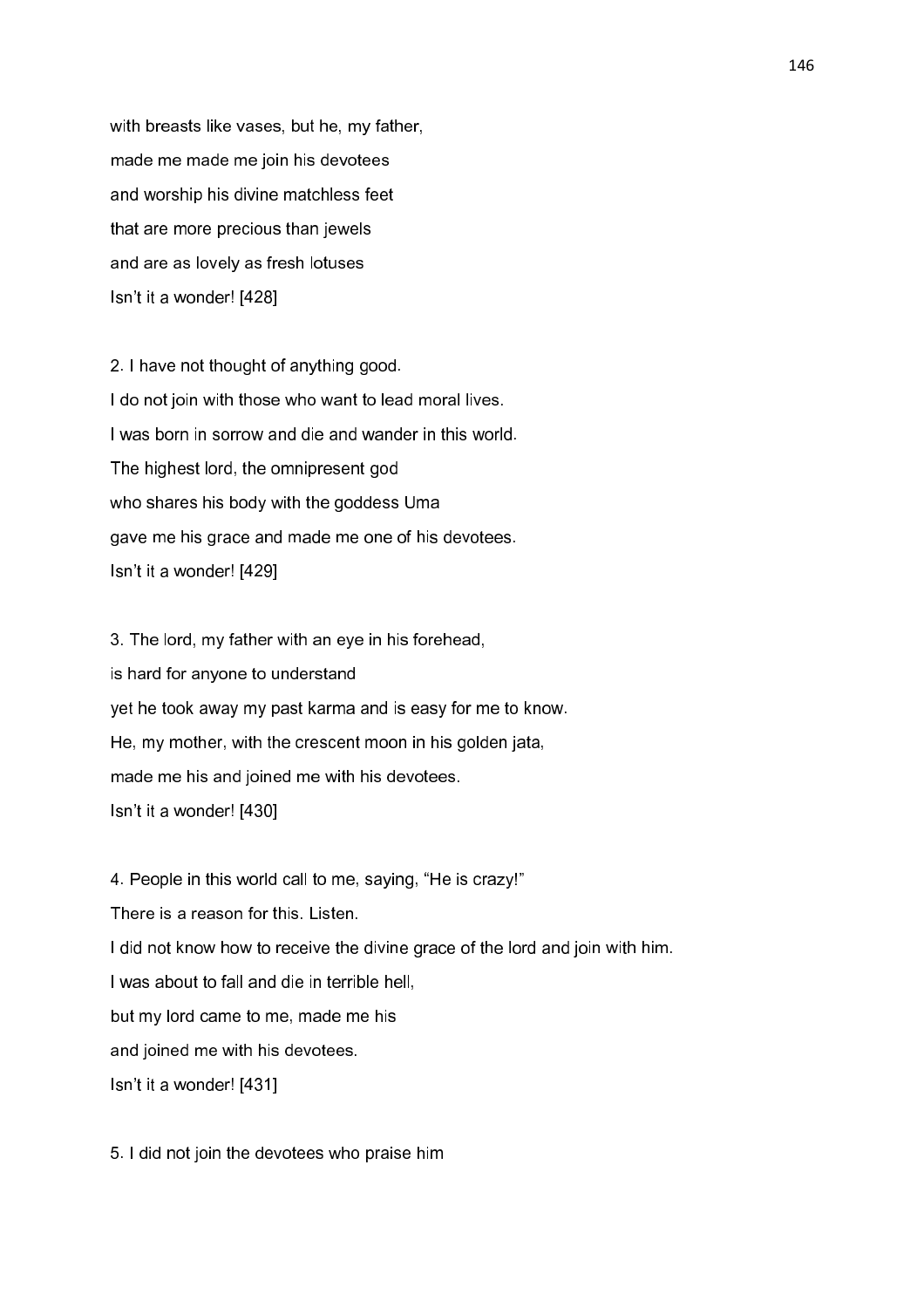or sprinkle flowers on him and worship him, I only destroyed myself falling into the passion of women with long hair decorated with kuravu flowers. Lord Haran with shining jata who dances in the night carrying fire made me his and joined me with his devotees. Isn't it a wonder! [432]

6. I am ignorant and have not thought of his divine name or recited the five-letter mantra "Namasivaya." I was content to be born on this earth, die and become dust without joining wise men or doing good karma, but my god, my lord, gave me his grace, made me his and joined me with his devotees. Isn't it a wonder! [433]

7. I believed that my body, made of flesh, swarming with worms, rotten and unclean, as if covered with a false roof, is real and suffered, but my bright lord, precious as pearls, jewels, diamond and coral made me his and joined me with his devotees. Isn't it a wonder! [434]

8. The lord removed my karma, released me from my future births, entered my body and taught me goodness, made my body pure as a field that is plowed without a yoke, and, shining like the rising sun, made me his and joined me with his devotees. Isn't it a wonder! [435]

9. The life in this body is like the fragrance in a flower—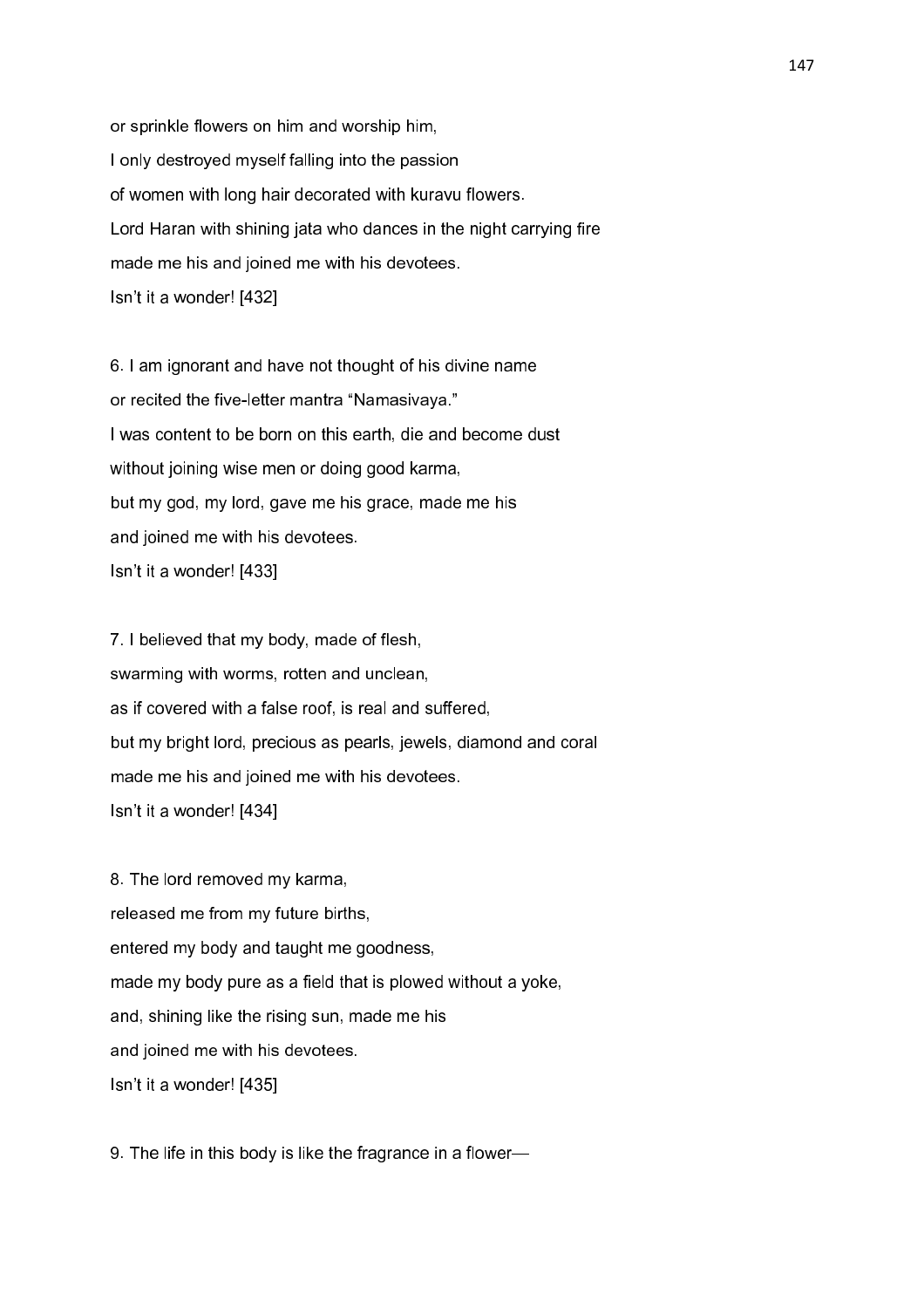no one knows where it comes from, and like that fragrance, we do not know where god is. The lord took me, made me join his devotees and kept me from follow the words of the crazy people who enjoy whatever they may get in the world and do not have in their minds the highest lord who is without desire and pervades all. Isn't it a wonder! [436]

10. Without realizing that my body is a small dark hut built by my bad karma, I blithely thought it was something important and was going to fall into hell. The lord who angrily destroyed the three forts of his enemies with red fire gave his grace to me, took me from my false path and made me walk on his true path.

Isn't it a wonder! [437]

-------------

## 27. Punarchip pathu—Joining the lord

1. O faultless jewel, when will I, a low person, reach, worship, and happily join you, a shining golden hill, a faultless pearl, precious sweet nectar and a house of compassion whom dark Thirumal and Brahma have searched for and still cannot find. [438]

2. O king, I am your slave and I cannot wait to join you. When will the time come when I do not plunge into the desires of my five senses on this earth and praise you saying, "O Shiva, you are my lord!"?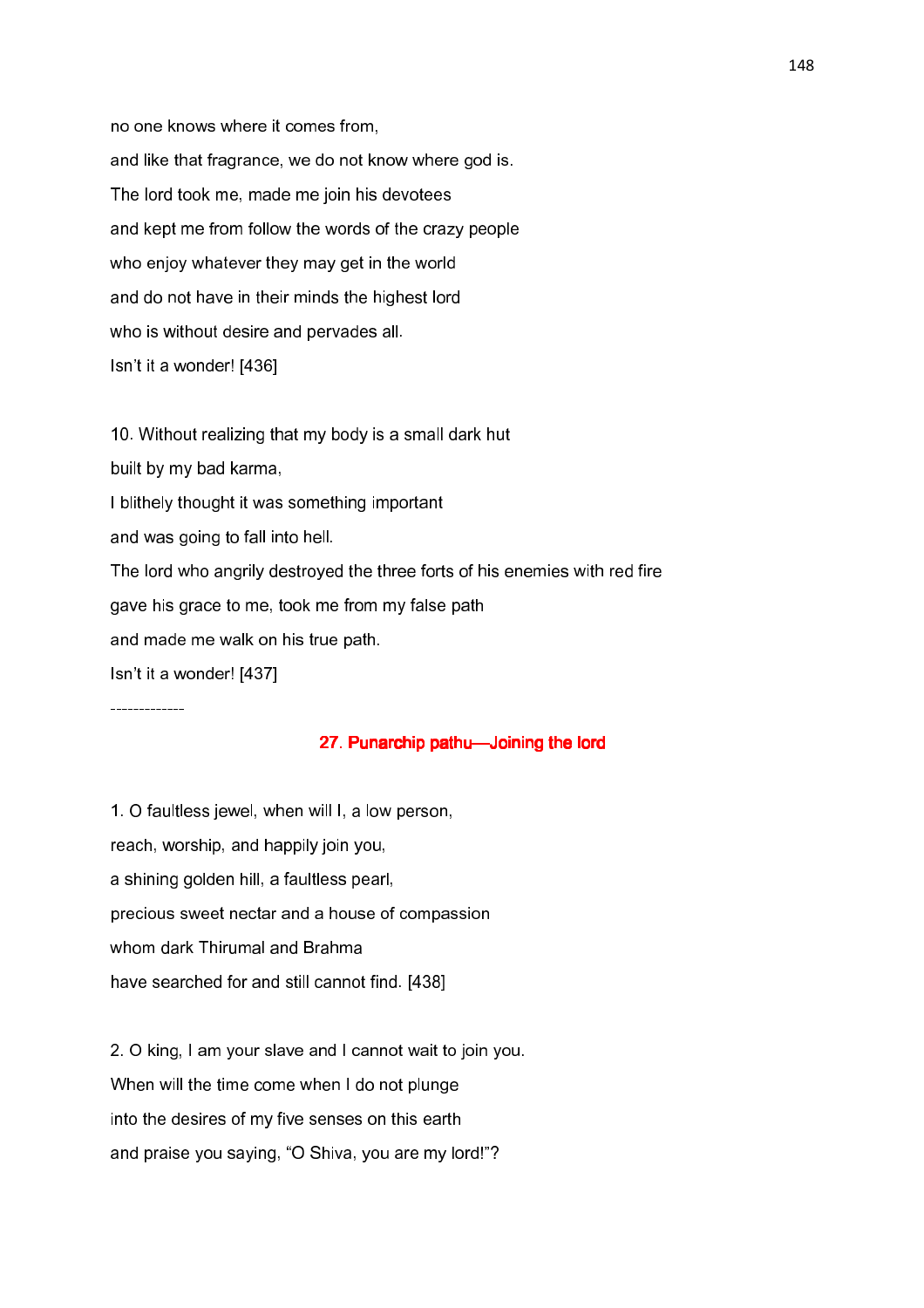When will my heart melt inside me, becoming like water that springs from sand near a river? When will I cry for you, worship you, and join with you, O my faultless jewel? [439]

3. I was not interested in worshiping the lord who made tall Thirumal and Brahma afraid when he took the towering form of fire, but he, sweet nectar, made me his. When will the time come when I can stand before his devotees, cry, sprinkle fragrant flowers and join you, O faultless jewel? [440]

4. When will the time come when I can embrace and join the lord, sweet as nellikkani, honey, milk, sweet nectar, the taste of honey, and a bright light? No one can describe him with words whose meanings they know. Brahma seated on an alli blossom, Thirumal, all the other gods and Indra the king of the gods praise and recite his names. O lord, you are a faultless jewel. [441]

5. Brahma took a form of an eagle and flew in the sky to find his head and Thirumal took the form of a boar and dug up the earth to find his feet but they could not find the lord, yet he felt pity for me, accepted my service and made me his. When will I praise his wonderful grace saying, "Ah, ah!"

and join him, my faultless jewel. [442]

6. The lord, the highest joy, came to me with love and gave his grace to me, his slave, but I have not understood him and joined with him.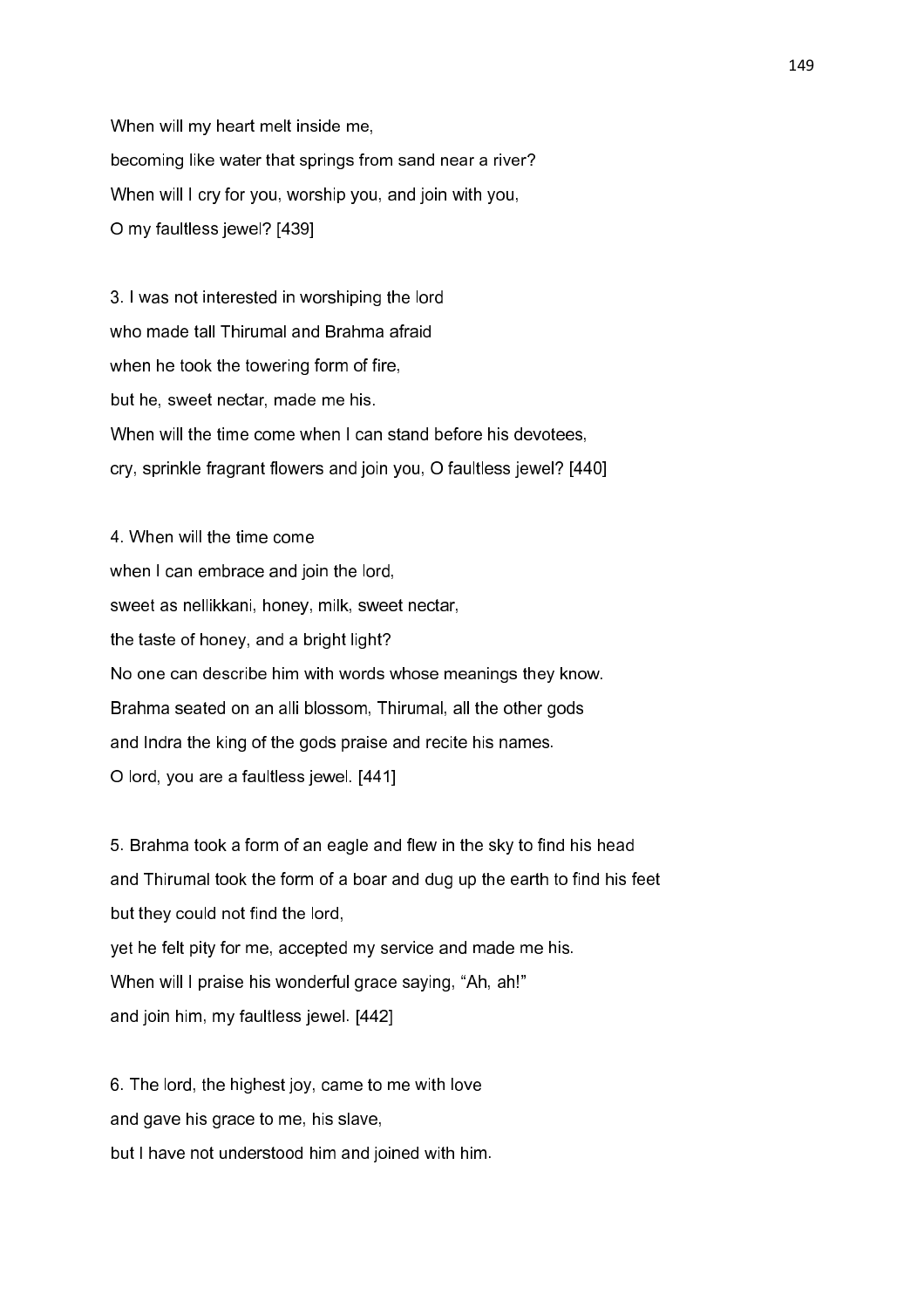When will I escape this worldly life, love him on this earth and be filled with joy as my trembling eyes shed tears? When will I join him, my faultless jewel? [443]

7. When will I worship my matchless, unique lord, a fire no one can approach, the ocean, wind, earth and sky, crying till I choke as my eyes shed tears like a waterfall? When will I fold my hands, sprinkle fragrant flowers on him, and embrace and join him, my faultless jewel? [444]

8. When will I join you as my heart melts and melts, whether I stand, sit, lie, get up, laugh, cry, worship, praise, or dance? When will I look at your shining divine body and shiver, O lord, faultless jewel? [445]

9. When will I praise you saying always, "You are my father and you are the mother of all the seven worlds. I am a dog yet you, the crazy one took me as yours. You are the remedy to remove my births, and you are my precious diamond."? When will I think of your beautiful feet night and day, and join you with devotion sweet as dripping honey, O lord, faultless jewel? [446]

10. When will I join you, praise you and say, "You are our protector, creator, destroyer, the most ancient of all the gods in the sky, the endless, the first one of the world, the seer and my highest god."? When will I sing and sing your praise, bow to you, sprinkle flowers on your lotus feet and join you, O faultless jewel. [447]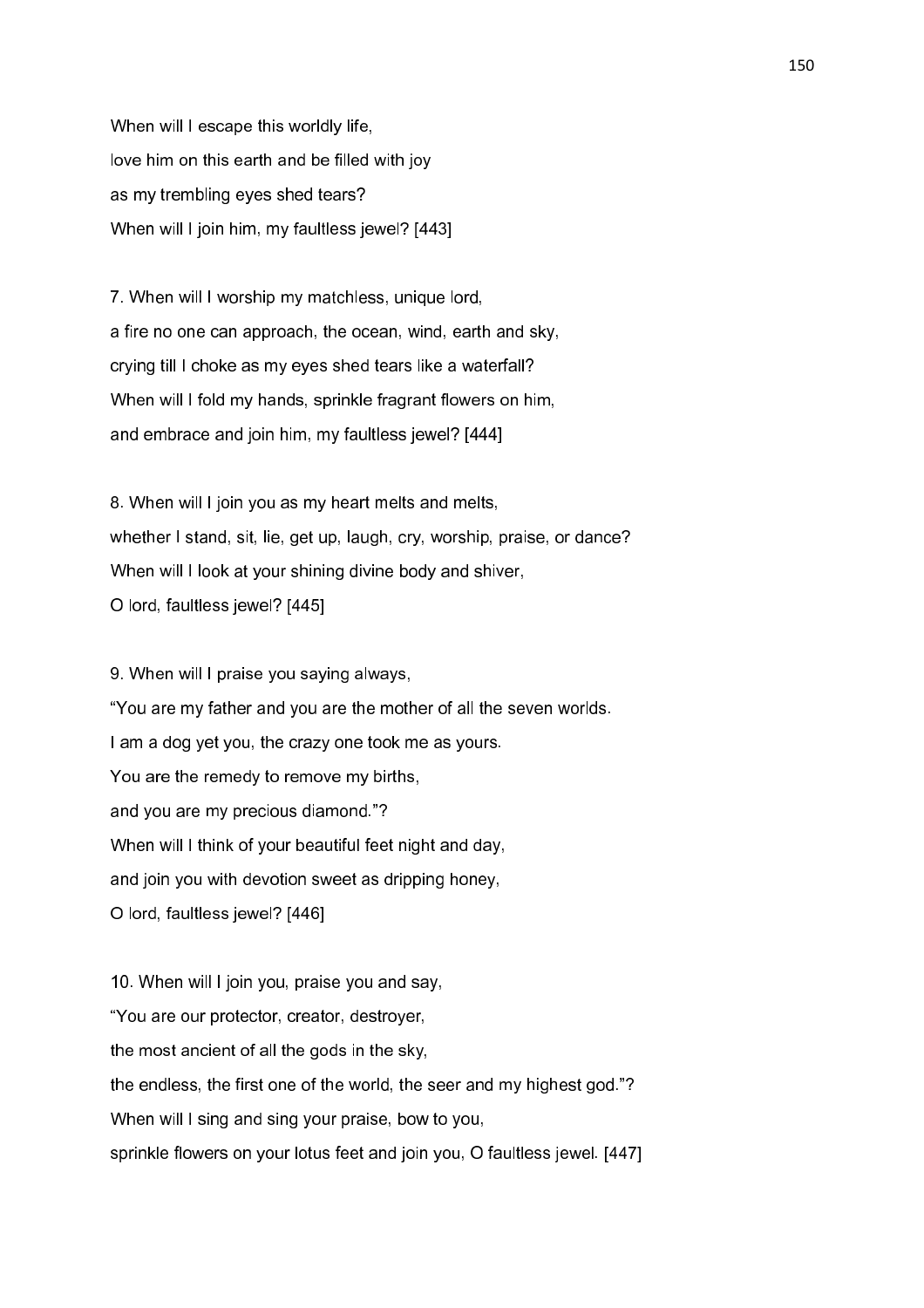# 28. Vaazaappathu

1. O highest lord who stood spanning the earth and sky, see, I have no one to hold to. O Shiva of excellent fame, king of Shivapuram, god of Thirupperundurai, to whom can I tell my troubles? Give me your grace and make me yours— I will not live in this ocean-encircled world without joining you. Give me your grace and tell me, "Come to me!" [448]

2. Even though I have done bad karma,

O precious jewel, you made me yours.

I have no one to hold to.

------------

You are unique and even the gods do not know you.

O great lord, when you spanned the earth and sky,

Brahma and Thirumal searched but could not find you.

O Shiva, king of Shivapuram, god of Thirupperundurai,

my lord and ruler, call me, give me your grace and make me yours. [449]

3. I have no one to hold to except your feet, praised and sung by Thirumal, but you searched for me and made me yours. O king of Shivapuram, Shiva, god of Thirupperundurai, I am unhappy with you, yet I love you joyfully. I am sure you can understand me. I suffer in this world—I will not live here without joining you. Call me, give me your grace and make me yours. [450]

4.You burned the three forts of the Rakshasas, fighting them with your strong sword.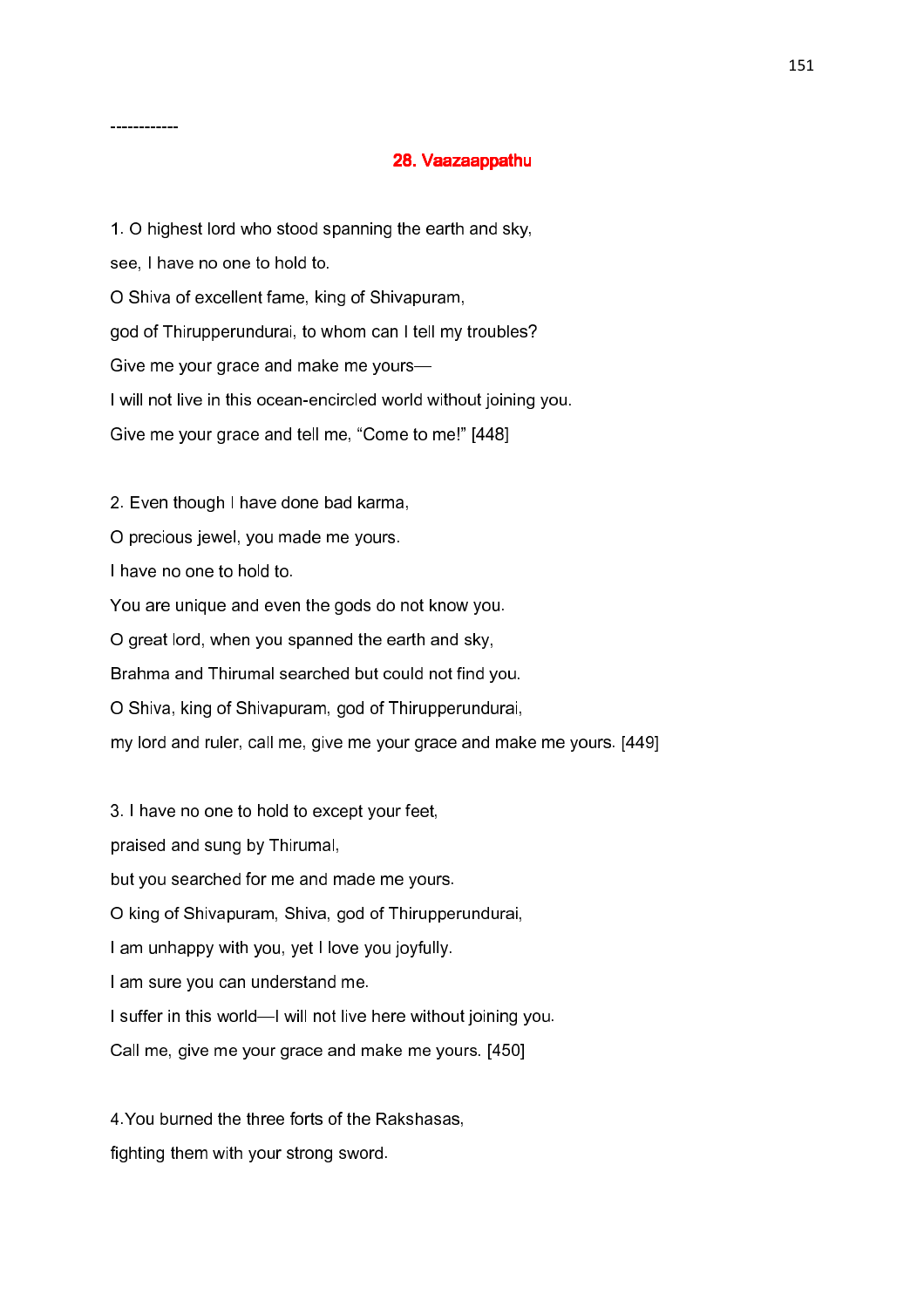See, I have no one to hold to except you. O dancer in the hall of Thillai, king of Shivapuram, lord Shiva without beginning or end, god of Thirupperundurai, you spanned the earth and crossed all the three worlds when Thirumal and Brahma searched for you and could not find your head or feet. I will not live on this earth without joining you. Call me, give me your grace and make me yours. [451]

5. You share half of your body with Uma whose words are like music. See, I have no one to hold to except you. O king of Shivapuram, surely you have made me yours. O Shiva, god of Thirupperundurai, my sight, taste, breath, hearing, touch, and thoughts belong only to you. I am your slave and I will not live on this earth without joining you. Call me, give me your grace and make me yours. [452]

6. O lord, you share half of your body with your wife who has feet soft as cotton. I have no one to hold to except you. O king of Shivapuram, Shiva, god of Thirupperundurai, you have surely made me yours. I, a cheater and a dog, am ignorant and afraid because I have forgotten the grace that you gave me. I will not live on this earth without joining you. Call me, give me your grace and make me yours. [453]

7. O beautifully-formed king of Shivapuram, I have nothing to hold to except your feet that shine like the sun.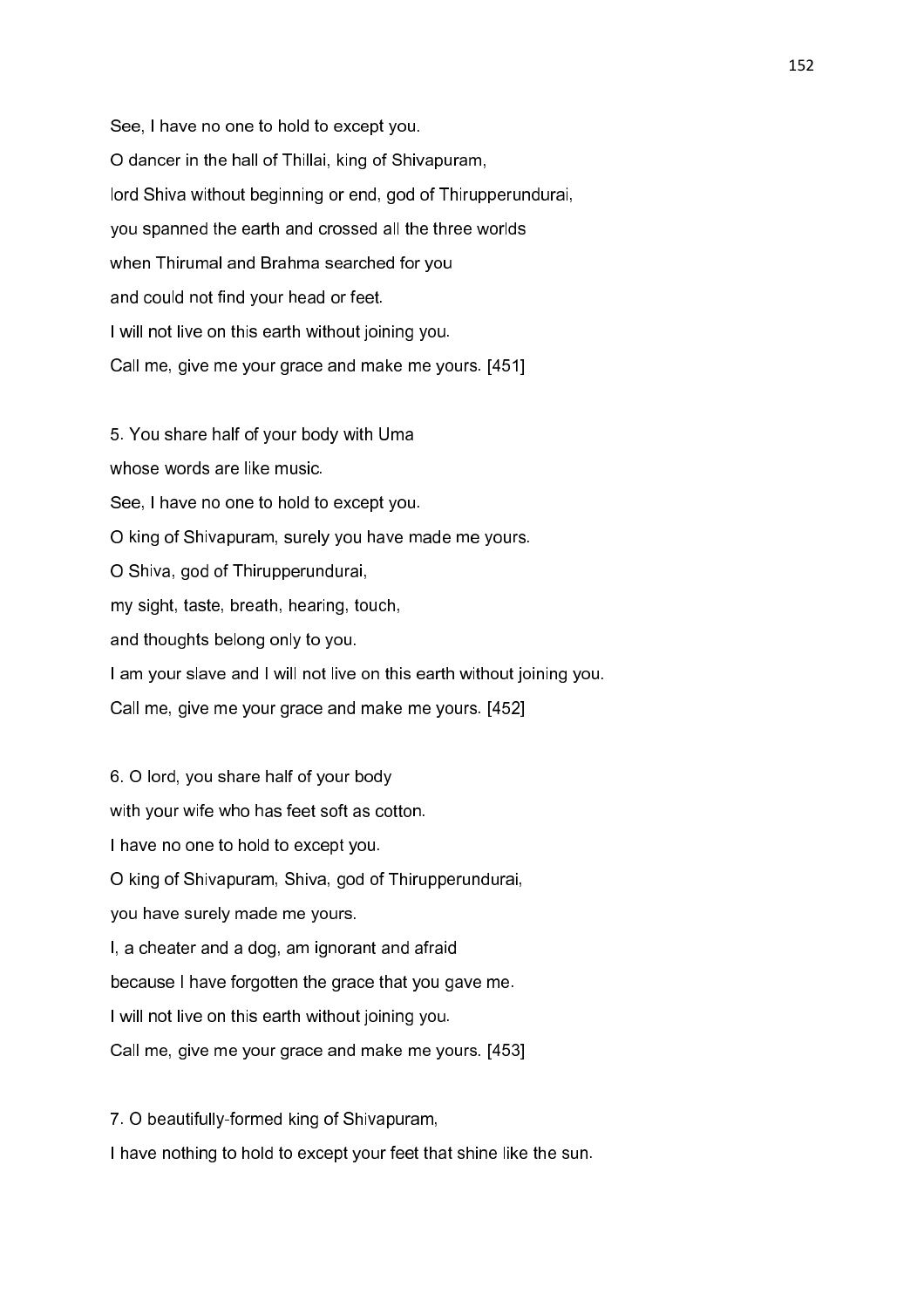O lord Shiva, god of Thirupperundurai, compassionate lord! I am confused and do not know the right path, how to melt in my heart, understand your compassion and join you. I do not want to live on this earth. Call me, give me your grace and make me yours. [454]

8. O lord, you share half of your body with your wife who holds balls for playing in her hands. I have no one to hold to but you, O fire-like red lord, king of Shivapuram, god Shiva of Thirupperundurai, endless nectar, a thing of wondrous rarity, sweet nectar,

9. O destroyer of sins,

I have nothing to hold to except your feet. O god of gods, king of Shivapuram clothed in a tigerskin, you spanned the earth and sky as a roaring fire when Thirumal and Brahma searched for your feet and head. I will not live on this earth. Call me, give me your grace and make me yours. [456]

10. You share your body with your wife who has faultless fame from ancient times. I have nothing to hold to except your feet. O king of Shivapuram with jata adorned by the crescent moon, Shiva, god of Thirupperundurai, how can I worship other gods? How can I praise other gods? How can I think other gods are my help? O bull rider, I will not live on this earth. Call me, give me your grace and make me yours. [457]

--------------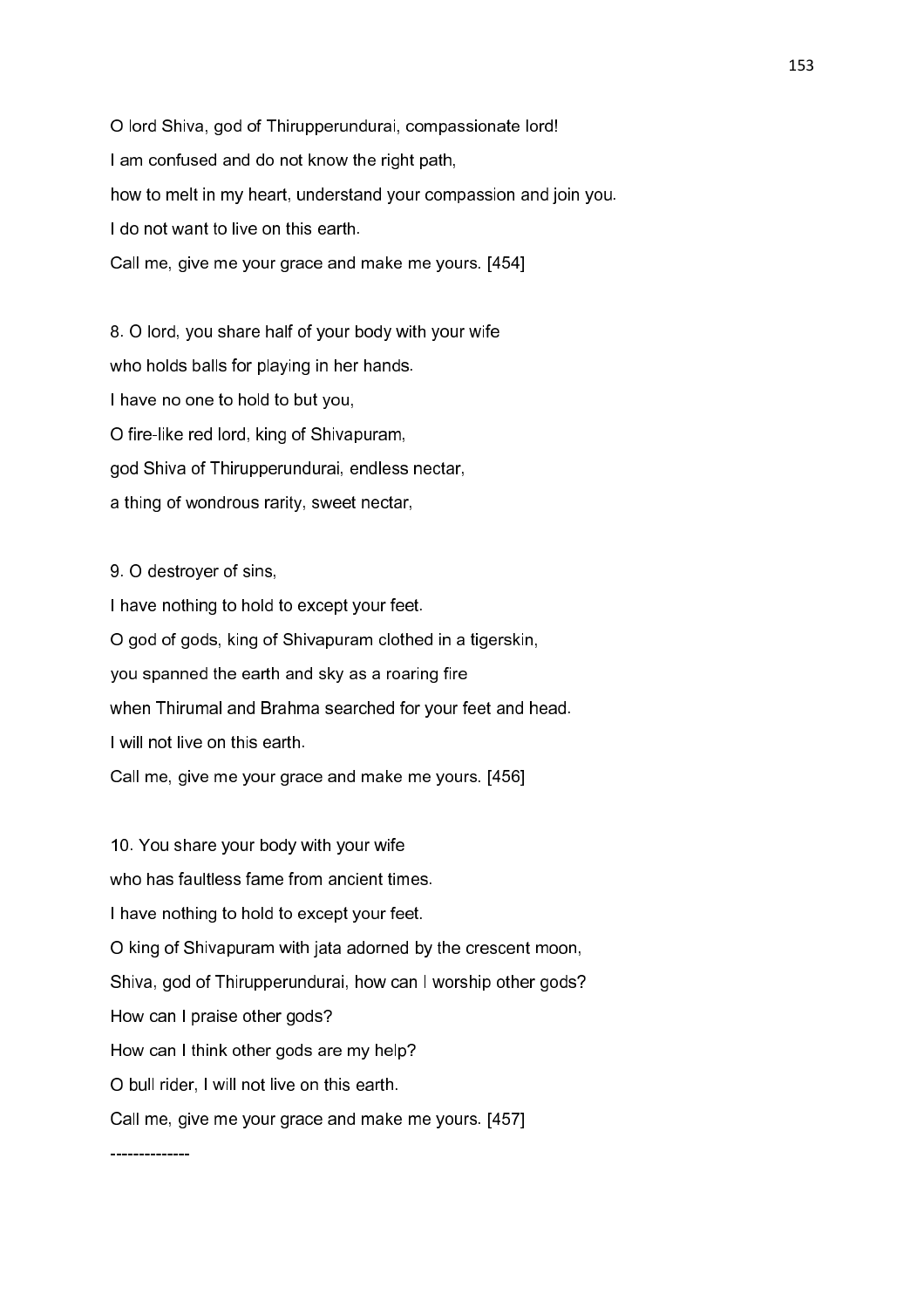#### 29. Arul pathu

1. O lord, bright light, lamp that spreads brilliance everywhere, highest god smeared with ashes white as milk, you share half your body with your wife who has curly hair and round breasts. Brahma seated on the lotus and Thirumal searched for you and could not find you. O god of justice, famous ancient god of rich Thirupperundurai where kurundam flowers bloom everywhere, if I your slave call you with love, won't you come and give me your grace, saying, "Do not be afraid!"? [458]

2. O unique, faultless lord, dancer in the hall of Thillai, god of gods in the sky, with an eye in your forehead, I shouted, cried and searched for you all over the world but I could not see you. O dear one, famous god of Thirupperundurai where divine water flows and beautiful kurundam flowers bloom, if I, your slave call you with love, won't you come and give me your grace, saying, "Don't be afraid!"? [459]

3. O lord, my chief, my dear life, you are the beloved of your two wives who have lovely fragrant hair. You burned the body of Kama by opening your third eye. O god of Thirupperundurai where lovely kurundam flowers bloom, if I, your slave, call you with love, won't you come and give me your grace and say, "Don't be afraid!"? [460]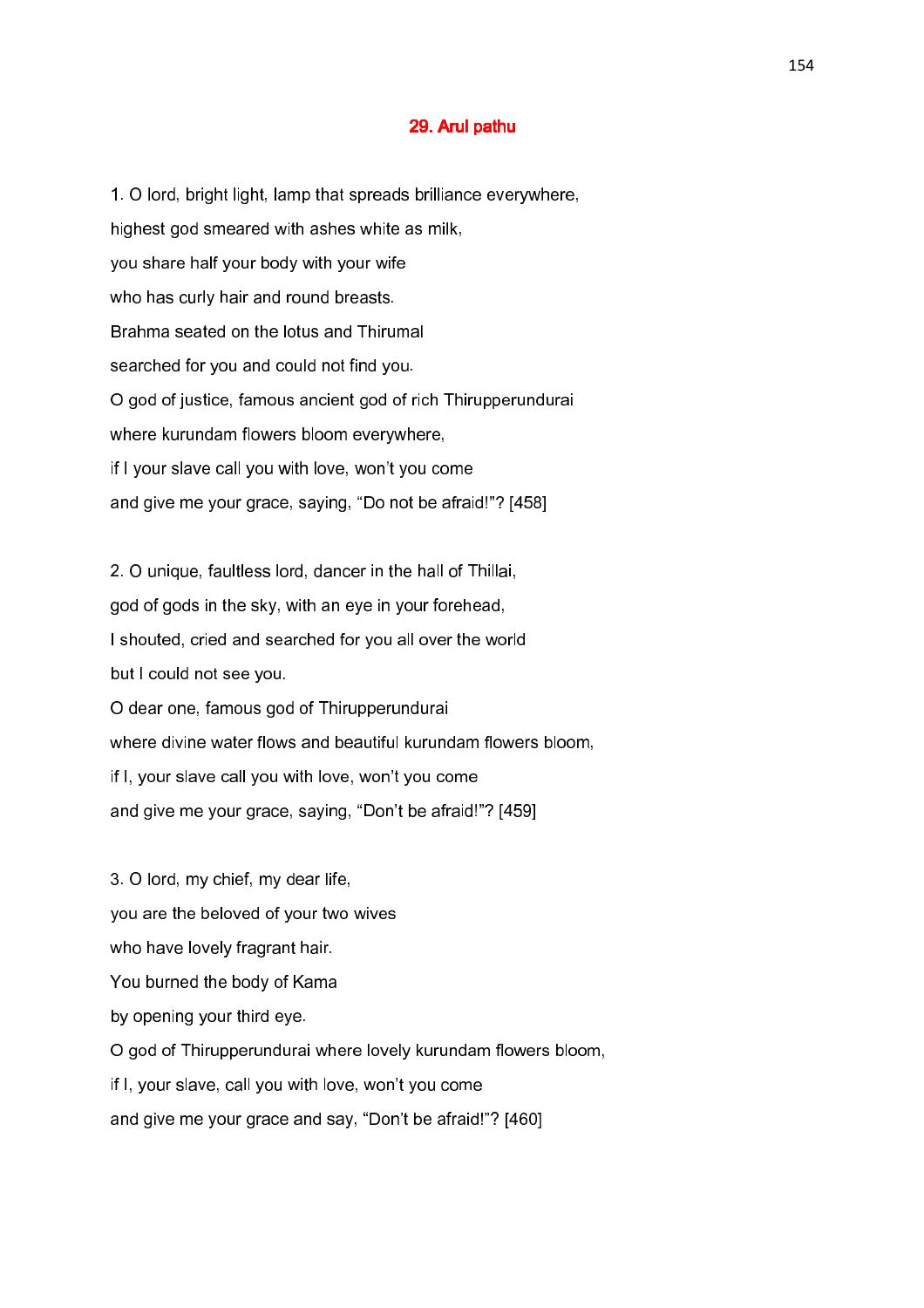4. O faultless lord, Brahma seated on a lotus and dark cloud-colored Kannan could not reach you, but when I asked you to come to me, you came before me in the form of fire. O father, god of Thirupperundurai where lovely kurundam flowers flourish and the four Vedas are recited, if I, your slave, call you with love, won't you come and give me your grace and say, "Don't be afraid!"? [461]

5. O lord, on your shining chest you embrace your dear wife with a thin waist small as a drum and curly hair. O divine sage, god of Thirupperudurai surrounded with abundant groves and filled with flourishing kurundam flowers, if I your slave call you with love, won't you come and give me your grace and say, "Don't be afraid!"? [462]

6. O pure lord red as coral, shining diamond, sweet nectar that springs in the hearts of devotees who think of you, our father, god of Thirupperundurai where the divine Vedas are recited everywhere and beautiful kurundam flowers bloom, if I your slave call you with love, won't you come and give me your grace and say, "Don't be afraid!"? [463]

7. O lord, you are the truth and your forms are many. You burned the three forts of the Rakshasas bending Meru mountain as your bow, and you kicked Yama for Markandeya. O lord with a body red as fire, you stay in flourishing Thirupperundurai where lovely kurundam flowers bloom.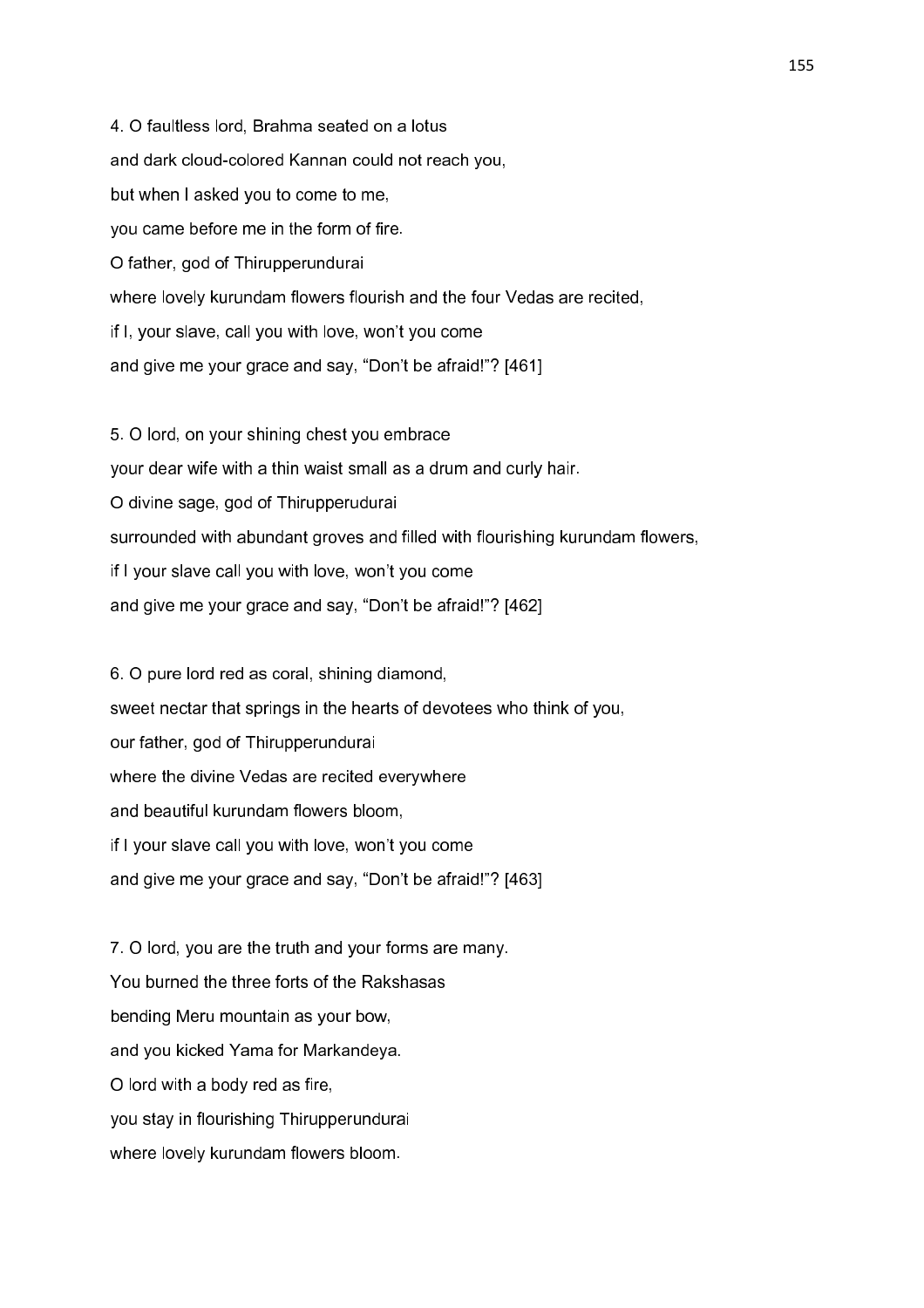If I, your slave, call you with love, won't you come and give me your grace and say, "Don't be afraid!"? [464]

8. O you who are moksha, ancient one, three-eyed lord, you are a sage, a Siddha who gives grace and moksha to those who think of you with devotion and worship you, sprinkling beautiful blossoming flowers. O god of rich Thirupperundurai where lovely kurundam flowers bloom, if I, your slave, call you with love, won't you come and give me your grace and say, "Don't be afraid!"? [465]

9. O faultless lord, the meaning of everything in whose red hair a bright snake lives and the water of the Ganges flows, you removed the confusion in my mind and took away this birth and future births. O god of Thirupperundurai where the four Vedas that remove ignorance sound everywhere and lovely kurundam flowers bloom, if I, your slave, call you with love, won't you come and give me your grace and say, "Don't be afraid!"? [466]

10. If I think of you sitting beneath the flowering kuruntam tree in Thirupperundurai surrounded with faultless thick groves, longing for you and saying, "You are my god, you have done endless tapas," and if I call you with love, won't you come, give me your grace and say, "Leave the earth surrounded by the wavy ocean and come to me!"? See, this is the way to go to Kailasa. [467]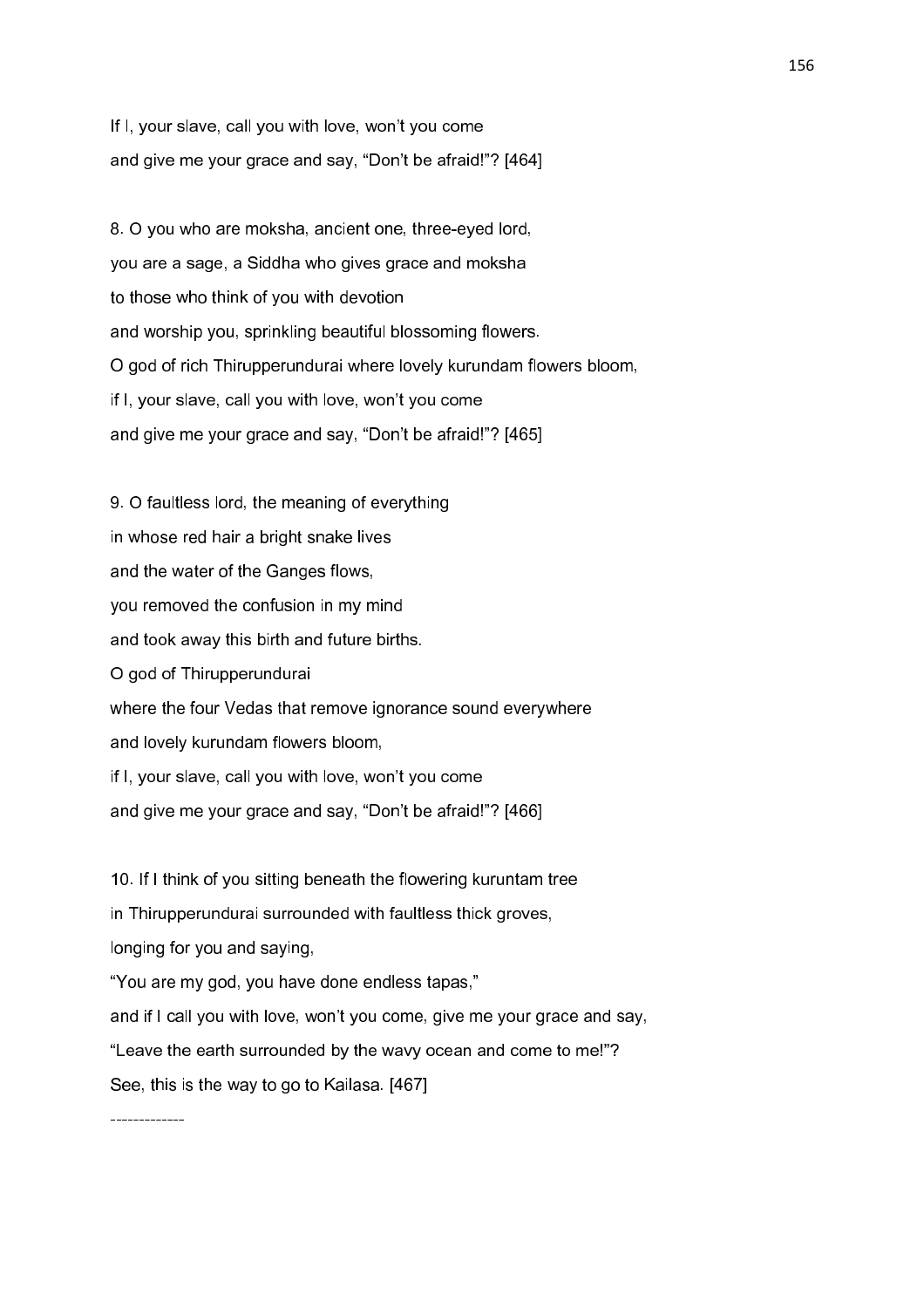#### 30. Thirukkazukkundrap padikam

1. O great god of Thirupperundurai, you love everyone the same. Faultless lord, if your devotees recite your names, you give joy to them and remove their troubles. You removed all the suffering of my future births, appeared in Thirukkazukkundram with divine beauty and presented yourself before me. [468]

2. O crazy lord of Thirupperundurai, you carried sand to get pittu from Vandi. am ignorant and do not know how to live, and I have not worshiped you. O Siddha, god of Shivalogam, you came to Thirukkazukkundram, appeared before me, and made me, a dog, yours and removed my troubles. [469]

3. O lord, when I was confused with my bad karma and did not know what my future will be, I did not go to Thirupperundurai where the tears of your devotees flow and their troubles are removed. When I did not know how to worship your divine shining feet, you came to Thirukkazukkundram, appeared before me and saved me. [470]

4. When I did not worship and love you every day and plunged into the ocean of many bad deeds, I took hold of the boat of devotion in Thirupperundurai where you abide and sailed on it. You came to Thirukkazukkundram and appeared before me in your divine form that no one has seen. [471]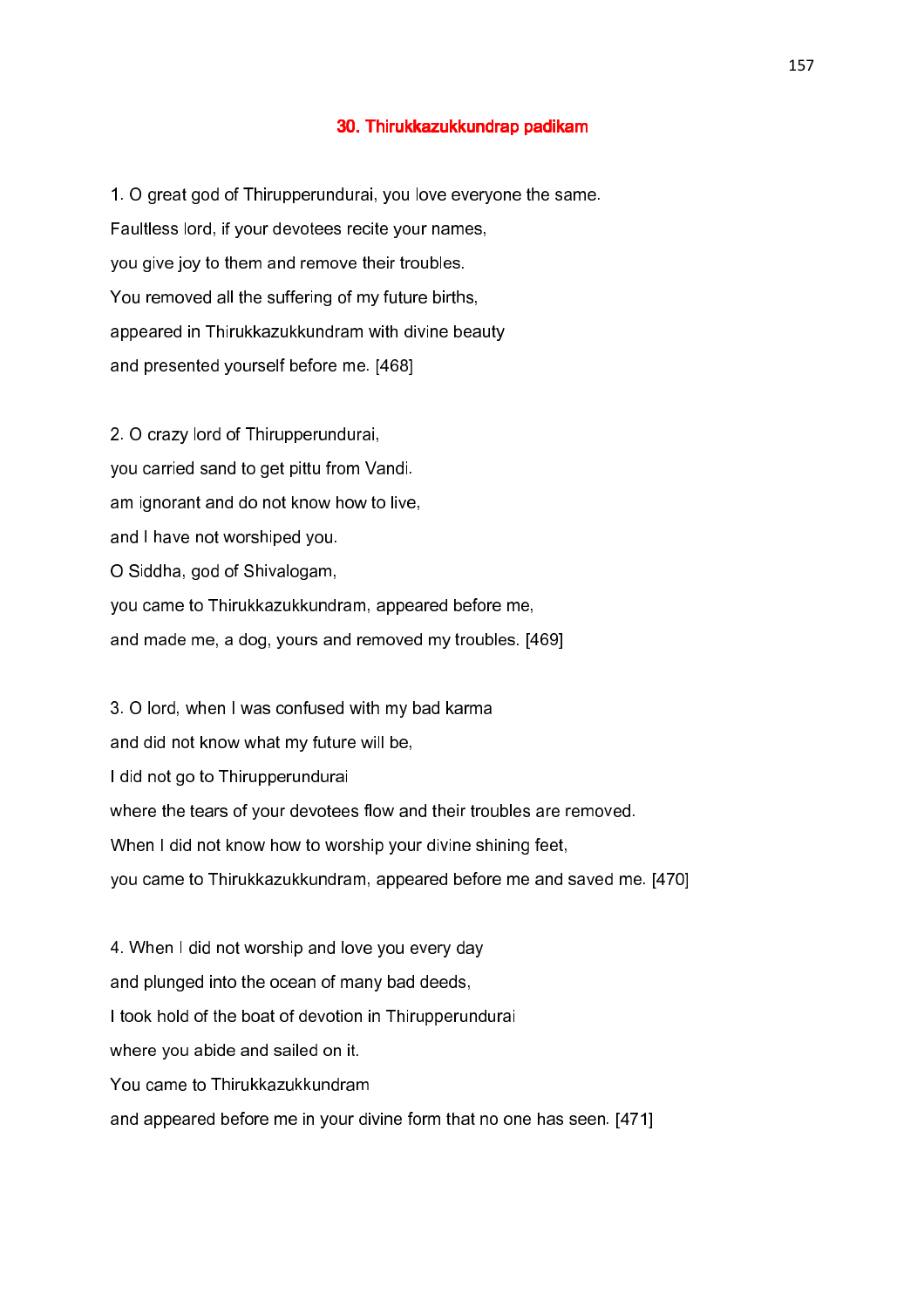5. O divine cloud, god of Thirupperundurai, who took the form of a pig to feed the piglets, even though I do not have good qualities and thoughts, you, a precious jewel, came to me, entered my heart and made me love you and praise you, appearing before me in Thirukkazukkundram. The world itself is a witness. [472]

6. O lord, god of Thirupperundurai, you, a flood that loves all equally, give wisdom to all your devotees. Even though I spoke of you badly to strangers you did not hurt me, and when I worshiped with love your faultless feet that remove death, you came to Thirukkazukkundram and appeared before me. [473]

7. Lord, you created the sixty-four Apsaras and gave them eight qualities. When I had plunged into the ocean of bad karma, you removed the troubles that it caused, made me yours, gave me your faultless lotus feet and made me one of your devotees. You came to Thirukkazukkundram and appeared before me. [474]

## 31. Kanda pattu

1. I was involved in the pleasures of my five senses, wandering around all over, destroying myself and I was going to fall into terrible hell. The lord removed my bad thoughts, made me Shivam, made me himself and gave me endless joy. I saw him in beautiful Thillai. [475]

-------------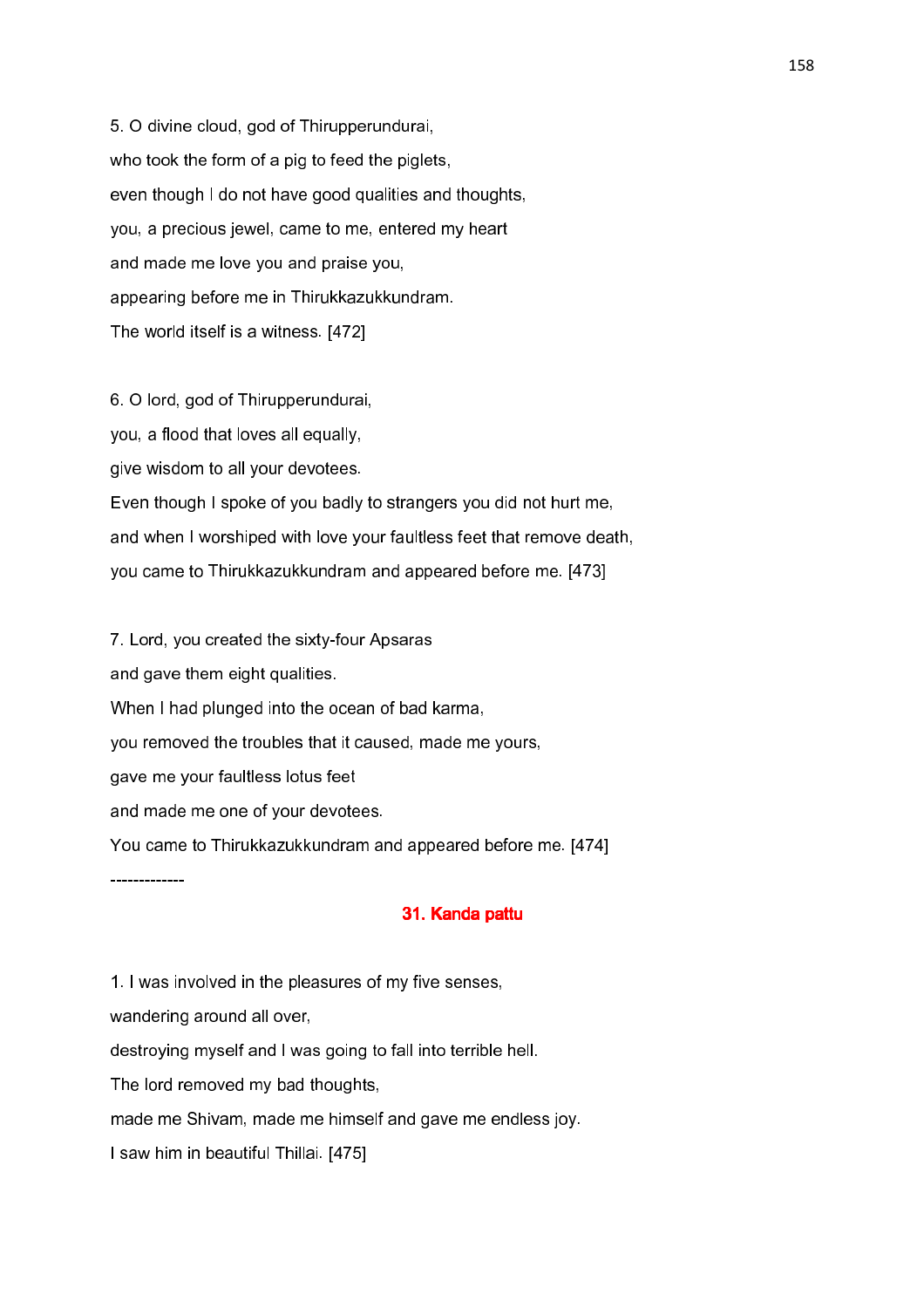2. When I was caught in the troubles of bad karma, I did not think of the lord ever. I became tired of myself and lived in this world. The matchless lord made me himself and removed my future births. I saw the lord whom the whole world worships in the dancing hall in Thillai [476]

3. When I was in the womb of my mother, the god of Thiruthurutthi came and stayed there, formed all the parts of my body, and with compassion he lovingly made me his. I, a dog and his slave, saw him in beautiful Thillai. [477]

4. The strong lord came to me who am ignorant and lower than a dog, made my life flourish and made me his. He removed my desires for the world and all people know that I am his devotee. I saw the lord in the dancing hall of Thillai where all people worship him. [478]

5. When I, a dog, was caught and suffered in the whirlpool of caste, family and birth, no one loved me, but the lord removed all my troubles and made me his. He destroyed my ignorance, my form and the egoism of I and mine. I saw the faultless nectar-like lord in happy Thillai. [479]

6. I went to Thillai surrounded with thick gardens and saw sages and gods going to the divine hall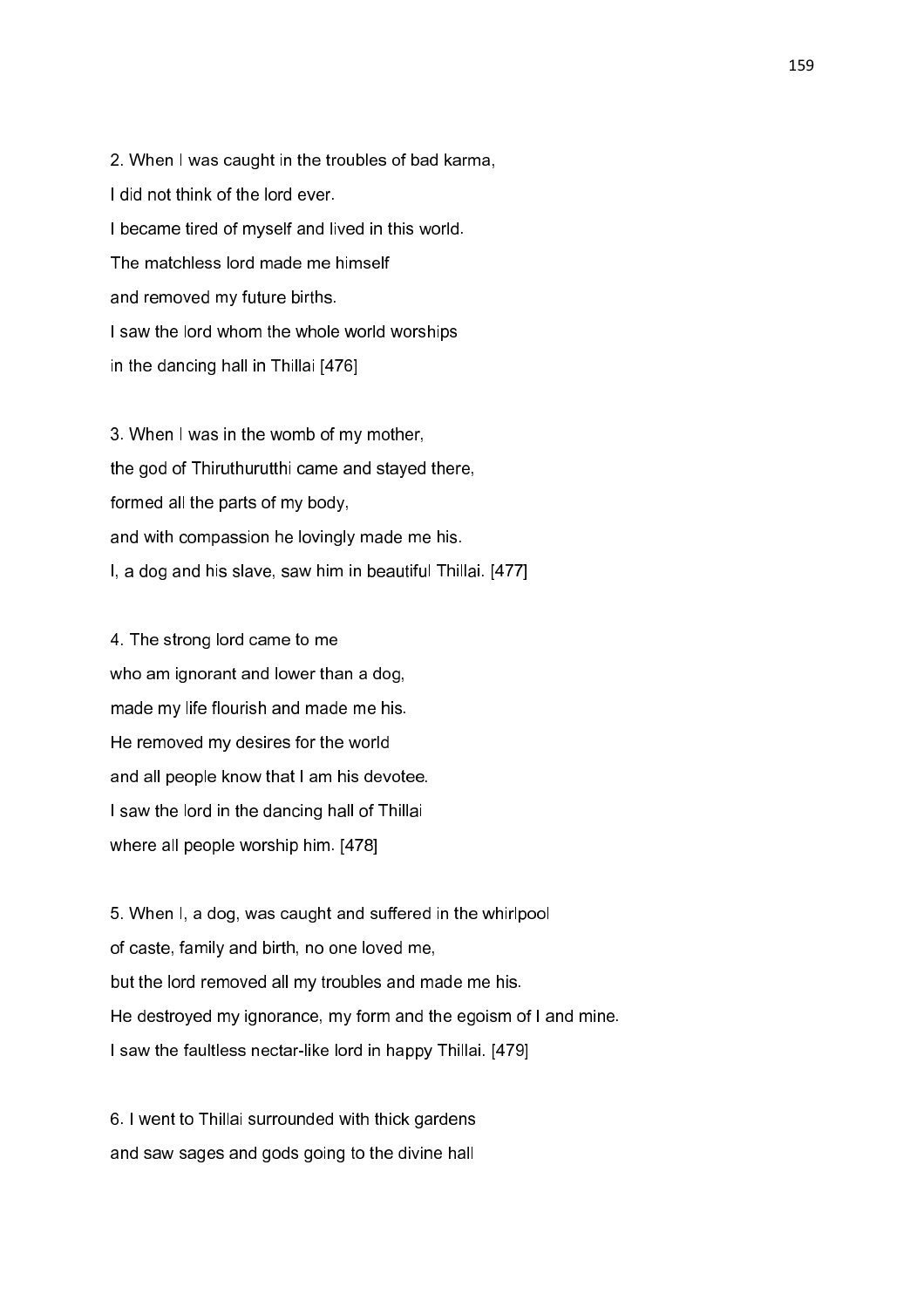to worship the dancing lord. The ancient one, the ruler of the world removes our future births, releases us from sickness and old age and takes away our desires for this world. [480]

7. I have not done any good service or had devotion for the lord, but he removed my desire for this world and gave his grace. He made people think that I am crazy he tied my mind as if with a strong rope and made me join his divine feet. I saw his tricky play in Thillai where he dances. [481]

8. When I lived in this world uselessly with many ignorant thoughts and did not know the results of my wrong deeds, I saw the lord in Thillai where faultless gods from the sky worship him. He gave me endless joy and made me his. [482]

9. I am a dog and do not know good behavior and manners. The compassionate lord removed my bad karma, brightened my heart and gave me endless love. I saw the lord in the dancing hall in Thillai where the Vedas are learned and recited. [483]

10. The lord is the five elements—earth, fire, wind, water and sky the five sense organs—eye, ear, nose, mouth and body and seeing, hearing, smelling, tasting and touching. He, an emerald, a shining light that destroys all the troubles of his devotees, made me his. He is all differences yet he is not biased.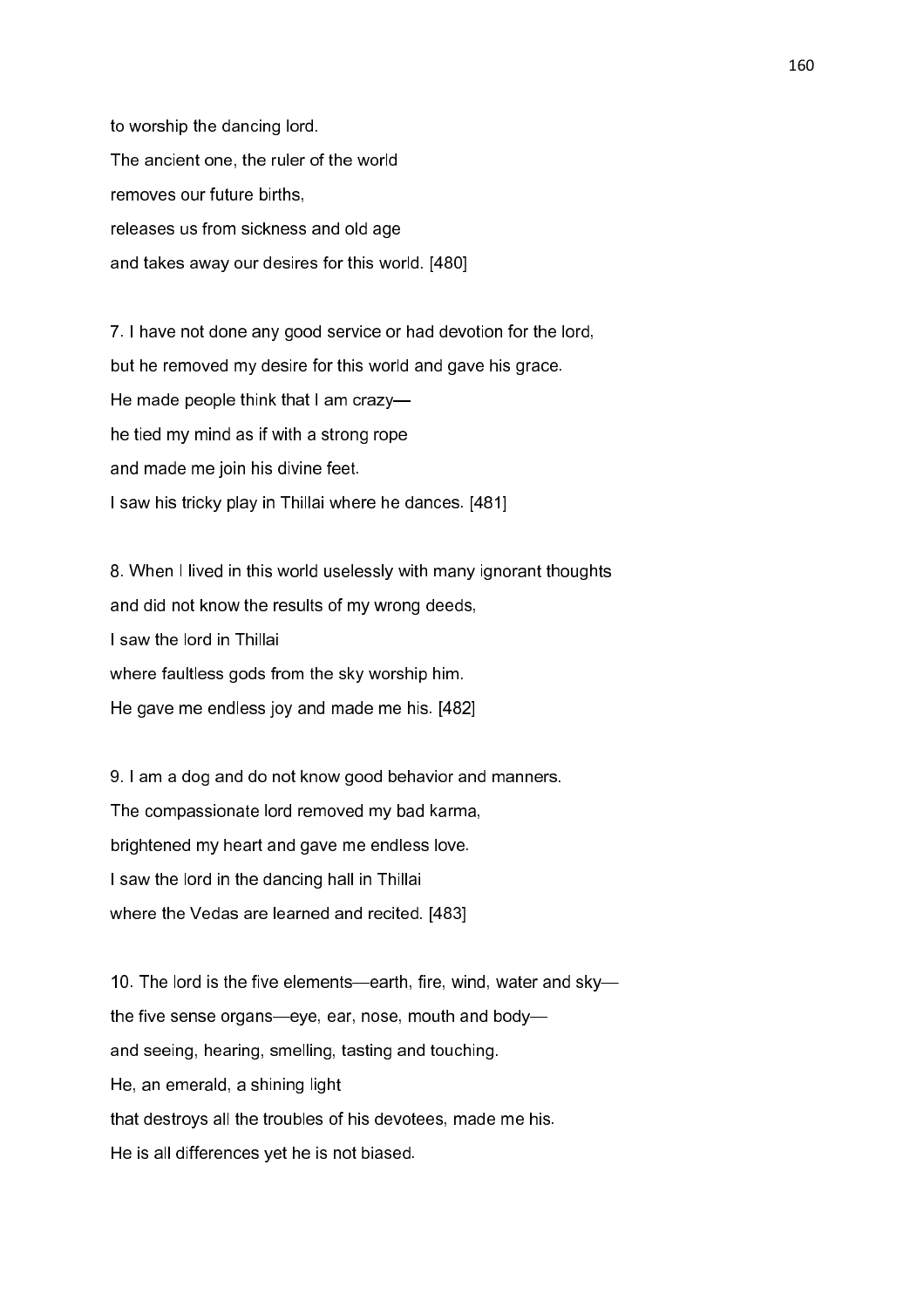I saw him in famous Thillai where the Vedas worship and praise him. [484]

----------

### 32. Pirartthanaip pattu

1. When I joined your devotees, I was happy, but when I was separated from them, I suffered and was troubled. I want you to make me yours, and I want to see the faultless joy and light of joining you. I am tired. Give me your grace and let my love for you increase in my heart. [485]

2. Some of your devotees have received your grace, but I, your slave, become older and live wasting my life like a corpse. Remove my bad karma and give me your grace with your ocean-like compassion and make me yours. I, your slave, long to melt for you. [486]

3. As your devotees plunged into the large ocean of your nectar-like grace, I lived in this world with this dark body and I am tired. See, my dear lord, those who see me here say that I am confused and crazy and I frighten them. Give me your grace and keep them from being afraid of me. Make me yours and let me receive your true love. [487]

4. You gave me your grace, choosing me among the true devotees who worship you always and you made me yours.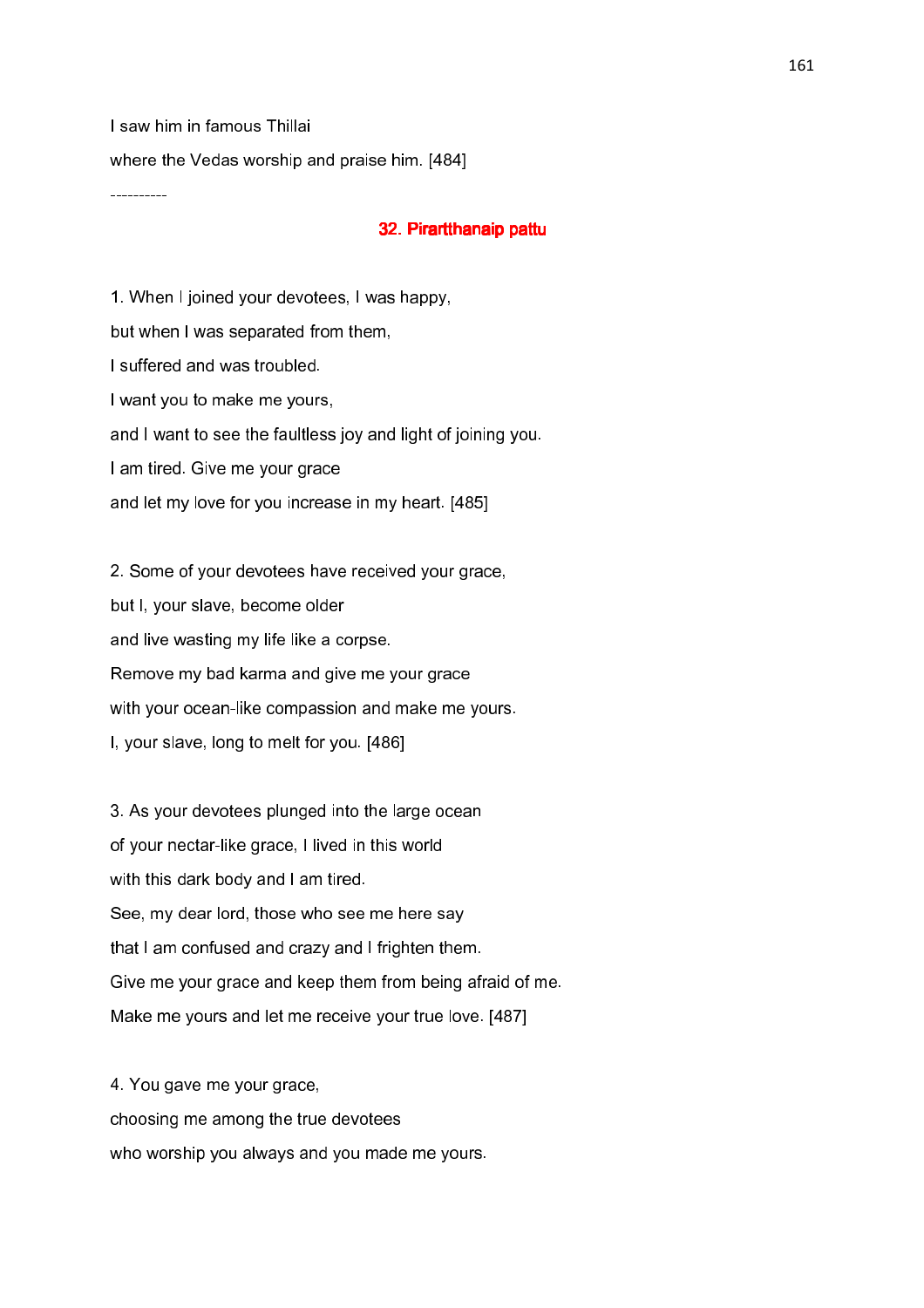You, a precious diamond, a pearl and sweet nectar, removed my troubles. You are like the light of a lamp that never goes off. I am your servant and I do not want anything except your wonderful love. [488]

5. You are the beloved of Uma whose fish-shaped eyes are lovely as neelam blossoms. I truly want to have your grace like your dear devotees. I am a sinner. Will I receive the ocean of highest joy through your grace

and be without the desire for my body and possessions in this world? [489]

6. Your devotees receive your grace and go to moksha, but I, a low dog, stay in this world babbling on, wanting to receive your grace and melting in my heart endlessly. I long for your true love and I want to think of you always. I do not want to be separated from you. You are a wonderful ocean that gives endless happiness that I can never forget. O lord, you make me yours. [490]

7. All your devotees found joy in the ocean of happiness of your grace. Is it fair that I, a low dog, stay in this world where my troubles increase and I suffer? Even though I knew you would give me your grace, I did not ask you, O bright light. Won't you give me your grace and remove my darkness? O lord, you make me yours. [491]

8. I want to join the devotees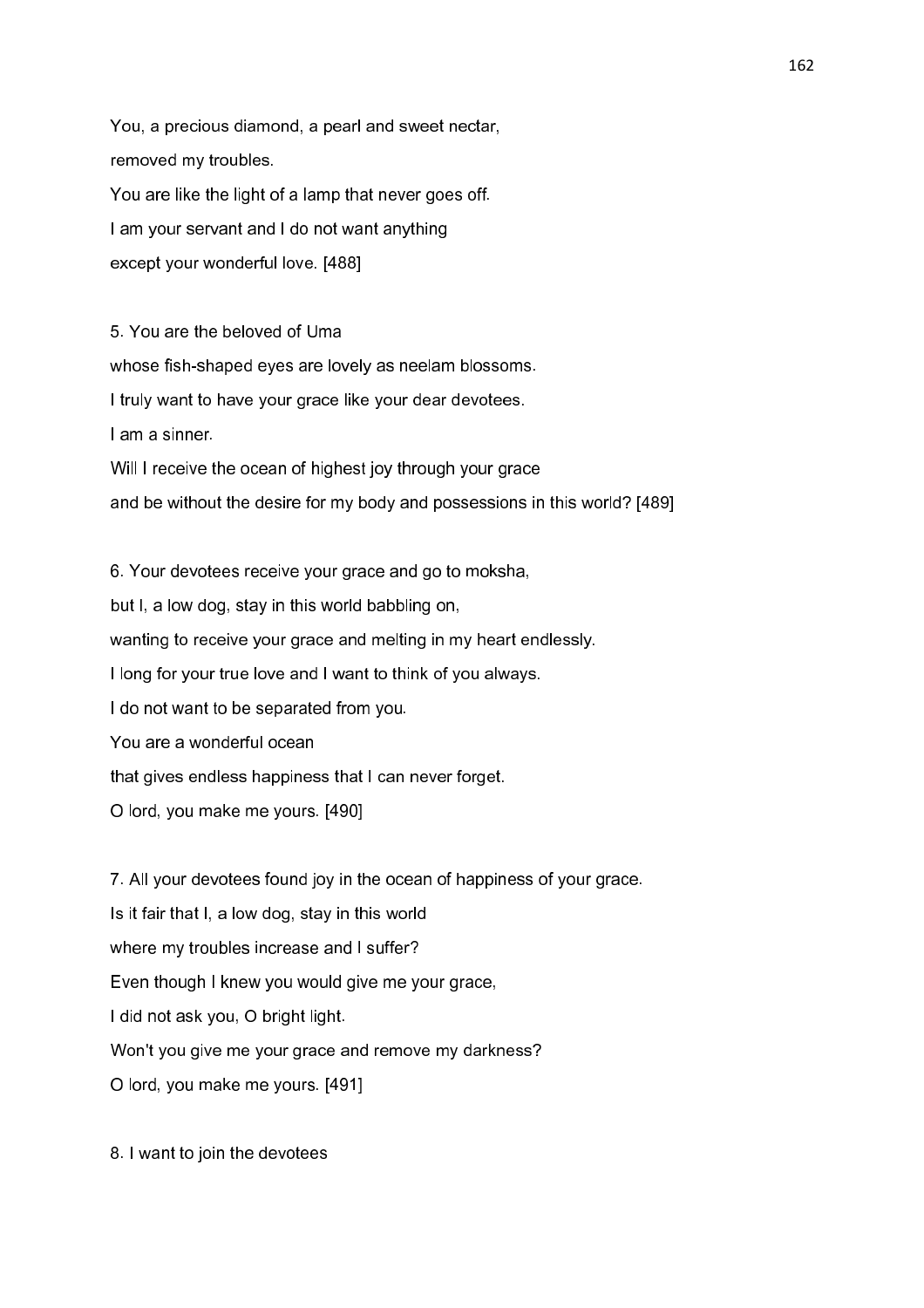who received your grace, their hearts melting with devotion. My heart is hard as bamboo and I have become weak saying, "Shiva!" always. Give me the same love that your beloved devotees have for you, and the grace that makes me continuously worship your precious golden feet. [492]

9. Your devotees are happy that you gave them the grace they wished for. I, your slave, am tired of living like those who have not received your grace. O lord of Shivalogam you changed my mind with your divine grace and made me yours. Give me the great joy of not being separated from you. [493]

10. O sweet fruit who gave half of your body to your wife.

Do not make me suffer.

If I live like a suraikkaay without a hole,

is that a good thing for you to do to your devotee?

O king, my heart melts yearning to understand you.

When will you enter my heart and give your grace to this sinner?

I want to join you. [494]

11. Your devotees join together, dance, laugh and are happy, but I wither and do not know any way to reach you. Should I stay here like a dried out tree? Give me your grace. I want to love you, join you and melt in my heart for you. I want to dance, dance and be happy receiving your grace. [495]

--------------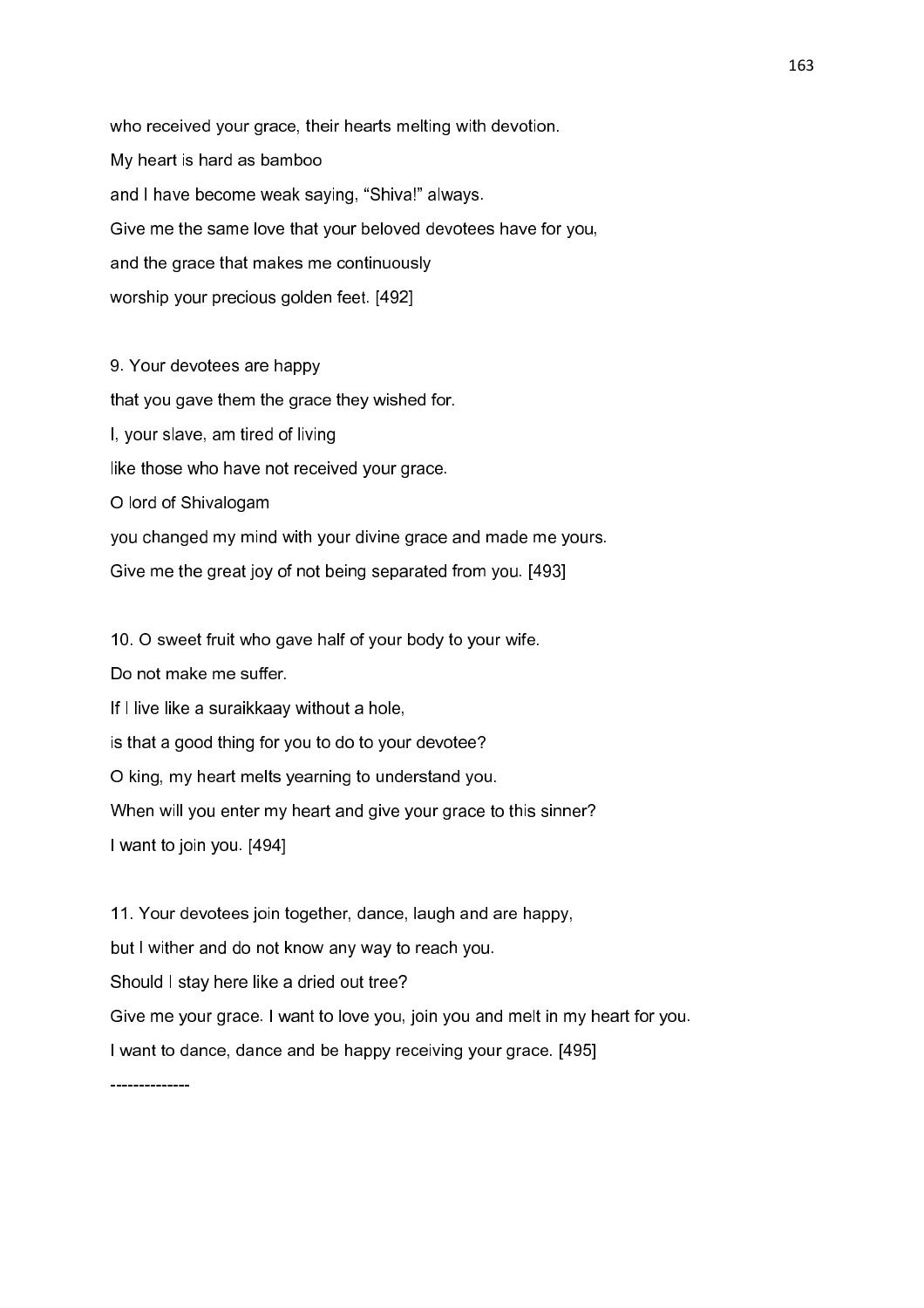## 33. Kuzaitha pattu

1. If I ask you to remove my cruel karma, won't you remove it and save me? If I try hard to remove my karma on my own, will it happen? O, beloved of Uma, you rule me and make me yours. If I do something wrong, won't you forgive me? O lord, with the crescent moon in your hair, if I call you, is it right for you not to come and give your grace to your slave? [496]

2. I am your slave.

I thought you had removed my troubles and ruled me. O lord you share your body with your wife whose beautiful waist is slender as a vine. Why have you not destroyed my body and taken me to moksha? O lord of Kailasam, you made me yours. Is it right not to call me and make me your servant but only to punish me? [497]

3. O lord, I am a dog and have no virtue, yet you showed your compassion to me and saved me. Where is that compassion today? Is it false? O my king, friend of the poor, if you take my mountain-like faults as good, would it be a mistake? O lord with eight arms and three eyes, my father, have pity on me. [498]

4. You are the beloved of Uma with the innocent eyes of a doe. You made me be born in this world to suffer. When will you understand that I am ignorant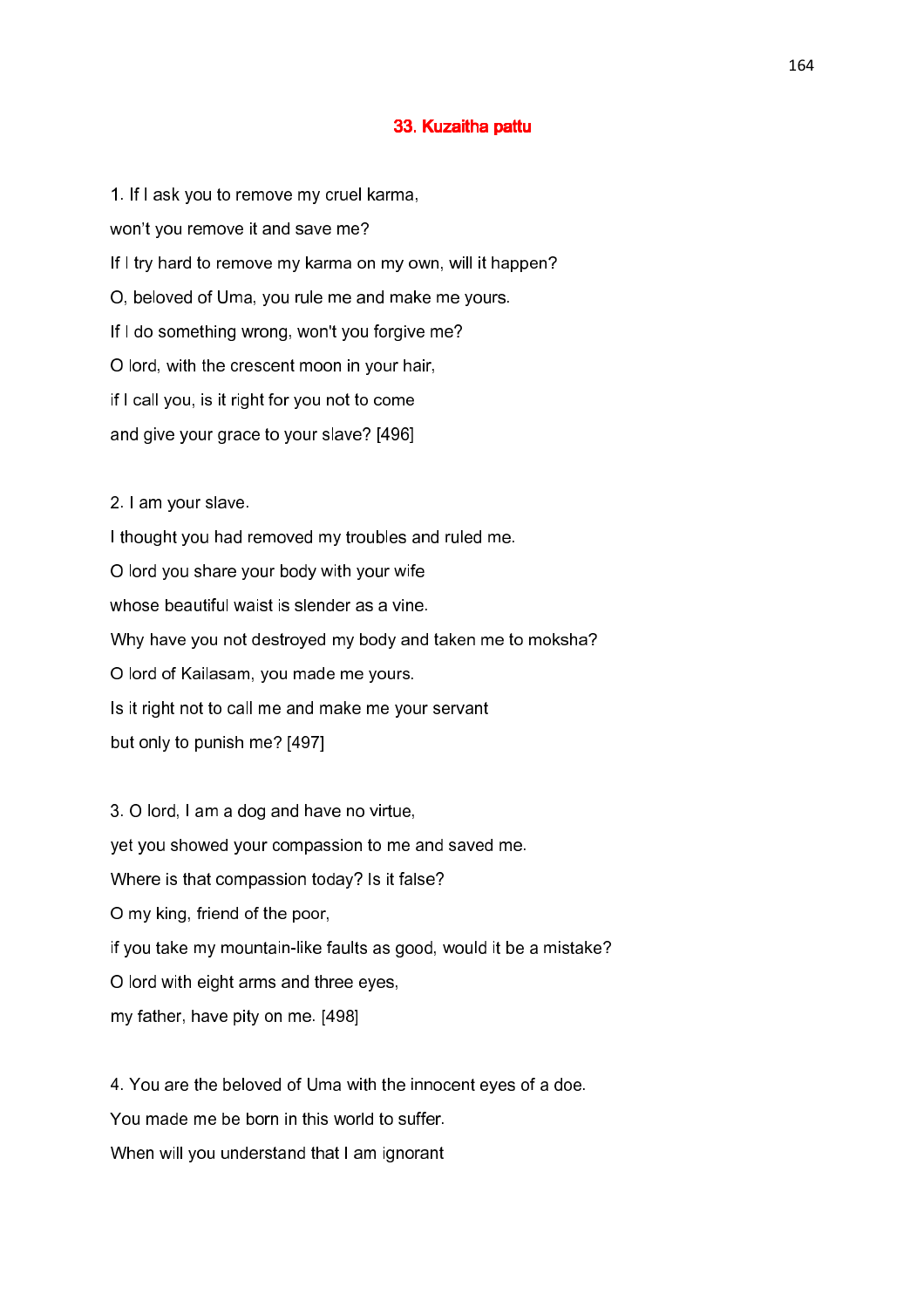and give me your grace? When can I praise and join you saying, "O king my!"? [499]

5. You are all my senses, my tongue that praises you, and my goal, my wonder, and the good and bad. There is nothing in this world except you. You are the truth, O god of Shivalogam, When I am confused and truly praise you, asking you to release me from illusion, won't you come and help me? [500]

6. You know what I want. If I ask you for anything, you give it. Thirumal and Brahma could not find you, but you came to me and made me your servant. Whatever you give is what I want. If there is anything that I want, it only the boon that you want to give. [501]

7. You are a majestic mountain. When you took me as yours, that very day you made my body and all that I have yours. How can I have any troubles now? O father with eight arms and three eyes, you do only good for us. If you make mistakes, am I going to be your target? [502]

8. O lord with an eye on your forehead, I am lower than a dog, yet you showed me your compassion and made me yours. I want you to remove my illusory future births.

I do only what you wish—you can do anything in this world, but only make me worship your ornamented feet. [503]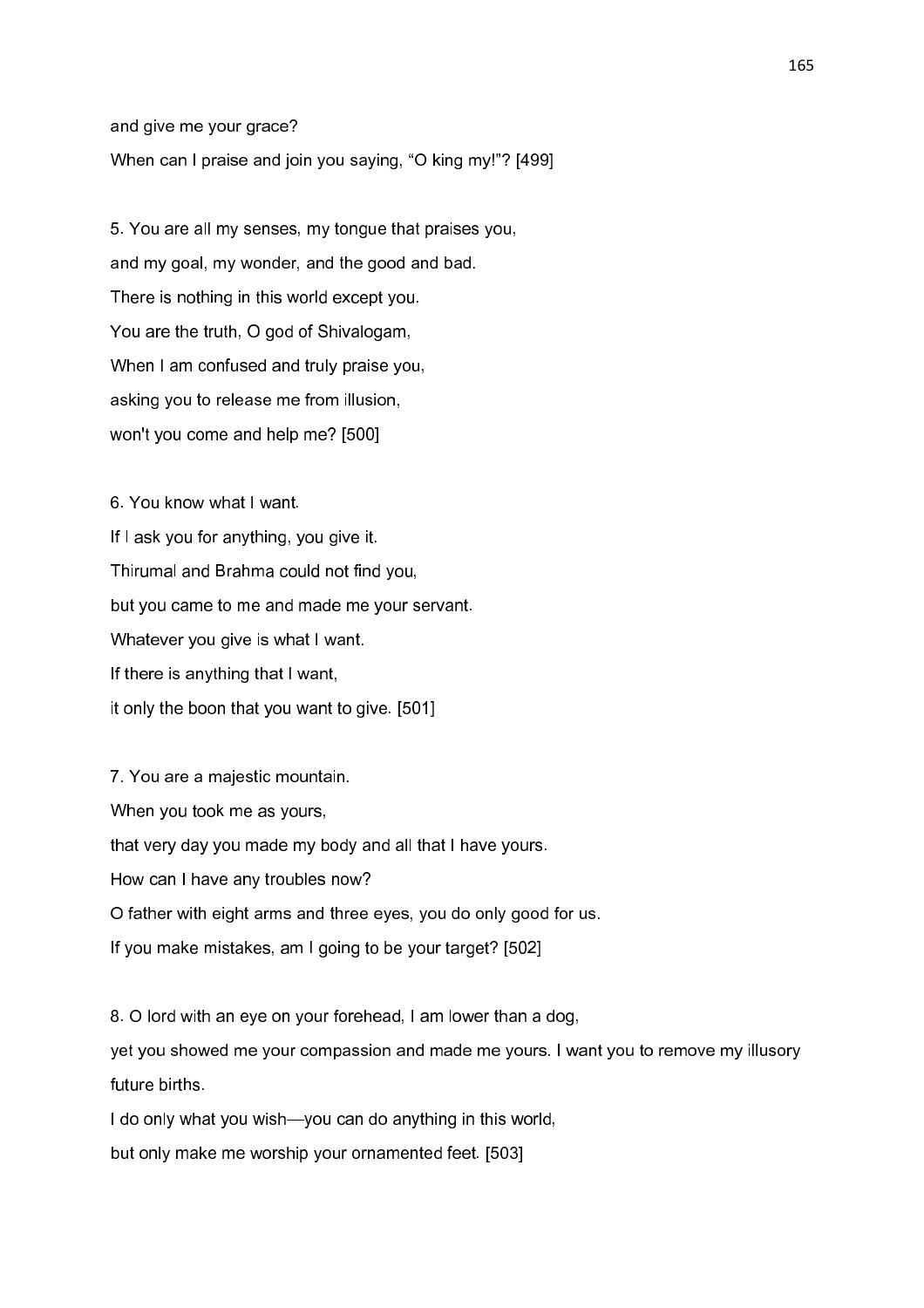9. O lord with an eye in your forehead, my eyes rejoice seeing your feet and I think only of them night and day. I want to know how my body can leave the earth and reach your ornamented feet. O lord, I want to think only of your feet if I can do that, it is good to be your slave. [504]

10. O beautiful lord, I am a low dog, and I suffer wanting to see your beauty. You showed me your divine shining body and made me your servant. O ancient lord, you are fame and you are the divine Vedas. O ancient one, my king, you have not given me moksha, yet you made me love you—is this right? [505]

## 34. Uyirunnippatthu 34. Uyirunnippatthu

1. You gave half of your form to Uma whose waist is as thin as a snake. You are never apart from my body. O bull rider, destroyer of my karma, you stay in famous Thirupperundurai praised by poets with famous poems. O sweet one, when will I go there, see you and join you happily? [506]

-------------

2. I am not fit to join the feet of the lord, but as if placing a dog on a throne, he entered my body and mixed with my life.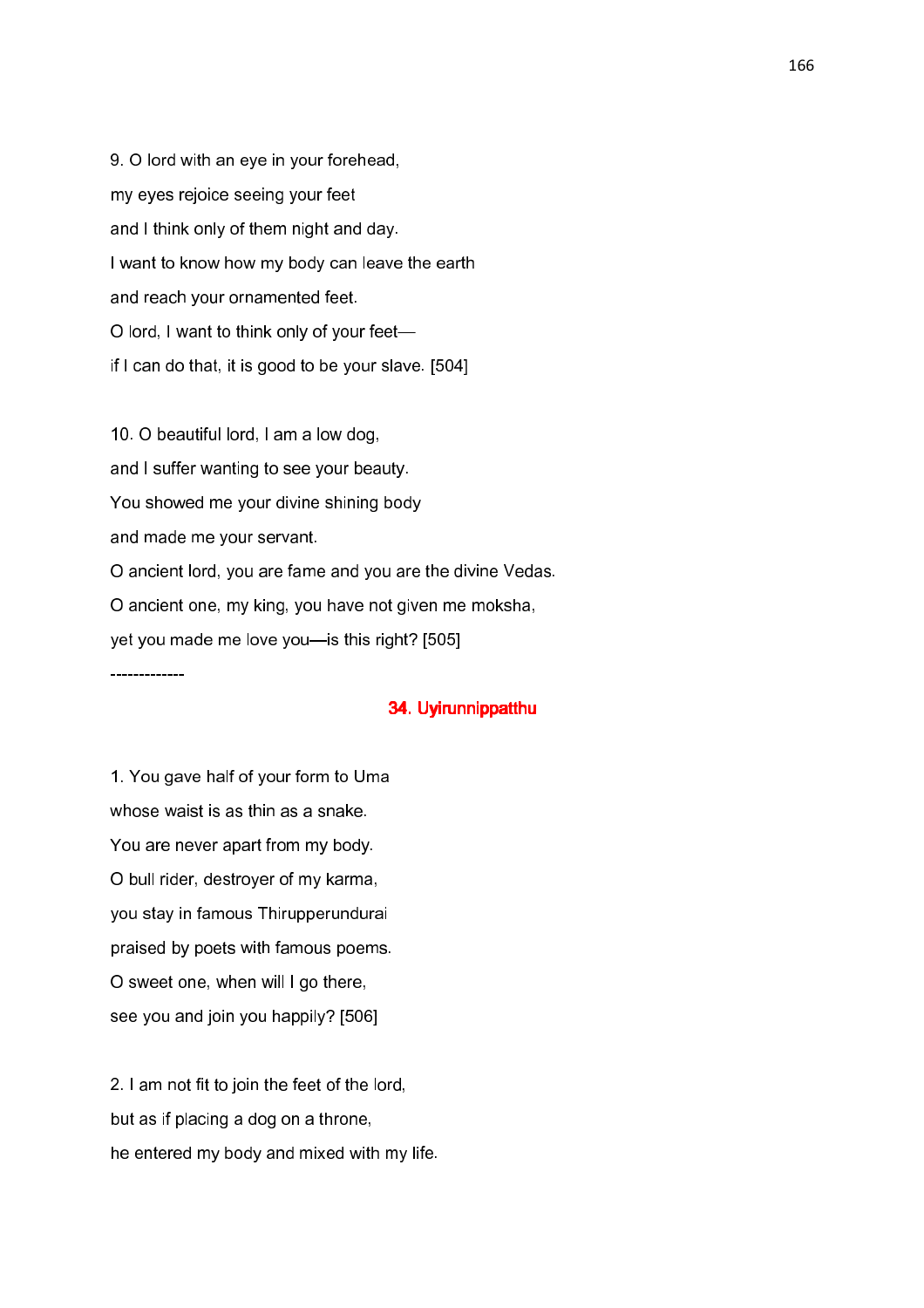He will not be separated from my heart. The lord with jata swarming with singing bees stays in Thirupperundurai always. He gave me a precious place that even the gods in the sky have not received. [507]

3. I do not know who am I or what is mine. I do not know night from day. He, the crazy lord who crossed beyond the minds and words of all, has made me crazy. The rider on a ferocious bull stays in Thirupperundurai. I do not know what wrong I have done. O lord, you are the highest light. [508]

4. Is there anyone in this wide world who can destroy our karma like him? Tell me. He entered my heart and made me his. He made me weak with devotion and joined me. The great god of Thirupperundurai stays in my heart, my eyes and in my words. [509]

5. O people, because you have not destroyed the desires of this world, you are destroying yourselves. If anyone says, "True desire is holding to the lord," you will not listen to him. Hurry and come to Thirupperundurai where the lord with lovely jata stays and join the devotees who worship the feet of the destroyer of births. [510]

6. He removed the karma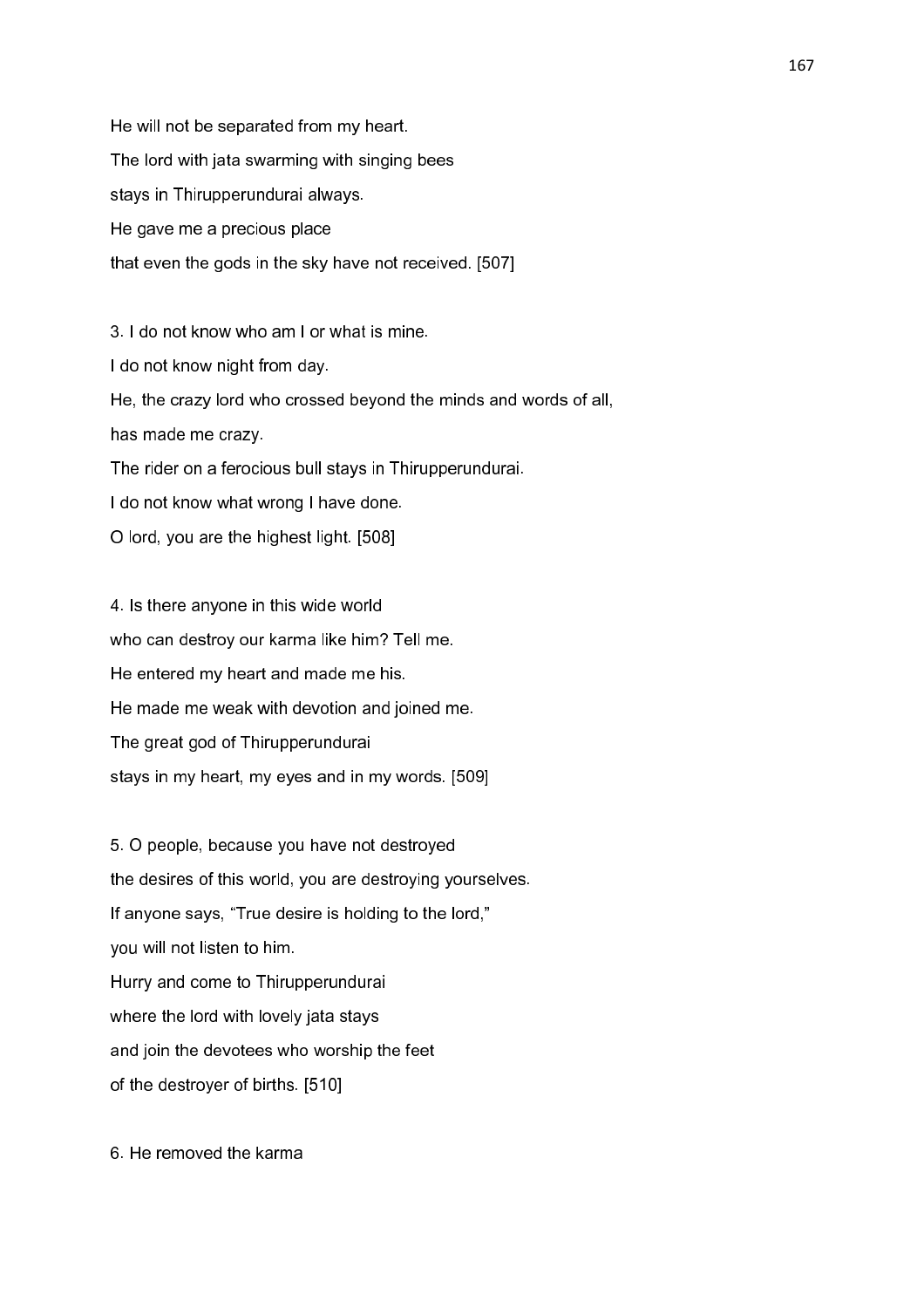that comes to me like waves on the ocean, entered my body and my life, and, staying there, filled them. This is the mischief of my highest lord of Thirupperundurai on whose crowned head the shining moon floats. [511]

7. I do not want fame, I do not want wealth, I do not want life on earth or in heaven, I do not want birth and death. I will not touch those who do not want to be devotees of the lord. I worship the divine feet of the lord of Thirupperundurai. and will not go away from him. I will not allow him to be separated from me. [512]

8. O lord, should I call you honey hanging from the branches or should I call you the nectar in the sounding ocean. I cannot wait to reach you, our lord, my king and my remedy. You stay in Thirupperundurai surrounded with wet flourishing fields. O faultless one, your divine body is smeared with sacred ash. [513]

9. You are our god, our remedy and our nectar. You, the god of Thirupperundurai, have a body as beautiful as a vetchi flower. I am you and you stay in my heart always. I only know what I have now, but I do not know what my future will be. [514]

10. Your devotees of this world who went to heaven performed tapas always and worshiped you, but my body is a burden and I stay in this world as if I were a forest tree. You abide in everlasting Thirupperundurai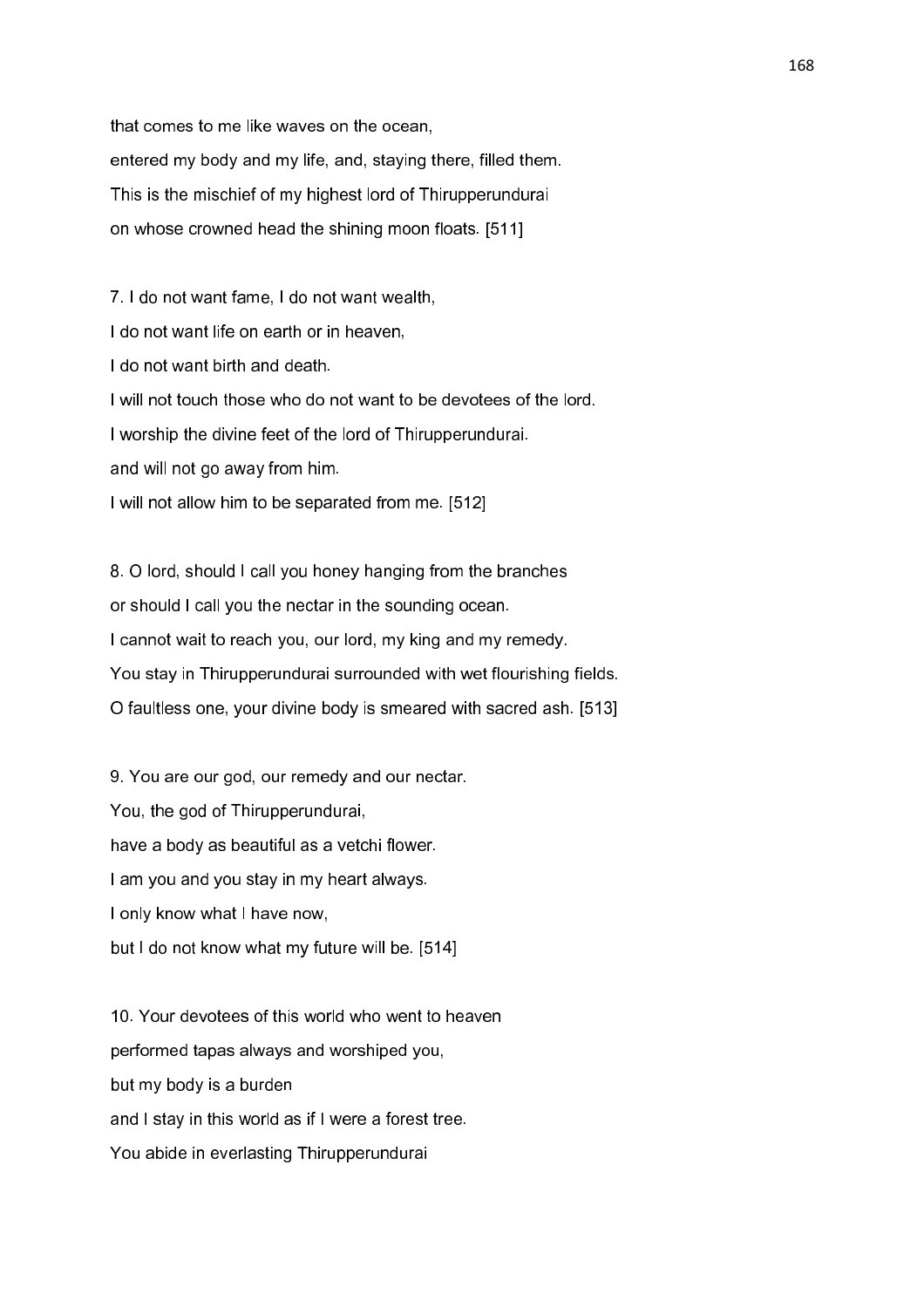where kondrai trees bloom with flowers that drip honey. If I become a sinner, won't people say that you do not give your grace to your devotees and take care of them. [515]

---------------

### 35. Accap patthu

1. I am not afraid of the snake that lives in the snake pit, I am not afraid of liars even when they tell the truth, but when I see ignorant people who even after approaching the feet of the highest lord with a third eye and thick jata still think there are other gods and worship them, O my lord, I am afraid. [516]

2. Even if my desires increase I am not afraid. Even if the ocean of my karma increases I am not afraid. But if I see people worshiping gods other than the divine form of my god whom Brahma and Thirumal could not see and if they do not feel disgust and ask, "Are these gods?" O my lord, I am afraid. [517]

3. I am not afraid of spears smeared with flesh, I am not afraid of the glances of women wearing bracelets, but if I see people who do not worship my jewel-like faultless lord who dances in the hall in Thillai and do not realize his grace and love him, O my lord, I am afraid. [518]

4. I am not afraid of the parrot-like speech of women, I am not afraid of their seductive smiles,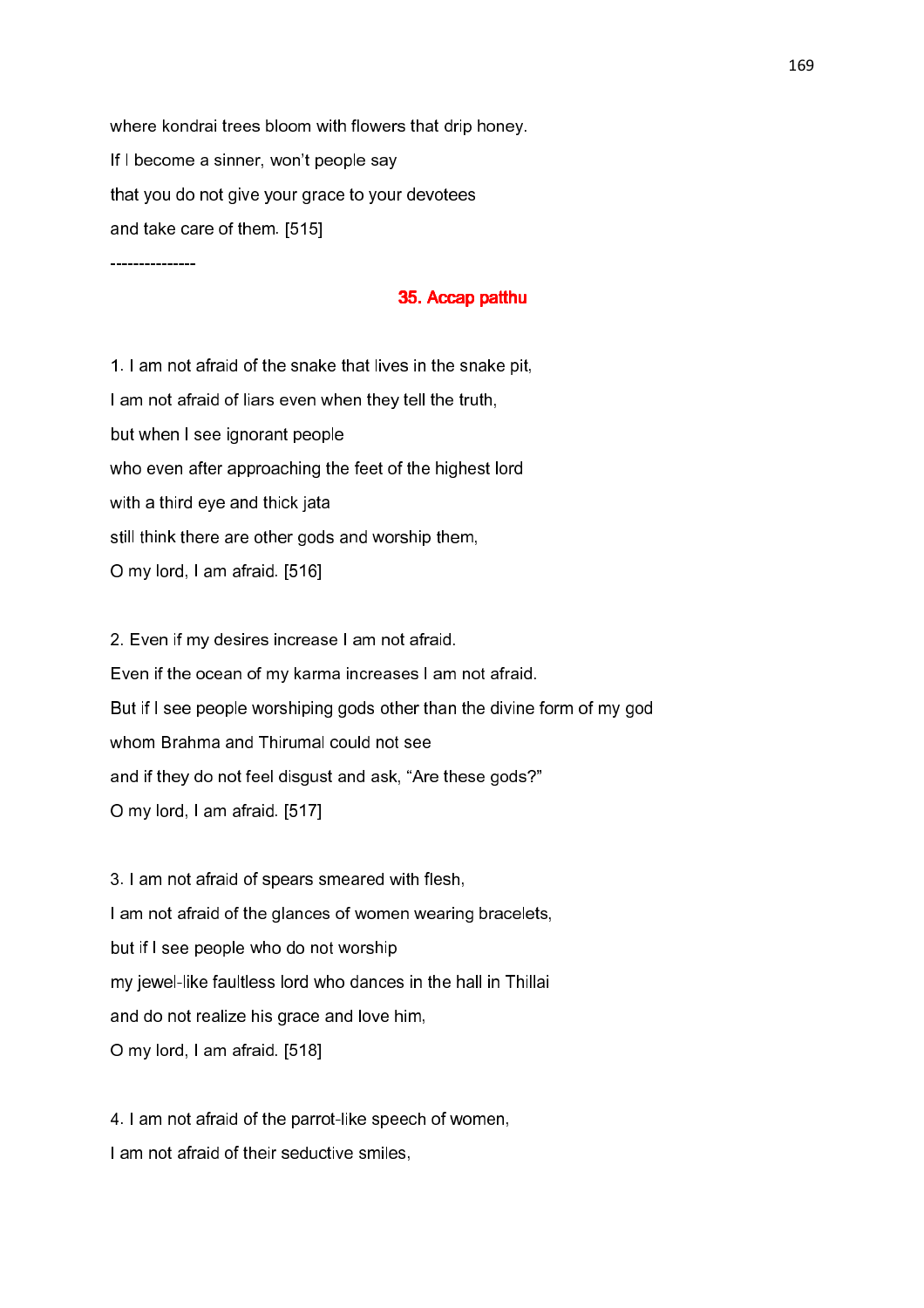but if I see people who do not love the lord, worshiping, crying and melting in their hearts, shedding tears and approaching the feet of the lord of the Vedas adorned with white ashes, O my lord, I am afraid. [519]

5. I am not afraid of sickness, I am not afraid of birth and death, but if I see someone who does not worship and praise the feet of the lord adorned with the crescent moon and white ashes, whom Thirumal could not find when he dug up the earth. O my lord, I am afraid. [520]

6. I am not afraid of blazing fire, I am not afraid even if mountains fall down, but if I see cowards who do not cry and worship the lovely lotus feet of my father, the bull rider adorned with ashes who cannot be described, O my lord, I am afraid. [521]

7. I am not afraid when people blame me for things I have not done, I am not afraid if I die young, but if I see people who do not melt and worship the feet of the ancient lord adorned with a budding kondrai garland, holding fire in his hand and dancing in the shining hall of Thillai, O my lord, I am afraid. [522]

8. I am not afraid of elephants that break their posts,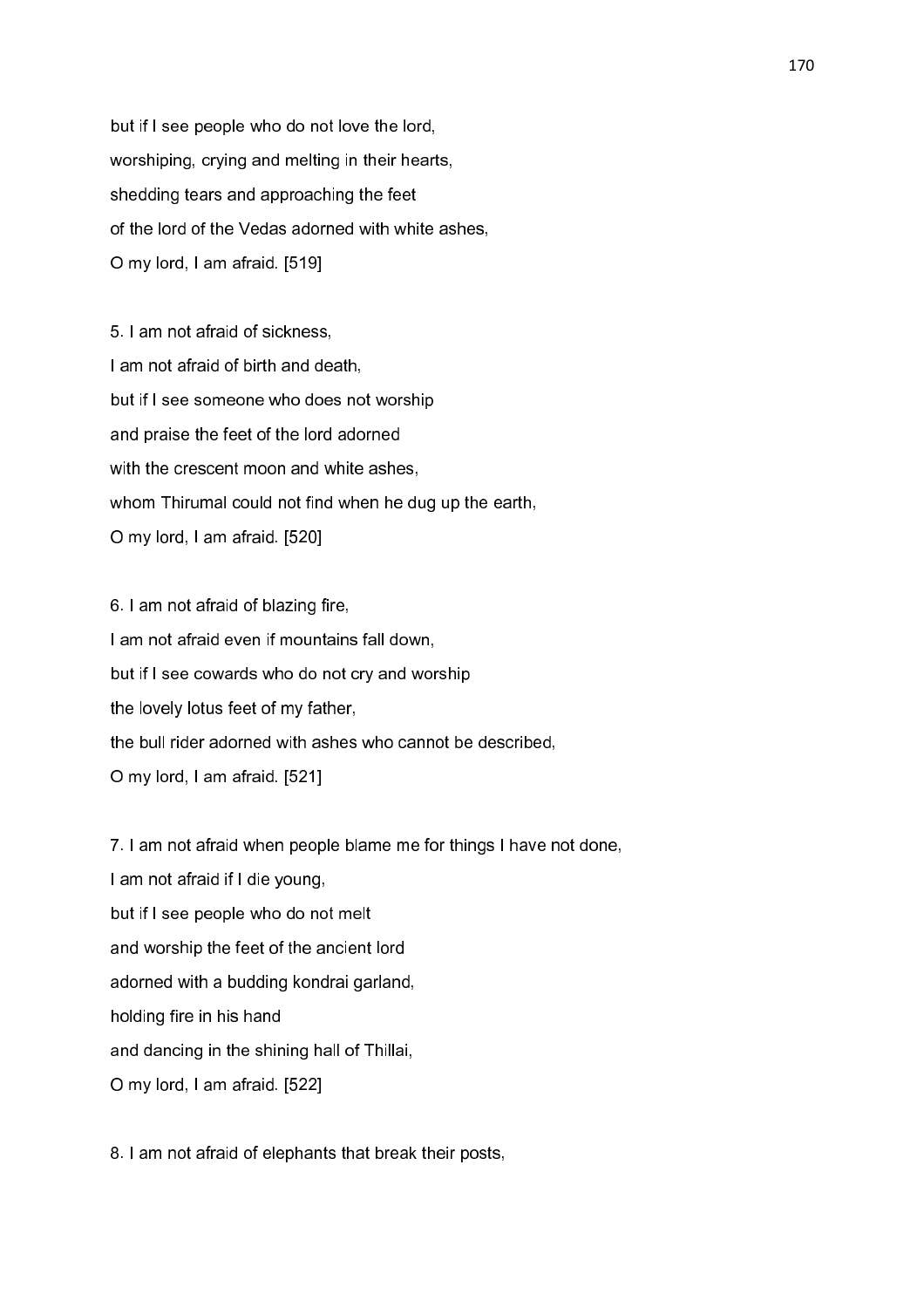I am not afraid of tigers with fiery eyes, but if I see ignorant people who do not calmly worship the fragrant feet of my father adorned with precious ornaments and fragrant jata, whom even the gods in the sky could not reach, O my lord, I am afraid. [523]

9. I am not afraid of thunder roaring in the sky, I am not afraid being involved with kings, but if I see people afraid to touch the sacred ashes of the lord who made me his and changed the poison from the milky ocean to nectar, O my lord, I am afraid. [524]

10. I am not afraid of arrows readied for shooting, I am not afraid of Yama's anger, but if I see cowards who do not ponder, suffer, melt, shed tears from their bright eyes and worship the lord adorned with the crescent moon, O my lord, I am afraid. [525]

-------------

### 36. Thiruppandip pathiham

1. The lord, nectar for the Pandya kings, shares half his body with Uma, the daughter of Himalaya. He is the servant of his devotees and rides a horse. He has no relatives and owns nothing. My heart does not know any other god except the unique god and I worship his ornamented feet in my heart. [526]

2. When the lord, brighter than the sun, comes to us on a horse carrying a whip,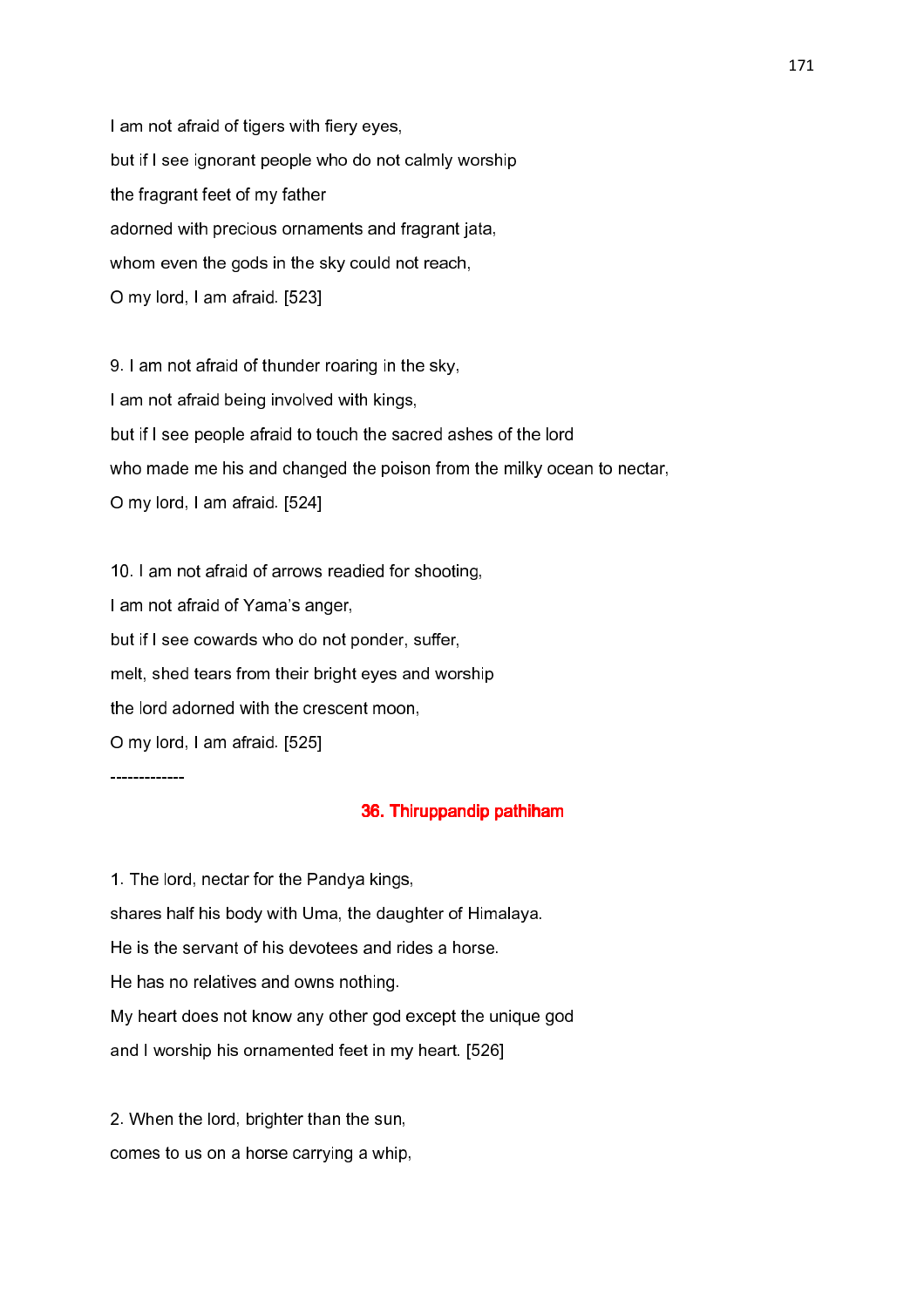our future births will be removed. Let us proclaim this truth to all so that devotees will understand and worship him. [527]

3. O devotees, when the lord of the Pandya country comes on a horse making all the people of the world plunge into a flood of joy, you will all swim in that flood and your hearts will be joyful. If you hold to his ankleted feet you will go to the moksha of the lord who fills the hearts of his devotees. [528]

4. This is the time the king of the southern Pandya country will arrive on a horse holding a sword to remove the future births of his devotees. If you do not want to suffer and be born again, approach and worship him. [529]

5. The lord, the king of the Pandya country whom Thirumal and Brahma sought and could not find swallowed poison to save all the gods. If you love him he will remove your future births. He gives wealth to his devotees from his treasure. Go before him and receive it. [530]

6. The lord removes our darkness and illusions and makes us understand all things. Whenever you want to reach the feet of the bright lamp-like lord whom the Pandya king did not know and struck with a stick, you can reach him. There is no obstacle. This is the way to attain moksha. [531]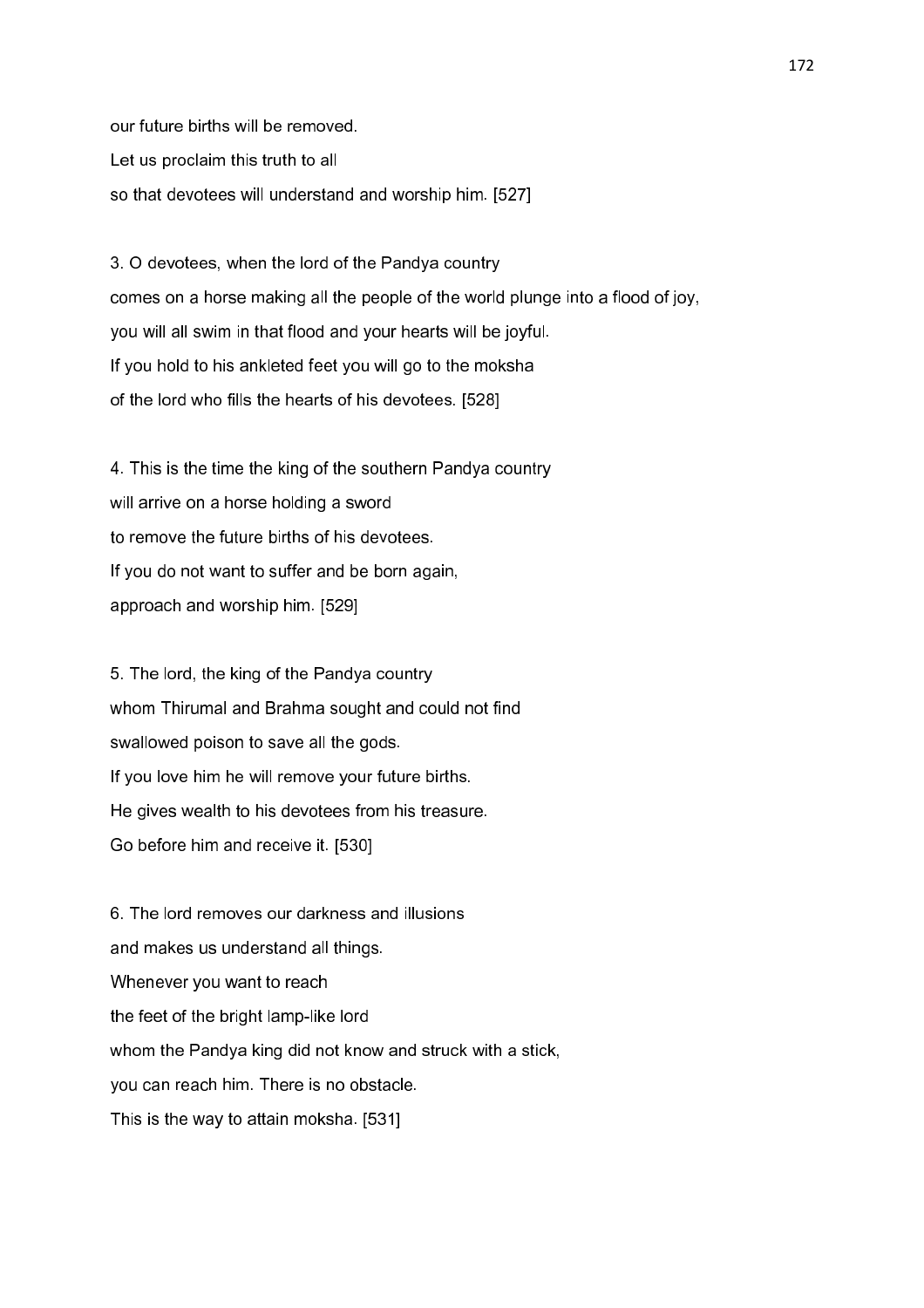7. If devotees understand the lord who comes on a magic horse and worship his feet, their births and enemies will be destroyed. Join the divine feet of the generous southern lord who gives his grace to all. [532]

8. The lord, the king of the Pandya country, will make you plunge into permanent joy. His compassion can never be taken from you. He will remove your bad karma, your old mistakes and give you this whole world and moksha. This is his gift for you.

Go before him and receive his gift. . [533]

9. When Shiva, the king of the Pandya country, comes on a horse, girls lovely as blooming vines see him, are fascinated and forget themselves. The god removes the bad karma of his devotees whose hearts melt in devotion for him, and he helps them cross the ocean of birth. [534]

10. Shiva, the king of the Pandya country, conquered Yama, controlled his five senses and sat on the throne majestically with his wife. The unique lord, the servant of his devotees, came to the king and took away his egoism. O devotees, join his divine feet and hold to them firmly. [535] -----------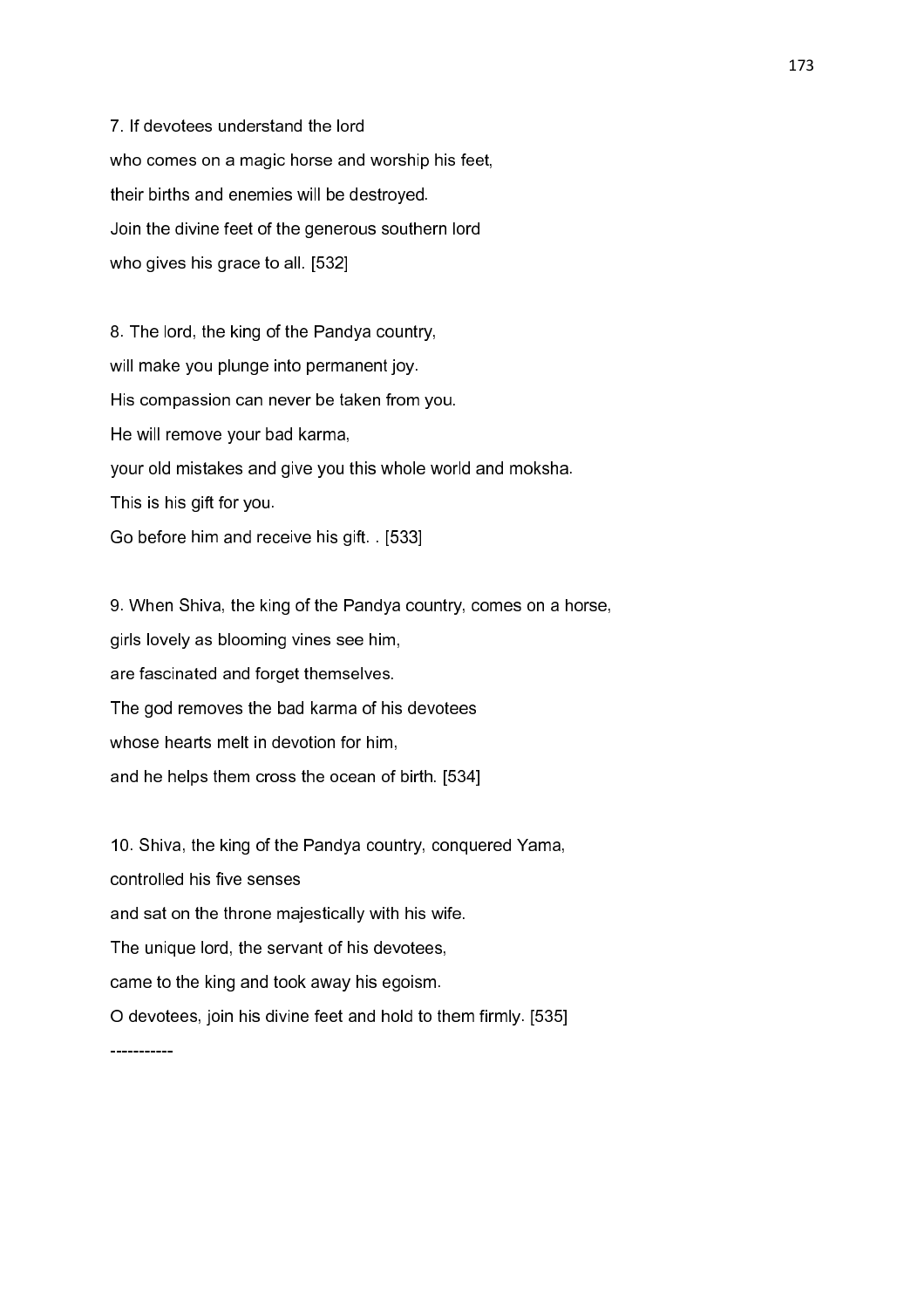## 37. Piditha patthu

1. O lord, I am a sinner. O king of the gods, everlasting bliss, newly ripened fruit, ruler of my family, remedy that removes our births and gives us moksha, most profound meaning of all the shastras, lord with precious anklets, you are our wealth. I hold onto you firmly as my own. Where can you go now leaving me? [536]

2. O lord, bull rider, king that all the gods love, ultimate truth for me who have done bad karma and my savior in old age. When I become weak and suffer, I hold onto you firmly always. O lord, ocean of compassion, where can you go now leaving me? [537]

3. O lord, father and mother, you are a matchless jewel and the nectar that springs from love. I, a liar, have wasted my life. I am a low person and my body is filled with worms. You, my wealth, gave me the wonderful state of Shivam. O lord, I hold onto you firmly in this birth. Where can you go now leaving me? [538]

4. O lord, you are the light that gives grace to all,

a fruit filled with compassion,

a king for the sages who do hard tapas,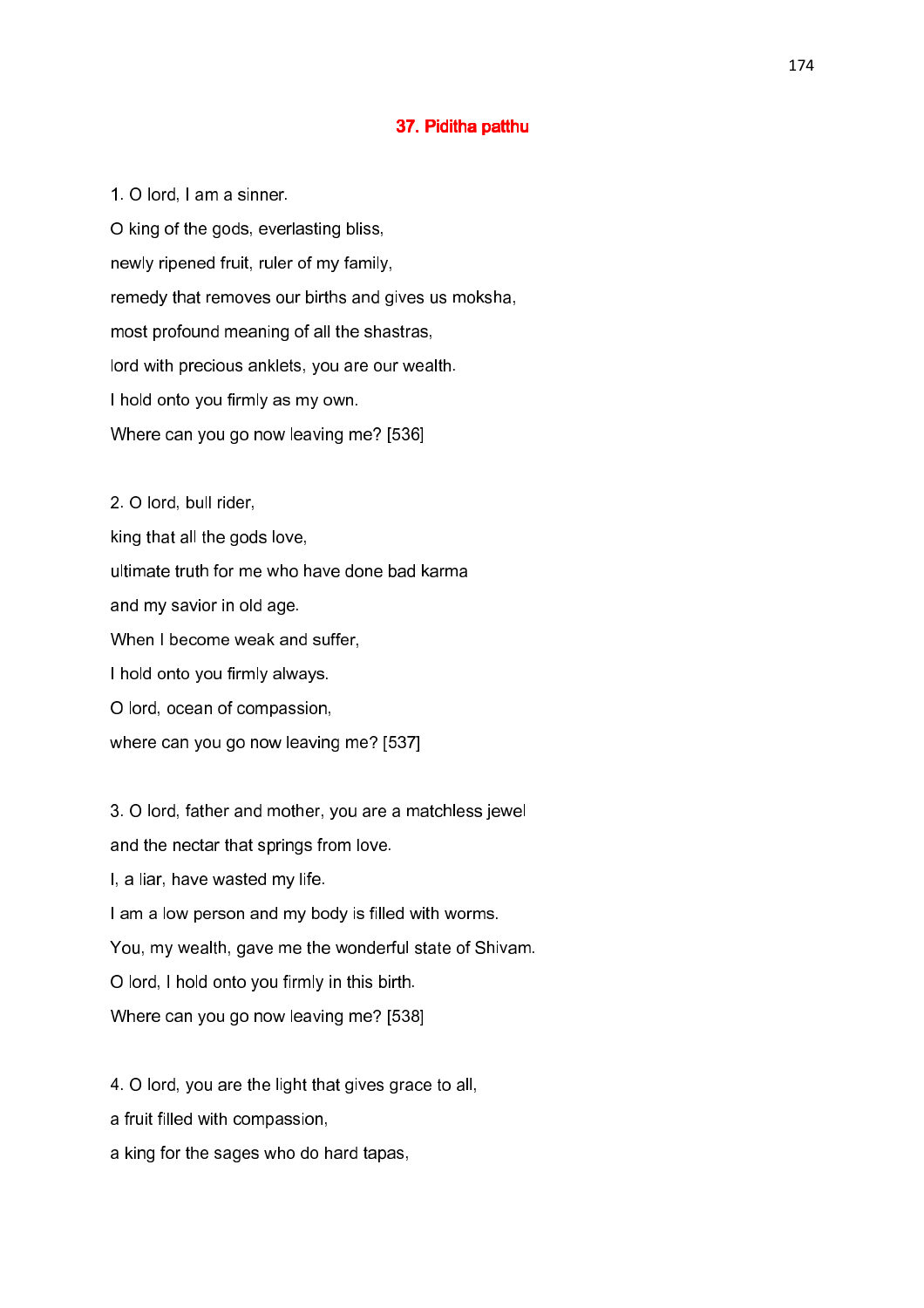a meaningful work of art, joy that no one can describe and the brightness of Yoga. You enter the hearts of your faultless devotees. O lord, I hold onto you in this dark world. Where can you go now leaving me? [539]

5. O lord, you are matchless and unique, a light that shines in this slave's heart. O love, you gave the precious state to me a weak devotee who does not know what moksha is. O wealth, lord Shiva, you are a shining form that cannot be described. I am exhausted, I hold onto you. Where can you go now leaving me? [540]

6. I am an orphan.

You entered my heart and made it your temple,

abiding there and giving me limitless joy.

O Pinnnaga, you removed my future births and rule my family.

I, your slave, see you in the open sky.

O wealth, lord Shiva,

I will hold onto you until the end of my life.

Where can you go now leaving me? [541]

7. You gave me your grace and showed me, your slave,

how to remove my desires for the world.

You happily accepted my worship,

entered my heart and showed me your beautiful ornamented feet.

You are my bright lamp.

O wealth, shining form, Lord Shiva, Esaa, I hold onto you tightly.

Where can you go now leaving me? [542]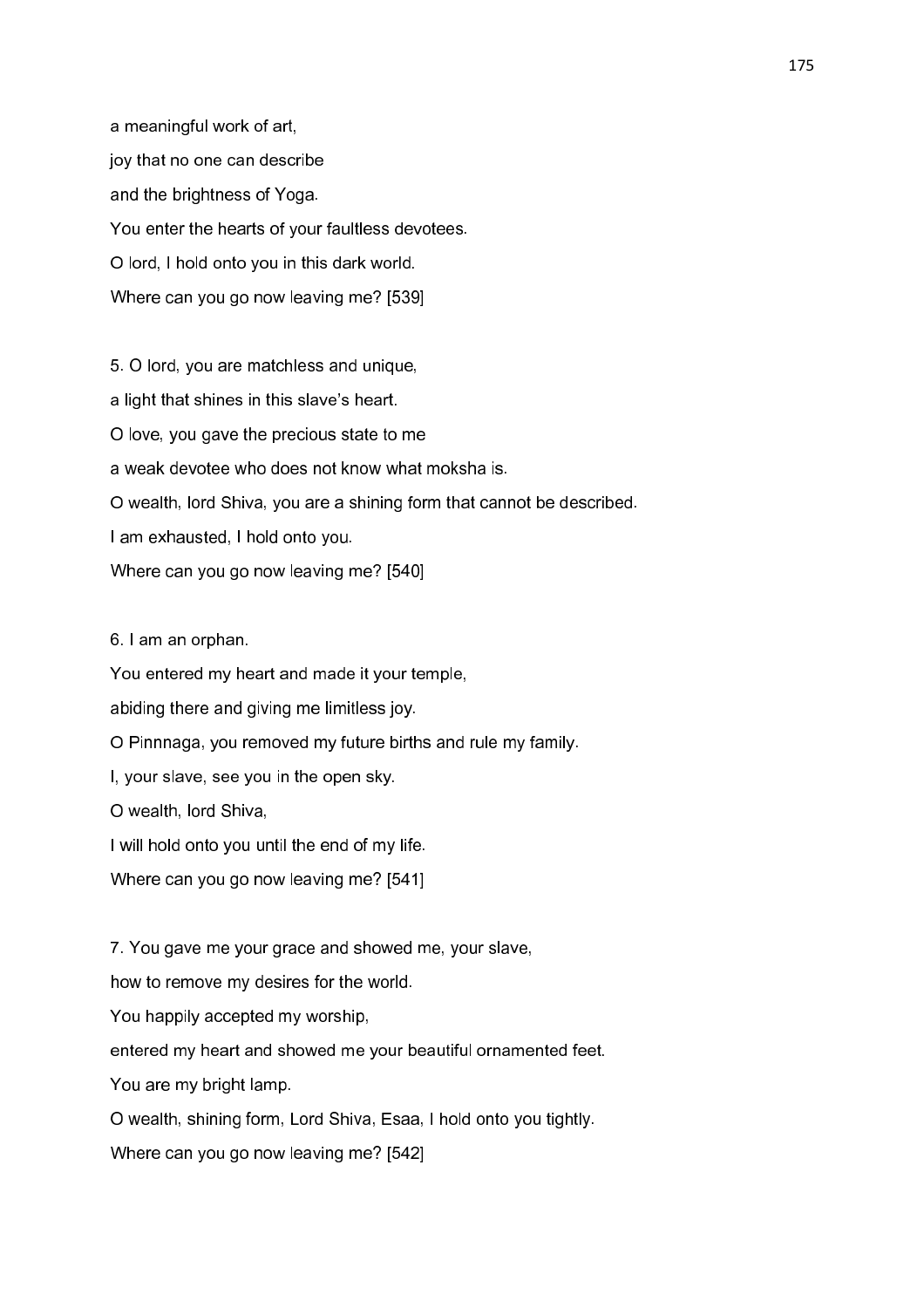8. O lord, my chief, first one of the world and of the gods, endless Siddha, your devotees hold to you firmly. You are crazy, you are magic, all life flourishes and exists in you yet you are other than they. O clever one, I hold onto you tightly.

increase the light in my heart, and pour the honey of joy into it. You roam and wander everywhere. O wealth, lord Shiva, I hold onto you tightly. Where can you go now leaving me? [544]

10. You entered my body made of flesh and changed it into your golden temple. You melted all my bones. O Esaa, faultless jewel, bright light that destroys sorrow, birth, death, illusion and desire for the world, you made me, this poor one, yours. O joy, I hold onto you tightly. Where can you go now leaving me? [545]

Where can you go now leaving me? [543] 9. More than a mother who thinks of her child and gives it milk, you showed your compassion to me. You melt this sinner's body,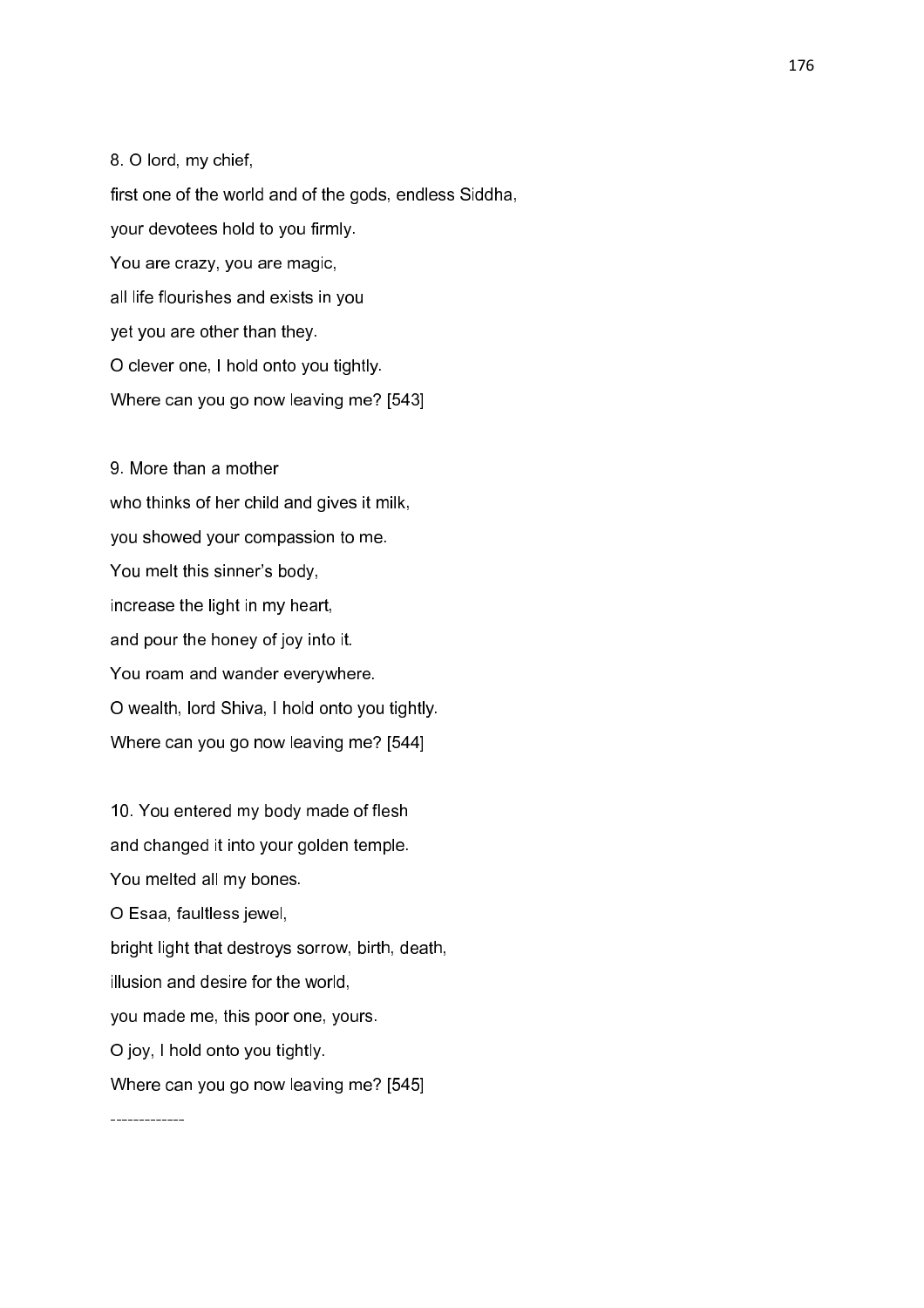#### 38. Thiruvesaravu

1.You made my iron heart soft, melted my bones, gave me the grace of worshiping your ankleted feet and showed me the taste of sugarcane. O lord, the Ganges flows with roaring waves in your hair. Isn't it your wonderful grace that changed the foxes to tall horses? Isn't this how you give your grace to all? [546]

2. You share your body with your wife whose words are like music. You are sweet nectar to your devotees, your servants. You made me, your slave, yours. Give me your grace and remove my births on this earth. You called me saying, "Come to me!" Do I not survive worshiping your ornamented feet? [547]

3. O highest of the high, I do not have anyone to depend on and I plunge into the terrible hell of birth and death. Come and save me. You drank the poison from the milky ocean. You made me, your slave, yours, and you show me the path of worshiping your lotus feet. I think of your power always and receive your grace. [548]

4. You are the dancer with thick jata and you have tied a green snake around your waist. Great sages worship your lotus feet. I should not worship other small deities—save me from them. What a wonder, you have entered my mind and showed me how to worship you. Isn't this the way you give your grace to all? [549]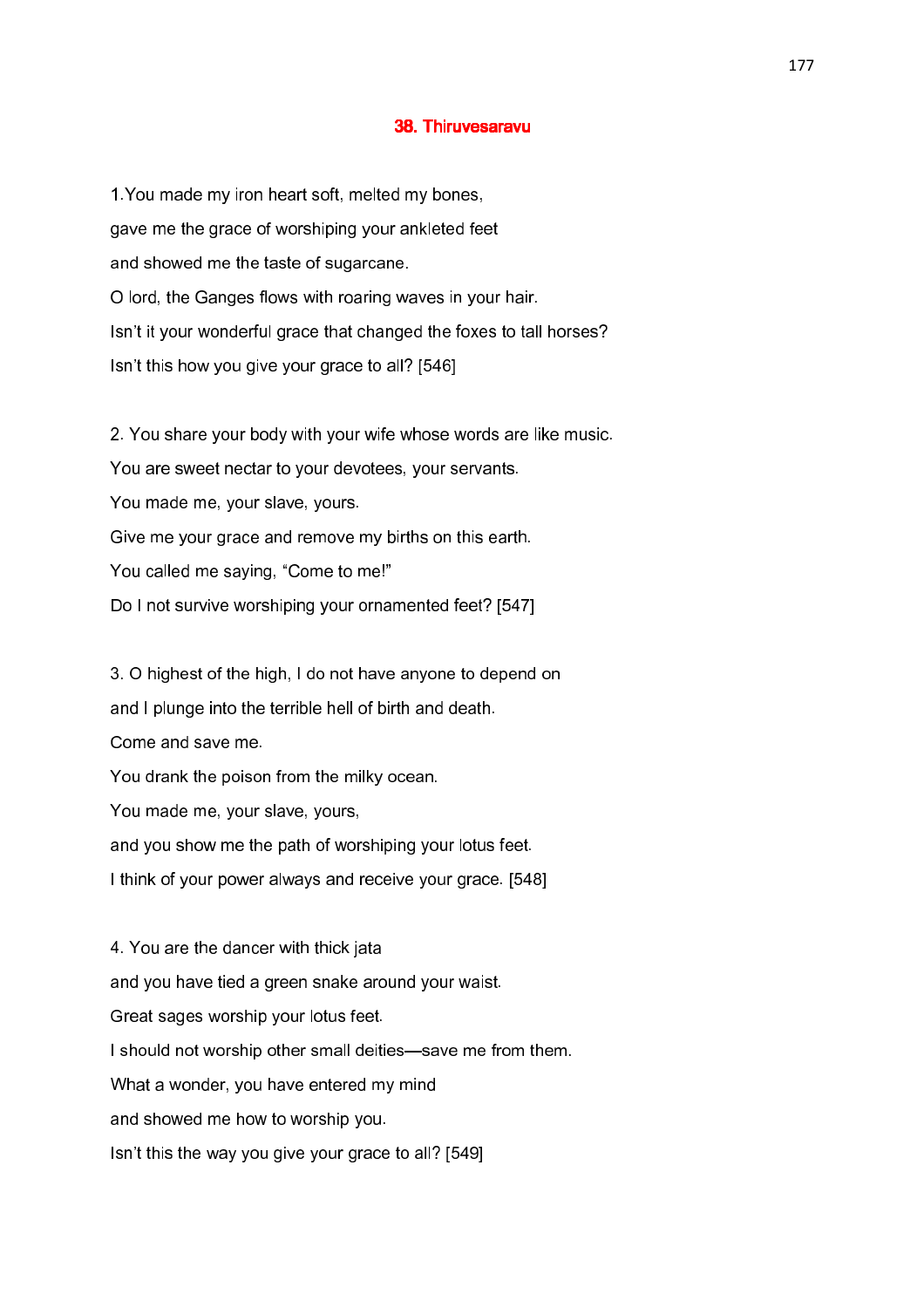5. I have not learned any art and am not wise. Even though I have not melted in my heart thinking of you, I have not thought of any other gods or worshiped them. I am your slave. I, a dog, came to you and am proud of being your devotee. O lord, you gave me a golden seat.

Isn't this the way you give your grace to all? [550]

6. I suffer caught by the sidelong glances of women with feet soft as cotton and I cannot escape from them. When I see them, I shiver as if I had drunk poison. You are the nectar that dances in the divine hall of Thillai. O lord, you made me yours, and you gave me your grace saying, "Do not be afraid!" Isn't this the way you give your grace to all? [551]

7. O Shiva, great god of southern Thirupperundurai, even the gods in the sky do not know you. You removed my births and made me yours, melting my heart and entering there with love. You face the southern direction and give your grace to all. [552]

8. You are the endless god, the first one, ageless, the highest, praised by the everlasting Vedas, the meaning of everything, and being and non-being. When I suffered in this world you came and saved me. O great lord, isn't this the way you give your grace to all? [553]

9. Whenever I am afraid of anything, I think of your lotus feet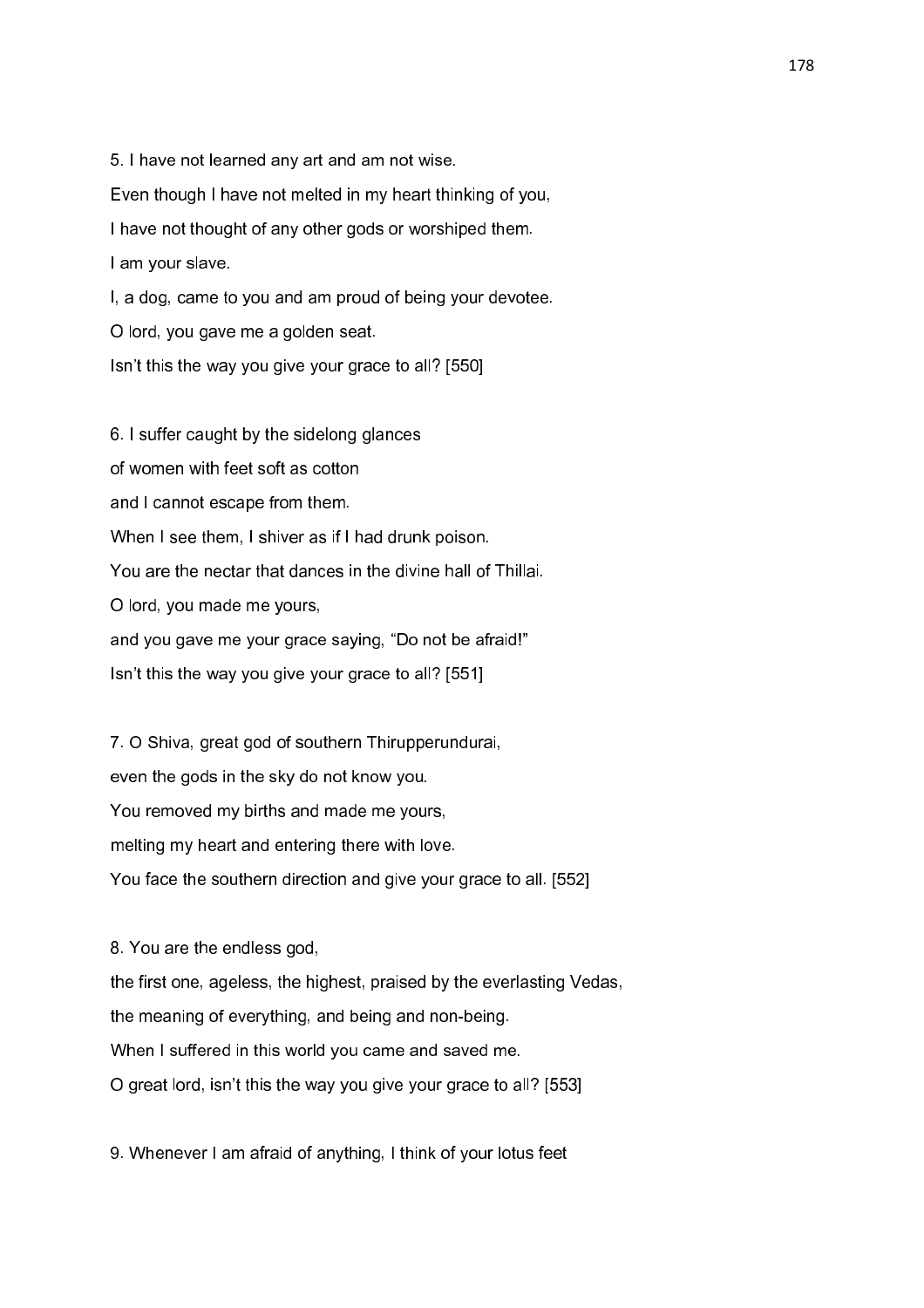and. keeping them in my mind, my heart melting, I worship you, crying out, "O lord Shiva!" I have plunged into the wide ocean of your divine compassion. O god of Thiruvidaimaruthur, give me your grace. [554]

10. I did tapas and learned the mantra, "Shivaya namaha." The lord Shiva, honey, sweet nectar, sweet to all, came to me, entered my heart and gave his grace to me, his slave. That very day I began to hate this life and this body made of flesh. [555]

------------

#### 39. Thiruppulambal 39. Thiruppulambal

This pathiham has only three poems

1. Brahma seated on a beautiful lotus and Thirumal could not find your head or feet when they searched for them. You share half your body with your wife whose round breasts are like kongu flowers. You, smeared with divine white ashes, are the god of Thiruvarur surrounded by tall walls. I am your slave and will not praise anything except your beautiful ankleted feet. [556]

2. O lord, adorned with lovely jata, you dance carrying fire and a three-leafed trident. You, rider on a young white bull, are a divine light and the soul of all. O god of Thirupperundurai surrounded with flourishing groves, I am your slave and you made me yours. I have no refuge but you. [557]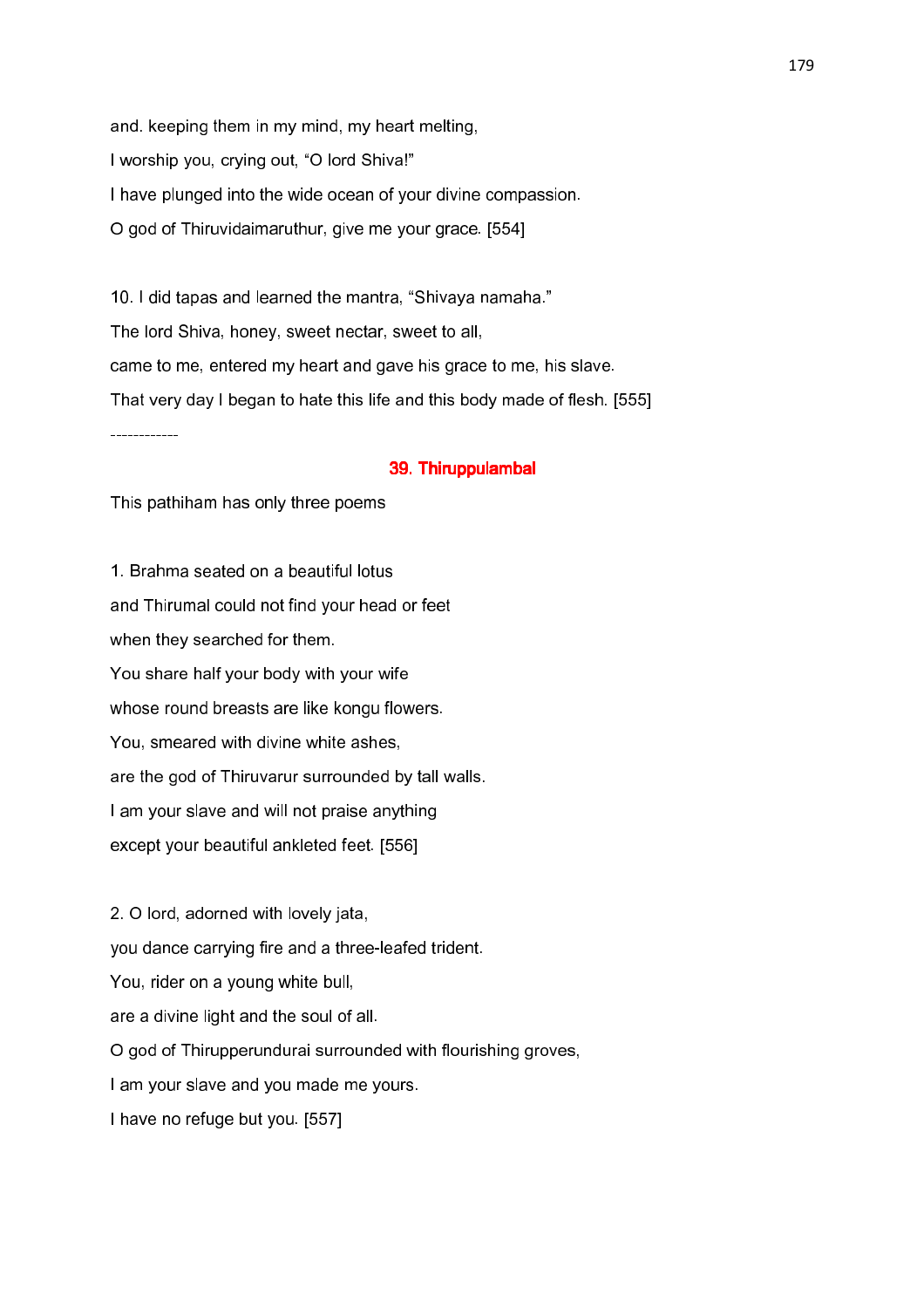3. I do not want relatives, a place of my own or a name, and I do not want to join learned people. What I have learned is enough. O dancer, god of Kutralam, worshiping your feet with their sounding anklets, I want to love you and melt for you like a calf seeking its mother. [558]

-----------

### 40. Kulaappatthu

1. When I gave myself to the dancing lord of Thillai, embracing him, I thought only his begging pot and his tiger-skin garment were my wealth. My heart melted for him and as I searched for the lord I understood that what I searched for was the feet of Shiva. My body and life bow down and worship him because I have made him mine. [559]

2. When I gave myself to the dancing lord of Thillai, embracing him, I gave up all my evil deeds and the desire for the arms of sweetly speaking women with waists like small drums. I am his slave and worship his feet and I will not die or be born again. I have made him mine. [560]

3. When I gave myself to the dancing lord of Thillai, embracing him, my bones melted and I worshiped him and my good and bad karma was destroyed. My troubles have gone away and all my relationships have become faultless. He has entered my heart and I have made him mine. [561]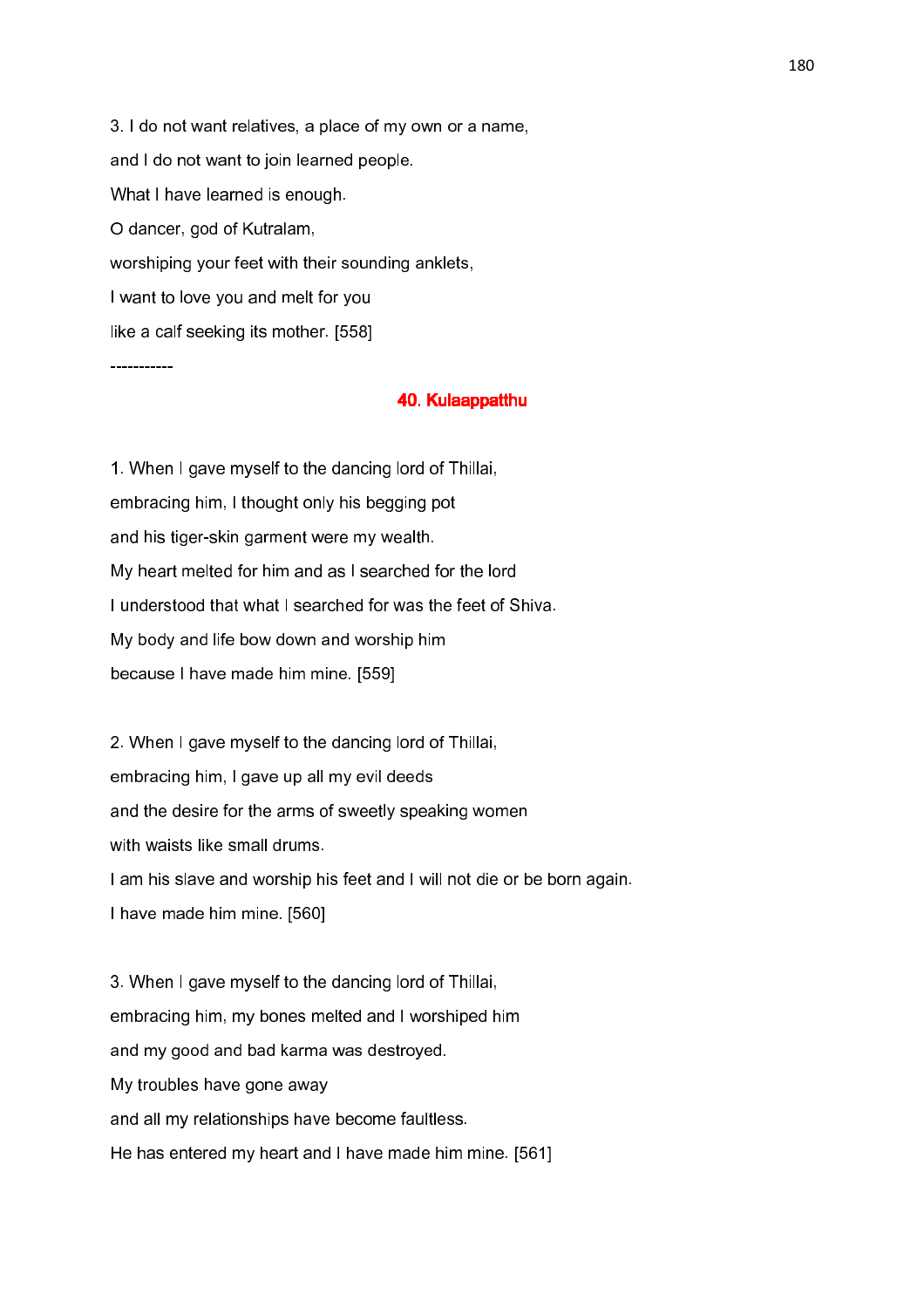4. When I gave myself to the dancing lord of Thillai, embracing him, I joined his devotees who had separated themselves from their relations and ambitions and were devoted to the lord. I think firmly only of the greatness of the nectar-like lord and I have made him mine. [562]

5. I gave myself to the dancing lord of Thillai, embracing him, and joined the devotees who served him, liberated from their fame, qualities, faults, sickness and future birth. I drank the honey-like compassion of the lord, joined him in Thillai and made him mine. [563]

6. Because my heart approached him and trusted him, my body will not be destroyed like the bodies of others that are like the buds that grow on a branch, bloom into flowers, ripen into soft fruit and become old and die. I embraced the dancing lord of Thillai and made him mine. [564]

7. O lord, if you place on my head your divine feet with which you crushed the arms of the heroic Rakshasa, all my desires and passions will go away and I will be happy. My heart, trusting the lord, approaches and worships him, the dancer in the golden hall of Thillai, and it is happy that I embraced him and have made him mine. [565]

8. When you placed on my head your divine feet that walked behind the dark, strong boar in the forest, all my five senses were controlled and defeated.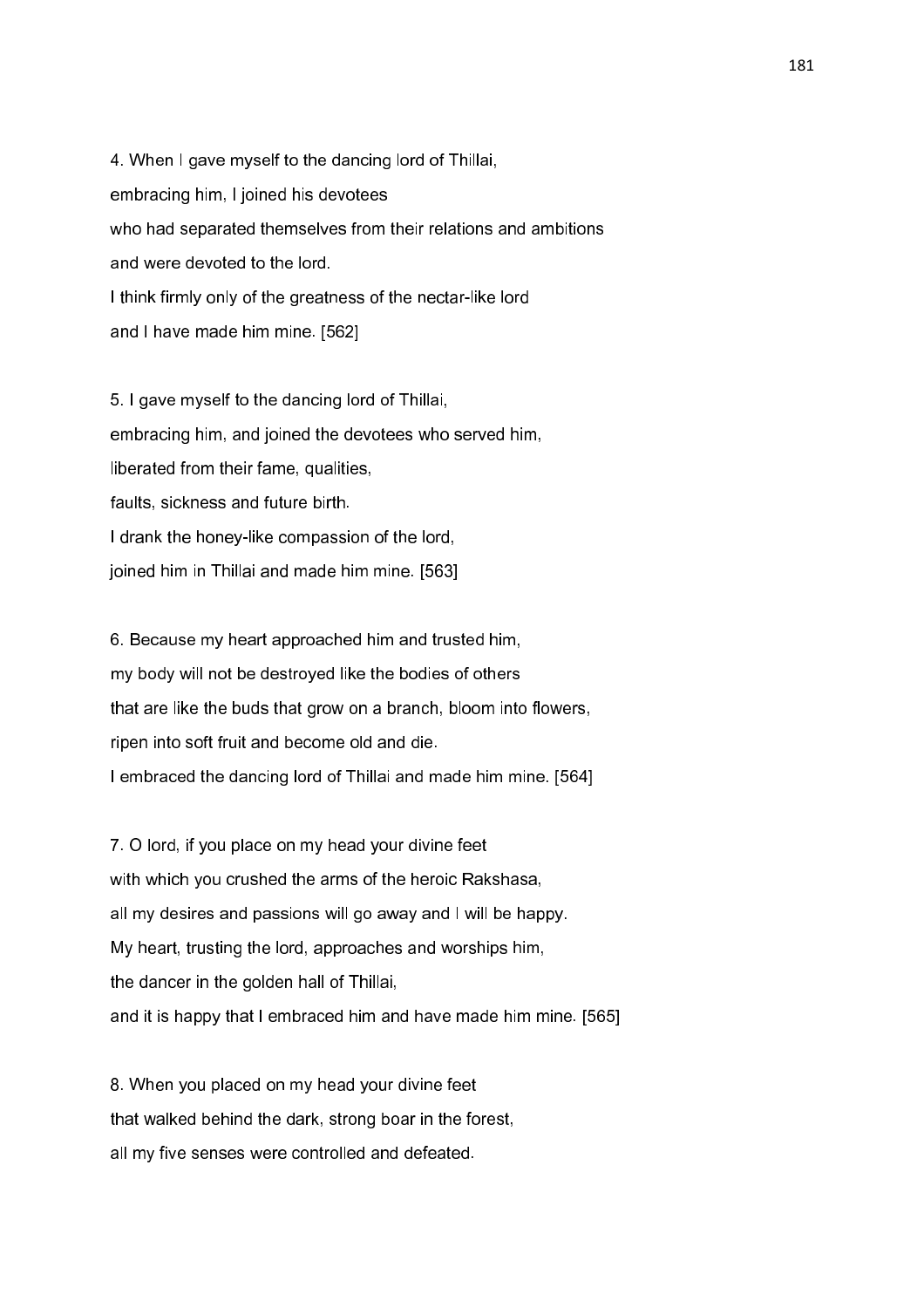I gave myself to the dancing lord of Thillai and embraced him and made him mine. [566]

9. I am like a useless field planted with seeds but not plowed. Because of the good karma of my past birth, my life is good, and I have become his slave, able to bow my poor head and worship the lotus feet of the lord. I gave myself to the dancer of Thillai and embraced him and made him mine. [567]

10. I do good service with a faultless mind to the lord who shares half his body with his wife who is graceful as a vine. When I gave myself to the dancer of Thillai and embraced him, he, my mother, destroyed all the karma of my births in this world, and I made him mine. [568]

### 41. Arpudappatthu 41. Arpudappatthu

1. I loved women and, confused,

was caught in the ocean of life on this earth.

The true lord showed me his golden feet, gave me his divine grace

and removed all the illusions of the world and my troubles,

appearing before me.

------------

How can I describe the wonder of his bright light? [569]

2. I did not sprinkle beautiful flowers on your feet

or worship you as all others do.

Confused, I desired women with breasts smeared with sandal paste and wandered about without knowing what I was doing. You came to me, gave me your grace, removed my sorrows

and showed me your feet ornamented with golden anklets.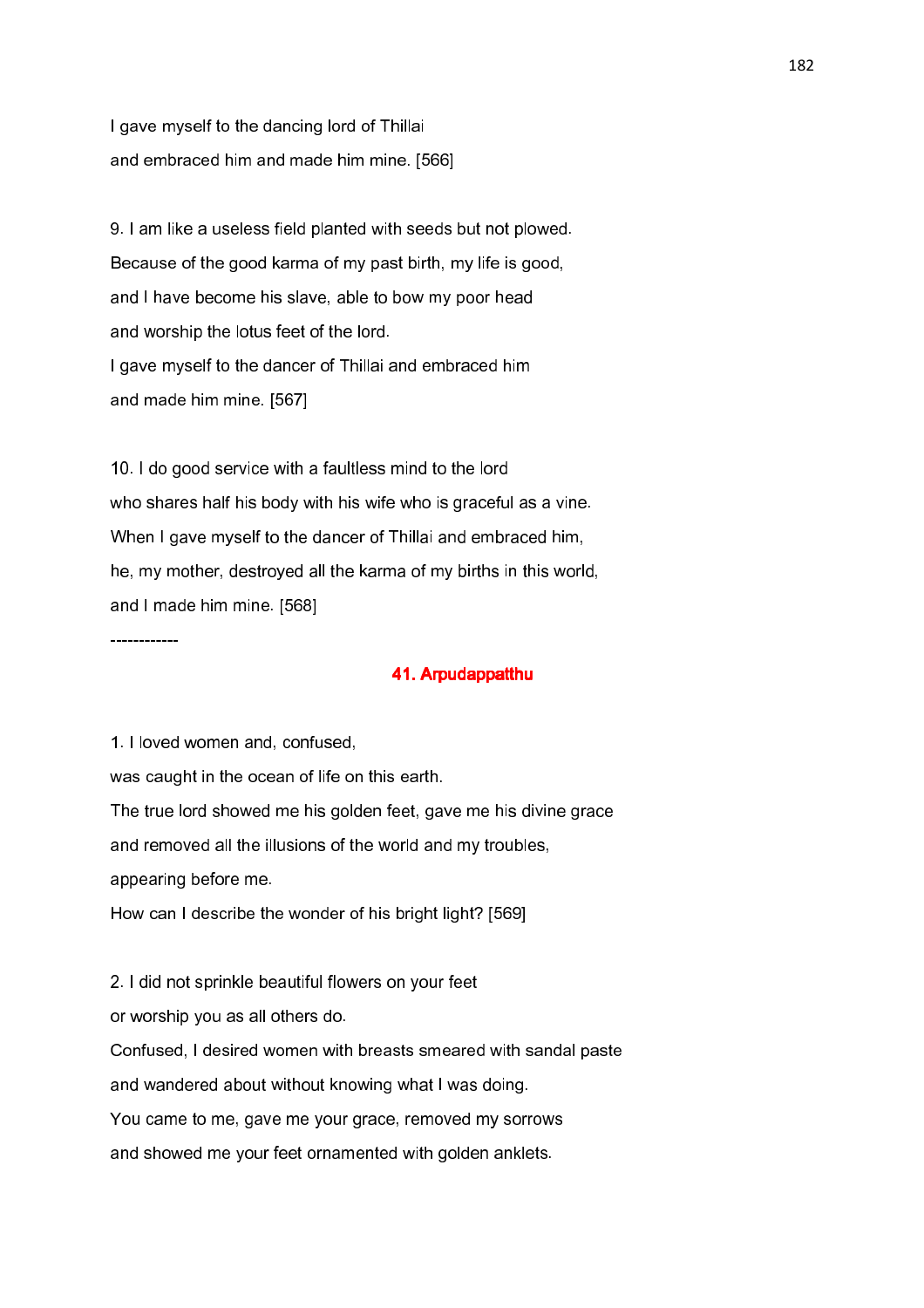How can I describe the wonder when my king came and stood before me? [570]

3. I am a actor on this earth and have told many lies. My bad karma stood at the door of my house and it made me babble and wander about. You, the wonderful lord whom the great Vedas seek, released me from the karma that made me suffer, gave me your sweet grace and made me yours. I do not know how this miracle happened. [571]

4. I did not think of how birth and death happen on this earth. I have always lied and the eyes of dark curly-haired women have caught me and I have been confused living on this earth. He came with his beautiful wife, appeared before me as the anklets sounded on his divine feet, became my dear companion, took me as his and gave me his grace. I do not know how this wonder happened. [572]

5. I enjoyed wealth, relatives, women and all the other pleasures of this earth. I was proud of everything around me and wandered everywhere happily. You removed my bad karma showed me your beautiful lotus feet, gave me moksha and made me dance with joy. You entered my heart and made me yours. I do not know how this wonder happened. [573]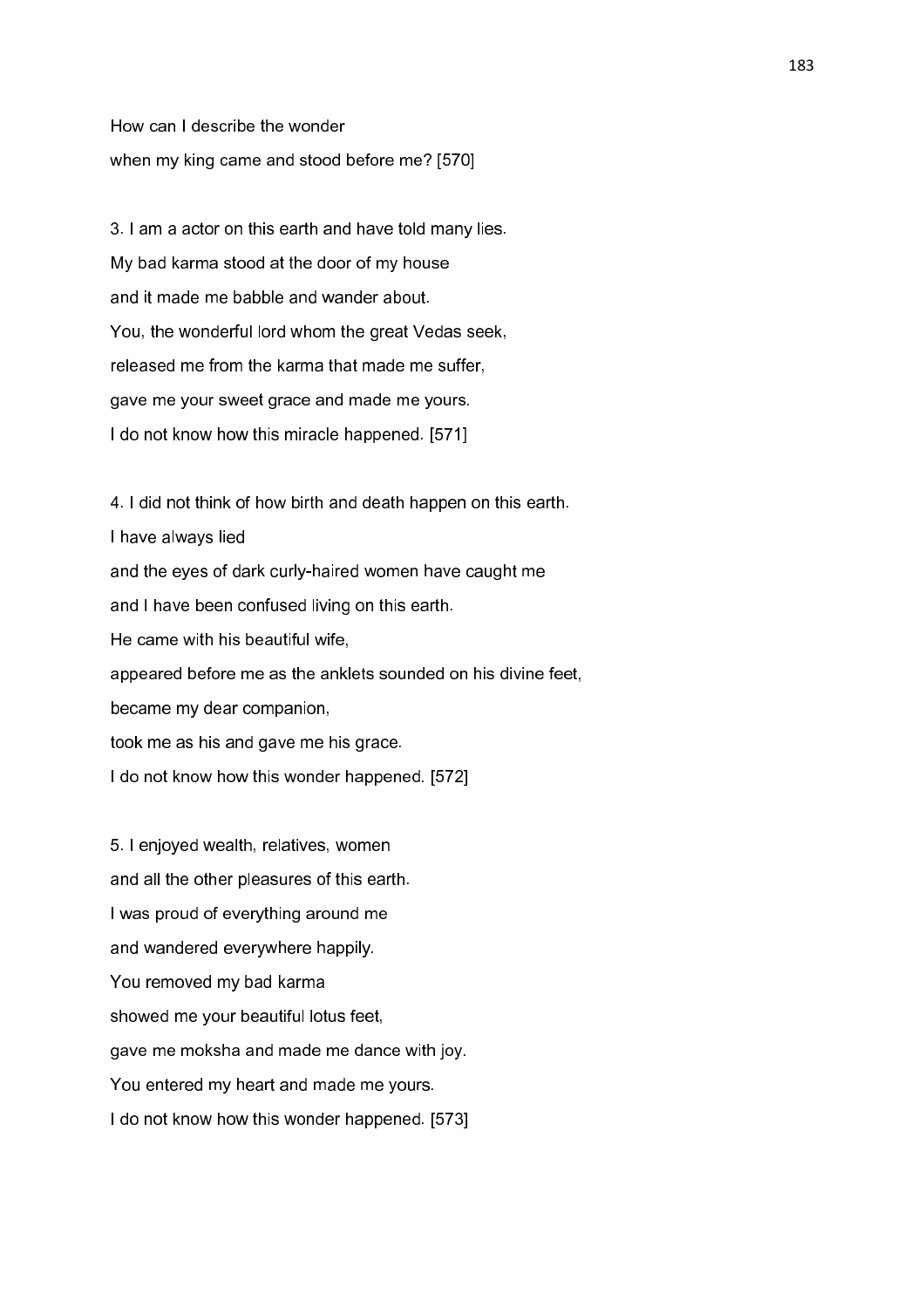6. I did not think of low birth or death on this earth and only plunged into a flood of joy from the lips of women, wandering as if I were crazy. The lord, an ocean of grace, without qualities or desire, came to me with his lovely wife Uma, gave me his grace and made me his. I do not know how this wonder happened. [574]

7. In this birth I have not plucked beautiful flowers and, without missing a day, sprinkled them on the golden feet of the lord, and I have not recited with love the five letter mantra "Om namashivaaya." I wasted my life, attracted to the eyes of women with round breasts and eyes smeared with kohl. My father, my lord, came to me, showed me his lotus feet, gave me his grace and made me his. I do not know how this wonder happened. [575]

8. The lord even the shastras do not know destroyed my body and my life that swing back and forth and removed the fruits of my karma. He whom no one can feel gave me feelings for him, showed me his light, removed my desire for the earth, showed me his divine compassion and joined me with his devotees. I do not know how this wonder happened. [576]

9. I was born in this forest-like world, became rotten and wandered. Like a dirty dog I did whatever women wanted, agreeing to their desires and roaming behind them. My father showed me his fragrant feet that the great gods on the earth Thirumal and Brahma could not find, made me his and gave me his grace.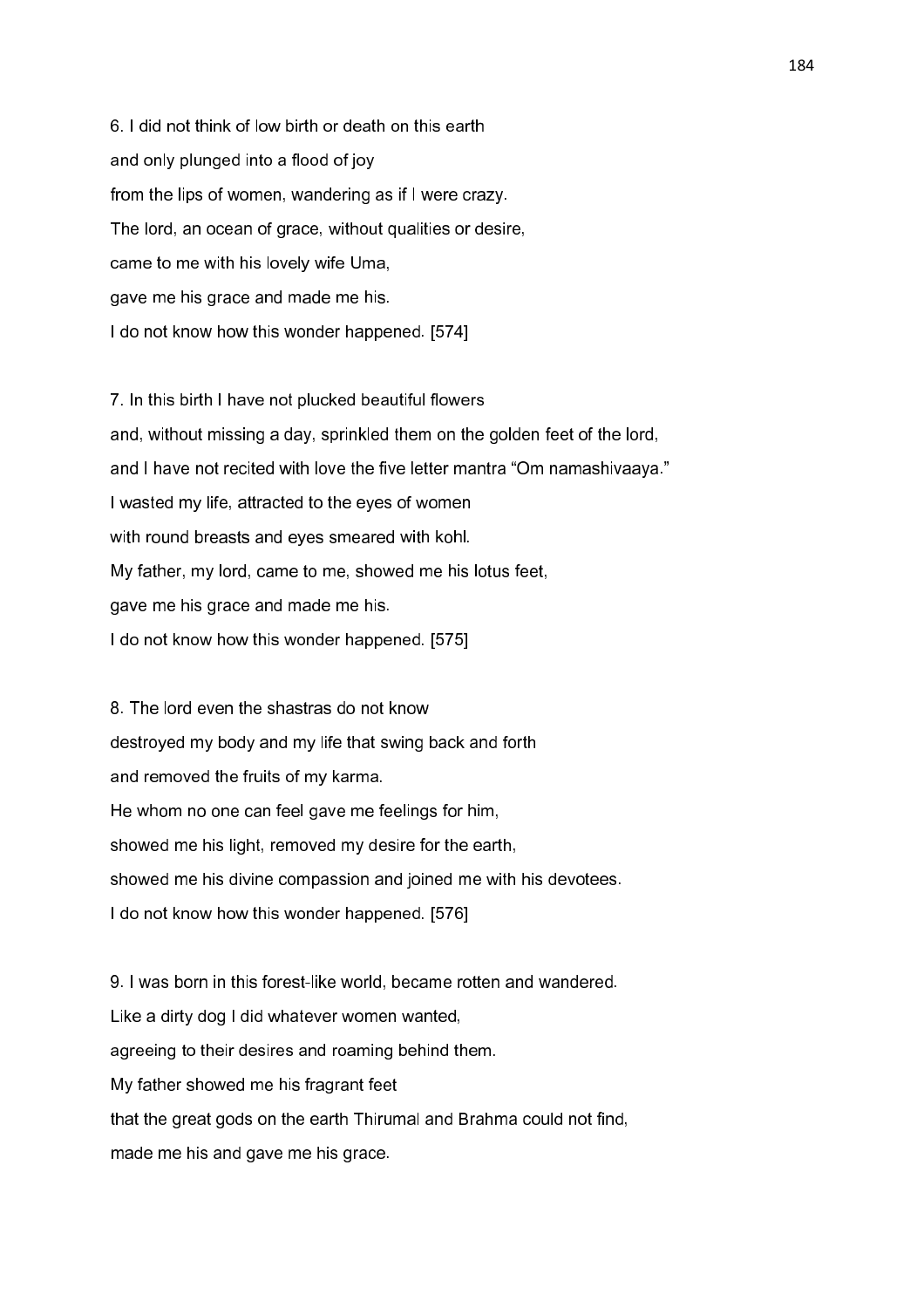I do not know how this wonder happened. [577]

10. I did not think that there would be future births and deaths on this earth for me. I thought only of the crafty actions of fish-eyed women with thick curly hair. My god, my dear lord, showed me his ornamented lotus feet that have no end, gave me wisdom and made me his. I do not know how this wonder happened. [578]

-------------

### 42. Chennippatthu

1. He, the god of gods, the lord of Thirupperundurai in the south,

is the true servant of his devotees.

The ancient lord, a form of joy, could not be found by the three gods even though they searched for him.

No one except his devotees can know him, the bright light.

He places his faultless lotus feet on my head and makes it shine. [579]

2. The god of southern Thirupperundurai is handsome,

a flood of joy, a sage, the true lord of the world of Shivaloka,

and the servant of his devotees.

The lord who shares half his body with his wife whose curly hair drips with honey, places his faultless lotus feet on my head and makes it shine, [580]

3. O girls! Look at him, our lord and chief,

the god of Thirupperundurai surrounded with coconut trees,

the servant of his devotees.

He stole the bangles of the girls and took their lives also.

He places his faultless lotus feet on my head and makes it shine. [581]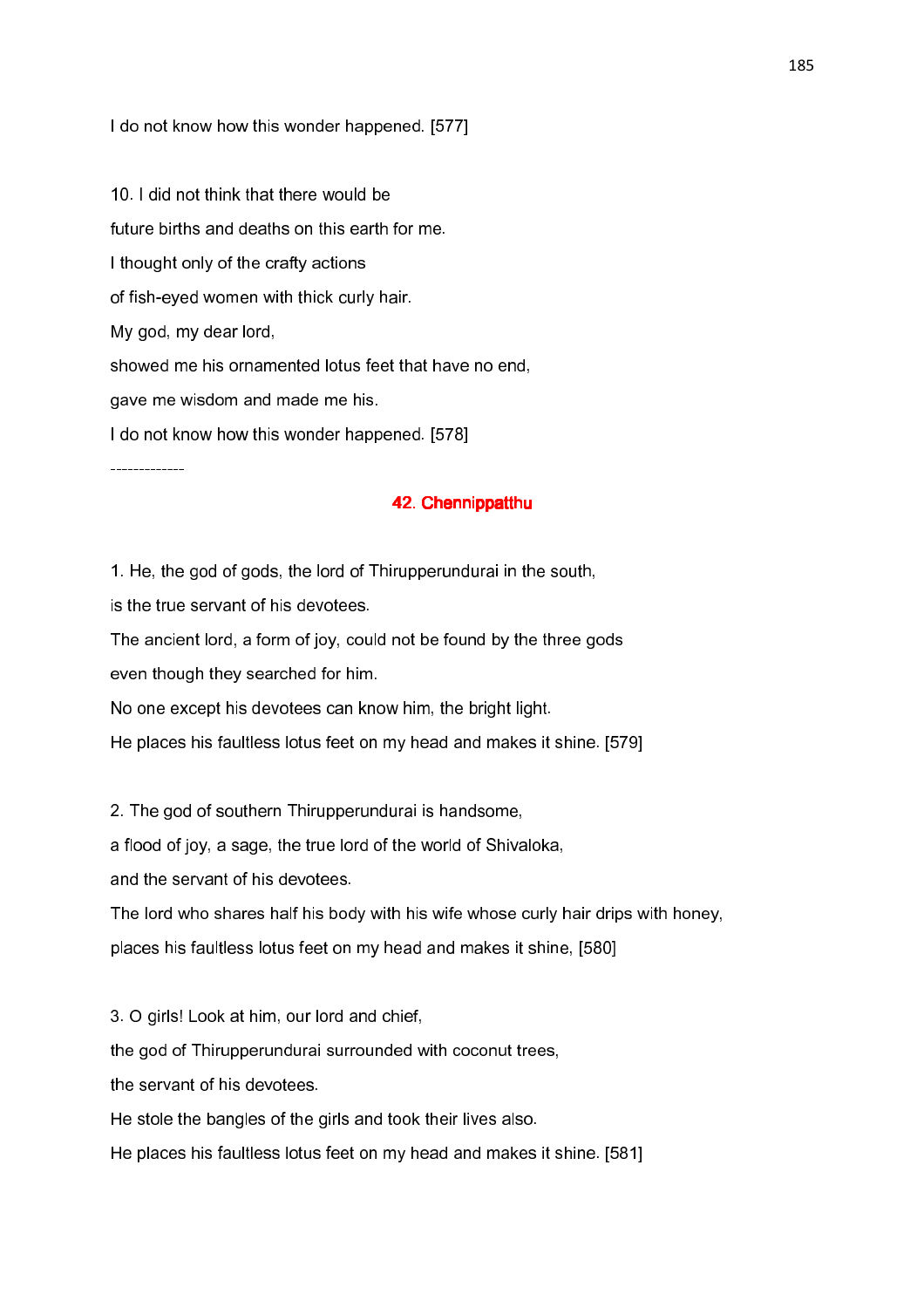4. The highest lord, the dancer in Thillai,

came to the earth as a Brahmin surrounded by his devotees and worshiped by the Siddhas.

Our playful lord entered my home, made me his and accepted my service. He places his beautiful lotus feet on my head and makes it shine. [582]

5. The god of Thirupperundurai

who shares his body with his wife whose arms are as round as bamboo, makes me realize that this illusory life is not true and gives me his grace. He shows me the world and says, "Look at this world where sweet nectar springs!" He places his beautiful lotus feet on my head and makes it shine. [583]

6. The lord, our father, entered my heart, destroyed my bad karma, made me his, and gave me devotion so I could join his feet adorned with golden ornaments. I pluck many flowers, sprinkle them on him and worship him, and he gives me moksha and a position higher than the three worlds. He places his beautiful lotus feet on my head and makes it shine. [584]

7. The lord removed my ocean of births, gave me his wonderful grace, made me join his devotees as if I were an orphan, became my relative and saved me from my troubles. The lord places his mighty feet on my head and makes it shine. [585]

8. The lord, my Esan, my chief, my father, the bright light, destroys the false bodies of his devotees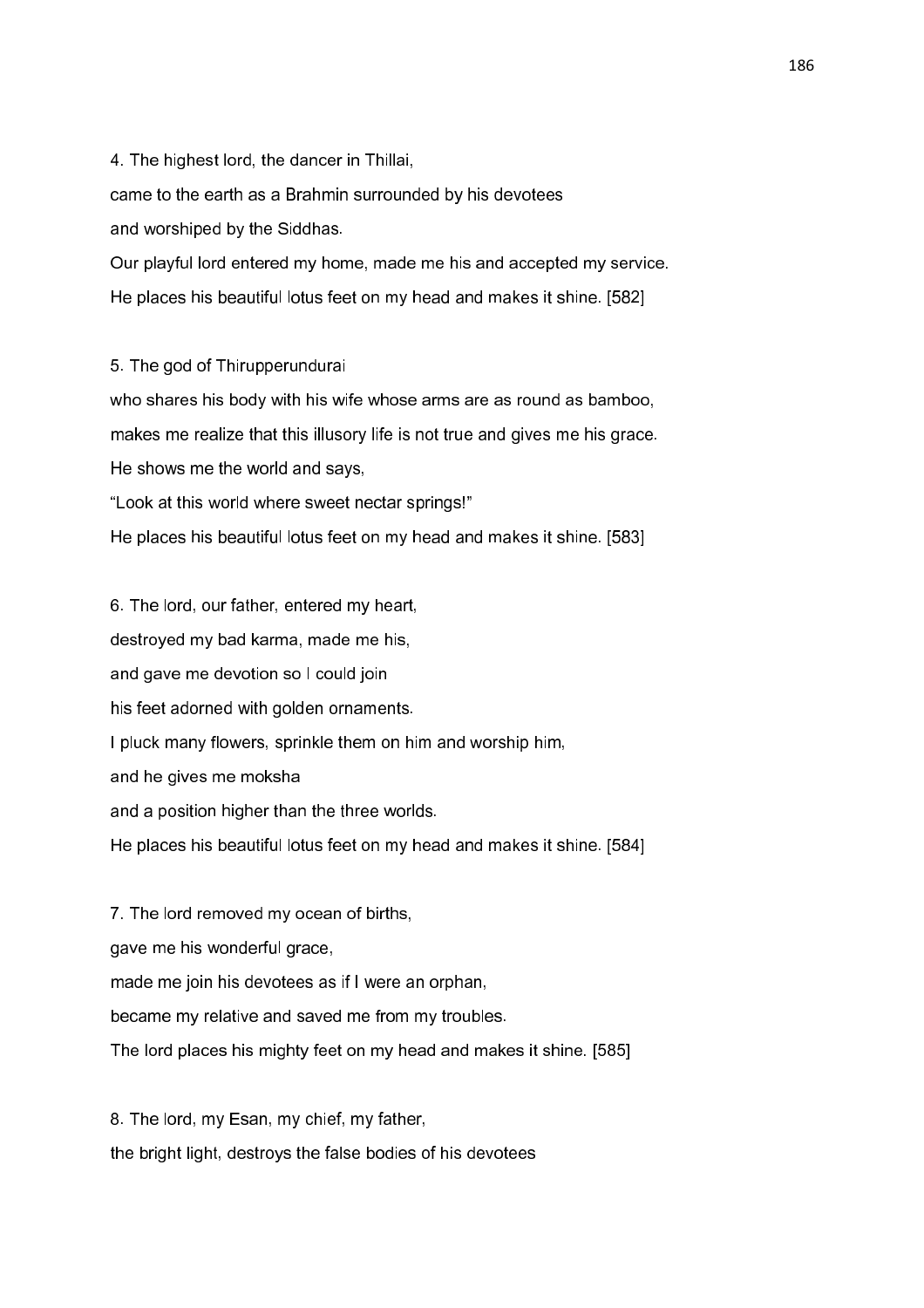that are filled with worms and gives them his grace as their eyes fill with tears and they fold their hands and worship him, sprinkling pure flowers on his feet. He places his faultless lotus feet on my head and makes it shine. [586]

9. When I was wandering in vain, the lord of the sky, the god beyond all worlds, called me, saying, "Come to me!" and destroyed my karma, my enemy. He places the beautiful golden lotus feet that give grace and joy to his beloved devotees on my head and makes it shine. [587]

10. He, the lord of moksha. the ancient light. the sage, the first seed of the world, is the god of Shivaloka. O devotees who sing and praise his divine names, come to the lord. and worship him and your sins will be removed. He places his feet that make me serve him on my head and makes it shine. [588] -------------

### 43. Thiruvaarthai 43. Thiruvaarthai

1. The ancient lord sharing his body with Uma stays in Thirupperundurai surrounded with blooming groves. He is the creator and teacher of the Vedas to the sages, a bright light that stays in the flower hearts of his devotees, and the giver of faultless, highest compassion and justice to the devotees who praise him. He came down from the sky, appeared before them and gave them his grace. The devotees who know these things are my masters. [589]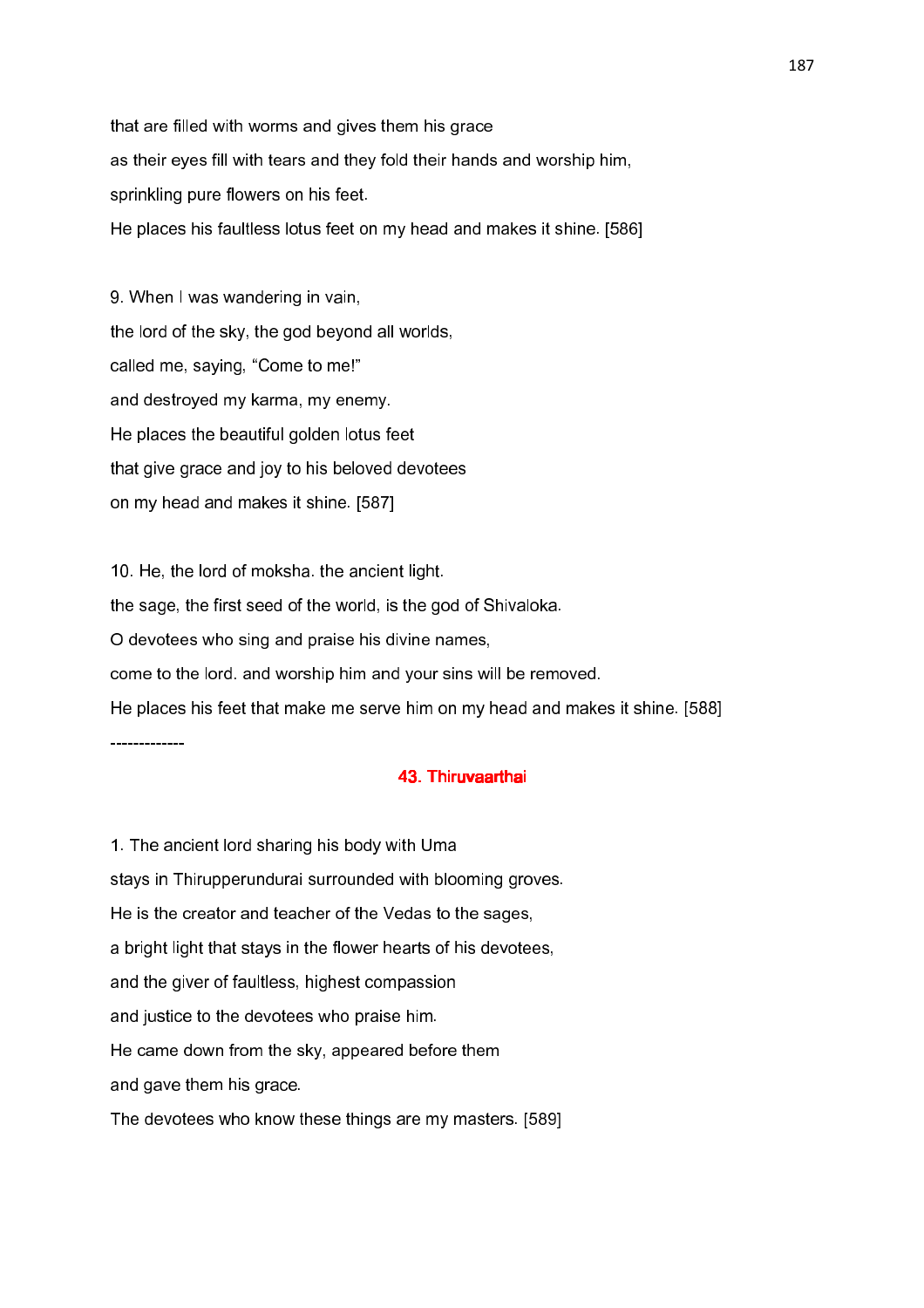2. When Brahma, Thirumal and Indra the king of the gods came to the earth and worshiped Shiva, he came and gave his grace to them and showed them the good path in Thiruvidaimarudur, filled with tall palaces where he also showed compassion to a beautiful girl. The devotees who know this story of the compassionate lord are my masters [590]

3. The god of Thirupperundurai who removes the sickness of all and grants his grace, the king of the gods in the sky, is adorned with a beautiful crown and dances joyfully in the hall of Thillai. When he sailed on the boat of the six religions while the gods in the sky and the people of the earth praised him, he threw a fine net and caught fish to marry the fisherman's daughter he loved. The devotees who know this story of the lord are my masters. [591]

4. When the gods in the sky came searching for the lord and asked his help on Mahendra mountain, the ancient and compassionate god of Thirupperundurai, disguised as a hunter, rode on a galloping horse and came to save them. Those who know how the lord gave his grace and saved his devotees are my masters. [592]

5. When the gods in the sky worship our highest god of Thirupperundurai, that ocean of compassion gives his grace to his devotees and removes their worldly troubles. In ancient days, he crossed the oceans roaring with waves, went to Lanka surrounded with tall forts. and gave his grace to soft-fingered Mandodari. The devotees who know the story of Mandodari are my masters. [593]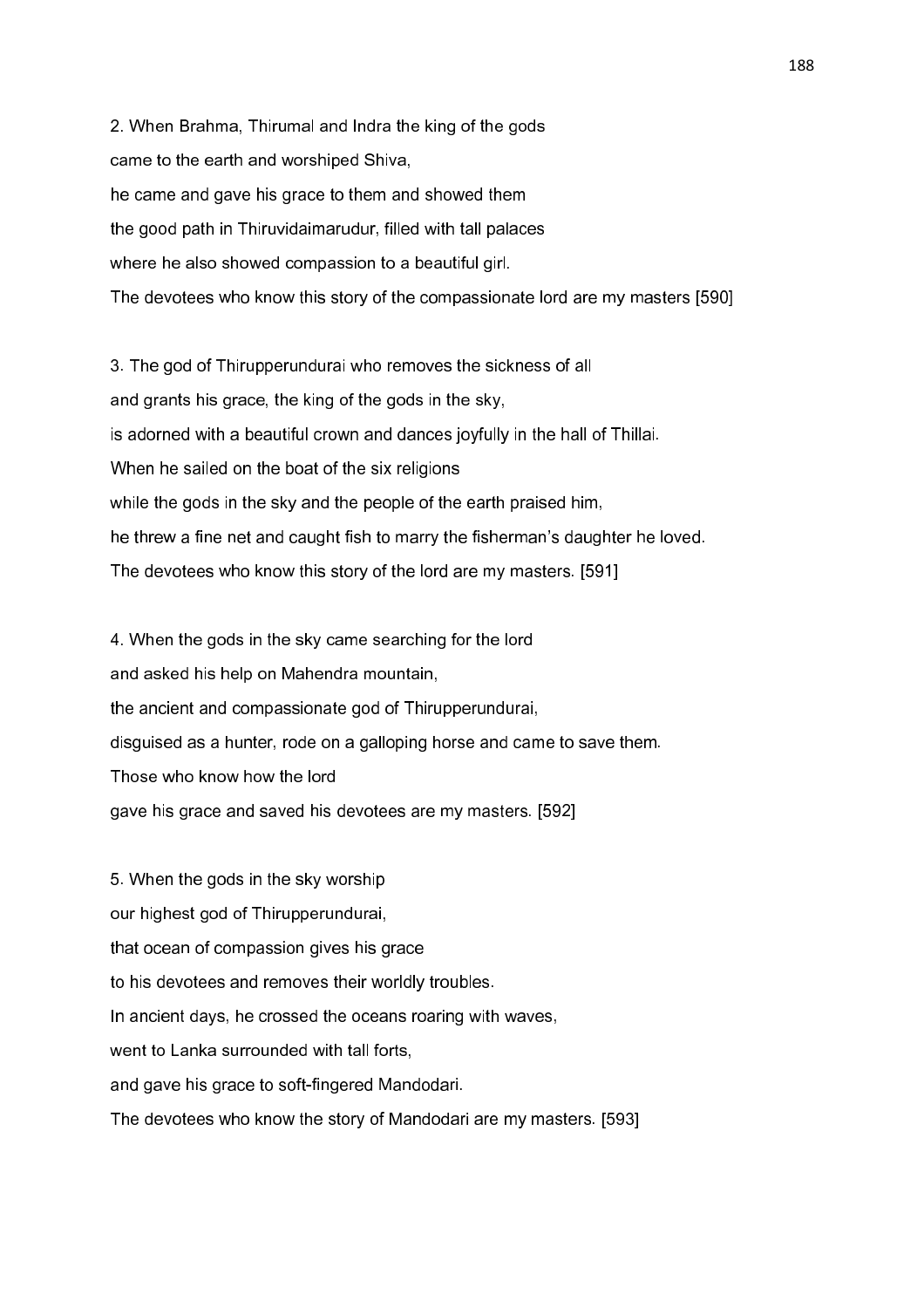6. Our Esan, the ancient god of Thirupperundurai, bending his bow, burned the three forts of the Rakshasas. He took the form of a hunter and, with hunting dogs, went to the forest as the gods helped him. He took the form of a mother pig and gave milk to her piglets out of compassion. Devotees who know how our lord gave his grace to the baby pigs are my masters. [594]

7. Our Esan, the virtuous god, the shining light of Thirupperundurai surrounded with blooming grooves came to the earth, removed the troubles of all and gave his grace as Lakshmi and Saraswathi, seated on lovely lotuses, sprinkled flowers on his beautiful feet, singing and worshiping him. Devotees who know how the lord gave his grace and removed the differences between people are my masters. [595]

8. The lord adorned with a blooming kondrai flower garland and wearing a tiger skin shares half his body with his lovely wife Uma. He, the king of Thirupperundurai surrounded by flourishing groves, is our Esan of faultless, excellent fame. When the beautiful daughter of the king Vaanan who had conquered many oceans appeared, as lovely as a painting, in a sacrificial fire, our lord married her. Devotees who know their story are my masters. [596]

9. The shining Shiva, smeared with pure white ashes,

is the king of Thirupperundurai.

His divine feet are worshiped by Indra, the king of the gods,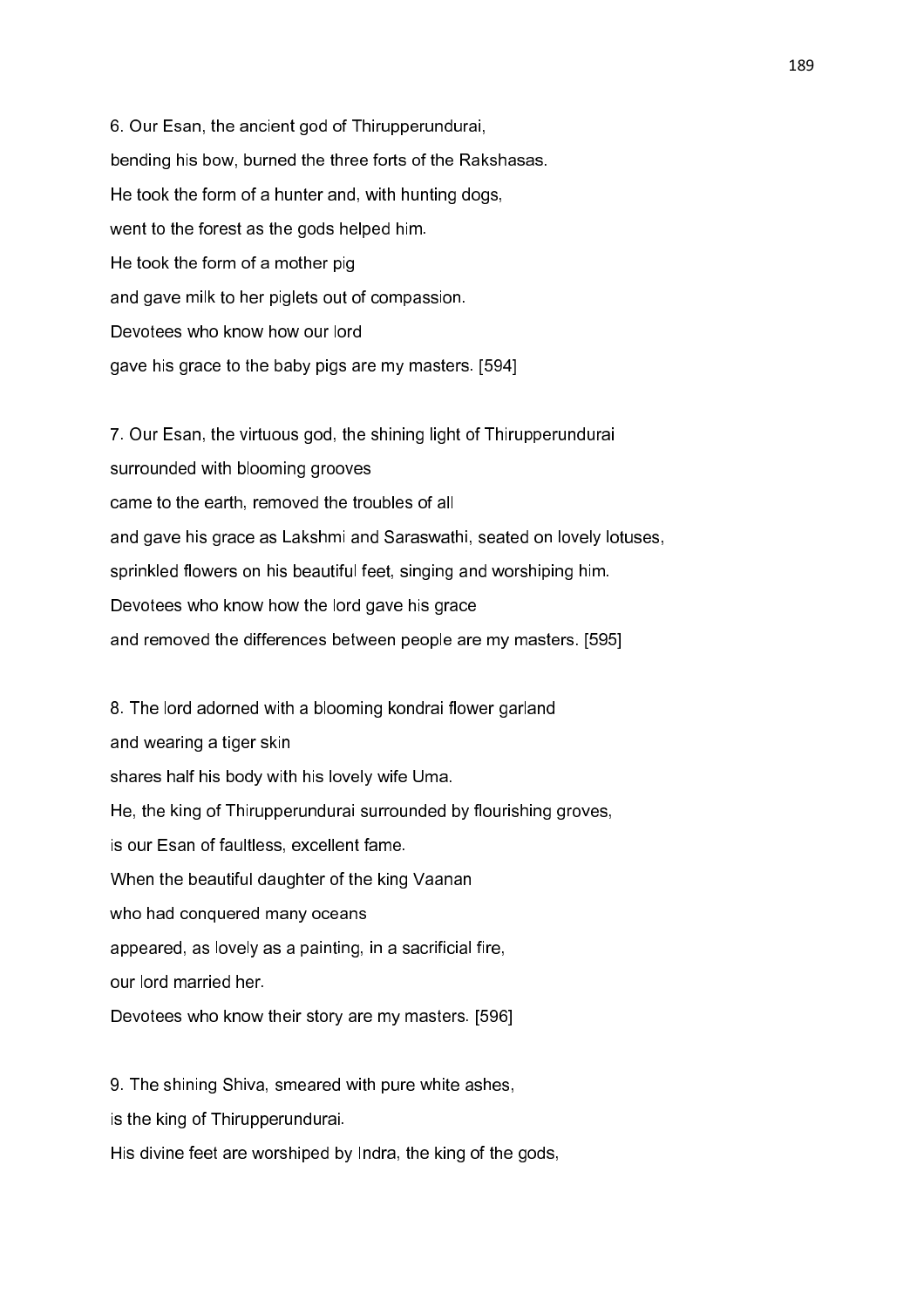while the gods in the sky sprinkle flowers on them. He showed his love and compassion to me. When I worshiped his ornamented feet, melting in devotion for him, he removed all my troubles and made me his. Devotees who know how the lord grants his grace to all and makes me his are my masters. [597]

10. The clever beautiful-eyed god of Thirupperundurai, the king of the gods, nectar for his devotees, came to the earth as a seller of bangles and ornamented the girls on the streets of Madurai with conch bangles. Devotees who know how he plays and worship him are my masters. [598] ----------

### 44. Ennap padikam

1. I should not be born in the world again, and if I am born I should be devoted only to you. O lord Shiva with a lovely form, you are like the red lotus and sweet nectar. Come and stay among your devotees with your divine form and give us your grace and save us. [599]

2. Even though I am not to fit to be your slave, I cannot live on this earth even for one day separated from you. I am a dog and do not know what to do. O Sankara, is it not true that you came to me, showed me your ornamented feet and gave me your grace, saying, "I will not be separated from you!"? Are you not my dear lord? [600]

3. You gave me your grace melting my bones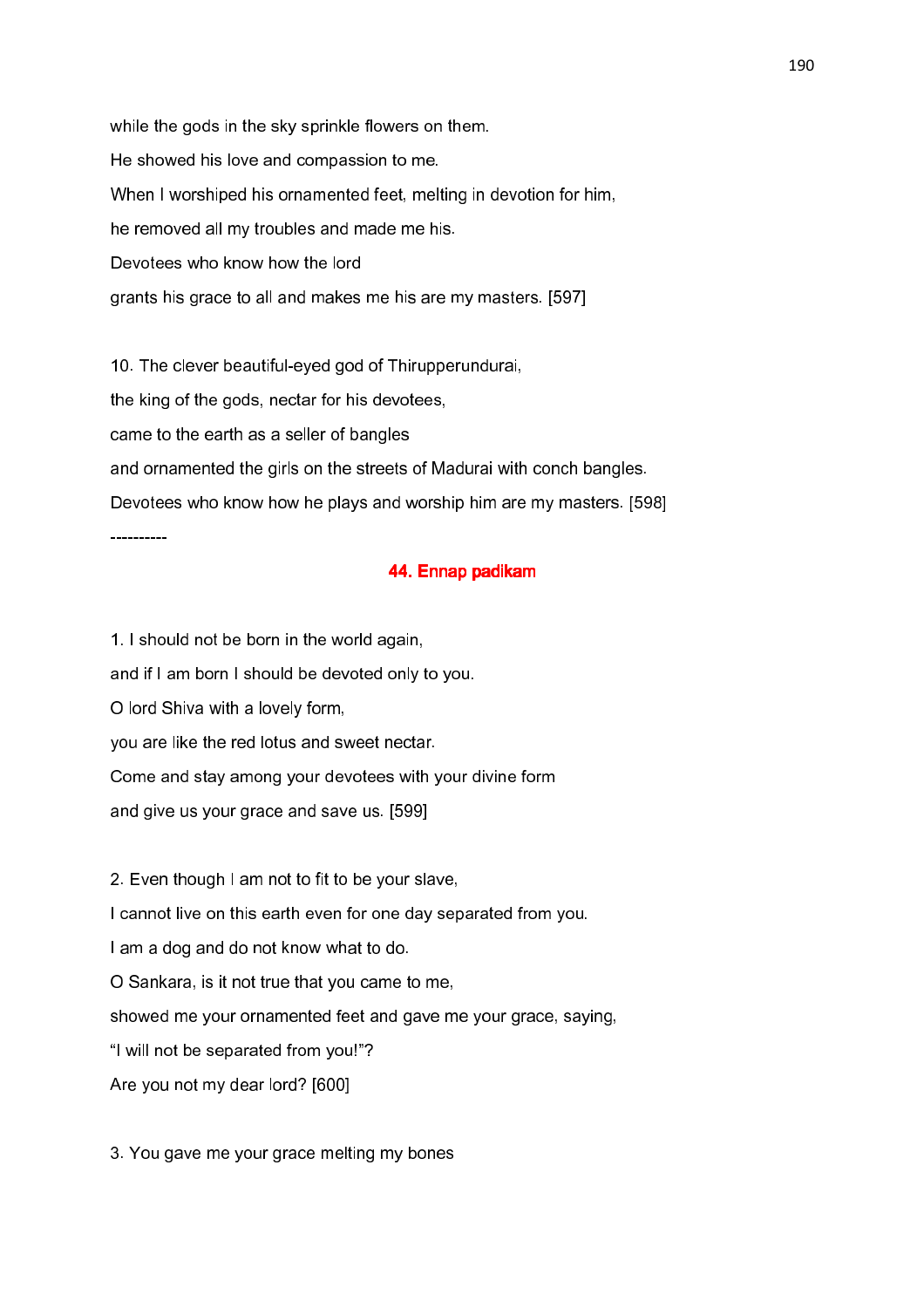and showed me your lotus feet. O highest sage, you made me yours, gave me joy, melted my heart and saved my life. You are my close friend and dear as life. Give me your grace without hesitating. [601]

4. Even though I do not have devotion for you, even though I do not worship you blissfully as I gaze at your precious beautiful feet, even though I do not prattle your names, still you take away my future births. O great lord, you are a pearl. a jewel, and the first one of the world. Wherever I am, I cannot live separated from you. [602]

5. I lost the desire to see you with my eyes, and joyfully join your divine feet, and I did not desire to prattle your names. O great lord, Thanu, I am destroyed. Because I have no goodness, I have lost the desire to melt in my heart and think of you. If you come to see me, I will be ashamed. [603]

6. O lord, highest one, smeared with divine ashes as white as milk, bright light, you appear with compassion before your true devotees, giving us your grace. Even though I am immoral, still I praise you, saying, "You are my nectar!" and I call you, crying. Won't you come to me and give me your grace, comfort me, and make me yours? [604]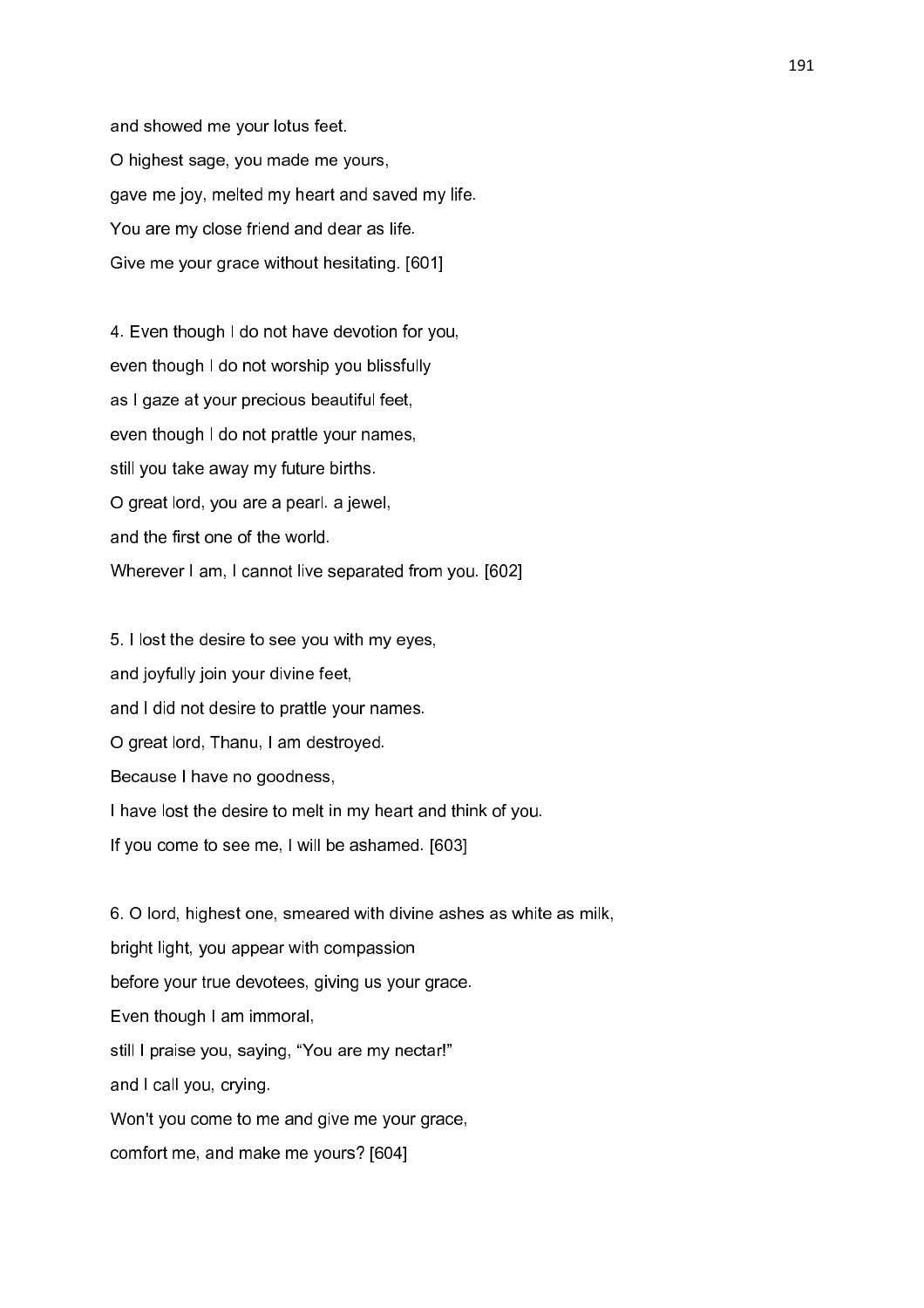--------------

45. Yaathiraip pathu

1. He, our king, Puyangaperuman, adorned with a kondrai garland, entered our hearts with a flood of compassion and stayed there without leaving us, mixing with our feelings. We are small. He is our love—come and join him. We will give up our false lives and reach the god's feet we should be ready for it. [605]

2. Think of the lotus feet of the lord Puyangaperuman and do not follow the path of your five senses. Leave everything that you own and give up all pleasures of the world. We are like dogs yet he came to the earth, entered our hearts, made us happy and made us his. If we join him, the right one for us, we will never grow tired in life. [606]

3. He is his own relative, he is his own fate. Who are we? What do we own? Who are we connected to? What is this illusory world? Join all the devotees and think only of him, our king. If you are truthful, he who wears a snake will make you join his golden feet. [607]

4. O all devotees of the lord, give up the pleasures of the world, think only of his fragrant feet and stay beneath them. The lord smeared with divine ashes will help us to worship his lotus feet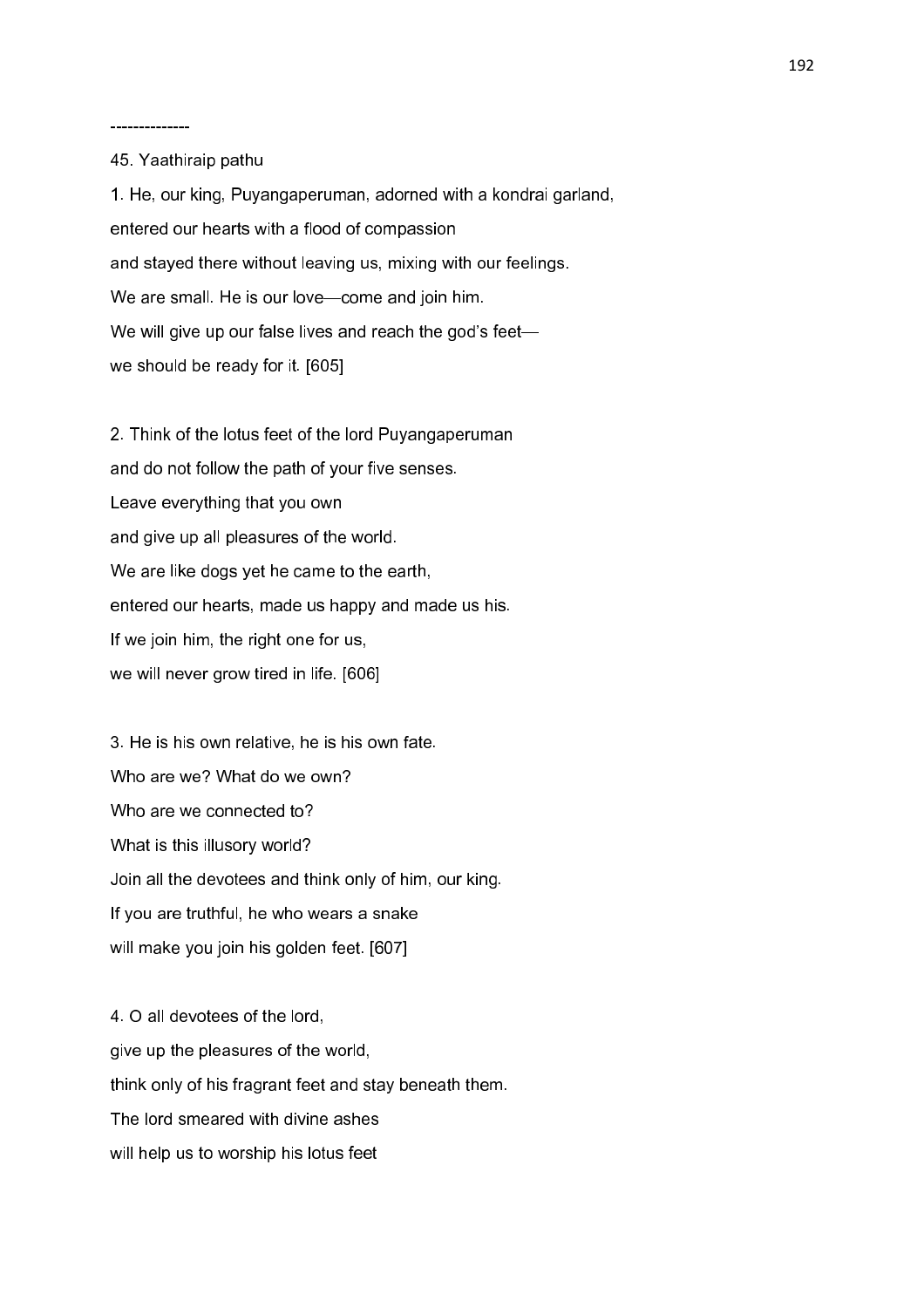#### and take our evil bodies to the world of Shiva. [608]

5. If you give up your games and the desires for the world, you will not have any sickness. If you think only of joining with the feet of the lord and worship him, he will make you his. We will reach Shivapuram and its beautiful doors will open for us. We will praise Puyangaperuman, melting in our hearts. [609]

6. If we praise our god, worship him and sprinkle flowers on him, removing all our faults and thinking only of him, we will have no troubles. We will go to famous bright Shivapuram, worship his feet, join his devotees, and, melting in our hearts, stay with him. [610]

7. We will not wait like those who wait in the world to reach the golden feet of the lord Puyangaperuman who has a beautiful divine body. Do not wait—think only of joining his feet. If we wait too long, it will be hard for us to reach him. [611]

8. O devotees, do not wait and suffer later thinking that you wasted your life and you will not reach him. You are fortunate and happy to be with the lord without being apart from him. The divine door studded with beautiful jewels of Shivapuram is open. Let us go there and join the divine feet of the lord Puyangaperuman that even Thirumal could not find. [612]

9. Do not live a false life on this earth, but think only of joining the lord Puyangaperuman,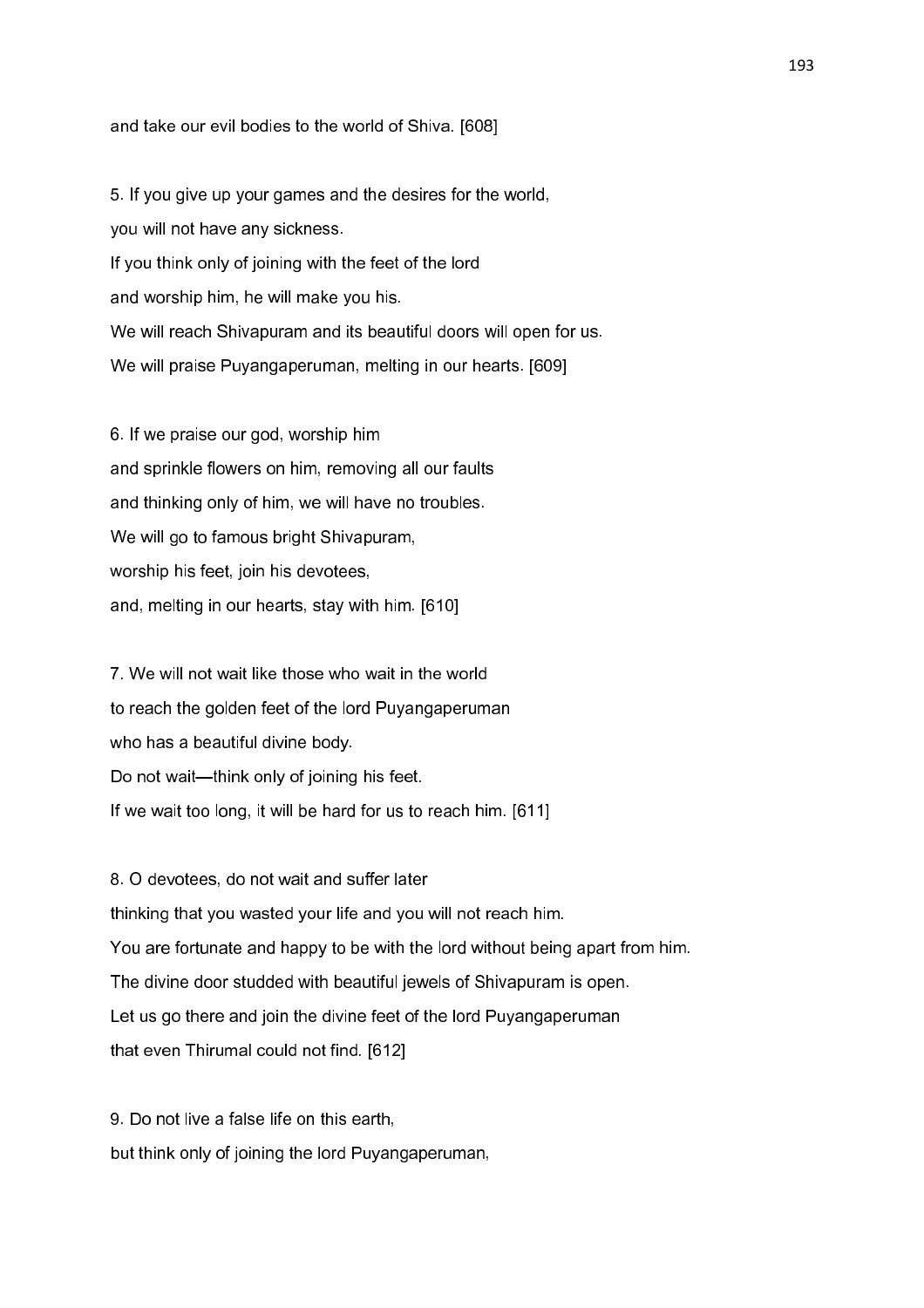the beloved of Uma whose eyes are sharp as spears glistening in battle. Plunge with love into his nectar-like grace and think of his feet without ceasing. [613]

10. Do not praise and worship other gods and join with them. You are puzzled and confused—who will respect you? If you want to remove the troubles of this life, do this: think of the grace of the lord Puyangaperuman. If you do not think of him, you will be sorrowful. [614]

-----------

### 46. Thiruppadai ezuchi.

1. Beat the sounding drum for the lord who bears the sword of wisdom. Carry the royal white umbrella for the lord, the rider of a white bull. Smear your bodies with white ashes that will protect you. We will conquer the sky and the earth and no army of illusion will come to us. [615]

2. O devotees, march in the front of the army of devotion. Yogis with the power of tapas, march in the middle of the army of devotion. O wise Siddhas, march at the end of the army of devotion. We will conquer the sky and no troubles will come to us. [616]

----------------

## 47. Thiru venba

- 1. I have not thought of the lord the bright fire
- of beautiful Thirupperundurai where flowers drip with honey.
- My good and bad karma burn me
- and my body has not melted
- and my lies have not fallen to pieces.
- What can I do? [617]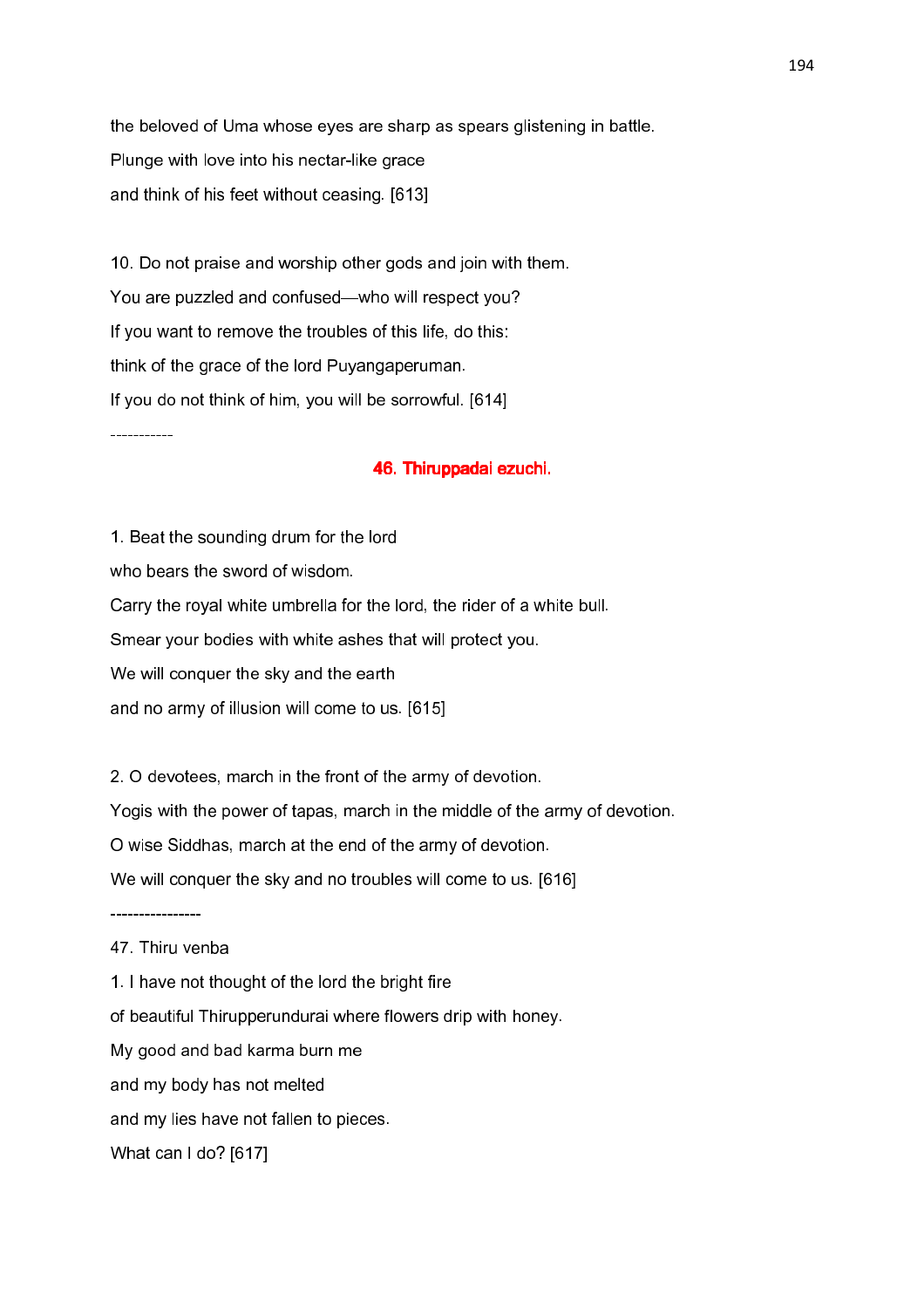2. Should I shout and call you? Should prattle your name? Should I dance for you? Should I sing your fame? Should I praise your devotees? O highest lord, what can I do? He is the god of Thirupperundurai, our master, and he gives us blissful happiness. Who could fail to worship him? Who could claim he is a master when the real master is the lord? [618]

3. I do not know what mistakes I have made, I do not know how to fold my hands and worship you, I do not know how to escape from this birth, yet the god of Thirupperundurai has thrown his spear of devotion into my heart. [619]

4. The generous lord, the king of the south, the compassionate god of the Thirupperundurai took away my good and bad karma and my future births and came before me. The compassionate lord is the remedy that cures the sorrows of his devotees [620]

5. Brahma the creator of the world and Thirumal could not find the feet or the head of the lord and became confused, yet he, the god of Thirupperundurai, has entered my heart and stayed there without leaving me. [621]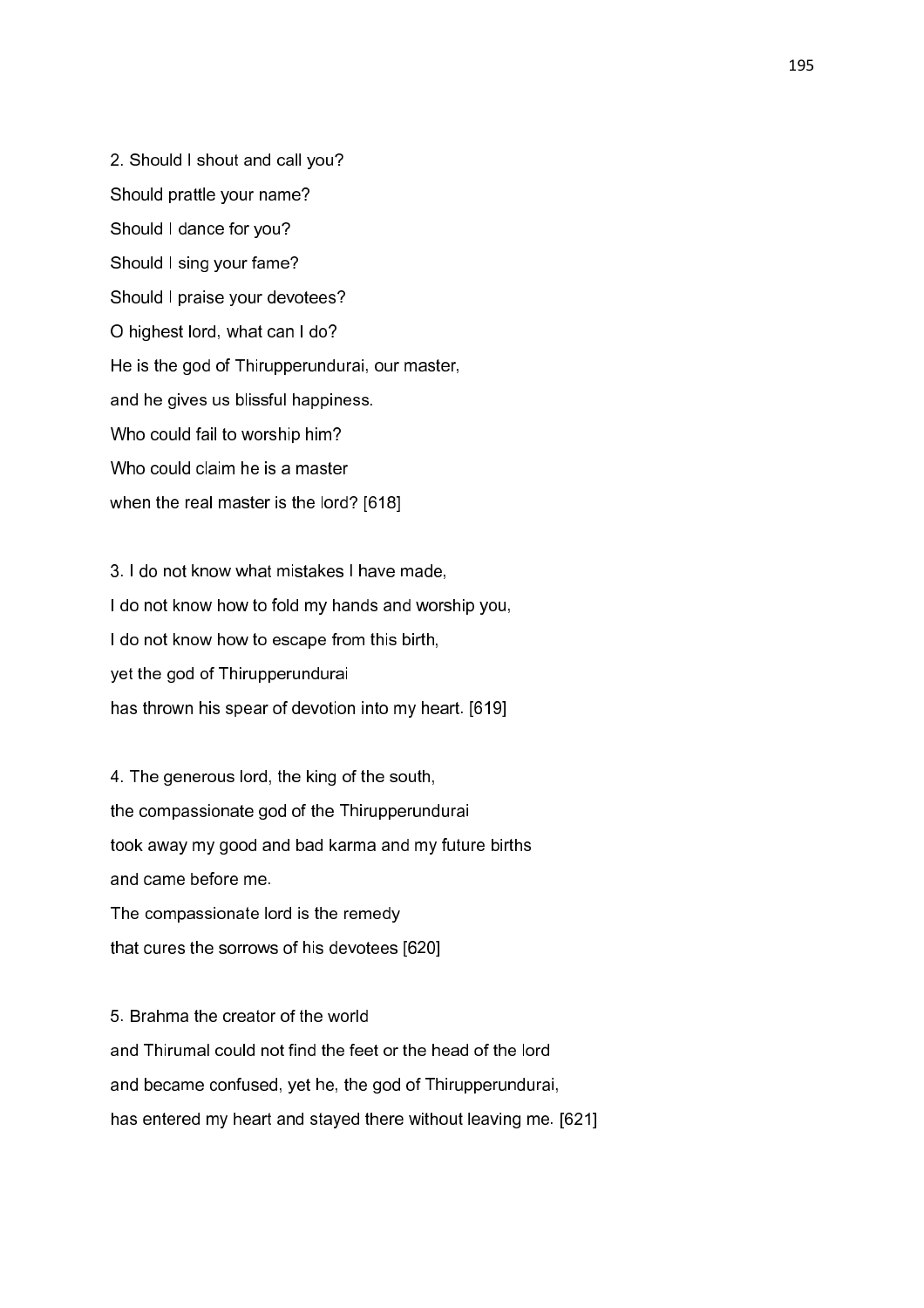6. My lord, the god of Thirupperundurai, a sweet nectar that never loses its taste, made me crazy, removed my future births, made me silent, intoxicated me with devotion, entered my heart, gave me his grace and made me his. [622]

7. The path he showed me that not everyone can find is the nectar that removes this birth. He, the matchless god of the southern Tirupperundurai, entered my heart and made it shine. [623]

8. He is the best and the most famous and I am the least and lowest. My dear lord gave me joy that no one has received. What can I give him back? [624]

9. The three gods, Brahma, Thirumal, and Rudra, the thirty-three gods and all the other gods could not see the lord Shiva, but he came to the earth riding on a horse and I saw him and worshiped his ornamented feet and my body filled with joy. [625]

10. The generous god of Thirupperundurai. came to me and made me his. O heart, think of his feet and worship him. He will enter you as the remedy that takes away all your troubles and gives you all the things you want. [626]

11. The god of famous Thirupperundurai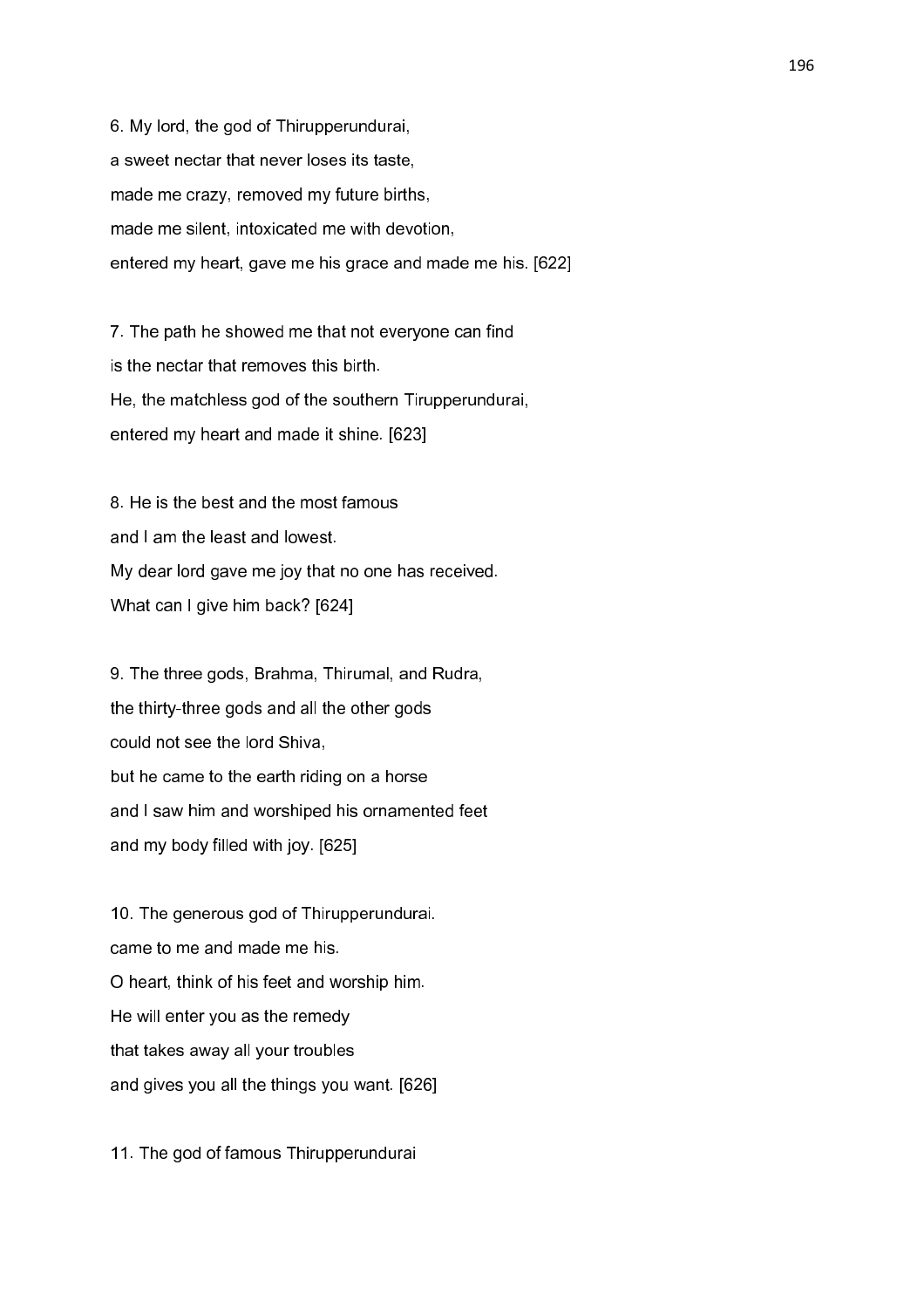gave me great joy, removed my troubles, took away all my sorrows and loved me, entering my heart and happily making it his place. [627] ----------------

### 48. Pandaaya naanmarai

1. The ancient four Vedas and Brahma could not find the lord searching for him, the god of Thirukkokkazi. O heart, he took me, a low one, as his servant and gave me his grace. Tell me, how can I repay him? [628]

2. O people, the generous lord came riding on an illusory horse like a flood of honey and removed the three sins of the world. If you praise Thirupperundurai where the lord stays, you will destroy your future forest-like births. [629]

3. The god of Thirupperundurai came to the forest disguised as a hunter. As a fisherman, he threw nets to catch fish in the ocean. And he came riding on a horse to remove our karma and give us his grace. O heart, worship his lotus feet and your ignorance will be gone. [630]

4. The many devotees who come to divine Thirpperundurai and worship the lord, living happily, praised by the world, and ridding themselves of their karma are my people. [631]

5. The lord, the king of Thirukkokkazhi,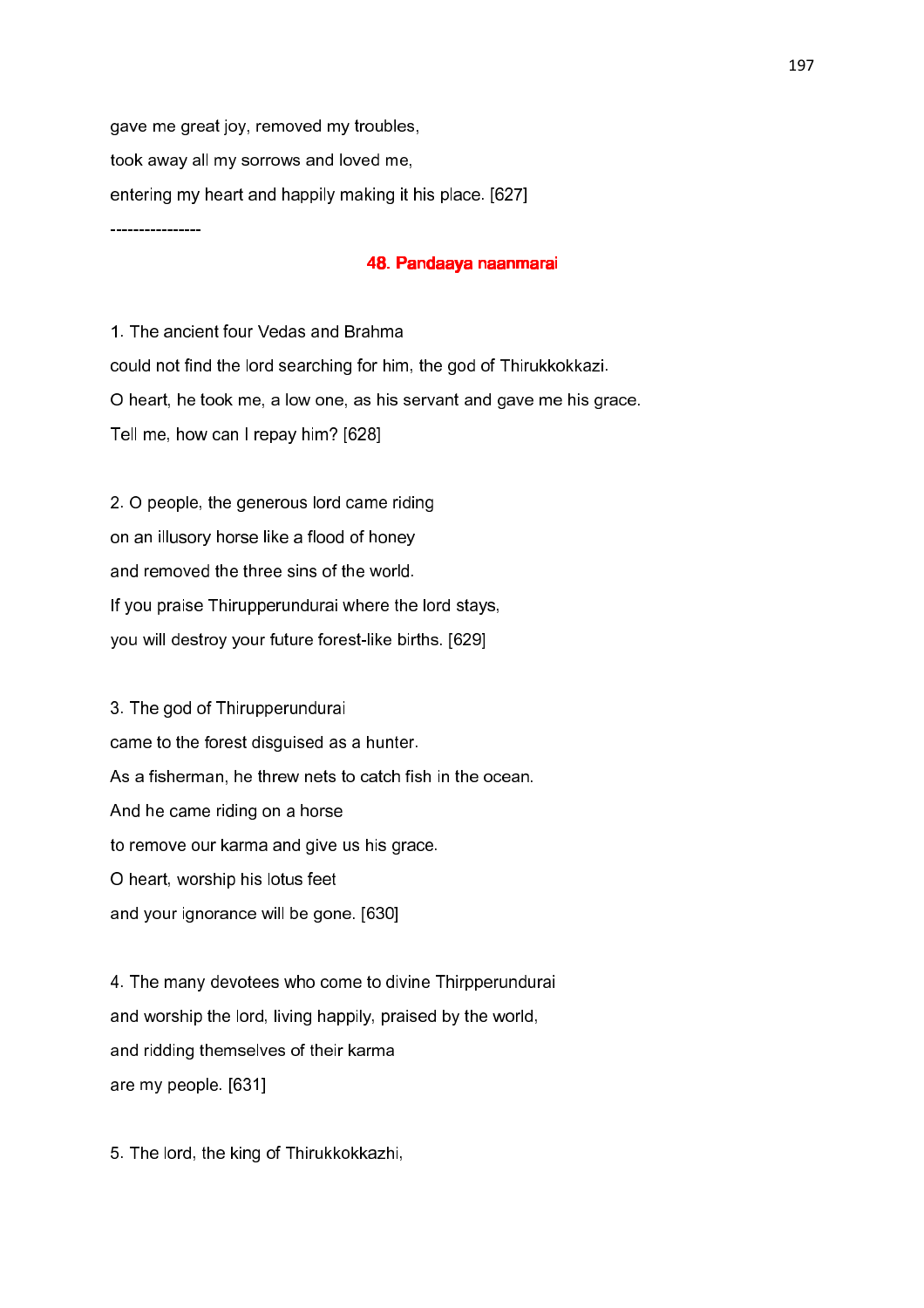stays with his wife whose words are like music and will not leave that place. O devotees, go there and see him and all your troubles will be removed. [632]

6. He gives his grace and takes away the future births of his devotees even if they feel that all the things they see give them happiness. O heart, praise the the highest lord of Thirupperundurai who will not leave that place ever. [633]

7. The lord, a jewel, is the meaning of all words. I praise Thirupperundurai with jewel-like words and worship his divine feet keeping them in my heart. They are the remedy for all my troubles and they take away my future births. [634]

-------------

## 49. Thiruppadai aatchi

1. If the god who disguised himself as a fisherman and caught fish comes and appears before me, my eyes will be happy to see his ornamented feet, my life will no longer be soiled by being involved with women, I will not be born on the earth again, I will be able to worship the lotus feet of the lord that even Thirumal could not find, and I will be able to sing and praise him with music and dance. I will praise the devotees of the lord, the king of the Pandya country, and the things that make the gods happy will come to the earth also. [635]

2. If the lord, my master, comes riding on a bull and makes me his and enters my heart, my five senses and their actions will no longer hurt me,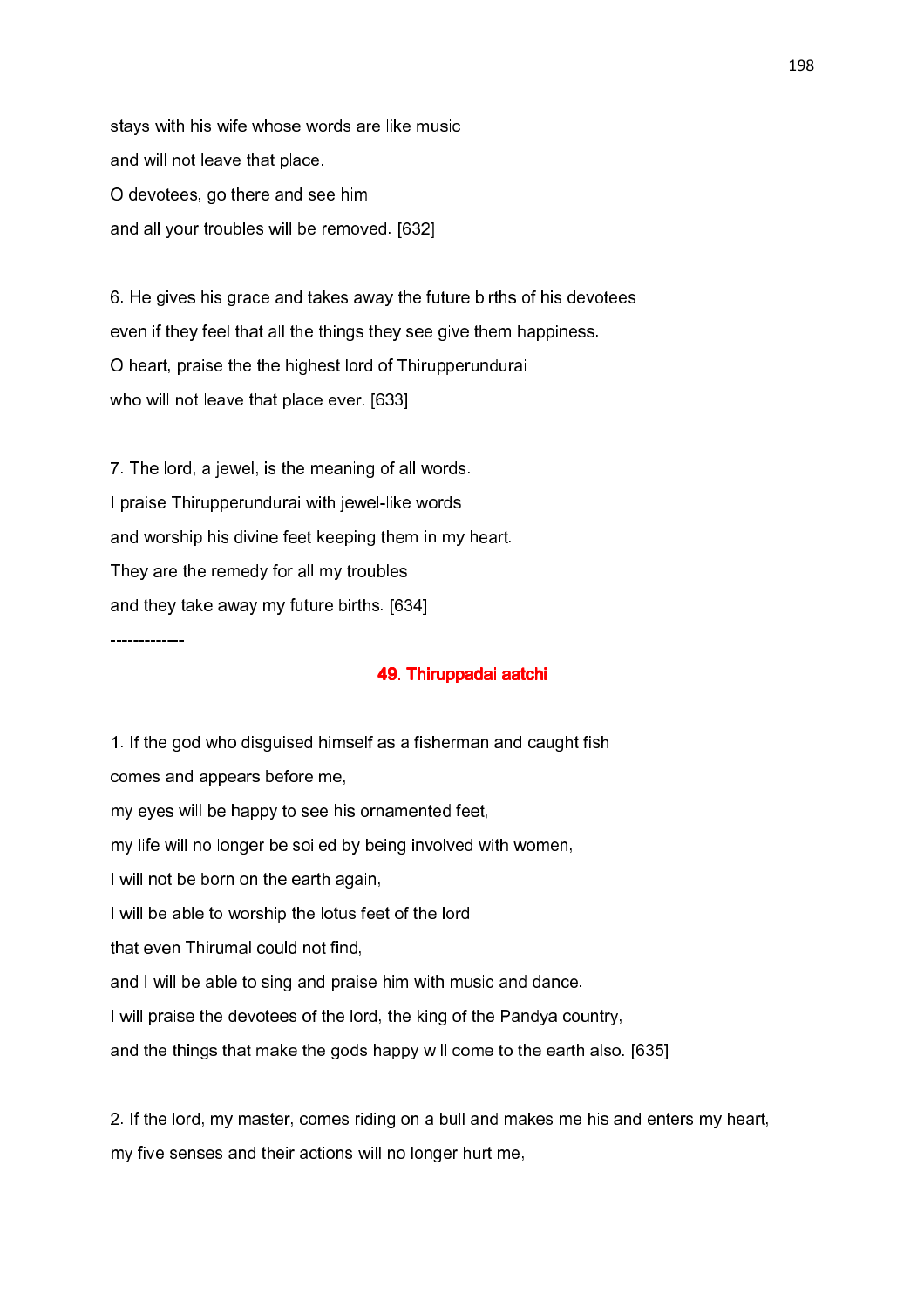I will escape from all the troubles that have kept me from joining his devotees, I will remain before the god like a calf before its mother, all my good qualities will not go away, I will no longer worry about good and bad on the earth, I will join all his good devotees, and I will receive the nectar of the lord's grace filled with love. [636]

3. If my master, lord Esan, comes before me, I will be able to end my relationship with the world, be rid of my bad qualities, change the prayers in my mind to divine nectar, see the whole world in my heart. approach the ancient lord, the bright divine light, and no longer love and suffer for women with coral mouths and fish-shaped eyes, but be happy thinking only of the lord's divine body.

As if he were using Indra's magic, the lord will destroy my future births. [637]

4. If my lord who made me his comes before me and gives his grace,

my ornamented chest will embrace his chest and feel happy,

I will plunge into his ocean of endless compassion and dance,

my heart will sing precious songs and praise the lord,

I will wear the divine ashes of the lord every day,

I will be the first devotee to serve him,

I will worship his lotus feet that the wonderful Vedas could not find,

and I will feel as if sengazuneer blossoms were being sprinkled on me. [638]

5. If the lord who made me his appears before me,

I will not be confused with all the illusions of this earth,

I will worship his lotus feet that even the gods in the sky could not find,

I will no longer suffer, plunging into the darkness of egoism,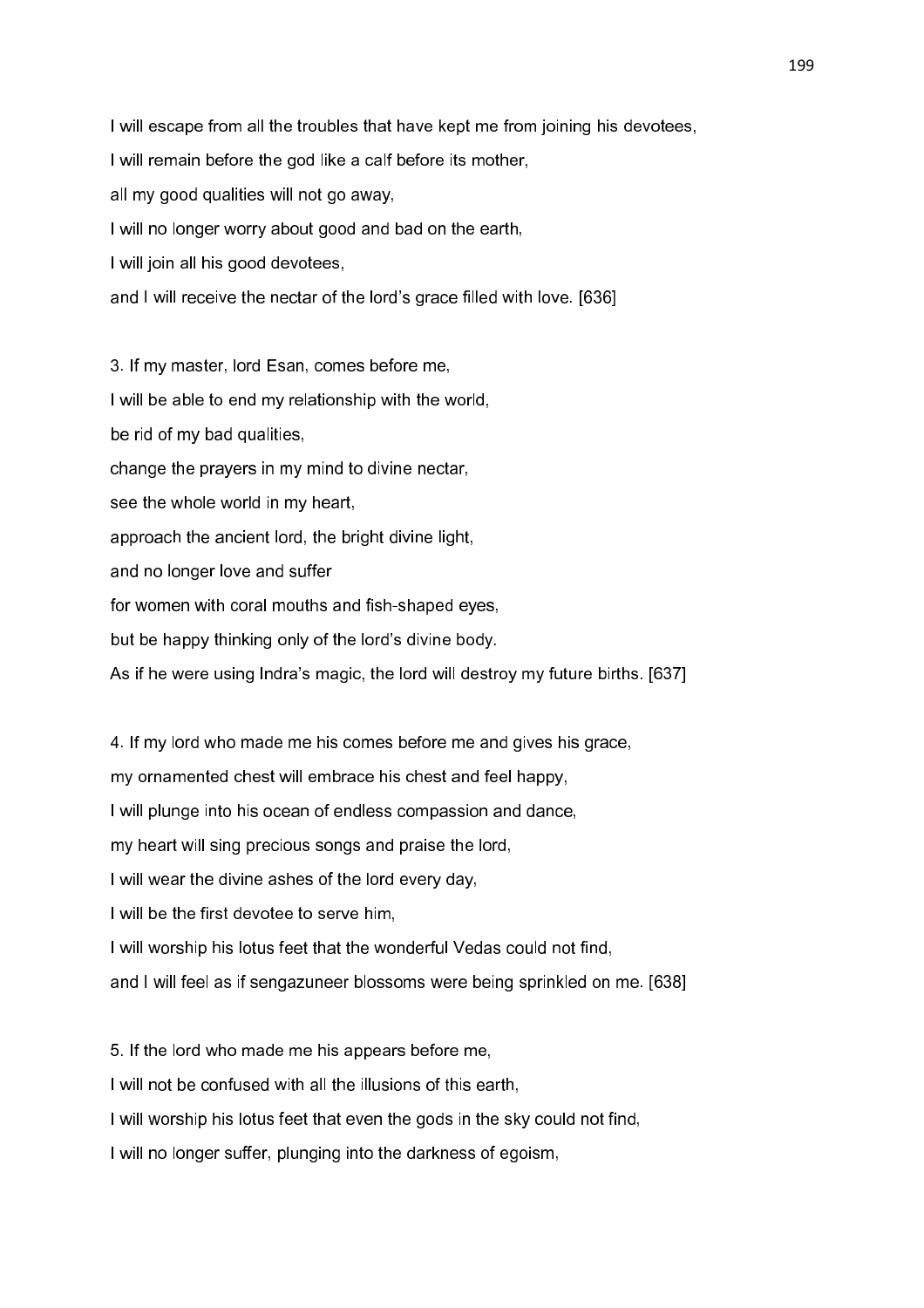I will rejoice, being with the devotees who love the lord, the doubt I have whether he is a man, woman or both will go away, I will have no future births, and I will achieve many siddhis that I have not attained. [639]

6. If Esan, my lord who made me his, appears before me, my body smeared with divine ashes will shine like gold, the sages who did great tapas will fold their hands in reverence and sprinkle flowers on me, I will no longer think of women with waists as slender as lightning,

I will be happy hearing music,

the feet of my lord's devotees will be placed on my head and make me flourish,

I will join his devotees and they will protect me

and I will hear the sweet music of lovely musical instruments everywhere. [640]

7. If the lord with the crescent moon in his hair appears

to make us his and give us his grace,

I will hear the faultless sound of the music that cannot be described,

I will have the bright presence of the lord in my heart always,

I will have divine experiences that I never knew before,

I will no longer be involved in passion with women with eyebrows like bows,

I will reach the precious lord whom even the gods could not find

and I will receive the grace of the lord who has eight attributes. [641]

8. If the lord of the endless Vedas appears and makes me his,

I will hear the happy sound of conches that come from the roaring waves,

the qualities I was born with will no longer hurt me,

I will no longer become confused wondering whether this or that is good,

my highest desire will be to be a devotee of the devotees of the lord,

my mind will no longer be plunged into desire for women with fish-shaped eyes,

I will know the experience of Shiva that good devotees have,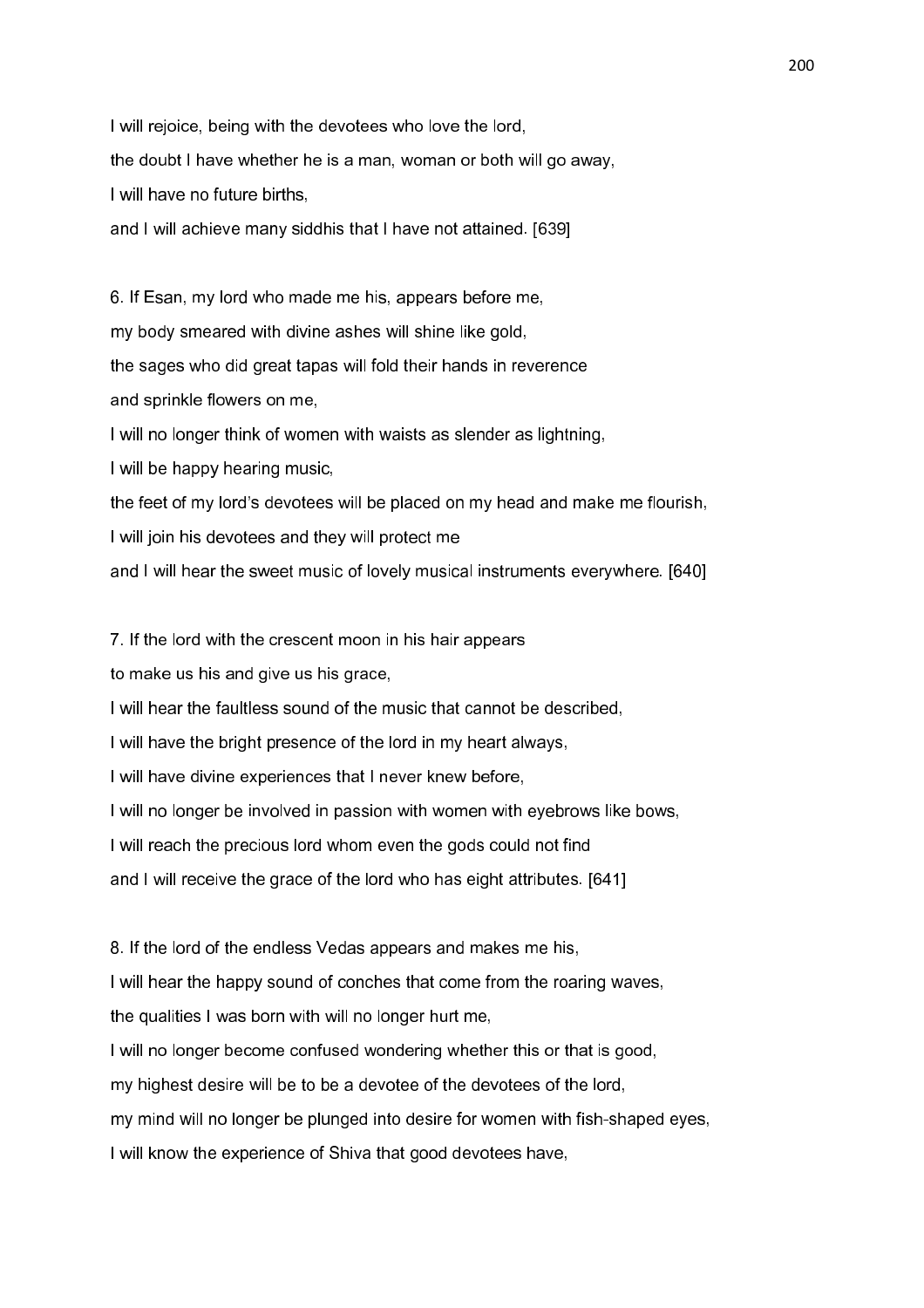and I will reach the god, the highest light, the omnipresent one and sweet nectar. [642]

#### 50. Aananda maalai

1. When the devotees who worship your lotus feet that shine like lightning go to the wide world of the sky, the gods in the sky sprinkle gold flowers and praise them, but I am a low person and my heart is hard as a stone. I am plunged in an ocean of sorrow tell me how those like me can join you. [643]

-------------

2. You offered me a position I have never known but without understanding, I destroyed myself. You have not done anything bad to me, but what can I tell about myself to you? O my master, I have not joined your dear devotees who have worshiped you for a long time but stay here in this world while my body becomes a feast for disease. [644]

3. I have no good qualities and have not done penance. I have no deep knowledge and am not wise. I live like a puppet made of leather as I wander around in this world. You released me from the illusions of the world and showed me the right way to go to heaven. You are my ruler—when will I, a low person, reach you? [645]

4. You are faultless,

but I have done many wrong deeds and destroyed myself.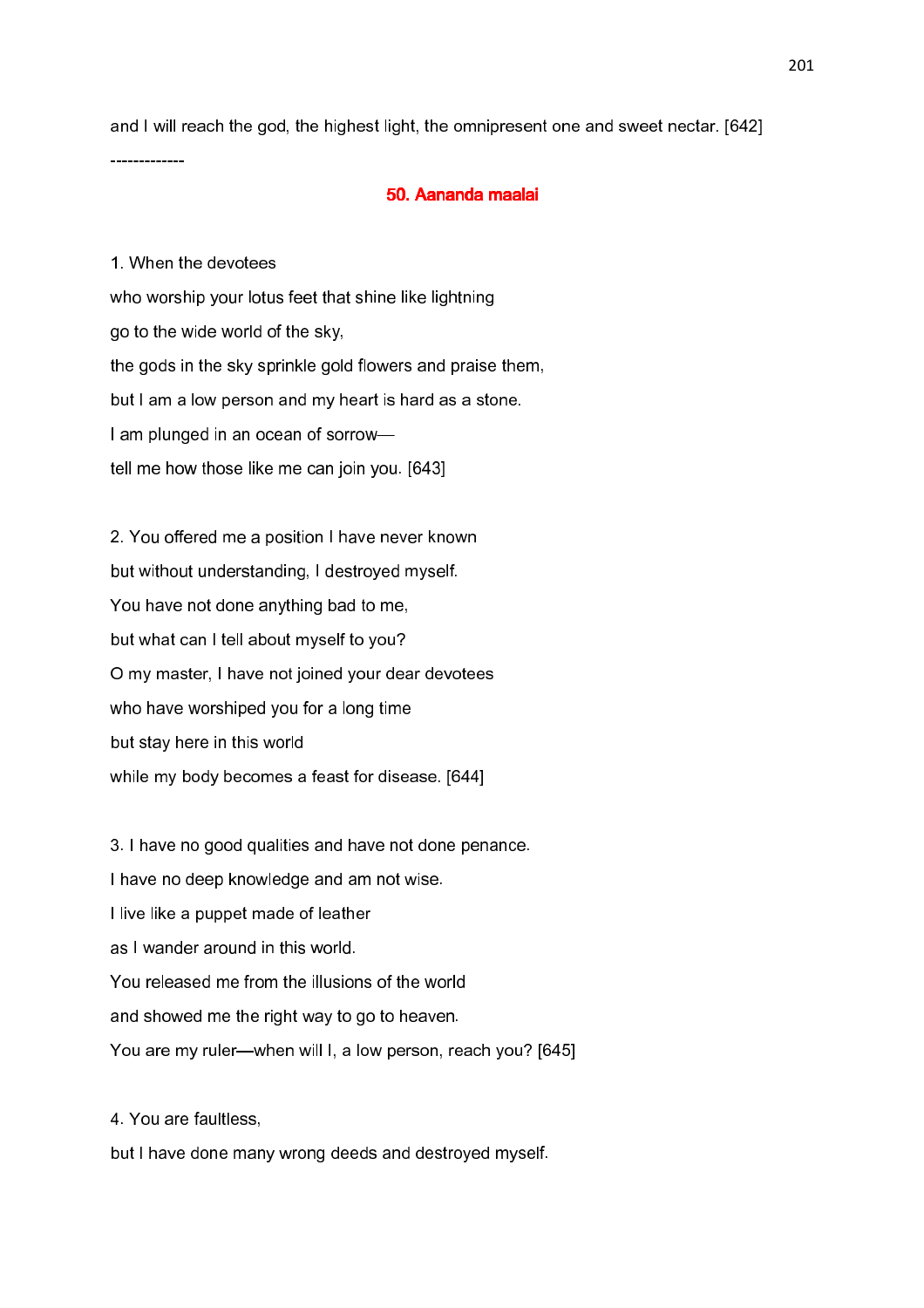I suffer and suffer. What do you gain by making me suffer like this? O wonderful jewel, protect me so I will not go to terrible hell. If I become a bad person, will it be good for you? [646]

5. You are my mother and you feed me milk. If you do not give me milk, I will be a motherless child. I trust you—you should help me and give me your grace. O mother, I worship your feet. Won't you have compassion on me? I am a dog and a slave for you. You made me yours but you do not want to help me. [647]

6. O king, won't you give me your grace? Is it right that I am destroyed? If you do not come to help me, who will tell me, "Do not be afraid!" and save me? Is this the way all your devotees are treated? Won't they think this is not a good way to be treated? O god, dancer of Thillai, I am puzzled. Console me. [648]

7. You changed the dogs into horses, and you made the people of Madurai of the Pandya kings mad. O lord, god of Thirupperundurai, unique one, god of Avinasi, my father, highest light that no one knows, you made the flood that afflicted the Pandya country. I do not know what to do. [649]

-------------------

### 51. Achoo padiham

1. I joined with bad people who do not know the path of moksha and followed them,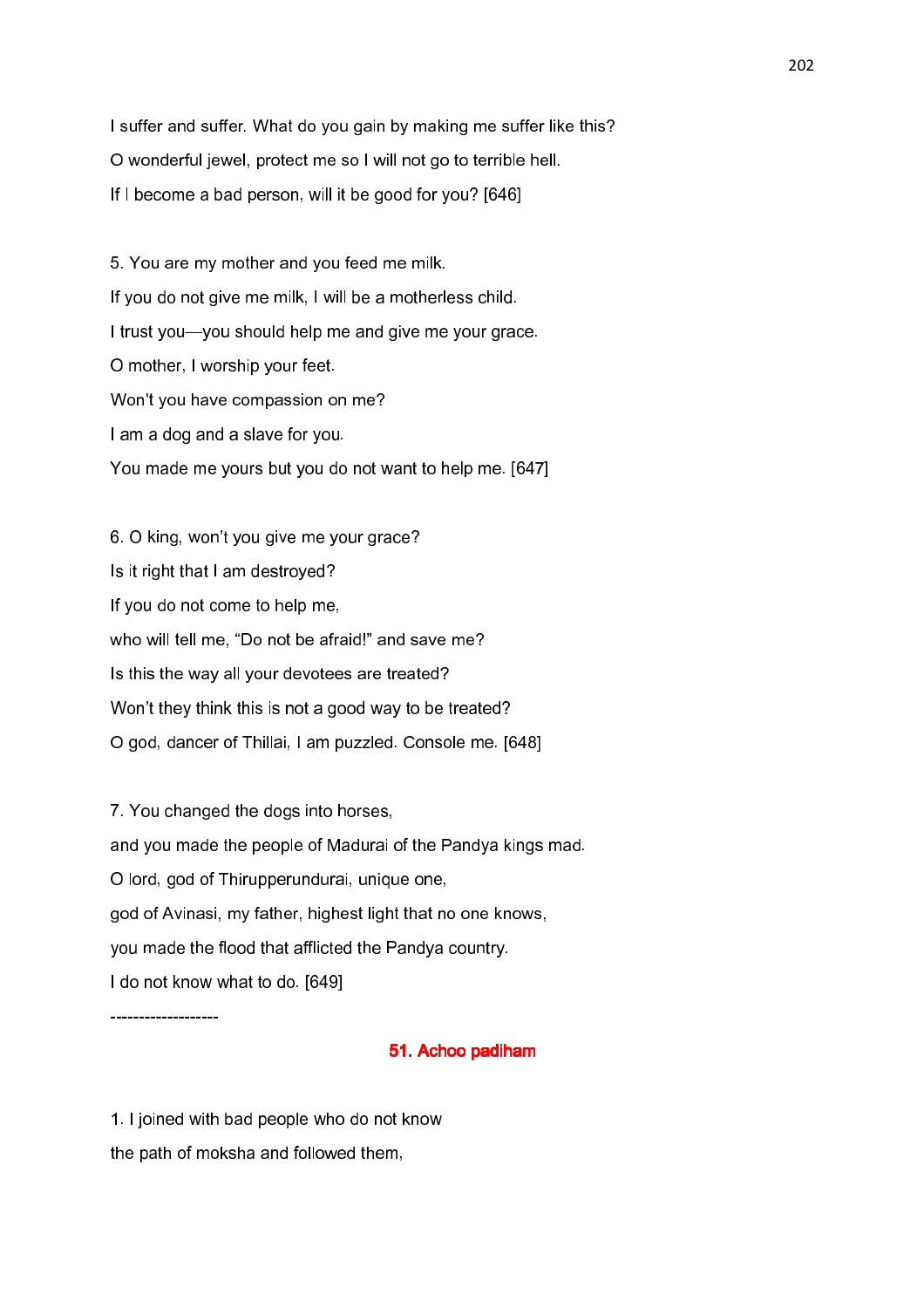but you taught me the path of devotion and destroyed all my bad karma. You are my chief, and you made me Shivam— O lord, who can receive the grace you have given me? [650]

2. When I thought all bad paths are good and followed them, you took me away from them and gave me your divine grace. O lord, dancer who have no desire, you showed me your dance. O lord, who can receive this grace you have given me? [651]

3. When I was intoxicated with love for women and thought everything false was true, you protected me and gave me your grace. O lord who share your body with your wife, you showed me the path of joining your ornamented feet. O father, who can know the path that you showed me and receive your grace? [652]

4. I was born on the earth, grew tired of living and was going to die, but you gave me your unlimited love and made me yours so I wore white ashes, and you showed me the faultless path of reaching you. O father, who can know the path that you showed me and receive your grace? [653]

5. When my heart suffered because I was attracted to the glances of beautiful women with feet soft as cotton, you gave me your grace and saved me. O my lord, you told me, "Come, do not be afraid!" O father, who can know the path that you showed me and receive that grace? [654]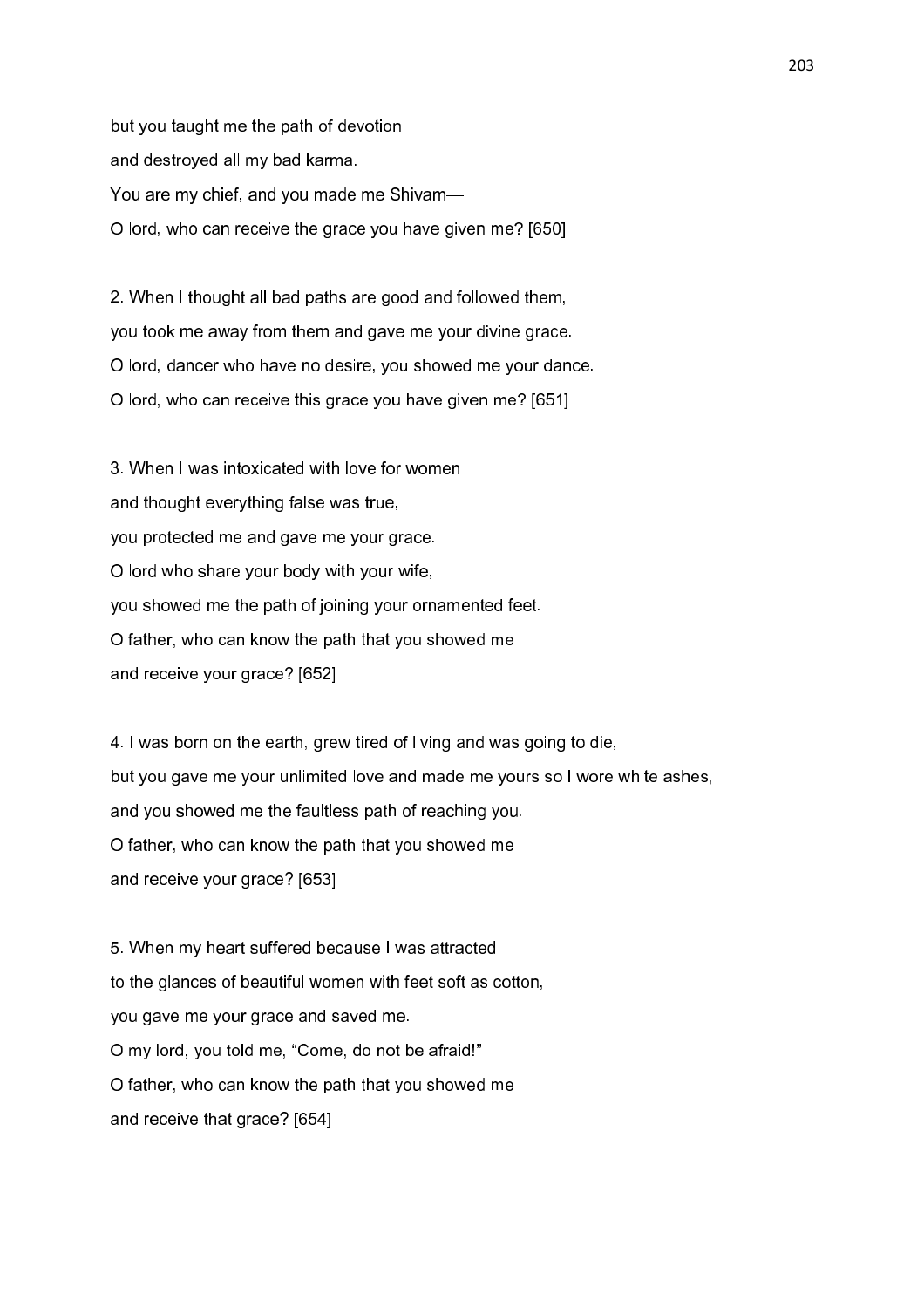6. I did not think this body would be burned in fire or that my karma would grow so I would be reborn. When I fell into the enjoyment of curly-headed women adorned with bracelets, you released me and made me yours. You removed my faults and gave me your grace to reach moksha. O father, who can know the path that you showed me? [655]

7. When I was about to fall into intoxicated desire for women, you released me and showed me the meaning of "Om." O father, who can know the path that you showed me when you gave me your grace? [656]

8. I fall into births, dying and struggling in them. I fall into passion for ornamented women. O lord sharing half of your body with your wife, give me your grace—I want to join your ornamented feet. O father, who can know the path that you, the ancient lord, showed me? [657]

9. When I wandered without knowing what is good you removed all my past, present and future faults and became the center of my life. I am a dog yet you thought I am important and had me sit on a throne. O mother, father, who can know the path that you showed me? [658]

10. I do know how to be born or leave this world or not to return to it. I do not have the knowledge that your devotees have, yet the lord gave me his grace and made me as important as his other devotees. Who can receive the grace that the lord has given me? [659]

11. The lord whom Brahma and Maal could not see gave me his grace so I would not be born and suffer in this world,